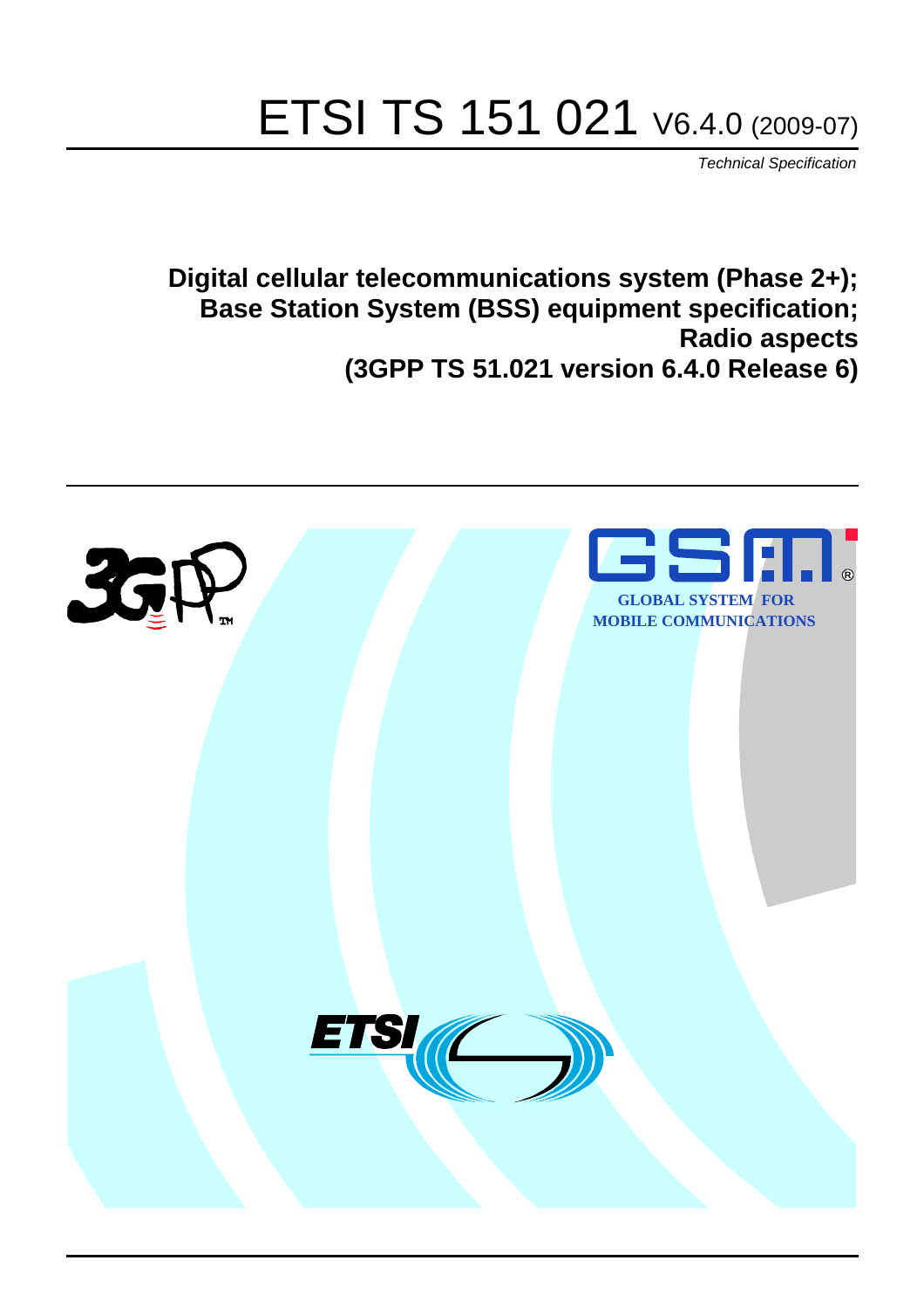Reference RTS/TSGG-0151021v640

> Keywords GSM

### *ETSI*

#### 650 Route des Lucioles F-06921 Sophia Antipolis Cedex - FRANCE

Tel.: +33 4 92 94 42 00 Fax: +33 4 93 65 47 16

Siret N° 348 623 562 00017 - NAF 742 C Association à but non lucratif enregistrée à la Sous-Préfecture de Grasse (06) N° 7803/88

#### *Important notice*

Individual copies of the present document can be downloaded from: [http://www.etsi.org](http://www.etsi.org/)

The present document may be made available in more than one electronic version or in print. In any case of existing or perceived difference in contents between such versions, the reference version is the Portable Document Format (PDF). In case of dispute, the reference shall be the printing on ETSI printers of the PDF version kept on a specific network drive within ETSI Secretariat.

Users of the present document should be aware that the document may be subject to revision or change of status. Information on the current status of this and other ETSI documents is available at <http://portal.etsi.org/tb/status/status.asp>

If you find errors in the present document, please send your comment to one of the following services: [http://portal.etsi.org/chaircor/ETSI\\_support.asp](http://portal.etsi.org/chaircor/ETSI_support.asp)

#### *Copyright Notification*

No part may be reproduced except as authorized by written permission. The copyright and the foregoing restriction extend to reproduction in all media.

> © European Telecommunications Standards Institute 2009. All rights reserved.

**DECT**TM, **PLUGTESTS**TM, **UMTS**TM, **TIPHON**TM, the TIPHON logo and the ETSI logo are Trade Marks of ETSI registered for the benefit of its Members.

**3GPP**TM is a Trade Mark of ETSI registered for the benefit of its Members and of the 3GPP Organizational Partners. **LTE**™ is a Trade Mark of ETSI currently being registered

for the benefit of its Members and of the 3GPP Organizational Partners.

**GSM**® and the GSM logo are Trade Marks registered and owned by the GSM Association.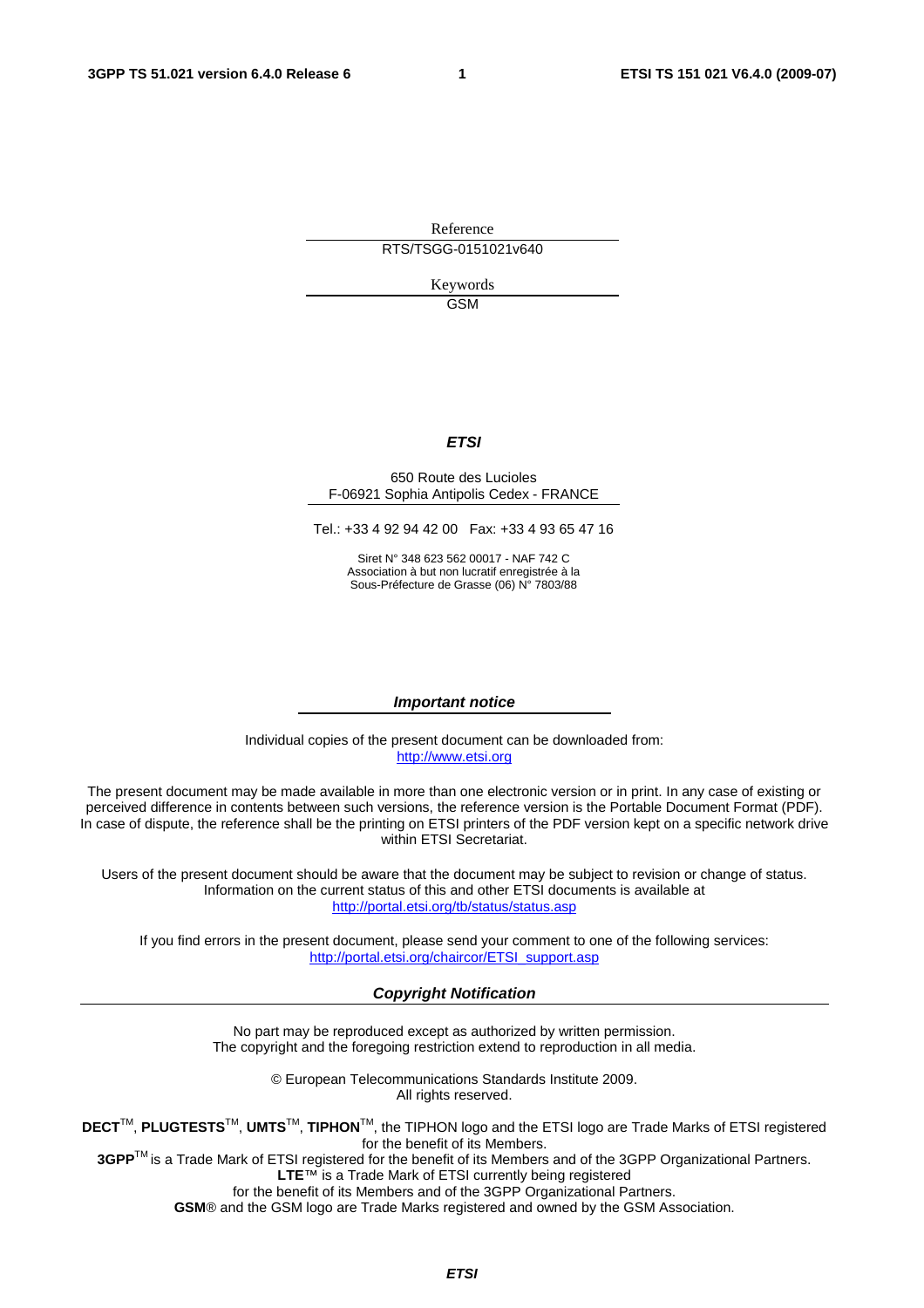## Intellectual Property Rights

IPRs essential or potentially essential to the present document may have been declared to ETSI. The information pertaining to these essential IPRs, if any, is publicly available for **ETSI members and non-members**, and can be found in ETSI SR 000 314: *"Intellectual Property Rights (IPRs); Essential, or potentially Essential, IPRs notified to ETSI in respect of ETSI standards"*, which is available from the ETSI Secretariat. Latest updates are available on the ETSI Web server ([http://webapp.etsi.org/IPR/home.asp\)](http://webapp.etsi.org/IPR/home.asp).

Pursuant to the ETSI IPR Policy, no investigation, including IPR searches, has been carried out by ETSI. No guarantee can be given as to the existence of other IPRs not referenced in ETSI SR 000 314 (or the updates on the ETSI Web server) which are, or may be, or may become, essential to the present document.

## Foreword

This Technical Specification (TS) has been produced by ETSI 3rd Generation Partnership Project (3GPP).

The present document may refer to technical specifications or reports using their 3GPP identities, UMTS identities or GSM identities. These should be interpreted as being references to the corresponding ETSI deliverables.

The cross reference between GSM, UMTS, 3GPP and ETSI identities can be found under [http://webapp.etsi.org/key/queryform.asp.](http://webapp.etsi.org/key/queryform.asp)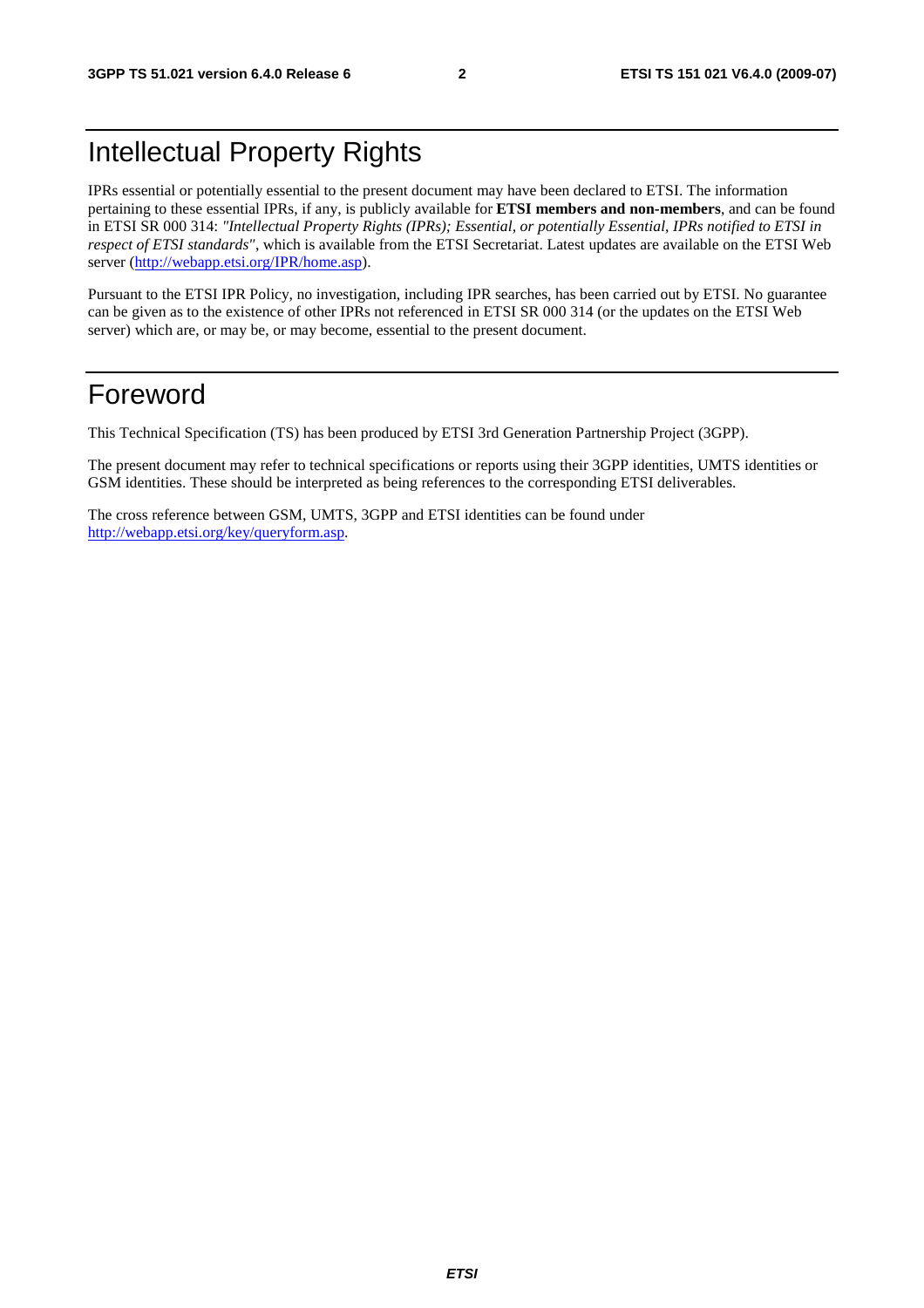$\mathbf{3}$ 

## Contents

| 1              |  |     |
|----------------|--|-----|
| $\overline{2}$ |  |     |
| 3              |  |     |
| 3.1            |  |     |
| 3.2            |  |     |
| 3.3            |  |     |
| 3.3.1          |  |     |
| 3.3.2          |  |     |
| 4              |  |     |
| 4.1            |  |     |
| 4.2            |  |     |
| 4.3            |  |     |
| 4.4            |  |     |
| 4.5            |  |     |
| 4.6            |  |     |
| 4.6.1          |  |     |
| 4.6.2          |  |     |
| 4.6.2.1        |  |     |
| 4.6.3          |  |     |
| 4.6.4          |  |     |
| 4.7            |  |     |
| 4.8            |  |     |
| 4.9            |  |     |
| 4.10           |  |     |
| 4.10.1         |  |     |
| 4.10.2         |  |     |
| 4.10.3         |  |     |
| 4.10.4         |  |     |
| 4.10.5         |  |     |
| 4.10.6         |  |     |
| 5              |  |     |
| 6              |  |     |
| 6.1            |  |     |
| 6.1.1          |  |     |
| 6.1.2          |  | .25 |
| 6.1.3          |  |     |
| 6.1.4          |  |     |
| 6.1.5          |  |     |
| 6.2            |  |     |
| 6.2.1          |  |     |
| 6.2.2          |  |     |
| 6.2.3          |  |     |
| 6.2.4          |  |     |
| 6.2.5          |  |     |
| 6.3            |  | 28  |
| 6.3.1          |  | 28  |
| 6.3.2          |  | .28 |
| 6.3.3          |  |     |
| 6.3.4          |  |     |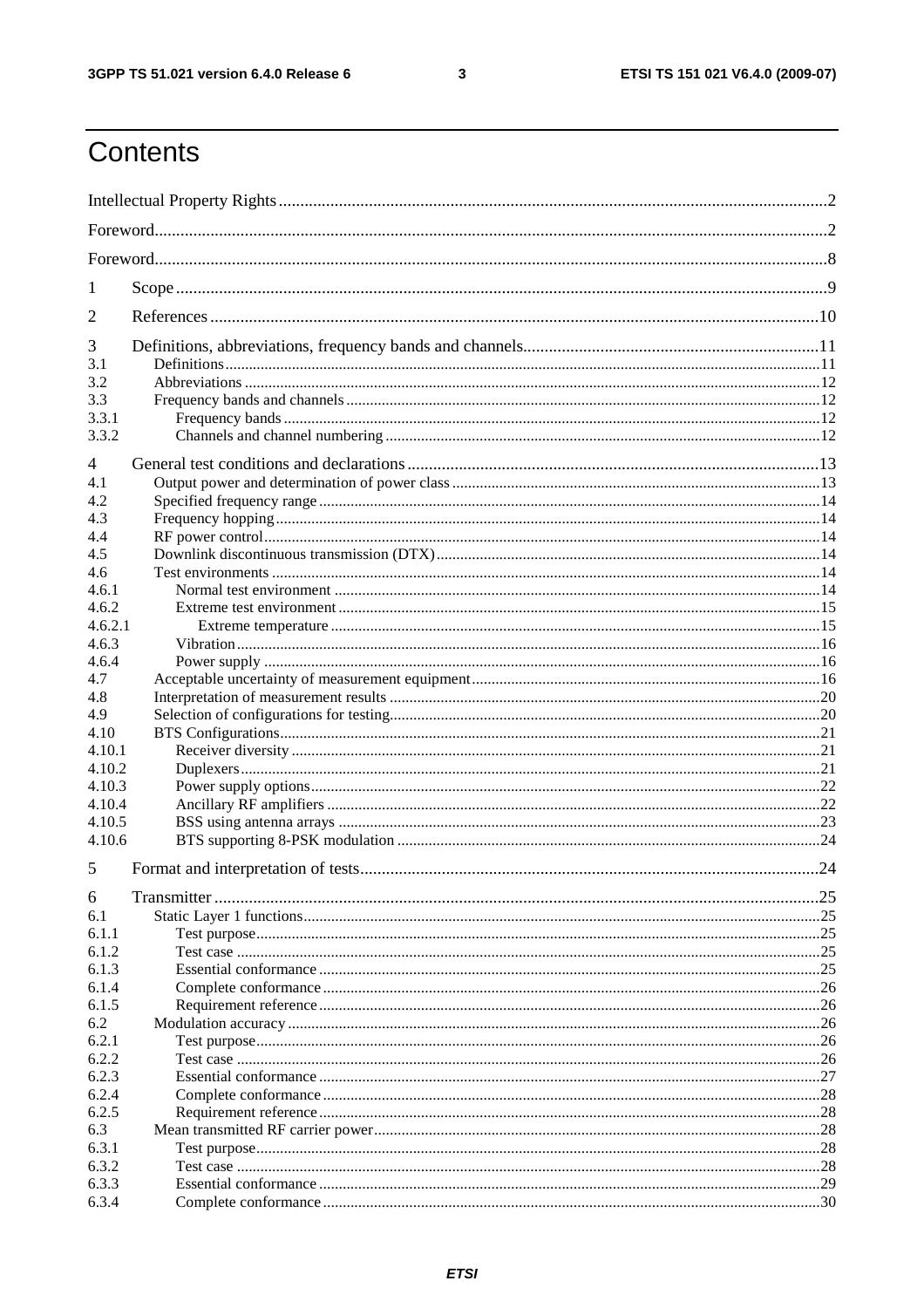#### $\overline{\mathbf{4}}$

| 6.3.5     |                                                                                                     |    |
|-----------|-----------------------------------------------------------------------------------------------------|----|
| 6.4       |                                                                                                     |    |
| 6.4.1     |                                                                                                     |    |
| 6.4.2     |                                                                                                     |    |
| 6.4.3     |                                                                                                     |    |
| 6.4.4     |                                                                                                     |    |
| 6.4.5     |                                                                                                     |    |
|           |                                                                                                     |    |
| 6.5       |                                                                                                     |    |
| 6.5.1     |                                                                                                     |    |
| 6.5.1.1   |                                                                                                     |    |
| 6.5.1.2   |                                                                                                     |    |
| 6.5.1.3   |                                                                                                     |    |
| 6.5.1.4   |                                                                                                     |    |
| 6.5.1.5   |                                                                                                     |    |
| 6.5.2     |                                                                                                     |    |
| 6.5.2.1   |                                                                                                     |    |
| 6.5.2.2   |                                                                                                     |    |
| 6.5.2.3   |                                                                                                     |    |
| 6.5.2.4   |                                                                                                     |    |
| 6.5.2.5   |                                                                                                     |    |
| 6.6       |                                                                                                     |    |
| 6.6.1     | Conducted spurious emissions from the transmitter antenna connector, inside the BTS transmit band38 |    |
| 6.6.1.1   |                                                                                                     |    |
| 6.6.1.2   |                                                                                                     |    |
| 6.6.1.3   |                                                                                                     |    |
| 6.6.1.4   |                                                                                                     |    |
| 6.6.1.5   |                                                                                                     |    |
| 6.6.2     | Conducted spurious emissions from the transmitter antenna connector, outside the BTS transmit       |    |
|           |                                                                                                     |    |
| 6.6.2.1   |                                                                                                     |    |
| 6.6.2.1.1 |                                                                                                     |    |
| 6.6.2.1.2 |                                                                                                     |    |
| 6.6.2.1.3 |                                                                                                     |    |
| 6.6.2.1.4 |                                                                                                     |    |
| 6.6.2.1.5 |                                                                                                     |    |
| 6.6.2.2   |                                                                                                     |    |
| 6.6.2.2.1 |                                                                                                     |    |
| 6.6.2.2.2 |                                                                                                     |    |
|           |                                                                                                     |    |
| 6.6.2.2.3 |                                                                                                     | 42 |
| 6.6.2.2.4 |                                                                                                     |    |
| 6.6.2.2.5 |                                                                                                     |    |
| 6.6.2.3   | Applicability (Release 1999 and later releases GSM 400, GSM 900 and DCS 1800)43                     |    |
| 6.6.2.3.1 |                                                                                                     |    |
| 6.6.2.3.2 |                                                                                                     |    |
| 6.6.2.3.3 |                                                                                                     |    |
| 6.6.2.3.4 |                                                                                                     |    |
| 6.6.2.3.5 |                                                                                                     |    |
| 6.6.2.4   | Applicability (Release 4 and later releases GSM 700, GSM 850 and PCS 1900) 45                       |    |
| 6.6.2.4.1 |                                                                                                     |    |
| 6.6.2.4.2 |                                                                                                     |    |
|           | for a GSM 700 BSS suitable for co-siting with a PCS 1900 BSS, the band 1 930 - 1 990                |    |
|           | MHz.                                                                                                |    |
| 6.6.2.4.3 |                                                                                                     |    |
| 6.6.2.4.4 |                                                                                                     |    |
| 6.6.2.4.5 |                                                                                                     |    |
| 6.7       |                                                                                                     |    |
| 6.7.1     |                                                                                                     |    |
| 6.7.2     |                                                                                                     |    |
| 6.7.3     |                                                                                                     |    |
| 6.7.4     |                                                                                                     |    |
| 6.7.5     |                                                                                                     |    |
| 6.8       |                                                                                                     |    |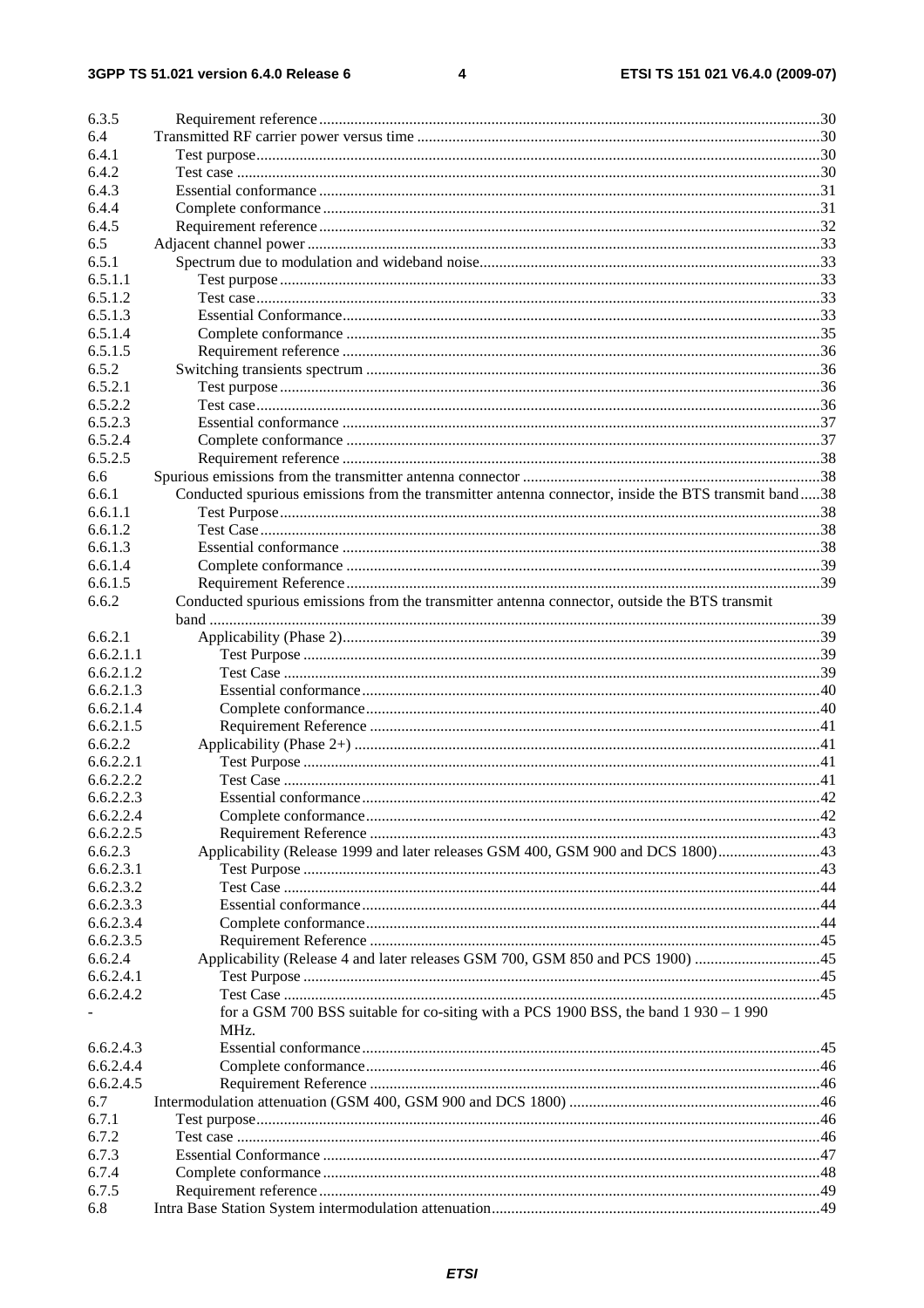#### $\overline{\mathbf{5}}$

| 6.8.1          |                                                                                        |  |
|----------------|----------------------------------------------------------------------------------------|--|
| 6.8.2          |                                                                                        |  |
| 6.8.3          |                                                                                        |  |
| 6.8.4          |                                                                                        |  |
| 6.8.5          |                                                                                        |  |
| 6.9            |                                                                                        |  |
| 6.9.1          |                                                                                        |  |
| 6.9.2          |                                                                                        |  |
| 6.9.2.1        |                                                                                        |  |
| 6.9.2.2        |                                                                                        |  |
| 6.9.3          |                                                                                        |  |
| 6.9.4          |                                                                                        |  |
| 6.9.5          |                                                                                        |  |
| 6.10           | Intra Base Station System intermodulation attenuation, PCS 1900, GSM 850 and GSM 70052 |  |
| 6.10.1         |                                                                                        |  |
| 6.10.2         |                                                                                        |  |
| 6.10.3         |                                                                                        |  |
| 6.10.4         |                                                                                        |  |
| 6.10.5         |                                                                                        |  |
| 6.11           | Intermodulation attenuation (GSM 700, GSM 850, MXM 850, PCS 1900 and MXM 1900) 53      |  |
| 6.11.1         |                                                                                        |  |
| 6.11.2         |                                                                                        |  |
| 6.11.3         |                                                                                        |  |
| 6.11.4         |                                                                                        |  |
| 6.11.5         |                                                                                        |  |
| 7              |                                                                                        |  |
| 7.1            |                                                                                        |  |
| 7.1.1          |                                                                                        |  |
| 7.1.2          |                                                                                        |  |
| 7.1.3          |                                                                                        |  |
| 7.1.4          |                                                                                        |  |
| 7.1.5          |                                                                                        |  |
| 7.2            |                                                                                        |  |
| 7.2.1          |                                                                                        |  |
| 7.2.2          |                                                                                        |  |
| 7.2.3          |                                                                                        |  |
| 7.2.4          |                                                                                        |  |
| 7.2.5          |                                                                                        |  |
| 7.3            |                                                                                        |  |
| 7.3.1          |                                                                                        |  |
| 7.3.2          |                                                                                        |  |
| 7.3.3          |                                                                                        |  |
| 7.3.4          |                                                                                        |  |
| 7.3.5          |                                                                                        |  |
| 7.4            |                                                                                        |  |
| 7.4.1          |                                                                                        |  |
| 7.4.2          |                                                                                        |  |
| 7.4.3          |                                                                                        |  |
| 7.4.4          |                                                                                        |  |
| 7.4.5          |                                                                                        |  |
| 7.5            |                                                                                        |  |
| 7.5.1          |                                                                                        |  |
| 7.5.2          |                                                                                        |  |
| 7.5.3          |                                                                                        |  |
| 7.5.4<br>7.5.5 |                                                                                        |  |
|                |                                                                                        |  |
| 7.6<br>7.6.1   |                                                                                        |  |
| 7.6.2          |                                                                                        |  |
| 7.6.3          |                                                                                        |  |
| 7.6.4          |                                                                                        |  |
|                |                                                                                        |  |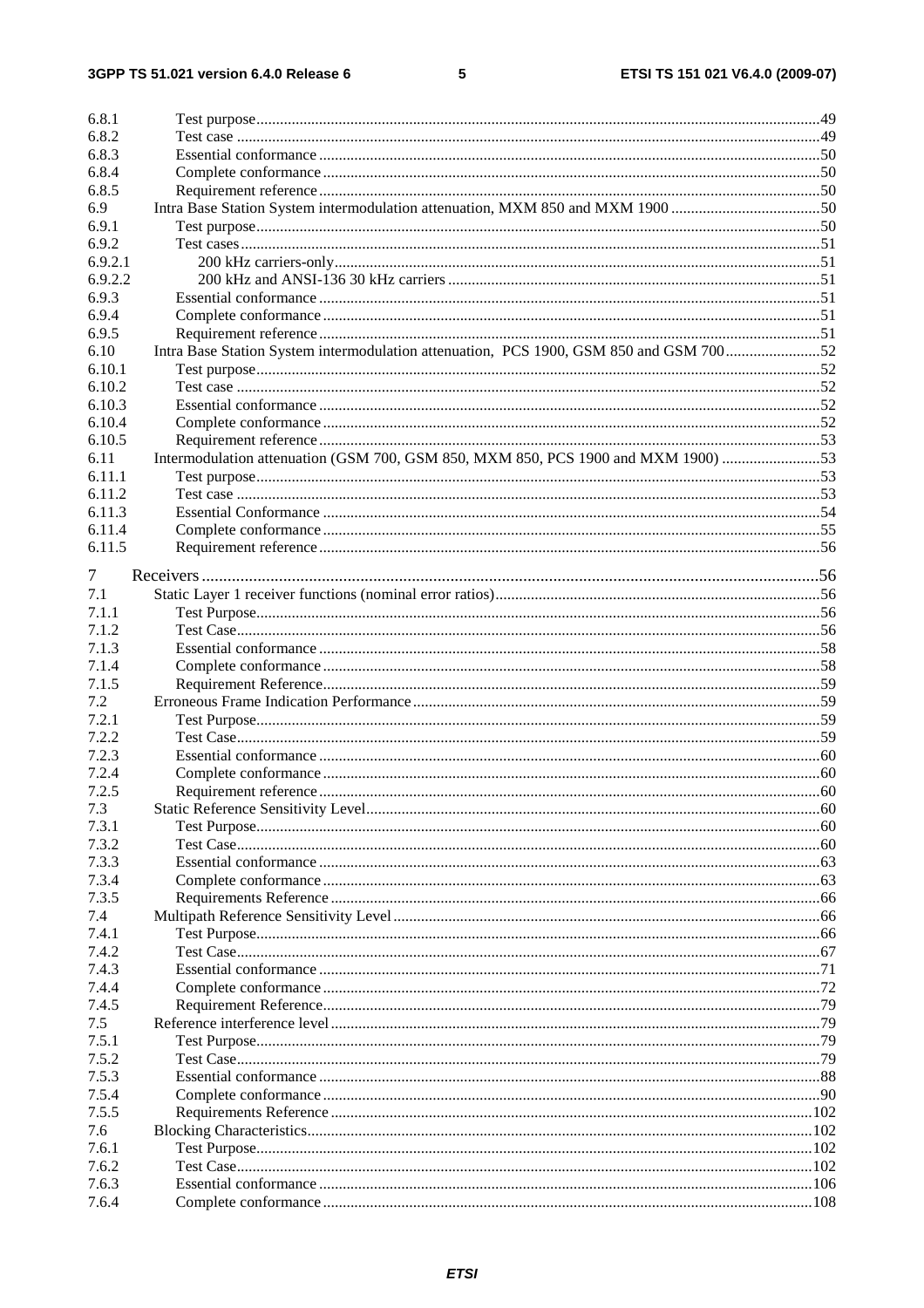#### $\bf 6$

| 7.6.5     |  |
|-----------|--|
| 7.7       |  |
| 7.7.1     |  |
| 7.7.2     |  |
| 7.7.3     |  |
| 7.7.4     |  |
| 7.7.5     |  |
| 7.8       |  |
| 7.8.1     |  |
| 7.8.2     |  |
| 7.8.3     |  |
| 7.8.4     |  |
|           |  |
| 7.8.5     |  |
| 7.9       |  |
| 7.9.1     |  |
| 7.9.2     |  |
| 7.9.3     |  |
| 7.9.4     |  |
| 7.9.5     |  |
| 8         |  |
| 8.1       |  |
| 8.2       |  |
|           |  |
| 8.3       |  |
| 8.4       |  |
| 8.5       |  |
| 9         |  |
| 9.1       |  |
| 9.2       |  |
| 9.2.1     |  |
| 9.2.1.1   |  |
| 9.2.1.2   |  |
| 9.2.1.3   |  |
| 9.2.1.4   |  |
| 9.2.1.5   |  |
| 9.3       |  |
|           |  |
| 9.3.1     |  |
| 9.3.1.1   |  |
| 9.3.1.2   |  |
| 9.3.1.3   |  |
| 9.3.1.4   |  |
| 9.3.1.5   |  |
| 9.3.2     |  |
| 9.3.2.1   |  |
| 9.3.2.2   |  |
| 9.3.2.3   |  |
| 9.3.2.4   |  |
| 9.3.2.5   |  |
| 9.4       |  |
| 9.4.1     |  |
| 9.4.1.1   |  |
| 9.4.1.1.1 |  |
| 9.4.1.1.2 |  |
| 9.4.1.1.3 |  |
| 9.4.1.1.4 |  |
| 9.4.1.2   |  |
| 9.4.1.2.1 |  |
| 9.4.1.2.2 |  |
| 9.4.1.2.3 |  |
| 9.4.1.2.4 |  |
| 9.4.1.2.5 |  |
|           |  |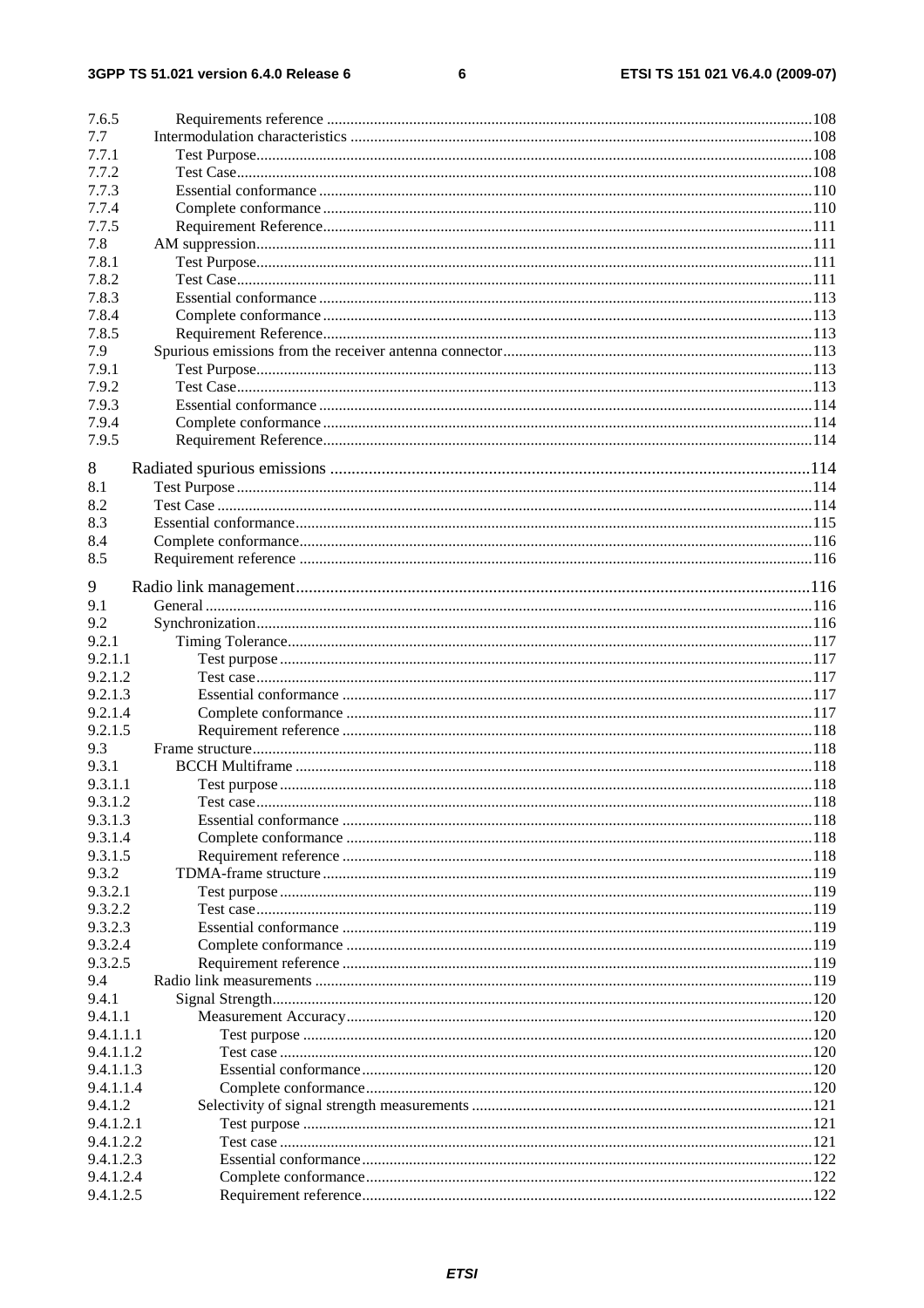#### $\overline{7}$

| 9.4.2                         |      |
|-------------------------------|------|
| 9.4.2.1                       |      |
| 9.4.2.2                       |      |
| 9.4.2.3                       |      |
| 9.4.2.4                       |      |
| 9.4.2.5                       |      |
| 9.4.3                         |      |
| 9.4.3.1                       |      |
| 9.4.3.2                       |      |
| 9.4.3.3                       |      |
| 9.4.3.4                       |      |
| 9.4.3.5                       |      |
| 9.5                           |      |
| 9.5.1                         |      |
| 9.5.2                         |      |
| 9.5.3                         |      |
| 9.5.4<br>9.5.5                |      |
|                               |      |
| <b>Annex A (informative):</b> |      |
| A.1                           |      |
|                               |      |
| A.2                           |      |
| A.3                           |      |
| A.3.1                         |      |
| A.3.2                         |      |
| A.3.3                         |      |
| A.3.4                         |      |
| A.3.5                         |      |
| A.4                           |      |
|                               |      |
| A.5                           |      |
| <b>Annex B</b> (informative): |      |
| B.1                           |      |
| B.1.1                         |      |
|                               |      |
| B.2                           | .134 |
| B.2.1                         |      |
| B.2.1.1                       |      |
| B.2.1.2                       |      |
| <b>B.2.2</b>                  |      |
| B.2.2.1                       |      |
| <b>B.2.2.2</b>                |      |
| Annex C (informative):        |      |
| C.1                           |      |
|                               |      |
| C.2                           |      |
| <b>Annex D</b> (informative): |      |
|                               |      |
|                               |      |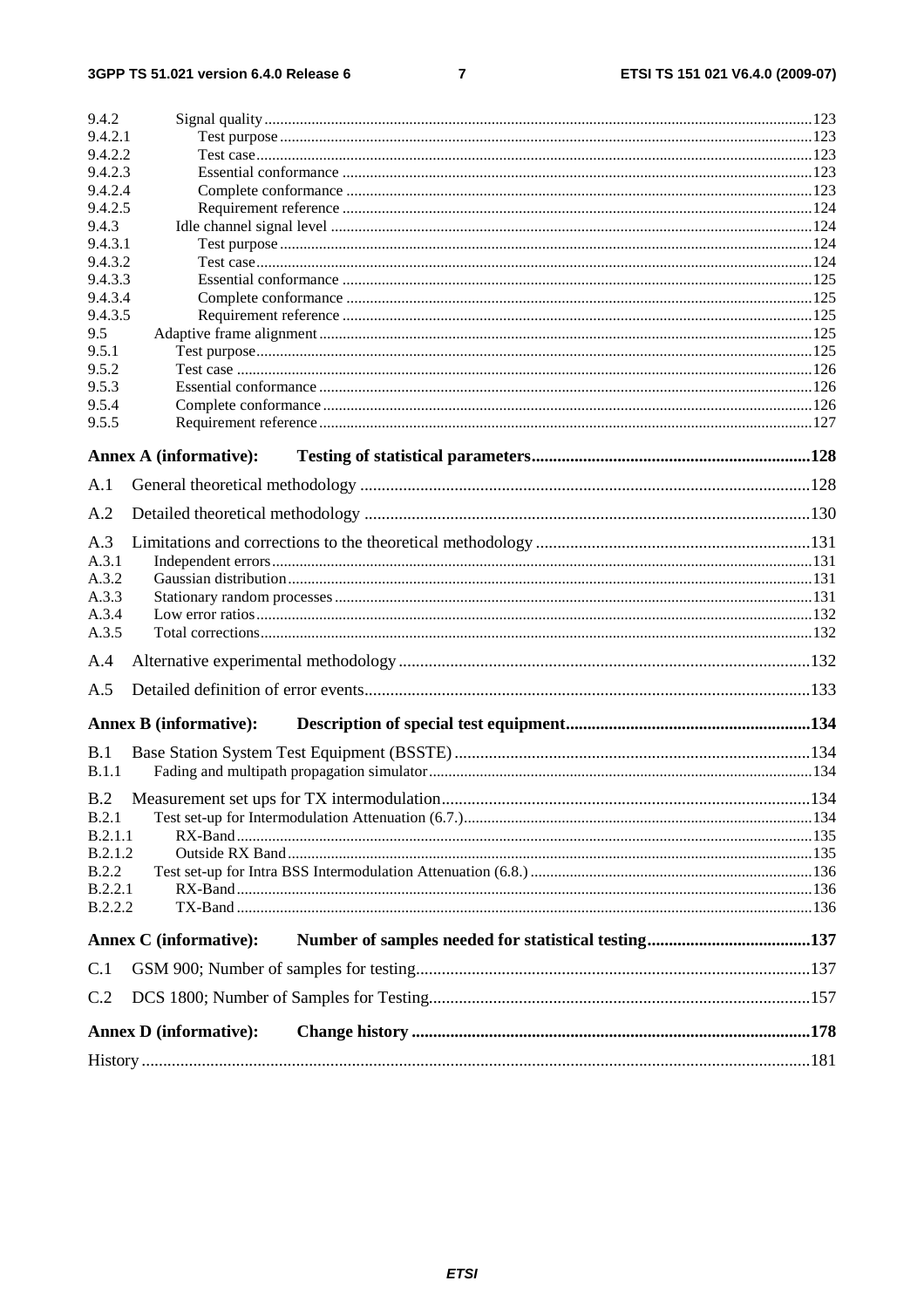## Foreword

This Technical Specification has been produced by the 3<sup>rd</sup> Generation Partnership Project (3GPP).

The contents of the present document are subject to continuing work within the TSG and may change following formal TSG approval. Should the TSG modify the contents of the present document, it will be re-released by the TSG with an identifying change of release date and an increase in version number as follows:

Version x.y.z

where:

- x the first digit:
	- 1 presented to TSG for information;
	- 2 presented to TSG for approval;
	- 3 or greater indicates TSG approved document under change control.
- y the second digit is incremented for all changes of substance, i.e. technical enhancements, corrections, updates, etc.
- z the third digit is incremented when editorial only changes have been incorporated in the document.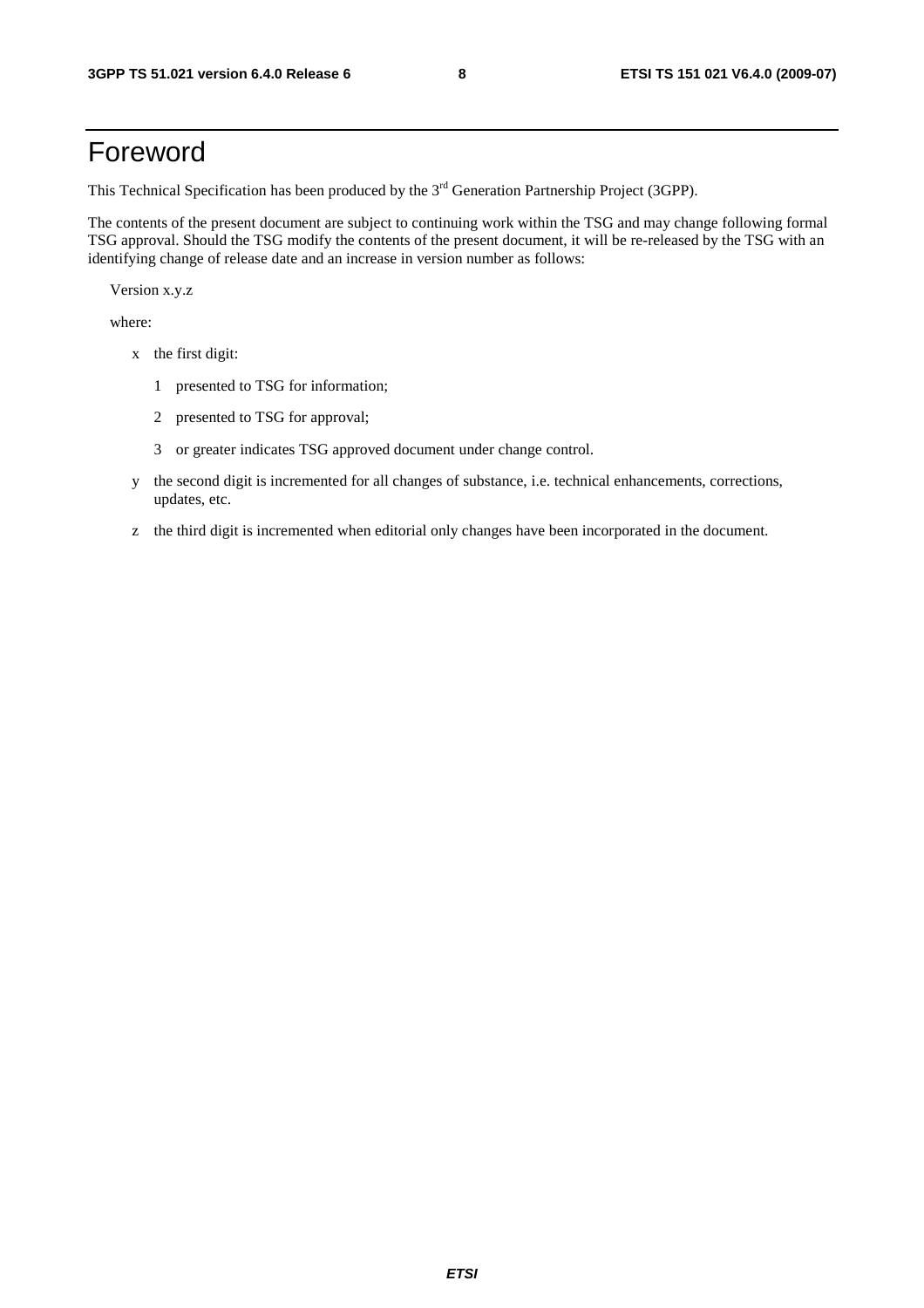## 1 Scope

The present document specifies the Radio Frequency (RF) test methods and conformance requirements for GSM 400, GSM 700, GSM 900 and DCS 1800, PCS 1900, GSM 850, MXM 850 and MXM 1900 Base Station Systems (BSS)s. These have been derived from, and are consistent with, the core GSM specifications specified in the requirements reference subclause of each test with the exception that requirements expressed as a reference to regulatory documents (e.g. FCC) have not been included in the present document.

The present document is applicable to BSS meeting the requirements of either GSM Phase 2 or GSM Phase 2+. Unless otherwise stated, all tests are applicable to BSS meeting Phase 2 and/or Phase 2+ GSM requirements, because the requirements of the Phase 2 and Phase 2+ core GSM specifications which are referenced in the test are consistent. Most differences between Phase 2 and Phase 2+ requirements represent Phase 2+ features which are optional for the BSS to support.

For each test, two conformance requirements are specified:

- essential conformance requirements;
- complete conformance requirements.

Essential conformance requirements are those which are required:

- a) to ensure compatibility between the radio channels in the same cell;
- b) to ensure compatibility between cells, both co-ordinated and unco-ordinated;
- c) to ensure compatibility with existing systems in the same or adjacent frequency bands;
- d) to verify the important aspects of the transmission quality of the system.

Essential conformance requirements are sufficient to verify the performance of the equipment for radio type approval purposes, in countries where this is applicable. For GSM 700, GSM 850, MXM 850, PCS 1900 and MXM 1900 only the complete conformance requirements are applicable.

Complete conformance requirements may be tested to verify all aspects of the performance of a BSS. These requirements are intended to be used by manufacturers and operators to allow conformance and acceptance testing to be performed in a consistent manner; the tests to be performed should be agreed between the parties.

In some tests there are separate requirements for micro-BTS and BTS. If there is no separate requirement for a micro-BTS, the requirements for the BTS apply to a micro-BTS.

In the present document, the reference point for RF connections (except for the measurement of mean transmitted RF carrier power) is the antenna connector, as defined by the manufacturer. The present document does not apply to repeaters or RF devices which may be connected to an antenna connector of a BSS, except as specified in subclause 4.10.

NOTE: The present document contains both essential conformance requirements and complete conformance requirements. Essential conformance requirements are those requirements which may be deemed sufficient for radio type approval purposes, complete conformance requirements cover all conformance aspects.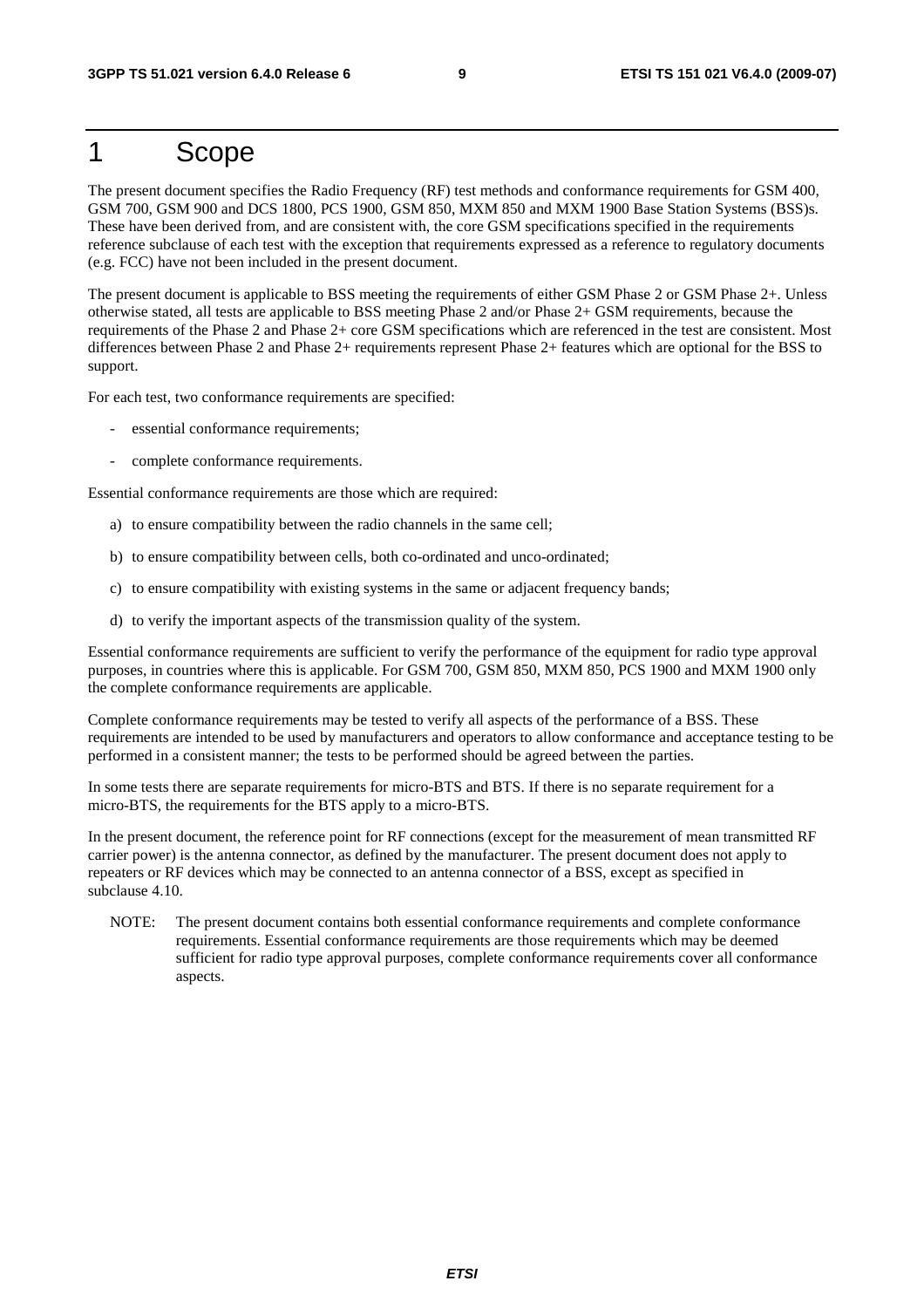## 2 References

The following documents contain provisions which, through reference in this text, constitute provisions of the present document.

- References are either specific (identified by date of publication, edition number, version number, etc.) or non-specific.
- For a specific reference, subsequent revisions do not apply.
- For a non-specific reference, the latest version applies. In the case of a reference to a 3GPP document (including a GSM document), a non-specific reference implicitly refers to the latest version of that document *in the same Release as the present document*.
- [1] 3GPP TR 21.905: " Vocabulary for 3GPP Specifications ".
- [2] GSM 04.22: "Digital cellular telecommunications system (Phase 2+); Radio Link Protocol (RLP) for data and telematic services on the Mobile Station - Base Station System (MS - BSS) interface and the Base Station System - Mobile-services Switching Centre (BSS - MSC) interface".
- [3] GSM 05.01: "Digital cellular telecommunications system (Phase 2); Physical layer on the radio path; General description".
- [4] GSM 05.02 (ETS 300 574): "Digital cellular telecommunications system (Phase 2); Multiplexing and multiple access on the radio path".
- [5] GSM 05.03 (ETS 300 575): "Digital cellular telecommunications system (Phase 2); Channel coding".
- [6] GSM 05.04 (ETS 300 576): "Digital cellular telecommunications system (Phase 2); Modulation".
- [7] GSM 05.05 (ETS 300 577): "Digital cellular telecommunications system (Phase 2); Radio transmission and reception".
- [8] GSM 05.08 (ETS 300 578): "Digital cellular telecommunications system (Phase 2); Radio subsystem link control".
- [9] GSM 05.10 (ETS 300 579): "Digital cellular telecommunications system (Phase 2); Radio subsystem synchronization".
- [10] 3GPP TS 08.20: "Digital cellular telecommunications system (Phase 2); Rate adaption on the Base Station System - Mobile-services Switching Centre (BSS - MSC) interface".
- [11] ETSI EN 300 019-1: "Equipment Engineering (EE); Environmental conditions and environmental tests for telecommunications equipment Part 1-0: Classification of environmental conditions Introduction".
- [12] IEC 60068-2: "Basic environmental testing procedures; Part 2: Tests".
- [13] IEC 721: "Classification of environmental conditions".
- [14] ETSI ETR 027: "Radio and Equipment Systems; methods of measurement for mobile radio equipment".
- [15] ETSI ETR 028: "Radio and Equipment Systems; Uncertainties in the measurement of mobile radio equipment characteristics".
- [16] ITU-R Rec. SM.329-7: "Spurious emissions"
- [17] 3GPP TS 05.05: " Digital cellular telecommunications system (Phase 2+); Radio transmission and reception ".
- [18] 3GPP TS 45.001: "Physical layer on the radio path; General description".
- [19] 3GPP TS 45.002: "Multiplexing and multiple access on the radio path".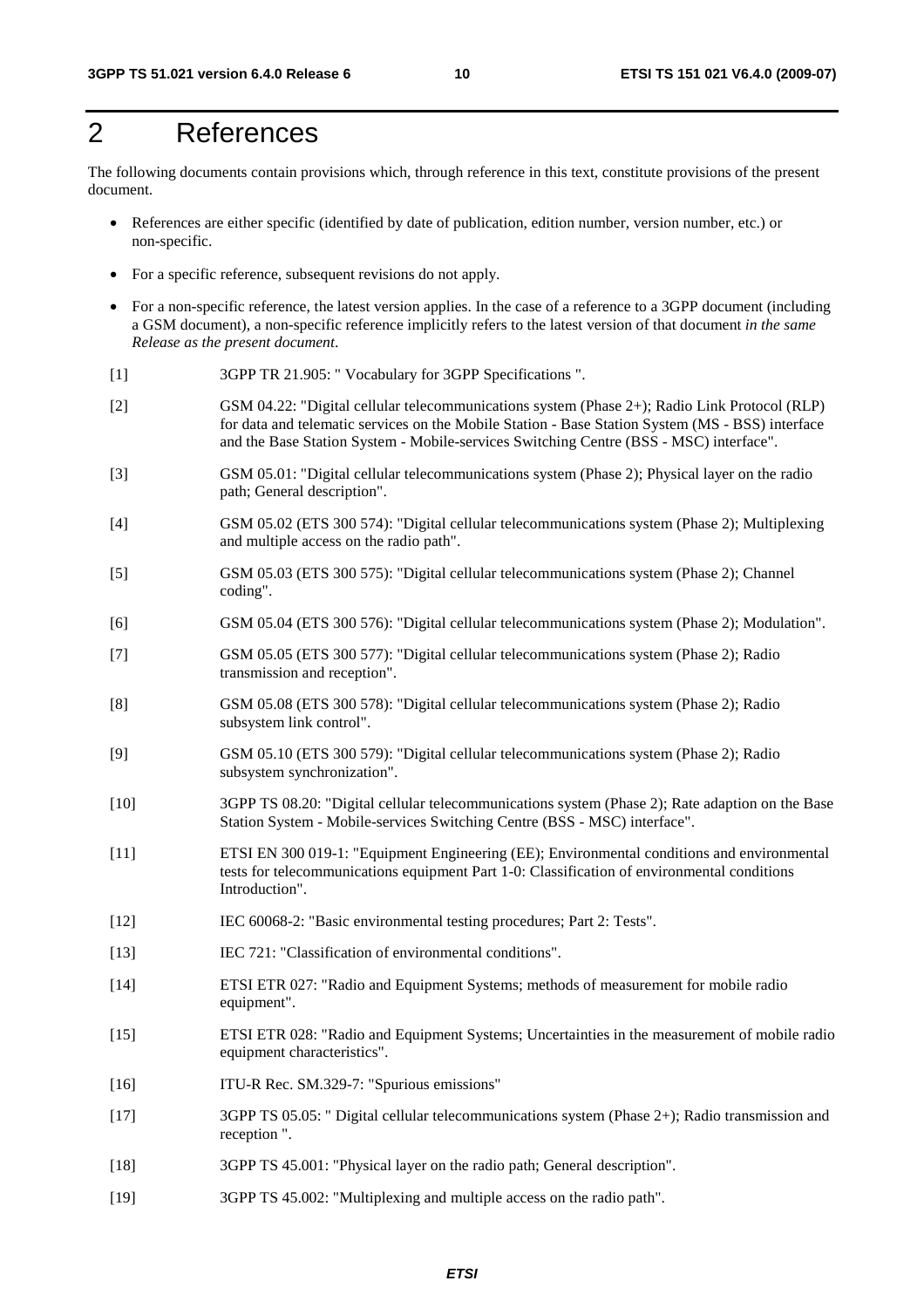- [20] 3GPP TS 45.003: "Channel coding".
- [21] 3GPP TS 45.004: "Modulation".
- [22] 3GPP TS 45.005: "Radio transmission and reception".
- [23] 3GPP TS 45.008: "Radio subsystem link control".
- [24] 3GPP TS 45.010: "Radio subsystem synchronization".
- [25] TIA/EIA-136-C: 'TDMA Third Generation Wireless'.

## 3 Definitions, abbreviations, frequency bands and channels

## 3.1 Definitions

For the purposes of the present document, the following terms and definitions apply.

**8-PSK:** modulation type as defined 3GPP TS 45.004 clause 3.

**Carrier Frequency:** centre of the ARFCN under test.

**GMSK:** modulation type as defined by 3GPP TS 45.004 clause 2.

**GSM:** unless otherwise specified, references to GSM include GSM 400, GSM 700, GSM 850, GSM 900, DCS1800, PCS 1900, MXM 850 and MXM 1900.

**BSS:** in the present document, the term BSS (or base station subsystem) applies to both a BTS and integrated BSS. If a separate BSC is required to perform tests on a BTS, the BSC may be regarded as test equipment and the environmental conditions of the BSC need not be controlled.

**pico-BTS:** as defined in 3GPP TS 45.005. In the present document, this also includes a BSS which incorporates a pico-BTS.

**micro-BTS:** as defined in 3GPP TS 05.05 and 3GPP TS 45.005. In the present document, this also includes a BSS which incorporates a micro-BTS.

**MXM:** mixed Mode system. Mixed-mode is defined as a network that deploys both 30 kHz RF carriers and 200 kHz RF carriers in geographic regions where the Federal Communications Commission (FCC) or similar regulations are applied. In the present document MXM 850 and MXM 1900 are defined.

**normal BTS:** any BTS or BSS as defined by 3GPP TS 05.05 and 3GPP TS 45.005 which is not a micro-BTS or pico-BTS.

**BSSTE:** base Station System Test Equipment; see annex B.

**manufacturer:** in the present document, a reference to a manufacturer shall also apply to an agent of the manufacturer.

**P-GSM:** primary GSM 900 band.

**E-GSM:** extended GSM 900 band (includes P-GSM band).

R-GSM: Railways GSM 900 band (includes P-GSM band and E-GSM band).

**GSM 400:** unless otherwise specified, references to GSM 400 include GSM 450 and GSM 480 band.

**GSM 700:** unless otherwise specified, references to GSM 700 include GSM 750 band.

**Relevant TX band (or relevant transmit band):** transmit band defined in subclause 3.3.1 for the frequency band of BTS declared by the manufacturer.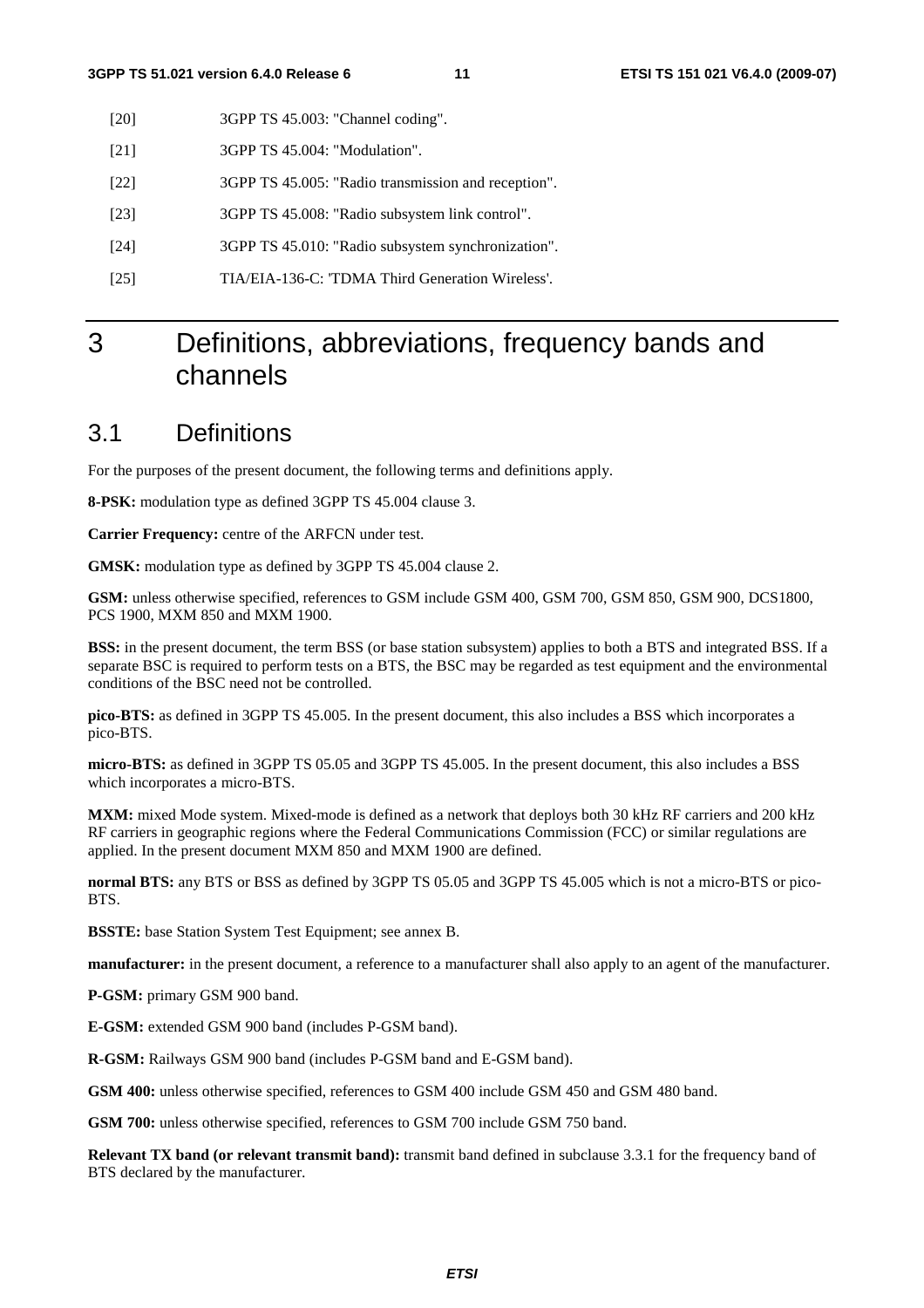**Relevant RX band (or relevant receive band):** receive band defined in subclause 3.3.1 for the frequency band of BTS declared by the manufacturer.

**Operating band:** transmit and receive operating bands together comprise the frequency band supported by the BSS; (see subclause 4.2).

**Circuit switched logical channels:** all the standard GSM logical channels, including traffic channels (TCH), common control channels (RACH) and dedicated control channels (SDCCH, SACCH).

**Packet switched logical channels:** all the General Packet Radio Services (GPRS) packet data logical channels, including packet traffic channels (PDTCH and PACCH) and packet common control channels (PRACH).

**GPRS:** any subset of the packet traffic channels PDTCH/CS-1 to CS-4 and related control channels.

**EGPRS:** any subset of the packet traffic channels PDTCH/MCS-1 to MCS-9 and related control channels.

**ECSD:** any subset of the E-TCH traffic channels and related control channels.

## 3.2 Abbreviations

Unless otherwise stated, abbreviations used in the present document shall have the meaning given in 3GPP TR 21.905.

| -B          | "Bottom"; the lowest frequency on which a test is performed                                     |
|-------------|-------------------------------------------------------------------------------------------------|
| M           | "Middle"; a frequency in the middle portion of the operating band of the BSS on which a test is |
|             | performed                                                                                       |
| $\mathbf T$ | "Top"; the highest frequency on which a test is performed                                       |

## 3.3 Frequency bands and channels

## 3.3.1 Frequency bands

The frequency bands for the Base Station System are given in table 1.

|                                          | TX:                    | RX:                    |
|------------------------------------------|------------------------|------------------------|
| <b>P-GSM900</b>                          | 935 MHz to 960 MHz     | 890 MHz to 915 MHz     |
| <b>DCS1800</b><br>1 805 MHz to 1 880 MHz |                        | 1 710 MHz to 1 785 MHz |
| <b>E-GSM900</b>                          | 925 MHz to 960 MHz     | 880 MHz to 915 MHz     |
| <b>R-GSM900</b>                          | 921 MHz to 960 MHz     | 876 MHz to 915 MHz     |
| <b>GSM 450</b>                           | 460,4 MHz to 467,6 MHz | 450.4 MHz to 457.6 MHz |
| <b>GSM 480</b>                           | 488,8 MHz to 496 MHz   | 478.8 MHz to 486 MHz   |
| <b>GSM 850 and MXM 850</b>               | 869 MHz to 894 MHz     | 824 MHz to 849 MHz     |
| <b>PCS 1900 and MXM 1900</b>             | 1 930 MHz to 1 990 MHz | 1850 MHz to 1910 MHz   |
| <b>GSM 750</b>                           | 747 MHz to 762 MHz     | 777 MHz to 792 MHz     |

### **Table 1: Frequency bands for GSM Base Station Systems**

NOTE: It is up to the operator to choose any subset of these bands (or the complete band) on a location basis within a frequency band assigned to the operator by the authority responsible for frequency management issues.

## 3.3.2 Channels and channel numbering

The channel numbers (ARFCN) for the carrier frequencies (RF channels) within the frequency bands defined above (as defined in 3GPP TS 45.005, are given in table 2.  $F1(n)$  is the frequency of the centre of the RF channel n in the lower band ( $=RX$ ) and Fu(n) the corresponding frequency in the upper band ( $=TX$ ).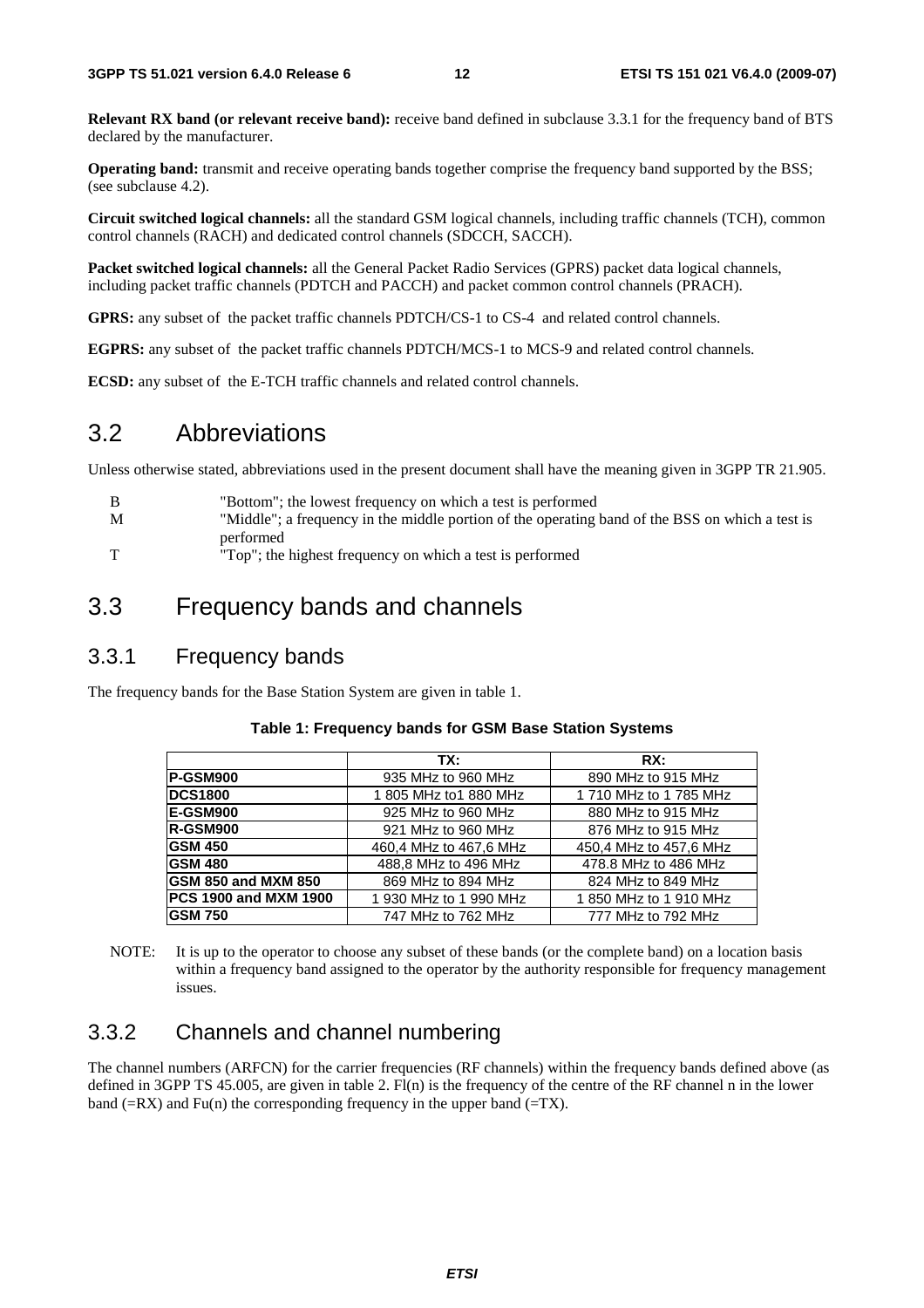| <b>P-GSM900</b>            | $Fl(n)=890+0.2*n$                | 1<=n<=124                   | $Fu(n)=Fl(n)+45$     |
|----------------------------|----------------------------------|-----------------------------|----------------------|
| <b>E-GSM900</b>            | $Fl(n)=890+0,2^{*}n$             | $0 \leq n \leq 124$         | $Fu(n)=Fl(n)+45$     |
|                            | $FI(n)=890+0,2^{*}(n-1)024)$     | $975 \le n \le 1023$        |                      |
| <b>R-GSM900</b>            | $Fl(n)=890+0,2^{*}n$             | $0 \leq n \leq 124$         | $Fu(n)=Fl(n)+45$     |
|                            | $FI(n)=890+0,2^{(n-1)}024)$      | $955 \le n \le 1023$        |                      |
| <b>DCS1800</b>             | $FI(n)=1710,2+0,2^{(n-512)}$     | $512$ $\leq$ $n \leq$ $885$ | $Fu(n)=Fl(n)+95$     |
| <b>PCS 1900 and</b>        | $Fl(n) = 1850,2 + 0,2^{(n-512)}$ | $512 \le n \le 810$         | $Fu(n) = Fl(n) + 80$ |
| <b>MXM 1900</b>            |                                  |                             |                      |
| <b>GSM 450</b>             | $Fl(n) = 450.6 + 0.2^{(n-259)}$  | $259 \le n \le 293$         | $Fu(n) = Fl(n) + 10$ |
| <b>GSM 480</b>             | $FI(n) = 479 + 0,2^{(n-306)}$    | $306 \le n \le 340$         | $Fu(n) = Fl(n) + 10$ |
| <b>GSM 850 and MXM 850</b> | $Fl(n) = 824.2 + 0.2^{(n-128)}$  | $128 \le n \le 251$         | $Fu(n) = Fl(n) + 45$ |
| <b>GSM 750</b>             | $Fl(n) = 747.2 + 0.2^{(n-438)}$  | $438 \le n \le 511$         | $Fu(n) = Fl(n) + 30$ |

| Table 2: Channel Numbering: Frequencies are in MHz |  |
|----------------------------------------------------|--|
|                                                    |  |

## 4 General test conditions and declarations

The requirements of this clause apply to all tests in the present document, when applicable.

The general conditions during the tests should be according to the relevant parts of ETR 027 (methods of measurement for mobile radio equipment) with the exceptions and additions defined in the individual tests.

Many of the tests in the present document measure a parameter relative to a value which is not fully specified in the GSM specifications. For these tests, the conformance requirement is determined relative to a nominal value specified by the manufacturer.

Certain functions of a BTS are optional in the GSM specifications.

When specified in a test, the manufacturer shall declare the nominal value of a parameter, or whether an option is supported.

## 4.1 Output power and determination of power class

The manufacturer shall declare the rated maximum power per TRX for each supported modulation. For a micro or pico-BTS, this shall be specified at the antenna connector. For a normal BTS, it shall be stated whether this is specified at the input to the combiner or at the antenna connector of the BSS.

For a micro-BTS, the class of the micro-BTS shall be determined from the declared maximum power, according to table 3. Where applicable, the manufacturer shall declare whether the BTS meets the requirements of a micro or pico-BTS.

For a BTS supporting 8-PSK, the manufacturer shall declare the maximum output power capability for GMSK and 8- PSK modulation. The TRX power class, the class of a micro-BTS or a pico-BTS is defined by the highest output power capability for either modulation.

| TRX power class | GSM 900, GSM 850, MXM 850 and<br>GSM 700 micro and pico-BTS<br><b>Maximum output power</b> | DCS1800, PCS 1900 and MXM 1900<br>micro and pico-BTS Maximum<br>output power |
|-----------------|--------------------------------------------------------------------------------------------|------------------------------------------------------------------------------|
| M1              | (>19)-24 dBm                                                                               | (>27)-32 dBm                                                                 |
| M <sub>2</sub>  | (>14)-19 dBm                                                                               | (>22)-27 dBm                                                                 |
| M <sub>3</sub>  | (>9)-14 dBm                                                                                | $(>17) - 22$ dBm                                                             |
| P1              | (>13)-20 dBm                                                                               | (>16)-23 dBm                                                                 |

NOTE: For a normal BTS, the TRX power class can be determined from the manufacturers declared output power per TRX measured at the input to the combiner, according to the tables of TRX power classes in 3GPP TS 45.005. The test requirements for a normal BTS do not vary in this [TS] with TRX power classes. The definition of TRX power class only relates to the declared power per TRX and does not impose any requirement on the measured output power of the BTS.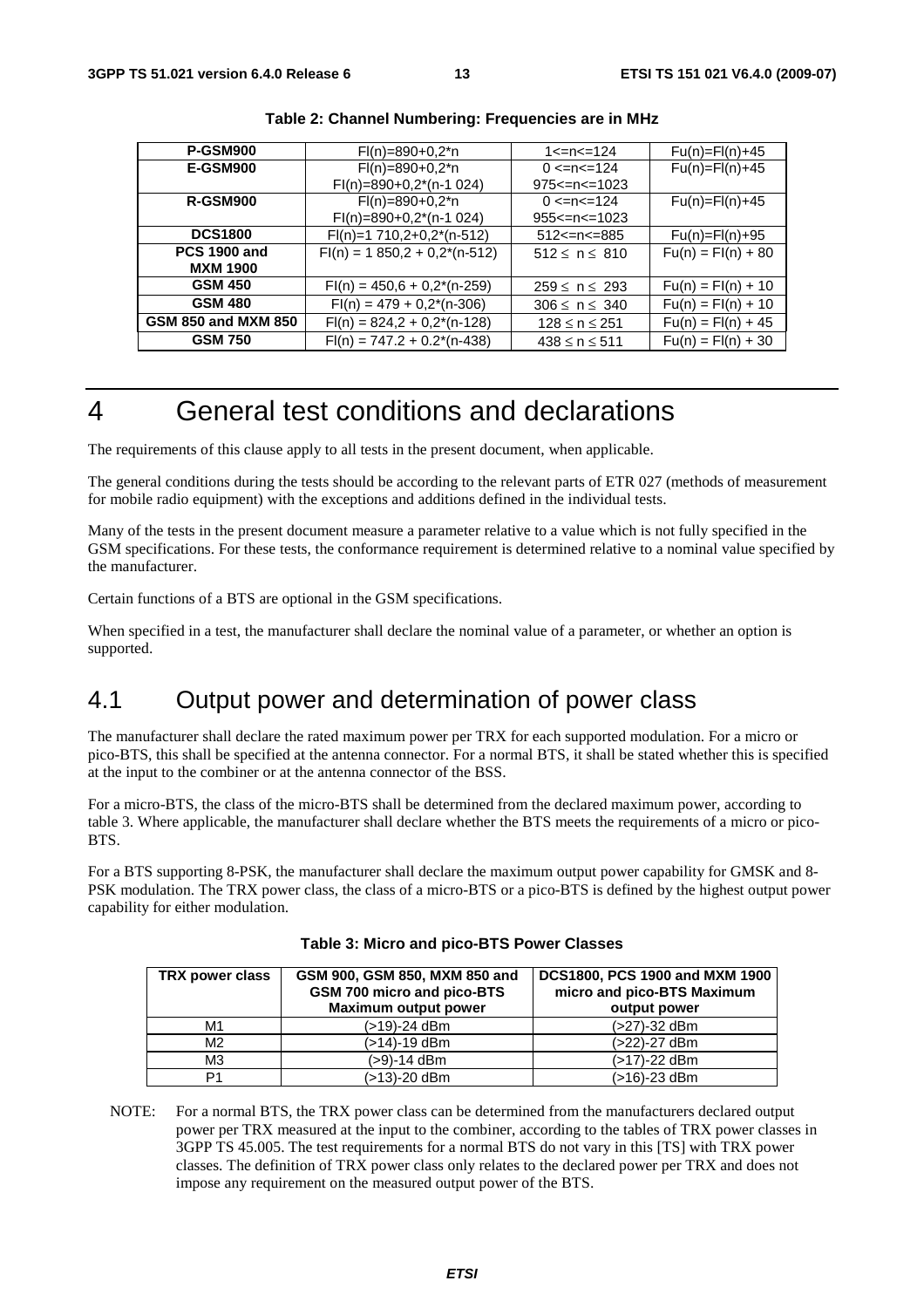## 4.2 Specified frequency range

The manufacturer shall declare:

- which of the frequency bands defined in subclause 3.3.1 are supported by the BSS; a BSS may support DCS 1800, GSM 450, GSM 480, PCS 1900, MXM 1900, GSM 850, MXM 850, GSM 700 and one of the GSM 900 bands, but shall not be defined as supporting more than one of the GSM 900 bands;
- the frequency range within the above frequency band(s) supported by the BSS; This frequency range comprises the transmit and receive operating bands.

Many tests in the present document are performed with appropriate frequencies in the bottom, middle and top of the operating frequency band of the BTS. These are denoted as RF channels B (bottom), M (middle) and T (top).

When a test is performed by a test laboratory, the ARFCNs to be used for RF channels B, M and T shall be specified by the laboratory. The laboratory may consult with operators, the manufacturer or other bodies.

When a test is performed by a manufacturer, the ARFCNs to be used for RF channels B, M and T may be specified by an operator.

## 4.3 Frequency hopping

The Manufacturer shall declare whether the BSS supports Slow Frequency Hopping (SFH) and if yes, which basic implementation or implementations is supported. If SFH is supported the BSS shall be able to switch to any frequency in its operating band on a time slot per time slot basis.

Two basic implementations of SFH are possible:

- a) baseband frequency hopping: frequency hopping is done by multiplexing the data of the logical channels to different TRXs according to the hopping scheme. The TRXs are fixed tuned to a dedicated ARFCN;
- b) synthesizer frequency hopping: frequency hopping is done by tuning the TRX on a timeslot per timeslot basis. The logical channels are dedicated to a hopping TRX.

The detailed description of the frequency hopping scheme is described in 3GPP TS 45.002.

## 4.4 RF power control

RF power control functions ("dynamic power control") may optionally be implemented in GSM Base Station Systems according to 3GPP TS 45.008 as an operator choice. If implemented, the BSS shall be able to hop between any defined power level on a time slot per time slot basis. The manufacturer shall declare how many static power steps and how many dynamic steps are supported by the BSS. The number of static power steps and the total number of power control steps may be different for GMSK and 8-PSK.

## 4.5 Downlink discontinuous transmission (DTX)

Downlink discontinuous transmission (DTX), as defined in the GSM 06-series of specifications for full-rate speech channels and in 3GPP TS 04.22 and 3GPP TS 08.20 for non-transparent data, may optionally be implemented in the downlink BSS (transmitter) as an operator choice. All requirements in the present document, unless otherwise stated, apply whether downlink DTX is used or not.

## 4.6 Test environments

For each test in the present document, the environmental conditions under which the BSS is to be tested are defined:

## 4.6.1 Normal test environment

When a normal test environment is specified for a test, the test should be performed under any combination of conditions between the minimum and maximum limits stated in table 4.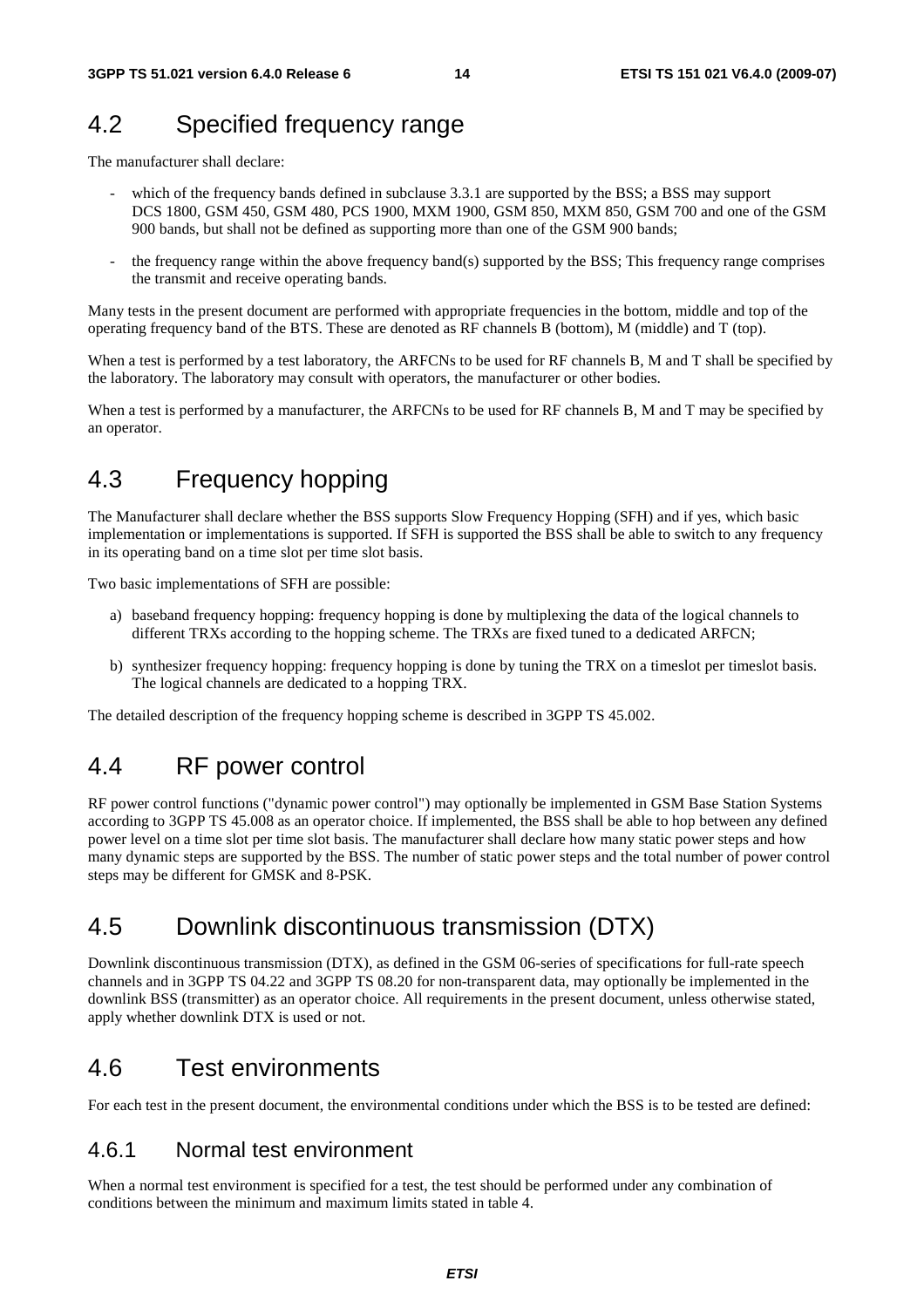| <b>Condition</b>         | <b>Minimum</b>                           | <b>Maximum</b> |
|--------------------------|------------------------------------------|----------------|
| Barometric pressure      | 86 kPa                                   | 106 kPa        |
| Temperature              | $15^{\circ}$ C                           | $30^{\circ}$ C |
| <b>Relative Humidity</b> | 20%                                      | 85 %           |
| Power supply             | Nominal, as declared by the manufacturer |                |
| Vibration                |                                          | Negligible     |

**Table 4: Limits of conditions for Normal Test Environment** 

The ranges of barometric pressure, temperature and humidity represent the maximum variation expected in the uncontrolled environment of a test laboratory. If it is not possible to maintain these parameters within the specified limits, the actual values shall be recorded in the test report.

NOTE: This may, for instance, be the case for measurements of radiated emissions performed on an open field test site.

## 4.6.2 Extreme test environment

The manufacturer shall declare one of the following:

- a) the equipment class for the equipment under test, as defined in ETS 300 019-1-3 , (Equipment Engineering (EE); Environmental conditions and environmental test for telecommunications equipment, Part 1-3: Classification of environmental conditions, Stationary use at weather protected locations);
- b) the equipment class for the equipment under test, as defined in ETS 300 019-1-4, (Equipment Engineering (EE); Environmental conditions and environmental test for telecommunications equipment, Part 1-4: Classification of environmental conditions, Stationary use at non-weather protected locations);
- c) for equipment that does not comply to an ETS 300 019-1 class, the relevant classes from IEC 721 documentation for Temperature, Humidity and Vibration shall be declared.
- NOTE: Reduced functionality for conditions that fall out side of the standard operational conditions are not tested in the present document. These may be stated and tested separately.

### 4.6.2.1 Extreme temperature

When an extreme temperature test environment is specified for a test, the test shall be performed at the standard minimum and maximum operating temperatures defined by the manufacturer's declaration for the equipment under test.

Minimum temperature:

The test shall be performed with the environmental test equipment and methods of inducing the required environmental phenomena into the equipment, conforming to the test procedure of IEC 60068-2-1, Environmental Testing, Part 2: Tests - Tests A: Cold. The equipment shall be maintained at the stabilized condition for the duration of the test sequence.

Maximum temperature:

- The test shall be performed with the environmental test equipment and methods of inducing the required environmental phenomena in to the equipment, conforming to the test procedure of IEC 60068-2-2 (Environmental Testing, Part 2: Tests - Tests Bd Dry heat). The equipment shall be maintained at the stabilized condition for the duration of the test sequence.
- NOTE: It is recommended that the equipment is made fully operational prior to the equipment being taken to its lower operating temperature.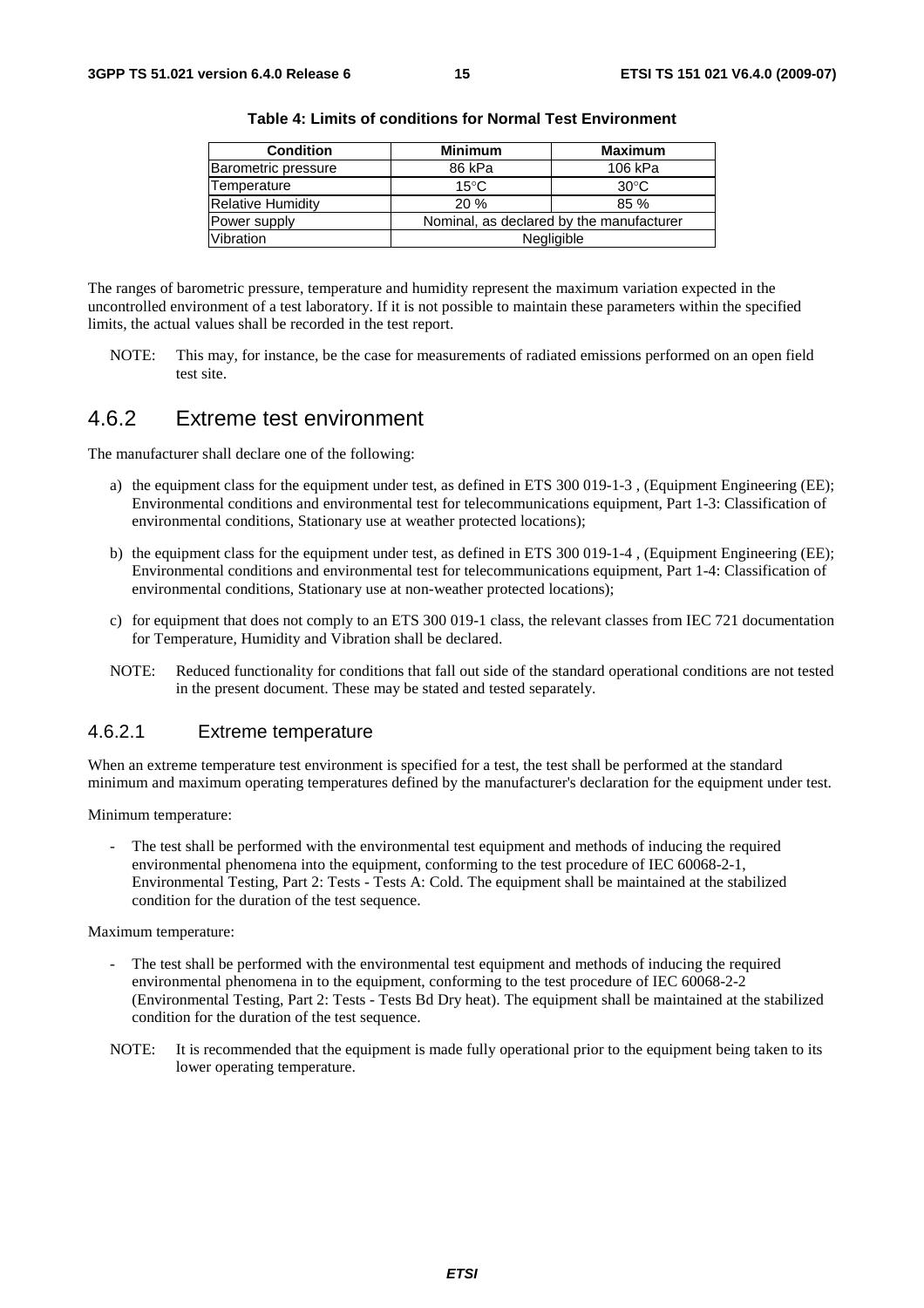## 4.6.3 Vibration

When vibration conditions are specified for a test, the test shall be performed while the equipment is subjected to a vibration sequence as defined by the manufacturers declaration for the equipment under test. This shall use the environmental test equipment and methods of inducing the required environmental phenomena in to the equipment, conforming to the test procedure of IEC 60068-2-6, Environmental Testing, Part 2: Tests - Test Fc and guidance: Vibration (Sinusoidal) or IEC 60068-2-64, Test Fh: Vibration broad-band random (digital control) and guidance. Other environmental conditions shall be within the ranges specified in subclause 4.6.1, Normal test environment.

NOTE: The higher levels of vibration may induce undue physical stress in to equipment after a prolonged series of tests. The testing body should only vibrate the equipment during the RF measurement process.

### 4.6.4 Power supply

When extreme power supply conditions are specified for a test, the test shall be performed at the standard upper and lower limits of operating voltage defined by the manufacturer's declaration for the equipment under test.

#### **Upper voltage limit**

The equipment shall be supplied with a voltage equal to the upper limit declared by the manufacturer (as measured at the input terminals to the equipment). The tests shall be carried out at the steady state minimum and maximum temperature limits declared by the manufacturer for the equipment, to the methods described in IEC 68-2-1 Test Ab/Ad: Cold and IEC 60068-2-2 Test Bb/Bd: Dry Heat.

#### **Lower voltage limit**

The equipment shall be supplied with a voltage equal to the lower limit declared by the manufacturer (as measured at the input terminals to the equipment). The tests shall be carried out at the steady state minimum and maximum temperature limits declared by the manufacturer for the equipment, to the methods described in IEC 60068-2-1 [12] Test Ab/Ad: Cold and IEC 60068-2-2 [12] Test Bb/Bd: Dry Heat.

## 4.7 Acceptable uncertainty of measurement equipment

The maximum acceptable uncertainty of measurement equipment is specified separately for each test, where appropriate. The measurement equipment shall enable the stimulus signals in the test case to be adjusted to within the specified tolerance, and the conformance requirement to be measured with an uncertainty not exceeding the specified values. All tolerances and uncertainties are absolute values, unless otherwise stated.

For the test methods, according to the present document, the measurement uncertainty figures shall be calculated in accordance with ETR 028 and shall correspond to an expansion factor (coverage factor)  $k = 1,96$  or  $k = 2$  (which provide confidence levels of respectively 95% and 95,45% in the case where the distributions characterising the actual measurement uncertainties are normal (Gaussian).

Subclause 4.6, Test environments:

| Pressure                  | $\pm$ 5 kPa  |
|---------------------------|--------------|
| Temperature               | $±2$ degrees |
| <b>Relative Humidity</b>  | ±5%          |
| DC Voltage                | $\pm 1.0 \%$ |
| <b>AC Voltage</b>         | $\pm 1.5 \%$ |
| Vibration                 | 10 %         |
| Vibration frequency       | $0.1$ Hz     |
| $\mathbf{1}$ $\mathbf{1}$ | $\mathbf{1}$ |

The above values shall apply unless the test environment is controlled and the specification for the control of the test environment specifies the uncertainty for the parameter.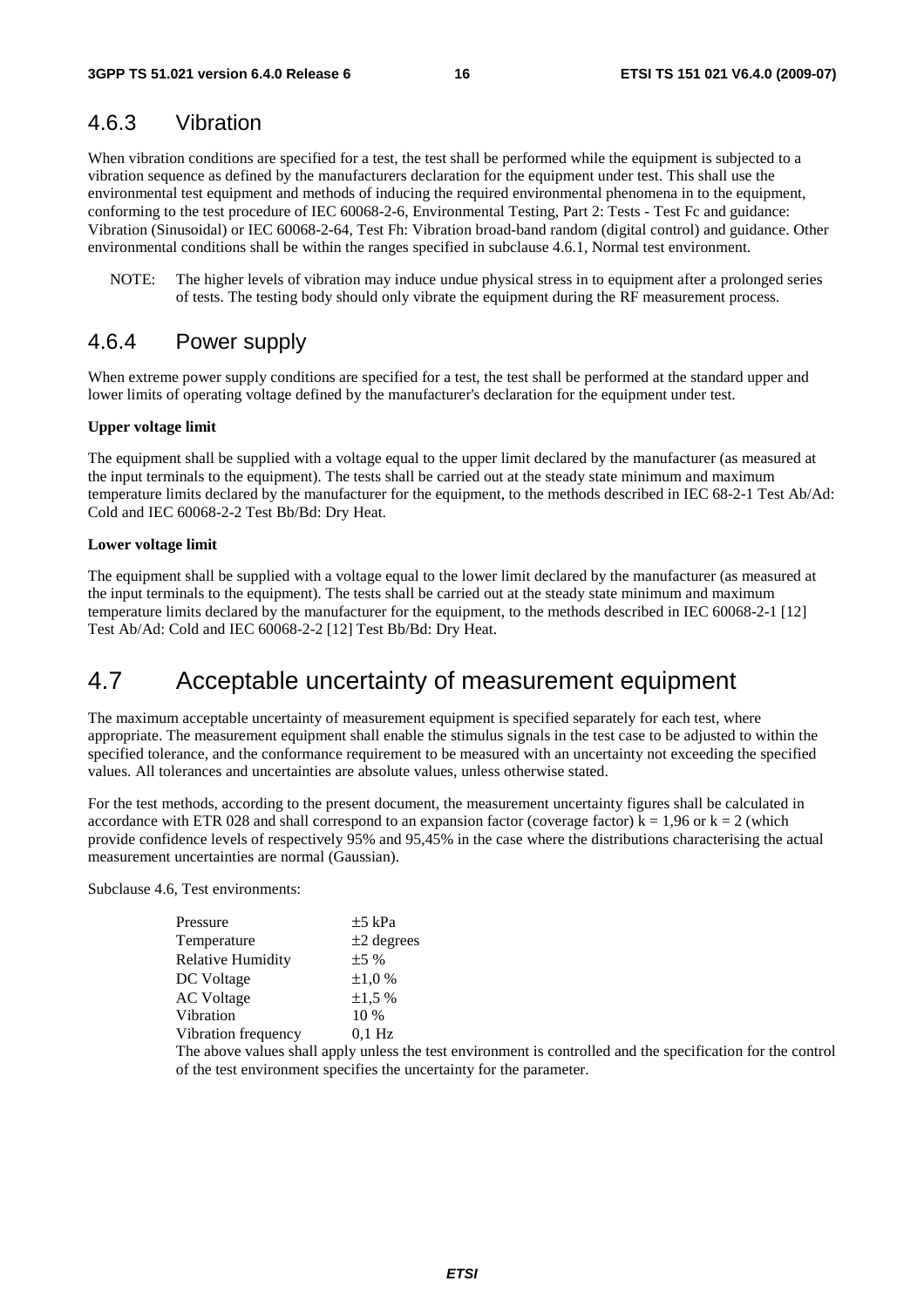#### **Transmitter**

Subclause 6.2, Modulation accuracy:

Conformance requirement:

| Frequency, GMSK                        | $\pm 10$ Hz<br>$\pm$ 5 Hz for GSM 400                         |
|----------------------------------------|---------------------------------------------------------------|
| Phase                                  | 1,5 degree rms                                                |
|                                        | 5 degrees peak                                                |
| <b>EVM</b>                             | $-(0.75 + 0.025RMS$ EVM $) - +(0.75 + 0.025RMV$ EVM $)$ % RMS |
|                                        | $\pm$ 4 % for individual measurement samples                  |
| Origin Offset suppression $\pm 1.5$ dB |                                                               |
| Frequency, 8-PSK                       | $\pm 16$ Hz                                                   |

- NOTE 1: The value of the RMS EVM specification is a function of the value of RMS\_EVM being measured. The asymmetric specification results from the RMS EVM minimisation method used for parameter estimation (see 3GPP TS 45.005, Annex G). This method of measurement for RMS EVM always produces a result that is lower than the actual value of RMS EVM.
- NOTE 2: The value for individual EVM samples assumes a Rayleigh distribution of measurement errors. It represents the maximum 95<sup>th</sup> percentile value test equipment should return when measuring a signal without error.

Subclause 6.3, Mean transmitted RF carrier power:

Conformance requirement:

| RF power, for static power step 0                               | $\pm 1,0$ dB |
|-----------------------------------------------------------------|--------------|
| Relative RF Power, for other power steps $\pm 0.7$ dB           |              |
| Subclause 6.4, Transmitted RF carrier power versus time:        |              |
| Conformance requirement                                         |              |
| $RF$ power (0 dB reference)                                     | $\pm 1.0$ dB |
| RF power relative to 0 dB reference                             | $\pm 10$ dB  |
| Subclause 6.5.1, Spectrum due to modulation and wideband noise: |              |

Conformance requirement

RF power (absolute limit values)  $\pm 1,0$  dB

NOTE 1: This may require calibration of the power levels corresponding to the limit values.

Relative RF power:

| <b>Offset from carrier, MHz</b>          | Power difference, dB | Uncertainty of relative power, dB |
|------------------------------------------|----------------------|-----------------------------------|
| $\delta f \leq 0.1$ MHz                  | All                  | $\pm 0.5$ dB                      |
| $10.1$ MHz $<$ $\delta$ f $\leq$ 1.8 MHz | $< 50$ dB            | $\pm 0.7$ dB                      |
| $10.1$ MHz $<$ $\delta$ f $\leq$ 1.8 MHz | $\geq$ 50 dB         | $\pm$ 1.5 dB                      |
| $>1.8$ MHz                               | All                  | $\pm 2.0$ dB                      |

Subclause 6.5.2, Switching transients spectrum: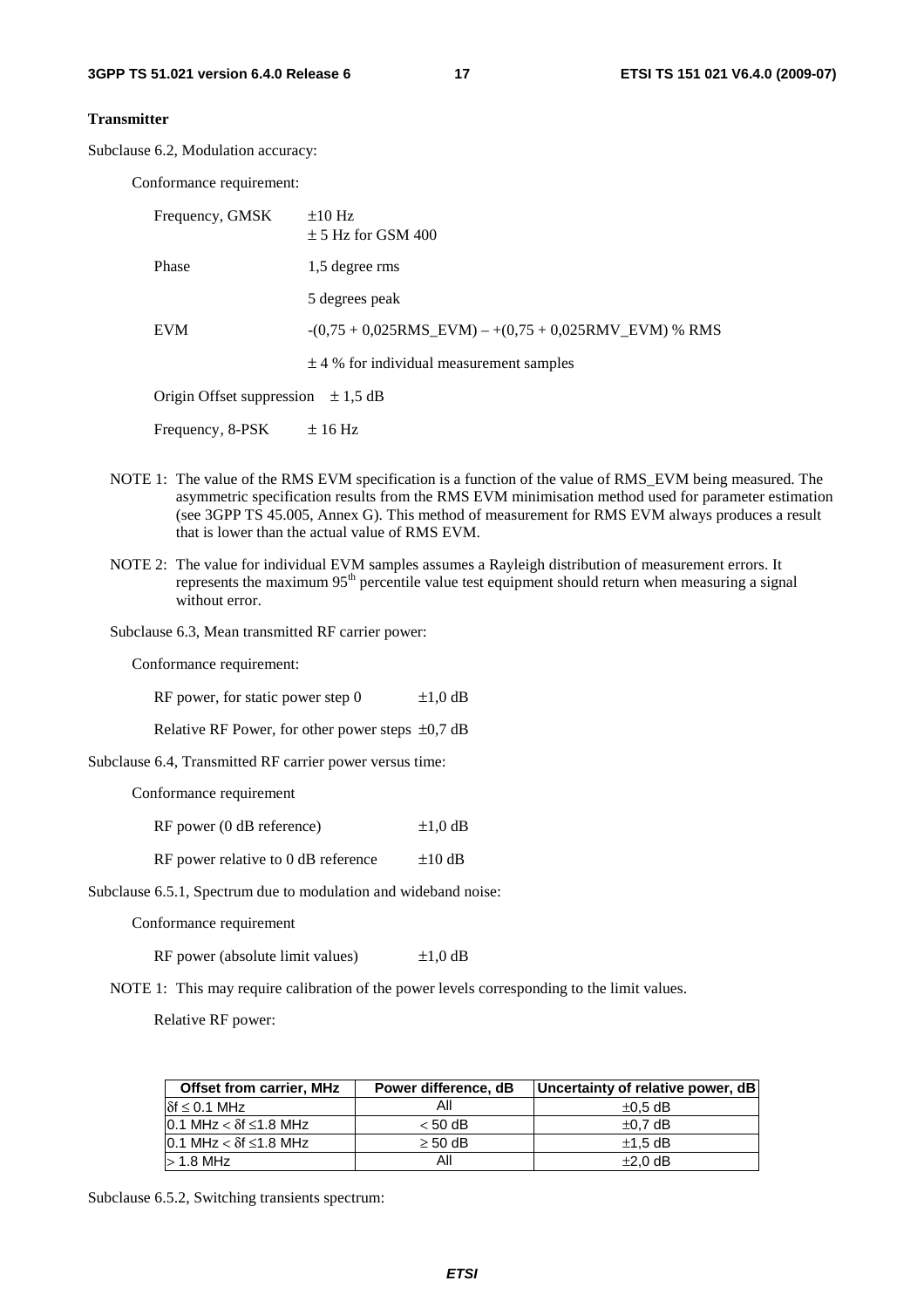| Conformance requirement:                                              |                                                                                                                                                                                                                        |
|-----------------------------------------------------------------------|------------------------------------------------------------------------------------------------------------------------------------------------------------------------------------------------------------------------|
| RF power:                                                             | $\pm 1.5$ dB                                                                                                                                                                                                           |
| Relative RF power:                                                    |                                                                                                                                                                                                                        |
| Power difference $<$ 50 dB                                            | $\pm 0.7$ dB                                                                                                                                                                                                           |
| Power difference $\geq 50$ dB                                         | $\pm 1.5$ dB                                                                                                                                                                                                           |
|                                                                       | Subclause 6.6.1, Conducted spurious emissions from the transmitter antenna connector, inside the BTS transmit band:                                                                                                    |
| Conformance requirement:                                              |                                                                                                                                                                                                                        |
| RF power:                                                             | $\pm 1,5$ dB                                                                                                                                                                                                           |
|                                                                       | Subclause 6.6.2, Conducted spurious emissions from the transmitter antenna connector, outside the BTS transmit band:                                                                                                   |
| Conformance requirement:                                              |                                                                                                                                                                                                                        |
| Conformance requirement i) (in the receive band of the BSS):          |                                                                                                                                                                                                                        |
| RF power                                                              | $\pm 3$ dB                                                                                                                                                                                                             |
| Conformance requirements ii), iii) and iv) (elsewhere):               |                                                                                                                                                                                                                        |
| RF power:                                                             |                                                                                                                                                                                                                        |
| $f \leq 2$ GHz                                                        | $\pm 1.5$ dB                                                                                                                                                                                                           |
| $2 GHz < f \leq 4 GHz$                                                | $\pm 2.0$ dB                                                                                                                                                                                                           |
| $f > 4$ GHz                                                           | $\pm 4,0$ dB                                                                                                                                                                                                           |
| Subclause 6.7, Intermodulation attenuation and                        |                                                                                                                                                                                                                        |
| Subclause 6.8, Intra base station system intermodulation attenuation: |                                                                                                                                                                                                                        |
| Test case:                                                            |                                                                                                                                                                                                                        |
| Relative RF power (of injected signal);                               | $\pm 1.5$ dB                                                                                                                                                                                                           |
| Conformance requirement (outside RX band):                            |                                                                                                                                                                                                                        |
| RF power; absolute limit values                                       | $\pm 1,5$ dB                                                                                                                                                                                                           |
| RF power, relative measurements                                       | $\pm 2,0$ dB                                                                                                                                                                                                           |
| Conformance requirement (inside RX band):                             |                                                                                                                                                                                                                        |
| RF power; absolute limit values                                       | $+4$ dB - 3 dB                                                                                                                                                                                                         |
|                                                                       | NOTE 2: The positive limit for uncertainty is greater than the negative limit because the measurement result can be<br>increased (but not decreased) due to intermodulation products within the measurement apparatus. |
| Receiver                                                              |                                                                                                                                                                                                                        |

Where a measurement uncertainty of  $+5$  dB  $-0$  dB is specified for an input signal, the measured value of the input signal should be increased by an amount equal to the uncertainty with which it can be measured. This will ensure that the true value of the input signal is not below the specified nominal.

Subclause 7.1, Static layer 1 receiver functions:

| Test case                 |              |
|---------------------------|--------------|
| RF power, lower limit     | $+5 - 0$ dB  |
| RF power, -40 dBm nominal | $\pm 2.5$ dB |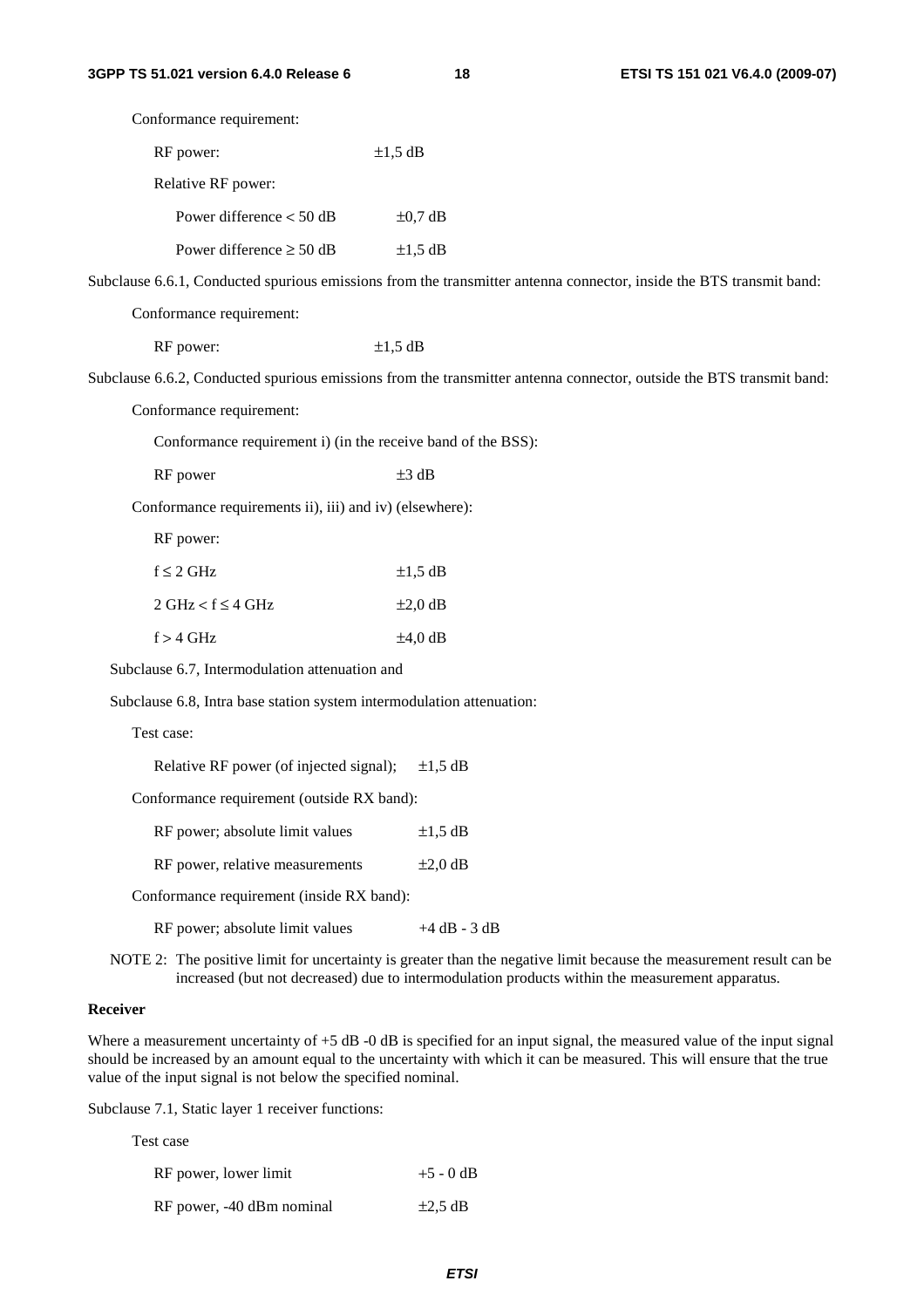|                                                        | RF power, -23 and -15 dBm nominal                     | $\pm 1.5$ dB |
|--------------------------------------------------------|-------------------------------------------------------|--------------|
| Subclause 7.2, Erroneous frame indication performance: |                                                       |              |
|                                                        | Test case:                                            |              |
|                                                        | <b>RF</b> Power                                       | $+5 - 0$ dB  |
|                                                        | Subclause 7.3, Static reference sensitivity level:    |              |
|                                                        | Test case:                                            |              |
|                                                        | RF power                                              | $\pm 1,0$ dB |
|                                                        | Relative RF power (adjacent timeslots) $\pm 3.0$ dB   |              |
|                                                        | Subclause 7.4, Multipath reference sensitivity level: |              |
|                                                        | Test case:                                            |              |
|                                                        | RF power                                              | $\pm 1.5$ dB |
|                                                        | Relative RF power                                     | $\pm 3.0$ dB |
|                                                        | Subclause 7.5, Reference interference level:          |              |
|                                                        | Test case:                                            |              |
|                                                        | RF power                                              | $+5 - 0$ dB  |
|                                                        | Relative RF power                                     | $\pm 1,0$ dB |
|                                                        |                                                       |              |

NOTE 3: The measurement uncertainty for a faded (multipath) input signal may depend on the time taken to average the power of the b signal from the fader. It may be possible to reduce the measurement time by measuring the power with the fader set to the same class of fade profile, but with an increased fade rate.

Subclause 7.6, Blocking characteristics:

| $\pm 1.0$ dB |
|--------------|
|              |
| $\pm 0.7$ dB |
| $\pm 1.5$ dB |
| $\pm 3.0$ dB |
|              |

Subclause 7.7, Intermodulation characteristics and subclause 7.8 AM suppression:

Test case:

Test case:

| RF power, wanted signal       | $\pm 1.0$ dB |
|-------------------------------|--------------|
| RF power, interfering signals | $\pm 0.7$ dB |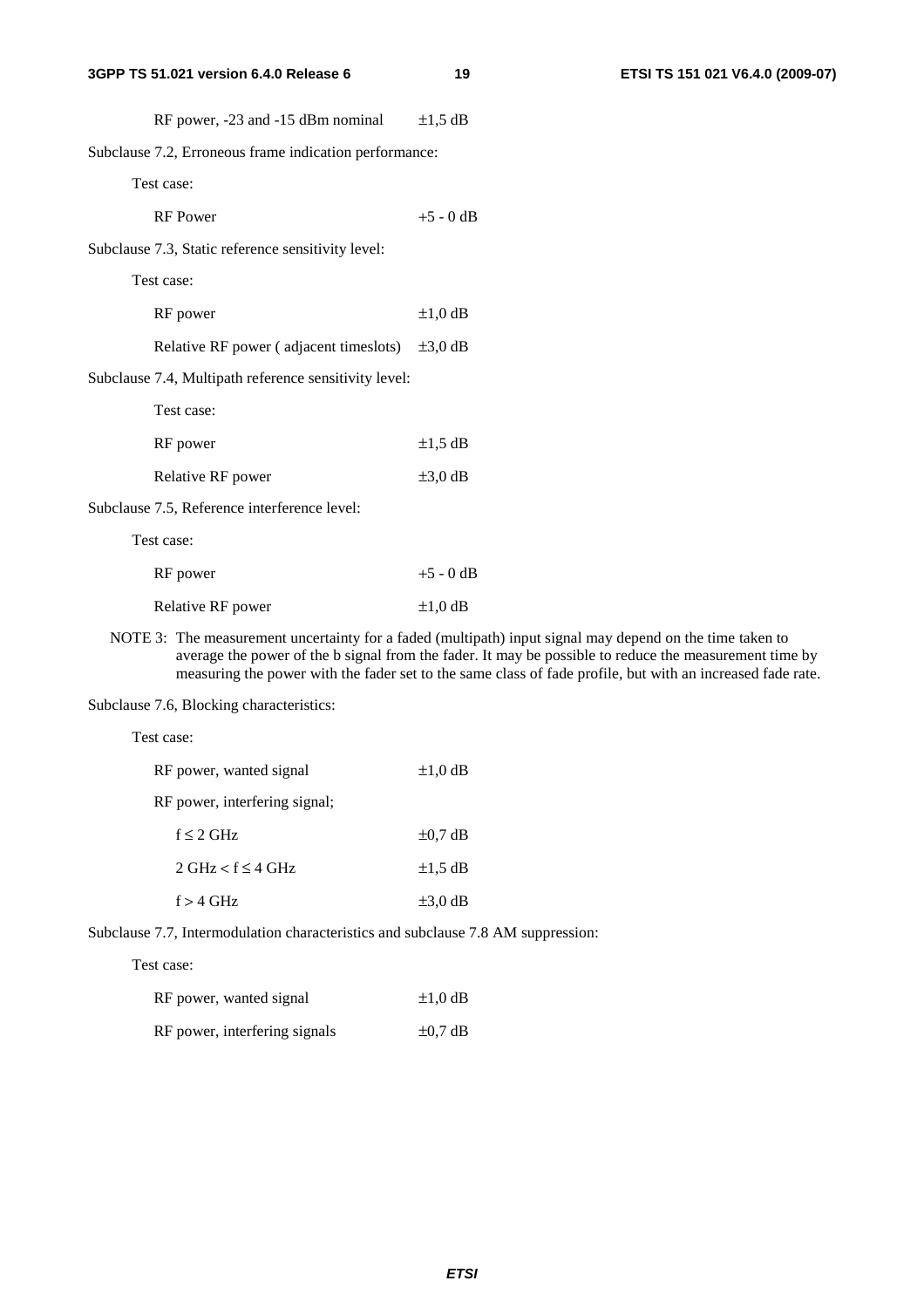Subclause 7.9, Spurious emissions from the receiver antenna connector:

Conformance requirement:

RF power;

| $f < 2$ GHz            | $\pm 1.5$ dB |
|------------------------|--------------|
| $2 GHz < f \leq 4 GHz$ | $\pm 2.0$ dB |
| $f > 4$ GHz            | $\pm 4.0$ dB |

Clause 8, Radiated spurious emissions:

Conformance requirement:

| RF power; | $\pm 6.0$ dB |
|-----------|--------------|
|-----------|--------------|

Clause 9, Radio link management:

Test case:

| RF power                 | $\pm 1.0$ dB |
|--------------------------|--------------|
| Relative RF power        | $\pm 0.7$ dB |
| Conformance requirement: |              |

Timing difference single measurement  $\pm 1/4$  bit

average of 100 measurements  $\pm 0.1$  bit

## 4.8 Interpretation of measurement results

The measurement value related to the corresponding limit shall be used to decide whether an equipment meets a requirement in the present document.

The measurement uncertainty for the measurement of each parameter shall be included in the test report.

The recorded value for the measurement uncertainty shall be, for each measurement, equal to or lower than the appropriate figure in subclause 4.7 of the present document.

NOTE: This procedure is recommended in ETR 028.

If the measurement apparatus for a test is known to have a measurement uncertainty greater than that specified in subclause 4.7, it is still permitted to use this apparatus provided that an adjustment is made to the measured value as follows.

The adjustment is made by subtracting the modulus of the specified measurement uncertainty in subclause 4.7 from the measurement uncertainty of the apparatus. The measured value is then increased or decreased by the result of the subtraction, whichever is most unfavourable in relation to the limit.

## 4.9 Selection of configurations for testing

Most tests in the present document are only performed for a subset of the possible combinations of test conditions. For instance:

- not all TRXs in the configuration may be specified to be tested;
- only one RF channel may be specified to be tested;
- only one timeslot may be specified to be tested.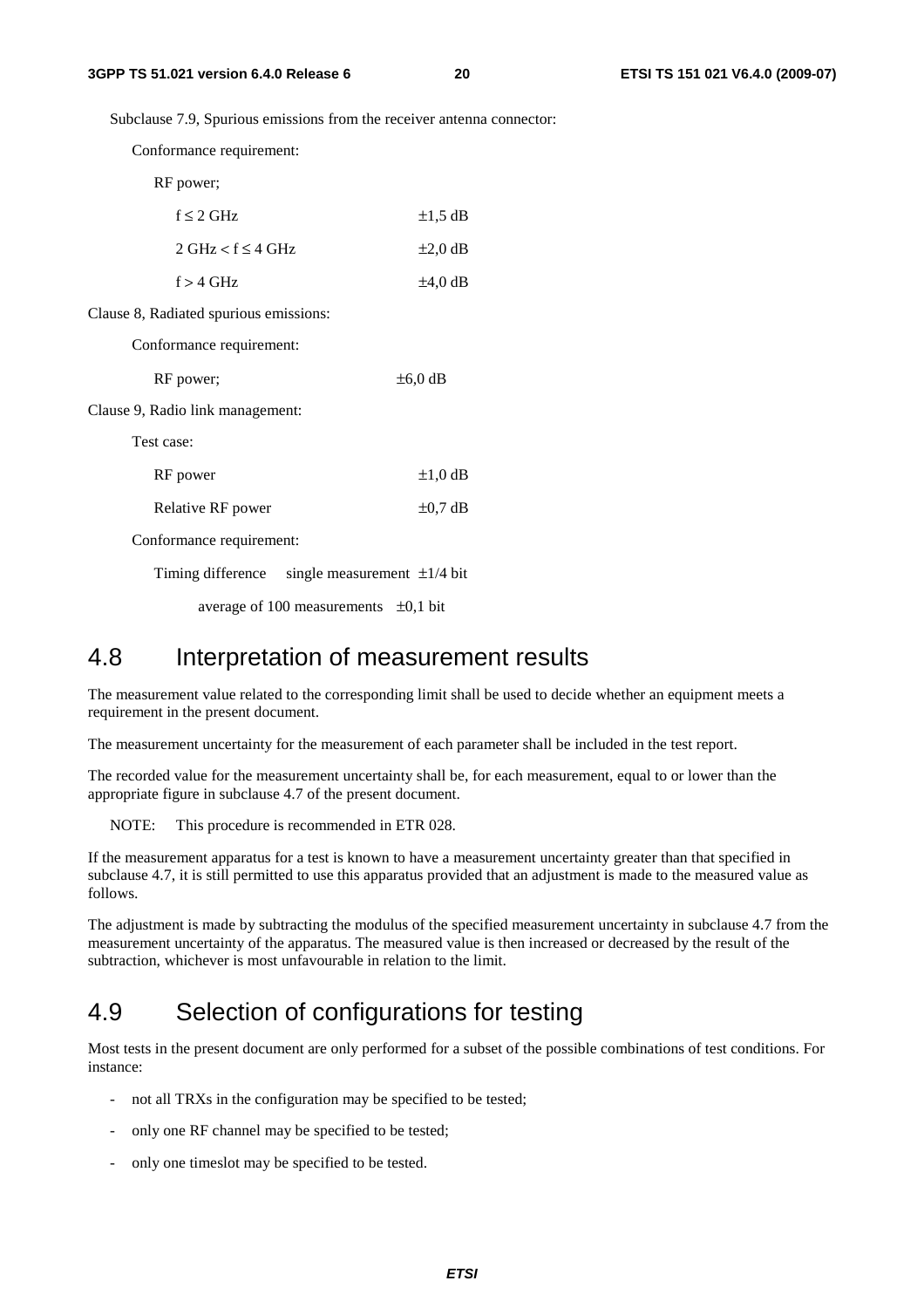When a test is performed by a test laboratory, the choice of which combinations are to be tested shall be specified by the laboratory. The laboratory may consult with operators, the manufacturer or other bodies.

When a test is performed by a manufacturer, the choice of which combinations are to be tested may be specified by an operator.

## 4.10 BTS Configurations

The present document has been written to specify tests for the standard configurations of BTS which have been assumed in GSM requirements specifications, In particular GSM 05.01, 05.02 and 05.05. However, there are other configurations of BTS which comply with these specifications, but for which the application of these specifications is not fully defined. For some such configurations there may be alternate ways to apply the requirements of this specification to testing of the configuration, or some variation in the test method may be necessary. It may therefore be necessary for the parties to the testing to reach agreement over the method of testing in advance.

If the BSS is supplied in a number of different environmental enclosures or configurations, it may not be necessary to test RF parameters for each environmental configuration, provided that it can be demonstrated that the equipment has been tested at the worst internal environmental conditions

If a BTS is supplied with a number of different configurations of passive TX antenna combiners, there may be alternate ways to demonstrate the compliance rather than performing the measurements for each configuration. As an example, the worst case configuration of the antenna combiners for a given test shall as a minimum be used for this purpose.

Where alternative interpretations of this specification are possible for a BSS configuration under test, the interpretation which has been adopted in performing the test shall be recorded with the test results.

Where variation in the test method within the present document has been necessary to enable a BSS configuration to be tested, the variation in the test method which has been made in performing the test shall be recorded with the test results. Where possible, agreement should be reached in advance about the nature of such a variation with any party who will later receive the test results.

Possible interpretations of the present document for some common configurations are given in the following subclauses.

## 4.10.1 Receiver diversity

i) For the tests in clause 7 of the present document, the specified test signals may be applied to one receiver antenna connector, with the remaining receiver antenna connectors being terminated with 50 ohms.

or

ii) For the tests in clause 7 of the present document, the specified test signals may be simultaneously applied to each of the receiver antenna connectors.

## 4.10.2 Duplexers

The requirements of the present document shall be met with a duplexer fitted, if a duplexer is supplied as part of the BSS. If the duplexer is supplied as an option by the manufacturer, sufficient tests should be repeated with and without the duplexer fitted to verify that the BSS meets the requirements of the present document in both cases.

The following tests should be performed with the duplexer fitted, and without it fitted if this is an option.

- 1) Subclause 6.3, Mean transmitted RF power, for the highest static power step only, if this is measured at the antenna connector.
- 2) Subclause 6.6.2, Conducted spurious emissions from the transmitter antenna connector; outside the BTS transmit band.
- 3) Subclause 6.8, Intra base station system intermodulation attenuation.
- 4) Subclause 7.4, Multipath reference sensitivity; for the testing of essential conformance, the ARFCNs should be selected to minimize intermodulation products from the transmitters falling in receive channels.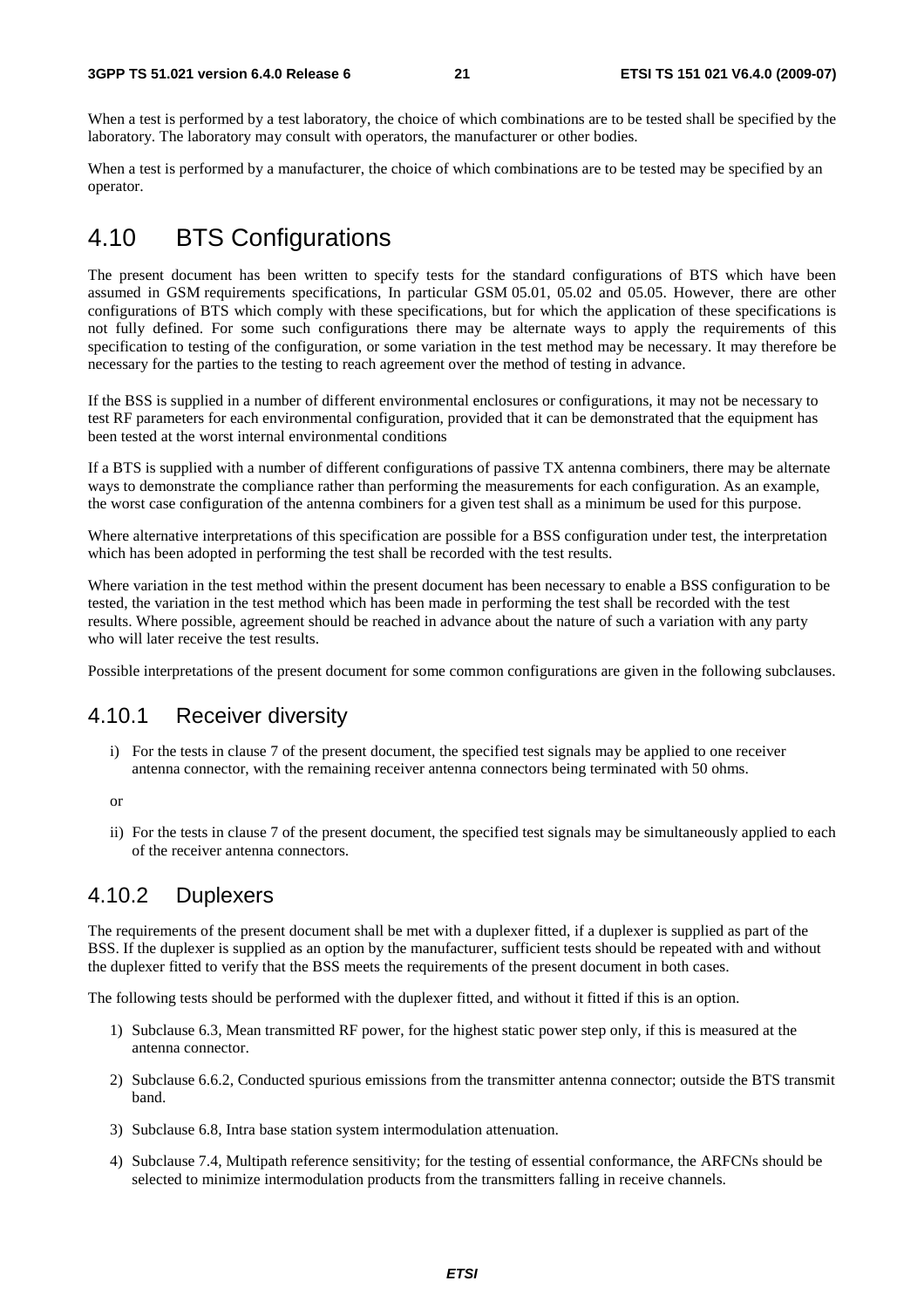The remaining tests may be performed with or without the duplexer fitted.

- NOTE 1: When performing receiver tests with a duplexer fitted, it is important to ensure that the output from the transmitters does not affect the test apparatus. This can be achieved using a combination of attenuators, isolators and filters.
- NOTE 2: When duplexers are used, intermodulation products will be generated, not only in the duplexer but also in the antenna system. The intermodulation products generated in the antenna system are not controlled by ETSI specifications, and may degrade during operation (e.g. due to moisture ingress). Therefore, to ensure continued satisfactory operation of a BSS, an operator will normally select ARFCNs to minimize intermodulation products falling on receive channels. For testing of complete conformance, an operator may specify the ARFCNs to be used.

## 4.10.3 Power supply options

If the BSS is supplied with a number of different power supply configurations, it may not be necessary to test RF parameters for each of the power supply options, provided that it can be demonstrated that the range of conditions over which the equipment is tested is at least as great as the range of conditions due to any of the power supply configurations.

This applies particularly if a BSS contains a DC rail which can be supplied either externally or from an internal mains power supply. In this case, the conditions of extreme power supply for the mains power supply options can be tested by testing only the external DC supply option. The range of DC input voltages for the test should be sufficient to verify the performance with any of the power supplies, over its range of operating conditions within the BTS, including variation of mains input voltage, temperature and output current.

## 4.10.4 Ancillary RF amplifiers

**Ancillary RF amplifier:** a piece of equipment, which when connected by RF coaxial cables to the BTS, has the primary function to provide amplification between the transmit and/or receive antenna connector of a BTS and an antenna without requiring any control signal to fulfil its amplifying function.

The requirements of the present document shall be met with the ancillary RF amplifier fitted. At tests according to clauses 6 and 7 for TX and RX respectively, the ancillary amplifier is connected to the BTS by a connecting network (including any cable(s), attenuator(s), etc.) with applicable loss to make sure the appropriate operating conditions of the ancillary amplifier and the BTS. The applicable connecting network loss range is declared by the manufacturer. Other characteristics and the temperature dependence of the attenuation of the connecting network are neglected. The actual attenuation value of the connecting network is chosen for each test as one of the applicable extreme values. The lowest value is used unless otherwise stated.

Sufficient tests should be repeated with the ancillary amplifier fitted and, if it is optional, without the ancillary RF amplifier to verify that the BSS meets the requirements of the present document in both cases.

When testing for essential conformance, the following tests should be repeated with the optional ancillary amplifier fitted according to the table below, where x denotes that the test is applicable:

|             | <b>Subclause</b> | TX amplifier only | RX amplifier only | <b>TX/RX amplifiers combined</b><br>(Note) |
|-------------|------------------|-------------------|-------------------|--------------------------------------------|
| Receiver    | 7.3              |                   | х                 |                                            |
| tests       | 7.6              |                   | x                 | x                                          |
|             | 7.7              |                   | х                 |                                            |
|             | 7.9              |                   | х                 |                                            |
|             | 6.3              |                   |                   |                                            |
| Transmitter | 6.5 (6.5.1 only) | ^                 |                   | x                                          |
| tests       | 6.6              | x                 |                   | x                                          |
|             | 6.7              |                   |                   |                                            |
|             | 6.8              |                   |                   | x                                          |

NOTE: Combining can be by duplex filters or any other network. The amplifiers can either be in RX or TX branch or in both. Either one of these amplifiers could be a passive network.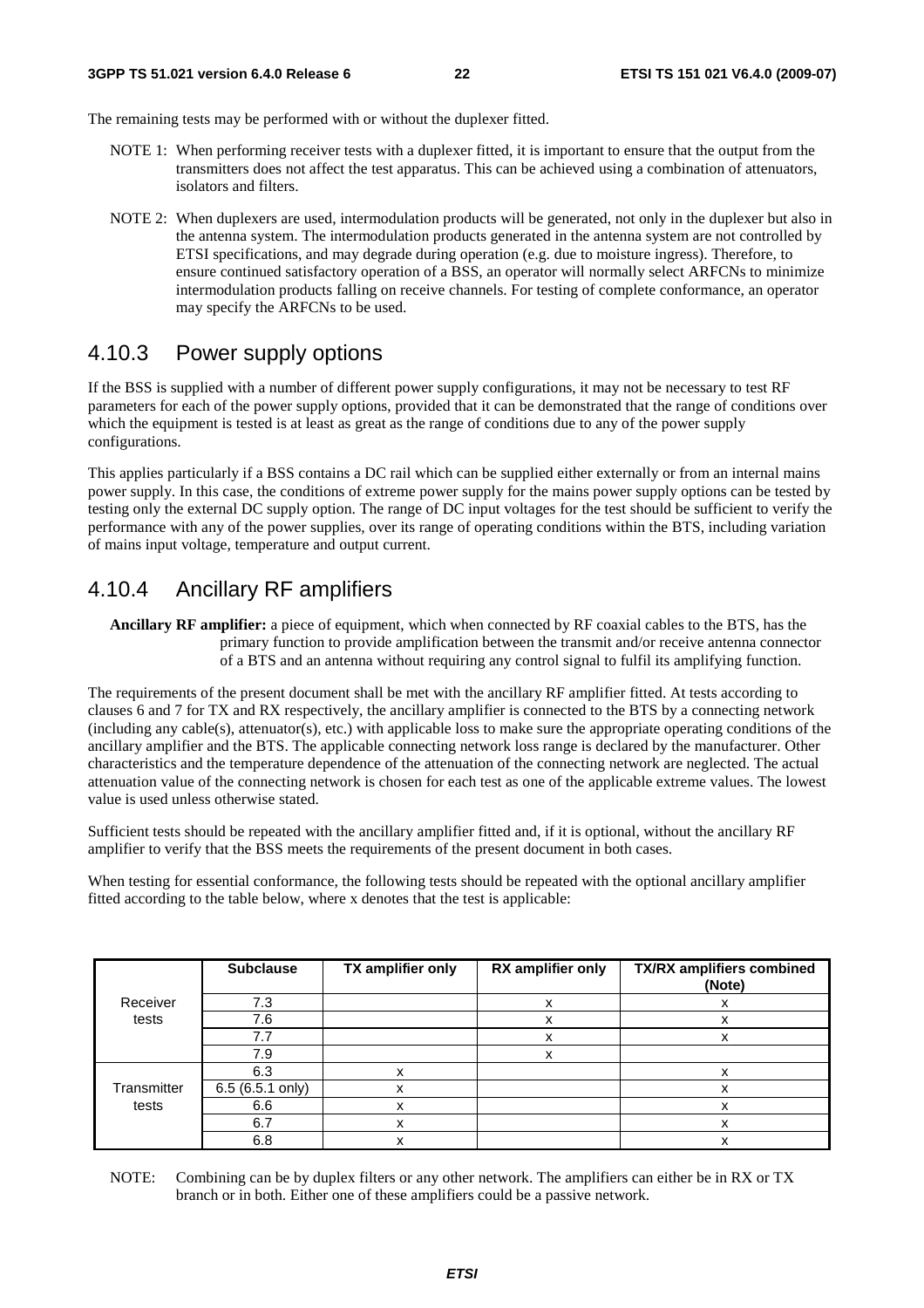For receiver tests only testing on TCH/FS is required

In test according to subclause 7.3 and 6.3 highest applicable attenuation value is applied.

## 4.10.5 BSS using antenna arrays

A BSS may be configured with a multiple antenna port connection for some or all of its TRXs or with an antenna array related to one cell (not one array per TRX). This section applies to a BSS which meets at least one of the following conditions:

- the transmitter output signals from one or more TRX appear at more than one antenna port; or
- there is more than one receiver antenna port for a TRX or per cell and an input signal is required at more than one port for the correct operation of the receiver (NOTE: diverstity reception does not meet this requirement) thus the outputs from the transmitters aswell as the inputs to the receivers are directly connected to several antennas (known as "aircombining"); or
- transmitters and receivers are connected via duplexers to more than one antenna.

If a BSS is used, in normal operation, in conjunction with an antenna system which contains filters or active elements which are necessary to meet the GSM requirements, the tests of essential conformance may be performed on a system comprising the BSS together with these elements, supplied separately for the purposes of testing. In this case, it must be demonstrated that the performance of the configuration under test is representative of the system in normal operation, and the conformance assessment is only applicable when the BSS is used with the antenna system.

For testing of essential conformance of such a BSS, the following procedure may be used.

#### Receiver tests

For each test, the test signals applied to the receiver antenna connectors shall be such that the sum of the powers of the signals applied equals the power of the test signal(s) specified in the test.

An example of a suitable test configuration is shown in figure 1a.





For spurious emissions from the receiver antenna connector, the test may be performed separately for each receiver antenna connector.

#### Transmitter tests

For each test, the conformance requirement shall be met by the sum of the signals emitted by each transmitter antenna connector. This may be assessed by separately measuring the signals emitted by each antenna connector and summing the results, or by combining the signals and performing a single measurement. The characteristics (e.g. amplitude and phase) of the combining network should be such that the power of the combined signal is maximised.

An example of a suitable test configuration is shown in figure 1b.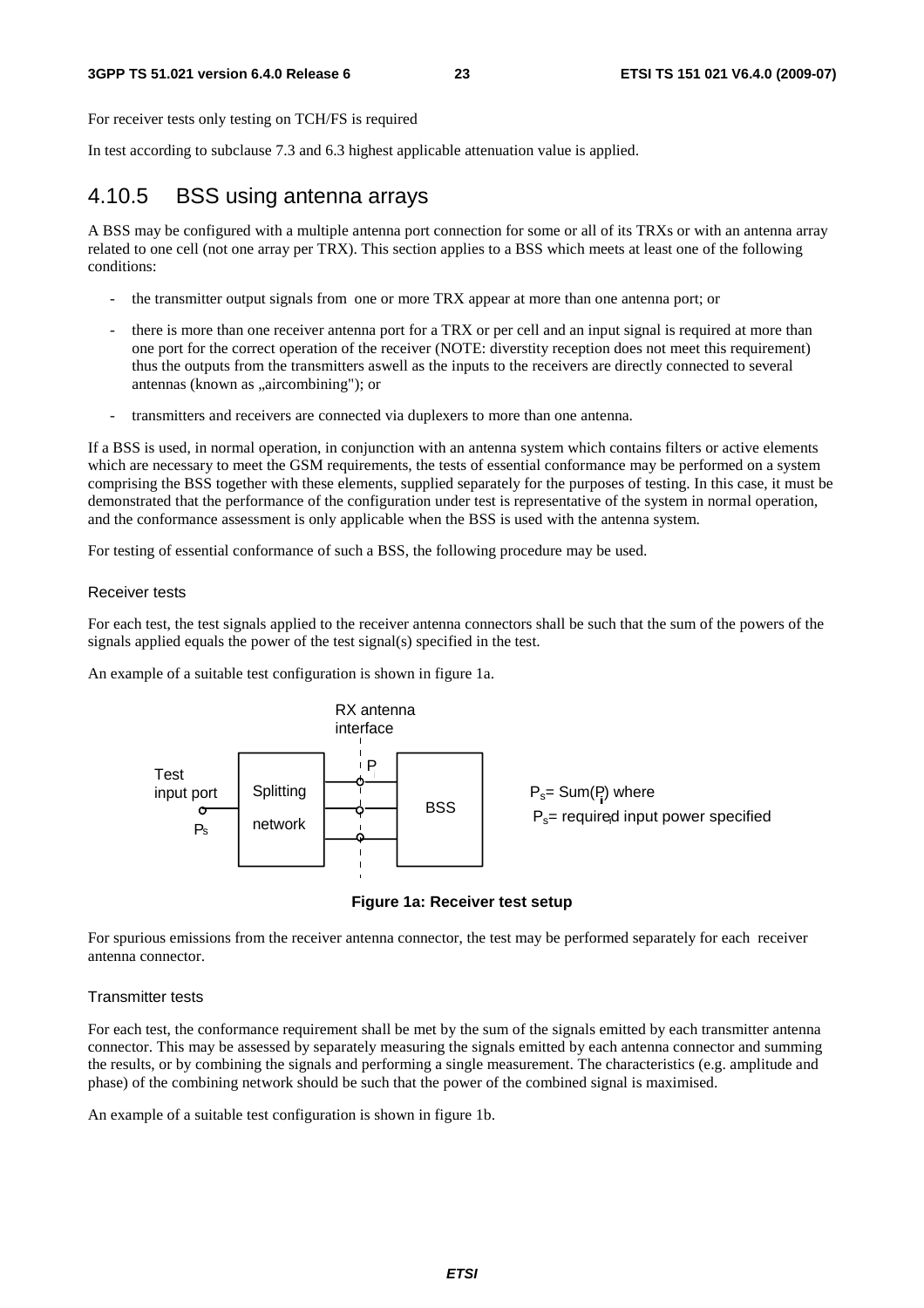

**Figure 1b: Transmitter test setup** 

For Intermodulation attenuation, the test may be performed separately for each transmitter antenna connector.

## 4.10.6 BTS supporting 8-PSK modulation

If a TRX supports 8-PSK it shall, unless otherwise stated in the tests in clause 6 to 9, be tested at both GMSK and 8-PSK modulation unless it can be demonstrated that it is sufficient to test only at GMSK or 8-PSK modulation.

If a BTS is configured with both TRXs supporting 8-PSK and TRXs not supporting 8-PSK the stated number of TRXs to be tested shall apply to each type of TRX.

## 5 Format and interpretation of tests

Each test in the following clauses has a standard format:

### **X Title**

All tests are applicable to all equipment within the scope of this specification, unless the title of the test is Applicability (Phase 2) or Applicability (Phase 2+), and the applicability is defined below.

#### **X.1 Test purpose**

This subclause defines the purpose of the test.

#### **X.2 Test case**

This subclause describes the steps necessary to perform the test. The general test conditions described in clause 4 also apply.

#### **X.3 Essential conformance**

The essential conformance describes the conformance requirements necessary to ensure compatibility and to verify the important aspects of the transmission quality of the system. This subclause is divided into two parts:

#### **Test environment**

This subclause describes the test environment or environments under which the test shall be performed. Where more than one test environment is specified, the extent of testing is specified for each environment.

#### **Conformance requirement**

This subclause describes the requirement which shall be met for the specified tests.

The test case describes the testing for full conformance; for most tests a subset of these tests is specified for essential conformance. Therefore, any definition of testing in the essential conformance shall take precedence over the test case.

#### **X.4 Complete conformance**

The complete conformance describes the complete set of tests which may be performed to fully characterize all aspects of one performance parameter of the BSS.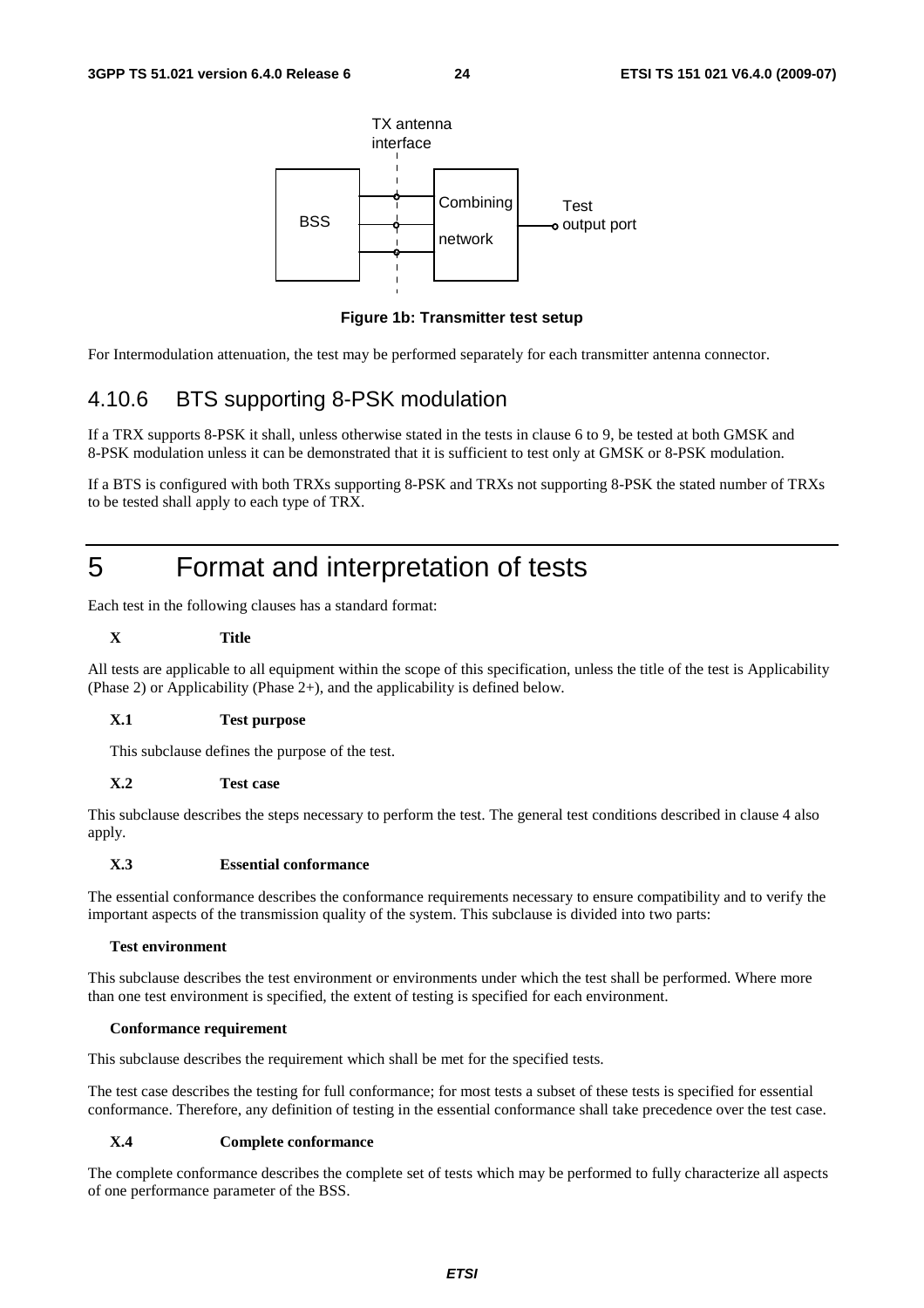#### **Test environment**

This subclause describes the test environment or environments under which the test shall be performed. Where more than one test environment is specified, the extent of testing is specified for each environment.

#### **Conformance requirement**

This subclause describes the requirement which shall be met for the specified tests.

#### **X.5 Requirement reference**

This subclause gives the reference to the subclauses in the GSM specifications from which the test requirements have been derived. Where the Requirement reference subclause references the ETSs corresponding to both the Phase 2 and Phase 2+ versions of the same GSM specification, the Phase 2 and Phase 2+ requirements which are referenced are consistent. If the test case and/or requirements are different for Phase 2 (ETS) and the various releases of Phase 2+ (3GPP TS), this is stated in the applicability part of the subclause. When no applicability is stated the requirements are consistent and the referenced requirements apply to all referenced specifications (ETS or TS).

## 6 Transmitter

All tests in this Clause shall be conducted on Base Station Systems fitted with a full complement of Transceivers for the configuration unless otherwise stated. Measurements shall be made at the BTS Tx antenna connector, unless otherwise stated.

Power levels are expressed in dBm.

## 6.1 Static Layer 1 functions

## 6.1.1 Test purpose

To verify the following static Layer 1 transmitter functions:

- 1) the RF equipment;
- 2) the multiplexing and multiple access functions;
- 3) the interleaving and the channel encoding on the transmit side.

### 6.1.2 Test case

The BSS shall be configured with the maximum number of TRXs, with ARFCNs which shall be distributed over the entire declared bandwidth of operation for the BSS under test. One TRX shall be configured to support the BCCH. If the manufacturer declares that slow frequency hopping is supported, this shall be enabled.

Each TRX shall transmit a normal GSM modulated signal and the BSSTE shall be connected to the transmitter antenna connector. A known bit sequence exceeding a length of a superframe (1326 TDMA-frames) shall be input before channel encoding in the BSS and a bit sequence shall be output after channel decoding in the BSSTE.

All logical channel types supported by the BSS shall be tested. The test shall be repeated for each TRX in the BSS configuration, for each logical channel supported by it.

NOTE: Some logical channels are only supported by the TRX configured to support the BCCH.

## 6.1.3 Essential conformance

This test need not be performed.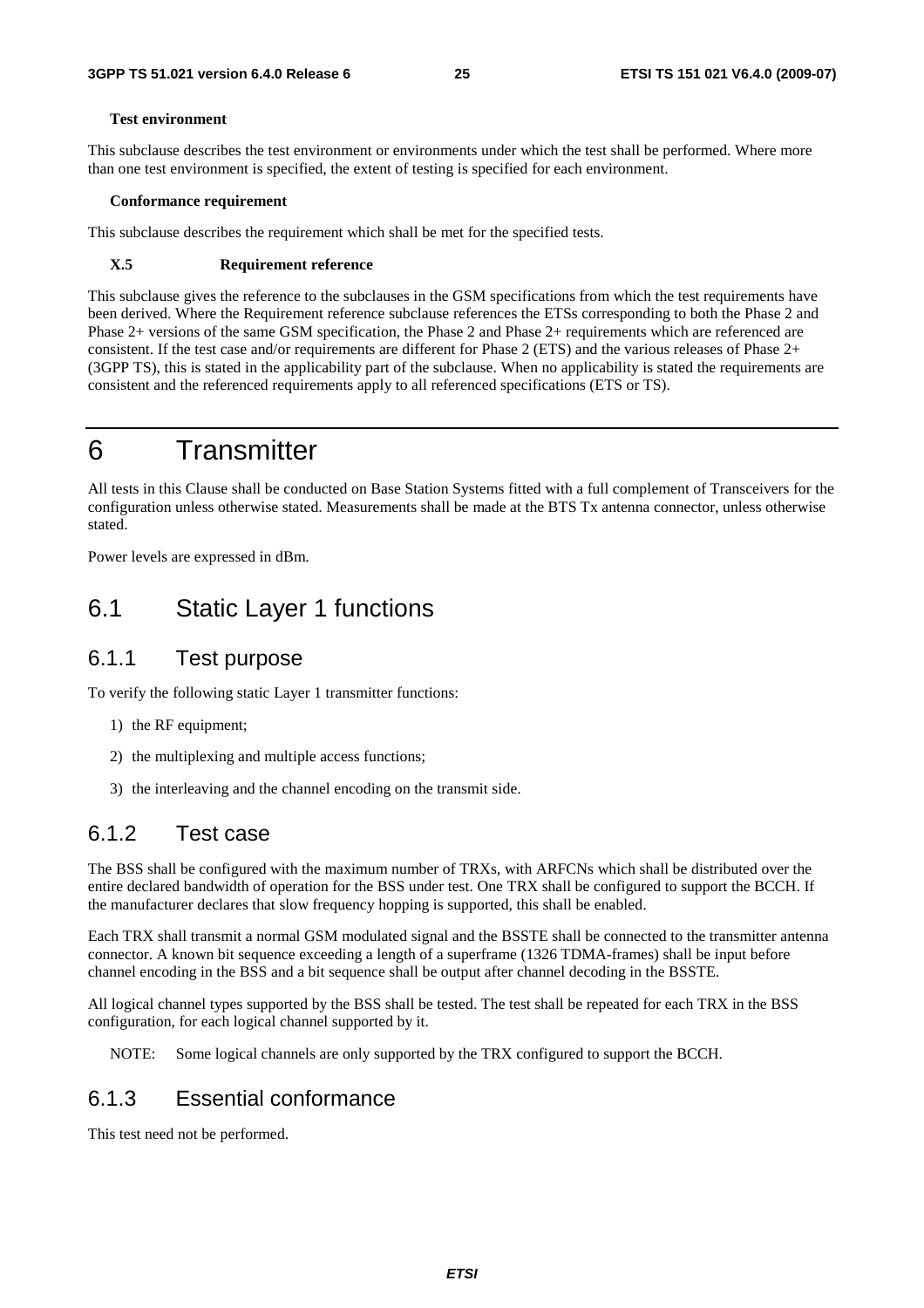## 6.1.4 Complete conformance

### **Test Environment**

Normal.

### **Conformance requirement**

The output bit sequence shall be bit exact for all logical channel types.

## 6.1.5 Requirement reference

3GPP TS 45.001, 3GPP TS 45.002, 3GPP TS 45.003 and 3GPP TS 45.005.

## 6.2 Modulation accuracy

### 6.2.1 Test purpose

- 1) To verify the correct implementation of the pulse shaping filtering.
- 2) To verify that the phase error during the active part of the time slot does not exceed the specified limits under normal and extreme test conditions and when subjected to vibration.
- 3) To verify that the frequency error during the active part of the time slot does not exceed the specified limits under normal and extreme test conditions and when subjected to vibration.

## 6.2.2 Test case

All TRXs in the configuration shall be switched on transmitting full power in all time slots for at least 1 hour before starting the test.

If the Manufacturer declares that Synthesizer Slow Frequency Hopping is supported by the BSS, the BSS shall be configured with the maximum number of TRXs with ARFCNs which shall be distributed over the entire declared bandwidth of operation for the BSS under test, and including B, M and T, and three tests shall be performed. These tests may either use a test apparatus which employs the same hopping sequence as the BSS, or a fixed frequency apparatus on the radio frequency channels B, M and T. If only Baseband SFH is supported or SFH is not supported, one test shall be performed for each of the radio frequency channels B, M and T, using different TRXs to the extent possible for the configuration. As a minimum, one time slot shall be tested on each TRX specified to be tested.

### **GMSK modulation**

The transmitted GMSK modulated signal from the TRX under test shall be extracted in the BSSTE for a pseudo-random known bit stream of encrypted bits into the TRX modulator (the BSSTE is defined in annex B.1). The pseudo-random bit stream shall be any 148 bit sub-sequence of the 511 bit pseudo-random bit stream defined in recommendation CCITT Q.153 fascicle IV.4. This pseudo-random bit stream may be generated by another pseudo-random bit stream inserted before channel encoding in the TRX and shall generate at least 200 different bursts. The phase trajectory (phase versus time) for the useful part of the time slots (147 bits in the centre of the burst - see 3GPP TS 45.004 and 3GPP TS 45.010 for further information) shall be extracted with a resolution of at least 2 samples per modulating bit. The RF receiver parts of the BSSTE shall not limit the measurement.

The theoretical phase trajectory from the known pseudo-random bit stream shall be calculated in the BSSTE.

The phase difference trajectory shall be calculated as the difference between the measured and the theoretical phase trajectory. The mean frequency error across the burst shall then be calculated as the derivative of the regression line of the phase difference trajectory. The regression line shall be calculated using the Mean Square Error (MSE) method.

The phase error is then finally the difference between the phase difference trajectory and its linear regression line.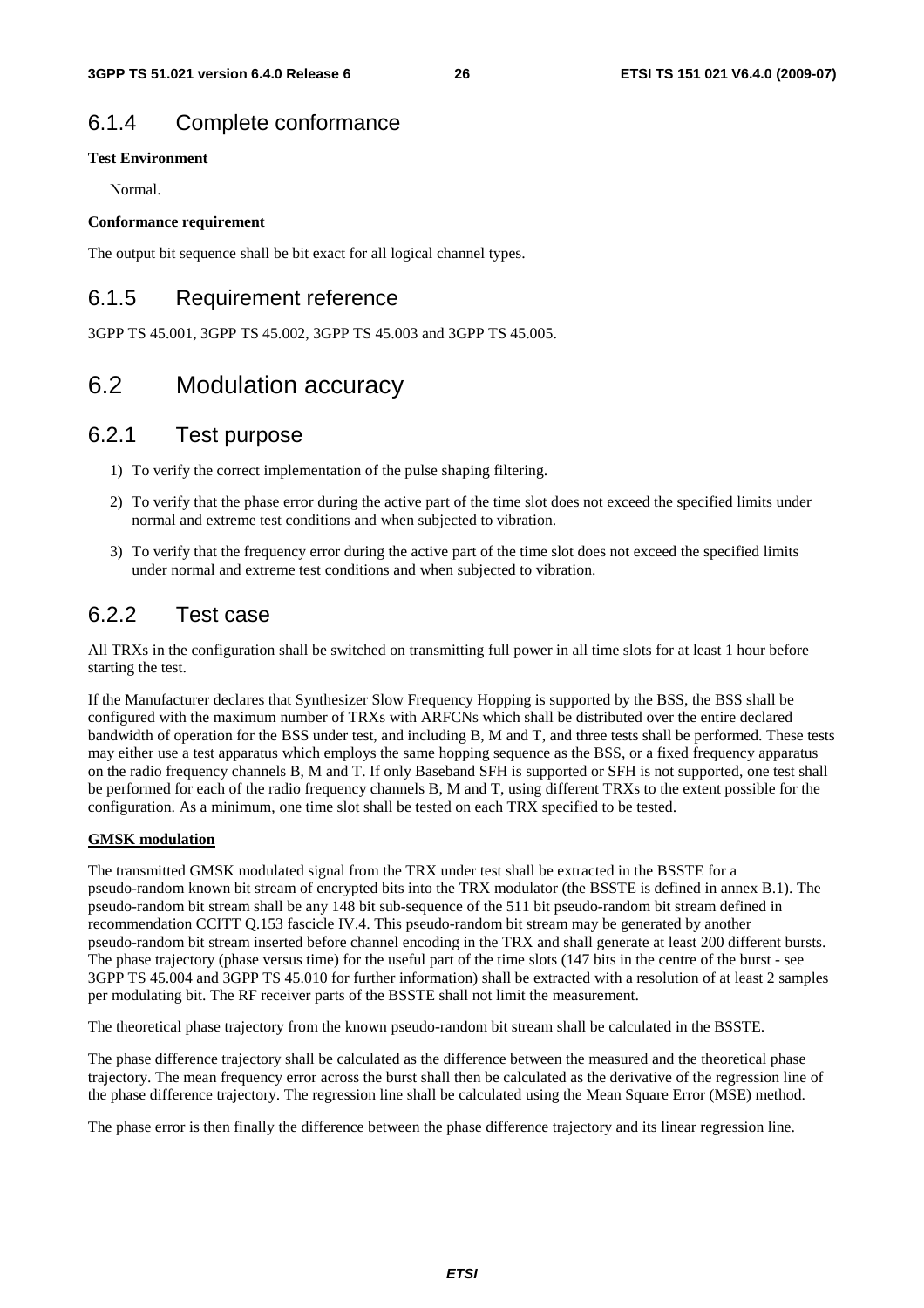#### **8-PSK modulation**

The transmitted 8-PSK modulated signal from the TRX under test shall be extracted in the BSSTE for a pseudo-random known bit stream of encrypted bits into the TRX modulator (the BSSTE is defined in annex B.1). The pseudo-random bit stream shall be any bit sub-sequence of the 32767-bit pseudo-random bit stream defined in recommendation CCITT O.151 10/1997.

The following steps 1) to 5) shall be performed according to 3GPP TS 45.005 subclause 4.6.2 and annex G.

- 1) The RMS EVM shall be measured and calculated over the useful part of the burst (excluding tail bits) for at least 200 bursts.
- 2) The origin offset supression shall be measured and calculated.
- 3) The frequency offset shall be measured and calculated.
- 4) The peak EVM shall be measured and calculated. The peak EVM is the peak error deviation within a burst, measured at each symbol interval, averaged over at least 200 bursts. The bursts shall have a minimum distance in time of 7 idle timeslots between them. The peak EVM values are acquired during the useful part of the burst, excluding tail bits.
- 5) The 95:th percentile EVM shall be measured and calculated. The 95:th percentile EVM is the point where 95% of the individual EVM, measured at each symbol interval, is below that point. That is, only 5% of the symbols are allowed to have an EVM exceeding the 95:th-percentile point. The EVM values are acquired during the useful part of the burst, excluding tail bits, over 200 bursts.

### 6.2.3 Essential conformance

#### **Test Environment**

Normal: One test shall be performed on each of B, M and T.

Extreme Power supply: One test shall be performed on each of B, M and T.

NOTE: tests under extreme power supply are carried out at extreme temperature limits.

#### **Conformance requirement**

#### **GMSK modulation**

The phase error shall not exceed:

5 degrees rms

20 degrees peak

For normal and micro BTSs the mean frequency error across the burst shall not exceed:

0,05 ppm

For pico BTSs the mean frequency error across the burst shall not exceed:

0,1 ppm

#### **8-PSK modulation**

The RMS EVM values, measured after any active element and excluding the effect of passive combining equipment, shall not exceed:

Under normal conditions 7.0 %

Under extreme conditions 8.0 %

The RMS EVM values, measured after any active element and including the effect of passive combining equipment, shall not exceed:

Under normal conditions 8.0 %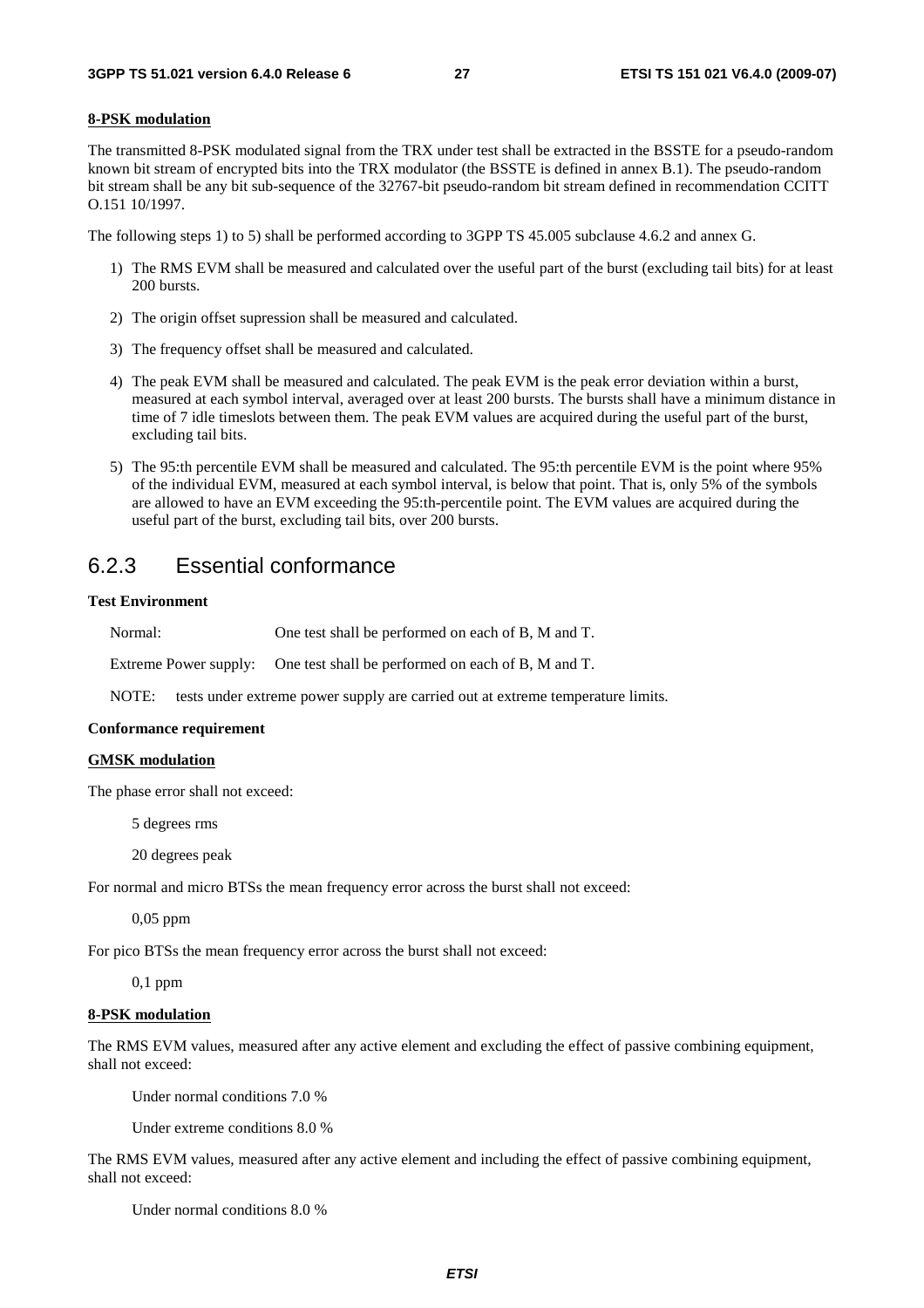Under extreme conditions 9.0 %

The origin offset suppression shall exceed:

35 dB

For normal and micro BTSs the frequency offset shall not exceed:

0,05 ppm

For pico BTSs the frequency offset shall not exceed:

0,1 ppm

The peak EVM values, excluding the effect of passive combining equipment, shall not exceed:

 $220%$ 

The 95:th percentile EVM value, excluding the effect of passive combining equipment, shall not exceed:

11 %

### 6.2.4 Complete conformance

### **Test Environment**

Normal: The test shall be repeated until 3 TRXs or all TRXs (whichever is the less) have each been tested on B, M and T.

Extreme Power supply: One test shall be performed on each of B, M and T.

NOTE: tests under extreme power supply are carried out at extreme temperature limits.

Vibration : One test shall be performed on each of B, M and T.

#### **Conformance requirement**

The requirement of essential conformance shall apply.

### 6.2.5 Requirement reference

3GPP TS 45.004, clause 2; 3GPP TS 45.005, subclause 4.6; 3GPP TS 45.010, subclause 5.1.

## 6.3 Mean transmitted RF carrier power

### 6.3.1 Test purpose

To verify the accuracy of the mean transmitted RF carrier power across the frequency range and at each power step.

This test is also used to determine the parameter "power level", used in subclause 6.5.1.2.

## 6.3.2 Test case

For a normal BTS, this measurement the power shall be measured at the input of the TX combiner or at the BSS antenna connector. For a micro-BTS, the power shall be measured at the BSS antenna connector. The Manufacturer shall declare the maximum output power of the BSS for each supported modulation at the same reference point as the measurement is made. The TX combiner shall have the maximum number of TRXs connected to it so that the measurement can be used as a reference for the measurement of transmitted carrier power versus time in subclause 6.4.

NOTE: The value of the output power measured at the antenna connector is generally more useful for cell planning, and may be required for regulatory purposes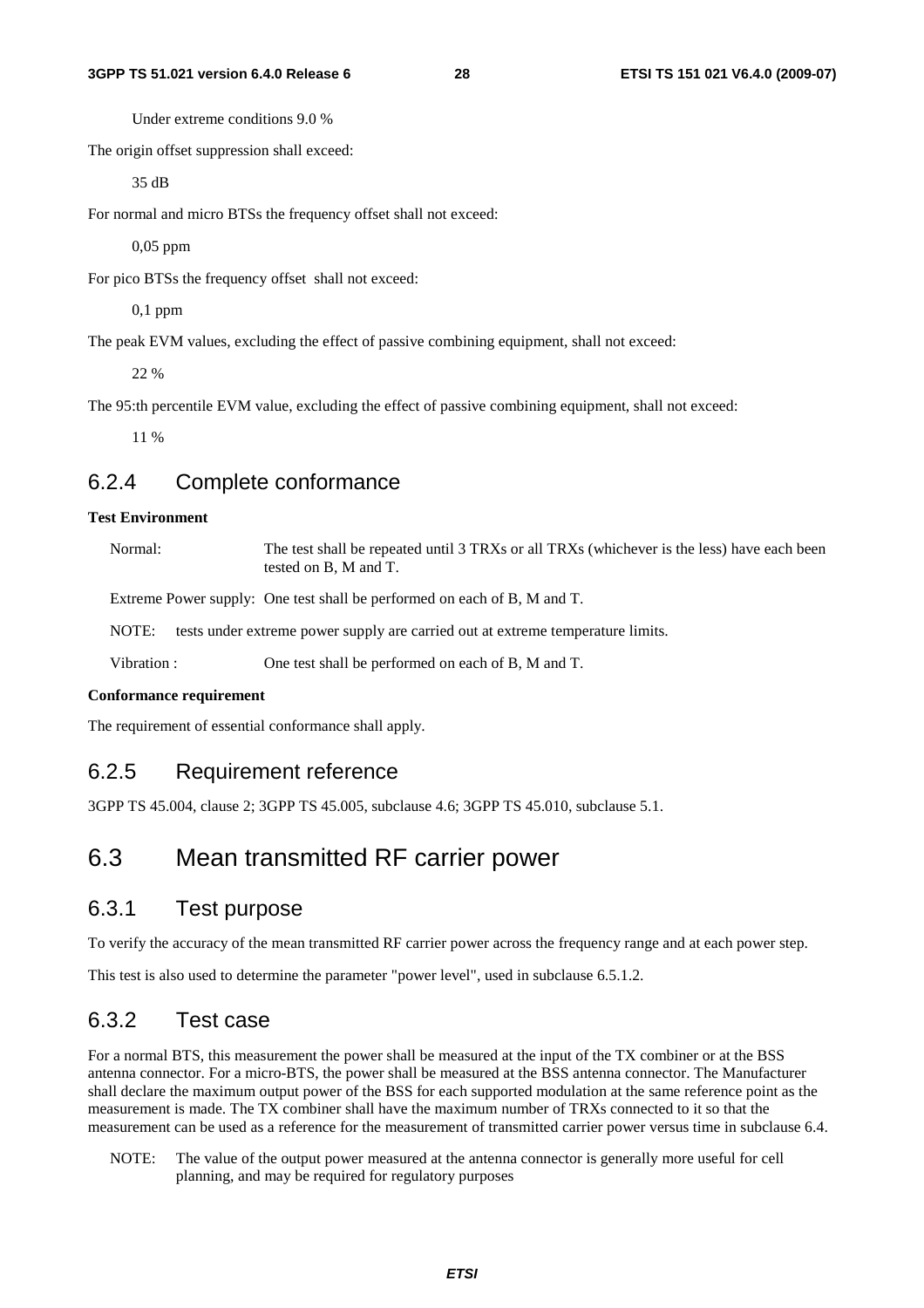All TRXs in the configuration shall be switched on transmitting full power in all time slots for at least 1 hour before starting the test.

The Manufacturer shall declare how many TRXs the BSS supports:

| $1$ TRX:       | The TRX shall be tested at B, M and T;          |
|----------------|-------------------------------------------------|
| 2 TRX:         | The TRXs shall be each be tested at B. M and T: |
| 3 TRX or more: | Three TRXs shall each be tested at B. M and T.  |

If the Manufacturer declares that Synthesizer Slow Frequency Hopping is supported by the BSS, the BSS shall be configured with the number of TRXs and frequency allocation defined above and SFH enabled.

The BSS under test shall be set to transmit at least 3 adjacent time slots in a TDMA-frame at the same power level. The RMS power level shall be measured on a time slot basis over the useful part of one of the active time slots and then the average of the logarithmic value taken over at least 200 time slots. Only active bursts shall be included in the averaging process. Whether SFH is supported or not, the measurement shall be carried out on all of the 3 frequencies in turn.

For the definition of the useful part of the time slot see figure 2, and for further details 3GPP TS 45.004 and 3GPP TS 45.010. For timing on a per time slot basis each time slot may contain 156.25 modulating bits, or 2 time slots may contain 157 and 6 time slots 156 modulating bits according to 3GPP TS 45.010.

The power shall be measured at each nominal power level as specified. As a minimum, one time slot shall be tested on each TRX. Any TRX which is a dedicated BCCH shall only be tested at highest static power step.

### 6.3.3 Essential conformance

#### **Test Environment**

Normal: Each TRX specified in the test case shall be tested.

Extreme power supply: One TRX shall be tested, on one ARFCN, for highest static power step only.

NOTE: tests under extreme power supply are carried out at extreme temperature limits.

#### **Conformance requirement**

The BSS shall support at least Nmax steps of Static Power Control for each supported modulation with respect to the declared output power. For the modulation with the highest output power, Nmax shall be at least 6.

The static power step N has the range from the highest static power level to Nmax inclusive, where.

The Highest Static Power Level corresponds to the maximum output power declared by the manufacturer.

The power measured when the TRX is set to Highest Static Power Control Level shall have a tolerance of  $\pm 2$  dB under normal conditions and ±2,5 dB under extreme conditions, relative to the maximum power declared by the manufacturer for the modulation under test. In this test, this measured power is termed the maximum BTS output power. Static power control shall allow the RF output power to be reduced from the maximum BTS output power for the modulation with the highest output power capability in at least 6 steps of nominally 2 dB with a tolerance of  $\pm 1$  dB for each modulation referenced to the previous level of the same modulation. In addition, the actual absolute output power for each supported modulation at each static RF power step (N) , with the exception below for the highest RF power level for 8- PSK, shall be 2\*N dB below the maximum BTS output power for the modulation with the highest output power capability with a tolerance of  $\pm 3$  dB under normal conditions and  $\pm 4$  dB under extreme conditions.

In addition to the Static Power Control levels the BSS may utilize up to M steps of dynamic Downlink Power Control. M can have an upper limit of 0 to 15.

Dynamic Downlink power control shall allow the RF output power to be reduced in M steps with a step size of 2 dB with a tolerance of  $\pm 1.5$  dB referenced to the previous level.

Each dynamic Downlink Power Control level shall have a tolerance of ±3 dB under normal conditions and ±4 dB under extreme conditions relative to 2\*Y dB below the maximum BTS output power for the modulation with the highest output power capability, where Y is the sum of the number of static and dynamic steps below Highest Static Power Control Level for the modulation with the highest output power capability.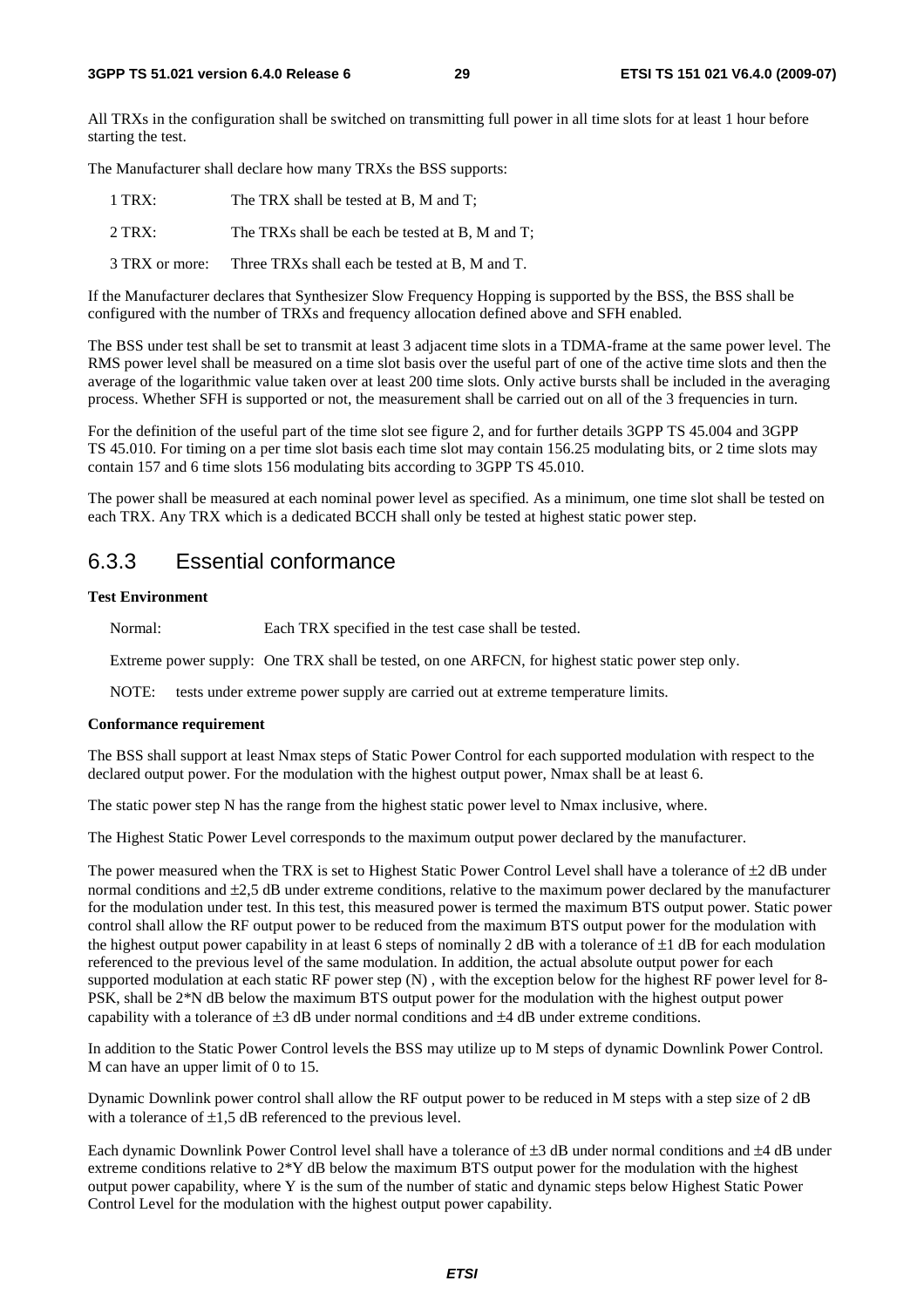For BTS supporting 8-PSK, the output power for both GMSK and 8-PSK shall be nominally the same for any supported static and dynamic power control level. An exception is allowed for the maximum output power of 8-PSK, which may be lower than the GMSK output power for the same static or dynamic power control level, i.e. the nominal size of the first step down from maximum power level for 8-PSK may be in the range 0 to 2 dB. The output power of 8-PSK for the second highest static or dynamic power control level shall be the same as the GMSK power for the same static or dynamic power control level within a tolerance of  $\pm 1$  dB The number of static RF power steps and the total number of power control steps may be different for GMSK and 8-PSK.

### 6.3.4 Complete conformance

The requirement of essential conformance shall apply.

### 6.3.5 Requirement reference

3GPP TS 45.005 subclause 4.1.2.

## 6.4 Transmitted RF carrier power versus time

## 6.4.1 Test purpose

To verify:

- 1) the time during which the transmitted power envelope should be stable (the useful part of the time slot);
- 2) the stability limits;
- 3) the maximum output power when nominally off between time slots.

It is not the purpose of this test to measure the detail of the power ramps; this is measured as adjacent channel power in subclause 6.5.

## 6.4.2 Test case

The Manufacturer shall declare how many TRXs the BSS supports, and declare any TRXs which are a dedicated BCCH carrier:

| $1$ TRX: | The BSS shall not be tested.                                                                                                                                                                              |
|----------|-----------------------------------------------------------------------------------------------------------------------------------------------------------------------------------------------------------|
| $2$ TRX: | One TRX shall be configured to support the BCCH and the other shall be tested. Tests shall be<br>performed on B, M and T, and both TRXs shall be tested on at least one frequency.                        |
| $3$ TRX: | One TRX shall be configured to support the BCCH and the other two shall be tested at B, T and B,<br>M. Tests shall be performed on B, M and T and both TRXs shall be tested on at least one<br>frequency. |
|          | 4 TRX or more: One TRX shall be configured to support the BCCH and three TRXs tested, one on B, one on M<br>and one on T.                                                                                 |

If the Manufacturer declares that Synthesizer Slow Frequency Hopping is supported by the BSS, the BSS shall be configured with the number of TRXs activated and frequency allocation defined above and SFH enabled. The TRX configured to support the BCCH shall not be tested.

If the TRX under test supports 8-PSK modulation, the test shall be performed at both GMSK and 8-PSK modulation.

A single time slot in a TDMA-frame shall be activated in all TRXs to be tested, all other time slots in the TDMA-frame shall be at Pidle.

Power measurements are made with a detector bandwidth of at least 300 kHz at the BTS antenna connector, at each frequency tested. Timing is related to T0 which is the transition time from symbol 13 to symbol 14 of the midamble training sequence for each time slot. For timing on a per time slot basis each time slot may contain 156.25 modulating symbols, or 2 time slots may contain 157 and 6 time slots 156 modulating symbols according to 3GPP TS 45.010.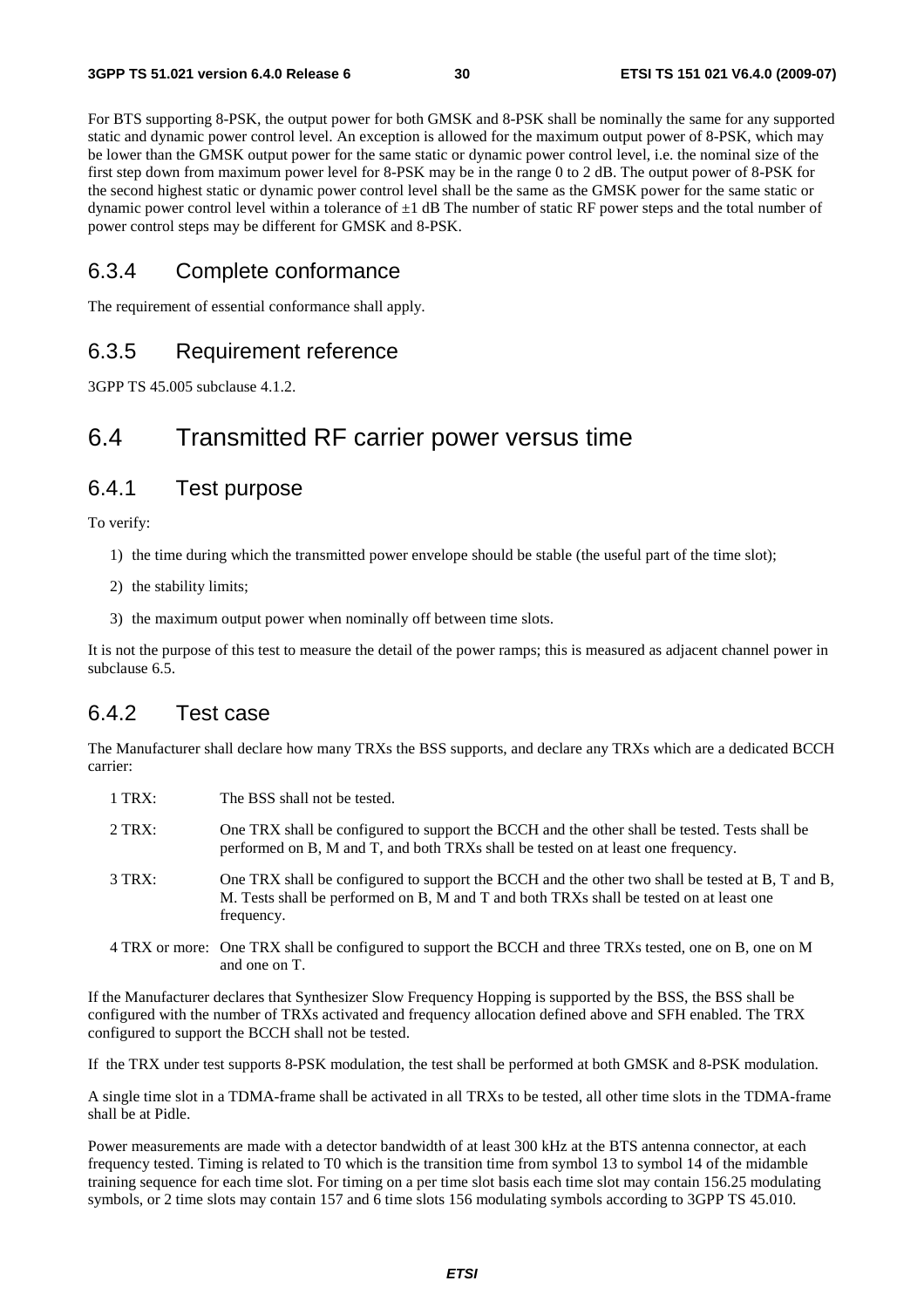Measurements shall be made at Pmax and Pmin. The time slots measured shall be displayed or stored for at least 100 complete cycles of the time slot power sequence for each measurement.

Pmax = Power measured in subclause 6.3 (Highest Static Power Control Level).

Pmin  $=$  the lowest static level measured in subclause 6.3.

Pidle Pmax -30 dB, or Pmin - 30 dB.

As a minimum, one time slot shall be tested on each TRX under test which is not a dedicated BCCH.

## 6.4.3 Essential conformance

#### **Test Environment**

Normal

#### **Conformance requirement**

The output power of each time slot tested relative to time shall conform with that illustrated in figure 2 and 2a. The residual output power, if a time slot is not activated, shall be maintained at, or below, the level of -30 dBc (300 kHz measurement bandwidth).

## 6.4.4 Complete conformance

The requirement of essential conformance shall apply.



147 bits =  $542.8$  us =  $7056/13$  us

1 timeslot =  $576.9$  us =  $156.25$  bits

**Power/time mask for GSM 400, GSM 900, DCS 1800, GSM 700, GSM 850 and MXM 850**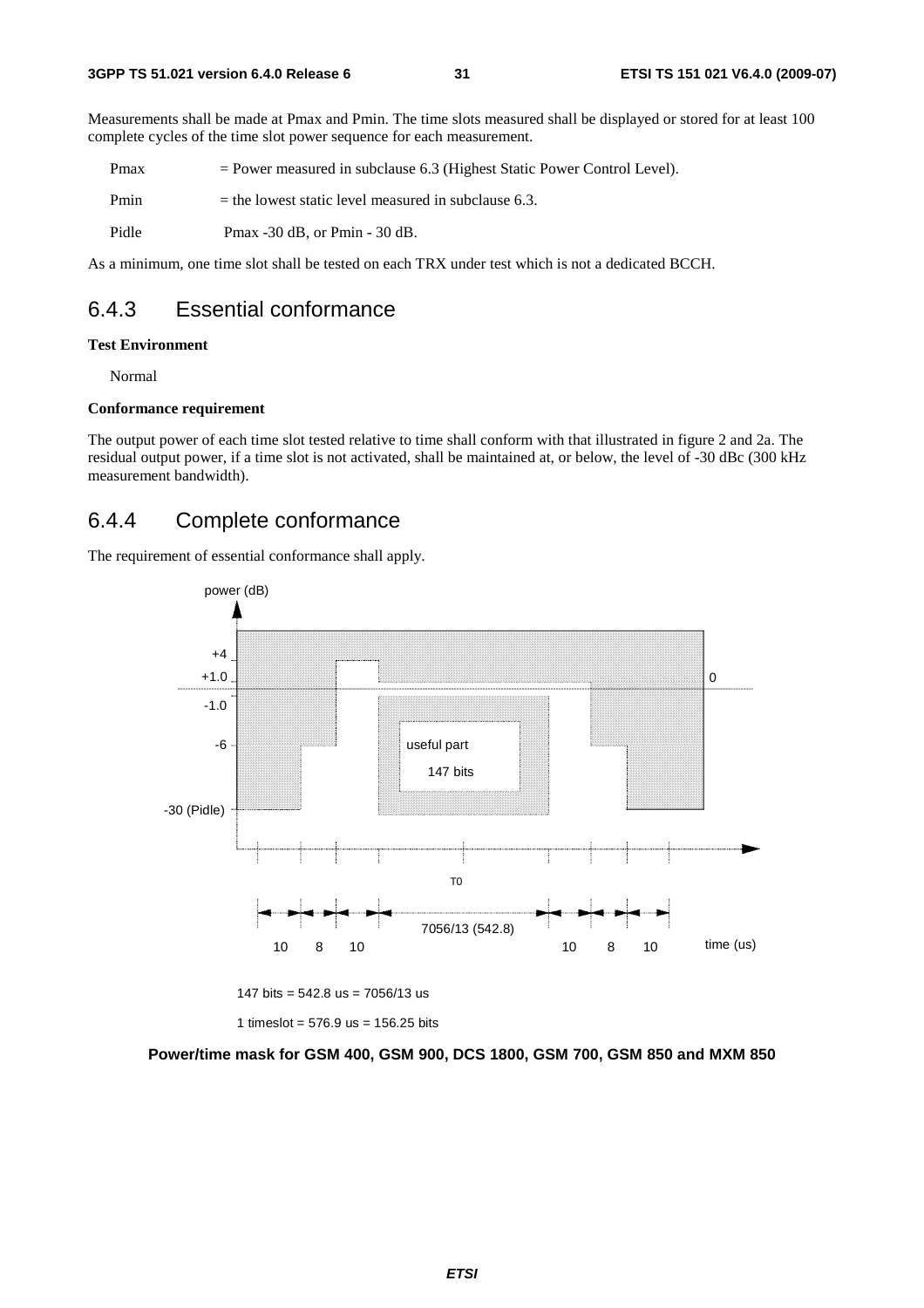

Dashed Lines indicate reference points only

### **Power/time mask for PCS 1900 and MXM 1900**









### **Figure 2a: Power/time mask for power ramping of normal bursts at 8-PSK modulation**

## 6.4.5 Requirement reference

3GPP TS 45.005 subclause 4.5.1.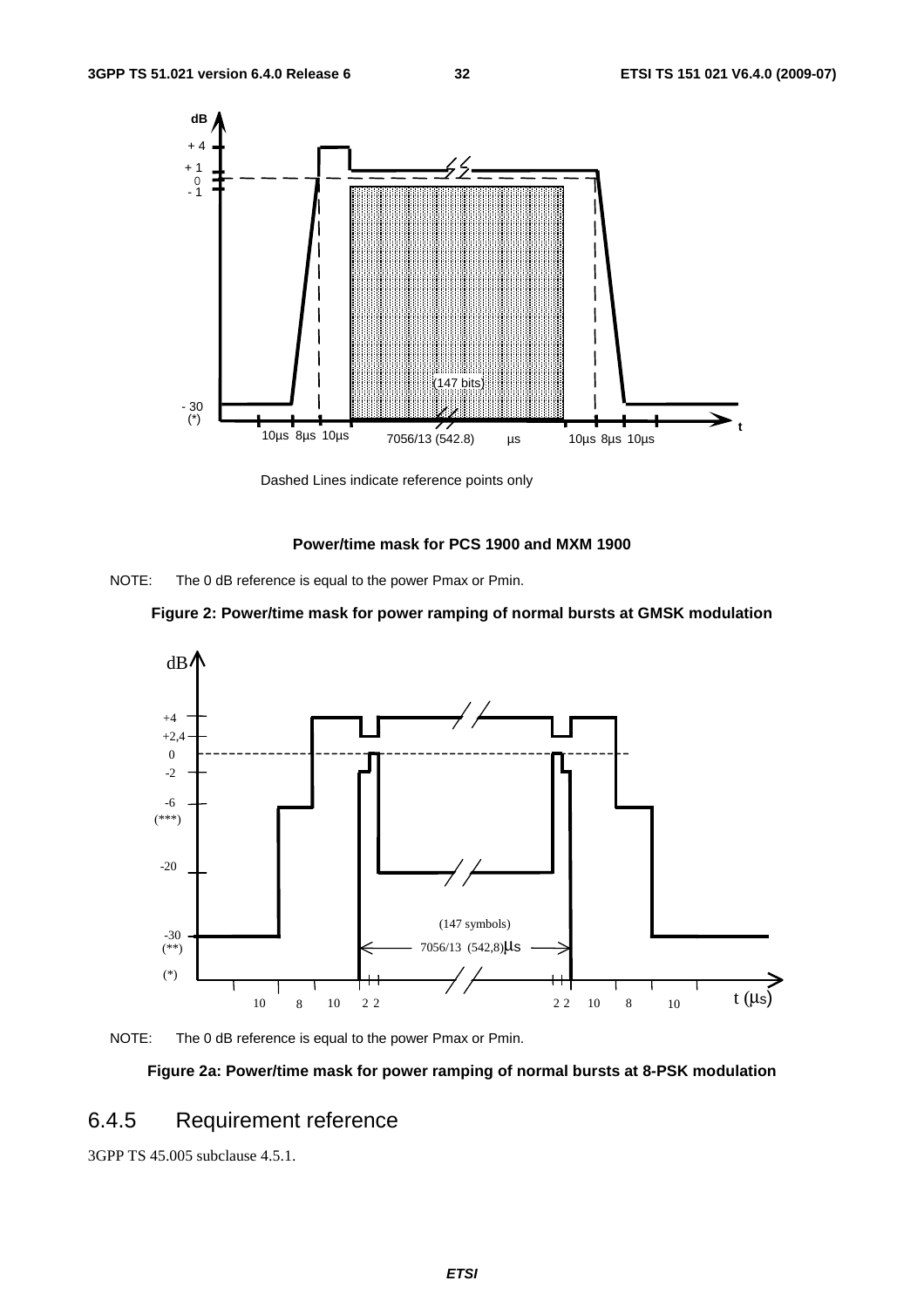## 6.5 Adjacent channel power

The modulation, wideband noise and power level switching spectra can produce significant interference in the relevant TX and adjacent bands. The requirements for adjacent channel emissions are tested in two separate tests which intend to measure different sources of emission:

- 1) continuous modulation spectrum and wideband noise;
- 2) switching transients spectrum.
- NOTE: Both requirements must be met, irrespective of the source of the emission at any particular frequency.

## 6.5.1 Spectrum due to modulation and wideband noise

### 6.5.1.1 Test purpose

To verify that the output RF spectrum due to modulation and wideband noise does not exceed the specified levels for an individual transceiver.

### 6.5.1.2 Test case

The system under test shall be tested with one TRX active or with the BTS equipped with only one TRX., at three frequencies (B, M and T).

- a) All time slots shall be set up to transmit full power GMSK modulated with a pseudo-random bit sequence of encrypted bits apart from time slot 0 which shall be set up to transmit at full power but may be modulated with normal BCCH data. The pseudo-random bit sequence may be generated by another pseudo-random bit sequence inserted before channel encoding in the BSS.
- b) The power level (as used in table 5) shall be measured using the method of subclause 6.3 for each power step to be tested.
- c) Using a filter and video bandwidth of 30 kHz the power shall be measured at the antenna connector on the carrier frequency. The measurement shall be gated over 50 - 90 % of the useful part of the time slot excluding midamble, and the measured value over this part of the burst shall be averaged. The averaging shall be over at least 200 time slots and only the active burst shall be included in the averaging process. The test is performed on one timeslot and not on timeslot 0.
- d) Step c) shall be repeated with the following offsets above and below the carrier frequency:
	- 100, 200, 250, 400 kHz; and
	- 600 to 1 800 kHz in steps of 200 kHz.
- e) With all time slots at the same power level, step c) and d) shall be repeated for all static power levels specified for the equipment (subclause 6.3).
- f) With a filter and video bandwidth of 100 kHz and all time slots active, the power shall be measured at the antenna connector for frequency offsets beyond 1800 kHz up to 2 MHz outside either side of the relevant TX band. This test shall be made in a frequency scan mode, with a minimum sweep time of 75 ms and averaged over 200 sweeps.
- g) With all time slots at the same power level, step f) shall be repeated for all static power levels specified for the equipment (subclause 6.3).
- h) If the TRX supports 8-PSK modulation, step a) to g) shall be repeated with all time slots set up to transmit 8- PSK modulation apart from timeslot 0 which may be modulated with normal BCCH data.

### 6.5.1.3 Essential Conformance

### **Test Environment**

Normal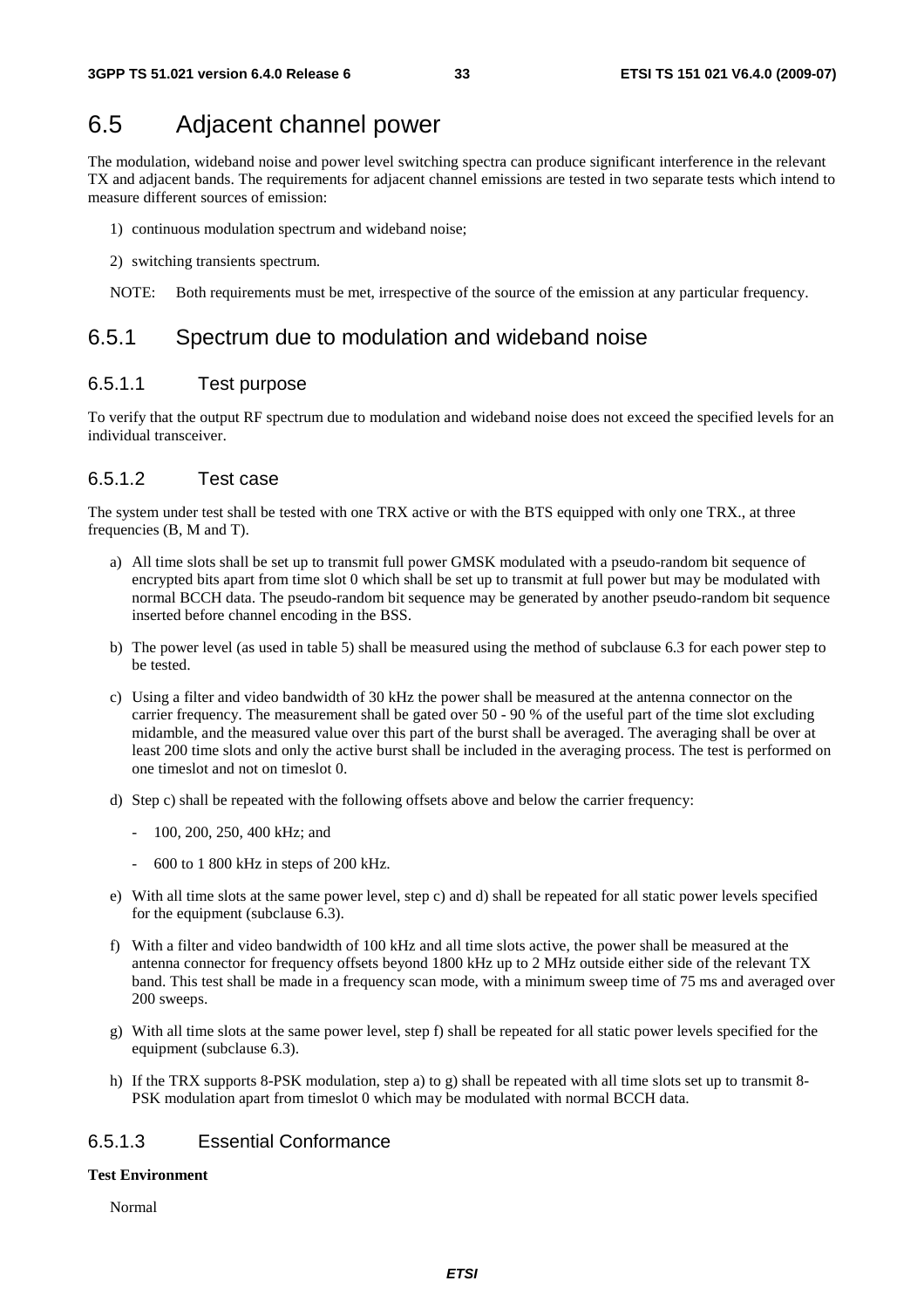### **Normal BTS Conformance requirement**

The test shall be performed for one TRX.

For each static power step, the power measured in steps d) to g) of the test cases shall not exceed the limits shown in table 5 for the power level measured in step b), except where one or more of the following exceptions and minimum measurement levels applies:

- 1) For a GSM 400, GSM900, GSM 850, MXM 850 or GSM 700 BTS, if the limit according to table 5 is below -65 dBm, a value of -65 dBm shall be used instead.
- 2) For a DCS 1800, PCS 1900 or MXM 1900 BTS, if the limit according to table 5 is below -57 dBm, a value of -57 dBm shall be used instead.
- 3) In the combined range 600 kHz to 6 MHz above and below the carrier frequency, in up to three bands of 200 kHz width centred on a frequency which is an integer multiple of 200 kHz, exceptions at up to -36 dBm are allowed.
- 4) Above 6 MHz offset from the carrier frequency, in up to 12 bands of 200 kHz width centred on a frequency which is an integer multiple of 200 kHz, exceptions at up to -36 dBm are allowed.

| <b>Power</b><br>level                                                                          | Maximum relative level (dB) at specified carrier offsets (kHz),<br>using specified measurement (filter)bandwidths (kHz): |       |     |        |                  |                    |                    |       |
|------------------------------------------------------------------------------------------------|--------------------------------------------------------------------------------------------------------------------------|-------|-----|--------|------------------|--------------------|--------------------|-------|
| (dBm)                                                                                          | 100                                                                                                                      | 200   | 250 | 400    | 600 to<br>< 1200 | 1 200 to<br>< 1800 | 1 800 to<br>< 6000 | >6000 |
|                                                                                                |                                                                                                                          |       |     |        |                  |                    |                    |       |
| as measured                                                                                    | Measurement (filter)bandwidth;<br>Measurement (filter)                                                                   |       |     |        |                  |                    |                    |       |
| in step b)                                                                                     | bandwidth; 100 kHz<br>30 kHz                                                                                             |       |     |        |                  |                    |                    |       |
| $\geq 43$                                                                                      | $+0.5$                                                                                                                   | $-30$ | -33 | $-60*$ | $-70$            | $-73$              | $-75$              | -80   |
| 41                                                                                             | $+0.5$                                                                                                                   | $-30$ | -33 | $-60*$ | -68              | $-71$              | $-73$              | -80   |
| 39                                                                                             | $+0.5$                                                                                                                   | $-30$ | -33 | $-60*$ | -66              | -69                | $-71$              | -80   |
| 37                                                                                             | $+0.5$                                                                                                                   | $-30$ | -33 | $-60*$ | -64              | $-67$              | -69                | -80   |
| 35                                                                                             | $+0.5$                                                                                                                   | $-30$ | -33 | $-60*$ | $-62$            | -65                | -67                | -80   |
| $\leq 33$                                                                                      | $+0.5$                                                                                                                   | -30   | -33 | -60*   | -60              | -63                | -65                | -80   |
| $\mathbf{r}$<br>For equipment supporting 8-PSK, the requirement at 8-PSK modulation is -56 dB. |                                                                                                                          |       |     |        |                  |                    |                    |       |

### **Table 5: Continuous modulation spectrum - maximum limits for BTS**

The limit values in table 5, at the listed offsets from carrier frequency (kHz), are the ratio of the measured power to the measured power in step c) for the same static power step.

Table 5 provides requirements at discrete power levels. For powers between those specified, linear interpolation should be applied.

### **Micro and Pico-BTS Conformance requirement**

The test shall be performed for one TRX.

For each static power step, the power measures in steps d) and e) of the test case shall not exceed the limits shown in table 5 for the power level measured in step b), except where one or more of the micro or pico-BTS exceptions and minimum measurement levels applies.

For each static power step, the ratio of the power measured in steps f) and g) of the test case to the power measured in step c) for the same static power step shall not exceed the limits specified in table 5a for GSM900, GSM 850, MXM 850 and GSM 700 and table 5b for DCS1800, PCS 1900 and MXM 1900 systems, except where one or more of the micro or pico-BTS exceptions and minimum measurement levels applies.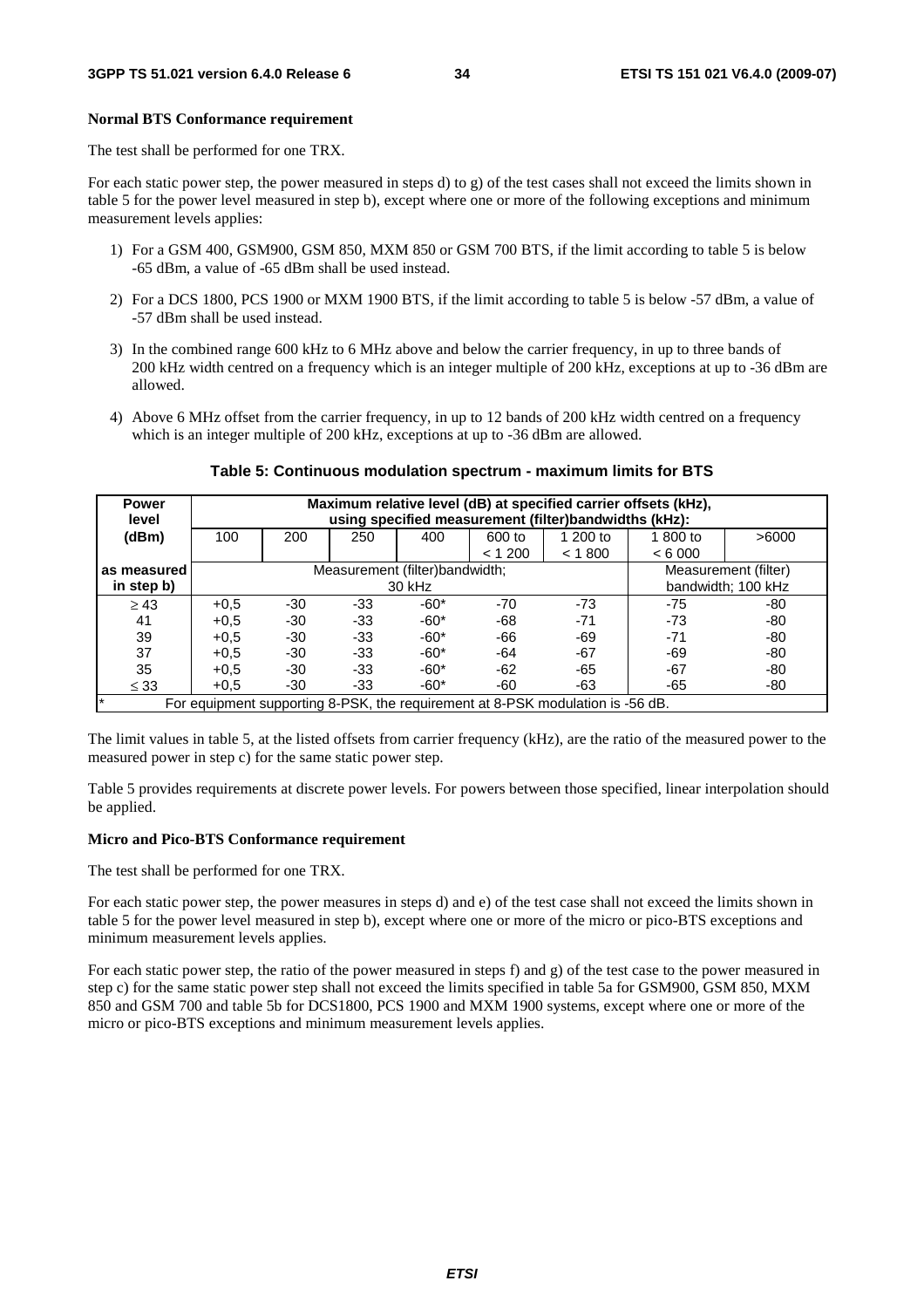| <b>Power Class</b>               |                                        | Maximum relative level (dB) at specified carrier offsets (kHz),<br>using specified measurement (filter)bandwidths (kHz): |  |  |
|----------------------------------|----------------------------------------|--------------------------------------------------------------------------------------------------------------------------|--|--|
|                                  | 1 800 to $< 6000$                      | > 6000                                                                                                                   |  |  |
|                                  | Measurement (filter) bandwidth; 100kHz |                                                                                                                          |  |  |
| M <sub>1</sub> to M <sub>3</sub> | -70                                    | -70                                                                                                                      |  |  |
| D1                               | -70                                    | -80                                                                                                                      |  |  |

### **Table 5a: Continuous modulation spectrum - maximum limits for GSM900, GSM 850, MXM 850 and GSM 700 Micro and Pico-BTS**

### **Table 5b: Continuous modulation spectrum - maximum limits for DCS1800, PCS 1900 and MXM 1900 Micro and Pico-BTS**

| <b>Power Class</b>                     |                    | Maximum relative level (dB) at specified carrier offsets (kHz),<br>using specified measurement (filter)bandwidths (kHz): |  |  |  |  |
|----------------------------------------|--------------------|--------------------------------------------------------------------------------------------------------------------------|--|--|--|--|
|                                        | 1 800 to $< 6$ 000 | > 6000                                                                                                                   |  |  |  |  |
|                                        |                    | Measurement (filter) bandwidth; 100kHz                                                                                   |  |  |  |  |
| M <sub>1</sub> to M <sub>3</sub>       | -76                | -76                                                                                                                      |  |  |  |  |
| DCS 1800 P1                            | -76                | -80                                                                                                                      |  |  |  |  |
| <b>PCS 1900 and</b><br><b>MXM 1900</b> | -76                | -76                                                                                                                      |  |  |  |  |
| P1                                     |                    |                                                                                                                          |  |  |  |  |

The following exceptions and minimum measurement levels shall apply for the micro and pico-BTS.

- 1) In the combined range 600 kHz to 6 MHz above and below the carrier frequency, in up to three bands of 200 kHz width centred on a frequency which is an integer multiple of 200 kHz, exceptions at up to -36 dBm are allowed.
- 2) Above 6 MHz offset from the carrier frequency, in up to 12 bands of 200 kHz width centred on a frequency which is an integer multiple of 200 kHz, exceptions at up to -36 dBm are allowed.
- 3) If the limit as specified above is below the values in table 6, then the values in table 6 shall be used instead.

### **Table 6: Continuous modulation spectrum - minimum levels for micro and pico-BTS**

| <b>Power Class</b> | Maximum spectrum due to modulation and<br>noise in 100 kHz |                    |  |
|--------------------|------------------------------------------------------------|--------------------|--|
|                    | DCS1800, PCS 1900<br>GSM900, GSM 850,                      |                    |  |
|                    | MXM 850 and GSM                                            | and MXM 1900 (dBm) |  |
|                    | 700 (dBm)                                                  |                    |  |
| М1                 | -59                                                        | -57                |  |
| M2                 | $-64$                                                      | $-62$              |  |
| MЗ                 | $-69$                                                      | $-67$              |  |
|                    | $-68$                                                      | $-65$              |  |

### 6.5.1.4 Complete conformance

### **Test Environment**:

Normal.

### **Conformance requirement**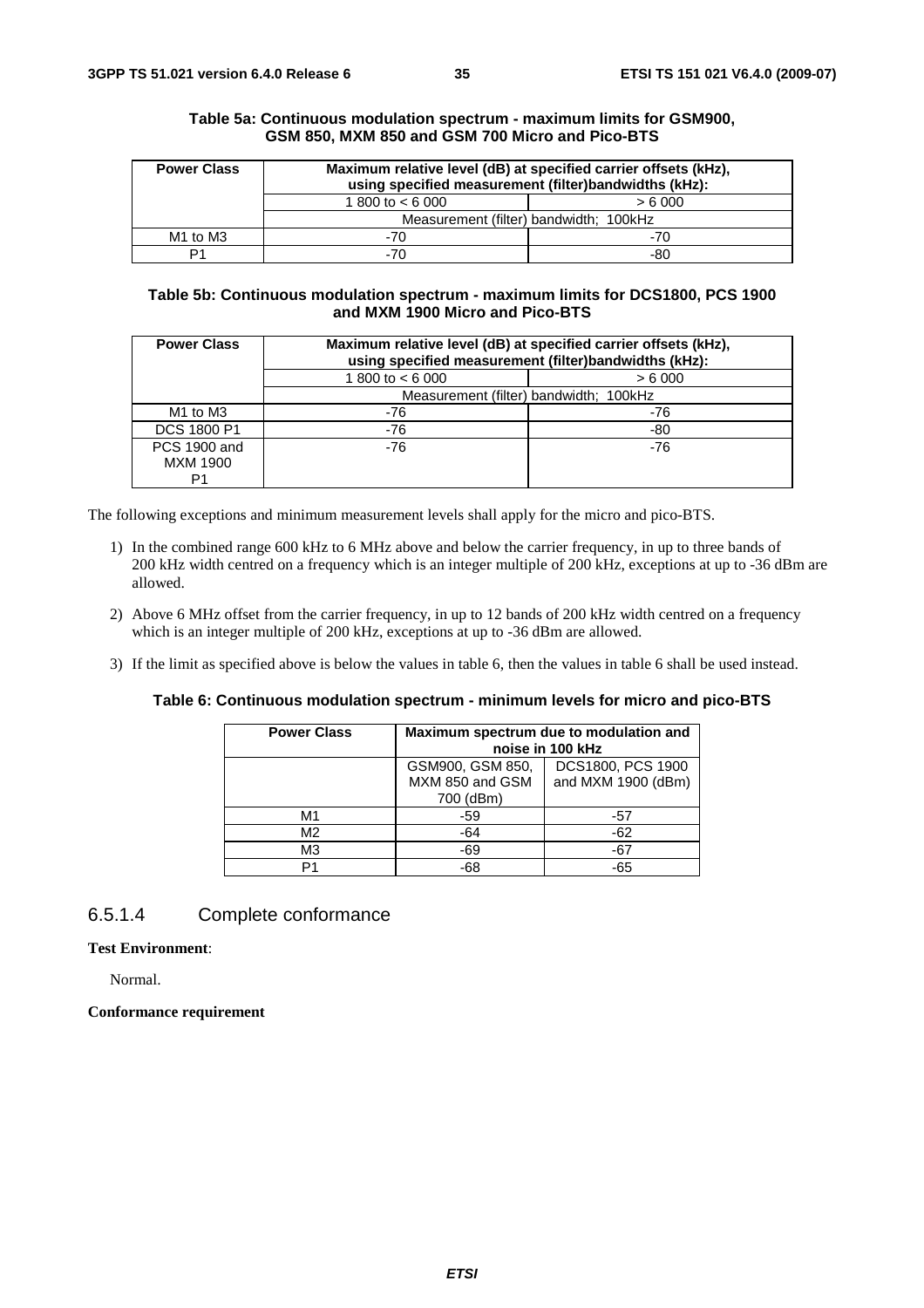The test shall be repeated until each TRX in the configuration has been tested. The essential conformance requirement shall be met for each TRX.

## 6.5.1.5 Requirement reference

3GPP TS 45.005 subclause 4.2.1.

# 6.5.2 Switching transients spectrum

## 6.5.2.1 Test purpose

To verify that the output RF spectrum due to switching transients does not exceed the specified limits.

## 6.5.2.2 Test case

The Manufacturer shall declare how many TRXs the BSS supports:

- 1 TRX: The TRX shall be tested at B, M and T.
- 2 TRX: One shall be configured to support the BCCH and the second TRX shall be activated and tested at B, M and T.
- 3 TRX: One shall be configured to support the BCCH and the other two shall be activated and tested. Tests shall be performed on B, M and T and both TRXs shall be tested on at least one frequency.
- 4 TRX or more: One shall be configured to support the BCCH and three TRXs shall be tested, one on B, one on M and one on T.

If the TRX supporting the BCCH is physically different from the remaining TRX(s), it shall also be tested on B, M and T.

a) All active time slots shall be GMSK or 8-PSK modulated with a pseudo-random bit sequence apart from time slot 0 of the TRX supporting the BCCH which may be modulated with normal data. The power shall be measured at the offsets listed below from one of the carrier frequencies in the configuration with the test equipment parameters below. The reference power for relative measurements is the power measured in a bandwidth of at least 300 kHz for the TRX under test for the time slot in this test with the highest power.

Resolution bandwidth: 30 kHz

Video bandwidth: 100 kHz

Zero frequency scan

Peak hold enabled

The following offsets from the carrier frequency shall be used:

400, 600, 1200, and 1800 kHz.

- b) All timeslots of the TRX or TRXs under test shall be activated at the highest level of static power control and the power measured as described in step a). If synthesizer SFH is supported, the test shall be repeated for the TRX or TRXs which are activated and which do not support the BCCH, with them hopping between B, M and T.
- c) All timeslots of the TRX or TRXs under test shall be activated at the lowest level of static power control and the power measured as described in step a). If synthesizer SFH is supported, the test shall be repeated for the TRX or TRXs which are activated and which do not support the BCCH, with them hopping between B, M and T.
- d) Any active TRX which does not support the BCCH shall be configured with alternate timeslots active at the highest level of static power control and the remaining timeslots idle as illustrated in figure 4 and the power measured as described in step a).
- e) Any active TRX which does not support the BCCH shall be configured with alternate timeslots active at the lowest level of static power control and the remaining timeslots idle as illustrated in figure 4 and the power measured as described in step a).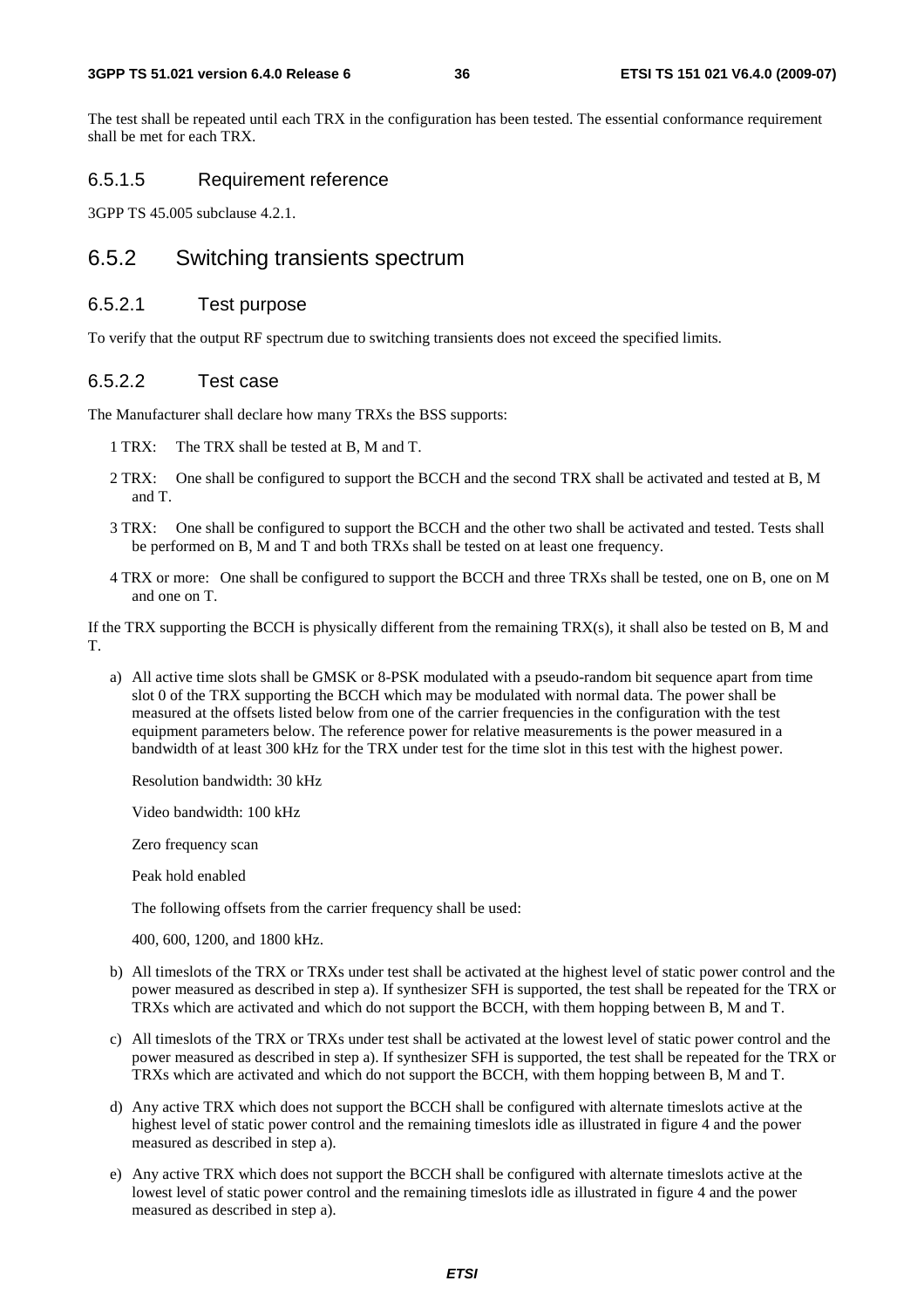f) If the BSS supports dynamic downlink power control, any active TRX which does not support the BCCH shall be configured with transitions between timeslots active at the highest level of static power control and timeslots active at the lowest available level of dynamic power control and idle timeslots, as illustrated in figure 3 and the power measured as described in step a).



NOTE: Pdmin = The lowest dynamic power step measured in subclause 6.3.







## 6.5.2.3 Essential conformance

### **Test environment:**

Normal.

## **Conformance requirement**

The power measured shall not exceed the limits shown in table 7, or -36 dBm, whichever value is highest.

## 6.5.2.4 Complete conformance

## **Test environment:**

Normal.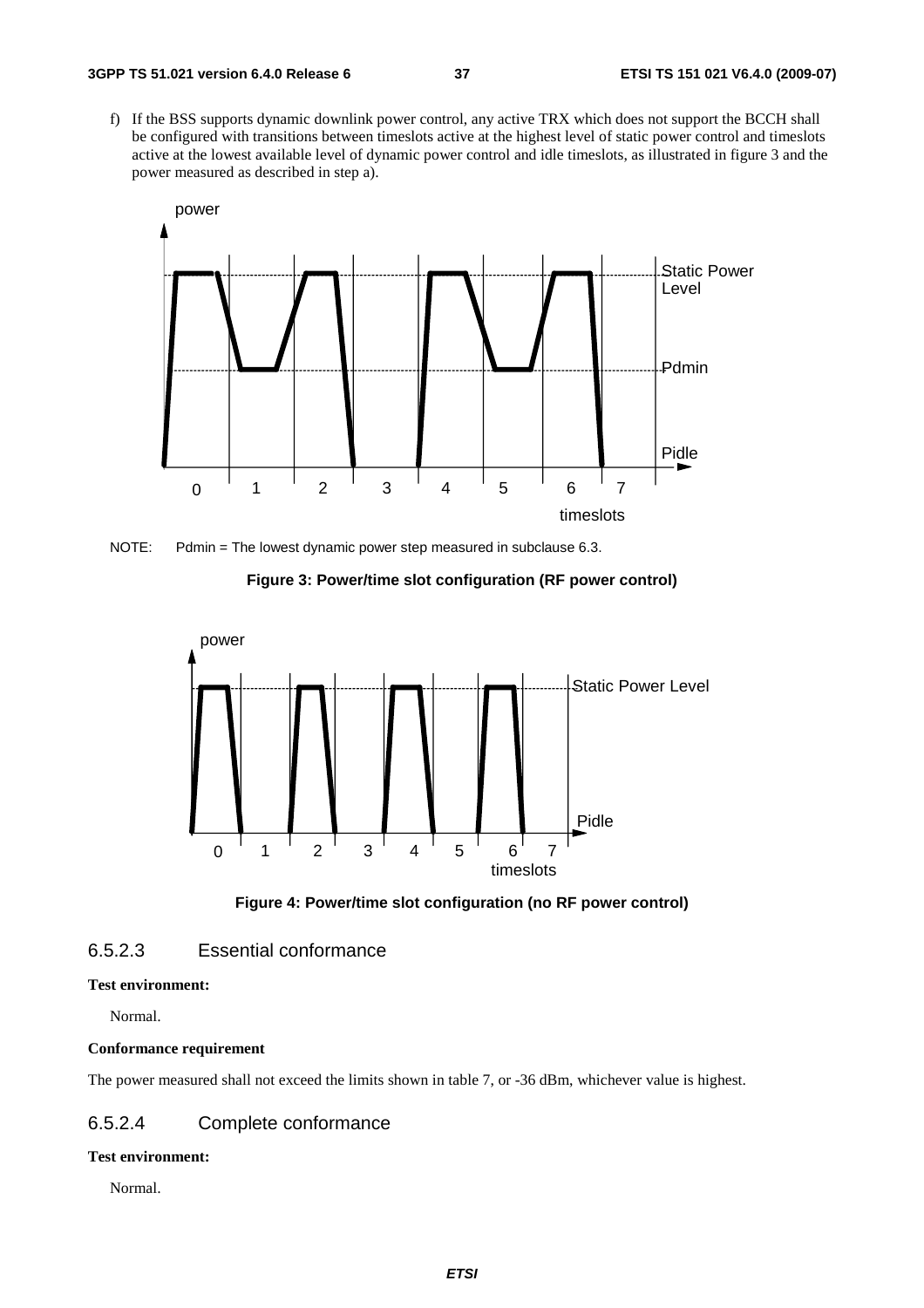## **Conformance requirement**

The test shall be repeated until all the TRXs specified to be tested have each been tested on the B, M and T.

The power measured shall not exceed the limits shown in table 7, or -36 dBm, whichever value is highest.

| Offset (kHz): | Power (dBc): GSM<br>400, GSM900, GSM<br>850, MXM 850 and<br><b>GSM 700</b><br>(GMSK) | Power (dBc): GSM<br>400, GSM900, GSM<br>850, MXM 850 and<br><b>GSM 700</b><br>$(8-PSK)$ | Power (dBc)<br><b>DCS1800, PCS 1900</b><br>and MXM 1900<br>(GMSK) | Power (dBc)<br><b>DCS1800, PCS 1900</b><br>and MXM 1900<br>$(8-PSK)$ |
|---------------|--------------------------------------------------------------------------------------|-----------------------------------------------------------------------------------------|-------------------------------------------------------------------|----------------------------------------------------------------------|
| 400           | $-57$                                                                                | -52                                                                                     | -50                                                               | -50                                                                  |
| 600           | -67                                                                                  | $-62$                                                                                   | -58                                                               | -58                                                                  |
| 1200          | $-74$                                                                                | $-74$                                                                                   | -66                                                               | -66                                                                  |
| 1800          | $-74$                                                                                | $-74$                                                                                   | $-66$                                                             | -66                                                                  |

|  |  |  | Table 7: Switching transients spectrum - maximum limits |  |  |
|--|--|--|---------------------------------------------------------|--|--|
|--|--|--|---------------------------------------------------------|--|--|

## 6.5.2.5 Requirement reference

3GPP TS 45.005 subclause 4.2.2.

# 6.6 Spurious emissions from the transmitter antenna connector

The test conditions for conducted emissions are defined separately for the BSS relevant transmit band, and elsewhere.

# 6.6.1 Conducted spurious emissions from the transmitter antenna connector, inside the BTS transmit band

# 6.6.1.1 Test Purpose

This test measures spurious emissions from the BSS transmitter antenna connector inside the BSS relevant transmit band, while one transmitter is in operation.

# 6.6.1.2 Test Case

The BTS shall be configured with one TRX active at its maximum output power on all time slots. The test shall be performed at RF channels B, M and T. Slow frequency hopping shall be disabled.

NOTE: It may be necessary to take steps to ensure that emissions from other transmitters which are not active do not influence the results. This may be achieved by, for example, equipping the BTS with only one TRX or by muting the outputs of the transmitters to a greater degree than otherwise required in GSM 05.05 (ETS 300 577), 3GPP TS 05.05 or 3GPP TS 45.005.

The transmitter antenna connector shall be connected to a spectrum analyser or selective voltmeter with the same characteristic impedance. Peak hold shall be enabled. The power shall be measured.

For frequencies with an offset of 1.8 MHz  $\leq$  f < 6 MHz from the carrier frequency, and which fall within the relevant TX band:

The detecting device shall be configured with a resolution bandwidth of 30 kHz and a video bandwidth of approximately three times this value.

For frequencies with an offset of  $\geq 6$  MHz from the carrier frequency, and which fall within the relevant TX band:

The detecting device shall be configured with a resolution bandwidth of 100 kHz and a video bandwidth of approximately three times this value.

# 6.6.1.3 Essential conformance

## **Test Environment**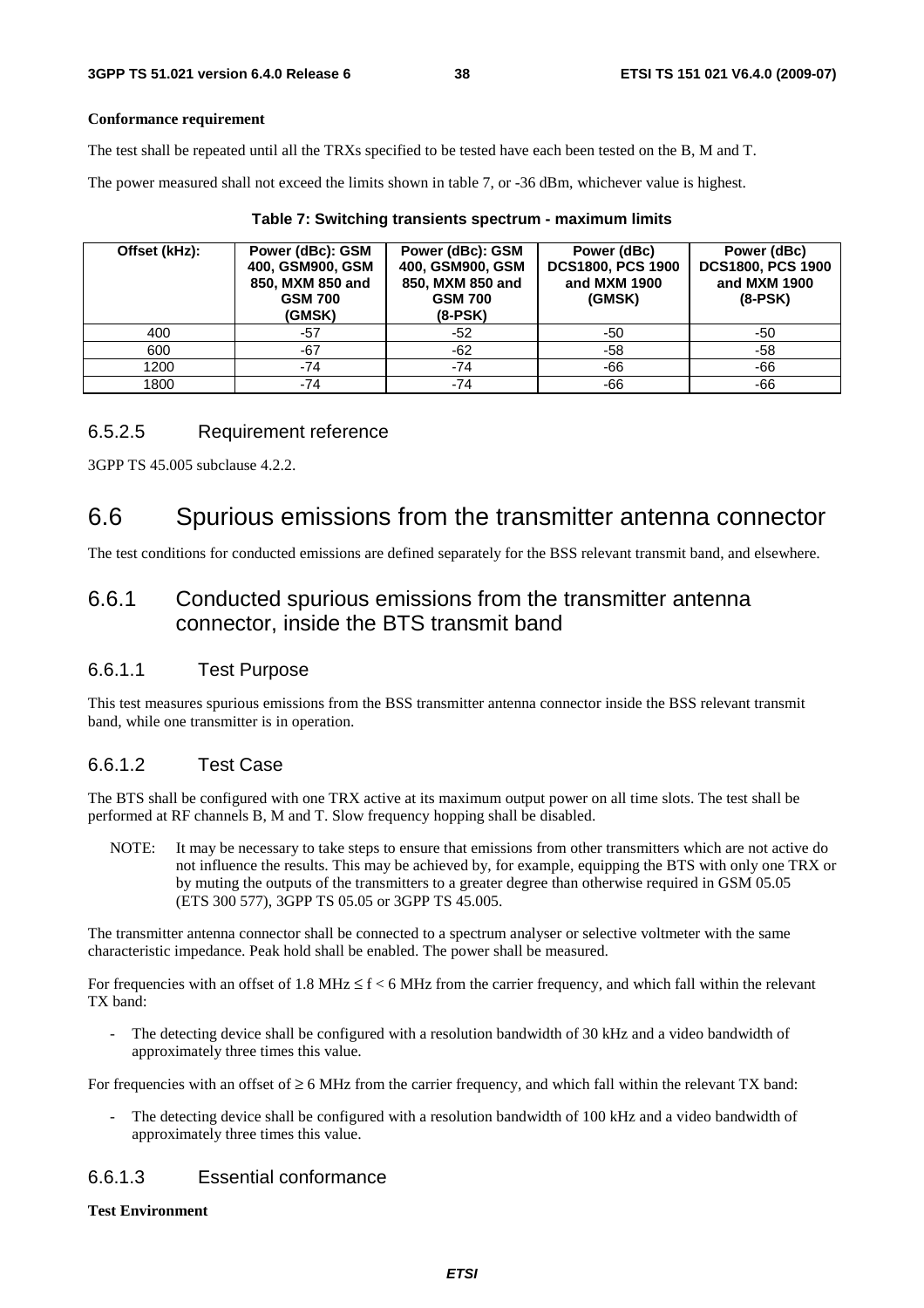Normal:

#### **Conformance requirement**

The maximum power measured shall not exceed -36 dBm.

## 6.6.1.4 Complete conformance

The requirement of essential conformance shall apply.

## 6.6.1.5 Requirement Reference

3GPP TS 05.05 subclause 4.3 or 3GPP TS 45.005 subclause 4.3.

# 6.6.2 Conducted spurious emissions from the transmitter antenna connector, outside the BTS transmit band

## 6.6.2.1 Applicability (Phase 2)

This test is applicable to equipment meeting the requirements of ETS 300 577 subclauses 4.3 and 4.7.2.

### 6.6.2.1.1 Test Purpose

This test measures spurious emissions from the BSS transmitter antenna connector outside the BSS relevant transmit band, while the transmitters are in operation. It also tests the intra-BTS intermodulation requirements outside the BTS transmit and receive bands.

## 6.6.2.1.2 Test Case

- a) The BSS shall be configured with all transmitters active at their maximum output power on all time slots. If a TRX is designated as being a dedicated BCCH, it shall be allocated to RF channel M. All remaining TRXs shall be allocated in the following order; first to RF channel B, then to T, then distributed as evenly as possible throughout the BSS transmit operating band. Slow frequency hopping shall be disabled.
- b) The transmitter antenna connector shall be connected to a spectrum analyser or selective voltmeter with the same characteristic impedance.

 The detecting device shall be configured with a resolution and video bandwidth of 100 kHz. The minimum sweep time shall be at least 75 ms and the response shall be averaged over 200 sweeps.

The power shall be measured over the BSS receive operating band.

- c) Step b) shall be repeated for the following frequency band:
	- for a GSM 900 BSS, the band 1 805 MHz to 1 880 MHz.
	- for a DCS1800 BSS, the band 925 MHz to 960 MHz.
- d) If the manufacturer declares that the BSS is suitable for the co-siting of GSM900 and DCS1800 BSSs the following test shall be performed:

Step b) shall be repeated for the following frequency band:

- for a GSM900 BSS, the band 1710 MHz to 1785 MHz.
- for a DCS1800 BSS, the band 880 MHz to 915 MHz.
- e) The BSS shall be configured as in step a) except that each TRX which is not a dedicated BCCH shall transmit on full power on alternate time slots. The active timeslots should be the same for all TRXs. Either odd or even timeslots may be tested. If slow frequency hopping is supported, each TRX which is not a dedicated BCCH shall hop over the full range of frequencies defined in step a).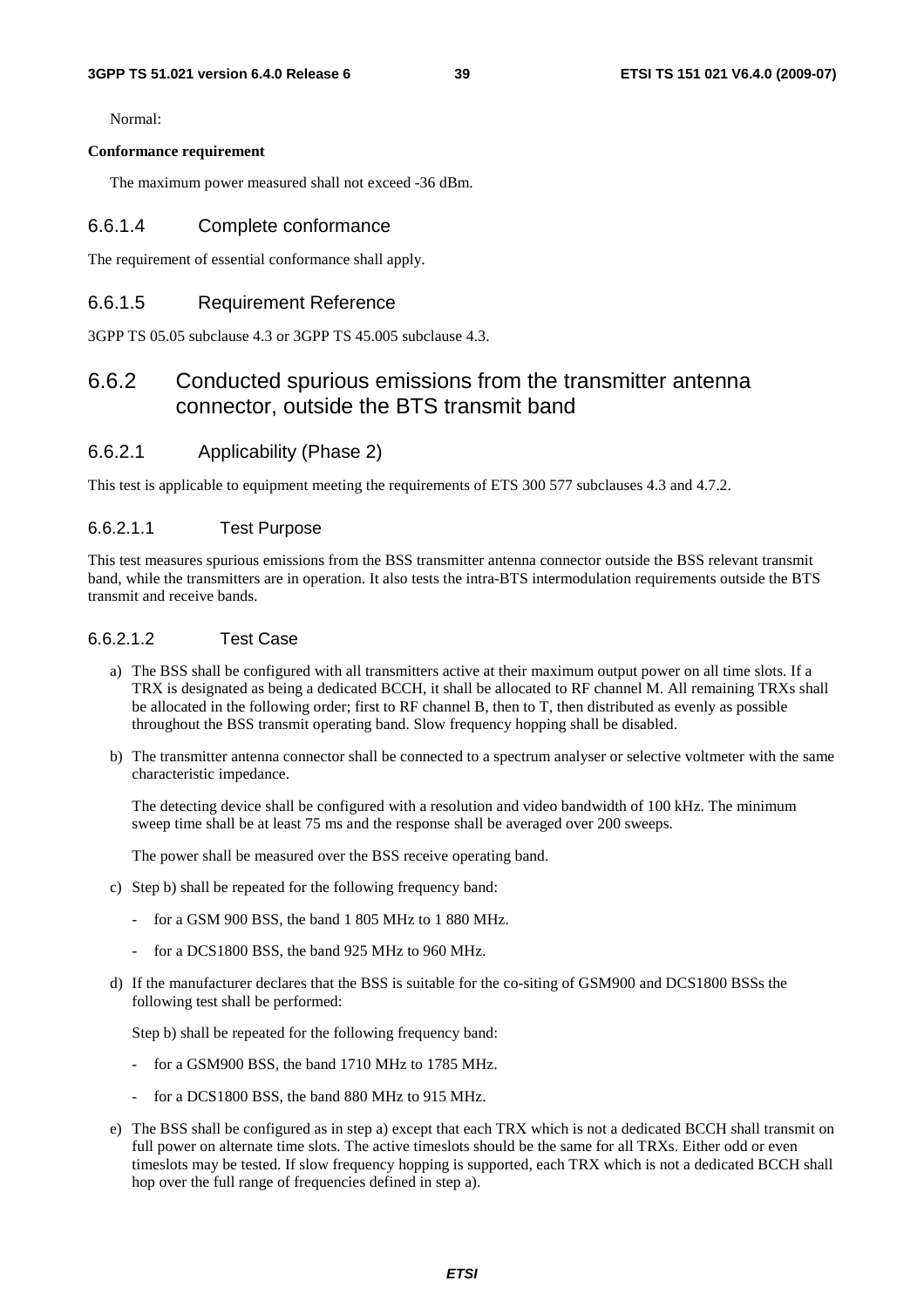The detecting device shall be configured as defined in table 8a. Peak hold shall be enabled, and the video bandwidth shall be approximately three times the resolution bandwidth. If this video bandwidth is not available on the detecting device, it shall be the maximum available, and at least 1 MHz.

 The power shall be measured over those parts of the frequency range 100 kHz to 12.75 GHz which are outside the BTS relevant transmit band.

| <b>Frequency Band</b>           | <b>Frequency offset</b>               | <b>Resolution Bandwidth</b> |
|---------------------------------|---------------------------------------|-----------------------------|
| 100 kHz - 50 MHz                |                                       | $10$ kHz                    |
| 50 MHz - 500 MHz                |                                       | 100 kHz                     |
| 500 MHz - 12,75 GHz and outside | (offset from the edge of the relevant |                             |
| the relevant transmit band      | transmit band)                        |                             |
|                                 | $\geq$ 2 MHz                          | 30 kHz                      |
|                                 | $\geq$ 5 MHz                          | 100 kHz                     |
|                                 | $\geq$ 10 MHz                         | 300 kHz                     |
|                                 | $\geq$ 20 MHz                         | 1 MHz                       |
|                                 | $\geq$ 30 MHz                         | 3 MHz                       |

#### **Table 8a: Spurious Emissions Measurements outside the transmit band**

## 6.6.2.1.3 Essential conformance

Test Environment

Normal:

Conformance requirement

- i) The maximum power measured at step c) shall not exceed -47 dBm for a GSM 900 BTS or -57 dBm for a DCS 1800 BTS
- ii) The maximum power measured at step e) shall not exceed:
	- -36 dBm for frequencies up to 1 GHz;
	- -30 dBm for frequencies above 1 GHz.

### 6.6.2.1.4 Complete conformance

Test Environment

Normal:

Conformance requirement

1) The maximum power measured at step b) shall not exceed the requirements in table 8b:

### **Table 8b: Requirements for transmitter spurious emissions in receiver bands**

|              | <b>GSM BSS receive band (dBm)</b> | DCS 1800 BSS receive band (dBm) |
|--------------|-----------------------------------|---------------------------------|
| Normal BTS   | -98                               | -98                             |
| Micro BTS M1 | -91                               | -96                             |
| Micro BTS M2 | -86                               | -91                             |
| Micro BTS M3 | -81                               | -86                             |

- 2) The maximum power measured at step c) shall not exceed -47 dBm for a GSM 900 BSS or -57 dBm for a DCS 1800 BSS;
- 3) The maximum power measured at step e) shall not exceed:
	- -36 dBm for frequencies up to 1 GHz;
	- -30 dBm for frequencies above 1 GHz.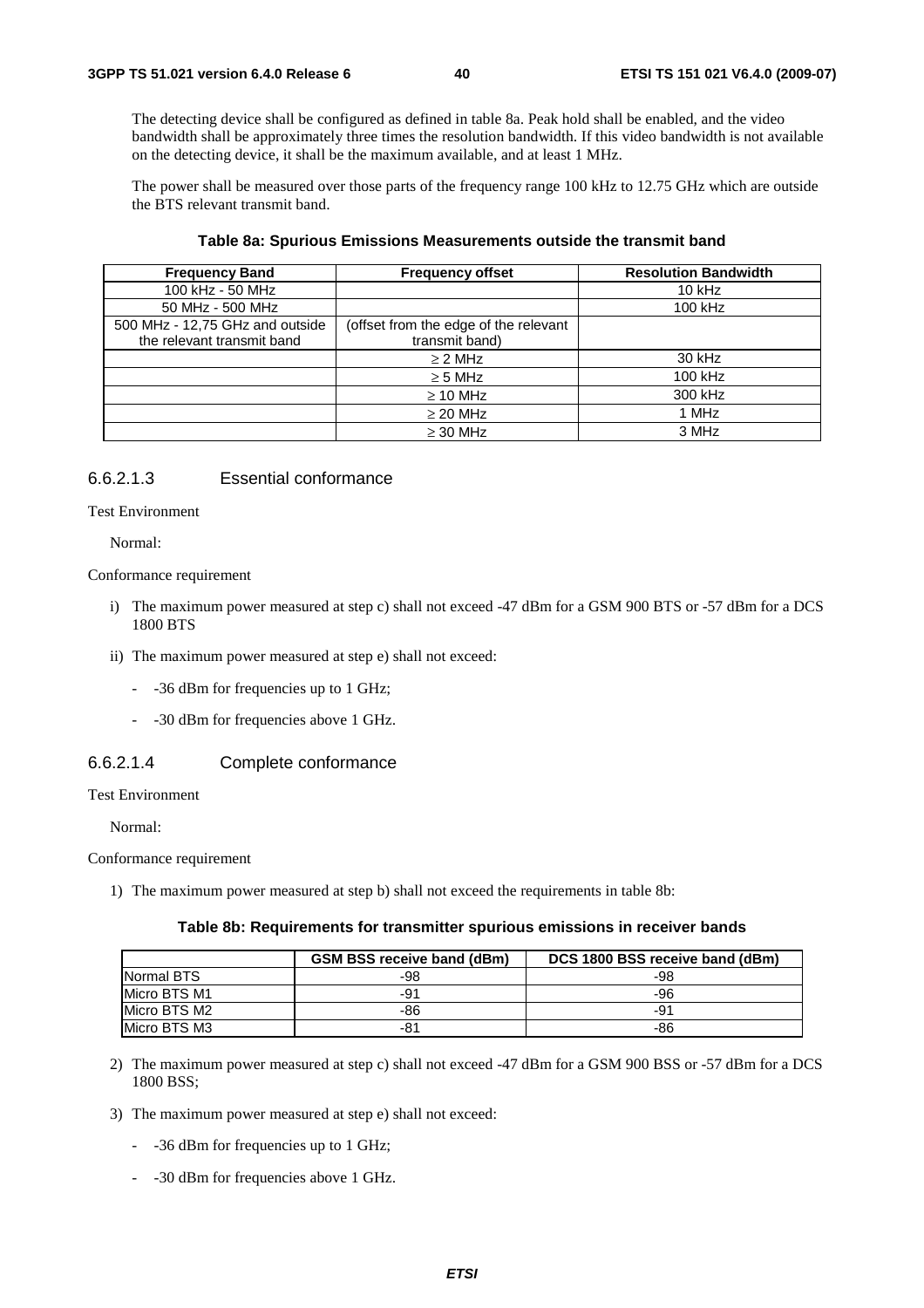4) If the manufacturer declares that the BSS is suitable for co-siting of GSM 900 and DCS 1800 BSSs, the power measured in step d) shall not exceed the requirements in table 9.

### 6.6.2.1.5 Requirement Reference

3GPP TS 05.05 (ETS 300 577) subclauses 4.3 and 4.7.2.

## 6.6.2.2 Applicability (Phase 2+)

This test is applicable to equipment meeting the requirements of 3GPP TS 05.05 subclauses 4.3 and 4.7.2, or the requirements of 3GPP TS 45.005 subclauses 4.3 and 4.7.2.

### 6.6.2.2.1 Test Purpose

This test measures spurious emissions from the BSS transmitter antenna connector outside the BSS relevant transmit band, while the transmitters are in operation. It also tests the intra-BTS intermodulation requirements for GSM 400, GSM 850, GSM 900, DCS 1800 and PCS 1900 outside the BTS transmit and receive bands.

## 6.6.2.2.2 Test Case

- a) The BSS shall be configured with all transmitters active at their maximum output power on all time slots. If a TRX is designated as being a dedicated BCCH, it shall be allocated to RF channel M. All remaining TRXs shall be allocated in the following order; first to RF channel B, then to T, then distributed as evenly as possible throughout the BSS operating transmit band. Slow frequency hopping shall be disabled.
- b) The transmitter antenna connector shall be connected to a spectrum analyser or selective voltmeter with the same characteristic impedance.

 The detecting device shall be configured with a resolution and video bandwidth of 100 kHz. The minimum sweep time shall be at least 75 ms and the response shall be averaged over 200 sweeps.

The power shall be measured over the BSS operating receive band.

- c) Step b) shall be repeated for the following frequency band:
	- for a GSM 900 or GSM 400 BSS, the band 1 805 MHz to 1 880 MHz.
	- for a DCS1800 or GSM 400 BSS, the band 921 MHz to 960 MHz.
	- for a GSM 850 or MXM 850 BSS, the band 1 930 MHz to 1 990 MHz.
	- for a PCS 1900 or MXM 1900 BSS, the band 869 MHz to 894 MHz.
- d) If the manufacturer declares that the BSS is suitable for the co-siting of GSM 400, GSM900 and DCS1800 BSSs or co-siting of MXM 850 and MXM 1900 BSS or co-siting of GSM 850 and PCS 1900 BSS the following test shall be performed:

Step b) shall be repeated for the following frequency band:

- for a GSM900 or GSM 400 BSS, the band 1 710 MHz to 1 785 MHz.
- for a DCS1800 or GSM 400 BSS, the band 876 MHz to 915 MHz.

for a GSM 900 or DCS 1800 BSS suitable for co-siting with a GSM 400 BSS, the bands 450,4 – 457,6 MHz and 478,8 – 486,0 MHz.

- for a GSM 850 or MXM 850 BSS, the band 1 850 MHz to 1 910 MHz.
- for a PCS 1900 or MXM 1900 BSS, the band 824 MHz to 849 MHz.
- e) The BSS shall be configured as in step a) except that each TRX which is not a dedicated BCCH shall transmit on full power on alternate time slots. The active timeslots should be the same for all TRXs. Either odd or even timeslots may be tested. If slow frequency hopping is supported, each TRX which is not a dedicated BCCH shall hop over the full range of frequencies defined in step a).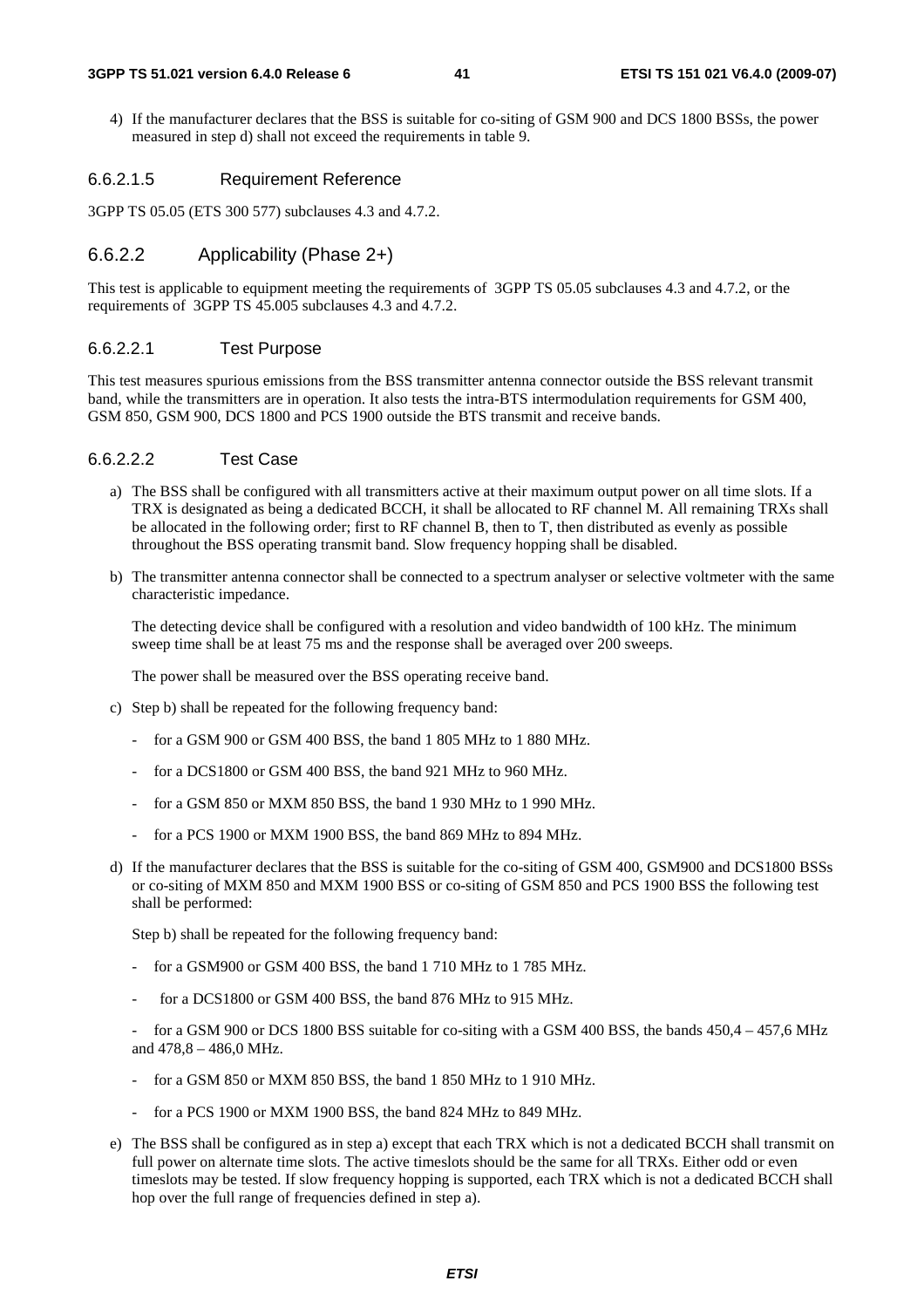The detecting device shall be configured as defined in table 9a. Peak hold shall be enabled, and the video bandwidth shall be approximately three times the resolution bandwidth. If this video bandwidth is not available on the detecting device, it shall be the maximum available, and at least 1 MHz.

 The power shall be measured over those parts of the frequency range 100 kHz to 12.75 GHz which are outside the BTS relevant transmit band.

f) If the manufacturer declares that the BSS protects co-coverage GSM 400 systems the following test shall be performed:

Step b) shall be repeated for the following frequency band:

for a GSM900 or DCS 1800 BSS, the bands  $460.4 - 467.6$  MHz and  $488.8 - 496.0$  MHz.

### **Table 9a: Spurious Emissions Measurements outside the transmit band**

| <b>Frequency Band</b>                                         | <b>Frequency offset</b>                                 | <b>Resolution Bandwidth</b> |
|---------------------------------------------------------------|---------------------------------------------------------|-----------------------------|
| 100 kHz - 50 MHz                                              |                                                         | $10$ kHz                    |
| 50 MHz - 500 MHz and outside the<br>relevant transmit band    | (offset from the edge of the relevant<br>transmit band) |                             |
|                                                               | $\geq$ 2 MHz                                            | 30 kHz                      |
|                                                               | $\geq$ 5 MHz                                            | 100 kHz                     |
| 500 MHz - 12,75 GHz and outside<br>the relevant transmit band | (offset from the edge of the relevant<br>transmit band) |                             |
|                                                               | $\geq$ 2 MHz                                            | 30 kHz                      |
|                                                               | $\geq$ 5 MHz                                            | 100 kHz                     |
|                                                               | $\geq$ 10 MHz                                           | 300 kHz                     |
|                                                               | $\geq$ 20 MHz                                           | 1 MHz                       |
|                                                               | $\geq$ 30 MHz                                           | 3 MHz                       |

## 6.6.2.2.3 Essential conformance

### **Test Environment**

Normal:

### **Conformance requirement**

- i) The maximum power measured at step c) shall not exceed:
- -47 dBm for a GSM 900, GSM 850 or MXM 850 BSS;
- -57 dBm for a DCS 1800, PCS 1900 or MXM 1900 BSS;
- -47 dBm for a GSM 400 BSS in the band 1 805 MHz to 1 880 MHz;
- -57 dBm for a GSM 400 BSS in the band 925 MHz to 960 MHz.
- ii) The maximum power measured at step e) or f) shall not exceed:
	- -36 dBm for frequencies up to 1 GHz;
	- -30 dBm for frequencies above 1 GHz.

## 6.6.2.2.4 Complete conformance

### **Test Environment**

Normal:

### **Conformance requirement**

1) The maximum power measured at step b) shall not exceed the requirements in table 9b: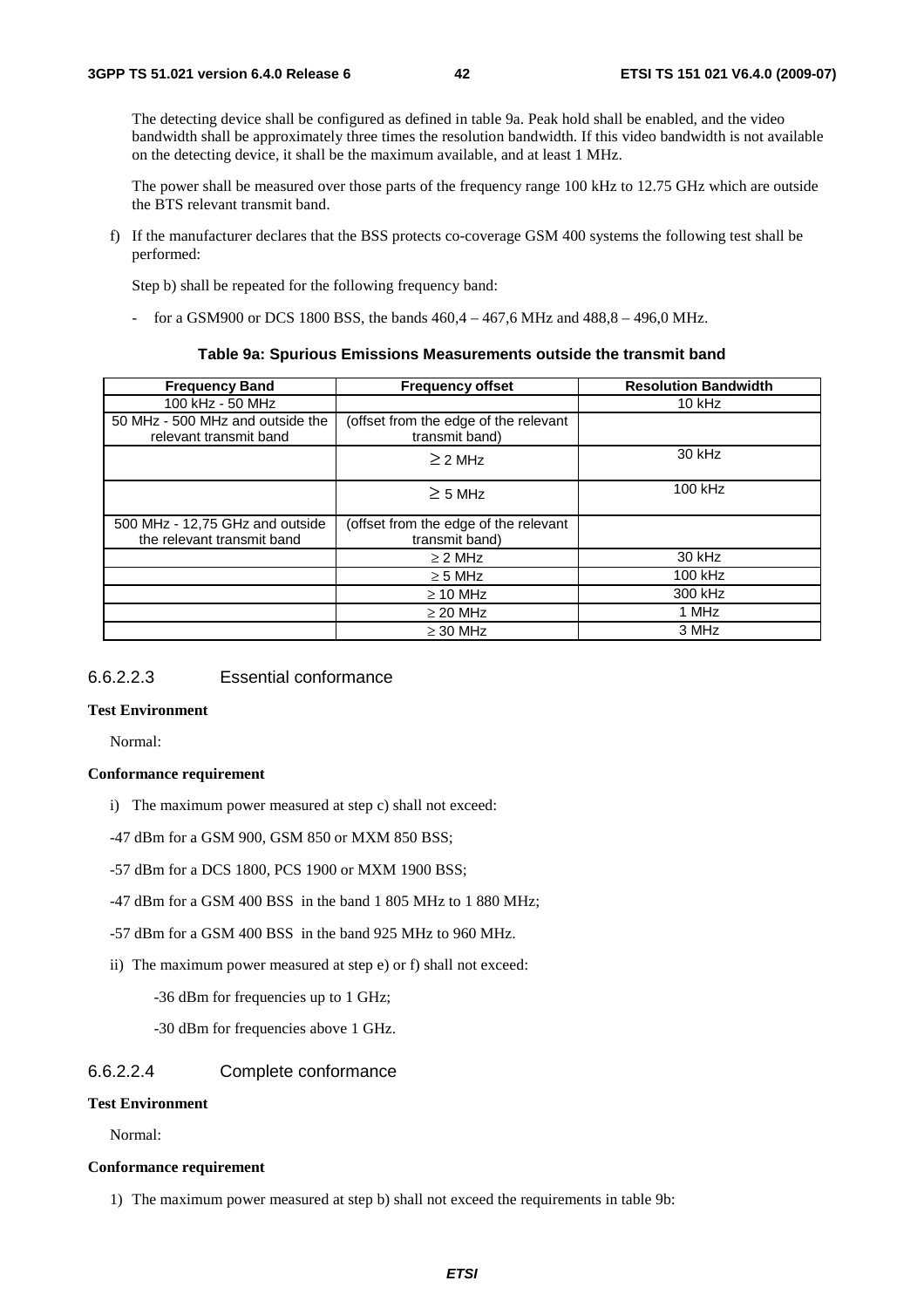|                       | GSM 400, GSM 900, GSM 850,<br><b>MXM 850 and GSM 700 BSS</b><br>receive band (dBm) | DCS 1800, PCS 1900 and MXM 1900 BSS<br>receive band (dBm) |
|-----------------------|------------------------------------------------------------------------------------|-----------------------------------------------------------|
| Normal BTS            | -98                                                                                | -98                                                       |
| Micro BTS M1          | -91                                                                                | $-96$                                                     |
| Micro BTS M2          | -86                                                                                | -91                                                       |
| Micro BTS M3          | -81                                                                                | -86                                                       |
| Pico-BTS P1           | $-70$                                                                              | -80                                                       |
| <b>IR-GSM 900 BTS</b> | $-89$                                                                              |                                                           |
| NOTE:                 | Micro and pico-BTS is not defined for GSM400.                                      |                                                           |

### **Table 9b: Requirements for transmitter spurious emissions in receiver bands**

2) The maximum power measured at step c) shall not exceed:

-47 dBm for a GSM 900, GSM 850 or MXM 850 BSS;

- -57 dBm for a DCS 1800, PCS 1900 or MXM 1900 BSS;
- -47 dBm for a GSM 400 BSS in the band 1 805 MHz to 1 880 MHz;
- -57 dBm for a GSM 400 BSS in the band 925 MHz to 960 MHz.
- 3) The maximum power measured at step e) shall not exceed:
	- -36 dBm for frequencies up to 1 GHz
	- -30 dBm for frequencies above 1 GHz
- 4) If the manufacturer declares that the BSS is suitable for co-siting of GSM 400, GSM 900 and DCS 1800 BSSs, the power measured in step d) shall not exceed the requirements in table 9b.
- 5) If the manufacturer declares that the BSS is suitable for co-siting of MXM 850 and MXM 1900 BSSs or co-siting of GSM 850 and PCS 1900 BSSs, the power measured in step d) shall not exceed the requirements in table 9b.
- 6) If the manufacturer declares that the BSS protects co-coverage GSM 400 systems the maximum power measured at step f) shall not exceed:

-57 dBm for a GSM 900, or DCS 1800 BSS

### 6.6.2.2.5 Requirement Reference

3GPP TS 05.05 subclauses 4.3 and 4.7.2, or 3GPP TS 45.005 subclauses 4.3 and 4.7.2.

## 6.6.2.3 Applicability (Release 1999 and later releases GSM 400, GSM 900 and DCS 1800)

If this test is applicable subclause 6.6.2.2 is also applicable.

This test is applicable to GSM 400, GSM 900 and DCS 1800 equipment supporting any of the release 1999 features GSM 400 or 8-PSK modulation with the following exceptions:

If a BTS is built to a specification for Release 98 or earlier and is upgraded to Release 99 or later, by exchange to or addition of transceivers supporting 8-PSK, any transmitters not supporting 8-PSK shall be excluded in step a in subclause 6.6.2.3.2.

## 6.6.2.3.1 Test Purpose

This test measures spurious emissions from the BSS transmitter antenna connector in the UTRA UE and BS receive bands, while the transmitters are in operation.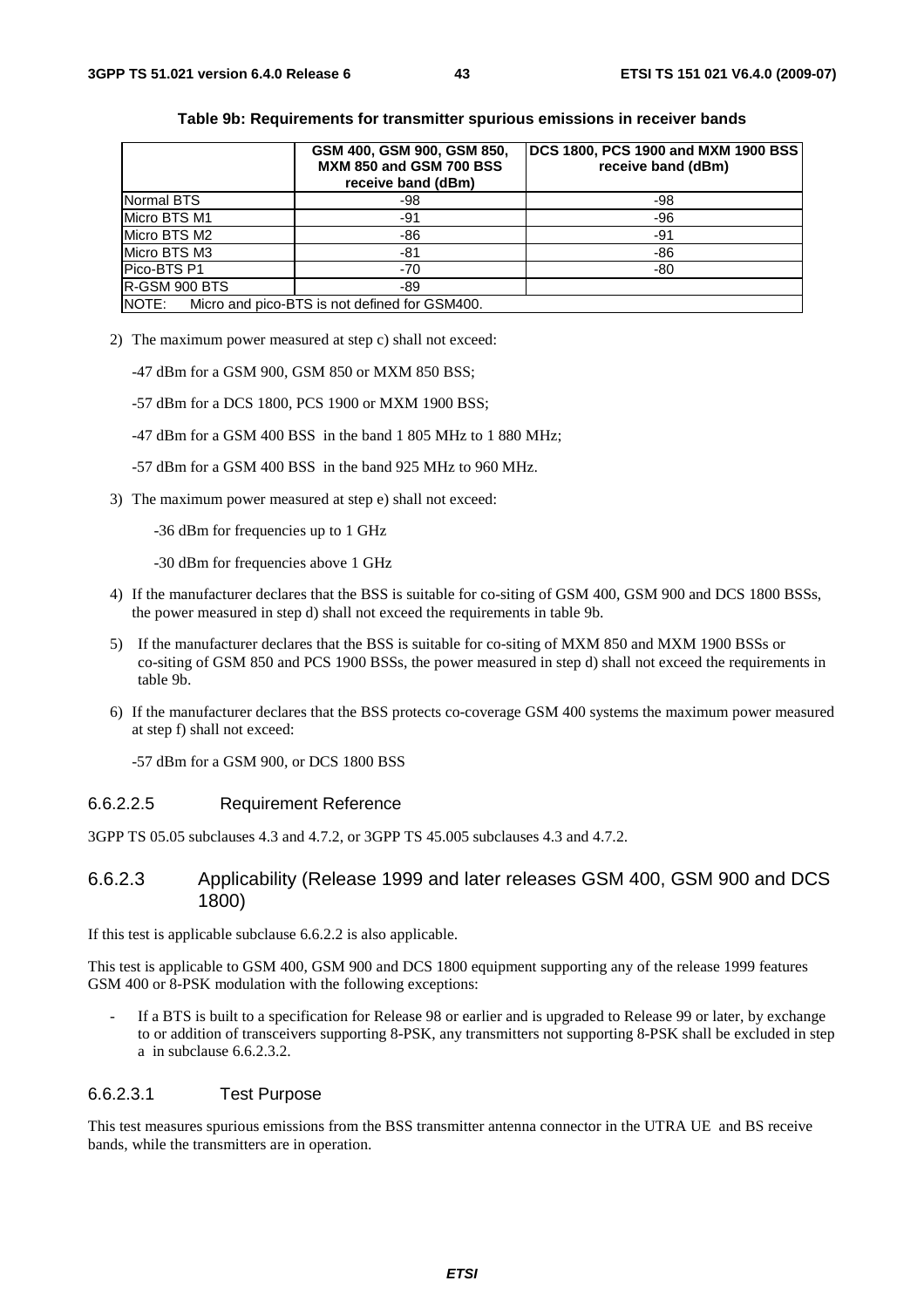# 6.6.2.3.2 Test Case

- a) The BSS shall be configured with all transmitters, not excluded according to subclause 6.6.2.3, active at their maximum output power on all time slots. If a TRX is designated as being a dedicated BCCH, it shall be allocated to RF channel M. All remaining TRXs shall be allocated in the following order; first to RF channel B, then to T, then distributed as evenly as possible throughout the BSS operating transmit band. Slow frequency hopping shall be disabled.
- b) The transmitter antenna connector shall be connected to a spectrum analyser or selective voltmeter with the same characteristic impedance.

 The detecting device shall be configured with a resolution and video bandwidth of 100 kHz. The minimum sweep time shall be at least 75 ms and the response shall be averaged over 200 sweeps.

The power shall be measured for the following frequency band:

- the band 1900 1920 MHz.
- the band 1920 1980 MHz.
- the band 2010 2025 MHz.
- the band 2110 2170 MHz.
- c) The BSS shall be configured with all transmitters active at their maximum output power on all time slots. If a TRX is designated as being a dedicated BCCH, it shall be allocated to RF channel M. All remaining TRXs shall be allocated in the following order; first to RF channel B, then to T, then distributed as evenly as possible throughout the BSS operating transmit band. Slow frequency hopping shall be disabled.
- d) If the manufacturer declares that the BSS is suitable for the co-siting with UTRA BTS the following test shall be performed (with configuration according to step c) :

 The transmitter antenna connector shall be connected to a spectrum analyser or selective voltmeter with the same characteristic impedance.

 The detecting device shall be configured with a resolution and video bandwidth of 100 kHz. The minimum sweep time shall be at least 75 ms and the response shall be averaged over 200 sweeps.

The power shall be measured for the following frequency band:

- the band 1900 1920 MHz and 2010 2025 MHz for a BTS intended for co-siting with a UTRA/TDD **BS.**
- the band 1920 1980 MHz for a BTS intended for co-siting with a UTRA/FDD BS.

## 6.6.2.3.3 Essential conformance

### **Test Environment**

Normal:

#### **Conformance requirement**

The maximum power measured at step b) shall not exceed -62 dBm.

## 6.6.2.3.4 Complete conformance

### **Test Environment**

Normal:

#### **Conformance requirement**

1) The maximum power measured at step b) shall not exceed -62 dBm.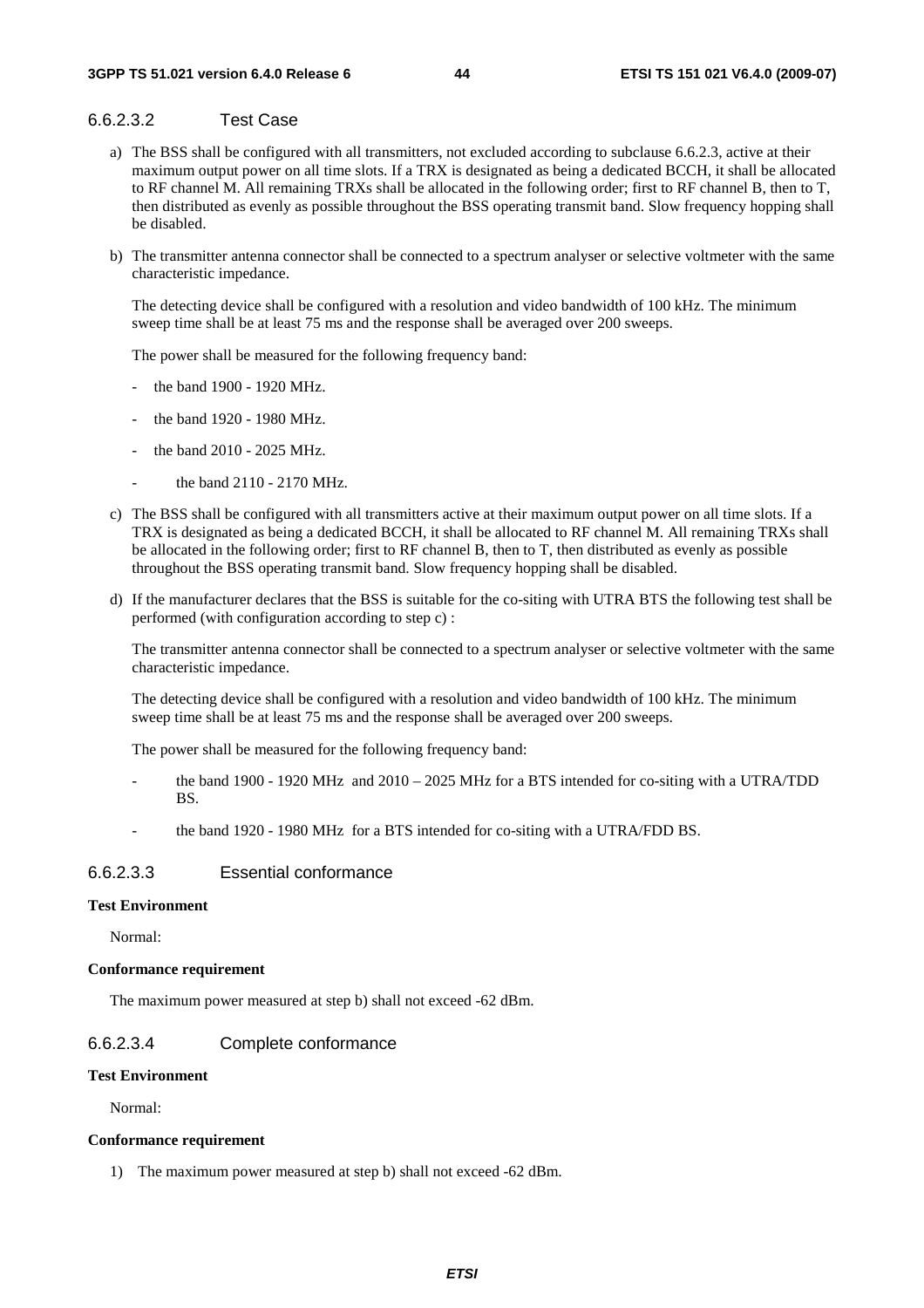#### **3GPP TS 51.021 version 6.4.0 Release 6 45 ETSI TS 151 021 V6.4.0 (2009-07)**

2) If the manufacturer declares that the BSS is suitable for co-siting with one or more types of UTRA BTS, the power measured in step d) shall not exceed –96 dBm.

## 6.6.2.3.5 Requirement Reference

3GPP TS 05.05 subclause 4.3.2.2 or 3GPP TS 45.005 subclause 4.3.2.3.

## 6.6.2.4 Applicability (Release 4 and later releases GSM 700, GSM 850 and PCS 1900)

If this test is applicable subclause 6.6.2.2 is also applicable.

### 6.6.2.4.1 Test Purpose

This test measures spurious emissions from the BSS transmitter antenna connector outside the BSS relevant transmit band, while the transmitters are in operation. It also tests the intra-BTS intermodulation requirements for GSM 700, GSM 850 and PCS 1900 outside the BTS transmit and receive bands.

### 6.6.2.4.2 Test Case

- a) The BSS shall be configured with all transmitters active at their maximum output power on all time slots. If a TRX is designated as being a dedicated BCCH, it shall be allocated to RF channel M. All remaining TRXs shall be allocated in the following order; first to RF channel B, then to T, then distributed as evenly as possible throughout the BSS operating transmit band. Slow frequency hopping shall be disabled.
- b) The transmitter antenna connector shall be connected to a spectrum analyser or selective voltmeter with the same characteristic impedance.

 The detecting device shall be configured with a resolution and video bandwidth of 100 kHz. The minimum sweep time shall be at least 75 ms and the response shall be averaged over 200 sweeps.

The power shall be measured over the BSS operating receive band.

- c) Step b) shall be performed for the following frequency band:
	- For a GSM 850 or PCS 1900 BSS, the band 747 MHz to 762 MHz.
	- For a GSM 700 BSS, the band 1 930 MHz to 1 990 MHz.
	- For a GSM 700 BSS, the band 869 MHz to 894 MHz.
- d) If the manufacturer declares that the BSS is suitable for the co-siting GSM 700, GSM 850 and PCS 1900 BSS the following test shall be performed:

Step b) shall be performed for the following frequency band:

- for a GSM 850 or PCS 1900 BSS suitable for co-siting with a GSM 700 BSS, the band  $777 792$  MHz.
- for a GSM 700 BSS suitable for co-siting with a GSM 850 BSS, the band 869 894 MHz.

## for a GSM 700 BSS suitable for co-siting with a PCS 1900 BSS, the band 1 930 – 1 990 MHz.6.6.2.4.3 Essential conformance

### **Test Environment**

Normal:

### **Conformance requirement**

- i) The maximum power measured at step c) shall not exceed:
- -47 dBm for a GSM 700 BSS in the band 1 930 MHz to 1 990 MHz;
- -57 dBm for a GSM 700 BSS in the band 869 MHz to 894 MHz.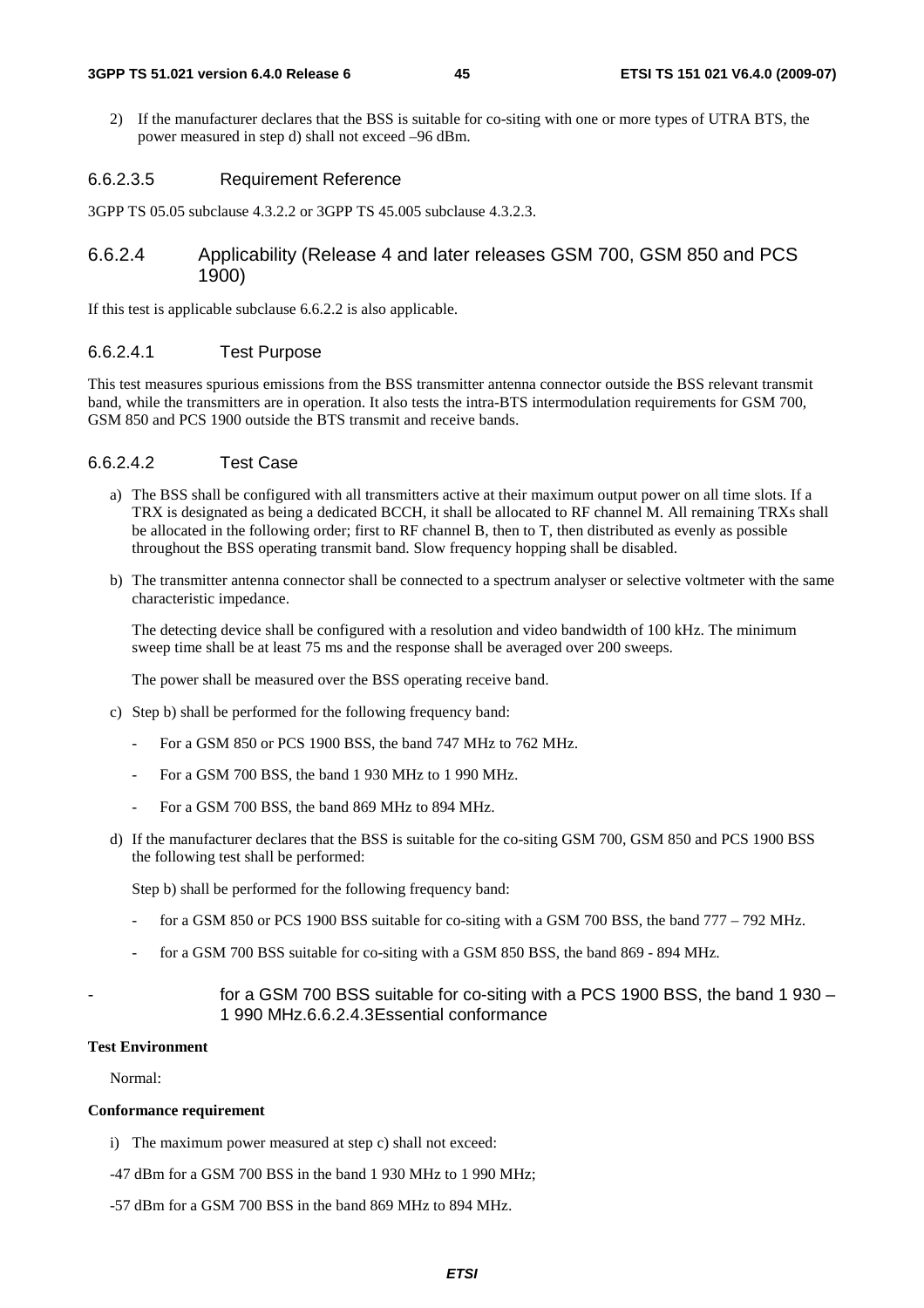-57 dBm for a PCS 1900 BSS in the band 747 MHz to 762 MHz.

-57 dBm for a GSM 850 BSS in the band 747 MHz to 762 MHz.

### 6.6.2.4.4 Complete conformance

### **Test Environment**

Normal:

### **Conformance requirement**

- 1) The maximum power measured at step b) shall not exceed the requirements in table 9b:
- 2) The maximum power measured at step c) shall not exceed:
	- -47 dBm for a GSM 700 BSS in the band 1 930 MHz to 1 990 MHz;
	- -57 dBm for a GSM 700 BSS in the band 869 MHz to 894 MHz.
	- -57 dBm for a PCS 1900 BSS in the band 747 MHz to 762 MHz.
	- -57 dBm for a GSM 850 BSS in the band 747 MHz to 762 MHz.
- 3) If the manufacturer declares that the BSS is suitable for co-siting of GSM 850, PCS 1900 and GSM 700 BSSs, the power measured in step d) shall not exceed the requirements in table 9b.

## 6.6.2.4.5 Requirement Reference

3GPP TS 45.005 [22] subclauses 4.3.2 .

# 6.7 Intermodulation attenuation (GSM 400, GSM 900 and DCS 1800)

# 6.7.1 Test purpose

To verify that the RF transmit equipment is able to restrict the generation of signals in its non-linear elements caused by the presence of the RF output from the transmitter and an interfering signal reaching the transmitter via its antenna to below specified levels.

# 6.7.2 Test case

If SFH is supported by the BSS, it shall be disabled during this measurement.

The Manufacturer shall declare how many TRXs the BSS supports. The BSS shall be configured with the maximum number of TRXs supported. The test shall be performed for the number of TRXs and the frequencies defined in the conformance requirement.

Only the TRX under test shall be active. All remaining TRXs shall be idle on an ARFCN within the transmit *operating* band for the BSS.

NOTE 1: It is particularly important, for a BSS which uses a tuned transmitter combiner, that all sections of the combiner are set to frequencies within the transmit *operating* band of the BSS during this test.

The antenna output of the RF transmit equipment under test, including the combiner, shall be connected to a coupling device, presenting to the RF equipment a load with an impedance of 50 ohms. The frequency of the test signal shall be within the transmit operating band (see subclause 4.2). The test signal shall be unmodulated and the frequency shall be X MHz offset from the frequency of the RF transmit equipment under test. The TRX under test shall be set to highest static power control level and the test signal power level shall be adjusted 30 dB below this value. The test signals are illustrated in figure 5. The power level of the test signal shall be measured at the antenna output end of the coaxial cable, when disconnected from the RF transmit equipment and then correctly matched into 50 ohms. The antenna output power of the RF transmit equipment shall be measured directly at the antenna output terminal connected to an artificial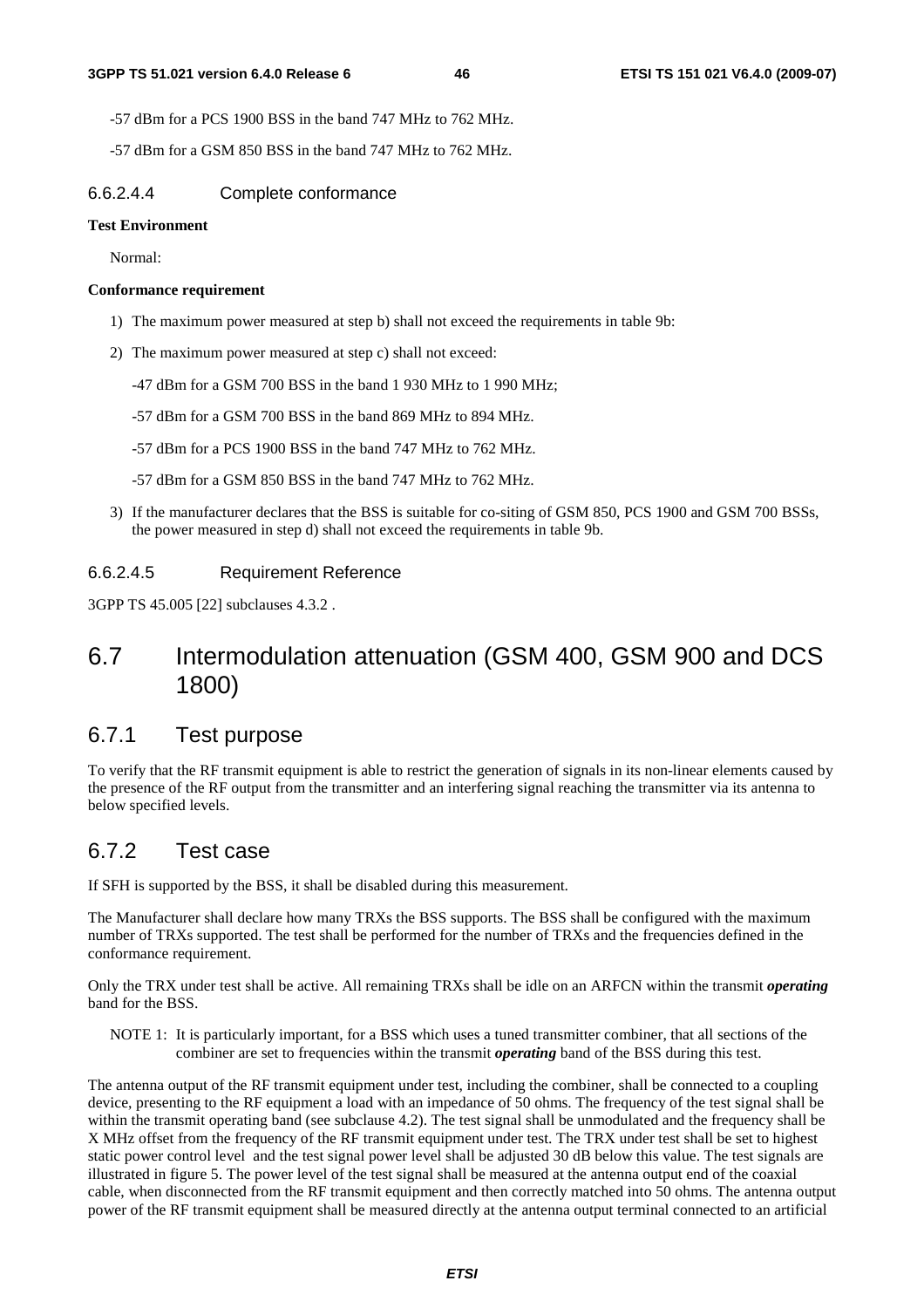antenna. Intermodulation product frequencies in the relevant TX band and relevant RX band shall be identified and measured according to the following process.

### **For the measurements in the relevant RX band:**

Use a measurement and filter bandwidth of 100 kHz, frequency scan mode, averaged over 200 sweeps, with a sweep time of at least 75 ms. The frequency offset X shall be chosen to cause the lowest order intermodulation product to fall in the operating RX band.

### **For measurements in the relevant TX band:**

The measurement shall be made for frequency offsets X of: 0.8 MHz, 2.0 MHz, 3.2 MHz, 6.2 MHz. The power of all third and fifth order intermodulation products shall be measured. The method of measurement specified below depends on the frequency offset of the intermodulation product from the carrier frequency:

For measurements at frequency offsets from the active TRX of more than 6 MHz the peak power of any intermodulation components shall be measured with a bandwidth of 300 kHz, zero frequency span, over a time slot period. This shall be measured over sufficient time slots to ensure conformance according to methodology of annex A. The reference power for relative measurements is the power measured in a bandwidth of at least 300 kHz for the TRX under test.

For measurements at frequency offsets from the active TRX 1.8 MHz or less the intermodulation product power shall be measured selectively using video averaging over 50 to 90 % of the useful part of the time slot excluding the mid-amble. The averaging shall be over at least 200 time slots and only active bursts shall be included in the averaging process. The RF and video filter bandwidth of the measuring instrument shall be 30 kHz.

For measurements at frequency offsets in the range 1.8 to 6 MHz the intermodulation product power shall be measured in a frequency scan mode, with a minimum sweep time of 75 ms and averaged over 200 sweeps. The RF and video filter bandwidth of the measuring instrument shall be 100 kHz.

NOTE 2: When the above measurements are performed precautions should be taken, so that non-linearity in the selective measuring device does not influence the results appreciably. Furthermore it should be ensured that intermodulation components which may be generated by non-linear elements in the test equipment (e.g. signal generator, coupling device, selective measuring device) are sufficiently reduced. The RF transmit equipment under test and the test signal source should be physically separated in such a way that the measurement is not influenced by direct radiation. A possible measurement set-up is shown in annex B.2.

# 6.7.3 Essential Conformance

## **Test Environment**

Normal:

The following tests shall be performed, depending on the number of TRXs supported by the BSS:

1 TRX: The TRX shall be tested at B, M, and T.

2 TRX: One test shall be performed on B, M, and T. Each TRX shall be tested at least once.

3 or more TRX: One TRX shall be tested at B, one at M and one at T.

### **Conformance requirement**

At frequencies offset from the wanted signal carrier frequency by more than 6 MHz and up to the edge of the relevant transmit band, the intermodulation components measured shall not exceed -70 dBc or -36 dBm, whichever is the higher. 1 in 100 time slot periods may fail the requirement by up to 10 dB.

At frequencies offset from the wanted signal carrier frequency of less than 6 MHz, the requirements are that specified in 6.5.1.3, Continuous Modulation Spectrum. The exceptions given in subclause 6.5.1.3 also apply.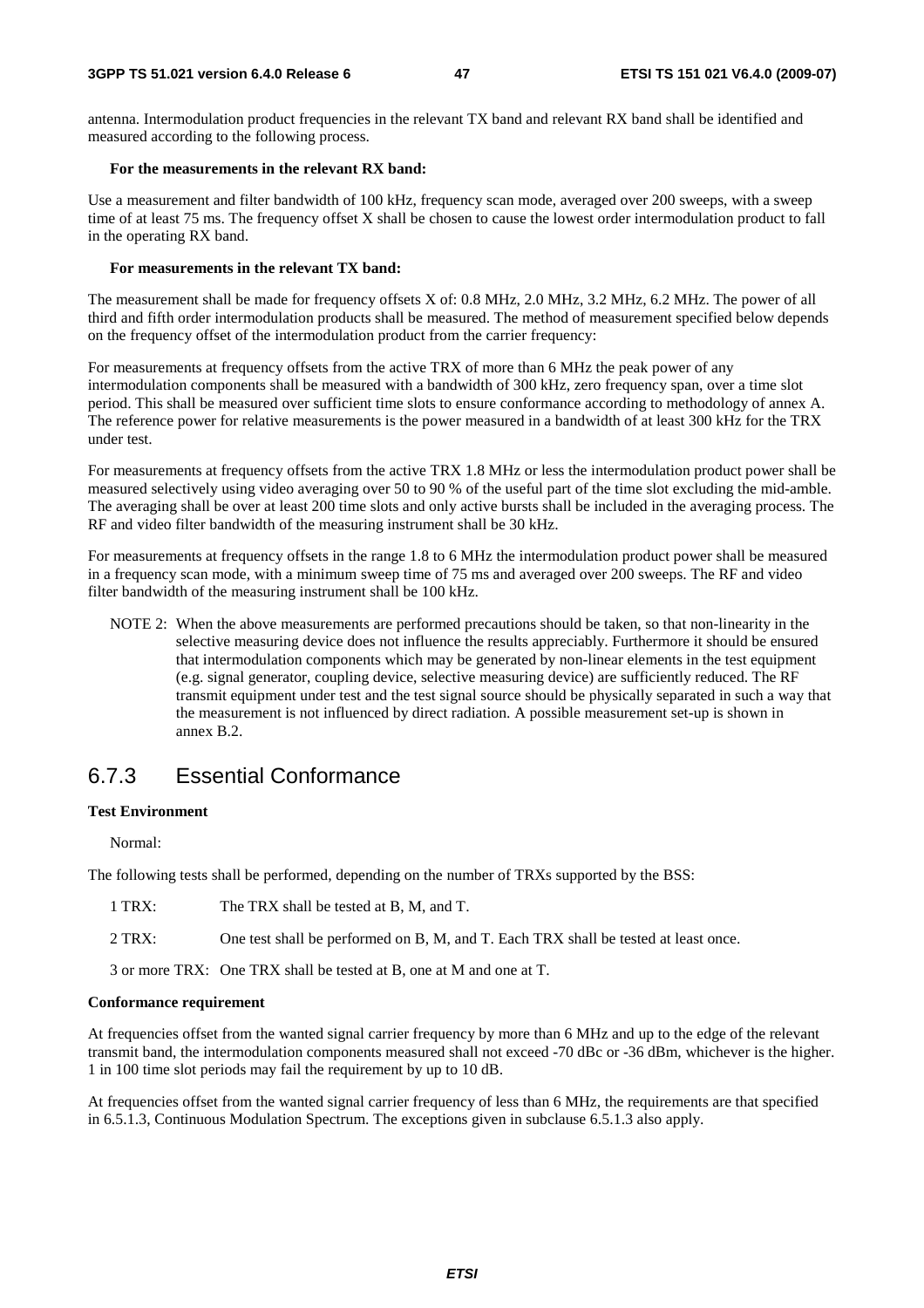# 6.7.4 Complete conformance

## **Test Environment**

Normal:

Power (dB)



**Figure 5: Example of TX intermodulation attenuation** 

### **Conformance requirement**

The test shall be performed until three TRXs, or the maximum number supported by the BSS (whichever is the less) have each been tested at B, M, and T.

In the operating receive band the measured intermodulation components shall never exceed the values given in table 10 under normal test conditions.

|                                                           | GSM 400,<br><b>GSM 900</b><br>(dBm) | <b>DCS 1800</b><br>(dBm) |
|-----------------------------------------------------------|-------------------------------------|--------------------------|
| Normal BTS                                                | -98                                 | -98                      |
| Micro-BTS M1                                              | -91                                 | -96                      |
| Micro-BTS M2                                              | -86                                 | $-91$                    |
| Micro-BTS M3                                              | $-81$                               | -86                      |
| Pico-BTS P1                                               | $-70$                               | -80                      |
| R-GSM 900 BTS                                             | -89                                 | n/a                      |
| NOTE:<br>Micro and pico-BTS is not defined for<br>GSM400. |                                     |                          |

| Table 10: Maximum Receive Band transmitter intermodulation limits |  |  |  |  |
|-------------------------------------------------------------------|--|--|--|--|
|-------------------------------------------------------------------|--|--|--|--|

At frequencies offset from the wanted signal carrier frequency by more than 6 MHz and up to the edge of the relevant transmit band, the intermodulation components measured shall not exceed -70 dBc or -36 dBm, whichever is the higher. 1 in 100 time slot periods may fail the requirement by up to 10 dB.

At frequencies offset from the wanted signal carrier frequency by less than 6 MHz, the requirements are that specified in subclause 6.5.1.3, Continuous Modulation Spectrum. The exceptions given in subclause 6.5.1.3 also apply.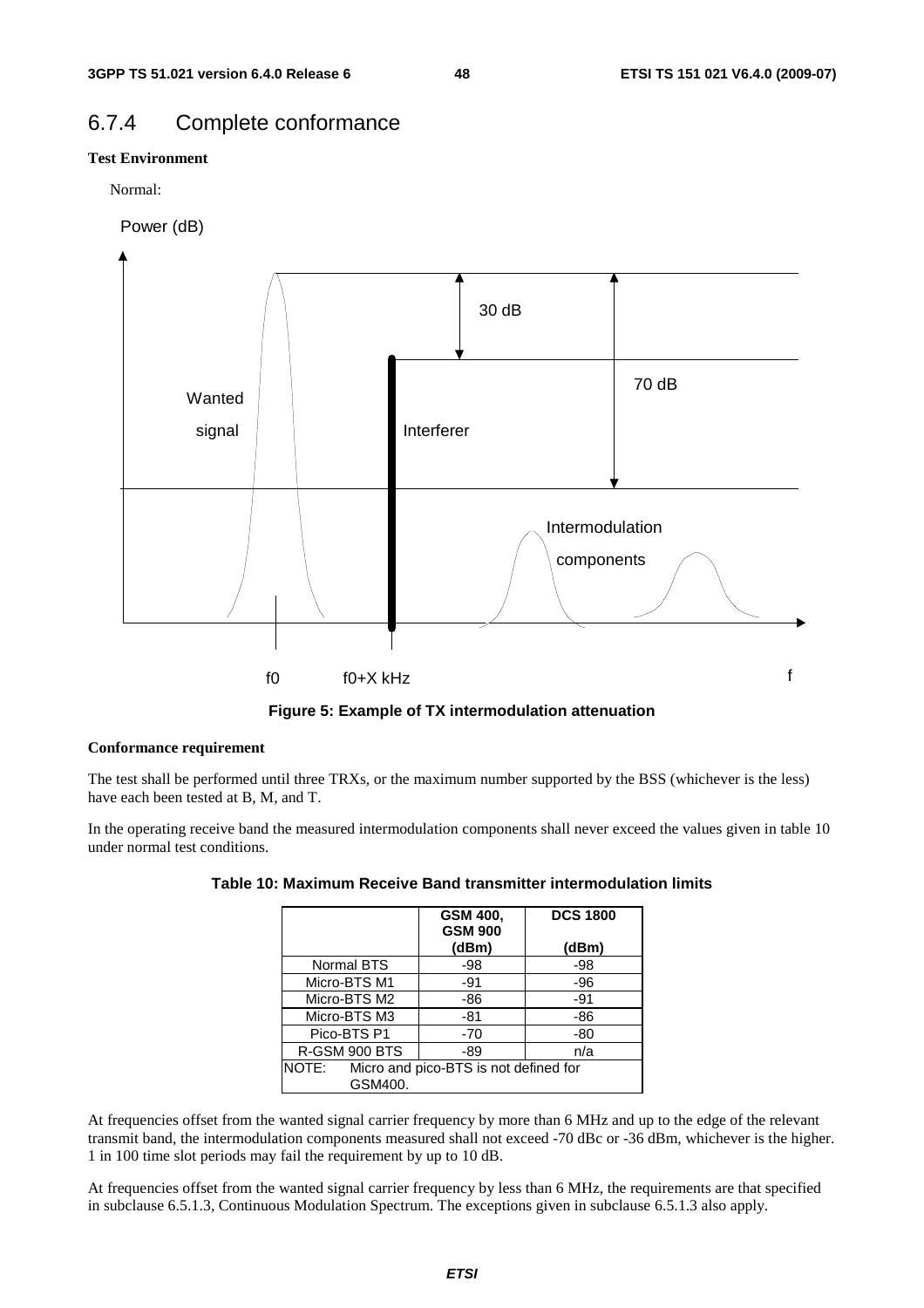# 6.7.5 Requirement reference

3GPP TS 45.005 subclause 4.7.1.

# 6.8 Intra Base Station System intermodulation attenuation

# 6.8.1 Test purpose

To verify that the level of intermodulation products produced inside the RX and TX bands (due to the leakage of RF power between transmitters that are operating in close vicinity of each other inside the BSS, or are combined to feed a single antenna) do not exceed the specified limit. The test is not applicable for GSM 700, GSM 850, MXM 850, PCS 1900 and MXM 1900.

# 6.8.2 Test case

If SFH is supported by the BSS, it shall be disabled during this measurement.

The BSS shall be configured with a full compliment of transceivers. Each RF transmit equipment shall be operated at the maximum power specified (Highest Static Power Control Level subclause 6.3) and with modulation of a pseudo random sequence applied.

In the relevant transmit band, the intermodulation components shall be measured at frequency offsets above the uppermost and below the lowermost carrier frequencies.

All intermodulation product frequencies in the relevant TX band and operating RX band shall be identified and measured according to the process below.

### **For the measurement in the operating RX band**

The equipment shall be operated with ARFCNs such that the lowest order intermodulation product falls into the operating receive band. The measurement shall be carried out at the antenna connector of the BSS, using a frequency selective instrument.

A possible measurement set-up for this test is shown in annex B.2.

For measurements in the RX band the following is the test set up:

A filter and video bandwidth of 100 kHz.

Frequency scan mode.

Minimum sweep time of 75 ms and averaged over 200 sweeps.

### **For measurements in the relevant TX band**

The equipment shall be operated at equal and minimum frequency spacing specified for the BSS configuration under test.

For frequency offsets of more than 6 MHz the peak power of any intermodulation components shall be measured with a bandwidth of 300 kHz, zero frequency span, over a time slot period. This shall be measured over sufficient time slots to ensure conformance according to methodology of annex A.1. The reference power for relative measurements is the power measured in a bandwidth of at least 300 kHz for the TRX under test.

For frequency offsets 1.8 MHz or less the intermodulation product power shall be measured selectively using video averaging over 50 to 90 % of the useful part of the time slot excluding the mid-amble. The averaging shall be over at least 200 time slots and only active bursts shall be included in the averaging process. The RF and video filter bandwidth of the measuring instrument shall be 30 kHz.

For frequency offsets in the range 1.8 to 6 MHz the intermodulation product power shall be measured in a frequency scan mode, with a minimum sweep time of 75 ms and averaged over 200 sweeps. The RF and video filter bandwidth of the measuring instrument shall be 100 kHz.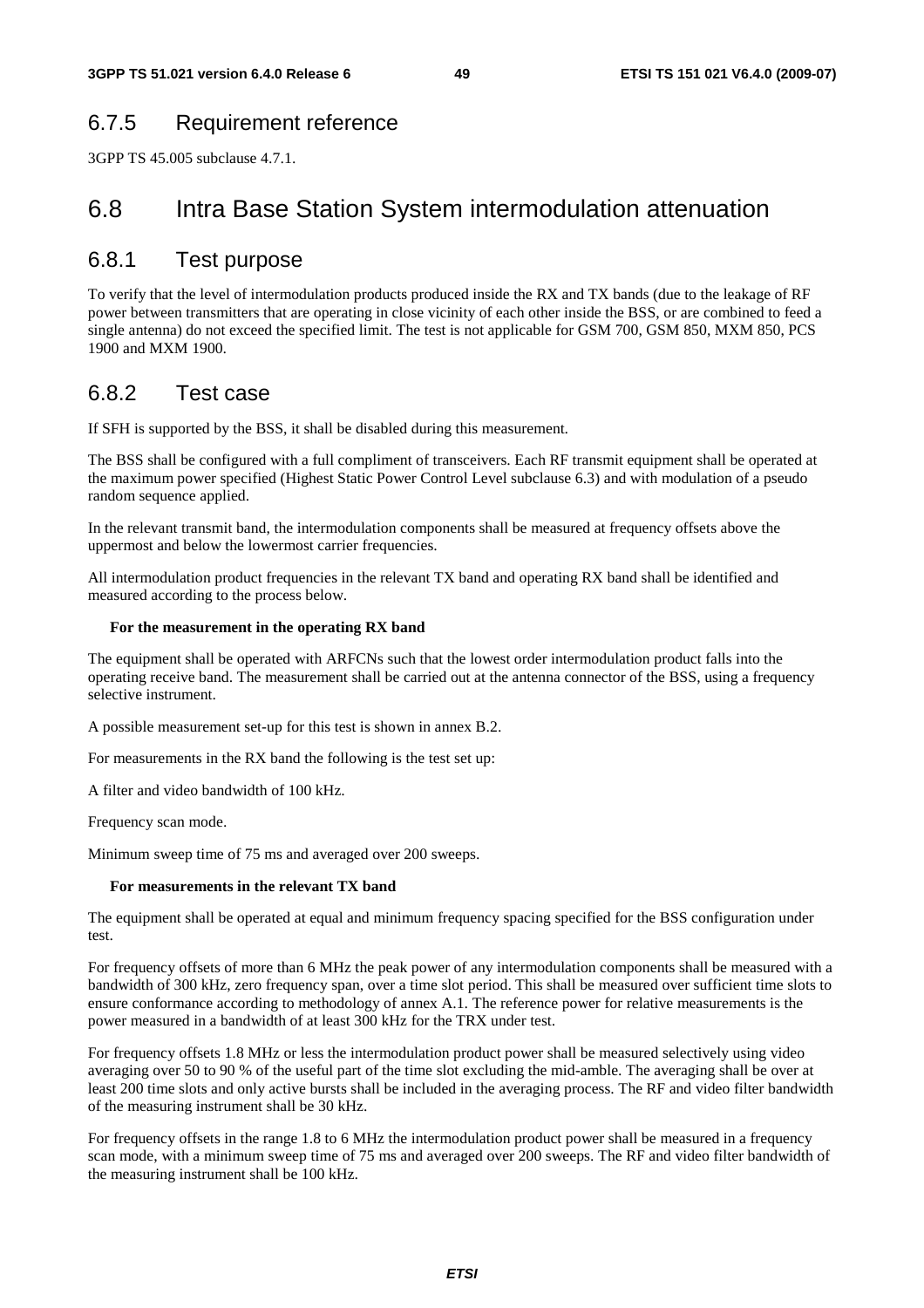# 6.8.3 Essential conformance

## **Test Environment**

Normal:

### **Conformance requirement**

In the relevant transmit band, at offsets greater than 0.6 MHz and up to 6 MHz, the requirements are that specified in subclause 6.5.1, Continuous Modulation Spectrum. The exceptions given there shall also apply.

At frequencies offset from the wanted signal carrier frequency by more than 6 MHz and up to the edge of the relevant transmit band, the intermodulation components measured shall not exceed -70 dBc or -36 dBm, whichever is the higher. 1 in 100 time slot periods may fail the requirement by up to 10 dB.

# 6.8.4 Complete conformance

## **Test Environment**

Normal:

### **Conformance requirement**

In the operating receive band the measured intermodulation components shall never exceed the values given in table 11 under normal test conditions.

## **Table 11: Maximum intra-BSS Receive Band transmitter intermodulation limits**

|                                                        | <b>GSM 400, GSM</b><br>700, GSM 850<br>and GSM 900<br>(dBm) | <b>DCS 1800 and</b><br>PCS 1900 (dBm) |
|--------------------------------------------------------|-------------------------------------------------------------|---------------------------------------|
| Normal BTS                                             | -98                                                         | -98                                   |
| Micro-BTS M1                                           | -91                                                         | -96                                   |
| Micro-BTS M2                                           | -86                                                         | $-91$                                 |
| Micro-BTS M3                                           | -81                                                         | -86                                   |
| Pico-BTS P1                                            | $-70$                                                       | -80                                   |
| R-GSM 900 BTS                                          | -89                                                         | n/a                                   |
| NOTE:<br>Micro and pico-BTS is not defined for GSM400. |                                                             |                                       |

In the relevant transmit band, at offsets greater than 0.6 MHz and up to 6 MHz, the requirements are that specified in subclause 6.5.1, Continuous Modulation Spectrum. The exceptions given there shall also apply.

At frequencies offset from the wanted signal carrier frequency by more than 6 MHz and up to the edge of the relevant transmit band, the intermodulation components measured shall not exceed -70 dBc or -36 dBm, whichever is the higher. 1 in 100 time slot periods may fail the requirement by up to 10 dB.

# 6.8.5 Requirement reference

3GPP TS 45.005 subclause 4.7.2.

# 6.9 Intra Base Station System intermodulation attenuation, MXM 850 and MXM 1900

# 6.9.1 Test purpose

To verify that the level of intermodulation products (due to the leakage of RF power between transmitters that are operating in close vicinity of each other inside the BSS, or are combined to feed a single antenna) do not exceed the specified limit.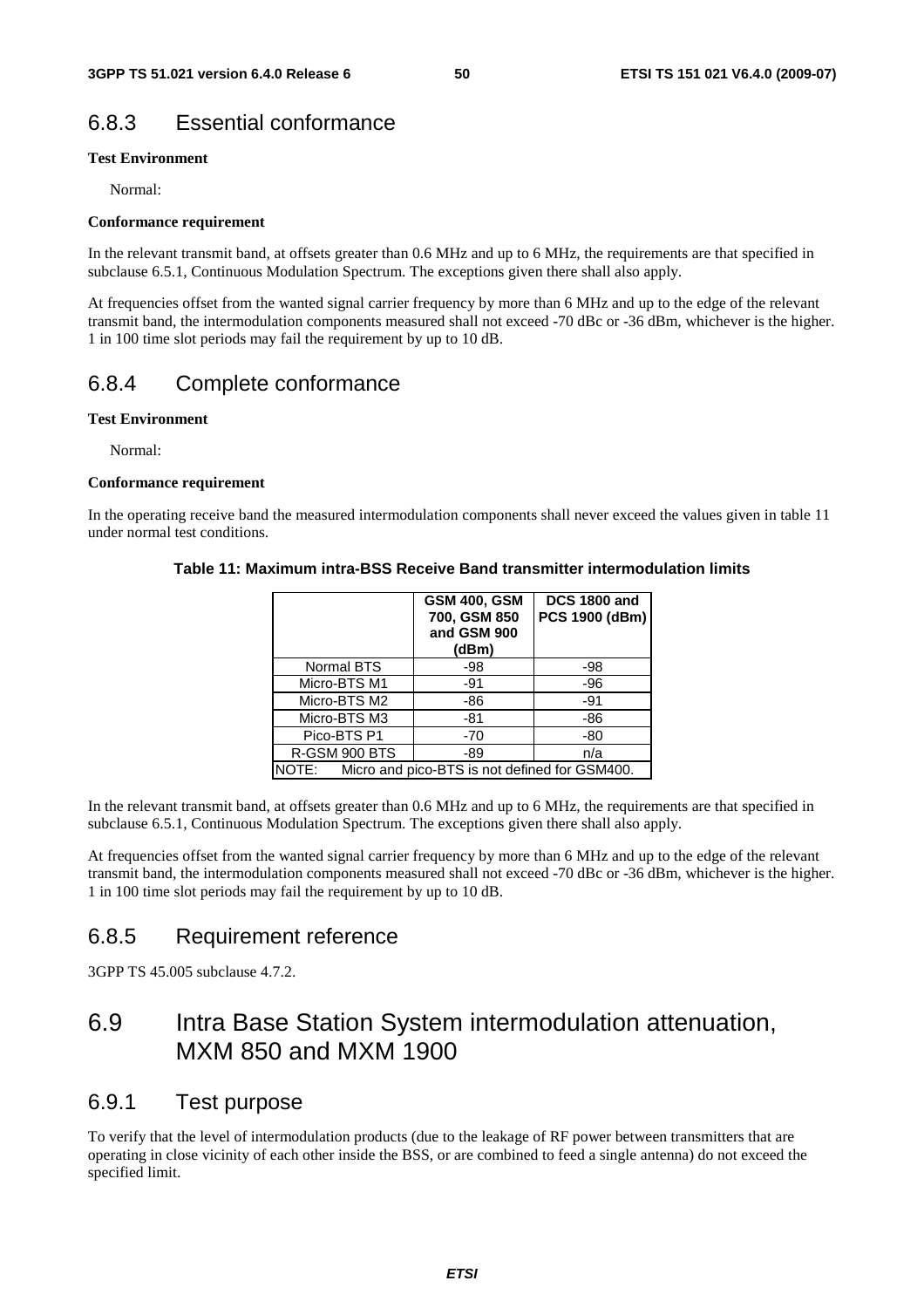# 6.9.2 Test cases

## 6.9.2.1 200 kHz carriers-only

If SFH is supported by the BSS, it shall be disabled during this measurement.

The BSS shall be configured with a full complement of transceivers. Each RF transmit equipment shall be operated at the maximum power specified (Highest Static Power Control Level, subclause 6.3) and with modulation of a pseudo random sequence applied.

The equipment shall be operated at equal and minimum frequency spacing specified for the BSS configuration under test.

For frequency offsets above the uppermost and below the lowermost carrier frequencies of more than 1.2 MHz and within the relevant TX band the average power of any intermodulation components shall be measured with a bandwidth of 200 kHz, zero frequency span, over a time slot period. The reference power for relative measurements is the average power measured in a bandwidth of 300 kHz for the TRX under test.

## 6.9.2.2 200 kHz and ANSI-136 30 kHz carriers

A BSS comprised of both ANSI-136 30 kHz carriers (see TIA-EIA-136-C) and 200 kHz carriers, shall be configured with a full complement of transceivers. Each RF transmit equipment shall be operated at the maximum power specified (Static Level 0 subclause 6.3 or, in the case of 30 kHz channels, as specified in TIA-EIA-136-C part 280) and with modulation of a pseudo random sequence applied.

The equipment shall be operated at equal and minimum frequency spacing specified for each carrier type operating in the BSS configuration under test.

For frequency offsets above the uppermost and below the lowermost carrier frequencies, of more than 1.2 MHz and within the relevant TX band, the average power of any intermodulation components shall be measured as follows.

Two measurement types shall be made:

- (a) For each 30 kHz carrier, measure the reference average power, in a 30 kHz bandwidth and in accordance with TIA/EIA-136 part 280, section 3.4.4. Then, for all intermodulation products, measure, in a 30 kHz bandwidth and in average power mode, the power relative to the carrier reference power.
- (b) For each 200 kHz carrier, measure the reference average power, in a 300 kHz bandwidth and averaged over a time slot period in zero frequency span. Then, for all intermodulation products, measure, in a 200 kHz bandwidth and in average power mode, the power relative to the carrier reference power.

# 6.9.3 Essential conformance

This test need not be performed.

# 6.9.4 Complete conformance

### **Test Environment**

Normal:

### **Conformance requirement**

The average value of the measured intermodulation products shall not exceed:

- (a) -60 dBc, relative to the 30 kHz carrier average power and
- (b) -60 dBc, relative to the 200 kHz carrier average power.

# 6.9.5 Requirement reference

3GPP TS 45.005 subclause 4.7.2.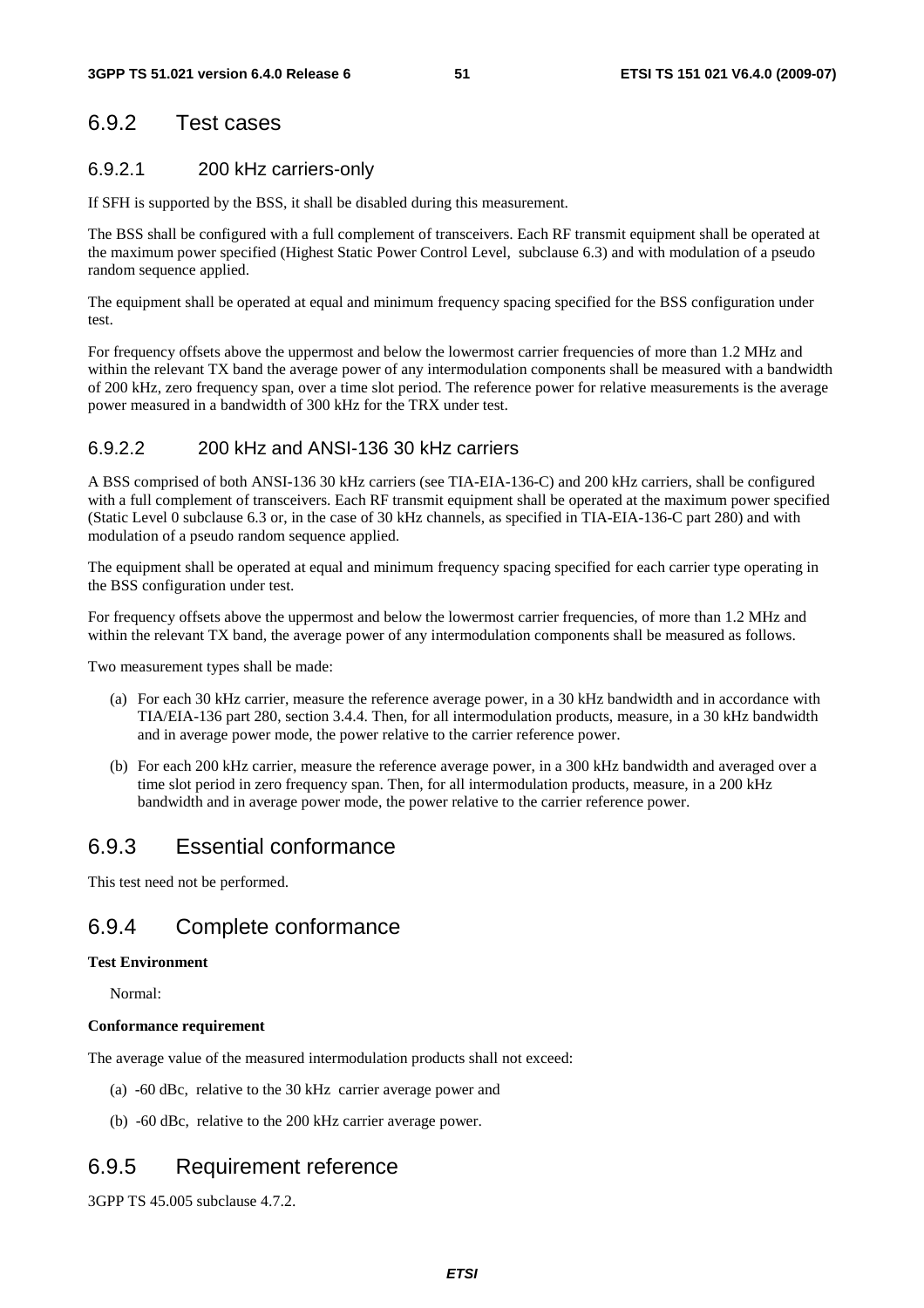# 6.10 Intra Base Station System intermodulation attenuation, PCS 1900, GSM 850 and GSM 700

# 6.10.1 Test purpose

To verify that the level of intermodulation products produced inside the RX and TX bands (due to the leakage of RF power between transmitters that are operating in close vicinity of each other inside the BSS, or are combined to feed a single antenna) do not exceed the specified limit.

# 6.10.2 Test case

If SFH is supported by the BSS, it shall be disabled during this measurement.

The BSS shall be configured with a full compliment of transceivers. Each RF transmit equipment shall be operated at the maximum power specified (Highest Static Power Control Level subclause 6.3) and with modulation of a pseudo random sequence applied.

All intermodulation product frequencies in the relevant TX band and operating RX band shall be identified and measured according to the process below.

### **For measurements in the relevant TX band**

The equipment shall be operated at equal and minimum frequency spacing specified for the BSS configuration under test.

For frequency offsets 0.6 to 1.8 MHz the intermodulation product power shall be measured selectively using video averaging over 50 to 90 % of the useful part of the time slot excluding the mid-amble. The averaging shall be over at least 200 time slots and only active bursts shall be included in the averaging process. The RF and video filter bandwidth of the measuring instrument shall be 30 kHz.

For frequency offsets above the uppermost and below the lowermost carrier frequencies of more than 1.8 MHz the average power of any intermodulation components shall be measured with a bandwidth of 300 kHz, zero frequency span, over a time slot period. . The reference power for relative measurements is the power measured in a bandwidth of at least 300 kHz for the TRX under test In the operating RX band the power of any intermodulation components shall be measured with a filter and video bandwidth of 100 kHz, frequency scan mode, minimum sweep time of 75 ms and averaged over 200 sweeps.

### **For the measurement in the operating RX band**

The equipment shall be operated with ARFCNs such that the lowest order intermodulation product falls into the operating receive band. The measurement shall be carried out at the antenna connector of the BSS, using a frequency selective instrument.

A possible measurement set-up for this test is shown in annex B.2.

For measurements in the RX band the following is the test set up:

A filter and video bandwidth of 100 kHz.

Frequency scan mode.

Minimum sweep time of 75 ms and averaged over 200 sweeps.

# 6.10.3 Essential conformance

This test need not be performed.

# 6.10.4 Complete conformance

## **Test Environment**

Normal: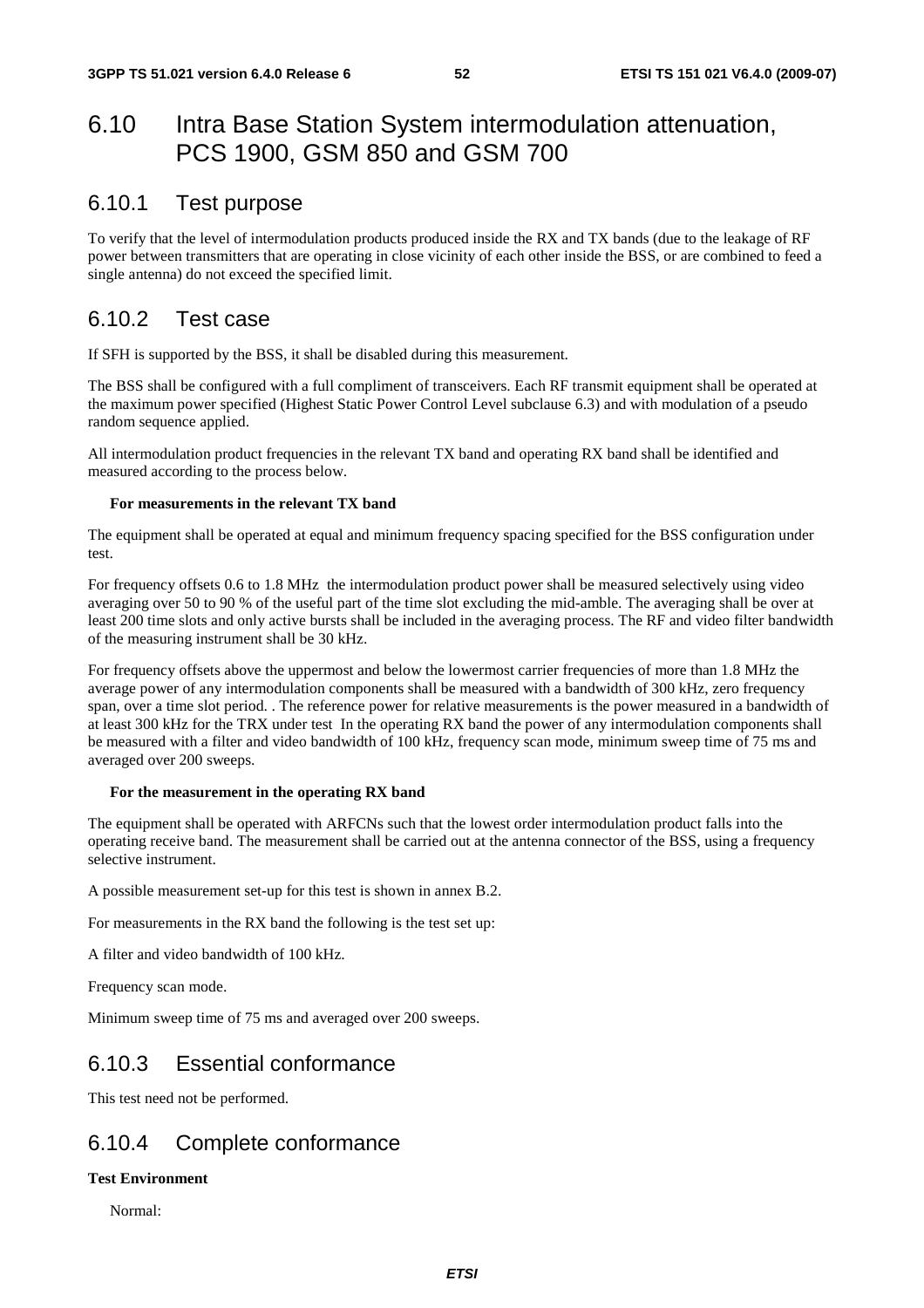#### **Conformance requirement**

In the operating receive band the measured intermodulation components shall never exceed the values given in table 11 under normal test conditions.

In the relevant transmit band, at offsets greater than 0.6 MHz and up to 1.8 MHz, the requirements are that specified in subclause 6.5.1, Continuous Modulation Spectrum except that for offset 1.2 MHz to 1.8 MHz the measured power shall not exceed the requirements specified in subclause 6.5.1 or –70 dBc whichever higher. The exceptions given there shall also apply.

In the relevant transmit band for offsets greater than 1.8 MHz the measured power shall not exceed –70 dBc relative to the per carrier power or –46 dBm whichever is the higher.

# 6.10.5 Requirement reference

3GPP TS 45.005 subclause 4.7.2.

# 6.11 Intermodulation attenuation (GSM 700, GSM 850, MXM 850, PCS 1900 and MXM 1900)

# 6.11.1 Test purpose

To verify that the RF transmit equipment is able to restrict the generation of signals in its non-linear elements caused by the presence of the RF output from the transmitter and an interfering signal reaching the transmitter via its antenna to below specified levels.

# 6.11.2 Test case

If SFH is supported by the BSS, it shall be disabled during this measurement.

The Manufacturer shall declare how many TRXs the BSS supports. The BSS shall be configured with the maximum number of TRXs supported. The test shall be performed for the number of TRXs and the frequencies defined in the conformance requirement.

Only the TRX under test shall be active. All remaining TRXs shall be idle on an ARFCN within the transmit *operating* band for the BSS.

NOTE 1: It is particularly important, for a BSS which uses a tuned transmitter combiner, that all sections of the combiner are set to frequencies within the transmit *operating* band of the BSS during this test.

The antenna output of the RF transmit equipment under test, including the combiner, shall be connected to a coupling device, presenting to the RF equipment a load with an impedance of 50 ohms. The frequency of the test signal shall be within the transmit operating band (see subclause 4.2). The test signal shall be unmodulated and the frequency shall be X MHz offset from the frequency of the RF transmit equipment under test. The TRX under test shall be set to highest static power control level and the test signal power level shall be adjusted 30 dB below this value. The test signals are illustrated in figure 5. The power level of the test signal shall be measured at the antenna output end of the coaxial cable, when disconnected from the RF transmit equipment and then correctly matched into 50 ohms. The antenna output power of the RF transmit equipment shall be measured directly at the antenna output terminal connected to an artificial antenna. Intermodulation product frequencies in the relevant TX band and relevant RX band shall be identified and measured according to the following process.

### **For the measurements in the relevant RX band:**

Use a measurement and filter bandwidth of 100 kHz, frequency scan mode, averaged over 200 sweeps, with a sweep time of at least 75 ms. The frequency offset X shall be chosen to cause the lowest order intermodulation product to fall in the operating RX band.

## **For measurements in the relevant TX band:**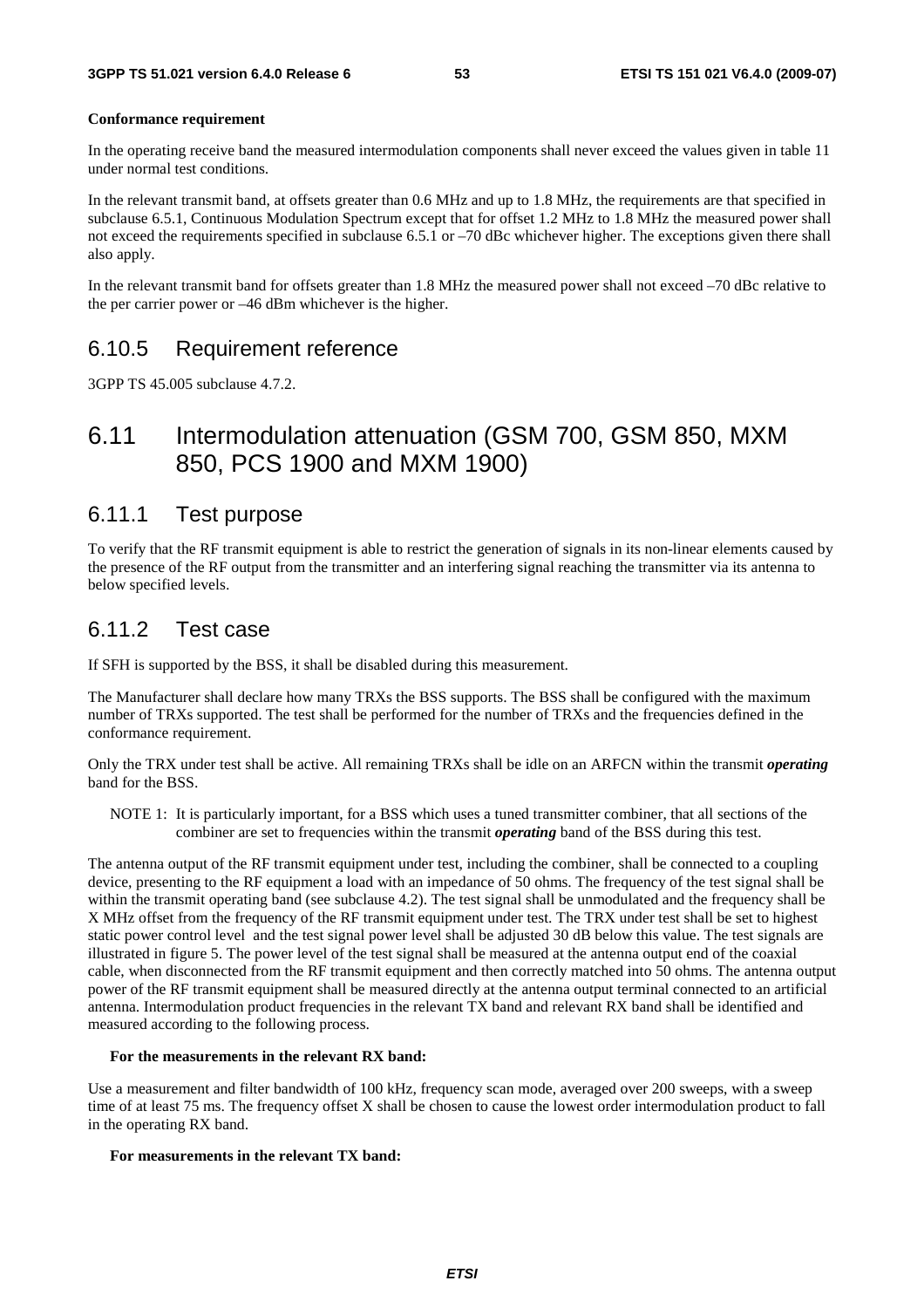The measurement shall be made for frequency offsets X of: 0.8 MHz, 2.0 MHz, 3.2 MHz, 6.2 MHz. The power of all third and fifth order intermodulation products shall be measured. The method of measurement specified below depends on the frequency offset of the intermodulation product from the carrier frequency:

For measurements at frequency offsets from the active TRX 1.8 MHz or less the intermodulation product power shall be measured selectively using video averaging over 50 to 90 % of the useful part of the time slot excluding the mid-amble. The averaging shall be over at least 200 time slots and only active bursts shall be included in the averaging process. The RF and video filter bandwidth of the measuring instrument shall be 30 kHz.

For measurements at frequency offsets from the active TRX more than 1.8 MHz the average power of any intermodulation components shall be measured with a bandwidth of 300 kHz, zero frequency span, over a time slot period. . The reference power for relative measurements is the power measured in a bandwidth of at least 300 kHz for the TRX under test. In the operating RX band the power of any intermodulation components shall be measured with a filter and video bandwidth of 100 kHz, frequency scan mode, minimum sweep time of 75 ms and averaged over 200 sweeps.

# 6.11.3 Essential Conformance

## **Test Environment**

Normal:

The following tests shall be performed, depending on the number of TRXs supported by the BSS:

- 1 TRX: The TRX shall be tested at B, M, and T.
- 2 TRX: One test shall be performed on B, M, and T. Each TRX shall be tested at least once.

3 or more TRX: One TRX shall be tested at B, one at M and one at T.

### **Conformance requirement**

In the relevant transmit band for offsets greater than 1.8 MHz the measured power shall not exceed -70 dBc relative to the per carrier power or –46 dBm whichever is the higher.

In the relevant transmit band, at offsets greater than 0.6 MHz and up to 1.8 MHz, the requirements are that specified in subclause 6.5.1.3, Continuous Modulation Spectrum except that for offset 1.2 MHz to 1.8 MHz the measured power shall not exceed the requirements specified in subclause 6.5.1 or –70 dBc whichever higher. The exceptions in subclause 6.5.1.3 shall also apply.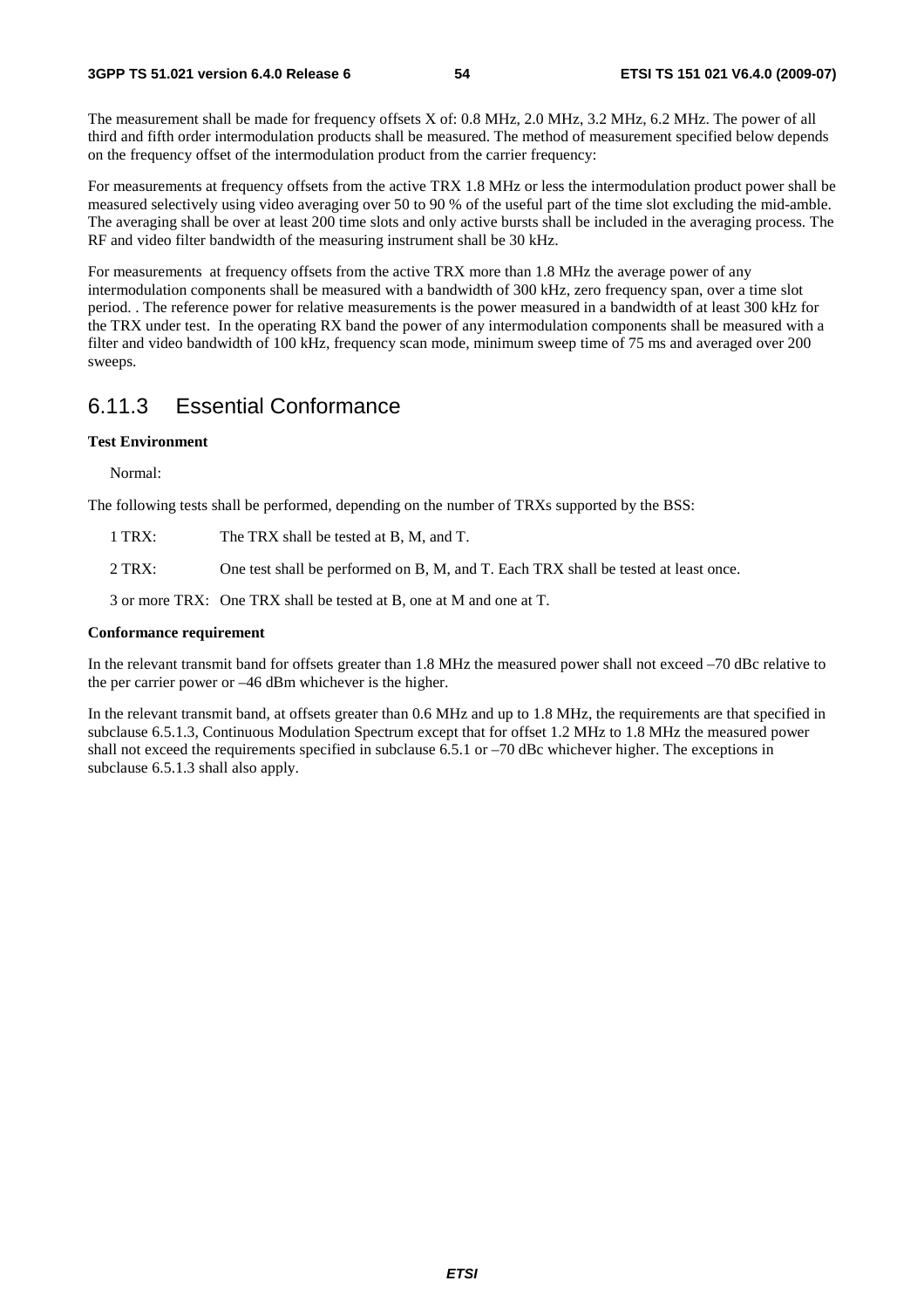# 6.11.4 Complete conformance





### **Test Environment**

Normal:

### **Conformance requirement**

The test shall be performed until three TRXs, or the maximum number supported by the BSS (whichever is the less) have each been tested at B, M, and T.

In the operating receive band the measured intermodulation components shall never exceed the values given in table 11a under normal test conditions.

|              | <b>GSM 850, MXM</b><br>850 and GSM<br>700 (dBm) | <b>PCS 1900 and</b><br><b>MXM 1900 (dBm)</b> |
|--------------|-------------------------------------------------|----------------------------------------------|
| Normal BTS   | $-98$                                           | -98                                          |
| Micro-BTS M1 | $-91$                                           | -96                                          |
| Micro-BTS M2 | $-86$                                           | $-91$                                        |
| Micro-BTS M3 | -81                                             | -86                                          |
| Pico-BTS P1  | -70                                             | -80                                          |

### **Table 11a: Maximum Receive Band transmitter intermodulation limits**

In the relevant transmit band, at offsets greater than 0.6 MHz and up to 1.8 MHz, the requirements are that specified in subclause 6.5.1.3, Continuous Modulation Spectrum except that for offset 1.2 MHz to 1.8 MHz the measured power shall not exceed the requirements specified in subclause 6.5.1 or –70 dBc whichever higher. The exceptions in subclause 6.5.1.3 shall also apply.

In the relevant transmit band for offsets greater than 1.8 MHz the measured power shall not exceed –70 dBc relative to the per carrier power or –46 dBm whichever is the higher.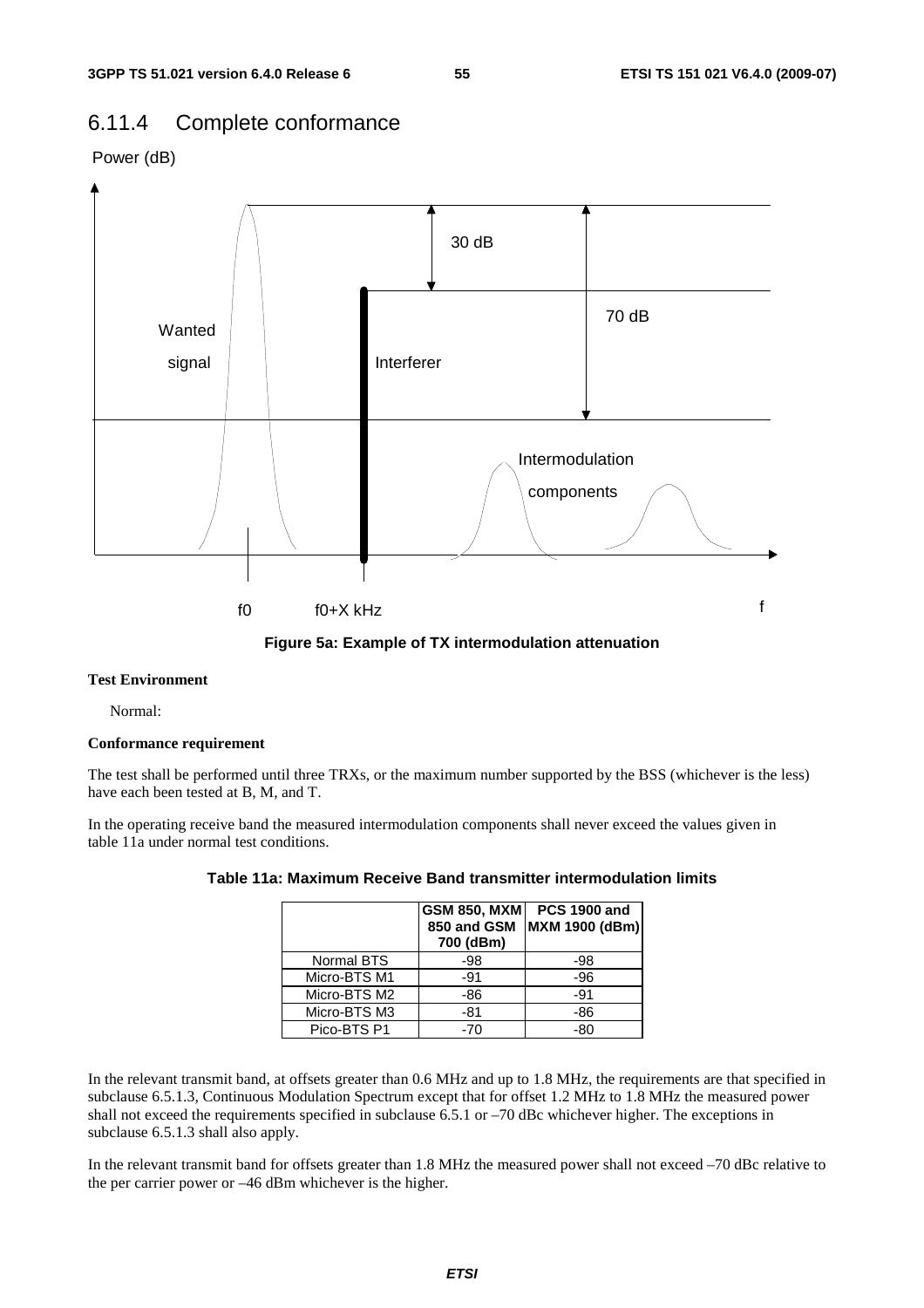# 6.11.5 Requirement reference

3GPP TS 45.005 subclause 4.7.1.

# 7 Receivers

All tests unless otherwise stated in this subclause shall be conducted on Base Station Systems fitted with a full complement of Transceivers for the configuration. The manufacturer shall provide appropriate logical or physical test access to perform all test in this subclause. Measurements shall include any RX multicoupler.

The tests in this subclause assume that the receiver is not equipped with diversity. For receivers with diversity, the tests may be performed by applying the specified signals to one of the receiver inputs, and terminating or disabling the other(s). The tests and requirements are otherwise unchanged.

For receivers with diversity, testing of essential conformance shall be performed by applying the specified signals to one of the receiver inputs, and terminating or disabling the other(s).

In all the relevant subclauses in this clause all Bit Error Ratio (BER), Residual BER (RBER), Block error Ratio (BLER) and Frame Erasure Ratio (FER) measurements shall be carried out according to the general rules for statistical testing in annex A.

# 7.1 Static Layer 1 receiver functions (nominal error ratios)

# 7.1.1 Test Purpose

The static Layer 1 receiver functions verified in these tests are the RF parts, the multiplexing and multiple access functions, any existing equalizer, the deciphering functions, the de-interleaving and the channel decoding on the receive side. The performance of the receiver at the maximum specified input level is also verified.

Nominal error ratios (Bit Error Ratio - BER) are measured at a logical reference point that represents the performance before channel decoding. This measurement can be performed for TCH/FS, using unprotected class II bits extracted after channel decoding, but before any extrapolation. Therefore, the results obtained are representative of the logical reference point before channel decoding. The test can also be performed on the uncoded bits extracted before any channel decoding of a PDTCH channel.

If the BTS supports SFH, this test also verifies the TCH/FS performance in frequency hopping under interference conditions. In this case, the Frame Erasure Ratio (FER) for TCH/FS is used as the performance criteria.

The Random access performance at high input levels is verified by measuring the Frame Erasure Ratio for RACH.

# 7.1.2 Test Case

## **GMSK modulation**

1) For BER measurements, if Slow Frequency Hopping (SFH) is supported by the BSS, the BSS shall be hopping over the maximum range and number of ARFCNs possible for the test environment and which are available in the BSS configuration. If SFH is not supported, the test shall be performed for the radio frequency channels B, M and T. In both cases the tests shall be repeated until all the RF equipment in the BSS configuration is tested on all specified carrier frequencies.

 If test is performed with TCH/FS a test signal with normal TCH/FS modulation originating from the BSSTE shall be applied to the BSS receiver input. The unprotected class II bits obtained from the BSS receiver after channel decoding and before any extrapolation shall be compared with the unprotected class II bits originating from the BSSTE.

 If test is not performed with TCH/FS a test signal with normal PDTCH modulation originating from the BSSTE shall be applied to the BSS receiver input. The uncoded data bits obtained from the BSS receiver shall be compared with the bits originating from the BSSTE.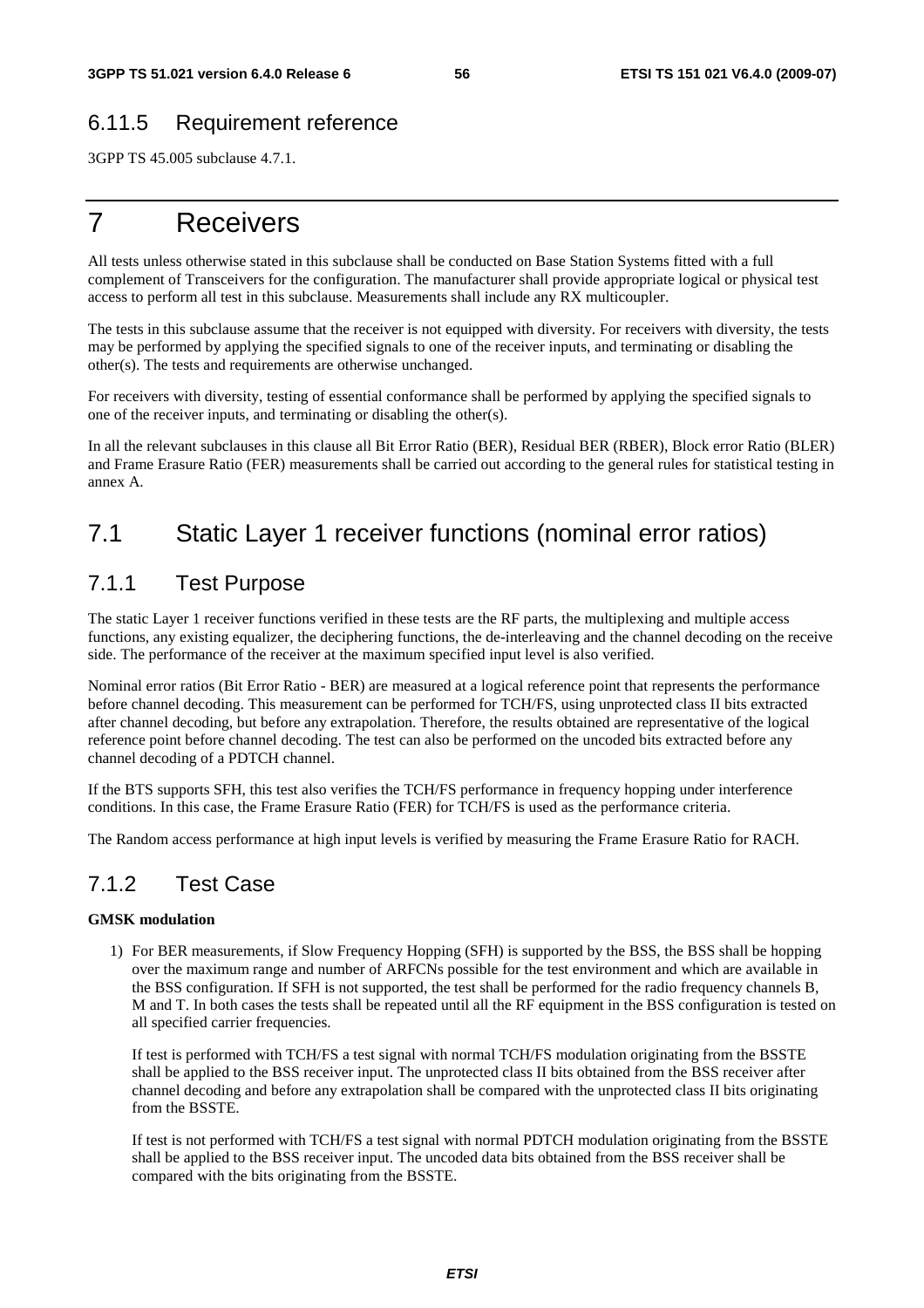NOTE: Uncoded data bits refer to the encrypted bits of a burst, extracted by the receiver without any signal processing improvement from encoding/decoding of the signal.

The test shall be performed at the following power levels of test signal:

- a) A lower limit (20 dB above the reference sensitivity level of the BSS under test), as specified in table 12, for static propagation conditions.
- b) -40 dBm, for static propagation conditions.
- c) -15 dBm for GSM 400, GSM 700, GSM900, GSM850 and MXM 850 and -23 dBm for DCS1800, PCS 1900 and MXM 1900, for static propagation conditions only.
- d) -5 dBm for GSM900, GSM 700, GSM850 and MXM 850 pico-BTS and -14 dBm for DCS1800, PCS 1900 and MXM 1900 pico-BTS, for static propagation conditions only.
- e) A lower limit (20 dB above the reference sensitivity level of the BSS under test), as specified in table 12, for EQ50 propagation conditions, except for GSM 400 where EQ100 applies and for GSM 700 where EQ60 applies, step e) does not apply to pico-BTS.
- f) -40dBm, for EQ50 propagation conditions, except for GSM 400 where EQ100 applies and for GSM 700 where EQ60 applies, step f) does not apply to pico-BTS.
- 2) For RACH, the test shall be performed for the radio frequency channels B, M and T. A test signal consisting of RACH bursts originating from the BSSTE shall be applied to the BSS receiver input. The proportion of RACH bursts at the input to the receiver which are not correctly identified by the BSS shall be measured.

The test shall be performed at the following power levels of test signal:

- a) A lower limit (20 dB above the reference sensitivity level of the BSS under test), as specified in table 12, for static propagation conditions.
- b) -40 dBm, for static propagation conditions.
- c) -15 dBm for GSM 400, GSM 700, GSM900, GSM850 and MXM 850 and -23 dBm for DCS1800, PCS 1900 and MXM 1900 for static propagation conditions.
- 3) For TCH/FS FER measurements in frequency hopping under interference conditions, two signals are connected to the BSS receiver input via a combining network. The wanted signal with an RF level given in table 12 shall be cyclically frequency hopping on four carrier frequencies under static conditions. The interfering signal shall be a random continuous, GMSK-modulated signal on only one of the carriers at a level 10 dB higher than the wanted signal.

The test shall be performed with the hopping frequencies centered around RF channel M.

### **8-PSK modulation**

1) If Slow Frequency Hopping (SFH) is supported by the BSS, the BSS shall be hopping over the maximum range and number of ARFCNs possible for the test environment and which are available in the BSS configuration. If SFH is not supported, the test shall be performed for the radio frequency channels B, M and T. In either cases the tests shall be repeated until all the RF equipment in the BSS configuration is tested on all specified carrier frequencies.

 A test signal with normal modulation originating from the BSSTE shall be applied to the BSS receiver input. The uncoded data bits obtained from the BSS receiver shall be compared with the bits originating from the BSSTE.

NOTE: Uncoded data bits refer to the encrypted bits of a burst, extracted by the receiver without any signal processing improvement from encoding/decoding of the signal.

The test shall be performed at the following power levels of test signal:

- a) A lower limit level, as specified in table 12, for static propagation conditions.
- b) –40dBm, for static propagation conditions.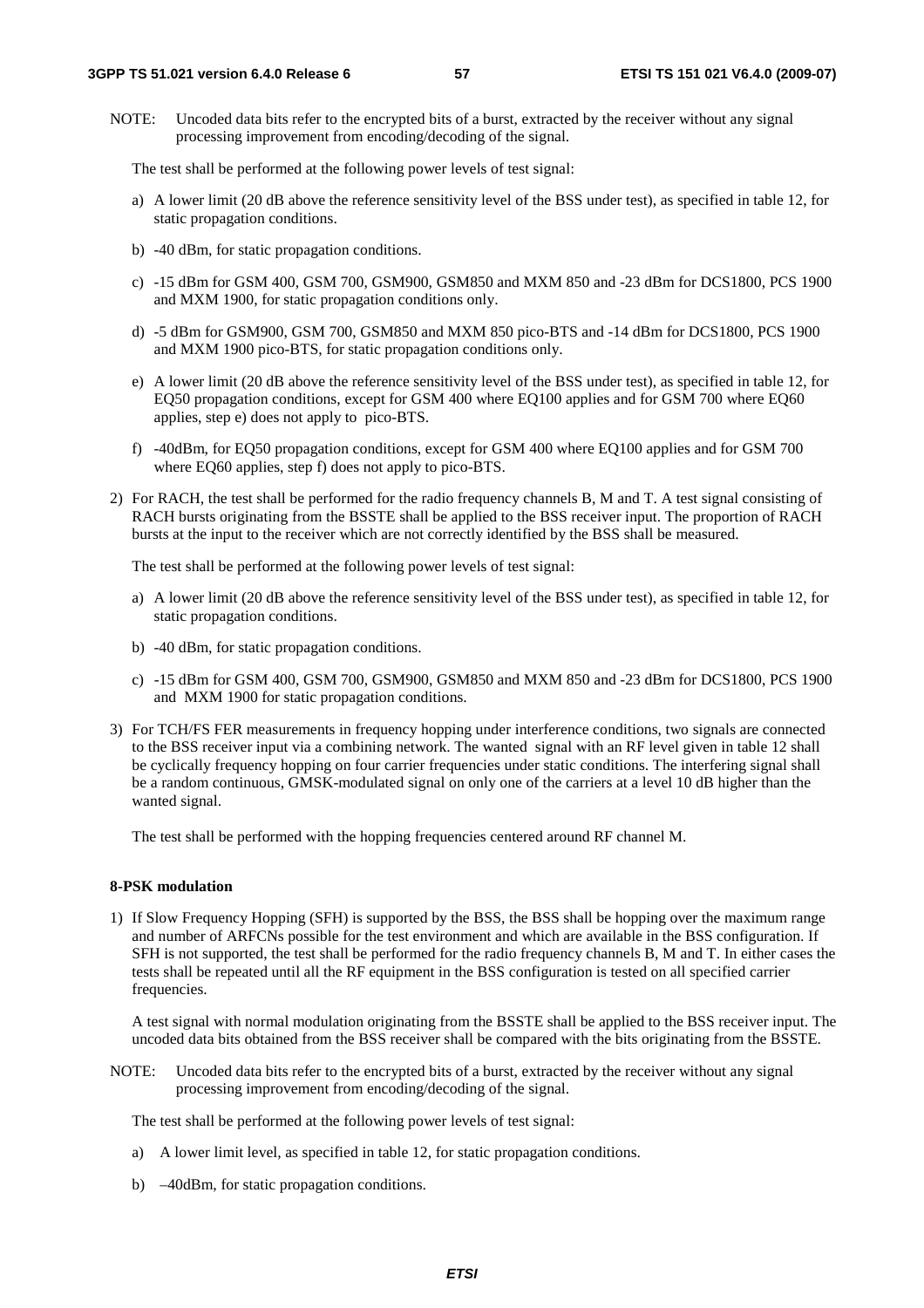- c) The maximum limit as specified in table 12, for static propagation conditions.
- d) Step a and b shall be repeated with the frequency of the input 8-PSK modulated signal randomly offset, by +-0,1 ppm (except +-0,2 ppm for GSM400), on a burst-by-burst basis. For each burst, the sign of the frequency offset is chosen according to a 511-bit pseudo-random sequence, defined in ITU-T recommendation O.153.

**Table 12: Limit of RF input for testing of Static Layer 1 receiver functions** 

| <b>BTS Type</b>                                                        | Lower<br>Limit<br><b>GMSK and</b><br>8-PSK | <b>Maximum Limit</b><br>8-PSK |
|------------------------------------------------------------------------|--------------------------------------------|-------------------------------|
| GSM 400/GSM850/GSM900/DCS1800/PCS<br>1900/MXM 850/MXM 1900/GSM 700 BTS | -84 dBm                                    | $-26$ dBm                     |
| GSM900/GSM850/MXM 850/GSM 700<br>micro-BTS M1                          | $-77$ dBm                                  | $-24$ dBm                     |
| GSM900/GSM850/MXM 850/GSM 700<br>micro-BTS M2                          | $-72$ dBm                                  | $-19$ dBm                     |
| GSM900/GSM850/MXM 850/GSM 700<br>micro-BTS M3                          | $-67$ dBm                                  | $-14$ dBm                     |
| GSM900/GSM850/MXM 850/GSM 700<br>pico-BTS P1                           | $-68$ dBm                                  | $-16$ dBm                     |
| DCS1800/PCS 1900/ MXM 1900 micro-BTS M1                                | -82 dBm                                    | $-24$ dBm                     |
| DCS1800/PCS 1900/ MXM 1900 micro-BTS M2                                | $-77$ dBm                                  | $-19$ dBm                     |
| DCS1800/PCS 1900/ MXM 1900 micro-BTS M3                                | $-72$ dBm                                  | $-14$ dBm                     |
| DCS1800/PCS 1900/ MXM 1900 pico-BTS P1                                 | -75 dBm                                    | $-17$ dBm                     |

# 7.1.3 Essential conformance

This test need not be performed.

# 7.1.4 Complete conformance

## **Test Environment**:

Normal: For GMSK BER measurements, each TRX shall be tested.

For RACH, the TRX supporting the BCCH shall be tested.

 For 8-PSK modulation, each TRX shall be tested. Any 8-PSK modulated channel type can be used.

Extreme Temperature: For GMSK BER measurements, one TRX shall be tested on one timeslot, for static propagation conditions only.

For RACH, the TRX supporting the BCCH shall be tested.

For TCH/FS FER measurements, the test need not be performed.

 For 8-PSK modulation, one TRX shall be tested on one timeslot, for static propagation conditions only. Any 8-PSK modulated channel type can be used.

Vibration: For GMSK BER measurements, one TRX shall be tested on one timeslot, for static propagation conditions only.

> For TCH/FS FER measurements in frequency hopping under interference conditions and for RACH, the test need not be performed.

 For 8-PSK modulation, one TRX shall be tested on one timeslot, for static propagation conditions only. Any 8-PSK modulated channel type can be used.

## **Conformance Requirement**

The bit error ratio of the unprotected bits (TCH/FS, Class II or uncoded PDTCH bits) shall not exceed: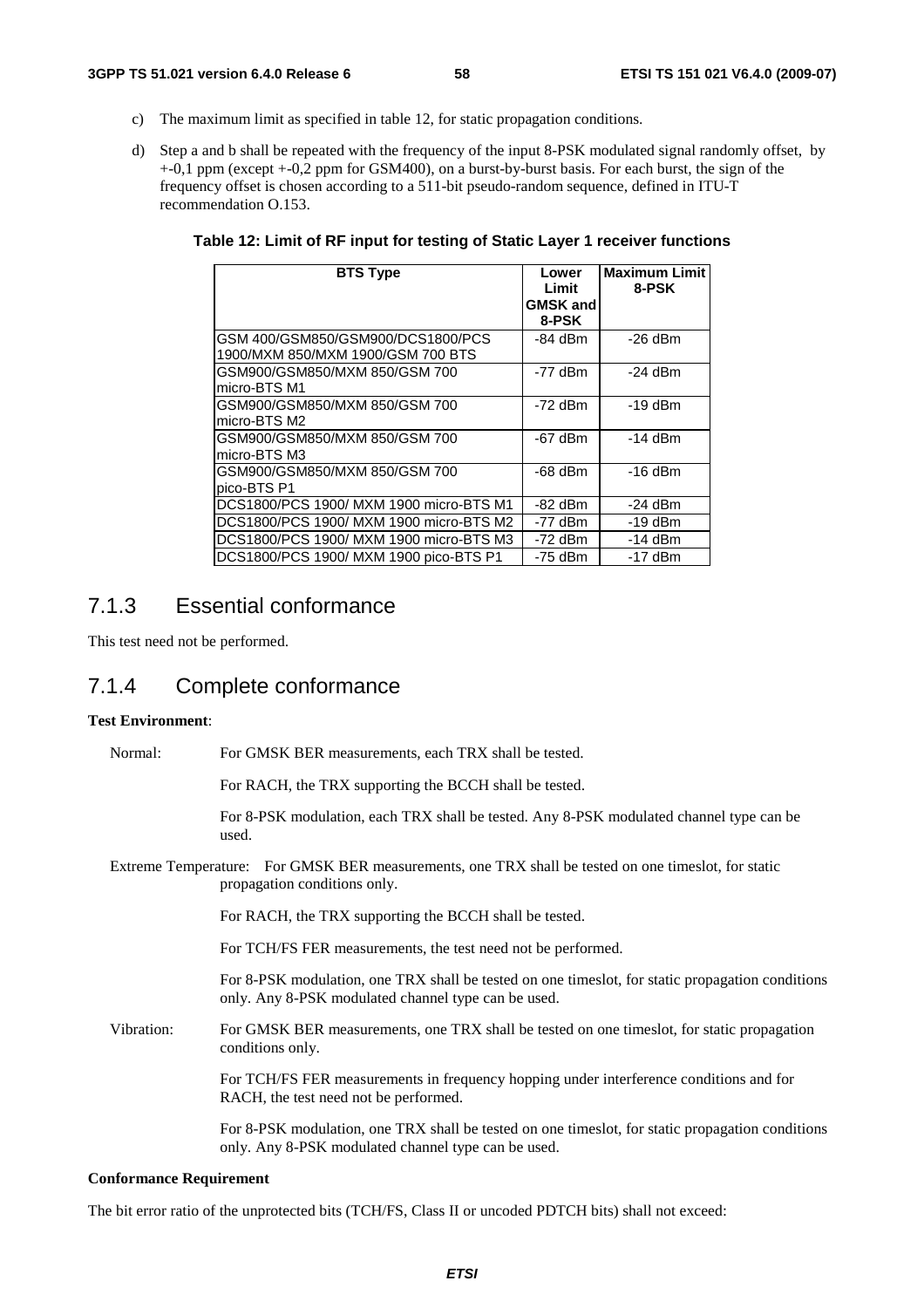Static propagation conditions BER  $\leq 10^{-4}$  For input levels up to -40 dBm

Static propagation conditions BER  $\leq 10^{-3}$  For input levels  $>$  -40 dBm

EQ50 (except for GSM400, where EQ100 applies) propagation conditions BER  $\leq$  3 %

The FER of TCH/FS under interfering conditions shall not exceed 5 %.

The frame erasure ratio of the RACH shall not exceed 0.5%.

The bit error ratio of uncoded data bits in 8-PSK channels shall not exceed:

Static propagation conditions (steps a, b and d) BER  $\leq 10^{-4}$  for input levels up to 40 dBm.

Static propagation conditions (step c) BER  $\leq 10^{-3}$  for input levels  $>$  -40 dBm.

# 7.1.5 Requirement Reference

3GPP TS 45.005 subclause 6.1, subclause 6.5 and subclause 6.6.

# 7.2 Erroneous Frame Indication Performance

# 7.2.1 Test Purpose

In 3GPP TS 45.005 a Cyclic Redundancy Check (CRC) is defined for detection of erroneous Layer 2 frames or speech frames. For speech channels also additional error detecting capabilities using some soft information are needed due to DTX operation when no useful signal is transmitted to the receiver. This test verifies the reliability of the overall Bad Frame Indication (BFI) presented to the speech decoder and the Frame Erasure Indication (FEI) used on control channels.

# 7.2.2 Test Case

1) A test signal consisting of continuous GSM modulation of a pseudo random bit stream without mid-amble, and at a level specified in table 13, shall be applied to the receiver antenna connector, on the same frequency as the TRX under test.

 One TRX shall be configured to support a BCCH. The detection by the BSS of error-free RACH bursts (FEI=0) shall be monitored by the BSSTE. If both GPRS is supported by the BSS and a PBCCH can be configured, then the detection by the BSS of error-free PRACH bursts (FEI=0) shall be monitored by the BSS.

| Table 13: Test Signal input level for testing of Erroneous Frame Indication performance |  |  |
|-----------------------------------------------------------------------------------------|--|--|
|                                                                                         |  |  |

| <b>BTS Type</b>                            | <b>Test signal Input Level</b> |
|--------------------------------------------|--------------------------------|
| GSM 400/GSM850/GSM900/DCS1800/PCS 1900/MXM | $-84$ dBm                      |
| I850/MXM 1900/GSM 700_BTS                  |                                |
| GSM900/GSM850/MXM 850/GSM 700 micro-BTS M1 | $-77$ dBm                      |
| GSM900/GSM850/MXM 850/GSM 700 micro-BTS M2 | -72 dBm                        |
| GSM900/GSM850/MXM 850/GSM 700 micro-BTS M3 | $-67$ dBm                      |
| GSM900/GSM850/MXM 850/GSM 700 pico-BTS P1  | $-68$ dBm                      |
| DCS1800/PCS 1900/ MXM 1900 micro-BTS M1    | $-82$ dBm                      |
| IDCS1800/PCS 1900/ MXM 1900 micro-BTS M2   | $-77$ dBm                      |
| DCS1800/PCS 1900/ MXM 1900 micro-BTS M3    | $-72$ dBm                      |
| DCS1800/PCS 1900/ MXM 1900 pico-BTS P1     | $-75$ dBm                      |

- 2) Step 1 shall be repeated without any RF input on the TRX under test, with the receiver antenna connector terminated with 50 $Ω$ .
- 3) Step 1 shall be repeated with one timeslot on one TRX configured for TCH/FS, TCH/HS, TCH/EFS, TCH/AxS and for FACCH. The Bad Frame Indication (BFI) shall be monitored by the BSSTE.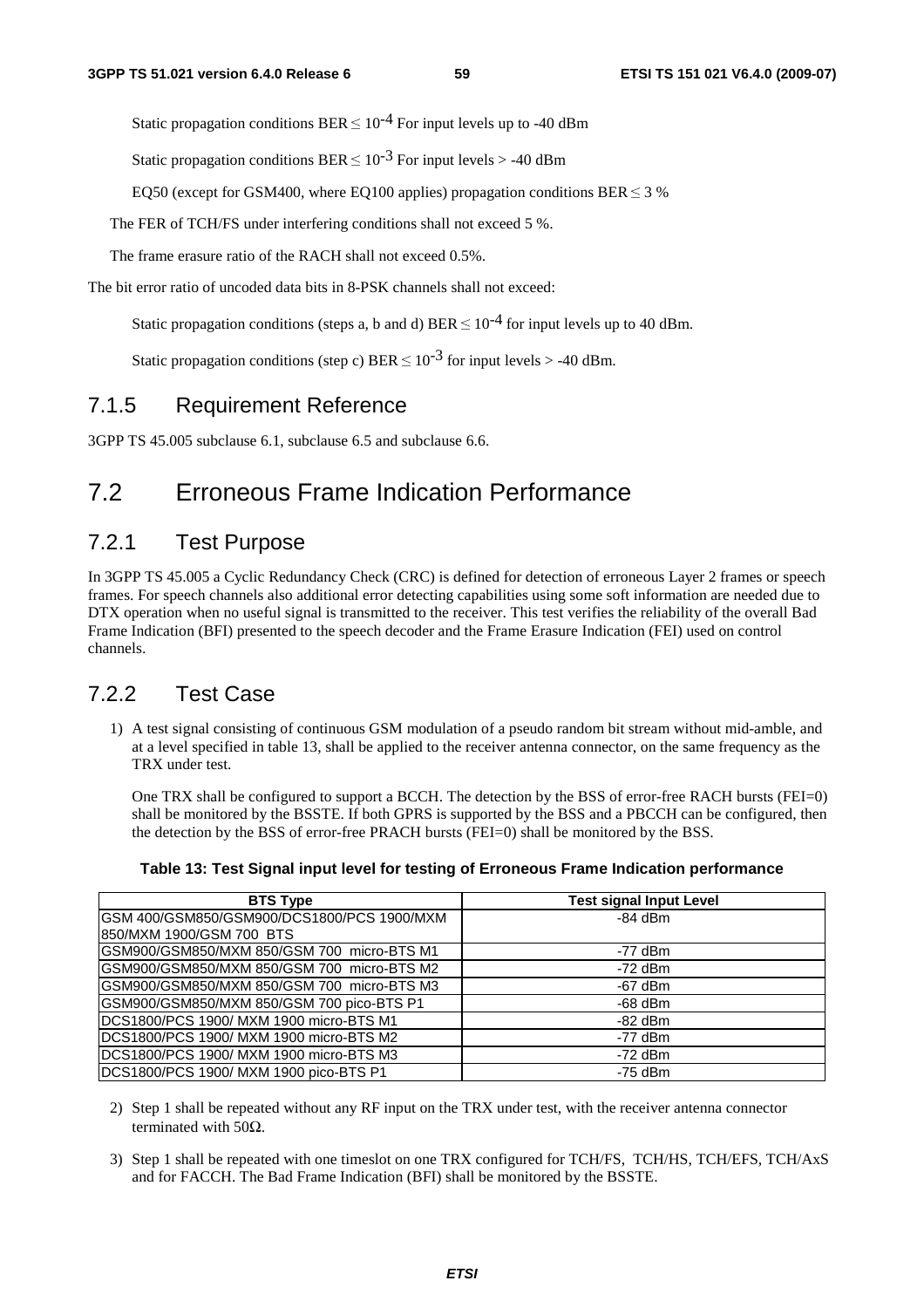- 4) Step 3 shall be repeated without any RF input on the TRX under test, with the receiver antenna connector terminated with 50 $Ω$ .
- 5) The test shall be repeated with one timeslot on one TRX configured for TCH/FS, TCH/HS, TCH/EFS and TCH/AxS, when DTX is activated with SID frames and SACCH frames received at a level specified in table 13 and with no transmission at the other bursts of the TCH. The Bad Frame Indication (BFI) shall be monitored by the BSSTE.

# 7.2.3 Essential conformance

This test need not be performed.

# 7.2.4 Complete conformance

### **Test Environment**:

Normal.

### **Conformance requirement**

In steps 1 and 2, less than 0.02 % of the frames shall be detected as error free (FEI=0).

In steps 3, 4 and 5, less than 1 undetected bad speech frame (i.e. detected as BFI=0) shall occur on average in a period of 60 s.

# 7.2.5 Requirement reference

3GPP TS 45.005 subclause 6.4.

# 7.3 Static Reference Sensitivity Level

# 7.3.1 Test Purpose

The static reference sensitivity level of the receiver is the level of signal at the receiver input with a standard test signal at which the receiver will produce after demodulation and channel decoding data with a Frame Erasure Ratio (FER), Residual Bit Error Ratio (RBER) Bit Error Ratio (BER) or Block Error Ratio (BLER) better than or equal to that specified for a specific logical channel type under static propagation conditions.

# 7.3.2 Test Case

The test shall be performed for the specified ARFCNs. As a minimum, one time slot shall be tested on one TRX.

All TRXs in the BSS configuration shall be on and transmitting full power in all time slots.

For circuit switched channels, except ECSD with slow frequency hopping disabled and AMR-WB, and 8-PSK modulated AMR and AMR-WB channels, a test signal with normal GSM modulation shall be applied to the BSS RX antenna connector, with a power specified in table 14a, on a chosen time slot.

For packet switched channels, for ECSD with slow frequency hopping disabled and AMR-WB, and 8-PSK modulated AMR and AMR-WB channels, a test signal with normal GSM modulation shall be applied to the BSS RX antenna connector, with a power specified in table 14b, on a chosen time slot. For BTS types other than normal, the test signal input level shall be increased by the values in table 14c.

The two adjacent time slots shall have a level 50 dB above reference sensitivity requirement specified in table 14a. The content of this signal shall allow the receiver of the TRX under test to either be activated or to detect valid GMSK modulated GSM signals (as specified in the conformance requirement) on the adjacent timeslots for the duration of the test. No signal should be applied during the remaining timeslots.

If Synthesizer Slow Frequency Hopping is supported by the BSS, the test shall be repeated with the following changes: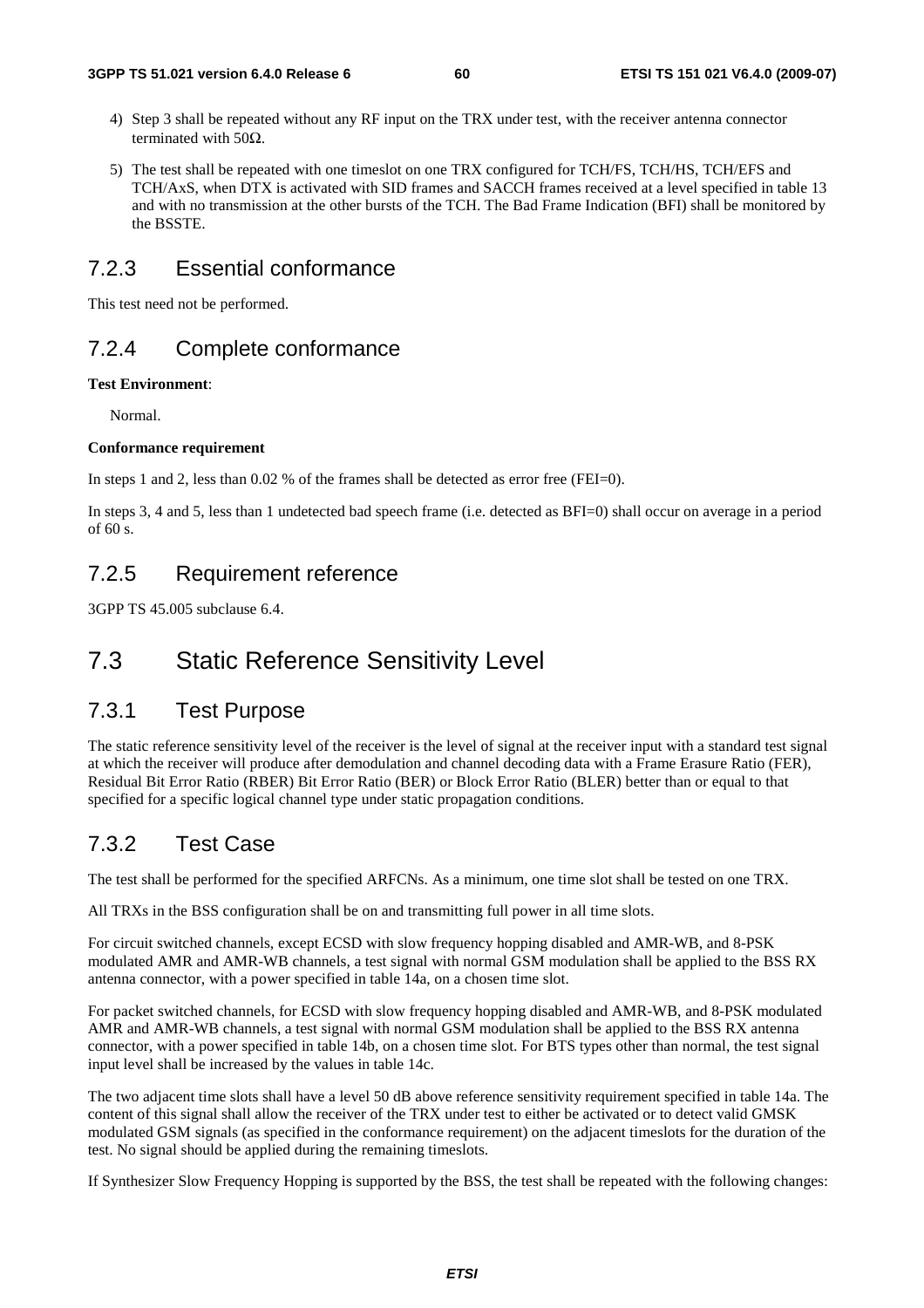### **3GPP TS 51.021 version 6.4.0 Release 6 61 ETSI TS 151 021 V6.4.0 (2009-07)**

- a) The BSS shall be hopping over the maximum range and number of ARFCNs possible for the test environment and which are available in the BSS configuration.
- b) The test signal should only be applied for the timeslot under test; no signal should be applied during the remaining timeslots.

## **Table 14a: Test Signal input level for Static reference sensitivity measurement for circuit switched channels except ECSD and AMR-WB channels, and 8-PSK modulated AMR and AMR-WB channels**

| <b>BTS Type</b>                                                        | <b>Test signal Input Level</b><br><b>GMSK</b> |
|------------------------------------------------------------------------|-----------------------------------------------|
| GSM 400/GSM850/GSM900/DCS1800/PCS 1900/MXM<br>850/MXM 1900/GSM 700 BTS | $-104$ dBm                                    |
| GSM900/GSM850/MXM 850/GSM 700 micro-BTS M1                             | $-97$ dBm                                     |
| GSM900/GSM850/MXM 850/GSM 700 micro-BTS M2                             | $-92$ dBm                                     |
| GSM900/GSM850/MXM 850/GSM 700 micro-BTS M3                             | $-87$ dBm                                     |
| GSM900/GSM850/MXM 850/GSM 700 pico-BTS P1                              | $-88$ dBm                                     |
| DCS1800/PCS 1900/ MXM 1900 micro-BTS M1                                | $-102$ dBm                                    |
| DCS1800/PCS 1900/ MXM 1900 micro-BTS M2                                | $-97$ dBm                                     |
| DCS1800/PCS 1900/ MXM 1900 micro-BTS M3                                | $-92$ dBm                                     |
| DCS1800/PCS 1900/ MXM 1900 pico-BTS P1                                 | $-95$ dBm                                     |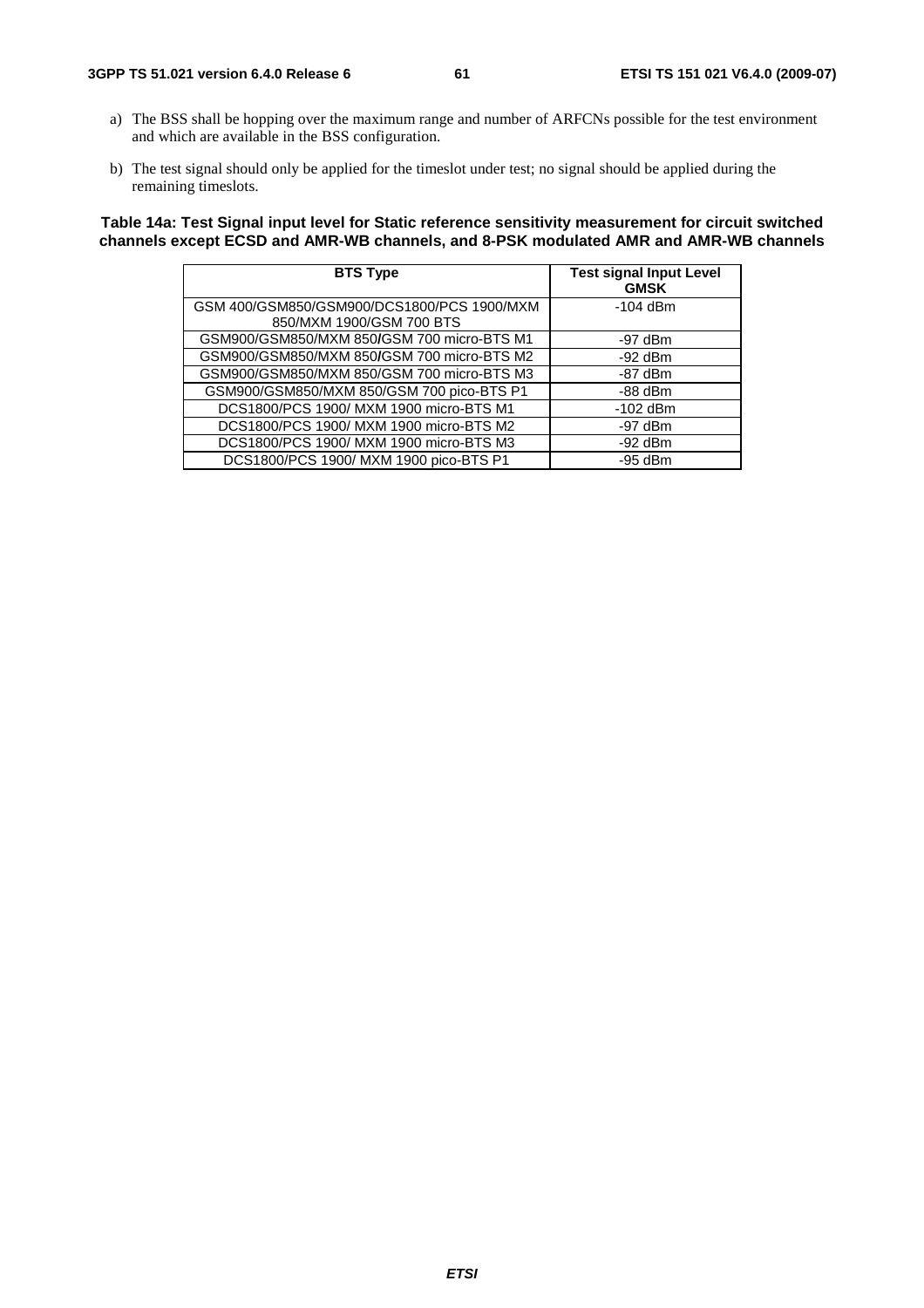| Normal BTS (GSM400, GSM850, GSM900, DCS1800, PCS1900, GSM 700,<br>MXM850*, MXM1900*) |                 |                  |  |  |  |  |
|--------------------------------------------------------------------------------------|-----------------|------------------|--|--|--|--|
| <b>Type of Channel</b><br><b>Static</b>                                              |                 |                  |  |  |  |  |
| PDTCH/CS-1 to 3                                                                      | dBm             | -104             |  |  |  |  |
| PDTCH/CS-4                                                                           | dBm             | $-101$           |  |  |  |  |
| PRACH/11 bits                                                                        | dBm             | $-104$           |  |  |  |  |
| PRACH/8 bits                                                                         | dBm             | $-104$           |  |  |  |  |
| <b>PACCH</b>                                                                         | dBm             | $-104$           |  |  |  |  |
| PDTCH/MCS-1                                                                          | dBm             | $-104$           |  |  |  |  |
| PDTCH/MCS-2                                                                          | dBm             | $-104$           |  |  |  |  |
| PDTCH/MCS-3                                                                          | dBm             | $-104$           |  |  |  |  |
| PDTCH/MCS-4                                                                          | dBm             | $-101.5$         |  |  |  |  |
| PDTCH/MCS-5                                                                          | dBm             | $-101$           |  |  |  |  |
| PDTCH/MCS-6                                                                          | dBm             | $-99.5$          |  |  |  |  |
|                                                                                      |                 |                  |  |  |  |  |
| PDTCH/MCS-7                                                                          | dBm             | $-96$            |  |  |  |  |
| PDTCH/MCS-8                                                                          | dBm             | $-93$            |  |  |  |  |
| PDTCH/MCS-9                                                                          | dBm             | $-91.5$          |  |  |  |  |
| E-FACCH/F                                                                            | dB <sub>m</sub> | $-104$           |  |  |  |  |
| E-TCH/F43.2 (NT)                                                                     | dBm             | -97              |  |  |  |  |
| E-TCH/F32 (T)                                                                        | dBm             | $-104$           |  |  |  |  |
| E-TCH/F28.8 (T)                                                                      | dBm             | $-99.5$          |  |  |  |  |
| E-TCH/F28.8 (NT)                                                                     | dBm             | $-100$           |  |  |  |  |
| <b>TCH/WFS12.65</b>                                                                  | dBm             | $-104$           |  |  |  |  |
| <b>TCH/WFS8.85</b>                                                                   | dBm             | $-104$           |  |  |  |  |
| TCH/WFS6.60                                                                          | dBm             | $-104$           |  |  |  |  |
| O-FACCH/F                                                                            | dBm             | $-104$           |  |  |  |  |
| O-FACCH/H                                                                            | dBm             | $-104$           |  |  |  |  |
| O-TCH/AHS12.2                                                                        | dBm             | $-100.5$         |  |  |  |  |
| O-TCH/AHS10.2                                                                        | dBm             | $-101$           |  |  |  |  |
| O-TCH/AHS7.95                                                                        | dBm             | $-102,5$         |  |  |  |  |
| O-TCH/AHS7.4                                                                         | dBm             | $-102.5$         |  |  |  |  |
| O-TCH/AHS6.7                                                                         | dBm             | $-103$           |  |  |  |  |
| O-TCH/AHS5.9                                                                         | dBm             | $-103,5$         |  |  |  |  |
| O-TCH/AHS5.15                                                                        | dBm             | $-104$           |  |  |  |  |
| O-TCH/AHS4.75                                                                        | dBm             | $-104$           |  |  |  |  |
| O-TCH/AHS-INB (FER)                                                                  | dBm             | $-103.5$         |  |  |  |  |
| O-TCH/AHS (EVSIDUR)                                                                  | dBm             | $-104$           |  |  |  |  |
| O-TCH/AHS (EVRFR)<br>O-TCH/WFS23.85                                                  | dBm             | $-104$           |  |  |  |  |
|                                                                                      | dBm             | $-100.5$         |  |  |  |  |
| O-TCH/WFS15.85<br>O-TCH/WFS12.65                                                     | dBm<br>dBm      | -102,5<br>$-104$ |  |  |  |  |
| O-TCH/WFS8.85                                                                        | dBm             | $-104$           |  |  |  |  |
| O-TCH/WFS6.60                                                                        | dBm             | $-104$           |  |  |  |  |
| O-TCH/WFS-INB (FER)                                                                  | dBm             | $-104$           |  |  |  |  |
| O-TCH/WFS (EVSIDUR)                                                                  | dBm             | $-104$           |  |  |  |  |
| O-TCH/WFS (EVRFR)                                                                    | dBm             | $-104$           |  |  |  |  |
| O-TCH/WHS12.65                                                                       | dBm             | $-100,5$         |  |  |  |  |
| O-TCH/WHS8.85                                                                        | dBm             | $-102,5$         |  |  |  |  |
| O-TCH/WHS6.60                                                                        | dBm             | $-103$           |  |  |  |  |
| O-TCH/WHS-INB (FER)                                                                  | dBm             | $-103,5$         |  |  |  |  |
| O-TCH/WHS (EVSIDUR)                                                                  | dBm             | $-104$           |  |  |  |  |
| O-TCH/WHS (EVRFR)                                                                    | dBm             | $-104$           |  |  |  |  |
| * NOTE: PDTCH/CS-1 to 4 and ECSD are not applicable for MXM850 and MXM1900           |                 |                  |  |  |  |  |

**Table 14b: Test Signal input level for Static reference sensitivity measurement for packet switched channels, ECSD and AMR-WB channels, and 8-PSK modulated AMR and AMR-WB channels**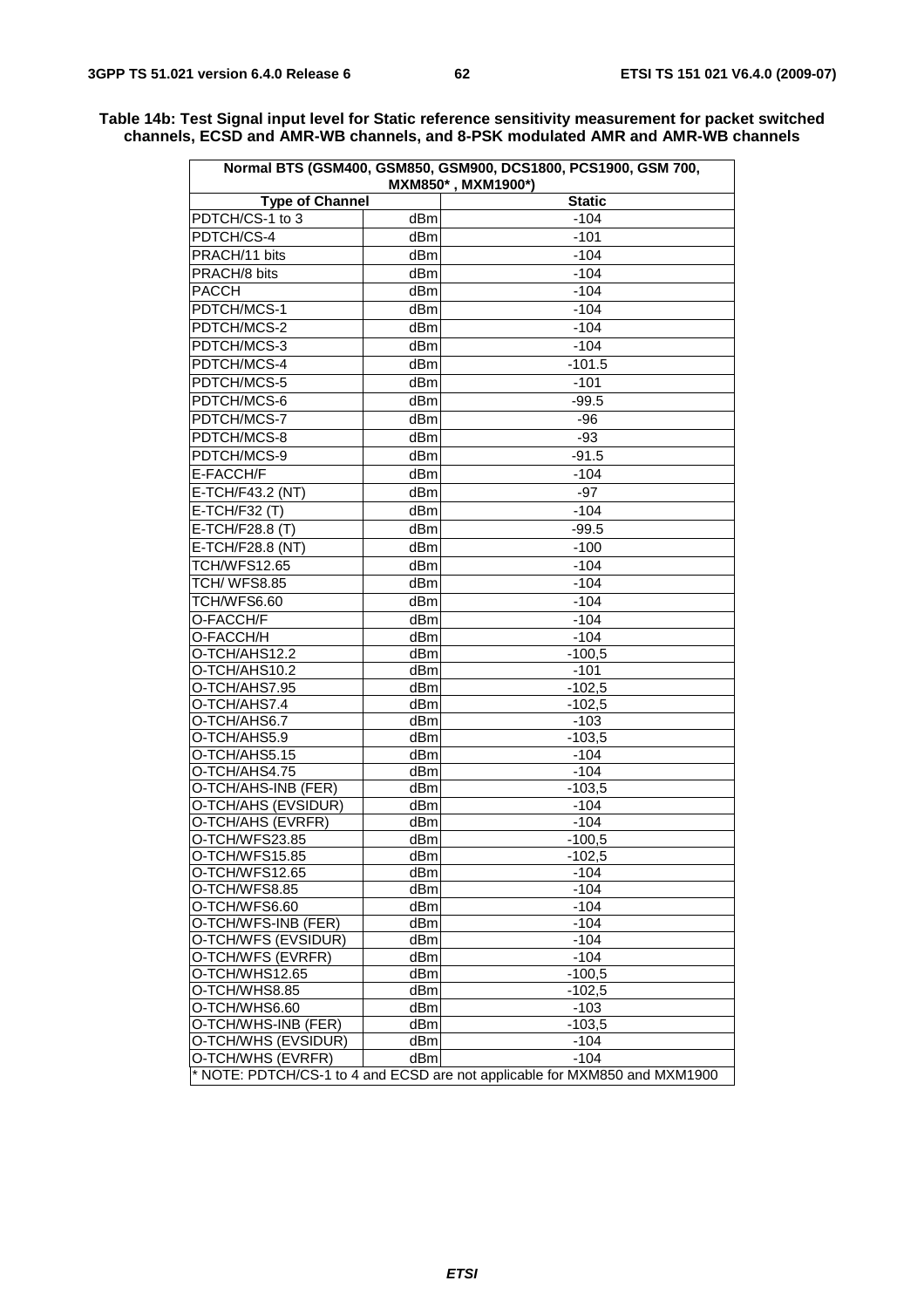| <b>BTS Type</b>                                      | <b>Test signal Average Input Level corrections</b> |
|------------------------------------------------------|----------------------------------------------------|
| IGSM400/GSM850/GSM900/MXM850/GSM 700<br>micro-BTS M1 | $+7$ dB                                            |
| GSM900/GSM850/MXM850/GSM 700 micro-BTS M2            | $+12$ dB                                           |
| GSM900/GSM850/MXM850/GSM 700 micro-BTS M3            | $+17$ dB                                           |
| GSM900/GSM850/MXM850/GSM 700 pico-BTS P1             | $+16dB$                                            |
| DCS1800/PCS 1900/ MXM 1900 micro-BTS M1              | $+2$ dB                                            |
| DCS1800/PCS 1900/ MXM 1900 micro-BTS M2              | $+7$ dB                                            |
| DCS1800/PCS 1900/ MXM 1900 micro-BTS M3              | $+12$ dB                                           |
| DCS1800/PCS 1900/ MXM 1900 pico-BTS P1               | $+9 dB$                                            |

### **Table 14c: Test signal input level corrections for different BTS Types (for table 14b)**

The input signal before channel encoding in the BSSTE shall be compared with the signal which is obtained from the BSS receiver after channel decoding.

# 7.3.3 Essential conformance

## **Test Environment**:

Normal.

### **Conformance Requirement**

For tests with SFH disabled, the tests shall be performed at one ARFCN. For tests with SFH enabled, the tests shall be performed with the range of hopping frequencies centred around RF channel M.

The error performance given in table 15 shall be met for TCH/FS channel (FER and RBER for class Ib and class II bits) and TCH/HS channel (FER and RBER for class Ib and class II bits with BFI=0).

If GPRS is supported by the BSS, the error performance given in table 15 shall be met for PDTCH/CS-1 channel (BLER).

If AMR or AMR-WB is supported by the BSS, the error performance given in table 15 shall be met for one channel. The channel with the highest bitrate shall be tested.

If 8-PSK modulated AMR or AMR-WB is supported by the BSS, the error performance given in table 15 shall be met for one traffic channel and corresponding associated control channel O-FACCH. The traffic channel with the highest bitrate shall be tested

The error performance given in table 15 shall be met for PDTCH/MCS-5 or, if not supported, for the PDTCH/MCS-x with the next higher supported number x...

The error performance given in table 15 shall be met for E-TCH/F43.2 NT if supported or for the highest supported data speed.

For all tests where a signal is present on adjacent timeslots, the receiver of the TRX under test shall be activated for the duration of the test on the adjacent time slots. As a minimum, this shall include the automatic gain control (AGC) of the receiver being operational on the adjacent timeslots.

# 7.3.4 Complete conformance

### **Test Environment**:

Normal.

Extreme Temperature: TCH/FS only, for one time slot of one transceiver.

Extreme power supply: TCH/FS only, for one time slot of one transceiver.

NOTE: tests under extreme power supply are carried out at extreme temperature limits.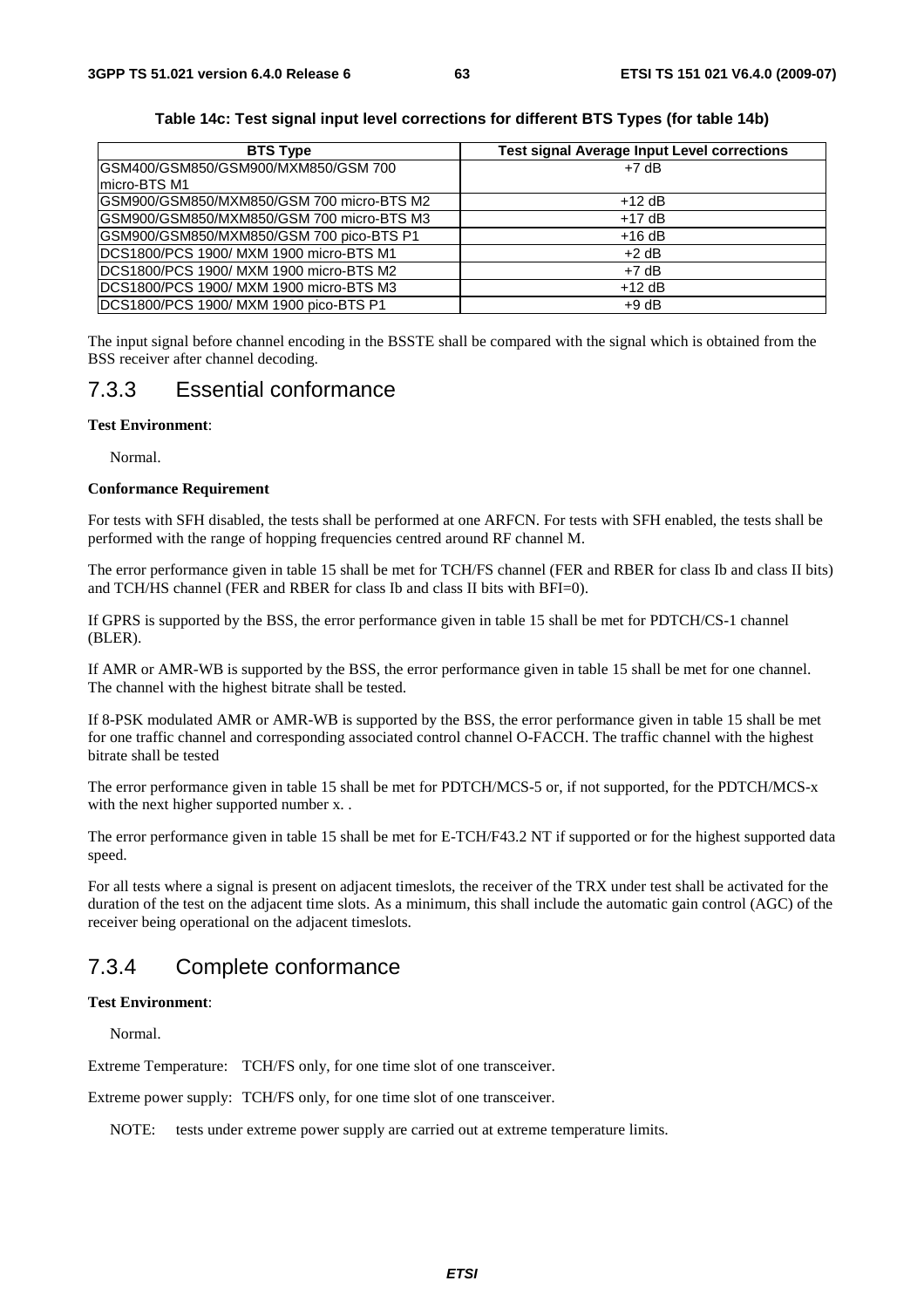## **Conformance Requirement**

For tests with SFH disabled, the tests shall be performed at RF channels B, M, and T. For tests with SFH enabled, the tests shall be performed with the range of hopping frequencies centred around M.

The error performance given in table 15 shall be met for all logical channel types supported by the BSS.

For all tests where a signal is present on adjacent timeslots, the BTS shall detect valid GMSK modulated GSM signals with an RXQUAL of 6 or less for the duration of the test on the adjacent time slots.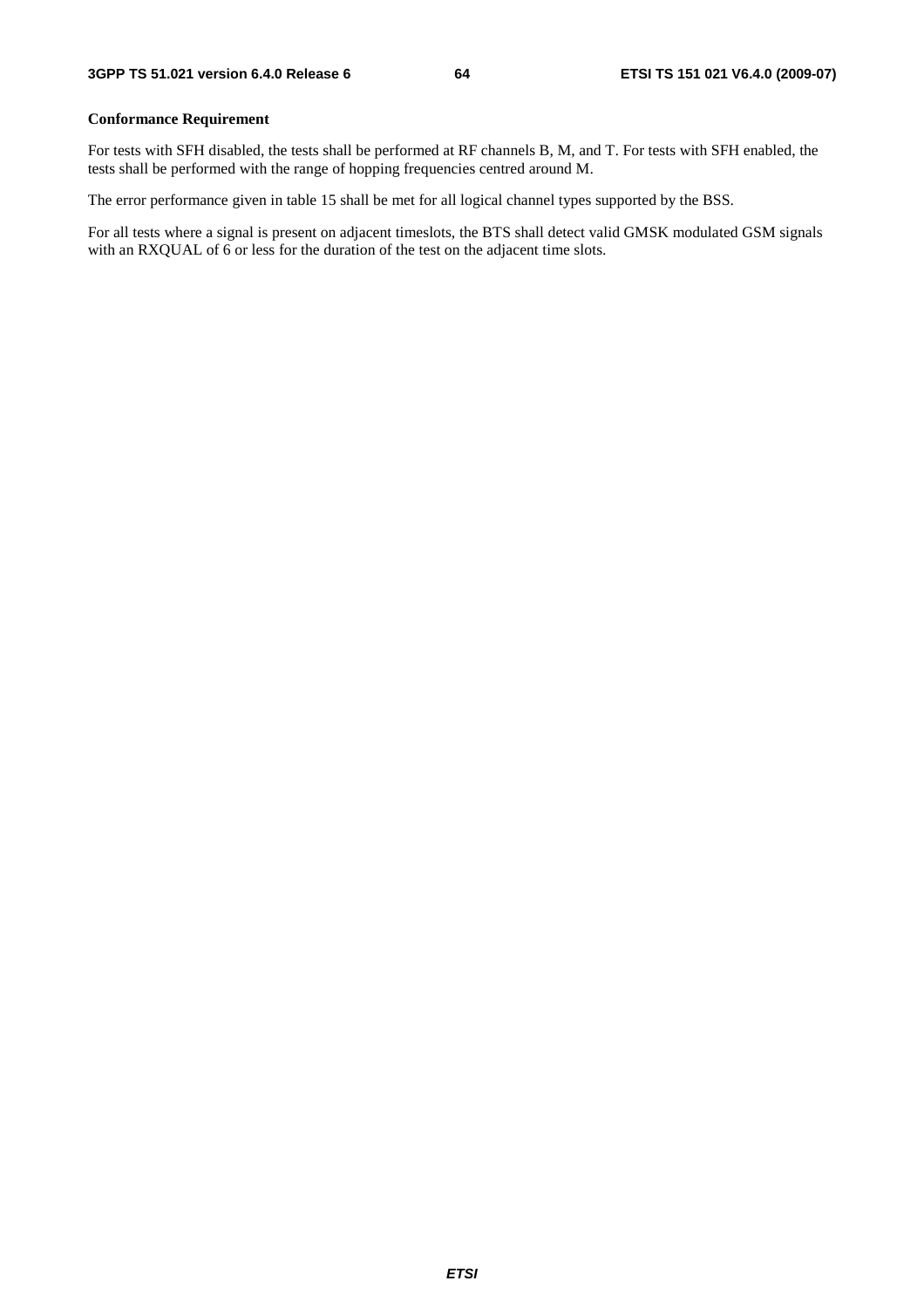| <b>Channel type:</b>  | Error            | <b>Limit Value</b> |
|-----------------------|------------------|--------------------|
|                       | <b>Parameter</b> |                    |
| <b>FACCH/H</b>        | <b>FER</b>       | 0,10%              |
| FACCH/F               | <b>FER</b>       | 0,10%              |
| E-FACCH/F             | <b>FER</b>       | 5 %                |
| SDCCH and SACCH       | <b>FER</b>       | 0,10%              |
| <b>RACH</b>           | <b>FER</b>       | 0,50 %             |
| E-TCH/F43,2 NT        | <b>BLER</b>      | 10%                |
| E-TCH/F32,0 T         | <b>BER</b>       | 0,1%               |
| <b>E-TCH/F28,8 T</b>  | <b>BER</b>       | 0,1%               |
| E-TCH/F28,8 NT        | <b>BLER</b>      | 10 %               |
| <b>TCH/F 14.4</b>     | <b>BER</b>       | $10^{-5}$          |
| TCH/F9.6              | <b>BER</b>       | $10^{-5}$          |
| TCH/H4.8              | <b>BER</b>       | $10^{-5}$          |
| <b>TCH/FS</b>         | <b>FER</b>       | $0,10 \alpha$ %    |
| - class Ib            | <b>RBER</b>      | $0,40/\alpha$ %    |
| - class II            | <b>RBER</b>      | 2,0%               |
| TCH/HS                | <b>FER</b>       | 0,025 %            |
| - class lb, BFI=0     | <b>RBER</b>      | 0,001 %            |
| class II, BFI=0       | <b>RBER</b>      | 0,72%              |
|                       | <b>UFR</b>       | 0,048 %            |
| class lb, UFI=0       | <b>RBER</b>      | 0.001%             |
|                       | <b>EVSIDR</b>    | 0,06 %             |
| $SID=0$ and $BFI=0$   | <b>RBER</b>      | 0,001 %            |
|                       | <b>ESIDR</b>     | 0,01%              |
| $SID=1$ or 2          | <b>RBER</b>      | 0,003%             |
| <b>TCH/EFS</b>        | <b>FER</b>       | 0,1%               |
| - class Ib            | <b>RBER</b>      | 0,1%               |
| - class II            | <b>RBER</b>      | 2,0%               |
| TCH/AFS12.2, class Ib | <b>RBER</b>      | 0,001 %            |
| TCH/AFS10.2, class Ib | <b>RBER</b>      | 0,001 %            |
| TCH/AHS7.95           | <b>FER</b>       | 0,01%              |
| - class Ib            | <b>RBER</b>      | 0,004 %            |
| - class II            | <b>RBER</b>      | 0,66%              |
| TCH/AHS7.4            | <b>FER</b>       | 0,01%              |
| - class Ib            | <b>RBER</b>      | 0,001 %            |
| - class II            | <b>RBER</b>      | 0.66%              |
| TCH/AHS6.7            | <b>FER</b>       | 0,01%              |
| - class Ib            | <b>RBER</b>      | 0,001 %            |
| - class II            | <b>RBER</b>      | 0,66 %             |
| TCH/AHS5.9, class II  | <b>RBER</b>      | 0,66 %             |
| TCH/AHS5.15, class II | <b>RBER</b>      | 0,66 %             |
| TCH/AHS4.75, class II | RBER             | 0,66%              |
| <b>TCH/AHS-INB</b>    | <b>FER</b>       | 0.013 %            |
| PDTCH/CS-1 to 4       | <b>BLER</b>      | 10 %               |
| PDTCH/MCS-1 to 9      | <b>BLER</b>      | 10%                |
| PRACH/11 bits         | <b>BLER</b>      | 15 %               |
| PRACH/8 bits          | <b>BLER</b>      | 15 %               |
| <b>PACCH</b>          | <b>BLER</b>      | 10 %               |
| TCH/WFS12.65          | <b>FER</b>       | 1%                 |
|                       | <b>RBER</b>      | 0,50%              |
| <b>TCH/ WFS8.85</b>   | <b>FER</b>       | 1%                 |
|                       | <b>RBER</b>      | 0,50 %             |
| TCH/WFS6.60           | <b>FER</b>       | 1%                 |
|                       | <b>RBER</b>      | 0,24%              |
| O-FACCH/F             | <b>FER</b>       | 5 %                |
| O-FACCH/H             | <b>FER</b>       | 5 %                |
| O-TCH/AHS12.2         | <b>FER</b>       | 1%                 |
| - Class Ib            | <b>RBER</b>      | 0,71 %             |
| O-TCH/AHS10.2         | <b>FER</b>       | 1%                 |
| - Class Ib            | <b>RBER</b>      | 0,35 %             |

|  |  | Table 15: Static error performance limits at RX sensitivity level |
|--|--|-------------------------------------------------------------------|
|--|--|-------------------------------------------------------------------|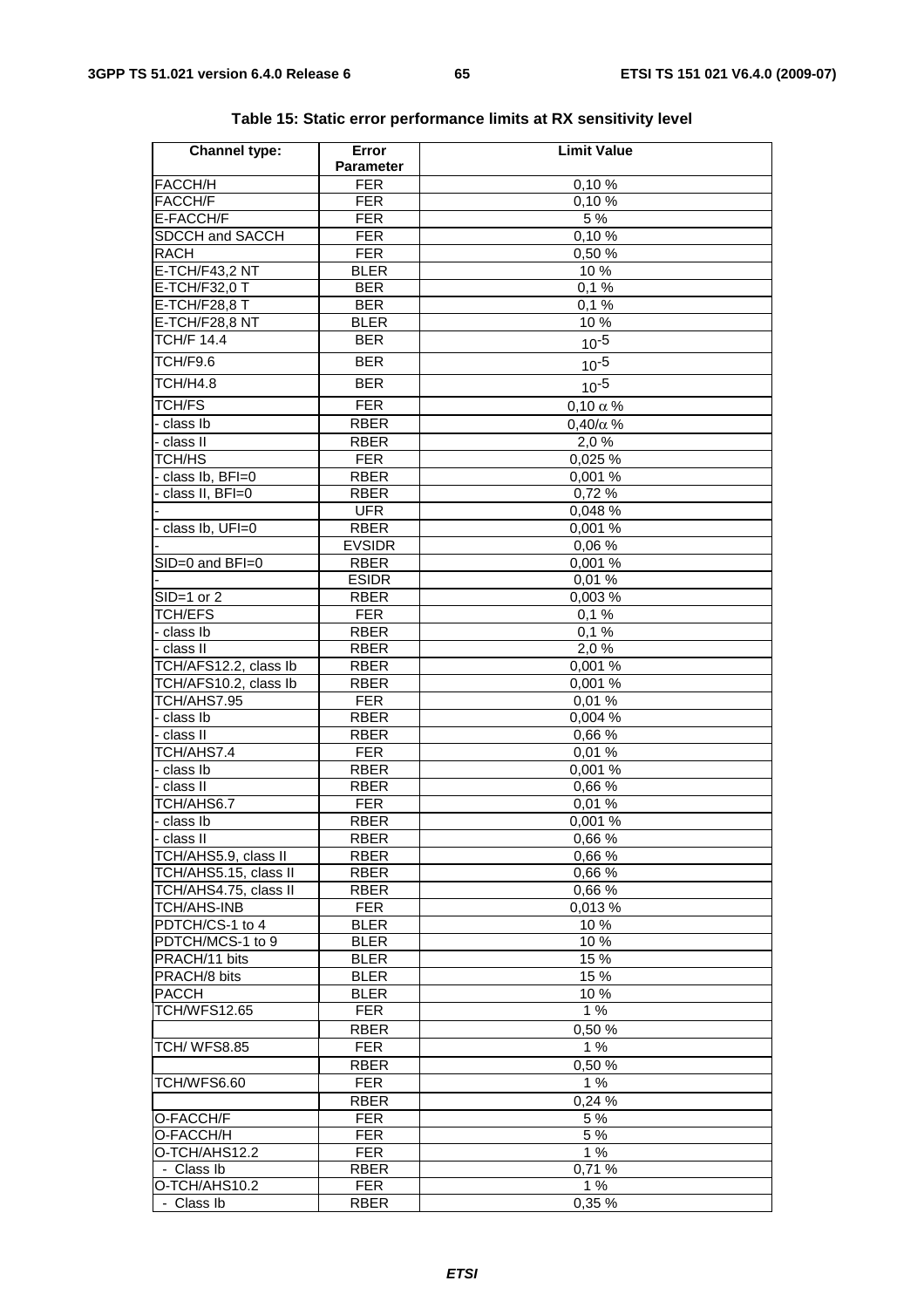| <b>Channel type:</b> | Error            | <b>Limit Value</b>                                                                |  |  |  |  |
|----------------------|------------------|-----------------------------------------------------------------------------------|--|--|--|--|
|                      | <b>Parameter</b> |                                                                                   |  |  |  |  |
| O-TCH/AHS7.95        | <b>FER</b>       | 1%                                                                                |  |  |  |  |
| - Class Ib           | <b>RBER</b>      | 0.10%                                                                             |  |  |  |  |
| O-TCH/AHS7.4         | <b>FER</b>       | 1%                                                                                |  |  |  |  |
| - Class Ib           | <b>RBER</b>      | 0,16%                                                                             |  |  |  |  |
| O-TCH/AHS6.7         | <b>FER</b>       | 1%                                                                                |  |  |  |  |
| - Class Ib           | <b>RBER</b>      | 0,22%                                                                             |  |  |  |  |
| O-TCH/AHS5.9         | <b>FER</b>       | 1%                                                                                |  |  |  |  |
| - Class Ib           | <b>RBER</b>      | 0,57 %                                                                            |  |  |  |  |
| O-TCH/AHS5.15        | <b>FER</b>       | 1%                                                                                |  |  |  |  |
| - Class Ib           | <b>RBER</b>      | 0,15%                                                                             |  |  |  |  |
| O-TCH/AHS4.75        | <b>FER</b>       | 1%                                                                                |  |  |  |  |
| - Class Ib           | <b>RBER</b>      | 0,18%                                                                             |  |  |  |  |
| O-TCH/AHS-INB        | <b>FER</b>       | 0.5%                                                                              |  |  |  |  |
| O-TCH/AHS (EVSIDUR)  | <b>FER</b>       | 1%                                                                                |  |  |  |  |
| O-TCH/AHS (EVRFR)    | FER              | 1%                                                                                |  |  |  |  |
| O-TCH/WFS23.85       | <b>FER</b>       | 1%                                                                                |  |  |  |  |
| - Class Ib           | <b>RBER</b>      | 1,00 %                                                                            |  |  |  |  |
| O-TCH/WFS15.85       | <b>FER</b>       | 1%                                                                                |  |  |  |  |
| - Class Ib           | <b>RBER</b>      | 0,50%                                                                             |  |  |  |  |
| O-TCH/WFS12.65       | <b>FER</b>       | 1%                                                                                |  |  |  |  |
| - Class Ib           | <b>RBER</b>      | $0,89\%$                                                                          |  |  |  |  |
| O-TCH/WFS8.86        | <b>FER</b>       | 1%                                                                                |  |  |  |  |
| - Class Ib           | <b>RBER</b>      | 0,77%                                                                             |  |  |  |  |
| O-TCH/WFS6.6         | <b>FER</b>       | 1%                                                                                |  |  |  |  |
| - Class Ib           | <b>RBER</b>      | 0,05%                                                                             |  |  |  |  |
| O-TCH/WFS-INB        | <b>FER</b>       | 0.5%                                                                              |  |  |  |  |
| O-TCH/WFS (EVSIDUR)  | FER              | 1%                                                                                |  |  |  |  |
| O-TCH/WFS (EVRFR)    | <b>FER</b>       | 1%                                                                                |  |  |  |  |
| O-TCH/WHS12.65       | <b>FER</b>       | 1%                                                                                |  |  |  |  |
| - Class Ib           | <b>RBER</b>      | 0,57 %                                                                            |  |  |  |  |
| O-TCH/WHS8.86        | FER              | 1%                                                                                |  |  |  |  |
| - Class Ib           | <b>RBER</b>      | 0,19%                                                                             |  |  |  |  |
| O-TCH/WHS6.6         | <b>FER</b>       | 1%                                                                                |  |  |  |  |
| - Class Ib           | <b>RBER</b>      | 0,23 %                                                                            |  |  |  |  |
| O-TCH/WHS-INB        | <b>FER</b>       | 0.5%                                                                              |  |  |  |  |
| O-TCH/WHS (EVSIDUR)  | <b>FER</b>       | 1%                                                                                |  |  |  |  |
| O-TCH/WHS (EVRFR)    | <b>FER</b>       | 1%                                                                                |  |  |  |  |
| NOTE:                |                  | The performance requirements for TCH/WFS inband signalling, SID_UPDATE and        |  |  |  |  |
|                      |                  | RATSCCH are the same as those given for TCH/AFS. It is sufficient to test inband  |  |  |  |  |
|                      |                  | signalling, SID_UPDATE and RATSCCH requirements for only one of the channel types |  |  |  |  |
| TCH/AFS and TCH/WFS. |                  |                                                                                   |  |  |  |  |

NOTE: The value of  $\alpha$  in table 15 may be between 1 and 1.6, but should be the same for both occurrences.

# 7.3.5 Requirements Reference

3GPP TS 45.005 subclause 6.2.

# 7.4 Multipath Reference Sensitivity Level

# 7.4.1 Test Purpose

The multipath reference sensitivity level of the receiver is the level of signal at the receiver input with a standard test signal at which the receiver will produce after demodulation and channel decoding data with a Frame Erasure Ratio (FER), Residual Bit Error Ratio (RBER), Bit Error Ratio (BER) or Block Error Ratio (BLER) better than or equal to that specified for a specific logical channel type, under multipath propagation conditions.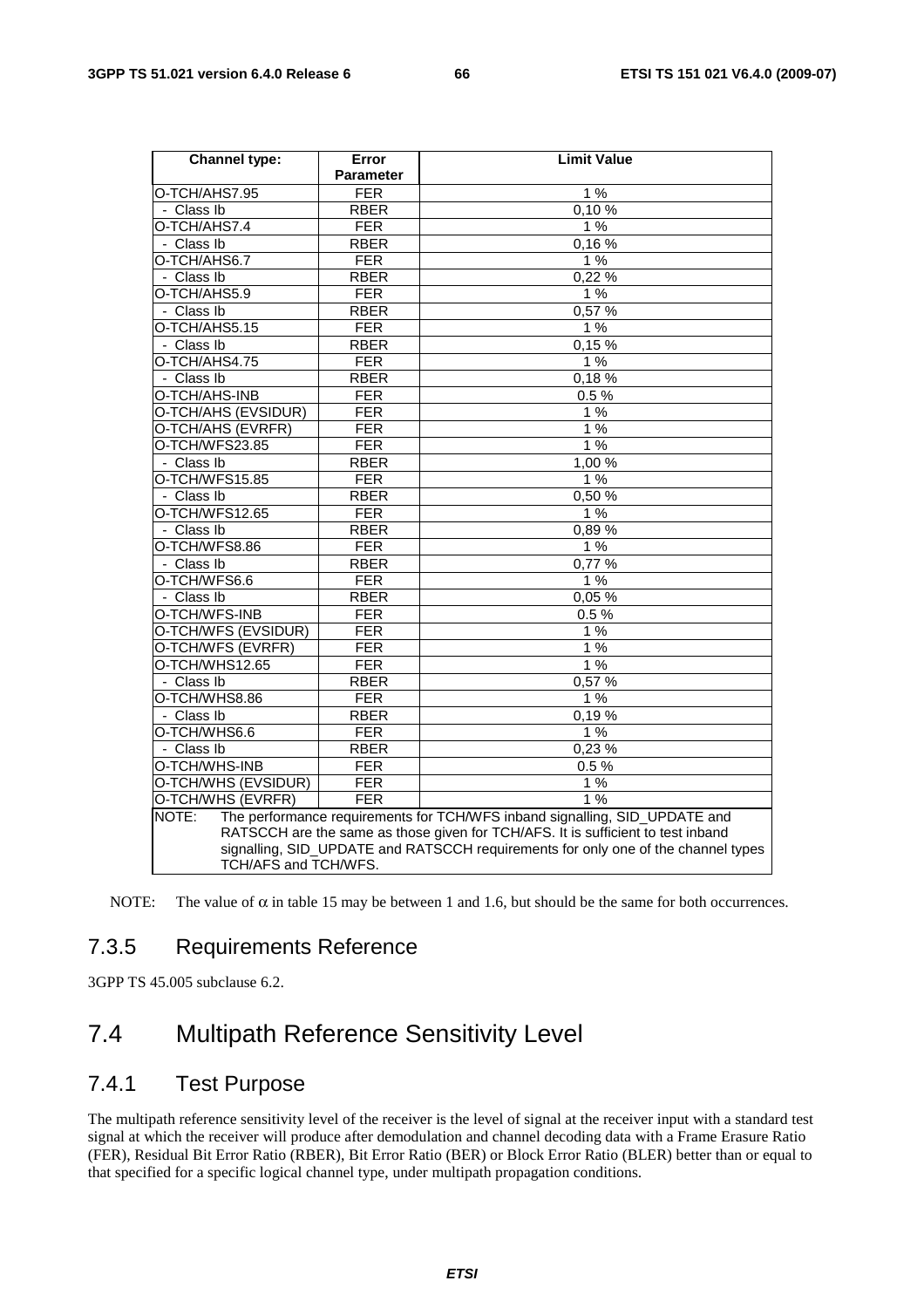# 7.4.2 Test Case

As a minimum, one time slot shall be tested on one TRX.

A test signal with normal GSM modulation shall be applied to the BSS RX antenna connector through a Multipath Fading Simulator as described in annex B.1, on the chosen time slot.

For circuit switched channels, except ECSD and AMR-WB, and 8-PSK modulated AMR and AMR-WB channels, the average signal level at the receiver antenna connector of a BTS shall be as specified in table 16.

For packet switched channels (GPRS and EGPRS), for ECSD, for AMR-WB channels, and for 8-PSK modulated AMR and AMR-WB channels, the average signal level at the receiver antenna connector of a normal BTS for which the reference performance shall be met is specified in table 16a, according to the type of channel and the propagation condition. For the TI5 propagation profile used for testing GSM 900 and DCS 1800 pico BTS P1 the column headed "TU50 (no FH)" shall be used. For BTS types other than normal, the levels specified in table 16a shall be increased by the values specified in table 16b.

In all cases, the average signal level at the receiver shall be measured by taking the mean powers of the sum of the individual paths.

All TRXs in the BSS configuration shall be on and transmitting full power in all time slots.

For tests with TU50 (ideal SFH):

The BSS shall be hopping over the maximum range and number of ARFCNs possible for the test environment and which are available in the BSS configuration.

For TU50 (no SFH), RA250 (no SFH), HT100 (no SFH) and TI5 (no SFH):

If slow frequency hopping is supported by the BSS, it shall be disabled. The test shall be performed for the specified ARFCNs. A test signal with GMSK modulation shall also be applied to the RX antenna connector on the two adjacent time slots at a static power level 50 dB above the reference sensitivity requirement specified in table 16of the chosen time slot over the useful part of the burst as defined in 3GPP TS 45.005 for the MS. The content of this signal shall allow the receiver of the TRX under test to either be activated or to detect valid GMSK modulated GSM signals (as specified in the conformance requirement) on the adjacent timeslots for the duration of the test.

### **Table 16: Test signal input level for Multipath Reference Sensitivity measurements for circuit switched channels except ECSD, AMR-WB channels and 8-PSK modulated AMR and AMR-WB channels**

| <b>BTS Type</b>                            | Test signal Average Input Level to receiver |
|--------------------------------------------|---------------------------------------------|
| GSM 400/GSM850/GSM900/DCS1800/PCS 1900/MXM | $-104$ dBm                                  |
| I850/MXM 1900/GSM 700_BTS_                 |                                             |
| GSM900/GSM850/MXM 850/GSM 700 micro-BTS M1 | $-97$ dBm                                   |
| GSM900/GSM850/MXM 850/GSM 700 micro-BTS M2 | $-92$ dBm                                   |
| GSM900/GSM850/MXM 850/GSM 700 micro-BTS M3 | $-87$ dBm                                   |
| GSM900/GSM850/MXM 850/GSM 700 pico-BTS P1  | $-85$ dBm                                   |
| DCS1800/PCS 1900/ MXM 1900 micro-BTS M1    | $-102$ dBm                                  |
| DCS1800/PCS 1900/ MXM 1900 micro-BTS M2    | $-97$ dBm                                   |
| DCS1800/PCS 1900/ MXM 1900 micro-BTS M3    | $-92$ dBm                                   |
| DCS1800/PCS 1900/ MXM 1900 pico-BTS P1     | $-92$ dBm                                   |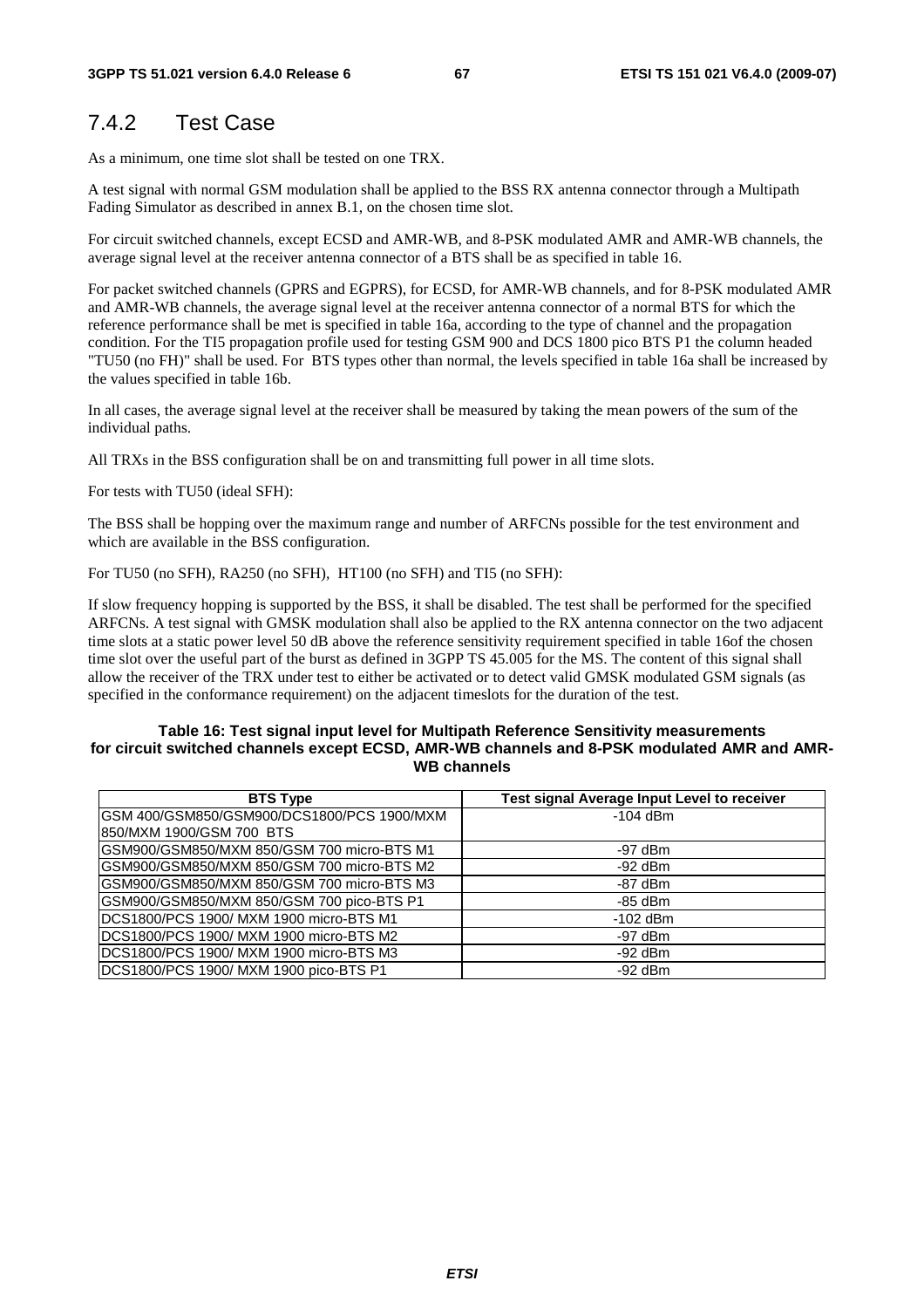| Normal BTS (GSM 400, GSM 900, GSM 700, GSM 850 and MXM 850***) |                               |                    |                      |                    |                    |
|----------------------------------------------------------------|-------------------------------|--------------------|----------------------|--------------------|--------------------|
| Type of                                                        | <b>Propagation conditions</b> |                    |                      |                    |                    |
| <b>Channel</b>                                                 |                               | <b>TU50</b>        | <b>TU50</b>          | <b>RA250</b>       | <b>HT100</b>       |
| PDTCH/CS-1                                                     |                               | (no FH)<br>$-104$  | (ideal FH)<br>$-104$ | (no FH)<br>$-104$  | (no FH)<br>$-103$  |
| PDTCH/CS-2                                                     | dBm                           | $-100$             | $-101$               |                    |                    |
|                                                                | dBm                           |                    |                      | $-101$             | $-99$              |
| PDTCH/CS-3                                                     | dBm                           | $-98$<br>$-90$     | $-99$<br>$-90$       | $-98$<br>$\star$   | $-96$<br>$\star$   |
| PDTCH/CS-4                                                     | dBm                           | $-102.5$           | $-103$               | $-103$             | $-102$             |
| PDTCH/MCS-1                                                    | dBm                           |                    |                      |                    | $-100$             |
| PDTCH/MCS-2                                                    | dBm                           | $-100.5$           | $-101$               | $-100.5$           |                    |
| PDTCH/MCS-3                                                    | dBm                           | $-96.5$<br>$-91$   | $-96.5$<br>$-91$     | $-92.5$<br>$\star$ | $-95.5$<br>$\star$ |
| PDTCH/MCS-4                                                    | dBm                           | $-96.5$            | $-97$                |                    |                    |
| PDTCH/MCS-5                                                    | dBm                           | $-94$              | $-94.5$              | $-96$<br>$-91$     | $-95$<br>$-91$     |
| PDTCH/MCS-6                                                    | dBm                           | $-89$              | $-88.5$              | $-87**$            | $-86**$            |
| PDTCH/MCS-7                                                    | dBm                           | $-84$              | $-84$                | *                  | $-81.5***$         |
| PDTCH/MCS-8                                                    | dBm                           | $-80$              | $-80$                | $\star$            | $\star$            |
| PDTCH/MCS-9                                                    | dBm                           | $-91$              | $-92$                |                    |                    |
| E-TCH/F43,2 NT                                                 | dBm                           | $-97.5$            | $-100$               | $-89$<br>$-100$    | $-89.5$<br>$-96.5$ |
| E-TCH/F32,0 T                                                  | dBm                           | $-93.5$            | $-95$                | $-93.5$            | $-94.5$            |
| E-TCH/F28,8 T                                                  | dBm                           | $-95.5$            | $-96.5$              | $-96.5$            | $-96$              |
| E-TCH/F28,8 NT                                                 | dBm                           |                    |                      |                    |                    |
| E-FACCH/F                                                      | dBm                           | $-101$             | $-102$               | $-102$             | $-98$              |
| PRACH/11 bits                                                  | dBm                           | $-104$             | $-104$               | $-103$             | $-103$             |
| PRACH/8 bits                                                   | dBm                           | $-104$             | $-104$               | $-103$             | $-103$             |
| PACCH<br><b>TCH/WFS12.65</b>                                   | dBm<br>dBm                    | $-104$             | $-104$               | $-104$             | $-103$             |
| <b>TCH/ WFS8.85</b>                                            | dBm                           | $-99,5$            | $-100,5$             | $-101$             | $-99$              |
| TCH/WFS6.60                                                    | dBm                           | $-102$             | $-103,5$             | $-104$             | $-102$             |
| O-FACCH/F                                                      |                               | $-103$<br>$-100,5$ | $-104$<br>$-101,5$   | $-104$<br>$-101,5$ | $-103,5$<br>$-100$ |
| O-FACCH/H                                                      | dBm                           |                    |                      |                    |                    |
|                                                                | dBm                           | $-100,5$           | $-100,5$             | $-101$             | $-99$              |
| O-TCH/AHS12.2<br>O-TCH/AHS10.2                                 | dBm                           | $-94,5$<br>$-95,5$ | $-95$<br>$-96$       | $-94$<br>$-95$     | $-92,5$            |
| O-TCH/AHS7.95                                                  | dBm<br>dBm                    | $-96,5$            | $-97$                | $-96,5$            | $-93,5$<br>$-94,5$ |
| O-TCH/AHS7.4                                                   | dBm                           | $-97,5$            | $-97,5$              | $-97$              | $-95$              |
| O-TCH/AHS6.7                                                   | dBm                           | $-98$              | $-98,5$              | $-97,5$            | $-95,5$            |
| O-TCH/AHS5.9                                                   | dBm                           | $-98$              | $-98,5$              | $-98,5$            | $-96,5$            |
| O-TCH/AHS5.15                                                  | dBm                           | $-98,5$            | $-99$                | $-98,5$            | $-97$              |
| O-TCH/AHS4.75                                                  | dBm                           | $-99,5$            | $-99,5$              | $-99,5$            | $-97,5$            |
| O-TCH/AHS-INB (FER)                                            | dBm                           | $-99$              | $-99,5$              | $-98,5$            | $-98$              |
| O-TCH/AHS                                                      | dBm                           | $-100,5$           | $-101,5$             | $-101,5$           | $-99$              |
| (EVSIDUR)                                                      |                               |                    |                      |                    |                    |
| O-TCH/AHS (EVRFR)                                              | dBm                           | $-101$             | $-101,5$             | $-101,5$           | $-99$              |
| O-TCH/WFS23.85                                                 | dBm                           | $-95$              | $-96,5$              | -97                | $-94,5$            |
| O-TCH/WFS15.85                                                 | dBm                           | $-97,5$            | -99                  | $-100,5$           | $-97$              |
| O-TCH/WFS12.65                                                 | dBm                           | $-99$              | $-100$               | $-101$             | $-98,5$            |
| O-TCH/WFS8.85                                                  | dBm                           | $-100,5$           | $-102$               | $-102,5$           | $-100,5$           |
| O-TCH/WFS6.60                                                  | dBm                           | $-101,5$           | $-103$               | $-103,5$           | $-101,5$           |
| O-TCH/WFS-INB (FER)                                            | dBm                           | $-103,5$           | $-103,5$             | $-104$             | $-103$             |
| O-TCH/WFS<br>(EVSIDUR)                                         | dBm                           | $-100$             | $-102$               | $-101$             | $-99,5$            |
| O-TCH/WFS (EVRFR)                                              | dBm                           | $-101$             | $-103$               | $-103$             | $-101$             |
| O-TCH/WHS12.65                                                 | dBm                           | $-94,5$            | $-95$                | $-93,5$            | $-92,5$            |
| O-TCH/WHS8.85                                                  | dBm                           | $-96$              | $-96,5$              | $-96$              | $-94$              |
| O-TCH/WHS6.60                                                  | dBm                           | $-98$              | $-98,5$              | $-97,5$            | $-96$              |
| O-TCH/WHS-INB<br>(FER)                                         | dBm                           | $-99$              | $-99,5$              | $-98,5$            | $-98$              |

**Table 16a: Test signal input level for Multipath Reference Sensitivity measurements for packet switched, ECSD and AMR-WB channels, and 8-PSK modulated AMR and AMR-WB channels**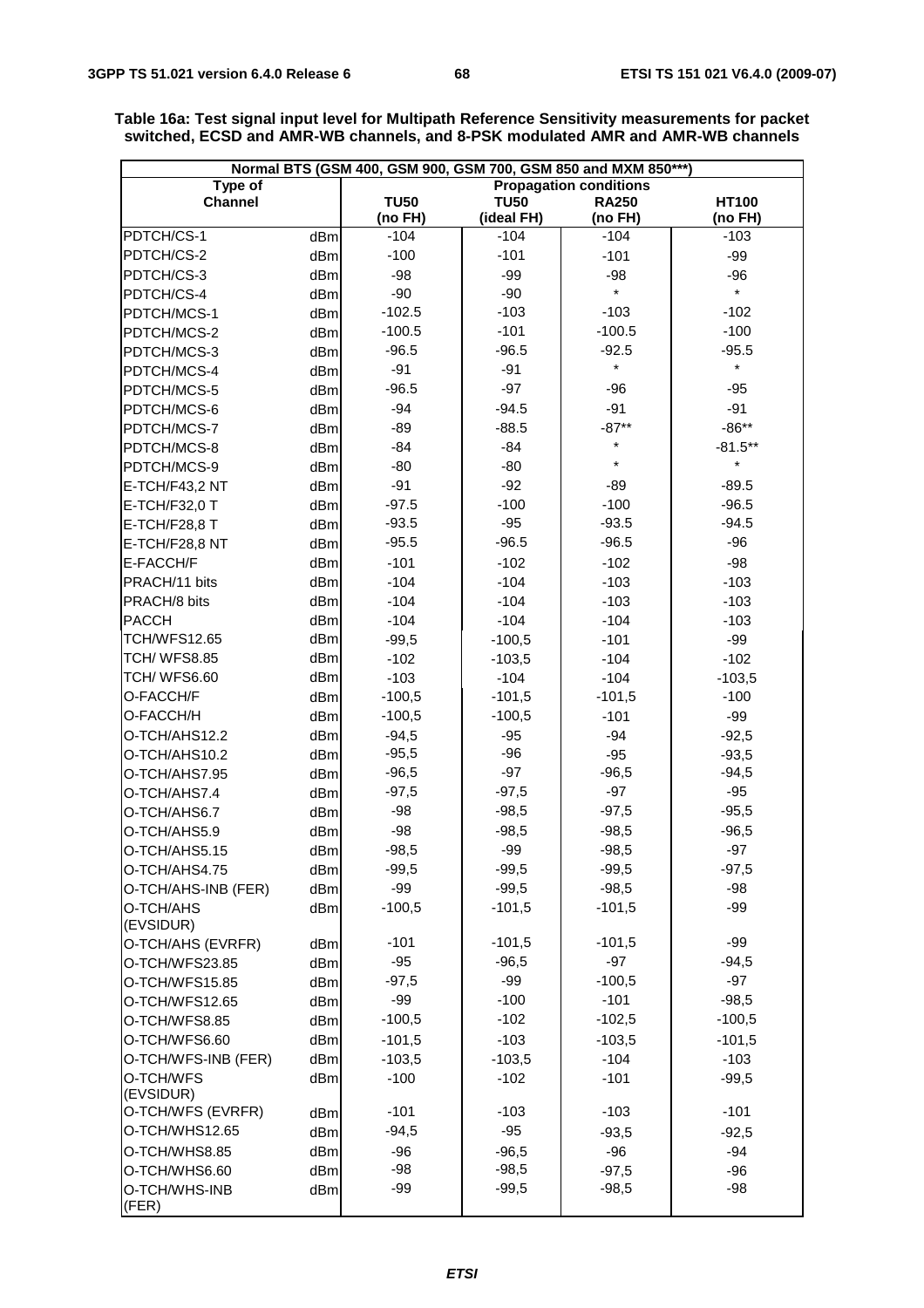| Normal BTS (GSM 400, GSM 900, GSM 850 and MXM 850***) |                               |             |             |              |              |  |
|-------------------------------------------------------|-------------------------------|-------------|-------------|--------------|--------------|--|
| Type of                                               | <b>Propagation conditions</b> |             |             |              |              |  |
| <b>Channel</b>                                        |                               | <b>TU50</b> | <b>TU50</b> | <b>RA250</b> | <b>HT100</b> |  |
|                                                       |                               | (no FH)     | (ideal FH)  | (no FH)      | (no FH)      |  |
| IO-TCH/WHS<br>(EVSIDUR)                               | dBml                          | $-100.5$    | $-101.5$    | $-101.5$     | -99          |  |
| O-TCH/WHS (EVRFR)                                     | dBml                          | $-101$      | $-101.5$    | $-101.5$     | -99          |  |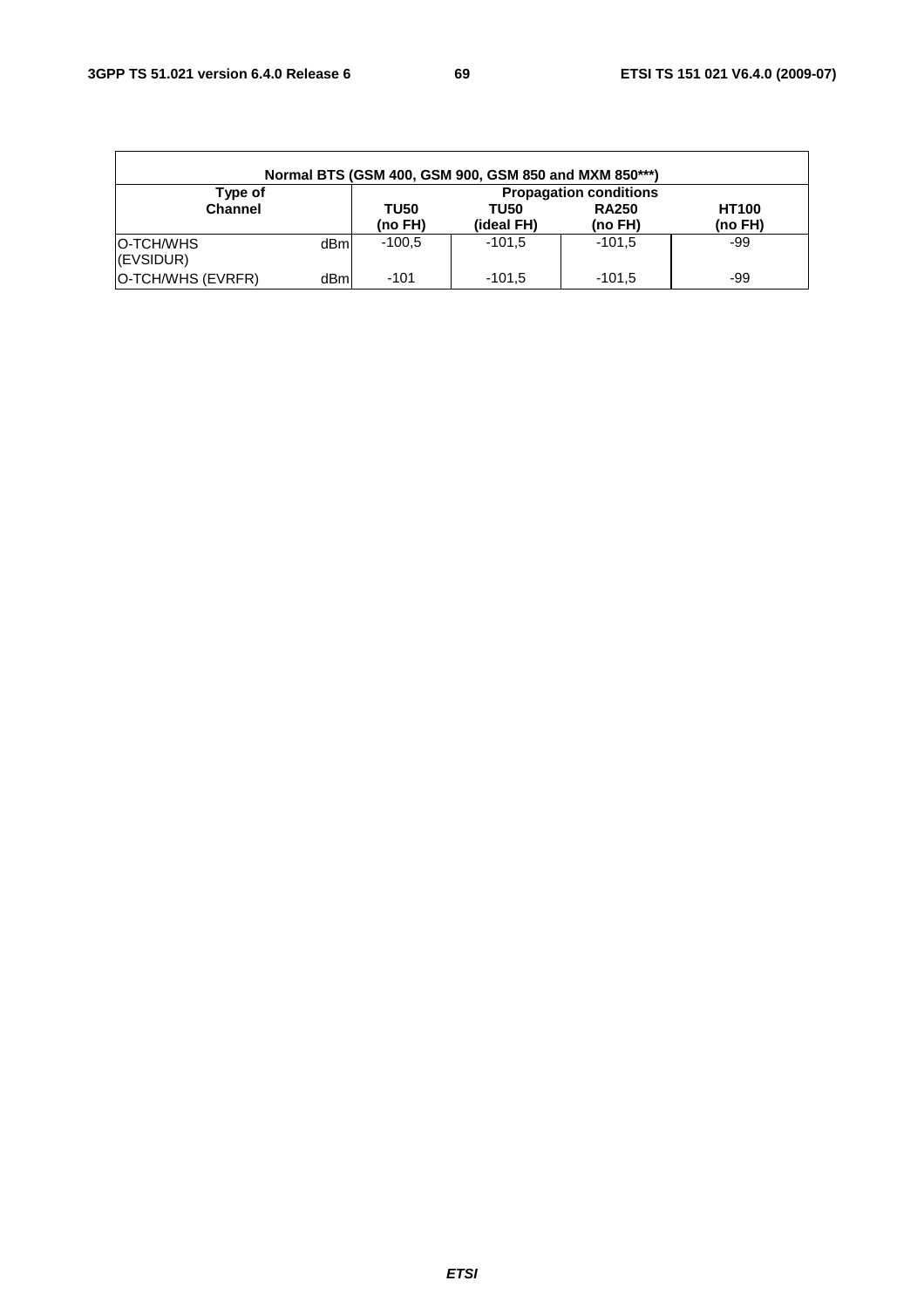| Normal BTS (DCS 1800, PCS 1900 and MXM 1900***) |       |             |             |              |              |
|-------------------------------------------------|-------|-------------|-------------|--------------|--------------|
| Type of<br><b>Propagation conditions</b>        |       |             |             |              |              |
| <b>Channel</b>                                  |       | <b>TU50</b> | <b>TU50</b> | <b>RA130</b> | <b>HT100</b> |
|                                                 |       | (no FH)     | (ideal FH)  | (no FH)      | (no FH)      |
| PDTCH/CS-1                                      | dBm   | $-104$      | $-104$      | $-104$       | $-103$       |
| PDTCH/CS-2                                      | dBm   | $-100$      | $-100$      | $-101$       | $-99$        |
| PDTCH/CS-3                                      | dBm   | $-98$       | $-98$       | $-98$        | $-94$        |
| PDTCH/CS-4                                      | dBm   | -88         | $-88$       | $\star$      | $\star$      |
| PDTCH/MCS-1                                     | dBm   | $-102.5$    | $-103$      | $-103$       | $-101.5$     |
| PDTCH/MCS-2                                     | dBm   | $-100.5$    | $-101$      | $-100.5$     | $-99.5$      |
| PDTCH/MCS-3                                     | dBm   | $-96.5$     | $-96.5$     | $-92.5$      | $-94.5$      |
| PDTCH/MCS-4                                     | dBm   | $-90.5$     | $-90.5$     | $\star$      | $\star$      |
| PDTCH/MCS-5                                     | dBm   | $-95.5$     | $-97$       | $-96$        | $-93$        |
| PDTCH/MCS-6                                     | dBm   | $-94$       | $-94$       | $-91$        | $-85.5$      |
| PDTCH/MCS-7                                     | dBm   | $-87$       | $-86.5$     | $-87**$      | $\star$      |
| PDTCH/MCS-8                                     | dBm   | $-86.5**$   | $-86.5**$   | $^\star$     | $\star$      |
| PDTCH/MCS-9                                     | dBm   | $-83**$     | $-83**$     | $\star$      | $\star$      |
| E-TCH/F43,2 NT                                  | dBm   | $-91.5$     | $-91.5$     | $-88.5$      | $-86$        |
| E-TCH/F32,0 T                                   | dBm   | $-98.5$     | $-100$      | $-100$       | $-97$        |
| E-TCH/F28,8 T                                   | dBm   | $-94.5$     | $-95$       | $-92.5$      | $-93$        |
| E-TCH/F28,8 NT                                  | dBm   | -96         | $-96.5$     | $-96$        | $-95$        |
| E-FACCH/F                                       | dBm   | $-102$      | $-102$      | $-102$       | $-98$        |
| PRACH/11 bits                                   | dBm   | $-104$      | $-104$      | $-103$       | $-103$       |
| PRACH/8 bits                                    | dBm   | $-104$      | $-104$      | $-103$       | $-103$       |
| PACCH                                           | dBm   | $-104$      | $-104$      | $-104$       | $-103$       |
| TCH/WFS12.65                                    | (dBm) | $-100,5$    | $-100,5$    | $-101$       | $-99$        |
| <b>TCH/ WFS8.85</b>                             | (dBm) | $-103,5$    | $-103,5$    | $-104$       | $-102$       |
| TCH/WFS6.60                                     | (dBm) | $-104$      | $-104$      | $-104$       | $-103,5$     |
| O-FACCH/F                                       | dBm   | $-100,5$    | $-100,5$    | $-101,5$     | $-100$       |
| O-FACCH/H                                       | dBm   | $-100$      | $-100$      | $-101$       | $-99$        |
| O-TCH/AHS12.2                                   | dBm   | $-94,5$     | $-94,5$     | $-94$        | $-92$        |
| O-TCH/AHS10.2                                   | dBm   | $-95,5$     | $-95,5$     | $-95$        | $-93$        |
| O-TCH/AHS7.95                                   | dBm   | $-96,5$     | $-96,5$     | $-96,5$      | $-94$        |
| O-TCH/AHS7.4                                    | dBm   | $-97$       | $-97$       | $-97$        | $-94,5$      |
| O-TCH/AHS6.7                                    | dBm   | $-98$       | $-98$       | $-97,5$      | $-95,5$      |
| O-TCH/AHS5.9                                    | dBm   | $-98,5$     | $-98,5$     | $-98,5$      | $-96$        |
| O-TCH/AHS5.15                                   | dBm   | $-99$       | -99         | $-98,5$      | $-97$        |
| O-TCH/AHS4.75                                   | dBm   | $-99,5$     | $-99,5$     | $-99,5$      | $-97,5$      |
| O-TCH/AHS-INB (FER)                             | dBm   | $-99$       | $-99$       | $-98,5$      | $-97,5$      |
| O-TCH/AHS                                       | dBm   | $-97,5$     | $-97,5$     | $-101,5$     | $-99$        |
| (EVSIDUR)                                       |       |             |             |              |              |
| O-TCH/AHS (EVRFR)                               | dBm   | $-101$      | $-101$      | $-101,5$     | -99          |
| O-TCH/WFS23.85                                  | dBm   | $-96$       | $-96$       | $-97$        | $-94$        |
| O-TCH/WFS15.85                                  | dBm   | $-98,5$     | $-98,5$     | $-100,5$     | $-97$        |
| O-TCH/WFS12.65                                  | dBm   | $-100$      | $-100$      | $-101$       | $-98,5$      |
| O-TCH/WFS8.85                                   | dBm   | $-102$      | $-102$      | $-102,5$     | $-100,5$     |
| O-TCH/WFS6.60                                   | dBm   | $-102,5$    | $-102,5$    | $-103,5$     | $-101,5$     |
| O-TCH/WFS-INB (FER)                             | dBm   | $-103$      | $-103$      | $-104$       | $-102,5$     |
| O-TCH/WFS                                       | dBm   | $-101$      | $-101$      | $-101$       | -99          |
| (EVSIDUR)                                       |       |             |             |              |              |
| O-TCH/WFS (EVRFR)                               | dBm   | $-102,5$    | $-102,5$    | $-103$       | $-101$       |
| O-TCH/WHS12.65                                  | dBm   | $-94,5$     | $-94,5$     | $-93,5$      | $-92$        |
| O-TCH/WHS8.85                                   | dBm   | $-96$       | $-96$       | $-96$        | $-94$        |
| O-TCH/WHS6.60                                   | dBm   | $-98$       | $-98$       | $-97,5$      | $-95,5$      |
| O-TCH/WHS-INB                                   | dBm   | $-99$       | $-99$       | $-98,5$      | $-97,5$      |
| (FER)                                           |       |             |             |              |              |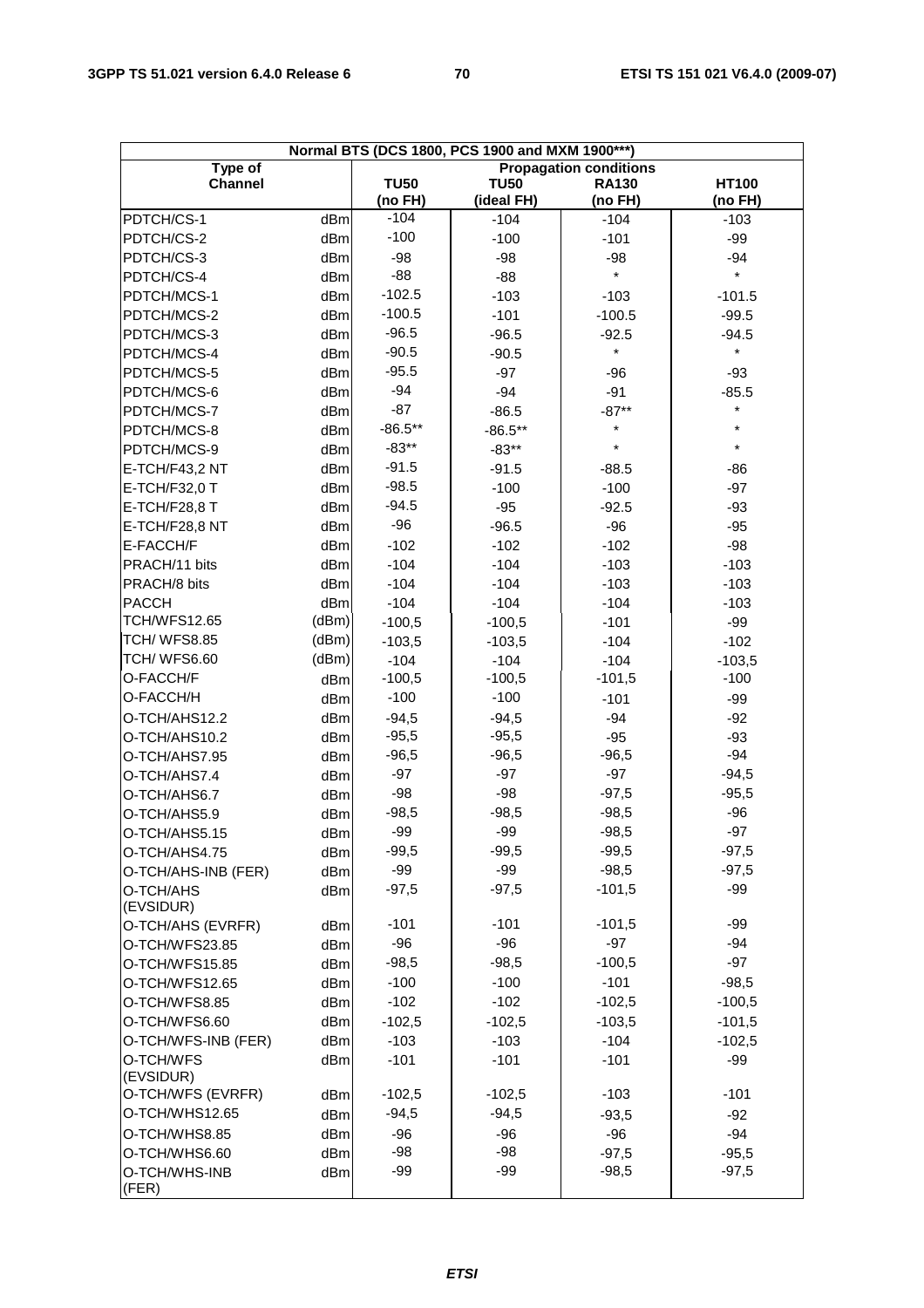| Normal BTS (DCS 1800, PCS 1900 and MXM 1900***)                                                                                                                                                   |      |                                                            |            |          |         |  |
|---------------------------------------------------------------------------------------------------------------------------------------------------------------------------------------------------|------|------------------------------------------------------------|------------|----------|---------|--|
| Type of                                                                                                                                                                                           |      | <b>Propagation conditions</b>                              |            |          |         |  |
| <b>Channel</b>                                                                                                                                                                                    |      | <b>TU50</b><br><b>HT100</b><br><b>RA130</b><br><b>TU50</b> |            |          |         |  |
|                                                                                                                                                                                                   |      | (no FH)                                                    | (ideal FH) | (no FH)  | (no FH) |  |
| O-TCH/WHS<br>(EVSIDUR)                                                                                                                                                                            | dBml | $-97.5$                                                    | $-97.5$    | $-101.5$ | -99     |  |
| O-TCH/WHS (EVRFR)                                                                                                                                                                                 | dBml | $-101$                                                     | $-101$     | $-101.5$ | -99     |  |
| NOTE 1: PDTCH/CS-4 and MCS-x shall not be tested for the propagation conditions marked as (*).<br>NOTE 2: For GSM 400 the speeds shall be doubled (e.g. TU50 shall be TU100), and for GSM 700 the |      |                                                            |            |          |         |  |

speeds shall be multiplied by 1,2 (e.g. TU50 shall be TU60).

NOTE 3: Performance is specified at 30% BLER for those cases marked as (\*\*)

\*\*\*NOTE 4: PDTCH/CS-1 to 4 and ECSD are not applicable for MXM850 and MXM1900

### **Table 16b: Test signal input level corrections for different BTS Types (for table 16a)**

| <b>BTS Type</b>                           | <b>Test signal Average Input Level corrections</b> |
|-------------------------------------------|----------------------------------------------------|
| GSM850/GSM900/MXM850/GSM700 micro-BTS M1  | $+7$ dB                                            |
| GSM900/GSM850/MXM850/GSM700 micro-BTS M2  | $+12$ dB                                           |
| IGSM900/GSM850/MXM850/GSM700 micro-BTS M3 | $+17$ dB                                           |
| GSM900/GSM850/MXM850/GSM700 pico-BTS P1   | $+19$ dB                                           |
| DCS1800/PCS 1900/ MXM 1900 micro-BTS M1   | $+2$ dB                                            |
| DCS1800/PCS 1900/ MXM 1900 micro-BTS M2   | $+7$ dB                                            |
| IDCS1800/PCS 1900/ MXM 1900 micro-BTS M3  | $+12$ dB                                           |
| IDCS1800/PCS 1900/ MXM 1900 pico-BTS P1   | $+12$ dB                                           |

The input signal before channel encoding in the BSSTE shall be compared with the signal which is obtained from the BSS receiver after channel decoding.

# 7.4.3 Essential conformance

## **Test Environment**:

Normal.

## **Normal and Micro-BTS Conformance Requirement**

The error performance of TCH/FS shall be measured on RF channels B, M, and T for propagation profile TU50 (no SFH). The receiver of the TRX under test shall also be activated on the adjacent timeslots. As a minimum, this shall include the automatic gain control (AGC) of the receiver being operational on the adjacent timeslots.

The error performance of each of the following logical channel types supported by the BSS shall be measured, each on one ARFCN, for the specified propagation profiles (for GSM 400 applicable speeds are multiplied by 2 and for GSM 700 by 1,2):

| TCH/FS:                                                                                      | TU50 (no SFH), HT100, RA130 or RA250 |
|----------------------------------------------------------------------------------------------|--------------------------------------|
| $TCH/HS$ (FER and RBER with BFI=0):                                                          | TU50 (no SFH), HT100, RA130 or RA250 |
| SDCCH:                                                                                       | TU50 (no SFH), HT100, RA130 or RA250 |
| TCH/F9.6:                                                                                    | HT100, RA130 or RA250                |
| TCH/F4.8                                                                                     | HT100, RA130 or RA250                |
| PDTCH/CS-1:                                                                                  | TU50(no SFH), HT100, RA130 or RA250  |
| PDTCH/MCS-1 or, if not supported,<br>PDTCH/MCS-x with the<br>next higher supported number x: | TU50(no SFH), HT100, RA130 or RA250  |
| PDTCH/MCS-5 or, if not supported,<br>PDTCH/MCS-x with the                                    |                                      |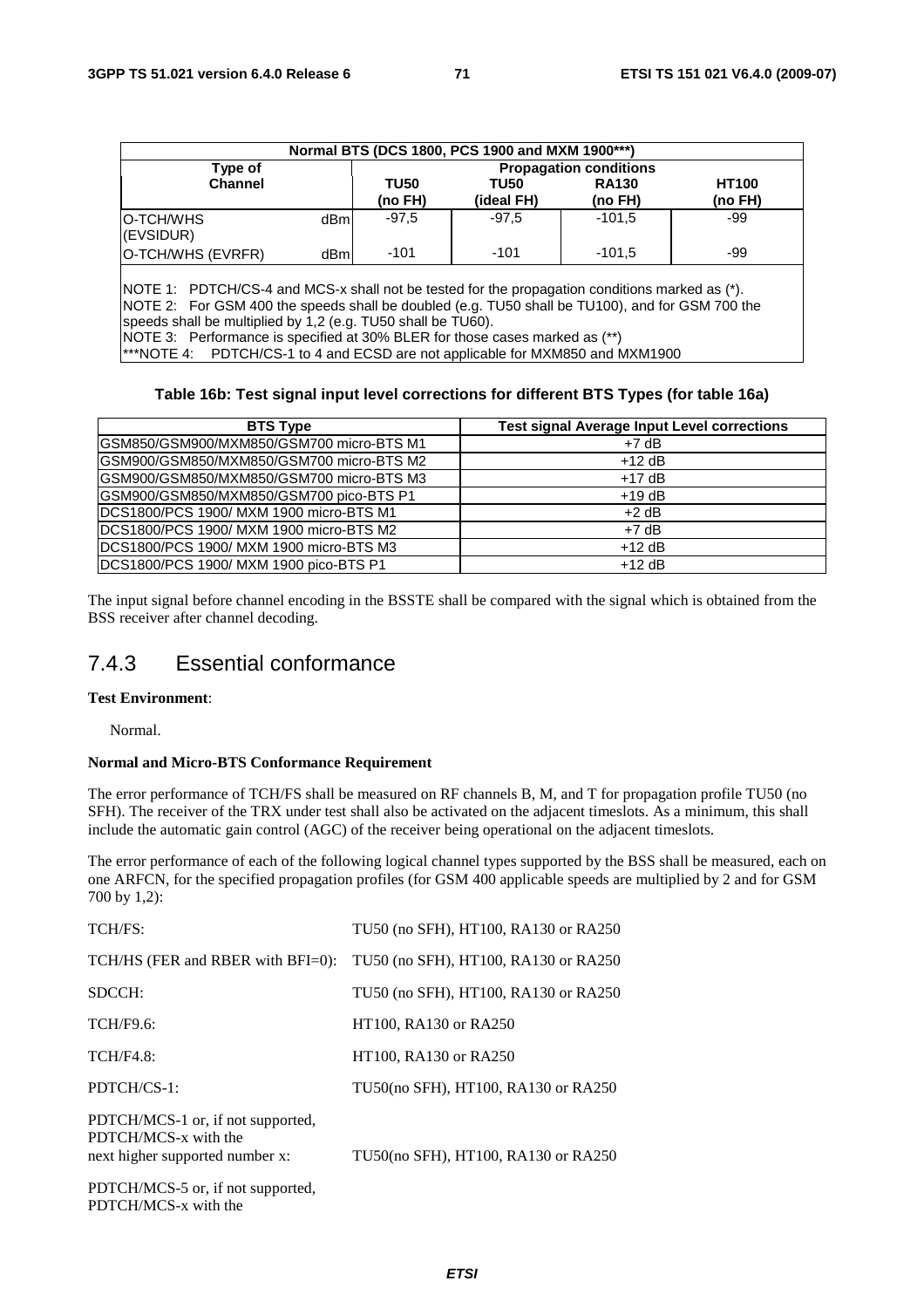next higher supported number x: TU50(no SFH), HT100, RA130 or RA250

#### E-TCH/43.2 NT

or for the highest supported data speed: HT100, RA130 or RA250

The error performance given in table 17a-b shall be met for all combinations of logical channel type, frequency and multipath propagation profile tested.

If AMR or AMR-WB is supported by the BSS, the error performance given in table 17a-b shall be met for one channel under TU50 (no SFH) propagation condition. The channel with the highest bitrate shall be tested.

If 8-PSK modulated AMR or AMR-WB is supported by the BSS, the error performance given in table 17a-b shall be met for one traffic channel and corresponding associated control channel O-FACCH under TU50 (no SFH) propagation condition. The traffic channel with the highest bitrate shall be tested.

#### **Pico-BTS Conformance Requirement**

The error performance of TCH/FS shall be measured on RF channels B, M, and T for propagation profile TI5 (no SFH). The receiver of the TRX under test shall also be activated on the adjacent timeslots. As a minimum, this shall include the automatic gain control ( AGC) of the receiver being operational on the adjacent timeslots.

The error performance of each of the following logical channel types supported by the BSS shall also be measured, each on one ARFCN, for propagation profile TI5 (no SFH) only (for GSM 400 applicable speeds are multiplied by 2 and for GSM 700 by 1,2):

| TCH/HS (FER and RBER with BFI=0):                                 | TI <sub>5</sub> |
|-------------------------------------------------------------------|-----------------|
| SDCCH:                                                            | TI5             |
| <b>TCH/F9.6:</b>                                                  | TI5             |
| <b>TCH/F4.8:</b>                                                  | TI <sub>5</sub> |
| PDTCH/CS-1                                                        | TI5             |
| PDTCH/MCS-1 or, if not supported,<br>for the PDTCH/MCS-x with the |                 |
| next higher supported number x:                                   | TI5             |
| PDTCH/MCS-5 or, if not supported,<br>PDTCH/MCS-x with the         |                 |
| next higher supported number x:                                   | TI5             |
| E-TCH/43.2NT<br>or for the highest supported data speed.:         | TI5             |

The error performance given in table 17a-b for the TI5 (no SFH) multipath propagation profile shall be met for all the above logical channel types tested.

If AMR or AMR-WB is supported by the BSS, the error performance given in table 17a-b shall be met for one channel under TI5 propagation condition. The channel with the highest bitrate shall be tested.

If 8-PSK modulated AMR or AMR-WB is supported by the BSS, the error performance given in table 17a-b shall be met for one traffic channel and corresponding associated control channel O-FACCH under TI5 propagation condition. The traffic channel with the highest bitrate shall be tested.

# 7.4.4 Complete conformance

#### **Test Environment**:

Normal.

#### **Normal and Micro-BTS Conformance Requirement**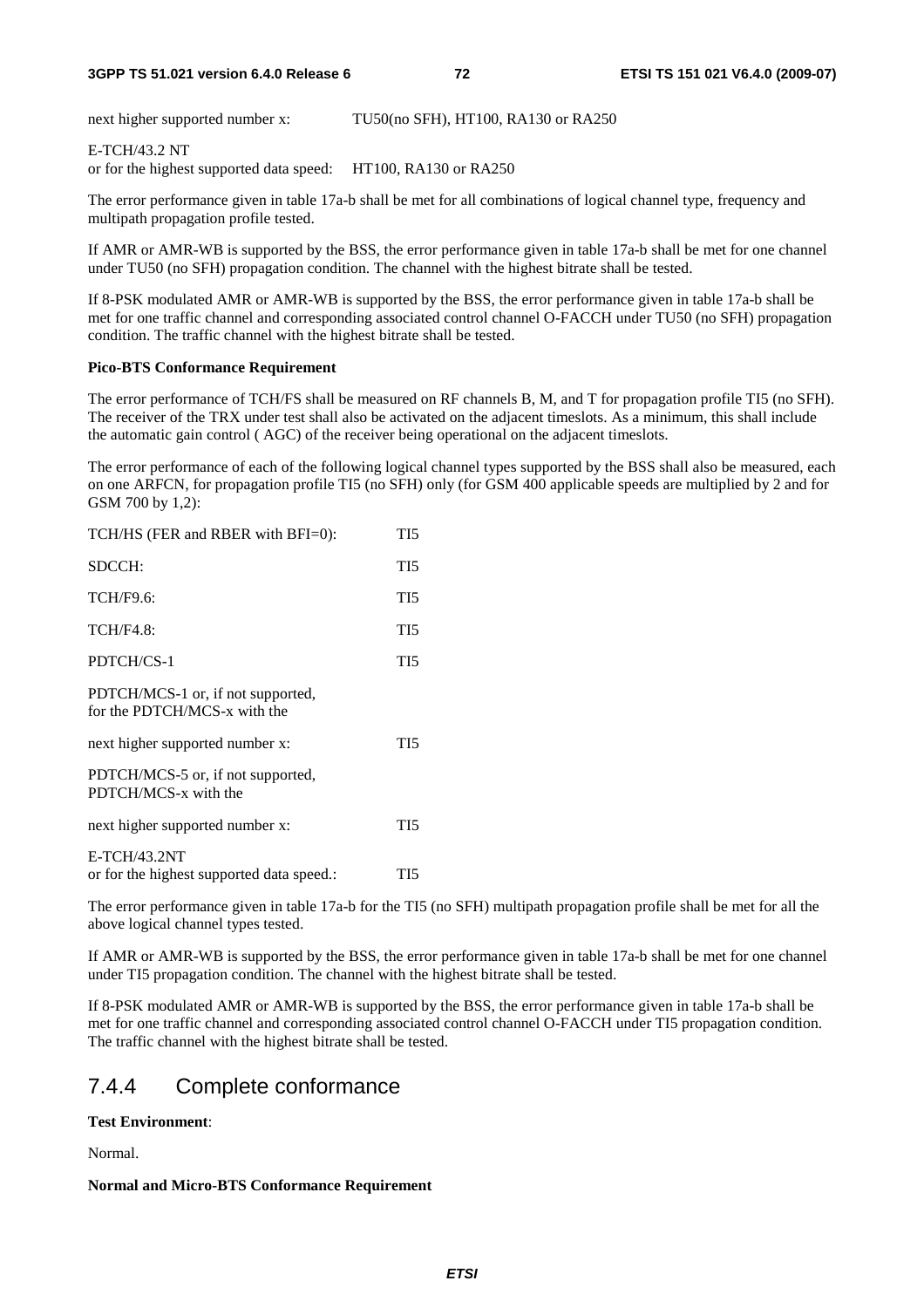The error performance given in table 17 shall be met for all logical channel types supported by the BSS and for all the multipath propagation profiles (excluding TI5) given in table 17a-b.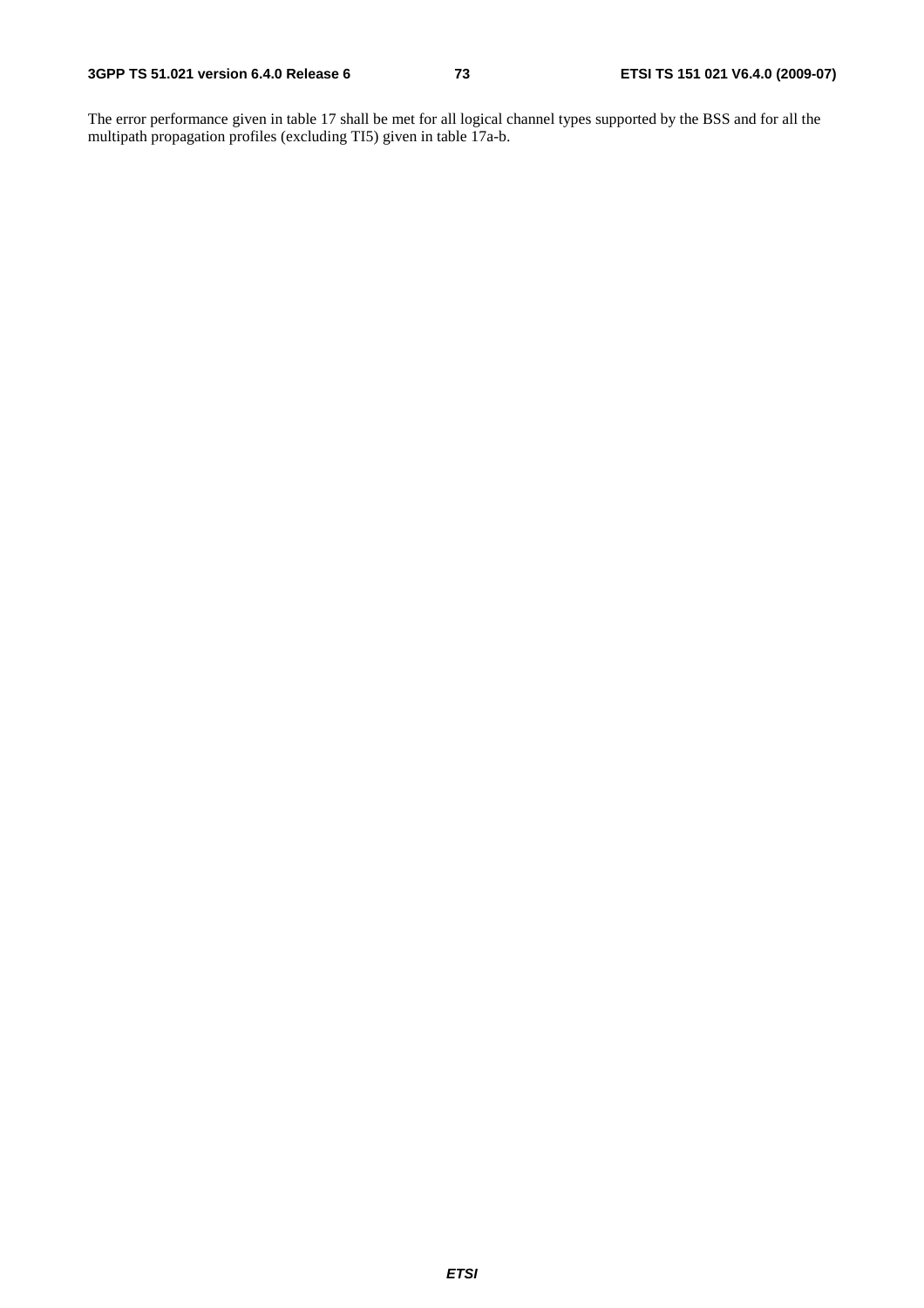For tests without SFH, the BTS shall detect valid GMSK modulated GSM signals with an RXQUAL of 6 or less for the duration of the test on the adjacent time slots.

### **Pico-BTS Conformance Requirement**

The error performance given in table 17a-b for the TI5 (no SFH) multipath propagation profile shall be met for all logical channel types defined in table 17a-b.

### **Table 17a: GSM 400, GSM 700, GSM 850, GSM900 and MXM 850 Multipath error performance limits at RX sensitivity level**

| <b>Channel Type</b>       | <b>Error Measure</b>        | Error Ratios for the specified propagation conditions |                 |                 |                 |                  |  |
|---------------------------|-----------------------------|-------------------------------------------------------|-----------------|-----------------|-----------------|------------------|--|
|                           |                             | TU50 (no                                              | TU50 (ideal     | RA250 (no       | HT100 (no       | TI5 (no SFH)     |  |
|                           |                             | SFH)                                                  | SFH)            | SFH)            | SFH)            |                  |  |
| FACCH/H                   | (FER)                       | 6.9%                                                  | 6.9%            | 5.7%            | 10.0%           | 6.9%             |  |
| <b>FACCH/F</b>            | (FER)                       | 8.0%                                                  | 3.8%            | 3.4 %           | 6.3%            | 8.0%             |  |
| E-FACCH/F                 | (FER)                       | 5 %                                                   | 5%              | 5%              | $5\%$           | 5%               |  |
| SDCCH and<br><b>SACCH</b> | (FER)                       | 13%                                                   | 8.0%            | 8.0%            | 12.0%           | 13%              |  |
| <b>RACH</b>               | (FER)                       | 13%                                                   | 13 %            | 12 %            | 13 %            | 13%              |  |
| E-TCH/F43,2 NT            | (BLER)                      | 10 %                                                  | 10 %            | 10%             | 10%             | 10 %             |  |
| E-TCH/F32,0 T             | (BER)                       | 0.1%                                                  | 0.1%            | 0.1%            | 0.1%            | 0.1%             |  |
| E-TCH/F28,8 T             | (BER)                       | 0.1%                                                  | 0.1%            | 0.1%            | 0.1%            | $0.1\%$          |  |
| E-TCH/F28,8 NT            | (BLER)                      | 10 %                                                  | 10 %            | 10%             | 10%             | 10 %             |  |
| <b>TCH/F 14.4</b>         | (BER)                       | 2.5%                                                  | 2.0%            | 2.0%            | 5.0%            | 2.5%             |  |
| TCH/F9.6                  | (BER)                       | 0.50%                                                 | 0.40%           | 0.10%           | 0.70%           | $0.50 \%$        |  |
| TCH/F4.8                  | (BER)                       | $10^{-4}$                                             | $10^{-4}$       | $10^{-4}$       | $10^{-4}$       | $10^{-4}$        |  |
| TCH/F2.4                  | (BER)                       | $210^{-4}$                                            | $10^{-5}$       | $10^{-5}$       | $10^{-5}$       | $210^{-4}$       |  |
| <b>TCH/H4.8</b>           | (BER)                       | 0.50%                                                 | 0.40%           | 0.10%           | 0.70%           | 0.50 %           |  |
| TCH/H <sub>2.4</sub>      | (BER)                       | $10^{-4}$                                             | $10^{-4}$       | $10^{-4}$       | $10^{-4}$       | $10^{-4}$        |  |
| <b>TCH/FS</b>             | (FER)                       | $6.0\alpha$ %                                         | $3.0\alpha$ %   | $2.0\alpha$ %   | $7.0\alpha$ %   | $6.0\alpha$ %    |  |
| - class Ib                | (RBER)                      | $0.40/\alpha$ %                                       | $0.30/\alpha$ % | $0.20/\alpha$ % | $0.50/\alpha$ % | 0.40/ $\alpha$ % |  |
| class II                  | (RBER)                      | 8.0%                                                  | 8.0%            | 7.0%            | 9.0%            | 8.0%             |  |
| TCH/HS                    | (FER)                       | 4.1 %                                                 | 4.1%            | 4.1 %           | 4.5%            | 4.1%             |  |
| class Ib                  | (RBER, BFI=0)               | 0.36%                                                 | 0.36%           | 0.28%           | 0.56 %          | 0.36 %           |  |
| class II                  | (RBER, BFI=0)               | 6.9%                                                  | 6.9%            | 6.8%            | 7.6%            | 6.9%             |  |
|                           | (UFR)                       | 5.6%                                                  | 5.6%            | 5.0%            | 7.5%            | 5.6%             |  |
| class Ib                  | (RBER, UFI=0)               | 0.24%                                                 | 0.24%           | 0.21%           | 0.32 %          | 0.24%            |  |
|                           | (EVSIDR)                    | 6.8%                                                  | 6.8%            | 6.0%            | 9.2%            | 6.8%             |  |
|                           | (RBER, SID=2 and<br>$BFI=0$ | 0.01%                                                 | 0.01%           | 0.01%           | 0.02%           | 0.01%            |  |
|                           | (ESIDR)                     | 3.0%                                                  | 3.0%            | 3.2%            | 3.4 %           | 3.0%             |  |
|                           | (RBER, SID=1 or 2)          | 0.3%                                                  | 0.3%            | 0.21%           | 0.42 %          | 0.3%             |  |
| <b>TCH/EFS</b>            | (FER)                       | 8%                                                    | 3%              | 3%              | 7%              | 8%               |  |
| class Ib                  | (RBER)                      | 0.21%                                                 | 0.11%           | 0.10%           | 0.20%           | 0.21%            |  |
| class II                  | (RBER)                      | 7 %                                                   | 8%              | 7%              | 9%              | 7 %              |  |
| TCH/AFS12.2               | (FER)                       | 4,9%                                                  | 2,4 %           | 1,4%            | 4.5%            | 4,9%             |  |
| class Ib                  | (RBER)                      | 1,5%                                                  | 1,5 %           | 1,2%            | 2,1 %           | 1,5 %            |  |
| TCH/AFS10.2               | (FER)                       | 2,1%                                                  | 0,85 %          | 0,45 %          | 1,6%            | $2,1\%$          |  |
| class Ib                  | (RBER)                      | 0,23 %                                                | 0,15 %          | 0,092 %         | 0,26 %          | 0,23%            |  |
| TCH/AFS7.95               | (FER)                       | 0,36 %                                                | 0,045 %         | 0,024 %         | 0,096 %         | 0,36 %           |  |
| class Ib                  | (RBER)                      | 0,11%                                                 | 0,032 %         | 0,02%           | 0,06 %          | 0,11%            |  |
| TCH/AFS7.4                | (FER)                       | 0.41%                                                 | 0,069 %         | 0,028 %         | 0,13%           | 0,41%            |  |
| class Ib                  | (RBER)                      | 0.054 %                                               | 0,016 %         | 0,009 %         | 0,033 %         | 0.054 %          |  |
| TCH/AFS6.7                | (FER)                       | 0,16%                                                 | 0,017%          | 0,01%           | 0,026 %         | 0,16%            |  |
| class Ib                  | (RBER)                      | 0,082 %                                               | 0,022 %         | 0,013 %         | 0,044 %         | 0,082 %          |  |
| TCH/AFS5.9                | (FER)                       | 0,094 %                                               | 0,01%           | 0,01%           | 0,011 %         | 0,094 %          |  |
| class Ib                  | (RBER)                      | 0,014%                                                | 0,001%          | 0,001 %         | 0,003%          | 0,014 %          |  |
| TCH/AFS5.15               | (FER)                       | 0,07%                                                 | 0,01%           | 0,01%           | 0,01%           | 0,07%            |  |
| class Ib                  | (RBER)                      | 0,014 %                                               | 0,001 %         | 0,001 %         | 0,002 %         | 0,014 %          |  |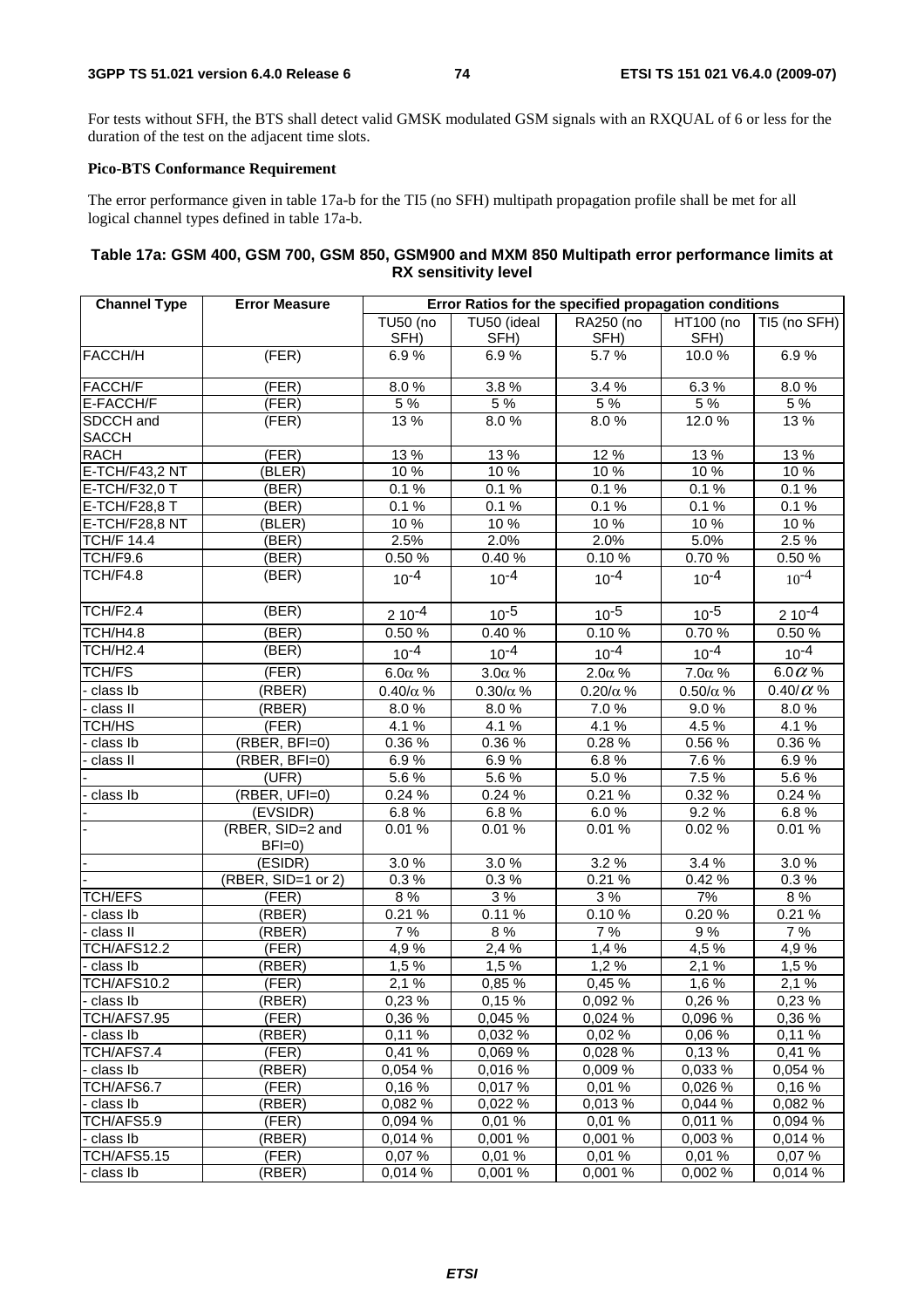| <b>Channel Type</b> | <b>Error Measure</b> | Error Ratios for the specified propagation conditions |             |                    |                |                           |
|---------------------|----------------------|-------------------------------------------------------|-------------|--------------------|----------------|---------------------------|
|                     |                      |                                                       |             |                    | HT100 (no      |                           |
|                     |                      | <b>TU50 (no</b>                                       | TU50 (ideal | RA250 (no          |                | $\overline{TI5}$ (no SFH) |
|                     |                      | SFH)                                                  | SFH)        | SFH)               | SFH)           |                           |
| TCH/AFS4.75         | (FER)                | 0,029 %                                               | 0,01%       |                    | 0,01%          | 0,029 %                   |
| class Ib            | (RBER)               | 0,005 %                                               | 0,001 %     | 0,001 %            | 0,001 %        | 0,005 %                   |
| <b>TCH/AFS-INB</b>  | (FER)                | 0,034 %                                               | 0,013%      | 0,006 %            | 0,019 %        | 0,034 %                   |
| <b>TCH/AFS</b>      | (EVSIDUR)            | 0,82 %                                                | 0,17%       | 0,17%              | 0,17%          | 0,82 %                    |
| <b>TCH/AFS</b>      | (EVRFR)              | 0,095 %                                               | 0,007 %     | 0,007 %            | 0,011 %        | 0,095 %                   |
| TCH/AHS7.95         | (FER)                | 20 %                                                  | 20 %        | 17%                | 28 %           | 20 %                      |
| - class Ib          | (RBER)               | 2,3%                                                  | 2,3%        | $2\%$              | 2,9%           | 2,3%                      |
| - class II          | (RBER)               | 5 %                                                   | 5 %         | $\overline{4,7}$ % | 5,7%           | 5 %                       |
| TCH/AHS7.4          | (FER)                | 16 %                                                  | 16 %        | 14 %               | 22 %           | 16 %                      |
| - class Ib          | (RBER)               | 1,4%                                                  | 1,4%        | 1,1%               | 1,8%           | 1,4%                      |
| - class II          | (RBER)               | 5,3%                                                  | 5,3%        | 5 %                | 6,0%           | 5,3%                      |
| TCH/AHS6.7          | (FER)                | 9,2%                                                  | 9,2%        | 8%                 | 13 %           | 9,2%                      |
| class Ib            | (RBER)               | 1,1%                                                  | 1,1%        | 0,93%              | 1,5%           | 1,1%                      |
| class II            | (RBER)               | 5,8%                                                  | 5,8%        | 5,5 %              | 6,6 %          | 5,8%                      |
| TCH/AHS5.9          | (FER)                | 5,7%                                                  | 5.7%        | 4,9%               | 8,6%           | 5,7%                      |
| class Ib            | (RBER)               | 0,51 %                                                | 0,51 %      | 0,42%              | 0,73%          | 0,51 %                    |
| - class II          | (RBER)               | 6 %                                                   | 6 %         | 5,7%               | 6,8%           | 6 %                       |
| TCH/AHS5.15         | (FER)                | 2,5 %                                                 | 2,5%        | 2,2%               | 4 %            | 2,5 %                     |
| class Ib            | (RBER)               | 0,51 %                                                | 0,51 %      | 0,43%              | 0,78%          | 0,51 %                    |
| class II            | (RBER)               | 6,3%                                                  | 6,3%        | $6\%$              | 7,2 %          | 6,3%                      |
| TCH/AHS4.75         | (FER)                | 1,2%                                                  | 1,2%        | 1,2%               | 1,8%           | 1,2%                      |
| class Ib            | (RBER)               | 0,17%                                                 | 0,17%       | 0,14%              | 0,26 %         | 0,17%                     |
| - class II          | (RBER)               | 6,4 %                                                 | 6,4 %       | 6,2%               | 7,4%           | 6,4 %                     |
| <b>TCH/AHS-INB</b>  | (FER)                | 0,72 %                                                | 0,64 %      | 0,53 %             | 0,94 %         | 0,72 %                    |
| <b>TCH/AHS</b>      | (EVSIDUR)            | 1,5%                                                  | 1,5%        | 2,1%               | 1,5 %          | 1,5 %                     |
| <b>TCH/AHS</b>      | (EVRFR)              | 0,25 %                                                | 0,24%       | 0,33 %             | 0,38 %         | 0,25%                     |
| PDTCH/CS-1 to 4     | (BLER)               | 10%                                                   | 10%         | 10%                | 10%            | 10 %                      |
| PDTCH/MCS-1 to 6    | (BLER)               | 10%                                                   | 10%         | 10%                | 10%            | 10%                       |
| PDTCH/MCS-7         | (BLER)               | 10 %                                                  | 10%         | 30 %               | 30 %           | 10%                       |
|                     | (BLER)               | 10 %                                                  | 10 %        |                    | 30 %           | 10%                       |
| PDTCH/MCS-8         |                      | 10%                                                   | 10%         | $\blacksquare$     |                |                           |
| PDTCH/MCS-9         | (BLER)               |                                                       |             |                    | $\blacksquare$ | 10 %                      |
| PRACH/11 bits       | (BLER)               | 15%                                                   | 15%         | 15%                | 15%            | 15 %                      |
| PRACH/8 bits        | (BLER)               | 15%                                                   | 15%         | 15%                | 15%            | 15 %                      |
| <b>PACCH</b>        | (BLER)               | 10%                                                   | 10%         | 10%                | 10%            | 10 %                      |
| TCH/WFS12.65        | (FER)                | $1\%$                                                 | $1\%$       | $1\%$              | $1\%$          | $1\%$                     |
|                     | (RBER)               | 0,35 %                                                | 0,62%       | 0,72%              | 0,62%          | 0,35 %                    |
| TCH/WFS8.85         | (FER)                | $1\%$                                                 | $1\%$       | $1\%$              | $1\%$          | $1\%$                     |
|                     | (RBER)               | 0.38%                                                 | 0.59%       | 0.72%              | 0.62%          | 0.38%                     |
| TCH/WFS6.60         | (FER)                | 1%                                                    | $1\%$       | 1%                 | 1%             | 1%                        |
|                     | (RBER)               | 0,15%                                                 | 0,17%       | 0.19%              | 0,24%          | 0,15%                     |
| O-FACCH/F           | (FER)                | 5 %                                                   | 5 %         | 5 %                | 5 %            | 5 %                       |
| O-FACCH/H           | (FER)                | 5 %                                                   | 5 %         | 5 %                | 5 %            | 5 %                       |
| O-TCH/AHS12.2       | (FER)                | 1%                                                    | 1%          | 1%                 | 1%             | 1%                        |
| - class Ib          | (RBER)               | 0.30%                                                 | 0,35 %      | 0,29%              | 0,40%          | 0,30 %                    |
| O-TCH/AHS10.2       | (FER)                | 1%                                                    | 1%          | 1%                 | 1%             | 1%                        |
| - class Ib          | (RBER)               | 0,15%                                                 | 0.15%       | 0.13%              | 0.19%          | 0,15%                     |
| O-TCH/AHS7.95       | (FER)                | 1%                                                    | 1%          | 1%                 | 1%             | 1%                        |
| - class Ib          | (RBER)               | 0.08%                                                 | 0,08%       | 0,05%              | 0,10%          | 0.08%                     |
| O-TCH/AHS7.4        | (FER)                | 1%                                                    | 1%          | 1%                 | 1%             | 1%                        |
| - class Ib          | (RBER)               | 0,15%                                                 | 0,15%       | 0,12%              | 0,17%          | 0,15%                     |
| O-TCH/AHS6.7        | (FER)                | 1%                                                    | 1%          | 1%                 | 1%             | 1%                        |
| - class Ib          | (RBER)               | 0,14%                                                 | 0,15%       | 0,12%              | 0.16%          | 0.14%                     |
| O-TCH/AHS5.9        | (FER)                | 1%                                                    | 1%          | 1%                 | 1%             |                           |
|                     |                      |                                                       |             |                    |                | 1%                        |
| - class Ib          | (RBER)               | 0,20%                                                 | 0,19%       | 0,15%              | 0,25%          | 0,20%                     |
| O-TCH/AHS5.15       | (FER)                | 1%                                                    | 1%          | 1%                 | 1%             | 1%                        |
| - class Ib          | (RBER)               | 0,10%                                                 | 0,08%       | 0,07%              | 0,11%          | 0,10%                     |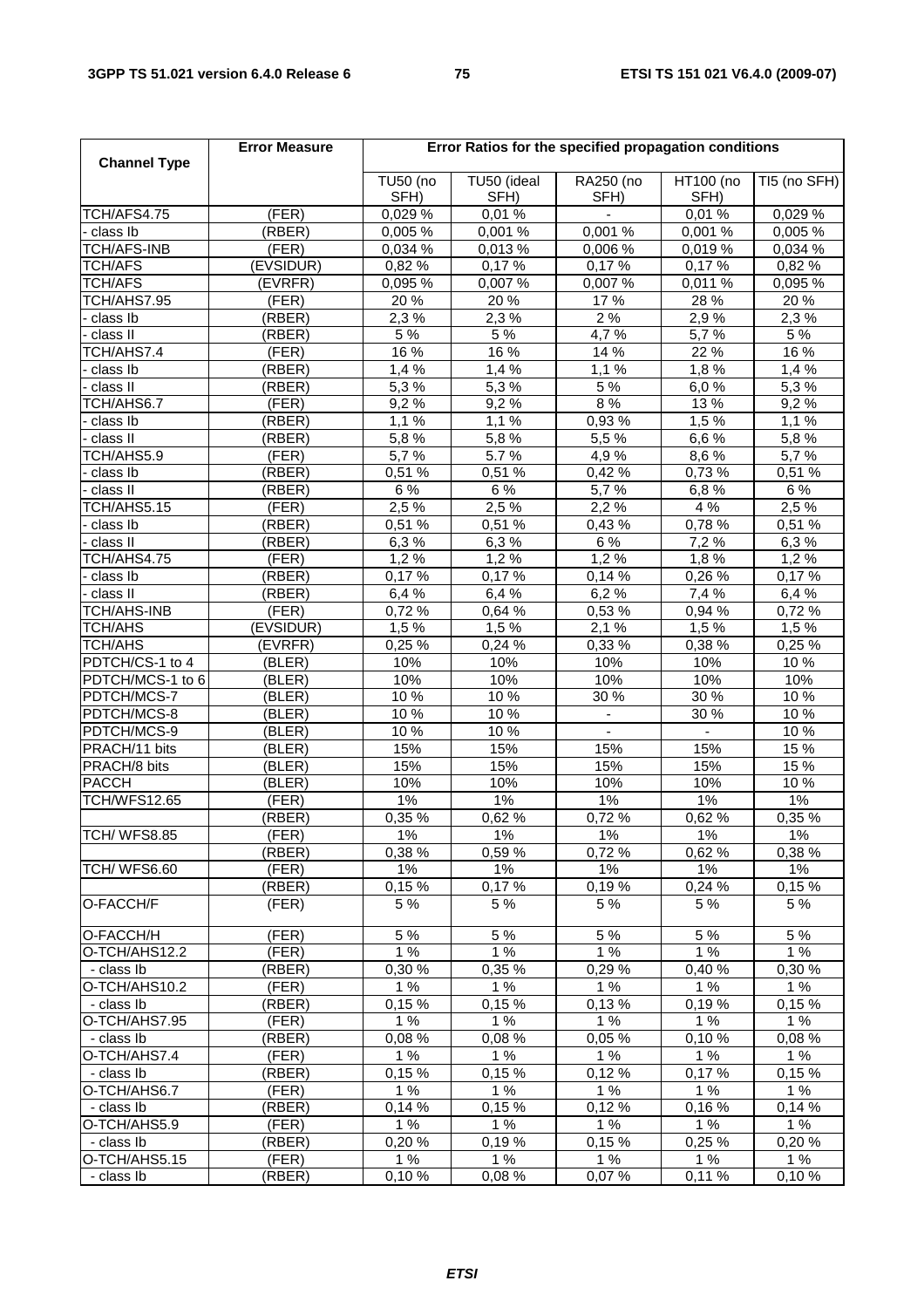| <b>Channel Type</b> | <b>Error Measure</b>                                                                                           | Error Ratios for the specified propagation conditions |             |           |                               |              |
|---------------------|----------------------------------------------------------------------------------------------------------------|-------------------------------------------------------|-------------|-----------|-------------------------------|--------------|
|                     |                                                                                                                | <b>TU50 (no</b>                                       | TU50 (ideal | RA250 (no | HT100 (no                     | TI5 (no SFH) |
|                     |                                                                                                                | SFH)                                                  | SFH)        | SFH)      | SFH)                          |              |
| O-TCH/AHS4.75       | (FER)                                                                                                          | 1%                                                    | 1%          | 1%        | 1%                            | 1%           |
| - class Ib          | (RBER)                                                                                                         | 0,15%                                                 | $0,11\%$    | 0,11%     | $0,10\,\sqrt[6]{\phantom{.}}$ | $0,15\%$     |
| O-TCH/AHS-INB       | (FER)                                                                                                          | 0.5%                                                  | $0.5\ \%$   | 0.5%      | 0.5%                          | 0.5%         |
| O-TCH/AHS           | (EVSIDUR)                                                                                                      | 1%                                                    | 1%          | 1%        | 1%                            | 1 %          |
| O-TCH/AHS           | (EVRFR)                                                                                                        | 1%                                                    | 1%          | 1%        | 1%                            | 1%           |
| O-TCH/WFS23.85      | (FER)                                                                                                          | 1%                                                    | 1%          | 1%        | 1%                            | 1%           |
| - class Ib          | (RBER)                                                                                                         | 0,16%                                                 | $0,28\%$    | 0,24%     | 0,28%                         | 0,16%        |
| O-TCH/WFS15.85      | (FER)                                                                                                          | 1%                                                    | 1%          | 1%        | 1%                            | 1%           |
| - class Ib          | (RBER)                                                                                                         | 0,44 %                                                | 0,33 %      | 0,64 %    | 0,50 %                        | 0,44%        |
| O-TCH/WFS12.65      | (FER)                                                                                                          | 1%                                                    | 1%          | 1%        | 1%                            | 1%           |
| - class Ib          | (RBER)                                                                                                         | 0,37%                                                 | $0,21\%$    | 0,51%     | 0,59%                         | 0,37 %       |
| O-TCH/WFS8.85       | (FER)                                                                                                          | 1%                                                    | 1%          | 1%        | 1%                            | 1%           |
| - class Ib          | (RBER)                                                                                                         | 0,31 %                                                | 0,22 %      | 0,42%     | 0,48%                         | 0,31 %       |
| O-TCH/WFS6.60       | (FER)                                                                                                          | 1%                                                    | 1%          | 1%        | $1\%$                         | 1%           |
| - class Ib          | (RBER)                                                                                                         | 0,18%                                                 | 0,12%       | 0,23 %    | 0,27%                         | 0,18%        |
| O-TCH/WFS-INB       | (FER)                                                                                                          | 0.5%                                                  | 0.5%        | 0.5%      | 0.5%                          | 0.5%         |
| O-TCH/WFS           | (EVSIDUR)                                                                                                      | 1%                                                    | $1%$        | 1%        | $1\%$                         | 1%           |
| O-TCH/WFS           | (EVRFR)                                                                                                        | 1%                                                    | 1%          | 1%        | 1%                            | $1\%$        |
| O-TCH/WHS12.65      | (FER)                                                                                                          | 1%                                                    | 1%          | 1%        | 1%                            | 1%           |
| - class Ib          | (RBER)                                                                                                         | 0,30 %                                                | 0,38 %      | 0,30 %    | $0,40\,\sqrt{2}$              | 0,30 %       |
| O-TCH/WHS8.85       | (FER)                                                                                                          | 1%                                                    | 1%          | 1%        | 1%                            | 1%           |
| - class Ib          | (RBER)                                                                                                         | 0,10%                                                 | 0,11%       | 0.10%     | 0,13%                         | 0,10%        |
| O-TCH/WHS6.60       | (FER)                                                                                                          | 1%                                                    | 1%          | 1%        | 1%                            | $1\%$        |
| - class Ib          | (RBER)                                                                                                         | 0,15%                                                 | 0,15%       | 0,13%     | 0,19%                         | 0,15%        |
| O-TCH/WHS-INB       | (FER)                                                                                                          | 0.5%                                                  | 0.5%        | 0.5%      | 0.5%                          | 0.5%         |
| O-TCH/WHS           | (EVSIDUR)                                                                                                      | 1%                                                    | 1%          | 1%        | 1%                            | 1%           |
| O-TCH/WHS           | (EVRFR)                                                                                                        | 1%                                                    | 1%          | 1%        | 1%                            | 1%           |
|                     | NOTE 1: For GSM 400 the speeds shall be doubled (e.g. TU50 shall be TU100) and for GSM 700 the speeds shall be |                                                       |             |           |                               |              |

multiplied by 1,2 (e.g. tU50 shall be TU60).

NOTE 2: The performance requirements for TCH/WFS inband signalling, SID\_UPDATE and RATSCCH are the same as those given for TCH/AFS. It is sufficient to test inband signalling, SID\_UPDATE and RATSCCH requirements for only one of the channel types TCH/AFS and TCH/WFS.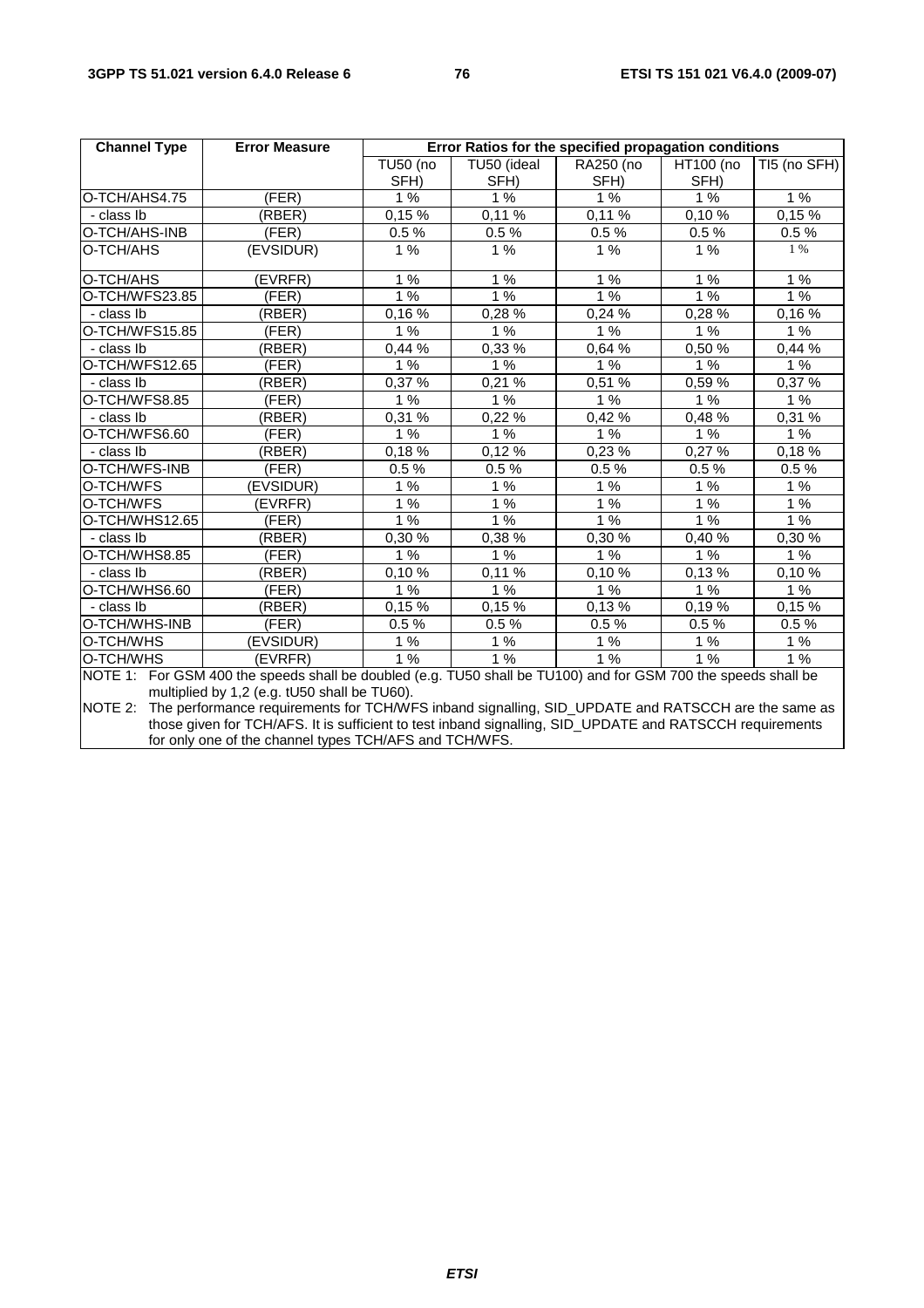| <b>Channel Type</b> | <b>Error Measure</b>          | Error Ratios for the specified propagation conditions |                                  |                     |                 |                                               |
|---------------------|-------------------------------|-------------------------------------------------------|----------------------------------|---------------------|-----------------|-----------------------------------------------|
|                     |                               | <b>TU50 (no</b>                                       | TU50 (ideal                      | RA130 (no           | HT100 (no       | TI5 (no SFH)                                  |
|                     |                               | SFH)                                                  | SFH)                             | SFH)                | SFH)            |                                               |
| FACCH/H             | (FER)                         | 7.2 %                                                 | 7.2%                             | 5.7%                | 10.4 %          | 6.9%                                          |
| FACCH/F             | (FER)                         | 3.9%                                                  | 3.9%                             | 3.4 %               | 7.4 %           | 8.0%                                          |
| E-FACCH/F           | (FER)                         | 5 %                                                   | 5 %                              | 5 %                 | 5 %             | 5 %                                           |
| SDCCH and           | (FER)                         | 9.0%                                                  | 9.0%                             | 8.0%                | 13.0 %          | 13 %                                          |
| <b>SACCH</b>        |                               |                                                       |                                  |                     |                 |                                               |
| <b>RACH</b>         | (FER)                         | 13 %                                                  | 13%                              | 12 %                | 13 %            | 13 %                                          |
| E-TCH/F43,2 NT      | (BLER)                        | 10 %                                                  | 10%                              | 10 %                | 10 %            | 10 %                                          |
| E-TCH/F32,0 T       | (BER)                         | 0.1%                                                  | 0.1%                             | 0.1%                | 0.1%            | 0.1%                                          |
| E-TCH/F28,8 T       | (BER)                         | 0.1%                                                  | 0.1%                             | 0.1%                | 0.1%            | 0.1%                                          |
| E-TCH/F28,8 NT      | (BLER)                        | 10%                                                   | 10 %                             | 10 %                | 10 %            | 10%                                           |
| <b>TCH/F14.4</b>    | (EER)                         | 2.1%                                                  | 2.0%                             | 2.0%                | 6.5%            | 2.5%                                          |
| TCH/F9.6            | (BER)                         | 0.40%                                                 | $0.40\%$                         | 0.10%               | 0.70%           | 0.50 %                                        |
| TCH/F4.8            | (EER)                         | $10^{-4}$                                             | $10^{-4}$                        | $10^{-4}$           | $10^{-4}$       | $10^{-4}$                                     |
| TCH/F2.4            | (BER)                         | $10^{-5}$                                             | $10^{-5}$                        | $10^{-5}$           | $10^{-5}$       | $210^{-4}$                                    |
| TCH/H4.8            | (BER)                         | 0.40%                                                 | 0.40%                            | 0.10%               | 0.70%           | 0.50 %                                        |
| TCH/H2.4            | (BER)                         | $10^{-4}$                                             | $10^{-4}$                        | $10^{-4}$           | $10^{-4}$       | $10^{-4}$                                     |
| <b>TCH/FS</b>       |                               |                                                       |                                  |                     |                 |                                               |
| class lb            | (FER)<br>(RBER)               | $3.0\alpha$ %                                         | $3.0\alpha$ %<br>$0.30/\alpha$ % | $2.0\alpha$ %       | $7.0\alpha$ %   | $\overline{6.0 \alpha}$ %<br>0.40/ $\alpha$ % |
|                     |                               | $0.30/\alpha$ %                                       |                                  | $0.20/\alpha$ %     | $0.50/\alpha$ % |                                               |
| class II            | (RBER)                        | 8.0%                                                  | 8.0%                             | 7.0%                | 9.0%            | 8.0%                                          |
| TCH/HS              | (FER)                         | 4.2 %                                                 | 4.2%                             | 4.1 %               | 5.0%            | 4.1 %                                         |
| class Ib            | (RBER, BFI=0)                 | 0.38 %                                                | 0.38%                            | 0.28%               | 0.63%           | 0.36 %                                        |
| class II            | (RBER, BFI=0)                 | 6.9%                                                  | 6.9%                             | 6.8%                | 7.8%            | 6.9%                                          |
|                     | (UFR)                         | 5.7%                                                  | 5.7%                             | 5.0%                | 8.1%            | 5.6%                                          |
| class Ib            | (RBER, UFI=0)                 | 0.26%                                                 | 0.26%                            | 0.21%               | 0.35%           | 0.24%                                         |
|                     | (EVSIDR)                      | 7.0%                                                  | 7.0%                             | 6.0%                | 9.9%            | 6.8%                                          |
|                     | (RBER, SID=2 and<br>$BFI=0$   | 0.01%                                                 | 0.01%                            | 0.01%               | 0.02%           | 0.01%                                         |
|                     | $\overline{\textsf{(ESIDR)}}$ | 3.0%                                                  | 3.0%                             | 3.2%                | 3.9%            | 3.0%                                          |
|                     | (RBER, SID=1 or 2)            | 0.33 %                                                | 0.33 %                           | 0.21%               | 0.45%           | 0.3%                                          |
| <b>TCH/EFS</b>      | (FER)                         | 4 %                                                   | 4 %                              | 3 %                 | 7%              | $8\ \%$                                       |
| - class Ib          | (RBER)                        | 0.12%                                                 | 0.12%                            | 0.10%               | 0.24%           | 0.21%                                         |
| class II            | (RBER)                        | 8 %                                                   | 8 %                              | 7%                  | 9%              | 7%                                            |
| TCH/AFS12.2         | (FER)                         | 2%                                                    | 2,0 %                            | $\overline{1}$ ,3 % | 4,6%            | 4,9%                                          |
| class Ib            | (RBER)                        | 1,4%                                                  | 1,4%                             | 1,2%                | $2,1\%$         | 1,5%                                          |
| TCH/AFS10.2         | (FER)                         | 0,65 %                                                | 0,65 %                           | 0,41%               | 1,6%            | 2,1%                                          |
| - class Ib          | (RBER)                        | 0,12%                                                 | 0,12%                            | 0,084 %             | 0,26 %          | 0,23 %                                        |
| TCH/AFS7.95         | (FER)                         | 0,025 %                                               | 0,025 %                          | 0,018 %             | 0,089%          | 0,36 %                                        |
| - class Ib          | (RBER)                        | 0,023 %                                               | 0,023 %                          | 0,016 %             | 0.061%          | 0,11%                                         |
| TCH/AFS7.4          | (FER)                         | 0,036%                                                | 0,036 %                          | 0,023%              | 0,13%           | 0,41%                                         |
| - class Ib          | (RBER)                        | 0,013 %                                               | 0,013 %                          | 0,007 %             | 0,031 %         | 0,054 %                                       |
| TCH/AFS6.7          | (FER)                         | 0,01%                                                 | 0,01%                            | 0,01%               | 0,031 %         | 0,16%                                         |
| - class Ib          | (RBER)                        | 0,017 %                                               | 0,017%                           | 0,01%               | 0,041 %         | 0,082 %                                       |
| TCH/AFS5.9          | (FER)                         | 0,01%                                                 | 0,01%                            | 0,01%               | 0,01%           | 0,094 %                                       |
| - class Ib          | (RBER)                        | 0,001 %                                               | 0,001 %                          | 0,001 %             | 0,002%          | 0,014 %                                       |
| TCH/AFS5.15         | (FER)                         | 0,01%                                                 | 0,01%                            |                     | 0,01%           | 0,07%                                         |
| class Ib            | (RBER)                        | 0,001%                                                | 0,001%                           | 0,001 %             | 0,003 %         | 0,014 %                                       |
| TCH/AFS4.75         | (FER)                         | 0,01%                                                 | $\blacksquare$                   | $\blacksquare$      | 0,01%           | 0,029 %                                       |
| class Ib            | (RBER)                        | 0,001 %                                               | 0,001 %                          | 0,001 %             | 0,001 %         | 0,005 %                                       |
| TCH/AFS-INB         | (FER)                         | 0,011 %                                               | 0,011 %                          | 0,006%              | 0,021 %         | 0,034 %                                       |
| TCH/AFS             | (EVSIDUR)                     | 0,19%                                                 | 0,19%                            | 0,17%               | 0,25%           | 0,82 %                                        |
| <b>TCH/AFS</b>      | (EVRFR)                       | 0,007 %                                               | 0,007 %                          | 0,002 %             | 0,01%           | 0,095 %                                       |
| TCH/AHS7.95         | (FER)                         | 20 %                                                  | 20 %                             | 17%                 | 27 %            | 20 %                                          |
| - class Ib          | (RBER)                        | 2,3%                                                  | 2,3%                             | 2%                  | 2,9%            | 2,3%                                          |
| class II            | (RBER)                        | 5 %                                                   | 5 %                              | 4,8%                | 5,7 %           | 5 %                                           |
| TCH/AHS7.4          | (FER)                         | 16 %                                                  | 16 %                             | 13%                 | 22 %            | 16 %                                          |
| class lb            | (RBER)                        | 1,4%                                                  | 1,4%                             | 1,1%                | 1,9%            | 1,4%                                          |
| class II            | (RBER)                        | 5,3%                                                  | 5,3%                             | 5,1%                | 6,1%            | 5,3%                                          |

#### **Table 17b: DCS1800, PCS 1900 and MXM 1900 Multipath error performance limits at RX sensitivity level**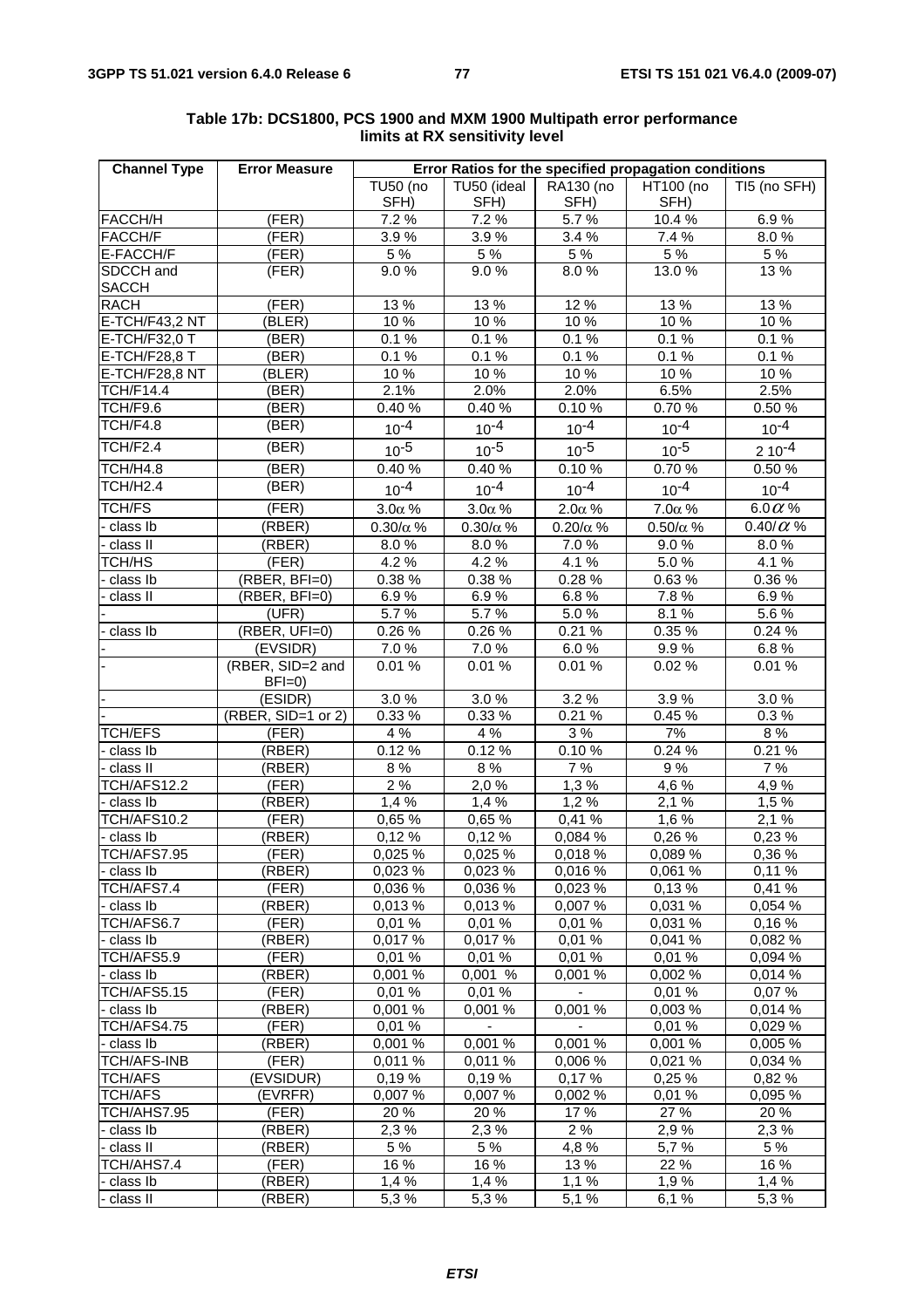| <b>Channel Type</b>          | <b>Error Measure</b> | Error Ratios for the specified propagation conditions |                  |              |                          |              |
|------------------------------|----------------------|-------------------------------------------------------|------------------|--------------|--------------------------|--------------|
|                              |                      | <b>TU50 (no</b>                                       | TU50 (ideal      | RA130 (no    | HT100 (no                | TI5 (no SFH) |
|                              |                      | SFH)                                                  | SFH)             | SFH)         | SFH)                     |              |
| TCH/AHS6.7                   | (FER)                | 9,4 %                                                 | 9,4%             | 7,5 %        | 13 %                     | 9,2%         |
| class Ib                     | (RBER)               | 1,1%                                                  | 1,1%             | 0,92 %       | 1,5 %                    | 1,1%         |
| class II                     | (RBER)               | $\overline{5}$ ,8 %                                   | 5.8%             | 5,5 %        | 6,6%                     | 5,8%         |
| TCH/AHS5.9                   | (FER)                | 5,9%                                                  | 5,9%             | 4,6%         | 8,5 %                    | 5,7 %        |
| class Ib                     | (RBER)               | 0,52%                                                 | 0,52 %           | 0,39 %       | 0,72%                    | 0,51%        |
| class II                     | (RBER)               | 6,1%                                                  | 6,1%             | 5,8%         | 6,8%                     | 6 %          |
| TCH/AHS5.15                  | (FER)                | 2,6%                                                  | $2,6\%$          | 2%           | 3,7%                     | 2,5%         |
| class Ib                     | (RBER)               | 0,53 %                                                | 0,53 %           | 0,4%         | 0,76 %                   | 0,51%        |
| class II                     | (RBER)               | 6,3%                                                  | 6,3%             | 6,1%         | 7,2 %                    | 6,3%         |
| TCH/AHS4.75                  | (FER)                | 1,2%                                                  | 1,2%             | 1,1%         | 1,7%                     | 1,2%         |
| class lb                     | (RBER)               | 0,18%                                                 | 0,18%            | 0,13%        | 0,25%                    | 0,17%        |
| class II                     | (RBER)               | 6,5 %                                                 | 6,5%             | 6,2%         | 7,3 %                    | 6,4%         |
| TCH/AHS-INB                  | (FER)                | 0,64 %                                                | 0,64 %           | 0,53 %       | 0,94 %                   | 0,72%        |
| <b>TCH/AHS</b>               | (EVSIDUR)            | 1,3%                                                  | 1,3%             | 2,1%         | 1,5%                     | 1,5%         |
| <b>TCH/AHS</b>               | (EVRFR)              | 0,24%                                                 | 0,24%            | 0,25%        | 0,24%                    | 0,25 %       |
| PDTCH/CS-1 to 4              | (BLER)               | 10%                                                   | 10%              | 10%          | 10%                      | 10 %         |
| PDTCH/MCS-1<br>to 6          | (BLER)               | 10%                                                   | 10%              | 10%          | 10%                      | 10%          |
| PDTCH/MCS-7                  | (BLER)               | 10 %                                                  | $\frac{1}{10}$ % | 30 %         | $\overline{\phantom{a}}$ | 10%          |
| PDTCH/MCS-8                  | (BLER)               | 30 %                                                  | 30 %             |              |                          | 30 %         |
| PDTCH/MCS-9                  | (BLER)               | 30%                                                   | 30 %             | $\mathbf{r}$ |                          | 30 %         |
| PRACH/11 bit                 | (BLER)               | 15%                                                   | 15%              | 15%          | 15%                      | 15 %         |
| PRACH/8 bit                  | ( <b>BLER</b> )      | 15%                                                   | 15%              | 15%          | 15%                      | 15 %         |
| <b>PACCH</b>                 | (BLER)               | 10%                                                   | 10%              | 10%          | 10%                      | 10 %         |
| <b>TCH/WFS12.65</b>          | (FER)                | $1\%$                                                 | 1%               | 1%           | $1\%$                    | $1\%$        |
|                              | (RBER)               | 0,62%                                                 | 0,62 %           | 0,72 %       | 0,66 %                   | 0,35%        |
| <b>TCH/ WFS8.85</b>          | (FER)                | $1\%$                                                 | 1%               | 1%           | $1\%$                    | $1\%$        |
|                              | (RBER)               | 0,59%                                                 | 0,59 %           | 0,72%        | 0,58 %                   | 0,38 %       |
| TCH/WFS6.60                  | (FER)                | 1%                                                    | 1%               | $1\%$        | $1\%$                    | 1%           |
|                              | (RBER)               | 0,17%                                                 | 0,17%            | 0,19%        | 0,25%                    | 0,15%        |
| O-FACCH/F                    | (FER)                | 5 %                                                   | 5 %              | 5 %          | 5 %                      | 5 %          |
| O-FACCH/H                    | (FER)                | 5 %                                                   | 5 %              | 5 %          | 5 %                      | 5 %          |
| O-TCH/AHS12.2                | (FER)                | 1%                                                    | 1%               | 1%           | 1%                       | 1%           |
| - class Ib                   | (RBER)               | 0,30%                                                 | 0,30 %           | 1%           | 0,42 %                   | 0,30 %       |
| O-TCH/AHS10.2                | (FER)                | 1%                                                    | 1%               | 0.29%        | 1%                       | 1%           |
| - class Ib                   | (RBER)               | 0,17%                                                 | 0,17%            | 1%           | 0,20%                    | 0,15%        |
| O-TCH/AHS7.95                | (FER)                | 1%                                                    | 1%               | 0,13%        | 1%                       | 1%           |
| - class Ib                   | (RBER)               | 0.08%                                                 | 0.08%            | 1%           | 0.08%                    | 0,08%        |
| O-TCH/AHS7.4                 | (FER)                | 1%                                                    | 1%               | 0,05%        | 1%                       | 1%           |
| - class Ib                   | (RBER)               | 0,15%                                                 | 0.15%            | 1%           | 0.17%                    | 0,15%        |
| O-TCH/AHS6.7                 | (FER)                | 1%                                                    | 1%               | 0,12%        | 1%                       | 1%           |
| - class Ib                   | (RBER)               | 0,16%                                                 | 0,16%            | 1%           | 0,19%                    | 0,14%        |
| O-TCH/AHS5.9                 | (FER)                | 1%                                                    | 1%               | 0,12%        | 1%                       | 1%           |
| - class Ib                   | (RBER)               | 0,22 %                                                | 0,22 %           | 1%           | 0,24 %                   | 0,20%        |
| O-TCH/AHS5.15                | (FER)                | 1%                                                    | 1%               | 0,15%        | 1%                       | 1%<br>0.10%  |
| - class Ib                   | (RBER)               | 0,11%                                                 | 0,11%            | 1%           | 0,12%<br>1%              | 1%           |
| O-TCH/AHS4.75                | (FER)<br>(RBER)      | 1%<br>0,15%                                           | 1%<br>0,15%      | 0,07%<br>1%  | 0.17%                    | 0.15%        |
| - class Ib<br>O-TCH/AHS-INB  | (FER)                | 0.5%                                                  | 0.5%             | 0.5%         | 0.5%                     | 0.5%         |
| O-TCH/AHS                    | (EVSIDUR)            | 1%                                                    | 1%               | 1%           | 1%                       | 1 %          |
| O-TCH/AHS                    | (EVRFR)              | 1%                                                    | 1%               | 1%           | 1%                       | 1%           |
|                              |                      | 1%                                                    | 1%               | 1%           | 1%                       | 1%           |
| O-TCH/WFS23.85<br>- class Ib | (FER)                |                                                       |                  | 0,24 %       | 0,26 %                   | 0,16%        |
| O-TCH/WFS15.85               | (RBER)               | 0,17%<br>1%                                           | 0,17%<br>1%      | 1%           | 1%                       | 1%           |
|                              | (FER)                |                                                       |                  |              | 0.60%                    | 0,44%        |
| - class Ib<br>O-TCH/WFS12.65 | (RBER)<br>(FER)      | 0,50%<br>1%                                           | 0,50%<br>1%      | 0,64%<br>1%  | $1\%$                    | 1%           |
| - class Ib                   | (RBER)               | 0,45%                                                 | 0,45 %           | 0,51%        | 0,63 %                   | 0,37 %       |
| O-TCH/WFS8.85                | (FER)                | 1%                                                    | 1%               | 1%           | 1%                       | 1%           |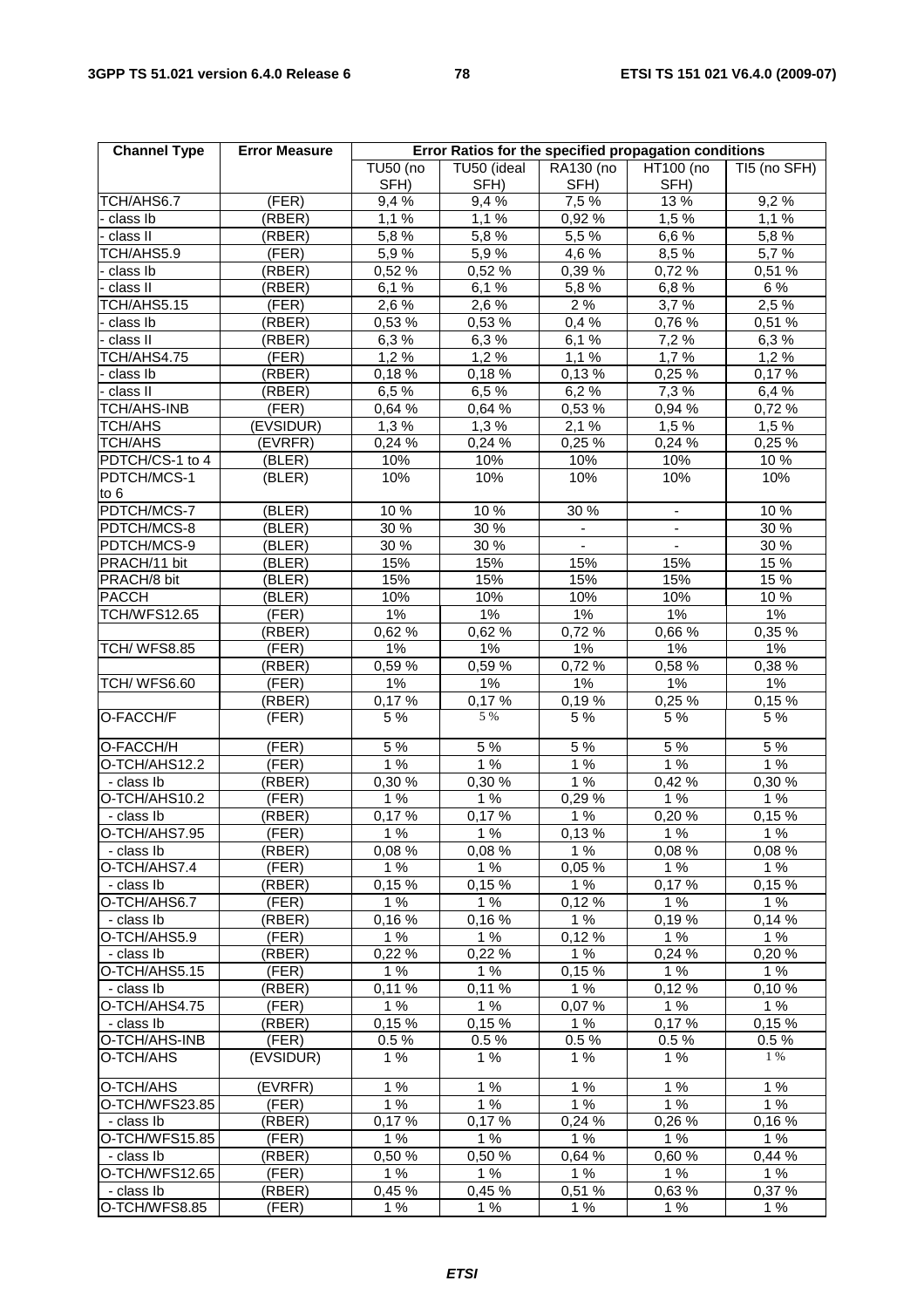| <b>Channel Type</b> | <b>Error Measure</b> | Error Ratios for the specified propagation conditions |             |           |           |              |
|---------------------|----------------------|-------------------------------------------------------|-------------|-----------|-----------|--------------|
|                     |                      | TU50 (no                                              | TU50 (ideal | RA130 (no | HT100 (no | TI5 (no SFH) |
|                     |                      | SFH)                                                  | SFH)        | SFH)      | SFH)      |              |
| - class Ib          | (RBER)               | 0.38%                                                 | $0.38\%$    | $0.42 \%$ | 0.57%     | 0.31%        |

| <b>Channel Type</b>                                                                                                                                                                                                                                                               | <b>Error Measure</b> | Error Ratios for the specified propagation conditions |                     |                   |                   |              |
|-----------------------------------------------------------------------------------------------------------------------------------------------------------------------------------------------------------------------------------------------------------------------------------|----------------------|-------------------------------------------------------|---------------------|-------------------|-------------------|--------------|
|                                                                                                                                                                                                                                                                                   |                      | TU50 (no<br>SFH)                                      | TU50 (ideal<br>SFH) | RA130 (no<br>SFH) | HT100 (no<br>SFH) | TI5 (no SFH) |
| O-TCH/WFS6.60                                                                                                                                                                                                                                                                     | (FER)                | 1%                                                    | 1%                  | 1%                | 1%                | 1%           |
| - class Ib                                                                                                                                                                                                                                                                        | (RBER)               | 0.20%                                                 | 0.20%               | 0.23%             | 0.30%             | 0.18%        |
| O-TCH/WFS-INB                                                                                                                                                                                                                                                                     | (FER)                | 0.5%                                                  | 0.5%                | 0.5%              | 0.5%              | 0.5%         |
| O-TCH/WFS                                                                                                                                                                                                                                                                         | (EVSIDUR)            | 1%                                                    | 1%                  | 1%                | 1%                | 1%           |
| O-TCH/WFS                                                                                                                                                                                                                                                                         | (EVRFR)              | $1\%$                                                 | 1%                  | 1%                | 1%                | 1%           |
| O-TCH/WHS12.65                                                                                                                                                                                                                                                                    | (FER)                | 1%                                                    | 1%                  | 1%                | 1%                | 1%           |
| - class Ib                                                                                                                                                                                                                                                                        | (RBER)               | 0.34%                                                 | 0.34%               | 0.30%             | 0.44%             | 0.30%        |
| O-TCH/WHS8.85                                                                                                                                                                                                                                                                     | (FER)                | 1%                                                    | 1%                  | 1%                | 1%                | 1%           |
| - class Ib                                                                                                                                                                                                                                                                        | (RBER)               | 0.12%                                                 | 0.12%               | 0.10%             | 0.15%             | 0.10%        |
| O-TCH/WHS6.60                                                                                                                                                                                                                                                                     | (FER)                | 1%                                                    | 1%                  | 1%                | 1%                | 1%           |
| - class Ib                                                                                                                                                                                                                                                                        | (RBER)               | 0.16%                                                 | 0,16%               | 0.13%             | 0.19%             | 0.15%        |
| O-TCH/WHS-INB                                                                                                                                                                                                                                                                     | (FER)                | 0.5%                                                  | 0.5%                | 0.5%              | 0.5%              | 0.5%         |
| O-TCH/WHS                                                                                                                                                                                                                                                                         | (EVSIDUR)            | 1%                                                    | 1%                  | 1%                | 1%                | 1%           |
| O-TCH/WHS                                                                                                                                                                                                                                                                         | (EVRFR)              | $1\%$                                                 | 1%                  | 1%                | 1%                | 1%           |
| The performance requirements for TCH/WFS inband signalling, SID_UPDATE and RATSCCH are the<br>NOTE:<br>same as those given for TCH/AFS. It is sufficient to test inband signalling, SID_UPDATE and RATSCCH<br>requirements for only one of the channel types TCH/AFS and TCH/WFS. |                      |                                                       |                     |                   |                   |              |

The value of  $\alpha$  in table 17a,b shall be between 1 and 1.6, and shall be the same for both occurrences in each propagation condition; it may be different for different propagation conditions.

NOTE: For each TU50 (ideal FH), sufficient decorrelation may be achieved with 4 frequencies spaced over 5 MHz.

### 7.4.5 Requirement Reference

3GPP TS 45.005 subclause 6.2.

# 7.5 Reference interference level

### 7.5.1 Test Purpose

The reference interference level is a measure of the capability of the receiver to receive a wanted modulated signal without exceeding a given degradation due to the presence of an unwanted modulated signal at the same carrier frequency (co-channel interference) or at any adjacent carrier frequencies (adjacent channel interference).

# 7.5.2 Test Case

If Slow Frequency Hopping (SFH) is supported by the BSS, it shall be disabled during this measurement, except when performing tests using propagation conditions with ideal SFH.

When SFH is used in the test, the BSS shall hop over the maximum range and number of ARFCNs possible for the test environment and which are available in the BSS configuration. If SFH is not supported, the test shall be performed on the specified number of ARFCNs. As a minimum, one time slot shall be tested on one TRX.

Two input signals shall be connected to the receiver via a combining network. When testing each signal shall be connected through a Multipath Fading Simulator (MFS) as described in annex B.1, except in the cases of frequency offsets of the interfering signal from the wanted signal of 400kHz or greater, where the interferer shall be static. The two multipath fading propagation conditions shall be uncorrelated.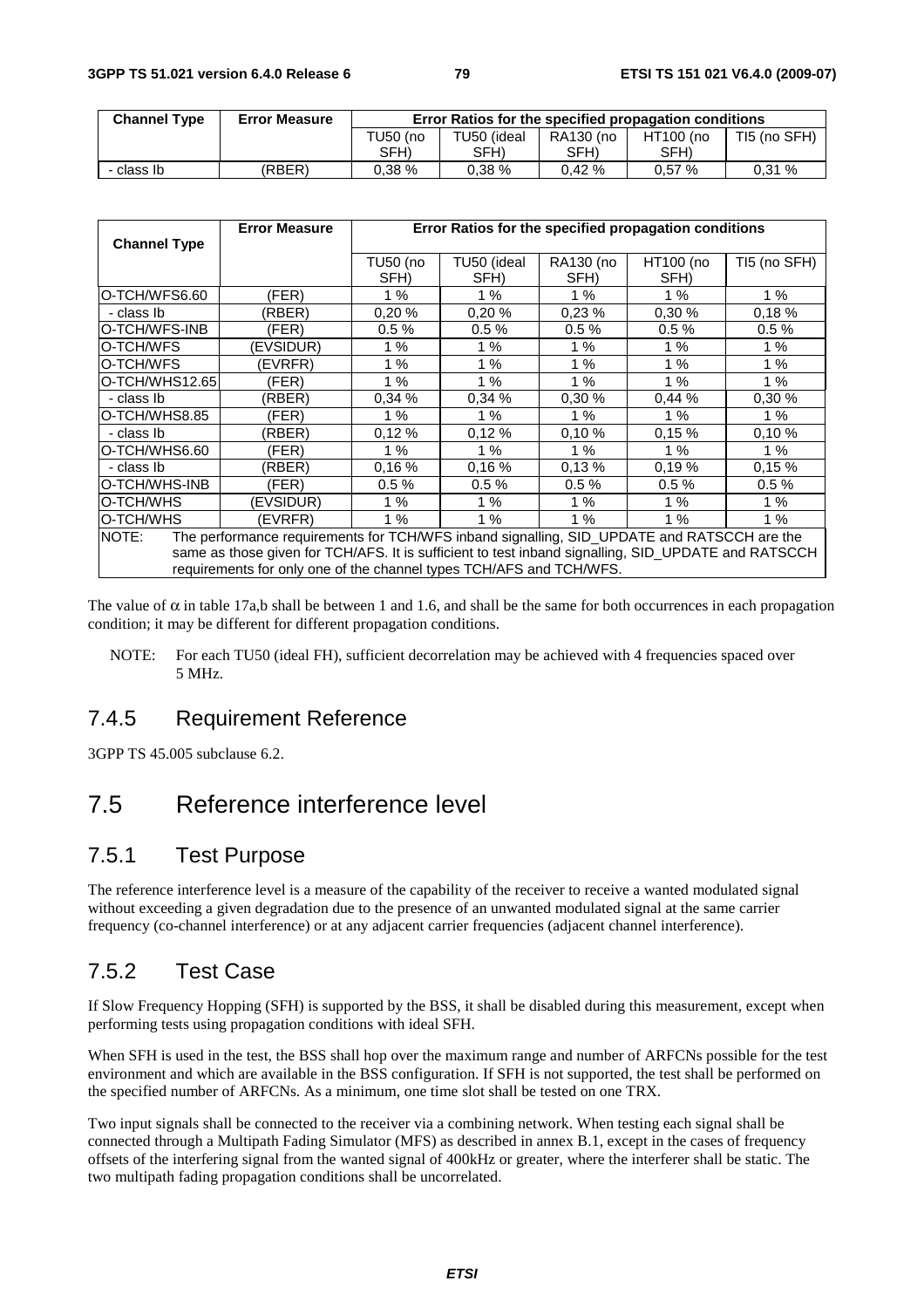The referred power level for both signals shall be the average power into the BSS RX antenna connector. This shall be measured by taking the mean powers of the sum of the individual paths.

For GMSK modulated circuit switched channels except AMR-WB, the wanted signal shall have the power level as defined in table 18. It shall have normal GSM modulation. In the case of a pico-BTS, the power level defined in table 18 (\*) shall be 4dB greater for measurements performed with interferer offsets of 400kHz or greater.

For packet switched channels, ECSD and for AMR-WB, and for 8-PSK modulated AMR and AMR-WB channels, the wanted signal level shall be (X-9dB+Ir), where "X" is the power level defined in table 18 and "Ir" is the co-channel interference ratio defined in table 19b.

| <b>BTS Type</b>                            | Test signal average input level to receiver |
|--------------------------------------------|---------------------------------------------|
| GSM 400/GSM850/GSM900/DCS1800/PCS 1900/MXM | $-84$ dBm                                   |
| 850/MXM 1900/GSM700 BTS                    |                                             |
| GSM900/GSM850/MXM 850/GSM700 micro-BTS M1  | $-77$ dBm                                   |
| GSM900/GSM850/MXM 850/GSM700 micro-BTS M2  | $-72$ dBm                                   |
| GSM900/GSM850/MXM 850/GSM700 micro-BTS M3  | $-67$ dBm                                   |
| GSM900/GSM850/MXM 850/GSM700 pico-BTS P1   | -68 dBm *                                   |
| DCS1800/PCS 1900/ MXM 1900 micro-BTS M1    | $-82$ dBm                                   |
| DCS1800/PCS 1900/ MXM 1900 micro-BTS M2    | $-77$ dBm                                   |
| DCS1800/PCS 1900/ MXM 1900 micro-BTS M3    | $-72$ dBm                                   |
| DCS1800/PCS 1900/ MXM 1900 pico-BTS P1     | $-75$ dBm $*$                               |

**Table 18: Test signal average input level for Reference Interference Level measurements** 

The interfering signal shall be continuous and have GSM modulation of a pseudo-random bitstream without midamble. If the TRX supports 8-PSK it shall be tested with the interfering signal having GMSK modulation and with the interfering signal having 8-PSK modulation, unless it can be demonstrated that it is sufficient to test either with GMSK or 8-PSK modulated interfering signal. If the TRX does not support 8-PSK it shall be tested with the interfering signal having GMSK modulation. For SFH this interferer shall consist of either one signal which hops in synchronization with the time slot under test or a number of fixed frequency signal sources. In the latter case the number of interfering sources determines the number of frequencies over which the time slot under test can hop in the test environment irrespective of the upper limit of the BTS.

For GMSK modulated circuit switched channels except AMR-WB, the test shall be performed with frequency offsets of the interfering signal from the wanted signal, for a relative level of interfering signal above the wanted signal as specified in table 19. In some cases a second requirement is specified, where the interference ratio in table 19 shall be increased or decreased by 3 dB. In these cases the Error measures are noted as FER@+3dB or FER@-3dB respectively.

For packet switched channels, ECSD and AMR-WB, and 8-PSK modulated AMR and AMR-WB channels, the test shall be performed with frequency offsets of the interfering signal from the wanted signal, for a carrier to interferer ratio, relative to the co-channel interference ratio (C/Ic), as specified in table 19a. The minimum co-channel interference ratio (C/Ic) for all the combinations of packet switched logical channel type and propagation condition are as specified in table 19b.

In the case of Slow Frequency Hopping (SFH) the interfering signal shall be on the same ARFCN as the wanted signal over the useful part of the time slot burst. For offsets greater than 0 kHz only the multipath propagation condition TU50 (no SFH) need be tested for normal and micro-BTS systems, and only the multipath propagation condition TI5 (no SFH) need be tested for pico-BTS systems.

**Table 19: Co-channel and adjacent channel interference rejections for circuit switched channels except ECSD and AMR-WB channels, and 8-PSK modulated AMR and AMR-WB channels** 

| Interferers offset: | <b>Carrier to Interferer Ratio:</b> | <b>Fading of interferer</b> |     |
|---------------------|-------------------------------------|-----------------------------|-----|
|                     | Normal and Micro-BTS                | Pico-BTS                    |     |
| 0 kHz               | 9 dB                                | 13dB                        | ves |
| 200 kHz             | -9 dB                               | -5 dB                       | ves |
| 400 kHz             | $-41$ dB                            | -37dB                       | no  |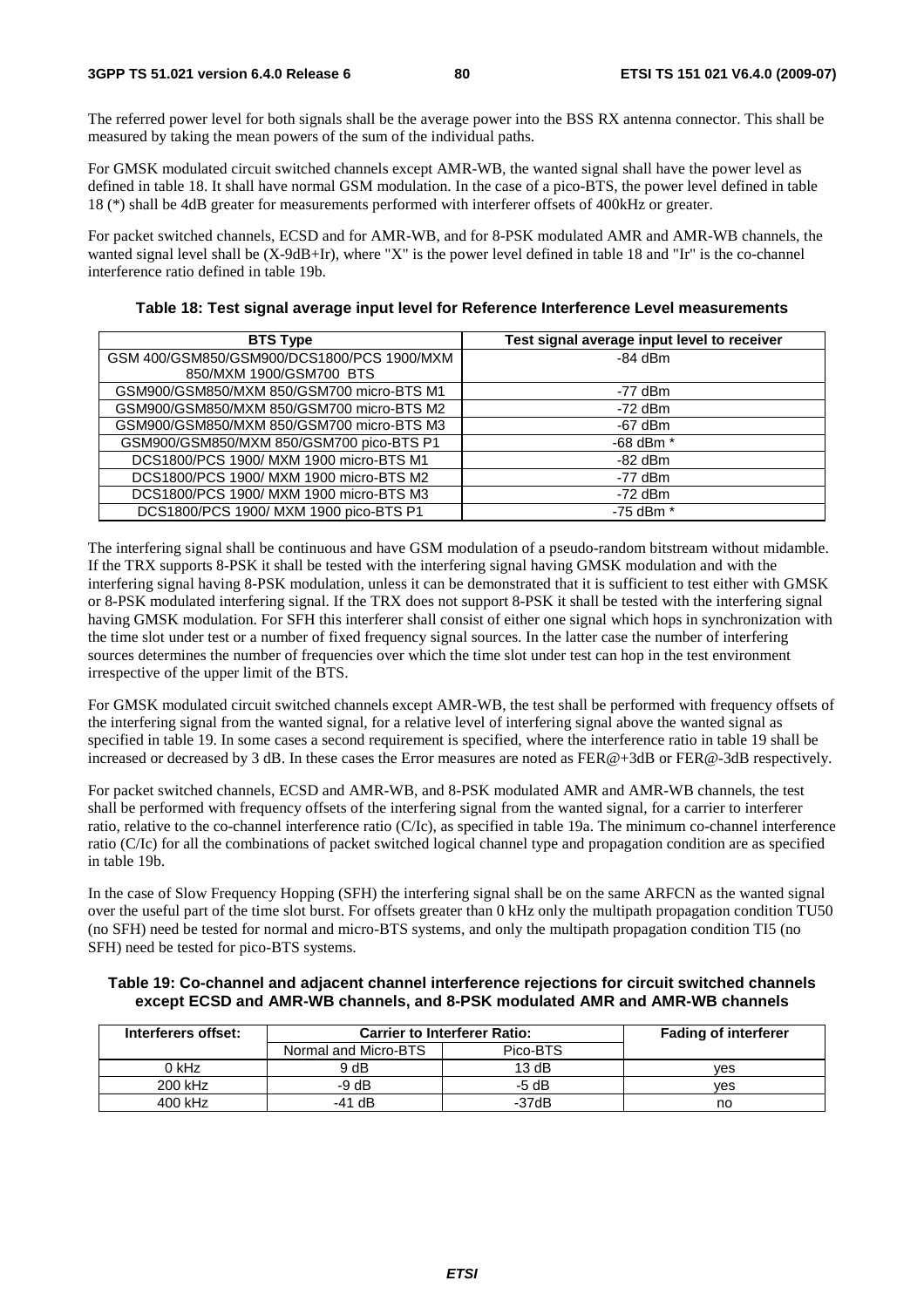#### **Table 19a: Co-channel and adjacent channel interference ratios for packet switched channels, for ECSD and for AMR-WB channels, and for 8-PSK modulated AMR and AMR-WB channels**

| Interferers offset: | <b>GMSK</b>        | ∣Carrier to Interferer Ratio ∣ Carrier to Interferer Ratio ∣<br>8-PSK | <b>Fading of interferer</b> |
|---------------------|--------------------|-----------------------------------------------------------------------|-----------------------------|
| 0 kHz               | $C/IC$ (table 19b) | $C/IC$ (table 19b)                                                    | ves                         |
| 200 kHz             | $C/IC - 18$ dB     | Table 19c                                                             | ves                         |
| 400 kHz             | $C/IC - 50$ dB     | $C/IC - 50$ dB                                                        | ves                         |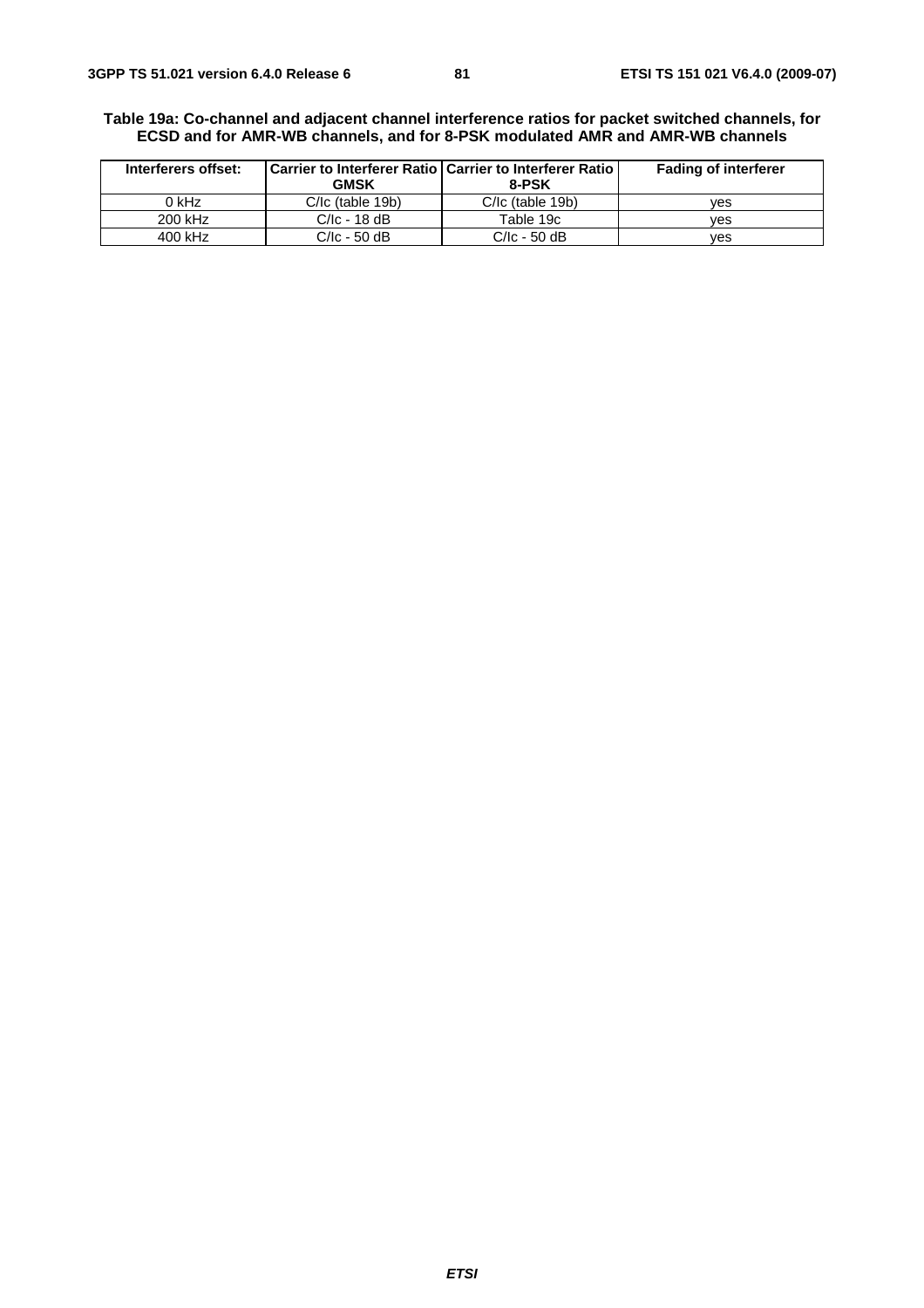| GSM 400, GSM 700, GSM900, GSM 850 and MXM 850*** |             |                 |             |                                                                   |                  |                 |  |
|--------------------------------------------------|-------------|-----------------|-------------|-------------------------------------------------------------------|------------------|-----------------|--|
| <b>Channel Type</b>                              | <b>Unit</b> |                 |             | Carrier to Interferer Ratios for specified propagation conditions |                  |                 |  |
|                                                  |             | TU <sub>3</sub> | <b>TU50</b> | <b>TU50</b><br>(ideal                                             | <b>RA250</b>     | TI5             |  |
|                                                  |             | (no SFH)        | (no SFH)    | SFH)                                                              | (no SFH)         | (no SFH)        |  |
| PDTCH/CS-1                                       | dB          | 13              | 10          | 9                                                                 | 9                | 14              |  |
| PDTCH/CS-2                                       | dB          | 15              | 14          | 13                                                                | $\overline{13}$  | 18              |  |
| PDTCH/CS-3                                       | dB          | 16              | 16          | 15                                                                | 16<br>$\ast$     | 20              |  |
| PDTCH/CS-4                                       | dB          | 21              | 24          | 24                                                                |                  | 27              |  |
| PDTCH/MCS-1                                      | dB          | 13              | 10.5        | 9.5                                                               | 10               | 14.5            |  |
| PDTCH/MCS-2                                      | dB          | $\overline{15}$ | 12.5        | $\overline{12}$                                                   | $\overline{12}$  | 16.5            |  |
| PDTCH/MCS-3                                      | dB          | 16.5            | 17          | 17                                                                | 19               | 21              |  |
| PDTCH/MCS-4                                      | dB          | 19              | 22          | 22                                                                | $\star$          | 26              |  |
| PDTCH/MCS-5                                      | dB          | 18              | 15.5        | 14.5                                                              | 16               | 19.5            |  |
| PDTCH/MCS-6                                      | dB          | 20              | 18          | 17.5                                                              | 21               | 22              |  |
| PDTCH/MCS-7                                      | dB          | 23.5            | 24          | 24.5                                                              | $26.5***$        | 28              |  |
| PDTCH/MCS-8                                      | dB          | 28.5            | 30          | 30                                                                | $\star$          | 34              |  |
| PDTCH/MCS-9                                      | dB          | 30              | 33          | 35                                                                | $\star$          | 37              |  |
| E-TCH/F43,2 NT                                   | dB          | 24              | 19.5        | 19                                                                | 21.5             | 23.5            |  |
| E-TCH/F32,0 T                                    | dB          | 25.5            | 17          | 15.5                                                              | 15.5             | 21              |  |
| E-TCH/F28,8 T                                    | dB          | 27              | 17.5        | 15.5                                                              | 16               | 21.5            |  |
| E-TCH/F28,8 NT                                   | dB          | $\overline{20}$ | 14.5        | 13.5                                                              | 13.5             | 18.5            |  |
| E-FACCH/F                                        | dB          | 17.5            | 12.5        | 11.5                                                              | 11.5             | 16.5            |  |
| <b>PACCH</b>                                     | dB          | 13              | 10          | 9                                                                 | 9                | 14              |  |
| PRACH/11 bits                                    | dB          | 8               | 8           | 8                                                                 | 10               | 12              |  |
| PRACH/8 bits                                     | dB          | 8               | 8           | 8                                                                 | $\boldsymbol{9}$ | $\overline{12}$ |  |
| <b>TCH/WFS12.65</b>                              | dB          | 21,5            | 14,5        | 13                                                                | 12,5             | 18,5            |  |
| <b>TCH/ WFS8.85</b>                              | dB          | 20              | 11,5        | 10                                                                | 9                | 15,5            |  |
| TCH/WFS6.60                                      | dB          | 19              | 10,5        | 9                                                                 | 8                | 14,5            |  |
| O-FACCH/F                                        | dB          | 15,5            | 10          | $\overline{8}$                                                    | $\overline{9}$   | 14              |  |
| O-FACCH/H                                        | dB          | 15,5            | 10          | 9                                                                 | 9,5              | 14              |  |
| O-TCH/AHS12.2                                    | dB          | 22,5            | 16,5        | 15,5                                                              | 17               | 20,5            |  |
| O-TCH/AHS10.2                                    | dB          | 21,5            | 15,5        | 14,5                                                              | 15,5             | 19,5            |  |
| O-TCH/AHS7.95                                    | dB          | 20,5            | 14,5        | 13,5                                                              | 14,5             | 18,5            |  |
| O-TCH/AHS7.4                                     | dB          | 20              | 14          | 12,5                                                              | 13,5             | 18              |  |
| O-TCH/AHS6.7                                     | dB          | 19,5            | 13,5        | 12                                                                | 13               | 17,5            |  |
| O-TCH/AHS5.9                                     | dB          | 19              | 13          | 12                                                                | 12,5             | 17              |  |
| O-TCH/AHS5.15                                    | dB          | 18,5            | 12,5        | 11                                                                | 12               | 16,5            |  |
| O-TCH/AHS4.75                                    | dB          | 18              | 12          | 10,5                                                              | 11,5             | 16              |  |
| O-TCH/AHS-INB<br>(FER)                           | dB          | 16,5            | 10,5        | 10,5                                                              | 12,5             | 14,5            |  |
| O-TCH/AHS<br>(EVSIDUR)                           | dB          | 16              | 10,5        | 9,5                                                               | 10,5             | 14,5            |  |
| O-TCH/AHS<br>(EVRFR)                             | dB          | 16              | 10,5        | 9,5                                                               | $\overline{11}$  | 14,5            |  |
| O-TCH/WFS23.85                                   | dB          | 22,5            | 16          | 13,5                                                              | 13,5             | 20              |  |
| O-TCH/WFS15.85                                   | dB          | 20              | 13,5        | 11                                                                | 10,5             | 17,5            |  |
| O-TCH/WFS12.65                                   | dB          | 18,5            | 11,5        | 9,5                                                               | 9,5              | 15,5            |  |
| O-TCH/WFS8.85                                    | dB          | 17              | 10,5        | 7,5                                                               | 7,5              | 14,5            |  |
| O-TCH/WFS6.60                                    | dB          | 16              | 9,5         | $\overline{7}$                                                    | 6,5              | 13,5            |  |

#### **Table 19b: Co-channel interference ratios (C/Ic) for packet switched channels, for ECSD and for AMR-WB channels, and for 8-PSK modulated AMR and AMR-WB channels**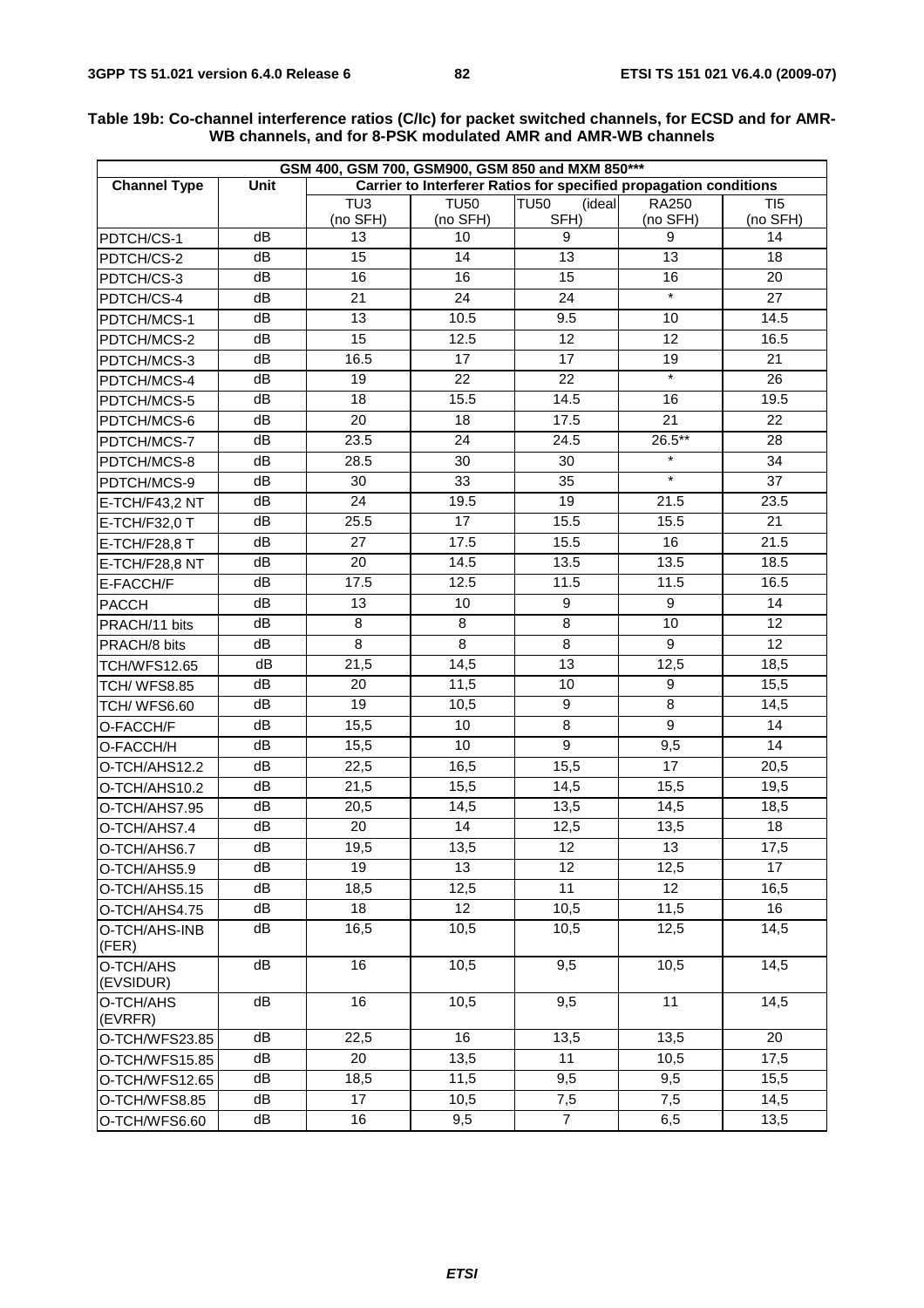|                        | GSM 400, GSM900, GSM 850 and MXM 850*** |                 |                  |                                                                   |                   |                 |  |  |
|------------------------|-----------------------------------------|-----------------|------------------|-------------------------------------------------------------------|-------------------|-----------------|--|--|
| <b>Channel Type</b>    | Unit                                    |                 |                  | Carrier to Interferer Ratios for specified propagation conditions |                   |                 |  |  |
|                        |                                         | TU3<br>(no SFH) | TU50<br>(no SFH) | ITU50<br>(ideal<br>SFH)                                           | RA250<br>(no SFH) | TI5<br>(no SFH) |  |  |
| O-TCH/WFS-INB<br>(FER) | dВ                                      | 14,5            |                  | 6                                                                 | 6                 | 11              |  |  |
| O-TCH/WFS<br>(EVSIDUR) | dВ                                      | 17,5            | 11,5             | 9,5                                                               | 9,5               | 15,5            |  |  |
| O-TCH/WFS<br>(EVRFR)   | dВ                                      | 16,5            | 10               | 7,5                                                               | 7,5               | 14              |  |  |
| O-TCH/WHS12.65         | dB                                      | 22,5            | 17               | 15,5                                                              | 17                | 21              |  |  |
| O-TCH/WHS8.85          | dВ                                      | 21              | 15               | 14                                                                | 15                | 19              |  |  |
| O-TCH/WHS6.60          | dB                                      | 19,5            | 13,5             | $12 \overline{ }$                                                 | 13                | 17,5            |  |  |
| O-TCH/WHS-INB<br>(FER) | dВ                                      | 16,5            | 10,5             | 10,5                                                              | 12,5              | 14,5            |  |  |
| O-TCH/WHS<br>(EVSIDUR) | dВ                                      | 16              | 10,5             | 9,5                                                               | 10,5              | 14,5            |  |  |
| O-TCH/WHS<br>(EVRFR)   | dB                                      | 16              | 10,5             | 9,5                                                               | 11                | 14,5            |  |  |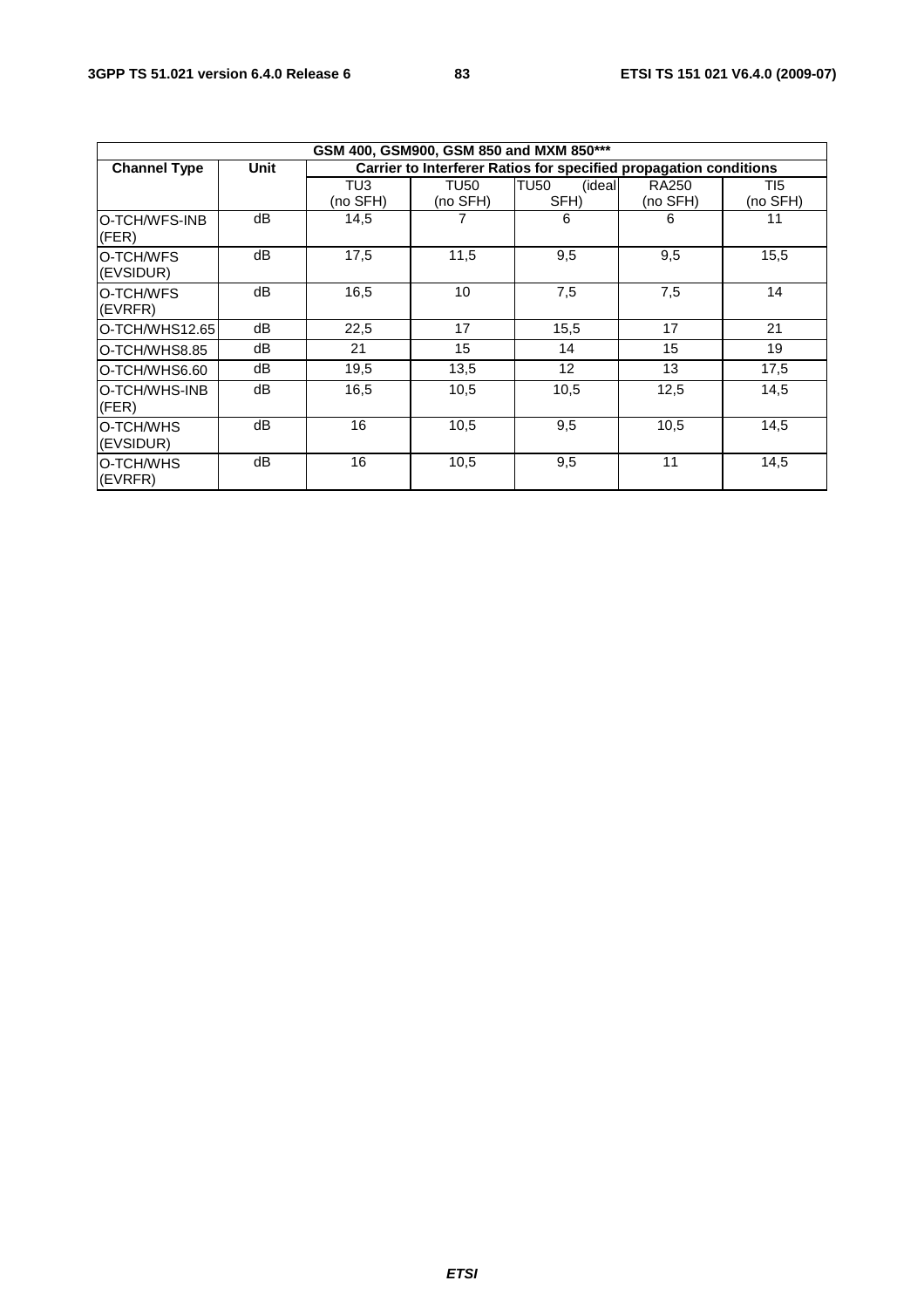| DCS1800, PCS 1900 and MXM1900*** |      |                                                                   |             |                       |          |                              |  |
|----------------------------------|------|-------------------------------------------------------------------|-------------|-----------------------|----------|------------------------------|--|
| <b>Channel Type</b>              | Unit | Carrier to Interferer Ratios for specified propagation conditions |             |                       |          |                              |  |
|                                  |      | TU1.5                                                             | <b>TU50</b> | <b>TU50</b><br>(ideal | RA130    | $\overline{T}$ <sub>15</sub> |  |
|                                  |      | (no SFH)                                                          | (no SFH)    | SFH)                  | (no SFH) | (no SFH)                     |  |
| PDTCH/CS-1                       | dB   | 13                                                                | 9           | 9                     | 9        | 14                           |  |
| PDTCH/CS-2                       | dB   | 15                                                                | 13          | 13                    | 13       | 18                           |  |
| PDTCH/CS-3                       | dB   | 16                                                                | 16          | 16                    | 16       | 20                           |  |
| PDTCH/CS-4                       | dB   | 21                                                                | 27          | 27                    | $\star$  | 27                           |  |
| PDTCH/MCS-1                      | dB   | 13                                                                | 10          | 9.5                   | 10       | 14.5                         |  |
| PDTCH/MCS-2                      | dB   | 15                                                                | 12          | 12                    | 12       | 16.5                         |  |
| PDTCH/MCS-3                      | dB   | 16.5                                                              | 17          | 18                    | 19       | 21                           |  |
| PDTCH/MCS-4                      | dB   | 19                                                                | 23          | 23                    | $\star$  | 26                           |  |
| PDTCH/MCS-5                      | dB   | 18                                                                | 15          | 15                    | 16       | 19.5                         |  |
| PDTCH/MCS-6                      | dB   | 20                                                                | 17.5        | 18                    | 21       | 22                           |  |
| PDTCH/MCS-7                      | dB   | 23.5                                                              | 26          | 26.5                  | $27**$   | 28                           |  |
| PDTCH/MCS-8                      | dB   | 28.5                                                              | $25**$      | $24.5***$             | $\star$  | 34                           |  |
| PDTCH/MCS-9                      | dB   | 30                                                                | $29**$      | $29**$                | $\star$  | 37                           |  |
| E-TCH/F43,2 NT                   | dB   | 24                                                                | 19.5        | 19.5                  | 22       | 23.5                         |  |
| E-TCH/F32,0 T                    | dB   | 25.5                                                              | 16          | 15.5                  | 15.5     | 21                           |  |
| E-TCH/F28,8 T                    | dB   | 27                                                                | 16          | 16                    | 17       | 21.5                         |  |
| E-TCH/F28,8 NT                   | dB   | 20                                                                | 14          | 14                    | 14.5     | 18.5                         |  |
| E-FACCH/F                        | dB   | 17.5                                                              | 11.5        | 11.5                  | 11.5     | 16.5                         |  |
| <b>PACCH</b>                     | dB   | 13                                                                | 9           | $\boldsymbol{9}$      | 9        | 14                           |  |
| PRACH/11 bits                    | dB   | 9                                                                 | 9           | 9                     | 10       | 12                           |  |
| PRACH/8 bits                     | dB   | 8                                                                 | 8           | 8                     | 9        | $\overline{12}$              |  |
| <b>TCH/WFS12.65</b>              | dB   | 21,5                                                              | 13          | 13                    | 12,5     | 18,5                         |  |
| <b>TCH/ WFS8.85</b>              | dB   | 20                                                                | 10          | 10                    | 9        | 15,5                         |  |
| TCH/WFS6.60                      | dB   | 19                                                                | 9           | 9                     | 8        | 14,5                         |  |
| O-FACCH/F                        | dB   | 15,5                                                              | 9           | $\overline{9}$        | 9        | 14                           |  |
| O-FACCH/H                        | dB   | 15,5                                                              | 9,5         | 9,5                   | 9,5      | 14                           |  |
| O-TCH/AHS12.2                    | dB   | 22,5                                                              | 16,5        | 16,5                  | 17       | 20,5                         |  |
| O-TCH/AHS10.2                    | dB   | 21,5                                                              | 15,5        | 15,5                  | 15,5     | 19,5                         |  |
| O-TCH/AHS7.95                    | dB   | 20,5                                                              | 14,5        | 14,5                  | 14,5     | 18,5                         |  |
| O-TCH/AHS7.4                     | dB   | 20                                                                | 14          | 14                    | 13,5     | 18                           |  |
| O-TCH/AHS6.7                     | dB   | 19,5                                                              | 13          | 13                    | 13       | 17,5                         |  |
| O-TCH/AHS5.9                     | dB   | 19                                                                | 12,5        | 12,5                  | 12,5     | 17                           |  |
| O-TCH/AHS5.15                    | dB   | 18,5                                                              | 12          | 12 <sup>2</sup>       | 12       | 16,5                         |  |
| O-TCH/AHS4.75                    | dB   | 18                                                                | 11,5        | 11,5                  | 11,5     | 16                           |  |
| O-TCH/AHS-INB<br>(FER)           | dB   | 16,5                                                              | 11          | 11                    | 12,5     | 14,5                         |  |
| O-TCH/AHS<br>(EVSIDUR)           | dB   | 16                                                                | 10,5        | 10,5                  | 10,5     | 14,5                         |  |
| O-TCH/AHS<br>(EVRFR)             | dB   | 16                                                                | 10,5        | 10,5                  | 11       | 14,5                         |  |
| O-TCH/WFS23.85                   | dB   | 22,5                                                              | 14,5        | 14,5                  | 13,5     | $\overline{20}$              |  |
| O-TCH/WFS15.85                   | dB   | 20                                                                | 12          | 12 <sup>2</sup>       | 10,5     | 17,5                         |  |
| O-TCH/WFS12.65                   | dB   | 18,5                                                              | 10,5        | 10,5                  | 9,5      | 15,5                         |  |
| O-TCH/WFS8.85                    | dB   | 17                                                                | 9           | 9                     | 7,5      | 14,5                         |  |
| O-TCH/WFS6.60                    | dB   | 16                                                                | 8           | 8                     | 6,5      | 13,5                         |  |
| O-TCH/WFS-INB<br>(FER)           | dB   | 14,5                                                              | 6,5         | 6,5                   | 6        | 11                           |  |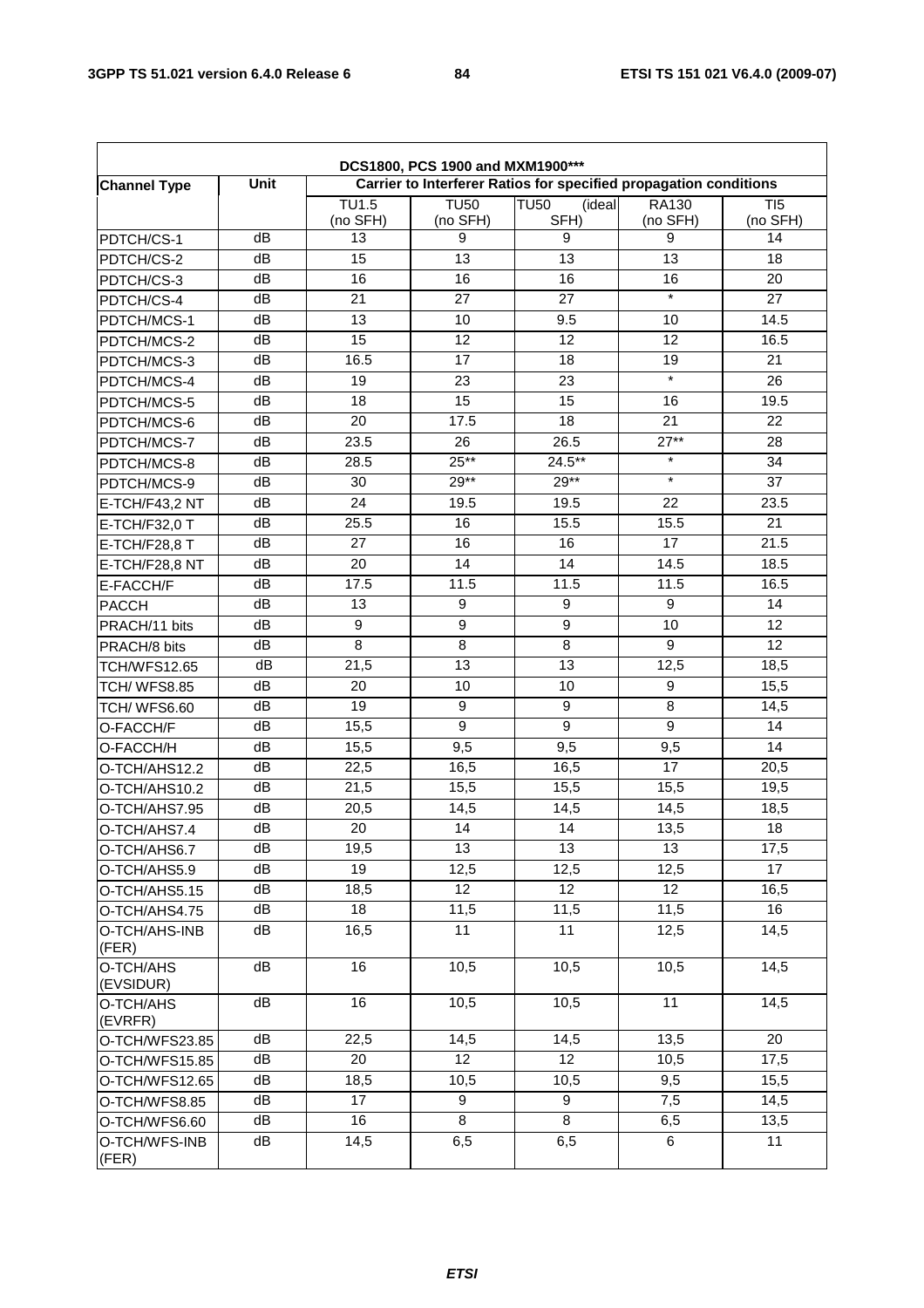| DCS1800, PCS 1900 and MXM1900*** |             |                   |                  |                                                                   |                          |                  |  |  |
|----------------------------------|-------------|-------------------|------------------|-------------------------------------------------------------------|--------------------------|------------------|--|--|
| <b>Channel Type</b>              | <b>Unit</b> |                   |                  | Carrier to Interferer Ratios for specified propagation conditions |                          |                  |  |  |
|                                  |             | TU1.5<br>(no SFH) | TU50<br>(no SFH) | <b>TU50</b><br><i>(ideal</i><br>SFH)                              | <b>RA130</b><br>(no SFH) | TI5.<br>(no SFH) |  |  |
| IO-TCH/WFS<br>(EVSIDUR)          | dВ          | 17,5              | 11               | 11                                                                | 9,5                      | 15,5             |  |  |
| O-TCH/WFS<br>(EVRFR)             | dB          | 16,5              | 9                | 9                                                                 | 7,5                      | 14               |  |  |
| O-TCH/WHS12.65                   | dB          | 22,5              | 16,5             | 16,5                                                              | 17                       | 21               |  |  |
| IO-TCH/WHS8.85                   | dB          | 21                | 14,5             | 14,5                                                              | 15                       | 19               |  |  |
| IO-TCH/WHS6.60                   | dB          | 19,5              | 13               | 13                                                                | 13                       | 17,5             |  |  |
| IO-TCH/WHS-INB<br>(FER)          | dB          | 16,5              | 11               | 11                                                                | 12,5                     | 14,5             |  |  |
| IO-TCH/WHS<br>(EVSIDUR)          | dB          | 16                | 10,5             | 10,5                                                              | 10,5                     | 14,5             |  |  |
| IO-TCH/WHS<br>(EVRFR)            | dB          | 16                | 10,5             | 10,5                                                              | 11                       | 14,5             |  |  |

NOTE 1: PDTCH/CS-4 and MCS-x shall not be tested for the propagation conditions marked as (\*).

NOTE 2: For GSM 400 the speeds shall be doubled (e.g. TU50 shall be TU100) and for GSM 700 the speeds shall be multiplied by 1,2 (e.g. TU50 shall be TU60).

NOTE 3: Performance is specified at 30% BLER for those cases marked as (\*\*).

\*\*\*NOTE 4: PDTCH/CS-1 to 4 and ECSD are not applicable for MXM850 and MXM1900.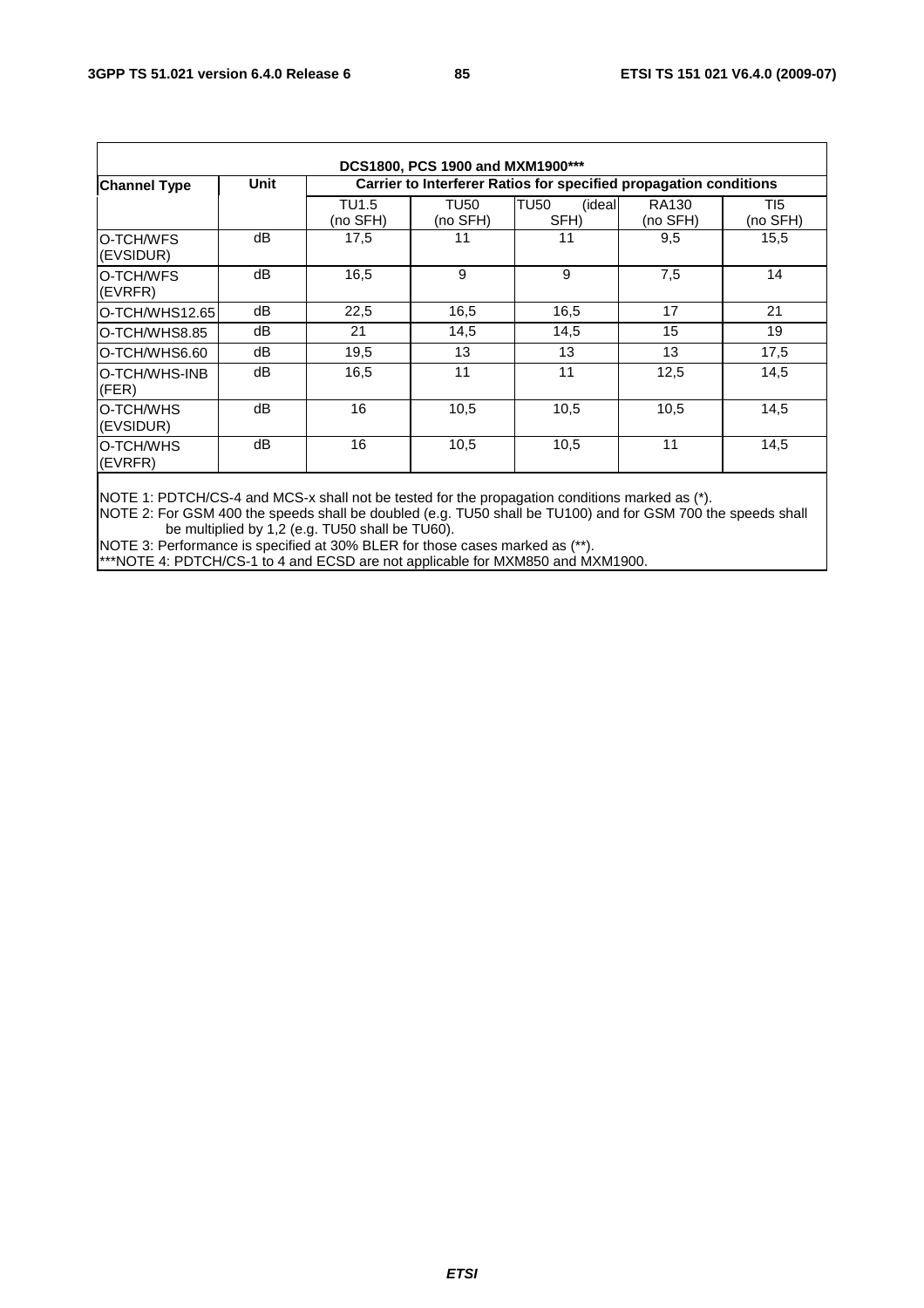| GSM 400, GSM 700, GSM900, GSM850 and MXM 850*** |      |                              |                         |                                                                   |                   |                              |
|-------------------------------------------------|------|------------------------------|-------------------------|-------------------------------------------------------------------|-------------------|------------------------------|
| <b>Channel Type</b>                             | Unit |                              |                         | Carrier to Interferer Ratios for specified propagation conditions |                   |                              |
|                                                 |      | $\overline{TU3}$<br>(no SFH) | <b>TU50</b><br>(no SFH) | <b>TU50</b><br>(ideal<br>SFH)                                     | RA250<br>(no SFH) | $\overline{TI5}$<br>(no SFH) |
| PDTCH/MCS-5                                     | dB   | 2.5                          | -2                      | $-2$                                                              | 1                 | 2                            |
| PDTCH/MCS-6                                     | dB   | 4.5                          | $\mathbf{1}$            | $\mathbf{1}$                                                      | 6.5               | 5                            |
| PDTCH/MCS-7                                     | dB   | 8                            | 8.5                     | 8.5                                                               | $13.5***$         | 12.5                         |
| PDTCH/MCS-8                                     | dB   | 10.5                         | $9***$                  | $9.5***$                                                          | $\star$           | $13**$                       |
| PDTCH/MCS-9                                     | dB   | 12                           | $13.5***$               | $13.5***$                                                         | $\star$           | $17.5***$                    |
| E-TCH/F43,2 NT                                  | dB   | 8                            | 3.5                     | 2.5                                                               | 12                | 7.5                          |
| E-TCH/F32,0 T                                   | dB   | 7.5                          | $-2.5$                  | $-4$                                                              | $-4$              | 1.5                          |
| E-TCH/F28,8 T                                   | dB   | 10                           | 0.5                     | $-1$                                                              | 2.5               | 4.5                          |
| E-TCH/F28,8NT                                   | dB   | 3.5                          | $-1.5$                  | $-2.5$                                                            | $-0.5$            | 2.5                          |
| O-FACCH/F                                       | dB   | $\mathbf 0$                  | $-7,5$                  | -8                                                                | $-8,5$            | $-3,5$                       |
| O-FACCH/H                                       | dB   | 0,5                          | $-5,5$                  | $-6,5$                                                            | -6                | $-1,5$                       |
| O-TCH/AHS12.2                                   | dB   | 5                            | $-1$                    | $-2$                                                              | $-0,5$            | 3                            |
| O-TCH/AHS10.2                                   | dB   | 4,5                          | $-2$                    | $-3$                                                              | $-2$              | $\overline{2}$               |
| O-TCH/AHS7.95                                   | dB   | $\overline{3}$               | $-3$                    | $-4$                                                              | $-3,5$            | $\overline{1}$               |
| O-TCH/AHS7.4                                    | dB   | 2,5                          | $-4$                    | $-5$                                                              | $-4,5$            | $\overline{0}$               |
| O-TCH/AHS6.7                                    | dB   | $\overline{c}$               | $-4,5$                  | -6                                                                | $-5,5$            | $-0,5$                       |
| O-TCH/AHS5.9                                    | dB   | 1,5                          | $-5,5$                  | $-6,5$                                                            | $-6,5$            | $-1,5$                       |
| O-TCH/AHS5.15                                   | dB   | $\mathbf{1}$                 | -6                      | $-7$                                                              | $-7$              | $\overline{3}$               |
| O-TCH/AHS4.75                                   | dB   | 0,5                          | $-7$                    | $-7,5$                                                            | $-7,5$            | $-4$                         |
| O-TCH/AHS-INB<br>(FER)                          | dB   | $-1$                         | $-7$                    | $-7$                                                              | $-6,5$            | $-3$                         |
| O-TCH/AHS<br>(EVSIDUR)                          | dB   | $-1,5$                       | -8                      | -8                                                                | $-7,5$            | $-4$                         |
| O-TCH/AHS<br>(EVRFR)                            | dB   | $-1$                         | -8                      | $-8,5$                                                            | $-7,5$            | $-4$                         |
| O-TCH/WFS23.85                                  | dB   | 5                            | $-2$                    | $-4$                                                              | $-4$              | $\overline{2}$               |
| O-TCH/WFS15.85                                  | dB   | $\overline{2}$               | $-5$                    | $-7$                                                              | $-7$              | $-1$                         |
| O-TCH/WFS12.65                                  | dB   | 0,5                          | $-7$                    | -9                                                                | -9                | $-3$                         |
| O-TCH/WFS8.85                                   | dB   | $-0,5$                       | -9                      | $-11$                                                             | $-10,5$           | $-5$                         |
| O-TCH/WFS6.60                                   | dB   | $-1,5$                       | $-10$                   | $-12$                                                             | $-11,5$           | -6                           |
| O-TCH/WFS-INB<br>(FER)                          | dB   | $-4$                         | $-11,5$                 | $-13$                                                             | $-13$             | $-7,5$                       |
| O-TCH/WFS<br>(EVSIDUR)                          | dB   | $-0,5$                       | $-7$                    | $-8,5$                                                            | -8                | $-3$                         |
| O-TCH/WFS<br>(EVRFR)                            | dB   | $-1$                         | $-9,5$                  | $-11$                                                             | $-10,5$           | $-5,5$                       |
| O-TCH/WHS12.65                                  | dB   | 5                            | $-1$                    | $-2$                                                              | 0                 | $\overline{3}$               |
| O-TCH/WHS8.85                                   | dB   | 3                            | -3                      | $-3,5$                                                            | $-3$              | $\mathbf{1}$                 |
| O-TCH/WHS6.60                                   | dB   | $\overline{2}$               | $-5$                    | -6                                                                | $-5,5$            | $-1$                         |
| O-TCH/WHS-INB<br>(FER)                          | dB   | $-1$                         | $-7$                    | $-7$                                                              | $-6,5$            | $-3$                         |
| O-TCH/WHS<br>(EVSIDUR)                          | dB   | $-1,5$                       | -8                      | $-\frac{8}{5}$                                                    | $-7,5$            | $-4$                         |
| O-TCH/WHS<br>(EVRFR)                            | dB   | $-1$                         | -8                      | $-8,5$                                                            | $-7,5$            | $-4$                         |

#### **Table 19c: adjacent channel interference ratios (C/Ia) for EGPRS, ECSD and 8-PSK modulated AMR and AMR-WB channels**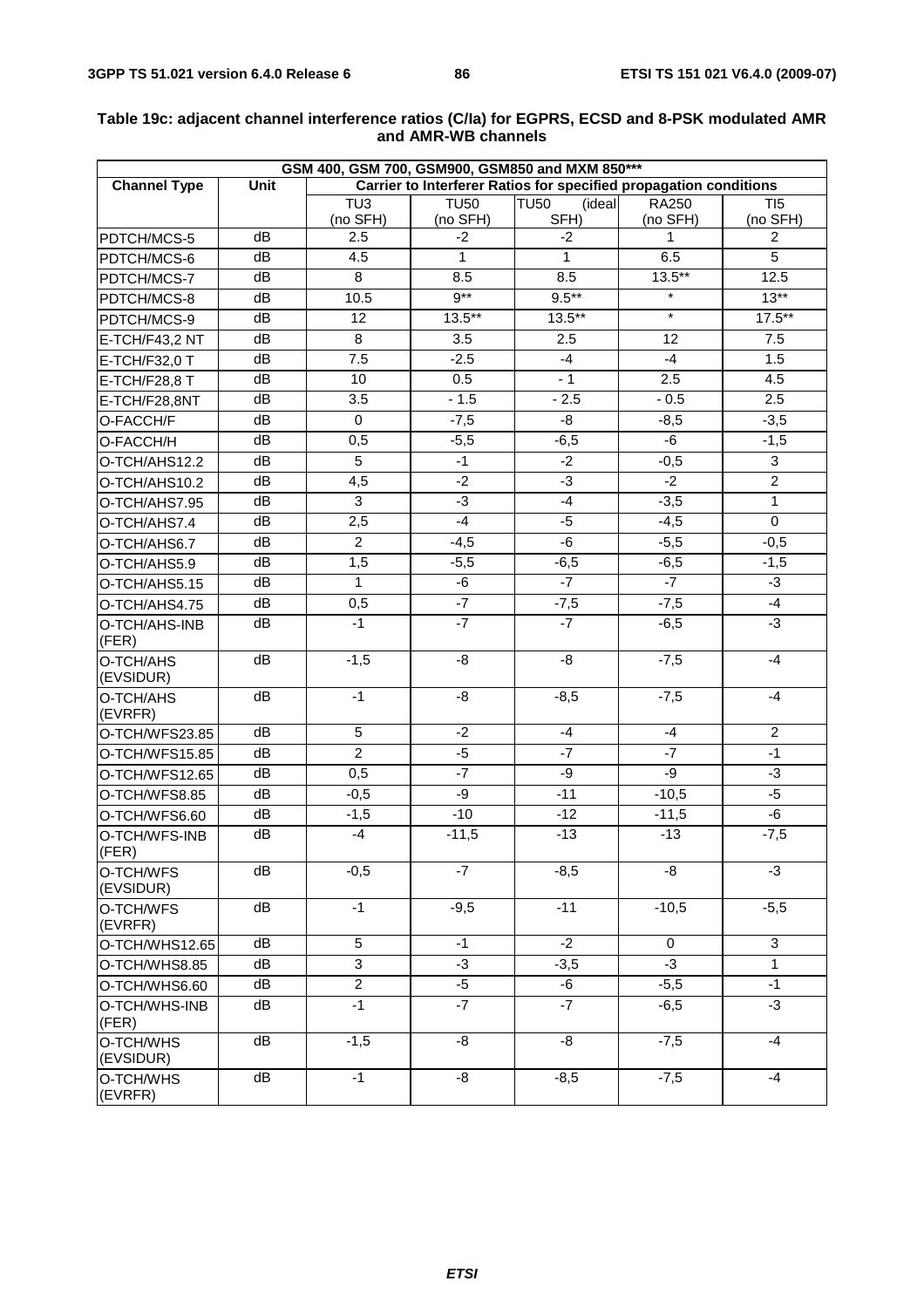| DCS1800, PCS 1900 and MXM1900*** |      |                                                                   |                         |                               |                   |                 |  |
|----------------------------------|------|-------------------------------------------------------------------|-------------------------|-------------------------------|-------------------|-----------------|--|
| <b>Channel Type</b>              | Unit | Carrier to Interferer Ratios for specified propagation conditions |                         |                               |                   |                 |  |
|                                  |      | $\overline{T}U1.5$<br>(no SFH)                                    | <b>TU50</b><br>(no SFH) | <b>TU50</b><br>(ideal<br>SFH) | RA130<br>(no SFH) | TI5<br>(no SFH) |  |
| PDTCH/MCS-5                      | dB   | 2.5                                                               | $-2$                    | $-1.5$                        | 1                 | 2               |  |
| PDTCH/MCS-6                      | dB   | 4.5                                                               | 1.5                     | 1.5                           | 6.5               | 5               |  |
| PDTCH/MCS-7                      | dB   | 8                                                                 | 10.5                    | 11                            | $13.5***$         | 12.5            |  |
| PDTCH/MCS-8                      | dB   | 10.5                                                              | $10**$                  | $9.5***$                      | $\star$           | $13**$          |  |
| PDTCH/MCS-9                      | dB   | 12                                                                | $16***$                 | $16***$                       | $\star$           | $17.5***$       |  |
| E-TCH/F43,2 NT                   | dB   | 8                                                                 | $\overline{4}$          | 3.5                           | 14                | 7.5             |  |
| E-TCH/F32,0 T                    | dB   | $\overline{7}$                                                    | $-3.5$                  | $-3.5$                        | $-4$              | 1.5             |  |
| E-TCH/F28,8 T                    | dB   | 10                                                                | $-0.5$                  | $-0.5$                        | $5\phantom{.0}$   | 4.5             |  |
| E-TCH/F28,8NT                    | dB   | 3.5                                                               | $-2$                    | $-2$                          | 0.5               | 2.5             |  |
| O-FACCH/F                        | dB   | $\Omega$                                                          | $-6,5$                  | $\mathbf 0$                   | $-8,5$            | $-3,5$          |  |
| O-FACCH/H                        | dB   | 0,5                                                               | $-5,5$                  | 0,5                           | -6                | $-1,5$          |  |
| O-TCH/AHS12.2                    | dB   | 5                                                                 | $-1$                    | $\overline{5}$                | $-0,5$            | $\overline{3}$  |  |
| O-TCH/AHS10.2                    | dB   | 4,5                                                               | $-2$                    | 4,5                           | $-2$              | $\overline{2}$  |  |
| O-TCH/AHS7.95                    | dB   | 3                                                                 | $-3$                    | $\overline{3}$                | $\overline{-3,5}$ | $\mathbf{1}$    |  |
| O-TCH/AHS7.4                     | dB   | 2,5                                                               | $-4$                    | 2,5                           | $-4,5$            | $\mathbf 0$     |  |
| O-TCH/AHS6.7                     | dB   | $\overline{2}$                                                    | $-5$                    | $\overline{2}$                | $-5,5$            | $-0,5$          |  |
| O-TCH/AHS5.9                     | dB   | 1,5                                                               | $-5,5$                  | 1,5                           | $-6,5$            | $-1,5$          |  |
| O-TCH/AHS5.15                    | dB   | 1                                                                 | $-6,5$                  | $\mathbf{1}$                  | $-7$              | -3              |  |
| O-TCH/AHS4.75                    | dB   | 0,5                                                               | $-7$                    | 0,5                           | $-7,5$            | $-4$            |  |
| O-TCH/AHS-INB<br>(FER)           | dB   | $-1$                                                              | $-6,5$                  | $-1$                          | $-6,5$            | $-3$            |  |
| O-TCH/AHS<br>(EVSIDUR)           | dB   | $-1,5$                                                            | $-7,5$                  | $-1,5$                        | $-7,5$            | $-4$            |  |
| O-TCH/AHS<br>(EVRFR)             | dB   | $-1$                                                              | -8                      | $-1$                          | $-7,5$            | -4              |  |
| O-TCH/WFS23.85                   | dB   | 5                                                                 | $-2,5$                  | 5                             | -4                | $\overline{2}$  |  |
| O-TCH/WFS15.85                   | dB   | $\overline{2}$                                                    | $-5,5$                  | $\overline{2}$                | $-7$              | $-1$            |  |
| O-TCH/WFS12.65                   | dB   | 0,5                                                               | $-7,5$                  | $\overline{0,5}$              | $-9$              | $-3$            |  |
| O-TCH/WFS8.85                    | dB   | $-0,5$                                                            | $-10$                   | $-0,5$                        | $-10,5$           | $-5$            |  |
| O-TCH/WFS6.60                    | dB   | $-1,5$                                                            | $-11,5$                 | $-1,5$                        | $-11,5$           | -6              |  |
| O-TCH/WFS-INB<br>(FER)           | dB   | $-4$                                                              | $-11$                   | $-4$                          | $-13$             | $-7,5$          |  |
| O-TCH/WFS<br>(EVSIDUR)           | dB   | $-0,5$                                                            | -8                      | $-0,5$                        | -8                | $-3$            |  |
| O-TCH/WFS<br>(EVRFR)             | dB   | $-1$                                                              | $-10,5$                 | $-1$                          | $-10,5$           | $-5,5$          |  |
| O-TCH/WHS12.65                   | dB   | 5                                                                 | $-1$                    | $\overline{5}$                | $\mathbf 0$       | 3               |  |
| O-TCH/WHS8.85                    | dB   | 3                                                                 | -3                      | 3                             | $-3$              | $\mathbf{1}$    |  |
| O-TCH/WHS6.60                    | dB   | $\overline{c}$                                                    | -5                      | $\overline{a}$                | $-5,5$            | $-1$            |  |
| O-TCH/WHS-INB<br>(FER)           | dB   | $-1$                                                              | $-6,5$                  | $-1$                          | $-6,5$            | $-3$            |  |
| O-TCH/WHS<br>(EVSIDUR)           | dB   | $-1,5$                                                            | $-7,5$                  | $-1,5$                        | $-7,5$            | $-4$            |  |
| O-TCH/WHS<br>(EVRFR)             | dB   | $-1$                                                              | -8                      | $-1$                          | $-7,5$            | -4              |  |

NOTE 1: PDTCH/MCS-x shall not be tested for the propagation conditions marked as (\*).

NOTE 2: For GSM 400 the speeds shall be doubled (e.g. TU50 shall be TU100) and for GSM 700 the speeds shall be multiplied by 1,2 (e.g. TU50 shall be TU60).

NOTE 3: Performance is specified at 30% BLER for those cases marked as (\*\*).

\*\*\*NOTE 4: ECSD is not applicable for MXM850 and MXM1900.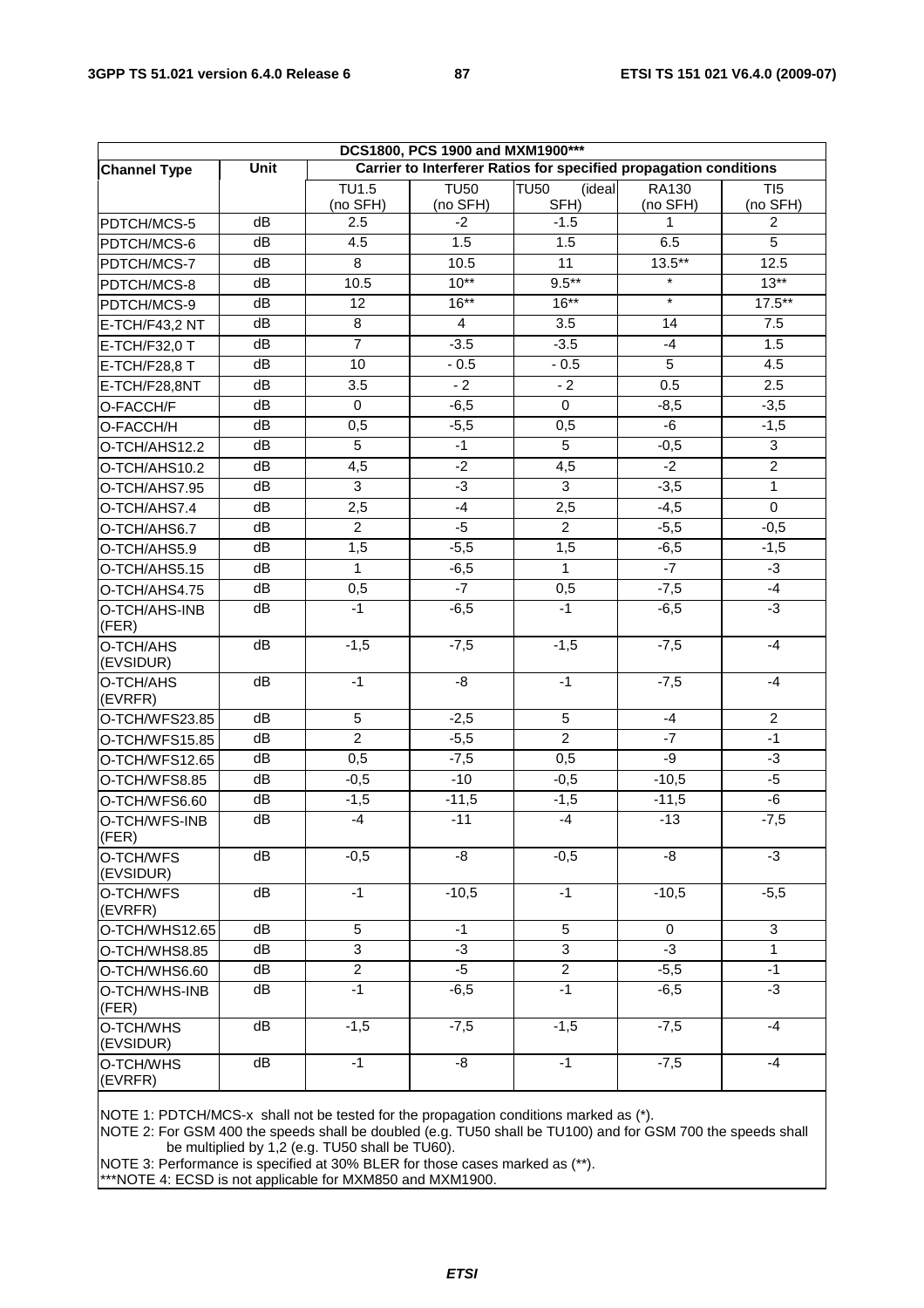All TRXs in the BSS configuration shall be on and transmitting full power in all time slots.

The input signal before channel encoding in the BSSTE shall be compared with the signal which is obtained from the BSS receiver after channel decoding.

### 7.5.3 Essential conformance

#### **Test Environment**:

Normal.

#### **Normal and Micro-BTS Conformance Requirement**

1) Co-channel:

The error performance shall be measured for TCH/FS channel (FER, class Ib and class II), for TU50 propagation condition. If synthesizer SFH is supported by the BSS, this shall be enabled, with the range of hopping frequencies centred around RF channel M. If synthesizer SFH is not supported, this shall be tested on one ARFCN channel.

With SFH disabled, the error performance for each of the following logical channel types supported by the BSS shall be measured, each on one ARFCN, for the specified propagation conditions (for GSM 400 applicable speeds are multiplied by 2 and for GSM 700 by 1,2):

| TCH/FS:                                                           | TU1.5 or TU3       |
|-------------------------------------------------------------------|--------------------|
| <b>FACCH/F:</b>                                                   | TU1.5 or TU3       |
| FACCH/H:                                                          | TU1.5 or TU3       |
| E-FACCH/F:                                                        | TU1.5 or TU3       |
| SDCCH:                                                            | TU1.5 or TU3       |
| TCH/F9.6:                                                         | TU1.5 or TU3, TU50 |
| <b>TCH/F4.8:</b>                                                  | TU1.5 or TU3, TU50 |
| PDTCH/CS-1:                                                       | TU1.5 or TU3, TU50 |
| PDTCH/MCS-1 or, if not supported,<br>for the PDTCH/MCS-x with the |                    |
| next higher supported number x:                                   | TU1.5 or TU3, TU50 |
| PDTCH/MCS-5 or, if not supported,<br>PDTCH/MCS-x with the         |                    |
| next higher supported number x:                                   | TU1.5 or TU3, TU50 |
| E-TCH/43,2 NT<br>or for the highest supported data speed:         | TU1.5 or TU3, TU50 |

If AMR or AMR-WB is supported by the BSS, the error performance given in table 20a-b shall be met for one channel under TU50 (no SFH) propagation condition. The channel with the highest bitrate shall be tested.

If 8-PSK modulated AMR or AMR-WB is supported by the BSS, the error performance given in table 20a-b shall be met for one traffic channel and corresponding associated control channel O-FACCH under TU50 (no SFH) propagation condition. The traffic channel with the highest bitrate shall be tested.

2) 200 kHz offset:

With SFH disabled, the error performance for each of the following logical channel types supported by the BSS shall be measured, each on one ARFCN, for the specified propagation conditions:

| TCH/FS: | <b>TU50</b> |
|---------|-------------|
|         |             |

FACCH/F: TU50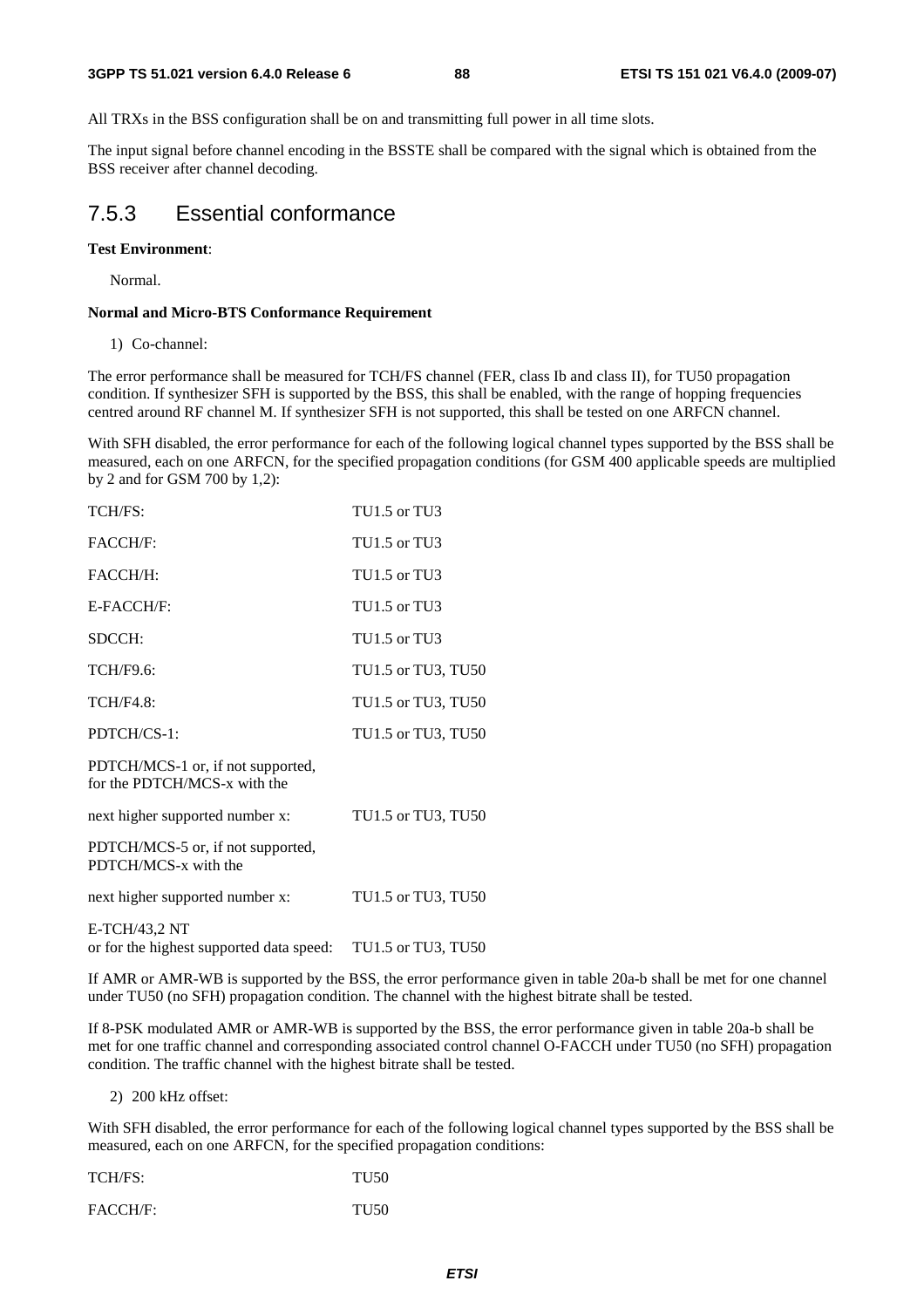E-TCH/43,2 NT or for the highest supported data speed or PDTCH/MCS-5 or, if not supported, PDTCH/MCS-x with the

next higher supported number x: TU50

3) 400 kHz offset:

With SFH disabled, the error performance for each of the following logical channel types supported by the BSS shall be measured, each on RF channels B, M and T, for the specified propagation conditions:

TCH/FS: TU50

E-TCH/43,2 NT or for the highest supported data speed or PDTCH/MCS-5 or, if not supported, PDTCH/MCS-x with the

next higher supported number x: TU50

With SFH disabled, the error performance for each of the following logical channel types supported by the BSS shall be measured, each on one ARFCN, for the specified propagation profiles:

FACCH/F: TU50

In cases 1) and 2) above, the error performance given in table 20a-b shall be met for all combinations of logical channel type, frequency of wanted signal, 0kHz and 200kHz frequency offset of interfering signal and multipath propagation condition tested. For 8-PSK modulated AMR and AMR-WB channels 200 kHz offset table 20b2 applies.

In case 3) above, the error performance given in table 20 a-b for EGPRS, ECSD and AMR-WB, and 8-PSK modulated AMR and AMR-WB channels and table 20c-d for other channels shall be met for all combinations of logical channel type, frequency of wanted signal, 400kHz frequency offset of interfering signal and multipath propagation condition tested.

The value of  $\alpha$  in table 20a-d shall be in the range 1 to 1.6, and shall be the same for both occurrences in each propagation condition; it may be different for different propagation conditions.

#### **Pico-BTS Conformance Requirement**

1) Co-channel:

With SFH disabled, the error performance for each of the following logical channel types supported by the BSS shall be measured, each on one ARFCN, for the TI5 multipath propagation profile (for GSM 400 applicable speeds are multiplied by 2 and for GSM 700 by 1,2):

| TCH/FS:          | TI <sub>5</sub> |
|------------------|-----------------|
| FACCH/F:         | TI <sub>5</sub> |
| FACCH/H:         | TI <sub>5</sub> |
| E-FACCH/F:       | TI <sub>5</sub> |
| SDCCH:           | TI <sub>5</sub> |
| TCH/F9.6:        | TI5             |
| <b>TCH/F4.8:</b> | TI <sub>5</sub> |
| PDTCH/CS-1       | TI5             |
|                  |                 |

PDTCH/MCS-1 or, if not supported, PDTCH/MCS-x with the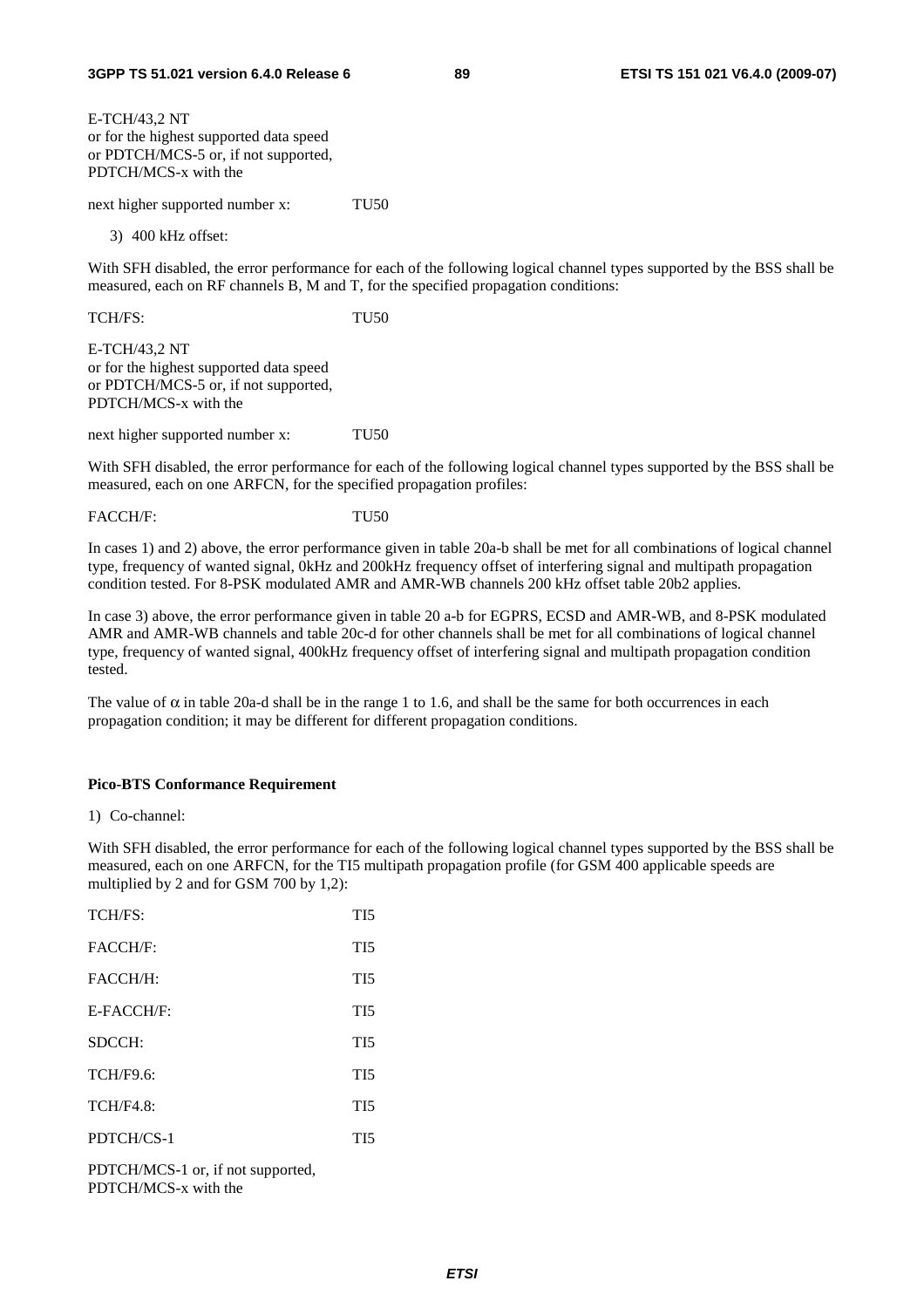#### **3GPP TS 51.021 version 6.4.0 Release 6 90 ETSI TS 151 021 V6.4.0 (2009-07)**

next higher supported number x: TI5 PDTCH/MCS-5 or, if not supported, PDTCH/MCS-x with the next higher supported number x: TI5 E-TCH/43,2 NT or for the highest supported data speed: TI5

If AMR or AMR-WB is supported by the BSS, the error performance given in table 20a-b shall be met for one channel under TI5 propagation condition. The channel with the highest bitrate shall be tested.

If 8-PSK modulated AMR or AMR-WB is supported by the BSS, the error performance given in table 20a-b shall be met for one traffic channel and corresponding associated control channel O-FACCH under TI5 propagation condition. The traffic channel with the highest bitrate shall be tested.

2) 200 kHz offset:

With SFH disabled, the error performance for each of the following logical channel types supported by the BSS shall be measured, each on one ARFCN, for the TI5 multipath propagation profile:

| TCH/FS: | TI5 |
|---------|-----|
|         |     |

FACCH/F: TI5

E-TCH/43,2 NT or for the highest supported data speed or PDTCH/MCS-5 or, if not supported, PDTCH/MCS-x with the next

higher supported number x: TI5

3) 400 kHz offset:

With SFH disabled, the error performance for each of the following logical channel types supported by the BSS shall be measured, each on one ARFCN, for the TI5 multipath propagation profile:

| TCH/FS: |  |
|---------|--|
|         |  |

FACCH/F: TI5

E-TCH/43,2 NT or for the highest supported data speed or PDTCH/MCS-5 or, if not supported, PDTCH/MCS-x with the next

higher supported number x: TI5

In cases 1) and 2) above, the error performance given in table 20 a-b shall be met for all combinations of logical channel type, frequency of wanted signal, 0kHz and 200kHz frequency offset of interfering signal and TI5 multipath propagation condition tested. For 8-PSK modulated AMR and AMR-WB channels 200 kHz offset table 20b2 applies.

In case 3) above, the error performance given in table 20a-b for EGPRS, ECSD and AMR-WB channels and table 20c-d for other channels shall be met for all combinations of logical channel type, frequency of wanted signal, 400kHz frequency offset of interfering signal and multipath propagation condition tested.

The value of  $\alpha$  in table 20a-d shall be in the range 1 to 1.6, and shall be the same for both occurrences in the TI5 propagation condition.

# 7.5.4 Complete conformance

#### **Test Environment**:

Normal.

#### **Normal and Micro-BTS Conformance Requirement**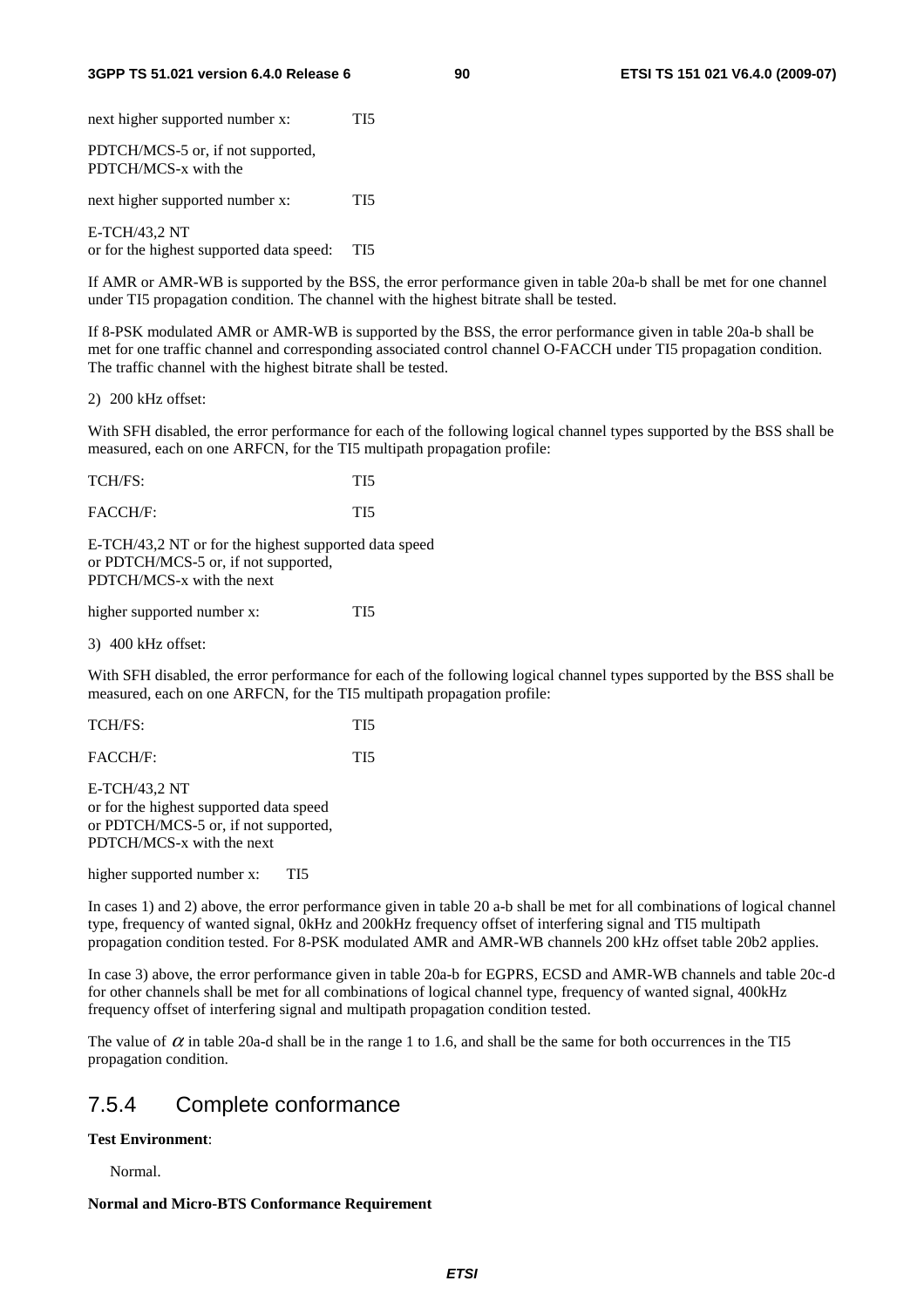The error performance of any logical channel type supported by the BSS for any multipath propagation condition (excluding TI5) given in table 20a-d shall not be worse than the error ratios given in table 20a-d with the exception that for EGPRS, ECSD and AMR-WB, and 8-PSK modulated AMR and AMR-WB channels the requirements in table 20ab apply. For 8-PSK modulated AMR and AMR-WB channels 200 kHz offset table 20b2 applies. For the circuit switched control channels not listed in table 20 the requirements for the SDCCH shall apply. The requirements for propagation conditions with ideal SFH shall only apply if SFH is supported by the BSS.

For the propagation conditions with ideal SFH, the tests shall be performed with the range of hopping frequencies centred around RF channel M. For propagation conditions with no SFH, the tests shall be performed at the RF channels B, M, and T.

The value of  $\alpha$  in table 20a-d shall be in the range 1 to 1.6, and shall be the same for both occurrences in each propagation condition; it may be different for different propagation conditions.

NOTE 1: For TU50 (ideal FH), sufficient decorrelation may be achieved with 4 frequencies spaced over 5 MHz.

#### **Pico-BTS Conformance Requirement**

The error performance of any logical channel type for the TI5 multipath propagation condition shall not be worse than the error ratios given in table 20a-d. The tests shall be performed with SFH disabled, at the RF channels B, M, and T. The value of  $\alpha$  in table 20a-d shall be in the range 1 to 1.6, and shall be the same for both occurrences in the TI5 propagation condition.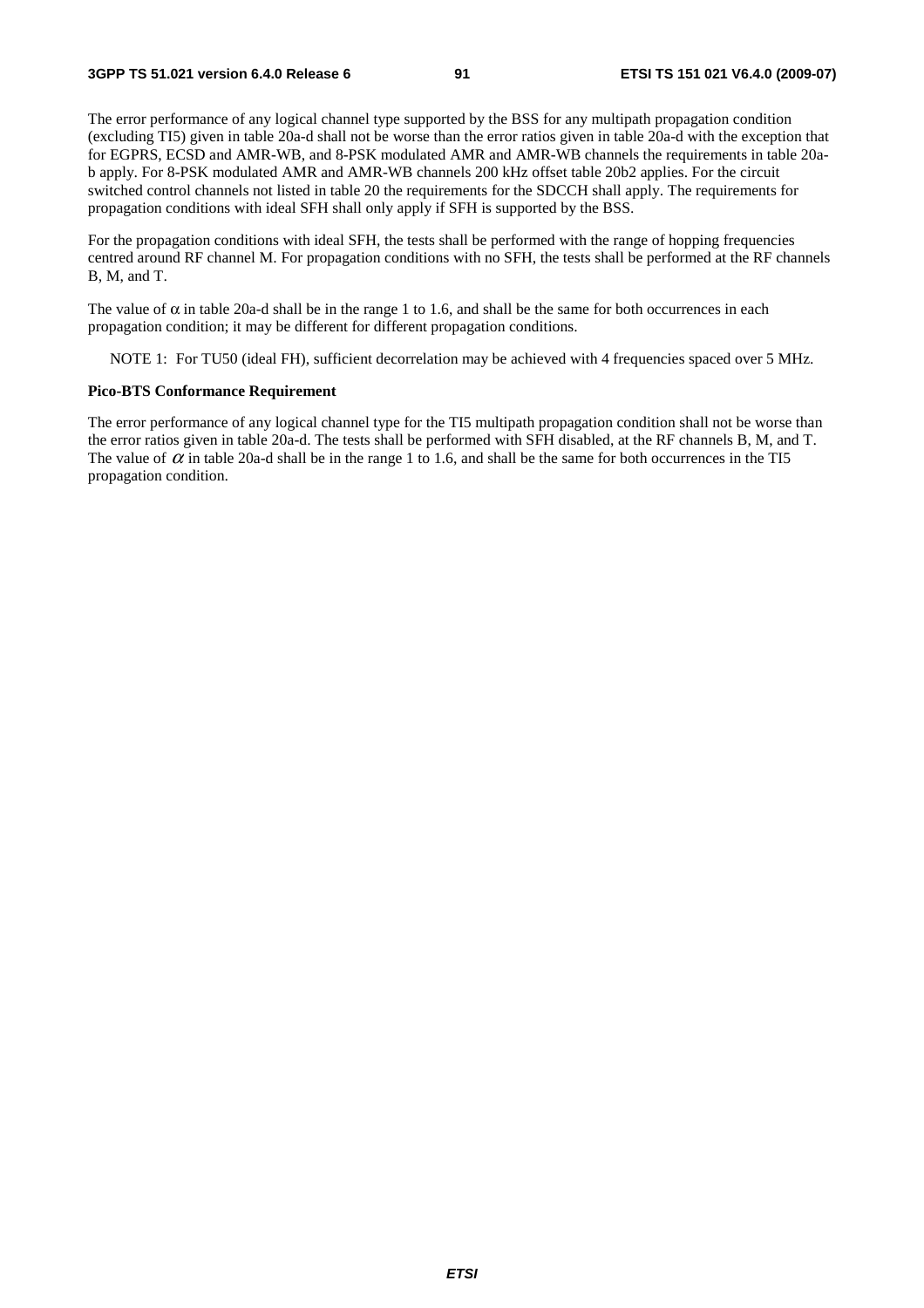| <b>TU50 (no</b><br>TU50 (ideal<br>RA250 (no<br>TU3 (no<br>TI5 (no<br>SFH)<br>SFH)<br>SFH)<br>SFH)<br>SFH)<br>(FER)<br>22 %<br>6.7%<br>6.7%<br>5.7%<br>6.7%<br>FACCH/H<br>(FER)<br>9.5%<br>22 %<br>9.5 %<br>3.4%<br>3.5%<br>FACCH/F<br>$\overline{5}$ %<br>5 %<br>5 %<br>5 %<br>5 %<br>(FER)<br>E-FACCH/F<br>$22\%$ <sup>(*)</sup><br>(FER)<br>13 %<br>9%<br>13%<br>8.0%<br>SDCCH & SACCH<br>40 % $(7)$<br>(FER @-3 dB)<br><b>SACCH</b><br>(TCH/AxS)<br>15%<br>16 %<br>16 %<br>13 %<br>16 %<br>(FER)<br><b>RACH</b><br>(BLER)<br>10 %<br>10%<br>10%<br>10%<br>10 %<br>E-TCH/F43,2 NT<br>(BER)<br>0.1%<br>0.1%<br>0.1%<br>0.1%<br>0.1%<br>E-TCH/F32,0 T<br>0.1%<br>0.1%<br>0.1%<br>(BER)<br>0.1%<br>0.1%<br>E-TCH/F28,8 T<br>10%<br>10 %<br>(BLER)<br>10 %<br>10%<br>10%<br>E-TCH/F28,8 NT<br>4.5%<br>3.0%<br>3.0%<br>4.5 %<br>(BER)<br>10.0%<br><b>TCH/F14.4</b><br>0.30 %<br>0.2%<br>0.80%<br>(BER)<br>8.0%<br>0.80%<br>TCH/F9.6<br>(BER)<br>3.0%<br>TCH/F4.8<br>$10^{-4}$<br>$10^{-4}$<br>$10^{-4}$<br>$10^{-4}$<br>3.0%<br>(BER)<br>TCH/F2.4<br>$10^{-4}$<br>$10^{-5}$<br>$10^{-5}$<br>$10^{-4}$<br>(BER)<br>8.0%<br>0.80%<br>0.30 %<br>0.20%<br>0.80%<br>TCH/H4.8<br>4.0%<br>(BER)<br><b>TCH/H2.4</b><br>$10^{-4}$<br>$10^{-4}$<br>$210^{-4}$<br>$210^{-4}$<br>(FER)<br>$6.0\alpha$ %<br>$21\alpha$ %<br>$6.0\alpha$ %<br>$3.0\alpha$ %<br>TCH/FS<br>$3.0\alpha$ %<br>(RBER)<br>0.40/ $\alpha$ %<br>$0.40/\alpha$ %<br>$2.0/\alpha$ %<br>$0.20/\alpha$ %<br>$0.20/\alpha$ %<br>class Ib<br>(RBER)<br>4.0%<br>8.0%<br>8.0%<br>8.0%<br>8.0%<br>- class II<br>(FER)<br>5.0%<br>5.0%<br>19.1 %<br>5.0%<br>4.7%<br>TCH/HS<br>$(RBER, BFI=0)$<br>0.52%<br>0.29%<br>0.29%<br>0.29%<br>0.21%<br>class Ib<br>$(RBER, BFI=0)$<br>2.8%<br>7.1%<br>7.1%<br>7.0%<br>7.1 %<br>- class II<br>6.1%<br>6.1%<br>$5.6\%$<br>6.1%<br>(UFR)<br>20.7%<br>(RBER, UFI=0)<br>0.21%<br>0.21%<br>0.21%<br>0.29%<br>0.17%<br>class lb<br>(EVSIDR)<br>21.9%<br>7.0%<br>7.0%<br>6.3%<br>7.0%<br>(RBER, SID=2<br>0.02%<br>0.01%<br>0.01%<br>0.01%<br>0.01%<br>and BFI=0)<br>3.6%<br>(ESIDR)<br>17.1 %<br>3.6%<br>3.4 %<br>3.6%<br>(RBER, SID=1 or<br>0.26%<br>0.50 %<br>0.26%<br>0.20%<br>0.26%<br>2) |
|---------------------------------------------------------------------------------------------------------------------------------------------------------------------------------------------------------------------------------------------------------------------------------------------------------------------------------------------------------------------------------------------------------------------------------------------------------------------------------------------------------------------------------------------------------------------------------------------------------------------------------------------------------------------------------------------------------------------------------------------------------------------------------------------------------------------------------------------------------------------------------------------------------------------------------------------------------------------------------------------------------------------------------------------------------------------------------------------------------------------------------------------------------------------------------------------------------------------------------------------------------------------------------------------------------------------------------------------------------------------------------------------------------------------------------------------------------------------------------------------------------------------------------------------------------------------------------------------------------------------------------------------------------------------------------------------------------------------------------------------------------------------------------------------------------------------------------------------------------------------------------------------------------------------------------------------------------------------------------------------------------------------------------------------------------------------------------------------------------------------------------------------------------------------------|
|                                                                                                                                                                                                                                                                                                                                                                                                                                                                                                                                                                                                                                                                                                                                                                                                                                                                                                                                                                                                                                                                                                                                                                                                                                                                                                                                                                                                                                                                                                                                                                                                                                                                                                                                                                                                                                                                                                                                                                                                                                                                                                                                                                           |
|                                                                                                                                                                                                                                                                                                                                                                                                                                                                                                                                                                                                                                                                                                                                                                                                                                                                                                                                                                                                                                                                                                                                                                                                                                                                                                                                                                                                                                                                                                                                                                                                                                                                                                                                                                                                                                                                                                                                                                                                                                                                                                                                                                           |
|                                                                                                                                                                                                                                                                                                                                                                                                                                                                                                                                                                                                                                                                                                                                                                                                                                                                                                                                                                                                                                                                                                                                                                                                                                                                                                                                                                                                                                                                                                                                                                                                                                                                                                                                                                                                                                                                                                                                                                                                                                                                                                                                                                           |
|                                                                                                                                                                                                                                                                                                                                                                                                                                                                                                                                                                                                                                                                                                                                                                                                                                                                                                                                                                                                                                                                                                                                                                                                                                                                                                                                                                                                                                                                                                                                                                                                                                                                                                                                                                                                                                                                                                                                                                                                                                                                                                                                                                           |
|                                                                                                                                                                                                                                                                                                                                                                                                                                                                                                                                                                                                                                                                                                                                                                                                                                                                                                                                                                                                                                                                                                                                                                                                                                                                                                                                                                                                                                                                                                                                                                                                                                                                                                                                                                                                                                                                                                                                                                                                                                                                                                                                                                           |
|                                                                                                                                                                                                                                                                                                                                                                                                                                                                                                                                                                                                                                                                                                                                                                                                                                                                                                                                                                                                                                                                                                                                                                                                                                                                                                                                                                                                                                                                                                                                                                                                                                                                                                                                                                                                                                                                                                                                                                                                                                                                                                                                                                           |
|                                                                                                                                                                                                                                                                                                                                                                                                                                                                                                                                                                                                                                                                                                                                                                                                                                                                                                                                                                                                                                                                                                                                                                                                                                                                                                                                                                                                                                                                                                                                                                                                                                                                                                                                                                                                                                                                                                                                                                                                                                                                                                                                                                           |
|                                                                                                                                                                                                                                                                                                                                                                                                                                                                                                                                                                                                                                                                                                                                                                                                                                                                                                                                                                                                                                                                                                                                                                                                                                                                                                                                                                                                                                                                                                                                                                                                                                                                                                                                                                                                                                                                                                                                                                                                                                                                                                                                                                           |
|                                                                                                                                                                                                                                                                                                                                                                                                                                                                                                                                                                                                                                                                                                                                                                                                                                                                                                                                                                                                                                                                                                                                                                                                                                                                                                                                                                                                                                                                                                                                                                                                                                                                                                                                                                                                                                                                                                                                                                                                                                                                                                                                                                           |
|                                                                                                                                                                                                                                                                                                                                                                                                                                                                                                                                                                                                                                                                                                                                                                                                                                                                                                                                                                                                                                                                                                                                                                                                                                                                                                                                                                                                                                                                                                                                                                                                                                                                                                                                                                                                                                                                                                                                                                                                                                                                                                                                                                           |
|                                                                                                                                                                                                                                                                                                                                                                                                                                                                                                                                                                                                                                                                                                                                                                                                                                                                                                                                                                                                                                                                                                                                                                                                                                                                                                                                                                                                                                                                                                                                                                                                                                                                                                                                                                                                                                                                                                                                                                                                                                                                                                                                                                           |
|                                                                                                                                                                                                                                                                                                                                                                                                                                                                                                                                                                                                                                                                                                                                                                                                                                                                                                                                                                                                                                                                                                                                                                                                                                                                                                                                                                                                                                                                                                                                                                                                                                                                                                                                                                                                                                                                                                                                                                                                                                                                                                                                                                           |
|                                                                                                                                                                                                                                                                                                                                                                                                                                                                                                                                                                                                                                                                                                                                                                                                                                                                                                                                                                                                                                                                                                                                                                                                                                                                                                                                                                                                                                                                                                                                                                                                                                                                                                                                                                                                                                                                                                                                                                                                                                                                                                                                                                           |
|                                                                                                                                                                                                                                                                                                                                                                                                                                                                                                                                                                                                                                                                                                                                                                                                                                                                                                                                                                                                                                                                                                                                                                                                                                                                                                                                                                                                                                                                                                                                                                                                                                                                                                                                                                                                                                                                                                                                                                                                                                                                                                                                                                           |
|                                                                                                                                                                                                                                                                                                                                                                                                                                                                                                                                                                                                                                                                                                                                                                                                                                                                                                                                                                                                                                                                                                                                                                                                                                                                                                                                                                                                                                                                                                                                                                                                                                                                                                                                                                                                                                                                                                                                                                                                                                                                                                                                                                           |
|                                                                                                                                                                                                                                                                                                                                                                                                                                                                                                                                                                                                                                                                                                                                                                                                                                                                                                                                                                                                                                                                                                                                                                                                                                                                                                                                                                                                                                                                                                                                                                                                                                                                                                                                                                                                                                                                                                                                                                                                                                                                                                                                                                           |
|                                                                                                                                                                                                                                                                                                                                                                                                                                                                                                                                                                                                                                                                                                                                                                                                                                                                                                                                                                                                                                                                                                                                                                                                                                                                                                                                                                                                                                                                                                                                                                                                                                                                                                                                                                                                                                                                                                                                                                                                                                                                                                                                                                           |
|                                                                                                                                                                                                                                                                                                                                                                                                                                                                                                                                                                                                                                                                                                                                                                                                                                                                                                                                                                                                                                                                                                                                                                                                                                                                                                                                                                                                                                                                                                                                                                                                                                                                                                                                                                                                                                                                                                                                                                                                                                                                                                                                                                           |
|                                                                                                                                                                                                                                                                                                                                                                                                                                                                                                                                                                                                                                                                                                                                                                                                                                                                                                                                                                                                                                                                                                                                                                                                                                                                                                                                                                                                                                                                                                                                                                                                                                                                                                                                                                                                                                                                                                                                                                                                                                                                                                                                                                           |
|                                                                                                                                                                                                                                                                                                                                                                                                                                                                                                                                                                                                                                                                                                                                                                                                                                                                                                                                                                                                                                                                                                                                                                                                                                                                                                                                                                                                                                                                                                                                                                                                                                                                                                                                                                                                                                                                                                                                                                                                                                                                                                                                                                           |
|                                                                                                                                                                                                                                                                                                                                                                                                                                                                                                                                                                                                                                                                                                                                                                                                                                                                                                                                                                                                                                                                                                                                                                                                                                                                                                                                                                                                                                                                                                                                                                                                                                                                                                                                                                                                                                                                                                                                                                                                                                                                                                                                                                           |
|                                                                                                                                                                                                                                                                                                                                                                                                                                                                                                                                                                                                                                                                                                                                                                                                                                                                                                                                                                                                                                                                                                                                                                                                                                                                                                                                                                                                                                                                                                                                                                                                                                                                                                                                                                                                                                                                                                                                                                                                                                                                                                                                                                           |
|                                                                                                                                                                                                                                                                                                                                                                                                                                                                                                                                                                                                                                                                                                                                                                                                                                                                                                                                                                                                                                                                                                                                                                                                                                                                                                                                                                                                                                                                                                                                                                                                                                                                                                                                                                                                                                                                                                                                                                                                                                                                                                                                                                           |
|                                                                                                                                                                                                                                                                                                                                                                                                                                                                                                                                                                                                                                                                                                                                                                                                                                                                                                                                                                                                                                                                                                                                                                                                                                                                                                                                                                                                                                                                                                                                                                                                                                                                                                                                                                                                                                                                                                                                                                                                                                                                                                                                                                           |
|                                                                                                                                                                                                                                                                                                                                                                                                                                                                                                                                                                                                                                                                                                                                                                                                                                                                                                                                                                                                                                                                                                                                                                                                                                                                                                                                                                                                                                                                                                                                                                                                                                                                                                                                                                                                                                                                                                                                                                                                                                                                                                                                                                           |
|                                                                                                                                                                                                                                                                                                                                                                                                                                                                                                                                                                                                                                                                                                                                                                                                                                                                                                                                                                                                                                                                                                                                                                                                                                                                                                                                                                                                                                                                                                                                                                                                                                                                                                                                                                                                                                                                                                                                                                                                                                                                                                                                                                           |
|                                                                                                                                                                                                                                                                                                                                                                                                                                                                                                                                                                                                                                                                                                                                                                                                                                                                                                                                                                                                                                                                                                                                                                                                                                                                                                                                                                                                                                                                                                                                                                                                                                                                                                                                                                                                                                                                                                                                                                                                                                                                                                                                                                           |
|                                                                                                                                                                                                                                                                                                                                                                                                                                                                                                                                                                                                                                                                                                                                                                                                                                                                                                                                                                                                                                                                                                                                                                                                                                                                                                                                                                                                                                                                                                                                                                                                                                                                                                                                                                                                                                                                                                                                                                                                                                                                                                                                                                           |
|                                                                                                                                                                                                                                                                                                                                                                                                                                                                                                                                                                                                                                                                                                                                                                                                                                                                                                                                                                                                                                                                                                                                                                                                                                                                                                                                                                                                                                                                                                                                                                                                                                                                                                                                                                                                                                                                                                                                                                                                                                                                                                                                                                           |
|                                                                                                                                                                                                                                                                                                                                                                                                                                                                                                                                                                                                                                                                                                                                                                                                                                                                                                                                                                                                                                                                                                                                                                                                                                                                                                                                                                                                                                                                                                                                                                                                                                                                                                                                                                                                                                                                                                                                                                                                                                                                                                                                                                           |
|                                                                                                                                                                                                                                                                                                                                                                                                                                                                                                                                                                                                                                                                                                                                                                                                                                                                                                                                                                                                                                                                                                                                                                                                                                                                                                                                                                                                                                                                                                                                                                                                                                                                                                                                                                                                                                                                                                                                                                                                                                                                                                                                                                           |
|                                                                                                                                                                                                                                                                                                                                                                                                                                                                                                                                                                                                                                                                                                                                                                                                                                                                                                                                                                                                                                                                                                                                                                                                                                                                                                                                                                                                                                                                                                                                                                                                                                                                                                                                                                                                                                                                                                                                                                                                                                                                                                                                                                           |
| TCH/EFS<br>(FER)<br>23 %<br>9%<br>3 %<br>4 %<br>9%                                                                                                                                                                                                                                                                                                                                                                                                                                                                                                                                                                                                                                                                                                                                                                                                                                                                                                                                                                                                                                                                                                                                                                                                                                                                                                                                                                                                                                                                                                                                                                                                                                                                                                                                                                                                                                                                                                                                                                                                                                                                                                                        |
| 0.20%<br>0.20%<br>0.10%<br>0.13%<br>0.20%<br>(RBER)<br>class lb                                                                                                                                                                                                                                                                                                                                                                                                                                                                                                                                                                                                                                                                                                                                                                                                                                                                                                                                                                                                                                                                                                                                                                                                                                                                                                                                                                                                                                                                                                                                                                                                                                                                                                                                                                                                                                                                                                                                                                                                                                                                                                           |
| 3%<br>7%<br>8 %<br>8%<br>7 %<br>- class II<br>(RBER)                                                                                                                                                                                                                                                                                                                                                                                                                                                                                                                                                                                                                                                                                                                                                                                                                                                                                                                                                                                                                                                                                                                                                                                                                                                                                                                                                                                                                                                                                                                                                                                                                                                                                                                                                                                                                                                                                                                                                                                                                                                                                                                      |
| 22 %<br>6 %<br>3,5%<br>2,5%<br>6 %<br>TCH/AFS12.2<br>(FER)                                                                                                                                                                                                                                                                                                                                                                                                                                                                                                                                                                                                                                                                                                                                                                                                                                                                                                                                                                                                                                                                                                                                                                                                                                                                                                                                                                                                                                                                                                                                                                                                                                                                                                                                                                                                                                                                                                                                                                                                                                                                                                                |
| - Class Ib<br>1,5%<br>(RBER)<br>0,9%<br>1,7%<br>1,7%<br>1,7%<br>18 %<br>1,4%<br>TCH/AFS10.2<br>2,7%<br>0,92 %<br>2,7%<br>(FER)                                                                                                                                                                                                                                                                                                                                                                                                                                                                                                                                                                                                                                                                                                                                                                                                                                                                                                                                                                                                                                                                                                                                                                                                                                                                                                                                                                                                                                                                                                                                                                                                                                                                                                                                                                                                                                                                                                                                                                                                                                            |
| - Class Ib<br>0,53%<br>0,3%<br>0,21%<br>0,16%<br>0,3%<br>(RBER)                                                                                                                                                                                                                                                                                                                                                                                                                                                                                                                                                                                                                                                                                                                                                                                                                                                                                                                                                                                                                                                                                                                                                                                                                                                                                                                                                                                                                                                                                                                                                                                                                                                                                                                                                                                                                                                                                                                                                                                                                                                                                                           |
| $13\,\sqrt[6]{6}$ <sup>(1)</sup><br>TCH/AFS7.95<br>(FER)<br>0,51%<br>0,12%<br>0,51%<br>0,073%                                                                                                                                                                                                                                                                                                                                                                                                                                                                                                                                                                                                                                                                                                                                                                                                                                                                                                                                                                                                                                                                                                                                                                                                                                                                                                                                                                                                                                                                                                                                                                                                                                                                                                                                                                                                                                                                                                                                                                                                                                                                             |
| $0,66\%$<br>0,15%<br>0,15%<br>- Class Ib<br>(RBER)<br>0,065 %<br>0,044 %                                                                                                                                                                                                                                                                                                                                                                                                                                                                                                                                                                                                                                                                                                                                                                                                                                                                                                                                                                                                                                                                                                                                                                                                                                                                                                                                                                                                                                                                                                                                                                                                                                                                                                                                                                                                                                                                                                                                                                                                                                                                                                  |
| $26\%$ <sup>(*)</sup><br>TCH/AFS7.95<br>5,3%<br>2,7%<br>1,8%<br>5,3%<br>(FER@-3dB)                                                                                                                                                                                                                                                                                                                                                                                                                                                                                                                                                                                                                                                                                                                                                                                                                                                                                                                                                                                                                                                                                                                                                                                                                                                                                                                                                                                                                                                                                                                                                                                                                                                                                                                                                                                                                                                                                                                                                                                                                                                                                        |
| 1,2 % <sup>(<math>\sqrt{7}</math></sup><br>1%<br>1%<br>(RBER@-3dB)<br>0,78 %<br>0,6%<br>- Class Ib                                                                                                                                                                                                                                                                                                                                                                                                                                                                                                                                                                                                                                                                                                                                                                                                                                                                                                                                                                                                                                                                                                                                                                                                                                                                                                                                                                                                                                                                                                                                                                                                                                                                                                                                                                                                                                                                                                                                                                                                                                                                        |
| $14\,\sqrt[6]{10}$<br>TCH/AFS7.4<br>(FER)<br>0,56%<br>0,16%<br>0.09%<br>0,56 %                                                                                                                                                                                                                                                                                                                                                                                                                                                                                                                                                                                                                                                                                                                                                                                                                                                                                                                                                                                                                                                                                                                                                                                                                                                                                                                                                                                                                                                                                                                                                                                                                                                                                                                                                                                                                                                                                                                                                                                                                                                                                            |
| $0,43\%$ <sup>(*)</sup><br>(RBER)<br>0,032 %<br>0,018 %<br>0,072 %<br>- Class Ib<br>0,072 %<br>$26\,\sqrt[6]{6}$<br>3,1%<br>TCH/AFS7.4<br>(FER@-3dB)<br>5.4 %<br>2%<br>5,4 %                                                                                                                                                                                                                                                                                                                                                                                                                                                                                                                                                                                                                                                                                                                                                                                                                                                                                                                                                                                                                                                                                                                                                                                                                                                                                                                                                                                                                                                                                                                                                                                                                                                                                                                                                                                                                                                                                                                                                                                              |
| $0.79 \%$<br>(RBER@-3dB)<br>- Class Ib<br>0,52%<br>0,38%<br>0,28%<br>0,52%                                                                                                                                                                                                                                                                                                                                                                                                                                                                                                                                                                                                                                                                                                                                                                                                                                                                                                                                                                                                                                                                                                                                                                                                                                                                                                                                                                                                                                                                                                                                                                                                                                                                                                                                                                                                                                                                                                                                                                                                                                                                                                |
| 11 % $(5)$<br>TCH/AFS6.7<br>0,21%<br>0,21%<br>(FER)<br>0,041 %<br>0,021 %                                                                                                                                                                                                                                                                                                                                                                                                                                                                                                                                                                                                                                                                                                                                                                                                                                                                                                                                                                                                                                                                                                                                                                                                                                                                                                                                                                                                                                                                                                                                                                                                                                                                                                                                                                                                                                                                                                                                                                                                                                                                                                 |
| $0,75%$ (*)<br>- Class Ib<br>0,11%<br>(RBER)<br>0,042%<br>0,028%<br>0,11%                                                                                                                                                                                                                                                                                                                                                                                                                                                                                                                                                                                                                                                                                                                                                                                                                                                                                                                                                                                                                                                                                                                                                                                                                                                                                                                                                                                                                                                                                                                                                                                                                                                                                                                                                                                                                                                                                                                                                                                                                                                                                                 |
| $23\%$ <sup>(1)</sup><br>TCH/AFS6.7<br>(FER@-3dB)<br>2,9%<br>0,75 %<br>2,9 %<br>1,2%                                                                                                                                                                                                                                                                                                                                                                                                                                                                                                                                                                                                                                                                                                                                                                                                                                                                                                                                                                                                                                                                                                                                                                                                                                                                                                                                                                                                                                                                                                                                                                                                                                                                                                                                                                                                                                                                                                                                                                                                                                                                                      |
| $1,4\%$ <sup>(1)</sup><br>0,6%<br>Class Ib<br>(RBER@-3dB)<br>0,86 %<br>0,44 %<br>0,86 %                                                                                                                                                                                                                                                                                                                                                                                                                                                                                                                                                                                                                                                                                                                                                                                                                                                                                                                                                                                                                                                                                                                                                                                                                                                                                                                                                                                                                                                                                                                                                                                                                                                                                                                                                                                                                                                                                                                                                                                                                                                                                   |
| $10\%$ <sup>(*)</sup><br>TCH/AFS5.9<br>(FER)<br>0,12%<br>0,12%<br>0,018 %<br>0,01%<br>$0,38\%$ <sup>(*)</sup><br>- Class Ib<br>(RBER)<br>0,022 %<br>0,022%<br>0,005%<br>0,003%                                                                                                                                                                                                                                                                                                                                                                                                                                                                                                                                                                                                                                                                                                                                                                                                                                                                                                                                                                                                                                                                                                                                                                                                                                                                                                                                                                                                                                                                                                                                                                                                                                                                                                                                                                                                                                                                                                                                                                                            |

#### **Table 20a: GSM 400, GSM 700, GSM900, GSM 850 and MXM 850 Multipath error performance limits at RX interference level**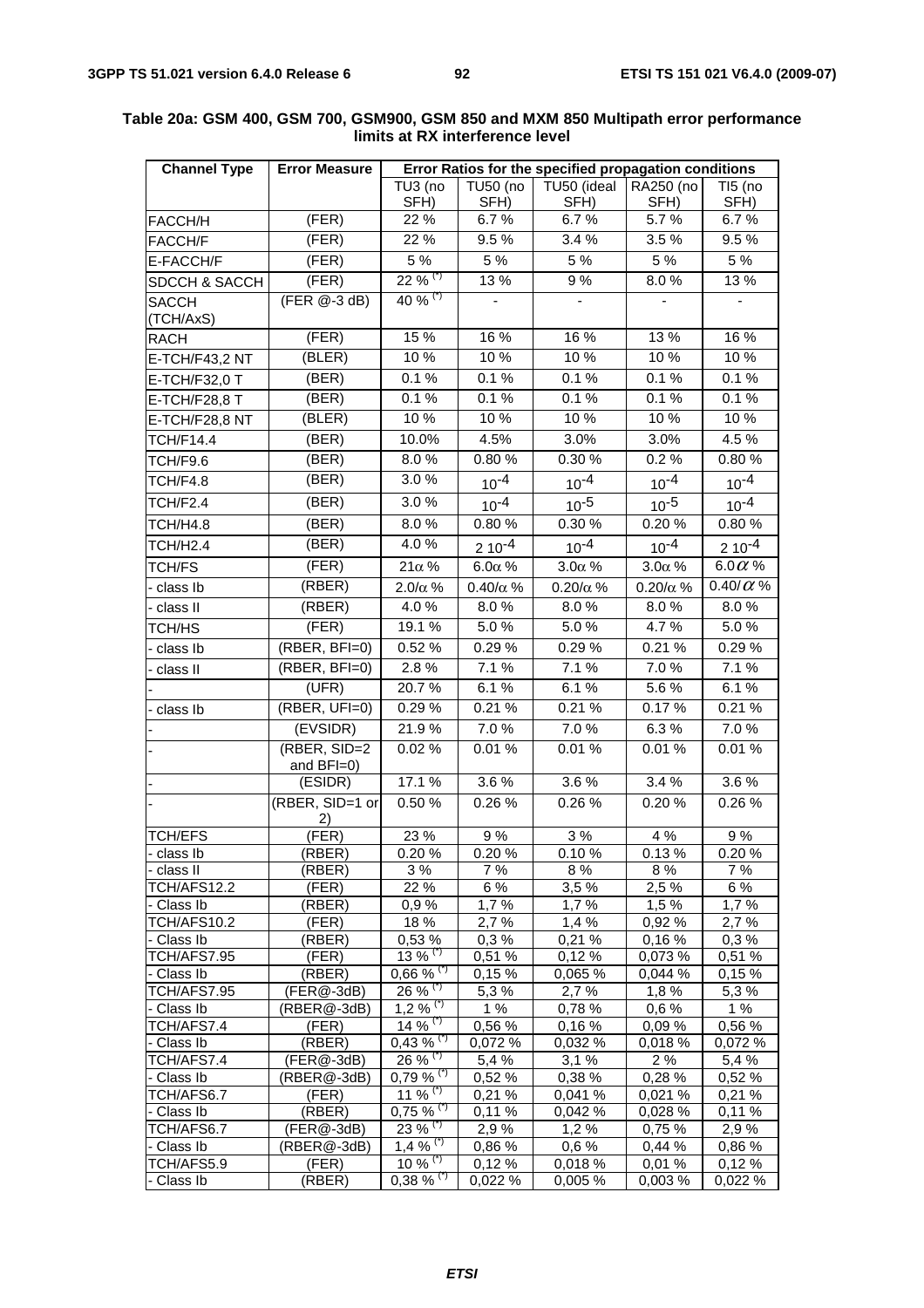| <b>Channel Type</b>      | <b>Error Measure</b> |                          |                                 | Error Ratios for the specified propagation conditions |                         |                         |
|--------------------------|----------------------|--------------------------|---------------------------------|-------------------------------------------------------|-------------------------|-------------------------|
|                          |                      | TU3 (no<br>SFH)          | <b>TU50 (no</b><br>SFH)         | TU50 (ideal<br>SFH)                                   | RA250 (no<br>SFH)       | $TI5$ (no<br>SFH)       |
| TCH/AFS5.9               | (FER@-3dB)           | $21\%$ <sup>(*)</sup>    | 2%                              | 0,7%                                                  | 0,4%                    | 2%                      |
| - Class Ib               | (RBER@-3dB)          | $0,74\%$ <sup>(*)</sup>  | 0,23%                           | 0,12%                                                 | 0.079%                  | 0,23%                   |
| TCH/AFS5.15              | (FER)                | $9,2\%$ <sup>(*)</sup>   | 0,081%                          | 0,011%                                                | 0,01%                   | 0,081 %                 |
| Class Ib                 | (RBER)               | $0,44\%$ <sup>(*)</sup>  | 0,019 %                         | 0,003%                                                | 0,002 %                 | 0,019 %                 |
| TCH/AFS5.15              | $(FER@-3dB)$         | $19\%$ <sup>(*)</sup>    | 1,4%                            | 0,47 %                                                | 0,25%                   | 1,4%                    |
| - Class Ib               | (RBER@-3dB)          | $0,85\%$ <sup>(*)</sup>  | 0,22%                           | 0,11%                                                 | 0,069 %                 | 0,22%                   |
| TCH/AFS4.75              | (FER)                | $7,9%$ (*)               | 0,036 %                         | 0,01%                                                 | 0,01%                   | 0,036 %                 |
| - Class Ib               | (RBER)               | $0,32\,%$ <sup>(*)</sup> | 0,006 %                         | 0,001%                                                | 0,001 %                 | 0,006 %                 |
| TCH/AFS4.75              | $(FER@-3dB)$         | $17\%$ <sup>(*)</sup>    | 0,82%                           | 0,23%                                                 | 0,11%                   | 0,82 %                  |
| - Class Ib               | $(RBER@-3dB)$        | $0,62%$ <sup>(*)</sup>   | 0,11%                           | 0,033%                                                | 0.019%                  | 0,11%                   |
| <b>TCH/AFS-INB</b>       | (FER)                | $1,5\,\sqrt[6]{6}$       | 0,025 %                         | 0,018%                                                | 0,009 %                 | 0,025 %                 |
| <b>TCH/AFS-INB</b>       | (FER@-3dB)           | $3,5\%$ <sup>(*)</sup>   | 0,22%                           | 0,16%                                                 | 0,1%                    | 0,22%                   |
| <b>TCH/AFS</b>           | (EVSIDUR)            | 11 % $(7)$               | 1,4 $\sqrt[6]{x^{1}}$           | $0,39\%$ <sup>(*)</sup>                               | $0,46\%$ <sup>(*)</sup> | $1,4\%$ <sup>(*)</sup>  |
| <b>TCH/AFS</b>           | (EVSIDUR@-<br>3dB)   | $21\,\sqrt[6]{5}$        | 6.3 % $(*)$                     | $3,4%$ <sup>(*)</sup>                                 | $3,1\%$ <sup>(*)</sup>  | 6.3 % $(*)$             |
| <b>TCH/AFS</b>           | (EVRFR)              | 10 % $(5)$               | 0.15%                           | 0,024%                                                | 0,01%                   | 0,15%                   |
| <b>TCH/AFS</b>           | (EVRFR@-3dB)         | $21\%$ <sup>(*)</sup>    | 2,08%                           | 0,77 %                                                | 0,48%                   | 2,08 %                  |
| TCH/AHS7.95              | (FER)                | 27 %                     | 22 %                            | 22 %                                                  | 21 %                    | 22 %                    |
| - Class Ib               | (RBER)               | 0,84 %                   | 2,3%                            | 2,3%                                                  | 2,1%                    | 2,3 %                   |
| - Class II               | (RBER)               | 1,7%                     | 5,3%                            | 5,3 %                                                 | 5 %                     | 5,3%                    |
| TCH/AHS7.95              | $(FER@+3dB)$         | 14 %                     | 6,7%                            | 6.7%                                                  | 7%                      | 6,7%                    |
| - Class Ib               | $(RBER@+3dB)$        | 0,48%                    | 1%                              | 1%                                                    | 1%                      | 1%                      |
| Class II                 | (RBER@+3dB)          | 1%                       | 3,2%                            | 3,2%                                                  | 3,2%                    | 3,2%                    |
| TCH/AHS7.4               | (FER)                | 25 %                     | 18 %                            | 18 %                                                  | 17 %                    | 18 %                    |
| - Class Ib               | (RBER)<br>(RBER)     | 0,68%<br>1,9%            | 1,4%<br>5,6 %                   | 1,4%<br>5,6 %                                         | 1,3%<br>5,4 %           | 1,4%<br>5,6%            |
| - Class II<br>TCH/AHS7.4 | $(FER@+3dB)$         | 13 %                     | 4,8%                            | 4.8%                                                  | 5,3%                    | 4,8%                    |
| Class Ib                 | $(RBER@+3dB)$        | 0,38 %                   | 0,51%                           | 0,51%                                                 | 0,50%                   | 0,51%                   |
| Class II                 | (RBER@+3dB)          | 1,2%                     | 3,3%                            | 3,3%                                                  | 3,4%                    | 3,3%                    |
| TCH/AHS6.7               | (FER)                | 23 %                     | 11 %                            | 11 %                                                  | 11 %                    | 11 %                    |
| - Class Ib               | (RBER)               | 0,71%                    | 1,2%                            | 1,2%                                                  | 1,1%                    | 1,2%                    |
| - Class II               | (RBER)               | 2,3%                     | 6,2%                            | 6,2%                                                  | 6 %                     | 6,2%                    |
| TCH/AHS6.7               | (FER@+3dB)           | 11 %                     | 2,3%                            | $\overline{2}$ , 3 %                                  | 2,9%                    | 2,3%                    |
| - Class Ib               | (RBER@+3dB)          | 0,39 %                   | 0,39 %                          | 0,39 %                                                | 0,4%                    | 0,39%                   |
| - Class II               | (RBER@+3dB)          | 1,4%                     | 3,6%                            | 3,6%                                                  | 3,6 %                   | 3,6%                    |
| TCH/AHS5.9               | (FER)                | 21 %                     | 7,1 %                           | 7,1 %                                                 | 7 %                     | 7,1 %                   |
| Class Ib                 | (RBER)               | 0,55 %                   | 0,57 %                          | 0,57 %                                                | 0,51 %                  | 0,57 %                  |
| - Class II               | (RBER)               | 2,6%                     | 6,5%                            | 6,5%                                                  | 6,3%                    | 6,5%                    |
| TCH/AHS5.15              | (FER)                | 17 %                     | 3,3%                            | 3,3%                                                  | 3,5%                    | 3,3%                    |
| - Class Ib               | (RBER)               | 0,8%                     | 0,6%                            | 0,6%                                                  | 0,57 %                  | 0,6%                    |
| - Class II               | (RBER)               | 3,1%                     | 6,9%                            | 6,9%                                                  | 6,7%                    | 6,9%                    |
| TCH/AHS4.75              | (FER)                | 15 %                     | 1,8%                            | 1,8%                                                  | 2,1%                    | 1,8%                    |
| - Class Ib               | (RBER)               | 0,6%                     | 0,22%                           | 0,22%                                                 | 0,22%                   | 0,22%                   |
| - Class II               | (RBER)               | 3,6%                     | 7 %                             | 7 %                                                   | 6,9%                    | 7 %                     |
| <b>TCH/AHS-INB</b>       | (FER)                | $2,7\,\sqrt[6]{6}$       | $0,7\frac{1}{6}$ <sup>(*)</sup> | $0,7\sqrt[6]{6}$ <sup>(*)</sup>                       | $0,63\%$ <sup>(*)</sup> | $0,7\%$ <sup>(*)</sup>  |
| <b>TCH/AHS-INB</b>       | $(FER@-3dB)$         | $6\%$ <sup>(*)</sup>     | $2,2%$ (*)                      | $2,2%$ <sup>(*)</sup>                                 | $2\%$ <sup>(*)</sup>    | $2,2\sqrt[6]{6}$        |
| <b>TCH/AHS</b>           | (EVSIDUR)            | $15\%$ <sup>(*)</sup>    | $2,5%$ $\frac{\pi}{2}$          | $2,5%$ (*)                                            | 3,8 % $\sqrt[7]{ }$     | $2,5\%$ <sup>(*)</sup>  |
| TCH/AHS                  | (EVSIDUR@-<br>3dB)   | $28 \%$ $(7)$            | 15 % $(7)$                      | $15\%$ (1)                                            | 15 % $(7)$              | $15 \%$ (*)             |
| <b>TCH/AHS</b>           | (EVRFR)              | $11\%$ <sup>(*)</sup>    | $0,51\%$ <sup>(1)</sup>         | $0,51\%$ <sup>(*)</sup>                               | $0,61\%$ <sup>(1)</sup> | $0,51\%$ <sup>(*)</sup> |
| <b>TCH/AHS</b>           | (EVRFR@-3dB)         | $22 \%$ (*)              | 4,4 % $(7)$                     | $4,4\%$ <sup>(*)</sup>                                | 4,1 % $(5)$             | 4,4 % $(7)$             |
| PDTCH/CS-1 to 4          | (BLER)               | 10%                      | 10%                             | 10%                                                   | 10%                     | 10 %                    |
| PDTCH/MCS-1 to<br>6      | (BLER)               | 10%                      | 10%                             | 10%                                                   | 10%                     | 10%                     |
| PDTCH/MCS-7              | (BLER)               | 10%                      | 10%                             | 10%                                                   | 30 %                    | 10 %                    |
| PDTCH/MCS-8              | (BLER)               | 10 %                     | 10%/30%*                        | 10%/30%*                                              |                         | 30 %                    |
| PDTCH/MCS-9              | (BLER)               | 10 %                     | 10%/30%*                        | 10%/30%*                                              |                         | 30 %                    |
| PRACH/11 bit             | (BLER)               | 15%                      | 15%                             | 15%                                                   | 15%                     | 15 %                    |
| PRACH/8 bit              | (BLER)               | 15%                      | 15%                             | 15%                                                   | 15%                     | 15 %                    |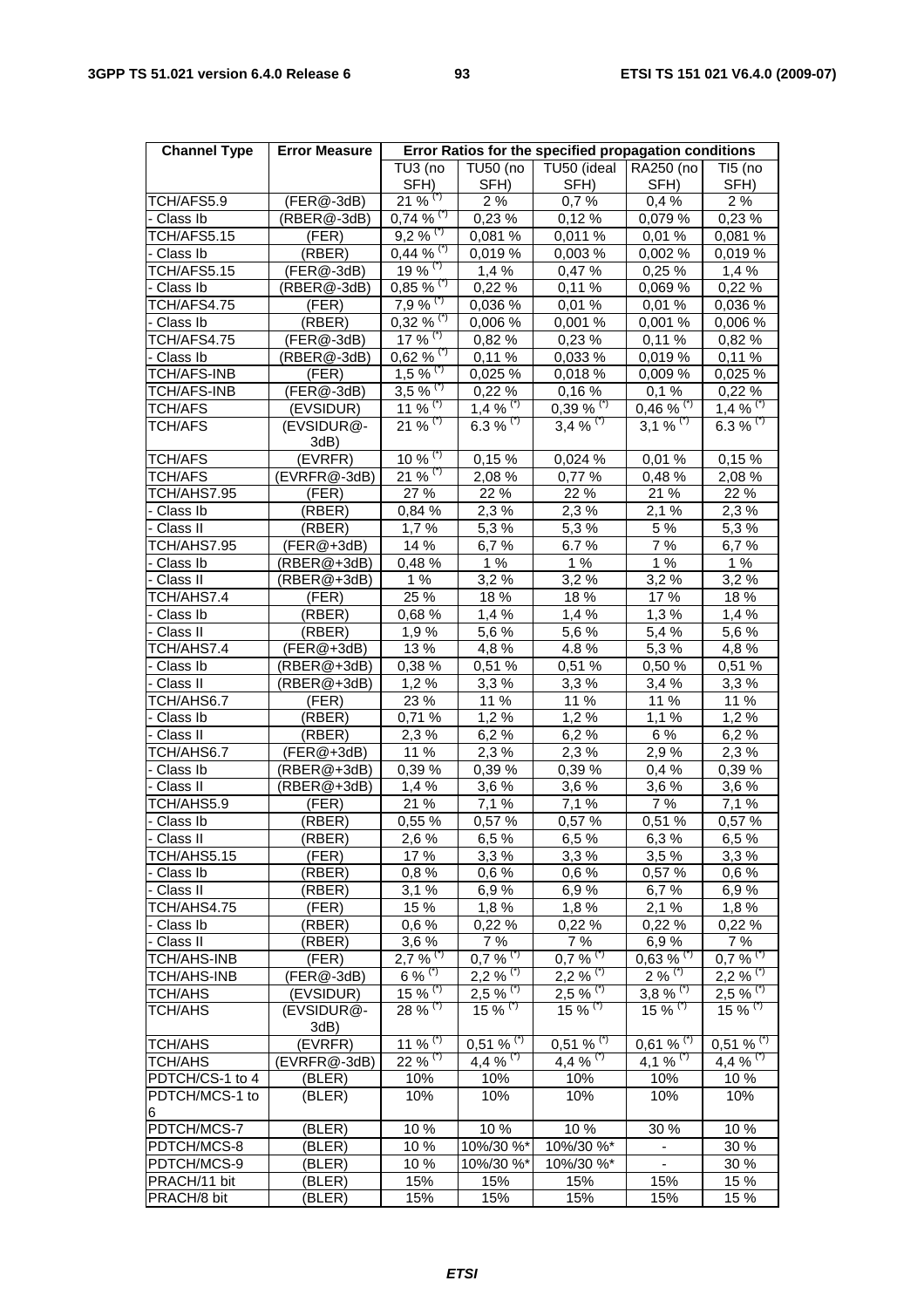| <b>Channel Type</b> | <b>Error Measure</b> | Error Ratios for the specified propagation conditions |                  |                     |                       |                 |
|---------------------|----------------------|-------------------------------------------------------|------------------|---------------------|-----------------------|-----------------|
|                     |                      | TU3 (no<br>SFH)                                       | TU50 (no<br>SFH) | TU50 (ideal<br>SFH) | RA250 (no<br>SFH)     | TI5 (no<br>SFH) |
| <b>PACCH</b>        | (BLER)               | $\frac{1}{10\%}$                                      | 10%              | 10%                 | 10%                   | 10%             |
| <b>TCH/WFS12.65</b> | (FER)                | 1%                                                    | 1%               | 1%                  | 1%                    | 1%              |
|                     | (RBER)               | 0,08%                                                 | 0,40 %           | 0,63 %              | 0,63%                 | 0,40%           |
| TCH/WFS8.85         | (FER)                | 1%                                                    | 1%<br>0,42%      | $1\%$<br>0,64 %     | 1%<br>0,73%           | $1\%$           |
| TCH/WFS6.60         | (RBER)<br>(FER)      | 0,11%<br>$1\%$                                        | 1%               | $1\%$               | $1\%$                 | 0,42%<br>1%     |
|                     | (RBER)               | $0,09\%$                                              | 0,16%            | 0,27 %              | 0,24 %                | 0,16%           |
| O-FACCH/F           | (FER)                | 5 %                                                   | 5 %              | 5 %                 | 5 %                   | 5 %             |
| O-FACCH/H           | (FER)                | 5%                                                    | 5%               | 5%                  | 5%                    | 5%              |
| O-TCH/AHS12.2       | (FER)                | 1%                                                    | 1%               | 1%                  | 1%                    | 1%              |
| - class Ib          | (RBER)               | 0,17%                                                 | 0,30%            | 0,32 %              | 0,26 %                | 0,30 %          |
| O-TCH/AHS10.2       | (FER)                | 1%                                                    | 1%               | 1%                  | 1%                    | 1%              |
| - class Ib          | (RBER)               | 0,09%                                                 | 0,15%            | 0,16 %              | 0,20%                 | 0,15%           |
| O-TCH/AHS7.95       | (FER)                | 1%                                                    | 1%               | 1%                  | 1%                    | 1%              |
| - class Ib          | (RBER)               | 0,06 %                                                | 0,06 %           | 0,07%               | 0,10%                 | 0,06 %          |
| O-TCH/AHS7.4        | (FER)                | 1%                                                    | 1%               | 1%                  | 1%                    | 1%              |
| - class Ib          | (RBER)               | 0,08%                                                 | 0,12%            | 0,13%               | 0,16%                 | 0,12%           |
| O-TCH/AHS6.7        | (FER)                | 1%                                                    | 1%               | 1%                  | 1%                    | 1%              |
| - class Ib          | (RBER)               | 0,09%                                                 | 0,12%            | 0,14%               | 0,20%                 | 0,12%           |
| O-TCH/AHS5.9        | (FER)                | 1%                                                    | 1%               | 1%                  | 1%                    | 1%              |
| - class Ib          | (RBER)               | 0,11%                                                 | 0,16%            | 0,18%               | $\overline{0}$ , 17 % | 0,16%           |
| O-TCH/AHS5.15       | (FER)                | 1%                                                    | 1%               | 1%                  | 1%                    | 1%              |
| - class Ib          | (RBER)               | 0,06 %                                                | 0,08%            | 0,09%               | 0,09%                 | 0,08%           |
| O-TCH/AHS4.75       | (FER)                | 1%                                                    | 1%               | 1%                  | 1%                    | 1%              |
| - class Ib          | (RBER)               | 0,08%                                                 | 0,09%            | 0,10%               | 0,13%                 | 0,09%           |
| O-TCH/AHS-INB       | (FER)                | 0.5%                                                  | 0.5%             | 0.5%                | 0.5%                  | 0.5%            |
| O-TCH/AHS           | (EVSIDUR)            | 1%                                                    | 1%               | 1%                  | 1%                    | 1%              |
| O-TCH/AHS           | (EVRFR)              | 1%                                                    | 1%               | 1%                  | 1%                    | 1%              |
| O-TCH/WFS23.85      | (FER)                | 1%                                                    | 1%               | $1\%$               | 1%                    | 1%              |
| - class Ib          | (RBER)               | 0,10%                                                 | 0,15%            | 0,23 %              | 0,28%                 | 0,15%           |
| O-TCH/WFS15.85      | (FER)                | 1%                                                    | 1%               | 1%                  | 1%                    | 1%              |
| - class Ib          | (RBER)               | 0,26 %                                                | 0,35 %           | 0,60 %              | 0,60 %                | 0,35 %          |
| O-TCH/WFS12.65      | (FER)                | 1%                                                    | 1%               | 1%                  | 1%                    | 1%              |
| - class Ib          | (RBER)               | 0,18%                                                 | 0,31 %           | 0,45 %              | 0,40%                 | 0,31 %          |
| O-TCH/WFS8.85       | (FER)                | 1%                                                    | 1%               | 1%                  | 1%                    | 1%              |
| - class Ib          | (RBER)               | 0,16%                                                 | 0,22 %           | 0,40 %              | 0,42 %                | 0,22 %          |
| O-TCH/WFS6.60       | (FER)                | 1%                                                    | 1%               | 1%                  | 1%                    | 1%              |
| - class Ib          | (RBER)               | 0,10%                                                 | 0,14%            | 0,18%               | 0,23 %                | 0,14 %          |
| O-TCH/WFS-INB       | (FER)                | 0.5%                                                  | $0.5 \%$         | 0.5%                | 0.5%                  | 0.5%            |
| O-TCH/WFS           | (EVSIDUR)            | 1%                                                    | 1%               | 1%                  | 1%                    | 1%              |
| O-TCH/WFS           | (EVRFR)              | 1%                                                    | 1%               | 1%                  | 1%                    | 1%              |
| O-TCH/WHS12.65      | (FER)                | 1%                                                    | 1%               | 1%                  | 1%                    | 1%              |
| - class Ib          | (RBER)               | 0,16%                                                 | 0,27%            | 0,36 %              | 0,32 %                | 0,27 %          |
| O-TCH/WHS8.85       | (FER)                | 1%                                                    | 1%               | 1%                  | 1%                    | 1%              |
| - class Ib          | (RBER)               | 0,07%                                                 | 0,11%            | 0,11 %              | 0,11%                 | 0,11%           |
| O-TCH/WHS6.60       | (FER)                | 1%                                                    | 1%               | 1%                  | 1%                    | 1%              |
| - class Ib          | (RBER)               | 0,09%                                                 | 0,12%            | 0,13%               | 0,14%                 | 0,12%           |
| O-TCH/WHS-INB       | (FER)                | 0.5%                                                  | 0.5%             | $0.5\ \%$           | 0.5%                  | 0.5%            |
| O-TCH/WHS           | (EVSIDUR)            | 1%                                                    | 1%               | 1%                  | 1%                    | 1%              |
| O-TCH/WHS           | (EVRFR)              | 1%                                                    | 1%               | 1%                  | 1%                    | 1%              |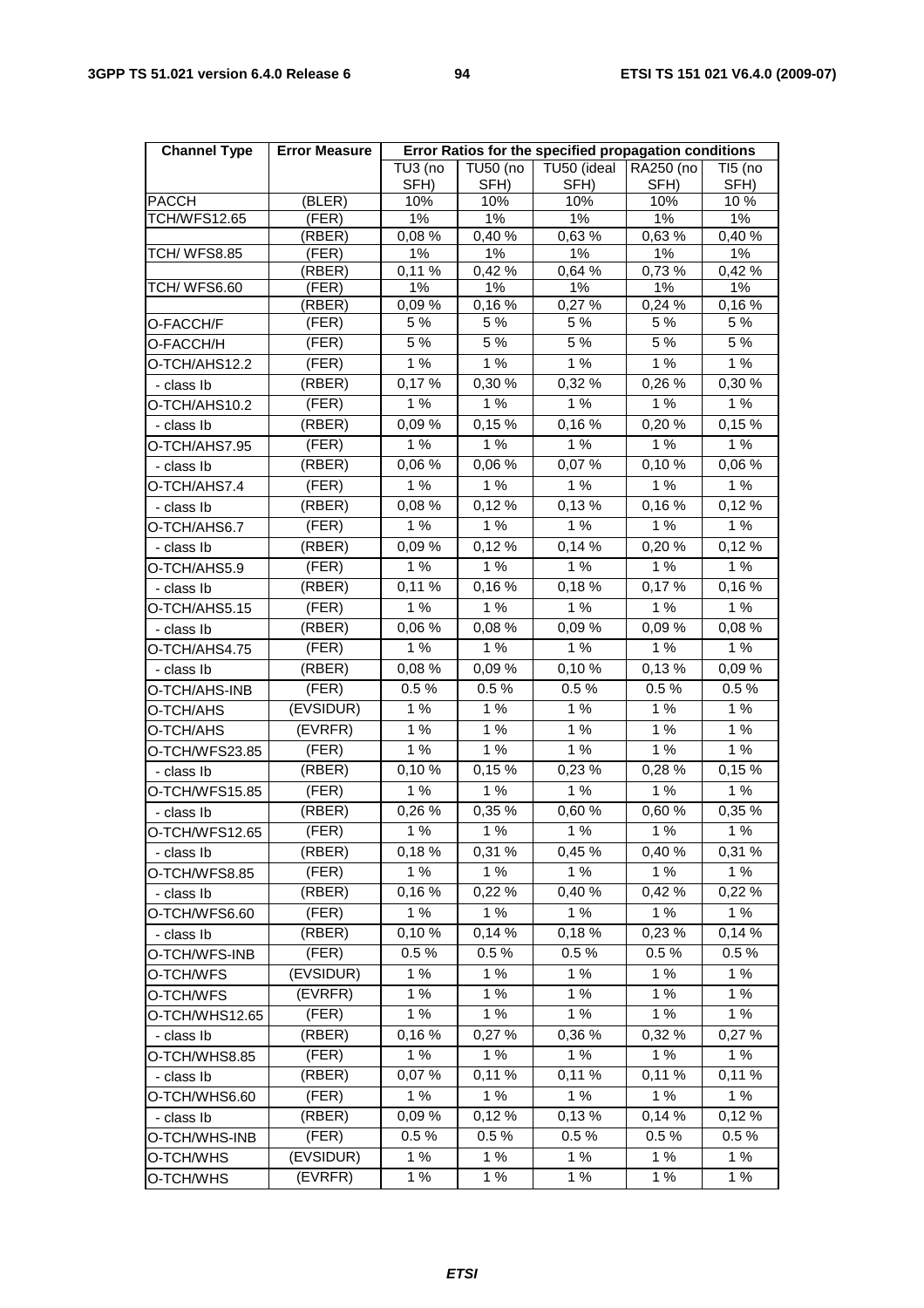| <b>Channel Type</b> |                          | <b>Error Measure</b>                                                                           | Error Ratios for the specified propagation conditions |          |             |           |         |  |
|---------------------|--------------------------|------------------------------------------------------------------------------------------------|-------------------------------------------------------|----------|-------------|-----------|---------|--|
|                     |                          |                                                                                                | TU3 (no                                               | TU50 (no | TU50 (ideal | RA250 (no | TI5 (no |  |
|                     |                          |                                                                                                | SFH)                                                  | SFH)     | SFH)        | SFH)      | SFH)    |  |
|                     |                          | * Co-channel interference performance is defined at 10% BLER and adjacent channel interference |                                                       |          |             |           |         |  |
|                     | performance at 30% BLER. |                                                                                                |                                                       |          |             |           |         |  |
|                     |                          | NOTE 1: For GSM 400 the speeds shall be doubled (e.g. TU50 shall be TU100) and for GSM 700     |                                                       |          |             |           |         |  |
|                     |                          | the speeds shall be multiplied by 1,2 (e.g. TU50 shall be TU60).                               |                                                       |          |             |           |         |  |
|                     |                          | NOTE 3: The performance requirements for inband signalling, SID_UPDATE and RATSCCH are         |                                                       |          |             |           |         |  |
|                     |                          | the same as those given for TCH/AFS. It is sufficient to test inband signalling,               |                                                       |          |             |           |         |  |
|                     |                          | SID_UPDATE and RATSCCH requirements for only one of the channel types TCH/AFS                  |                                                       |          |             |           |         |  |
|                     | and TCH/WFS.             |                                                                                                |                                                       |          |             |           |         |  |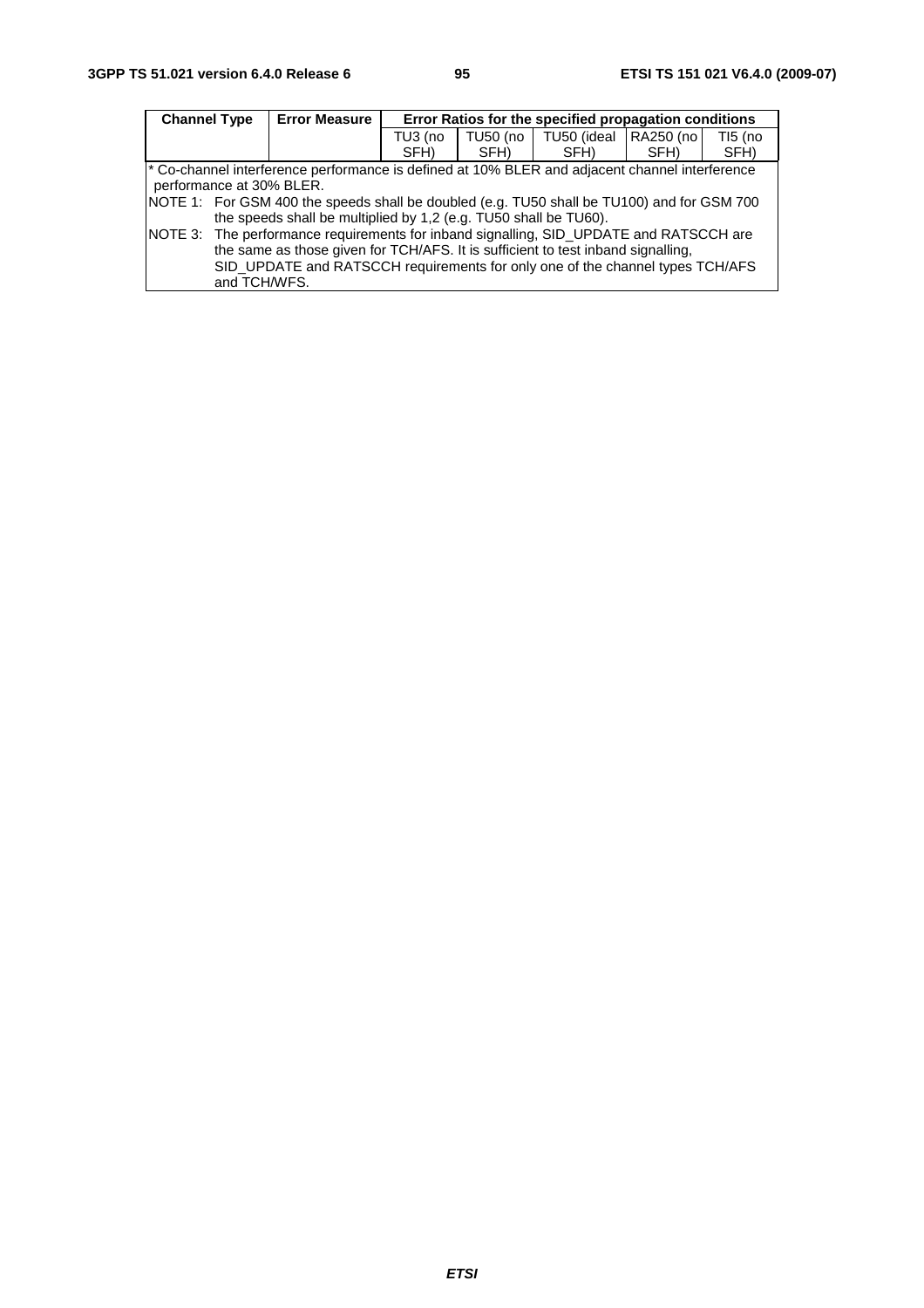| <b>Channel Type</b>       | <b>Error Measure</b>          | Error Ratios for the specified propagation conditions |                 |                  |                  |                  |  |  |
|---------------------------|-------------------------------|-------------------------------------------------------|-----------------|------------------|------------------|------------------|--|--|
|                           |                               | TU1.5                                                 | <b>TU50 (no</b> | TU50 (ideal      | RA130 (no        | TI5 (no          |  |  |
|                           |                               | (no SFH)                                              | SFH)            | SFH)             | SFH)             | SFH)             |  |  |
| FACCH/H                   | (FER)                         | 22 %                                                  | 6.9%            | 6.9%             | 5.7%             | 6.7%             |  |  |
| FACCH/F                   | (FER)                         | 22 %                                                  | 3.4%            | 3.4 %            | 3.5 %            | 9.5%             |  |  |
| E-FACCH/F                 | (FER)                         | 5                                                     | 5 %             | 5 %              | 5 %              | 5 %              |  |  |
| SDCCH & SACCH             | (FER)                         | $22\%$ <sup>(*)</sup>                                 | 9.0%            | 9.0%             | 8.0%             | 13 %             |  |  |
| SACCH (TCH/AxS)           | $(FER @ -3 dB)$               | 40 % $(7)$                                            | $\blacksquare$  |                  |                  | $\blacksquare$   |  |  |
| <b>RACH</b>               | (FER)                         | 15 %                                                  | 16 %            | 16 %             | 13 %             | 16 %             |  |  |
| E-TCH/F43,2 NT            | (BLER)                        | 10%                                                   | 10 %            | 10%              | 10%              | 10%              |  |  |
| E-TCH/F32,0 T             | (BER)                         | 0.1%                                                  | 0.1%            | 0.1%             | 0.1%             | 0.1%             |  |  |
| E-TCH/F28,8 T             | (BER)                         | 0.1%                                                  | 0.1%            | 0.1%             | 0.1%             | 0.1%             |  |  |
| E-TCH/F28,8 NT            | (BLER)                        | 10 %                                                  | 10 %            | 10%              | 10%              | 10%              |  |  |
| TCH/14.4                  | (BER)                         | 10.0%                                                 | 4.0%            | 3.1%             | 3.0%             | 4.5%             |  |  |
| TCH/F9.6                  | (BER)                         | 8.0%                                                  | 0.80%           | 0.30 %           | 0.2%             | 0.80%            |  |  |
| TCH/F4.8                  | (BER)                         | 3.0%                                                  |                 | $10^{-4}$        |                  |                  |  |  |
|                           |                               | 3.0%                                                  | $10^{-4}$       |                  | $10^{-4}$        | $10^{-4}$        |  |  |
| TCH/F2.4                  | (BER)                         |                                                       | $10^{-5}$       | $10^{-5}$        | $10^{-5}$        | $10^{-4}$        |  |  |
| <b>TCH/H4.8</b>           | (BER)                         | 8.0%                                                  | 0.80%           | 0.30 %           | 0.20%            | 0.80%            |  |  |
| <b>TCH/H2.4</b>           | (BER)                         | 4.0%                                                  | $10^{-4}$       | $10^{-4}$        | $10^{-4}$        | $210^{-4}$       |  |  |
| <b>TCH/FS</b>             | (FER)                         | $21\alpha$ %                                          | $3.0\alpha$ %   | $3.0\alpha$ %    | $3.0\alpha$ %    | 6.0 $\alpha$ %   |  |  |
| - class Ib                | (RBER)                        | $2.0/\alpha\%$                                        | $0.25/\alpha$ % | $0.25/\alpha$ %  | $0.20/\alpha$ %  | 0.40/ $\alpha$ % |  |  |
| - class II                | (RBER)                        | 4.0%                                                  | 8.1%            | 8.1%             | 8.0%             | 8.0%             |  |  |
| TCH/HS                    | (FER)                         | 19.1 %                                                | 5.0%            | 5.0%             | 4.7%             | 5.0%             |  |  |
| class lb                  | $(RBER, BFI=0)$               | 0.52%                                                 | 0.29%           | 0.29%            | 0.21%            | 0.29 %           |  |  |
| - class II                | (RBER, BFI=0)                 | 2.8%                                                  | 7.2 %           | 7.2 %            | 7.0%             | 7.1 %            |  |  |
|                           | (UFR)                         | 20.7%                                                 | 6.1%            | 6.1%             | 5.6%             | 6.1%             |  |  |
| - class Ib                | (RBER, UFI=0)                 | 0.29%                                                 | 0.21%           | 0.21%            | 0.17%            | 0.21%            |  |  |
|                           | (EVSIDR)                      | 21.9%                                                 | 7.0%            | 7.0%             | 6.3%             | 7.0%             |  |  |
|                           | (RBER, SID=2                  | 0.02%                                                 | 0.01%           | 0.01%            | 0.01%            | 0.01%            |  |  |
|                           | and BFI=0)                    |                                                       |                 |                  |                  |                  |  |  |
|                           | $\overline{\textsf{(ESIDR)}}$ | 17.1 %                                                | 3.6%            | 3.6%             | 3.4 %            | $3.6\%$          |  |  |
|                           | (RBER, SID=1                  | 0.50 %                                                | 0.26%           | 0.26%            | 0.20%            | 0.26%            |  |  |
|                           | or $2)$                       |                                                       |                 |                  |                  |                  |  |  |
| TCH/EFS                   | (FER)                         | 23 %                                                  | 3 %             | 3%               | 4 %              | 9%               |  |  |
| class Ib                  | (RBER)                        | 0.20%                                                 | 0.10%           | 0.10%            | 0.13%            | 0.20%            |  |  |
| - class II<br>TCH/AFS12.2 | (RBER)                        | $3%$                                                  | 8%<br>2,7%      | 8%               | 8%               | 7 %              |  |  |
| - Class Ib                | (FER)<br>(RBER)               | 22 %<br>0,92%                                         | 1,6%            | 2,7%<br>1,6%     | 1,8%<br>1,4%     | 6 %<br>1,7%      |  |  |
| TCH/AFS10.2               | (FER)                         | 18 %                                                  | 0,98 %          | 0,98 %           | 0,56 %           | 2,7%             |  |  |
| - Class Ib                | (RBER)                        | 0,54 %                                                | 0,17%           | 0,17%            | 0,12%            | 0,3%             |  |  |
| TCH/AFS7.95               | (FER)                         | 13 % $\sqrt{7}$                                       | 0.07%           | 0,07%            | 0,029 %          | 0,51 %           |  |  |
| - Class Ib                | (RBER)                        | $0,67\%$ <sup>(*)</sup>                               | 0,042 %         | 0,042 %          | 0,03%            | 0,15 %           |  |  |
| TCH/AFS7.95               | (FER@-3dB)                    | $25\,\sqrt[6]{x^{(1)}}$                               | 2%              | 2%               | 1,2%             | 5,3%             |  |  |
| - Class Ib                | (RBER@-3dB)                   | $1,2\%$ <sup>(1)</sup>                                | 0,68 %          | 0,68%            | 0,48%            | 1%               |  |  |
| TCH/AFS7.4                | (FER)                         | 14 % $(7)$                                            | 0,083 %         | 0,083 %          | 0,047 %          | 0,56 %           |  |  |
| - Class Ib                | (RBER)                        | $0,43\%$ <sup>(*)</sup>                               | 0,02%           | 0,02%            | 0,012 %          | 0,072 %          |  |  |
| TCH/AFS7.4                | $(FER@-3dB)$                  | $26\%$ <sup>(*)</sup>                                 | 2,3%            | 2,3%             | 1,4%             | 5,4 %            |  |  |
| Class Ib                  | (RBER@-3dB)                   | $0.8\%$ <sup>77</sup>                                 | 0,32%           | 0,32%            | 0,22%            | 0,52%            |  |  |
| TCH/AFS6.7                | (FER)                         | 11 % $(7)$                                            | 0,025 %         | 0,025 %          | 0,01 %           | 0,21%            |  |  |
| - Class Ib                | (RBER)                        | $0,76%$ $\frac{8}{17}$                                | 0,028 %         | 0,028 %          | 0,016 %          | 0,11%            |  |  |
| TCH/AFS6.7                | (FER@-3dB)                    | $22 \%$ <sup>(*)</sup>                                | 0,82%           | 0,82%            | 0,41%            | 2,9%             |  |  |
| - Class Ib                | (RBER@-3dB)                   | 1,4 $\frac{1}{6}$ (1)<br>10 % $(7)$                   | 0,51 %          | 0,51%            | 0,34%            | 0,86 %           |  |  |
| TCH/AFS5.9<br>- Class Ib  | (FER)<br>(RBER)               | $0,38 \%$ (*)                                         | 0,01%<br>0,002% | 0,01%<br>0,002 % | 0,01%<br>0,001 % | 0,12%<br>0,022 % |  |  |
|                           |                               |                                                       |                 |                  |                  |                  |  |  |

#### **Table 20b: DCS1800, PCS 1900 and MXM 1900 Multipath error performance limits at RX interference level**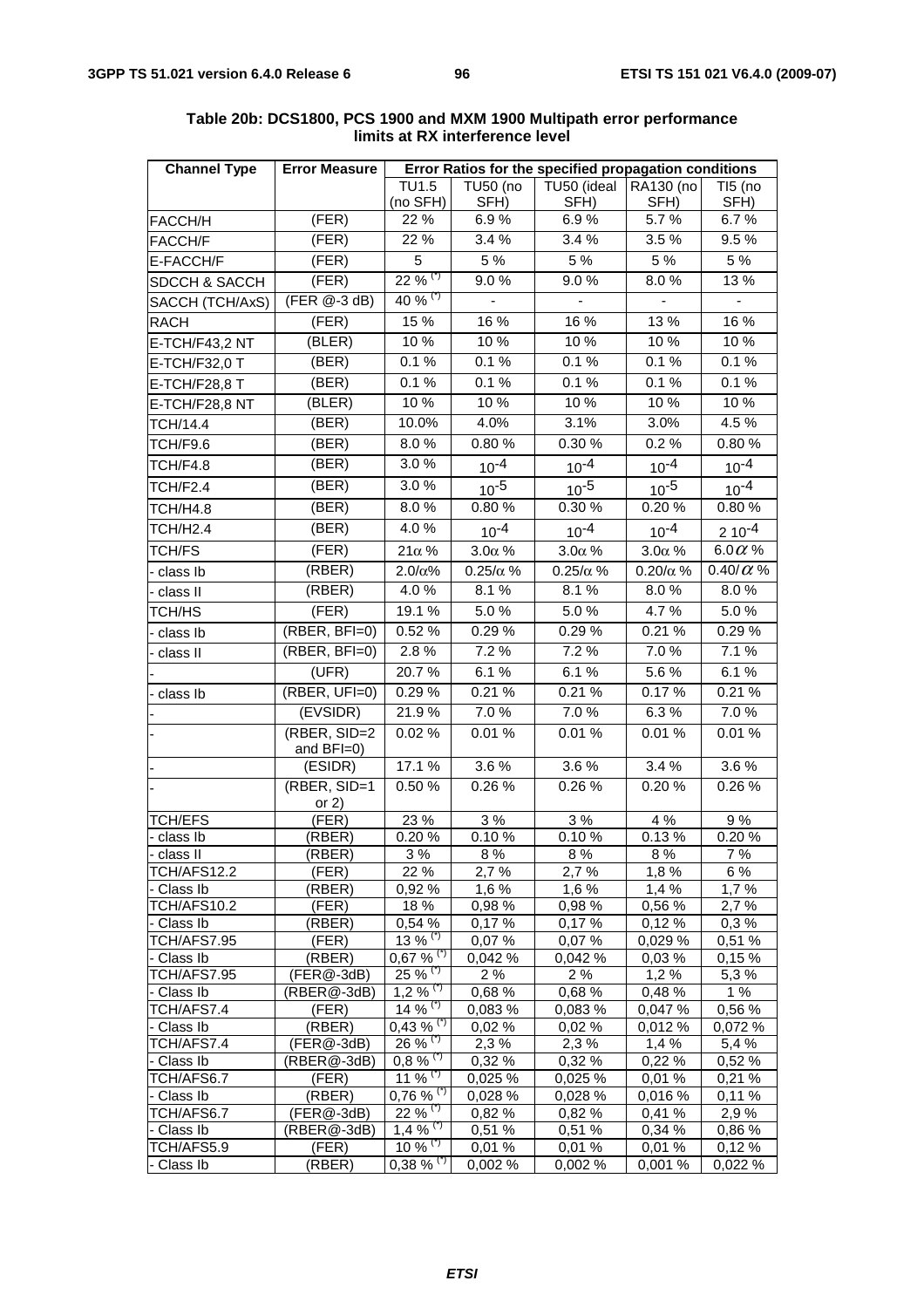| <b>Channel Type</b> | <b>Error Measure</b> | Error Ratios for the specified propagation conditions |                         |                                 |                          |                                   |  |  |
|---------------------|----------------------|-------------------------------------------------------|-------------------------|---------------------------------|--------------------------|-----------------------------------|--|--|
|                     |                      | TU1.5                                                 | TU50 (no                | TU50 (ideal                     | RA130 (no                | TI5 (no                           |  |  |
|                     |                      | (no SFH)                                              | SFH)                    | SFH)                            | SFH)                     | SFH)                              |  |  |
| TCH/AFS5.9          | $(FER@-3dB)$         | $21\%$ <sup>(*)</sup>                                 | 0,41%                   | 0,41 %                          | 0,2%                     | 2%                                |  |  |
| - Class Ib          | (RBER@-3dB)          | $0,72\%$ <sup>(*)</sup>                               | 0,079 %                 | 0,079 %                         | 0,046 %                  | 0,23 %                            |  |  |
| TCH/AFS5.15         | (FER)                | $9,2\%$ <sup>(*)</sup>                                | 0,01%                   | 0,01%                           | 0,01%                    | 0,081 %                           |  |  |
| - Class Ib          | (RBER)               | $0,45 \%$ <sup>(*)</sup>                              | 0,001%                  | 0,001%                          | 0.001%                   | 0,019%                            |  |  |
| TCH/AFS5.15         | (FER@-3dB)           | 19 % $(5)$                                            | 0,26 %                  | 0,26 %                          | 0,13%                    | 1,4%                              |  |  |
| Class Ib            | (RBER@-3dB)          | $0,84\%$ <sup>(*)</sup>                               | 0,072 %                 | 0,072 %                         | 0,038 %                  | 0,22 %                            |  |  |
| TCH/AFS4.75         | (FER)                | $7,9%$ <sup>(*)</sup>                                 | 0,01%                   | 0,01%                           |                          | 0,036 %                           |  |  |
| - Class Ib          | (RBER)               | $0,31\%$ <sup>(*)</sup>                               | 0,001 %                 | 0,001 %                         | 0,001 %                  | 0,006 %                           |  |  |
| TCH/AFS4.75         | (FER@-3dB)           | 17 % $(7)$                                            | 0,1%                    | 0,1%                            | 0.051%                   | 0,82 %                            |  |  |
| - Class Ib          | (RBER@-3dB)          | $0,61\%$ <sup>(*)</sup>                               | 0,021 %                 | 0,021 %                         | 0,009%                   | 0,11%                             |  |  |
| <b>TCH/AFS-INB</b>  | (FER)                | 1,5 % $\sqrt{(x)}$                                    | 0,013 %                 | 0,013 %                         | 0.008%                   | 0,025 %                           |  |  |
| <b>TCH/AFS-INB</b>  | (FER@-3dB)           | $3,5\%$ <sup>(*)</sup>                                | 0,12%                   | 0,12%                           | 0,1%                     | 0,22%                             |  |  |
| <b>TCH/AFS</b>      | (EVSIDUR)            | 11 % <sup>(*)</sup>                                   | 0,3%                    | 0,3%                            | $0,36\%$ <sup>(*)</sup>  | $1,4%$ <sup>(*)</sup>             |  |  |
| <b>TCH/AFS</b>      | (EVSIDUR@-<br>3dB)   | $21\%$ <sup>(*)</sup>                                 | 2,8%                    | 2,8%                            | $2,8\%$ <sup>(*)</sup>   | 6.3 % $(7)$                       |  |  |
| TCH/AFS             | (EVRFR)              | $10\%$ <sup>(*)</sup>                                 | 0,022%                  | 0,022%                          | 0,005 %                  | 0,15%                             |  |  |
| <b>TCH/AFS</b>      | (EVRFR@-3dB)         | $21\frac{96}{10}$                                     | 0.78%                   | 0.78%                           | 0,28 %                   | 2,08 %                            |  |  |
| TCH/AHS7.95         | (FER)                | 27 %                                                  | 23 %                    | 23 %                            | 20%                      | 22 %                              |  |  |
| - Class Ib          | (RBER)               | 0,85 %                                                | 2,3%                    | 2.3%                            | 2,1%                     | 2,3%                              |  |  |
| - Class II          | (RBER)               | 1,7%                                                  | 5,1%                    | 5,1 %                           | 5.1%                     | 5,3%                              |  |  |
| TCH/AHS7.95         | $(FER@+3dB)$         | 14 %                                                  | 6,7%                    | 6,7%                            | 6,5%                     | 6,7%                              |  |  |
| - Class Ib          | $(RBER@+3dB)$        | 0,49%                                                 | 1%                      | 1%                              | 0,98%                    | 1%                                |  |  |
| Class II            | (RBER@+3dB)          | 1%                                                    | 3,1%                    | 3,1%                            | 3,1%                     | 3,2%                              |  |  |
| TCH/AHS7.4          | (FER)                | 26 %                                                  | 18 %                    | 18%                             | 16 %                     | 18 %                              |  |  |
| Class Ib            | (RBER)               | 0,69%                                                 | 1,4%                    | 1,4%                            | 1,3%                     | 1,4%                              |  |  |
| - Class II          | (RBER)               | 1,9%                                                  | 5,5%                    | 5,5 %                           | 5,4 %                    | 5,6%                              |  |  |
| TCH/AHS7.4          | $(FER@+3dB)$         | 13%                                                   | 4,9%                    | 4,9%                            | 4,8%                     | 4,8%                              |  |  |
| Class Ib            | (RBER@+3dB)          | 0,39 %                                                | 0,51%                   | 0,51%                           | 0,47%                    | 0,51 %                            |  |  |
| Class II            | (RBER@+3dB)          | 1,2%                                                  | 3,3%                    | 3,3%                            | 3,3%                     | 3,3%                              |  |  |
| TCH/AHS6.7          | (FER)                | 23 %                                                  | 12 %                    | 12 %                            | 9,9%                     | 11 %                              |  |  |
| Class Ib            | (RBER)               | 0,71%                                                 | 1,2%                    | 1,2%                            | 1%                       | 1,2%                              |  |  |
| Class II            | (RBER)               | 2,3%                                                  | 6 %                     | 6 %                             | 6 %                      | 6,2%                              |  |  |
| TCH/AHS6.7          | $(FER@+3dB)$         | 11 %                                                  | 2,5 %                   | 2,5%                            | 2,5%                     | 2,3%                              |  |  |
| - Class Ib          | (RBER@+3dB)          | 0,39 %                                                | 0,38 %                  | 0,38 %                          | 0,37 %                   | 0,39 %                            |  |  |
| - Class II          | (RBER@+3dB)          | 1,4%                                                  | 3,5%                    | 3,5%                            | 3,5%                     | 3,6%                              |  |  |
| TCH/AHS5.9          | (FER)                | 21 %                                                  | 7,7 %                   | 7,7 %                           | 6,4%                     | 7,1 %                             |  |  |
| Class Ib            | (RBER)               | 0,55%                                                 | 0,6%                    | 0,6%                            | 0,48 %                   | 0,57%                             |  |  |
| - Class II          | (RBER)               | $2,6\%$                                               | 6,4 %                   | 6,4 %                           | 6,3 %                    | წ,5 %                             |  |  |
| TCH/AHS5.15         | (FER)                | 17%                                                   | 3,8%                    | 3,8%                            | 3,1%                     | 3,3%                              |  |  |
| - Class Ib          | (RBER)               | 0,8%                                                  | 0,66%                   | 0,66 %                          | 0,53 %                   | 0,6%                              |  |  |
| - Class II          | (RBER)               | 3,1%                                                  | 6,8%                    | 6,8%                            | 6,6%                     | 6,9%                              |  |  |
| TCH/AHS4.75         | (FER)                | 15 %                                                  | 2,1%                    | 2,1%                            | 1,8%                     | 1,8%                              |  |  |
| - Class Ib          | (RBER)               | 0,6%                                                  | 0,25%                   | 0,25%                           | 0,19%                    | $0,22\sqrt{6}$                    |  |  |
| - Class II          | (RBER)               | 3,6%                                                  | 7 %                     | 7 %                             | 6,8%                     | 7 %                               |  |  |
| <b>TCH/AHS-INB</b>  | (FER)                | $2,8\,%$                                              | $0,71\%$ <sup>(*)</sup> | $0,71\%$ <sup>(*)</sup>         | $0,6\%$ <sup>(*)</sup>   | $0.7\,\sqrt[3]{6}$ <sup>(*)</sup> |  |  |
| <b>TCH/AHS-INB</b>  | (FER@-3dB)           | 5,9 $\frac{1}{6}$ (1)                                 | $2,2%$ <sup>(*)</sup>   | $2,2%$ <sup>(*)</sup>           | 1,8 $\sqrt[3]{6}$ (1)    | $2,2\%$ <sup>(*)</sup>            |  |  |
| TCH/AHS             | (EVSIDUR)            | $15\%$ <sup>(*)</sup>                                 | $3,1\%$ <sup>(*)</sup>  | $3,1\frac{6}{6}$ <sup>(*)</sup> | $3,5%$ (*)               | $2,5%$ (*)                        |  |  |
| <b>TCH/AHS</b>      | (EVSIDUR@-<br>3dB)   | $28\%$ (1)                                            | $15 \%$ (*)             | $15 \%$ (*)                     | 14 % $(7)$               | $15 \%$ (*)                       |  |  |
| <b>TCH/AHS</b>      | (EVRFR)              | 11 % $(7)$                                            | $0,53\%$ <sup>(1)</sup> | $0,53\%$ <sup>(*)</sup>         | $0,52\%$ $\frac{77}{2}$  | $0,51 \%$ <sup>(*)</sup>          |  |  |
| <b>TCH/AHS</b>      | (EVRFR@-3dB)         | $22\%$ <sup>(*)</sup>                                 | $4,5\%$ <sup>(*)</sup>  | 4,5 % $(7)$                     | 3,8 % $(7)$              | 4,4 % $(7)$                       |  |  |
| PDTCH/CS-1 to 4     | (BLER)               | 10%                                                   | 10%                     | 10%                             | 10%                      | 10 %                              |  |  |
| PDTCH/MCS-1 to 6    | (BLER)               | 10%                                                   | 10%                     | 10%                             | 10%                      | 10%                               |  |  |
| PDTCH/MCS-7         | (BLER)               | 10%                                                   | 10%                     | 10%                             | 30 %                     | 10%                               |  |  |
| PDTCH/MCS-8         | (BLER)               | 10 %                                                  | 30 %                    | 30 %                            | $\blacksquare$           | 30 %                              |  |  |
| PDTCH/MCS-9         | (BLER)               | 10%                                                   | 30 %                    | 30 %                            | $\overline{\phantom{a}}$ | 30 %                              |  |  |
| PRACH/11 bit        | (BLER)               | 15%                                                   | 15%                     | 15%                             | 15%                      | 15 %                              |  |  |
| PRACH/8 bit         | (BLER)               | 15%                                                   | 15%                     | 15%                             | 15%                      | $15\%$                            |  |  |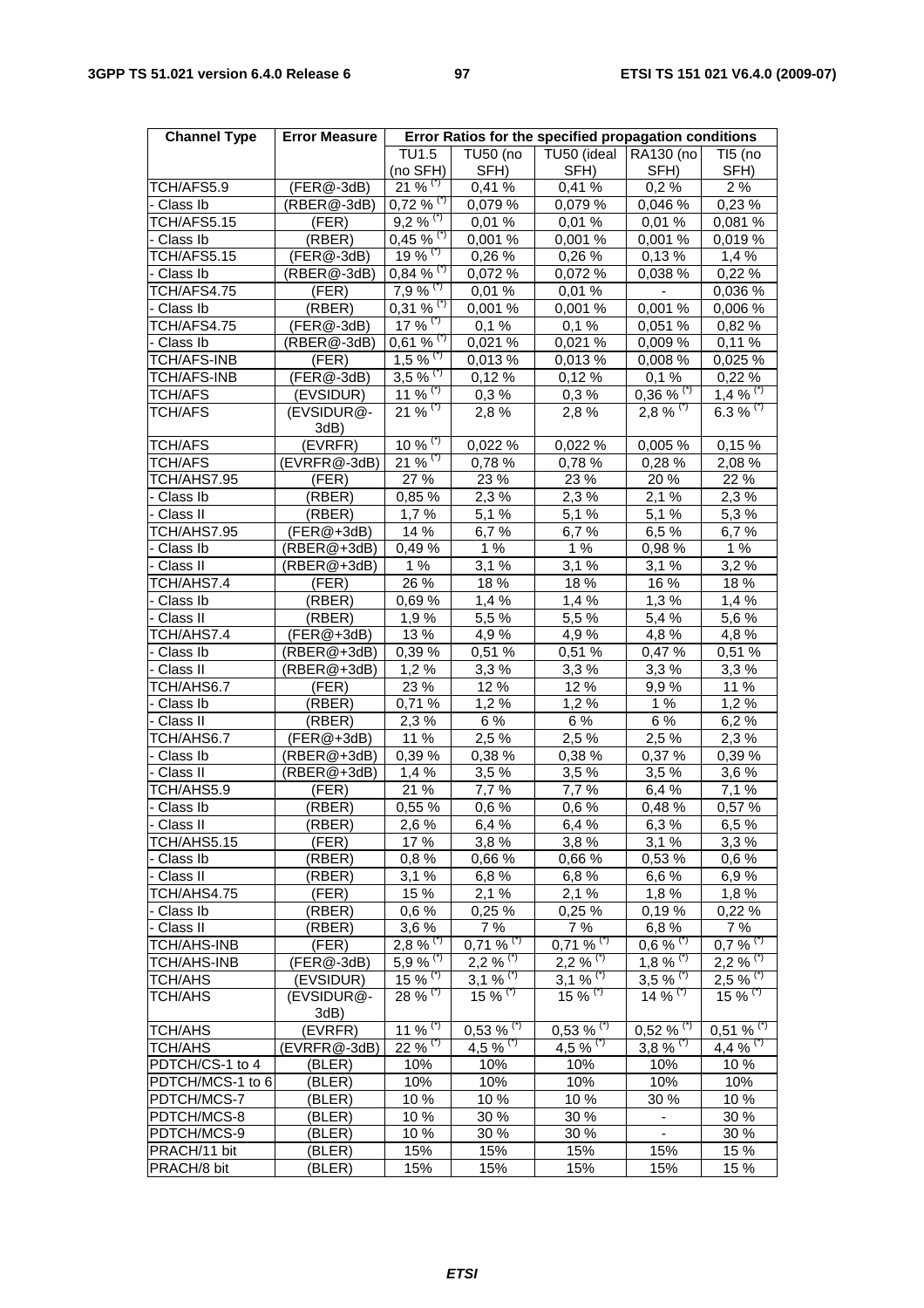| <b>Channel Type</b> | <b>Error Measure</b> | Error Ratios for the specified propagation conditions |                         |                     |                   |                 |  |
|---------------------|----------------------|-------------------------------------------------------|-------------------------|---------------------|-------------------|-----------------|--|
|                     |                      | TU1.5<br>(no SFH)                                     | <b>TU50 (no</b><br>SFH) | TU50 (ideal<br>SFH) | RA130 (no<br>SFH) | TI5 (no<br>SFH) |  |
| <b>PACCH</b>        | (BLER)               | 10%                                                   | 10%                     | 10%                 | 10%               | 10%             |  |
| <b>TCH/WFS12.65</b> | (FER)                | 1%                                                    | 1%                      | 1%                  | 1%                | 1%              |  |
|                     | (RBER)               | 0,08%                                                 | 0,63%                   | 0,63 %              | 0,63%             | 0,40%           |  |
| <b>TCH/ WFS8.85</b> | (FER)                | 1%                                                    | 1%                      | 1%                  | 1%                | 1%              |  |
| TCH/WFS6.60         | (RBER)<br>(FER)      | 0,11%<br>1%                                           | 0,64 %<br>1%            | 0,64 %<br>$1\%$     | 0,73%<br>1%       | 0,42 %<br>$1\%$ |  |
|                     | (RBER)               | 0,09%                                                 | 0,27 %                  | 0,27 %              | 0,24 %            | 0,16%           |  |
| O-FACCH/F           | (FER)                | 5 %                                                   | 5 %                     | 5 %                 | 5 %               | 5 %             |  |
| O-FACCH/H           | (FER)                | 5 %                                                   | 5%                      | 5%                  | 5 %               | 5 %             |  |
| O-TCH/AHS12.2       | (FER)                | 1%                                                    | 1%                      | 1%                  | 1%                | $1\%$           |  |
| - class Ib          | (RBER)               | 0,17%                                                 | 0,30 %                  | 0,30 %              | 0,26 %            | 0,30 %          |  |
| O-TCH/AHS10.2       | (FER)                | 1%                                                    | 1%                      | 1%                  | 1%                | 1%              |  |
| - class Ib          | (RBER)               | 0,09 %                                                | 0,13%                   | 0,13%               | 0,20%             | 0,15%           |  |
| O-TCH/AHS7.95       | (FER)                | 1%                                                    | 1%                      | 1%                  | 1%                | 1%              |  |
| - class Ib          | (RBER)               | 0,06 %                                                | 0,07%                   | 0,07%               | 0,10%             | 0,06 %          |  |
| O-TCH/AHS7.4        | (FER)                | 1%                                                    | 1%                      | 1%                  | 1%                | 1%              |  |
| - class Ib          | (RBER)               | 0,08 %                                                | 0,12%                   | 0,12%               | 0,16%             | 0,12%           |  |
| O-TCH/AHS6.7        | (FER)                | 1%                                                    | 1%                      | 1%                  | 1%                | 1%              |  |
| - class Ib          | (RBER)               | 0,09%                                                 | 0,12%                   | 0,12%               | 0,20%             | 0,12%           |  |
| O-TCH/AHS5.9        | (FER)                | 1%                                                    | 1%                      | 1%                  | 1%                | 1%              |  |
| - class Ib          | (RBER)               | 0,11%                                                 | 0,15%                   | 0,15%               | 0,17%             | 0,16%           |  |
| O-TCH/AHS5.15       | (FER)                | 1%                                                    | 1%                      | 1%                  | 1%                | 1%              |  |
| - class Ib          | (RBER)               | 0,06%                                                 | 0,08%                   | 0,08%               | 0,09%             | 0,08 %          |  |
| O-TCH/AHS4.75       | (FER)                | 1%                                                    | 1%                      | 1%                  | 1%                | 1%              |  |
| - class Ib          | (RBER)               | 0,08 %                                                | 0,10%                   | 0,10%               | 0,13%             | 0,09%           |  |
| O-TCH/AHS-INB       | (FER)                | $0.5\,\sqrt[6]{6}$                                    | 0.5%                    | 0.5%                | 0.5%              | 0.5%            |  |
| O-TCH/AHS           | (EVSIDUR)            | 1%                                                    | 1%                      | 1%                  | 1%                | 1%              |  |
| O-TCH/AHS           | (EVRFR)              | 1%                                                    | 1%                      | 1%                  | 1%                | 1%              |  |
| O-TCH/WFS23.85      | (FER)                | 1%                                                    | 1%                      | $1%$                | 1%                | 1%              |  |
| - class Ib          | (RBER)               | 0,10%                                                 | 0,20%                   | 0,20%               | 0,28%             | 0,15%           |  |
| O-TCH/WFS15.85      | (FER)                | 1%                                                    | 1%                      | 1%                  | 1%                | 1%              |  |
| - class Ib          | (RBER)               | 0,26 %                                                | 0,44 %                  | 0,44 %              | 0,60%             | 0,35 %          |  |
| O-TCH/WFS12.65      | (FER)                | $1%$                                                  | 1%                      | 1%                  | 1%                | $1%$            |  |
| - class Ib          | (RBER)               | 0,18%                                                 | 0,32 %                  | 0,32%               | 0,40%             | 0,31%           |  |
| O-TCH/WFS8.85       | (FER)                | 1%                                                    | 1%                      | 1%                  | 1%                | 1%              |  |
| - class Ib          | (RBER)               | 0,16%                                                 | 0,28%                   | 0,28%               | 0,42 %            | 0,22 %          |  |
| O-TCH/WFS6.60       | (FER)                | 1%                                                    | 1%                      | 1%                  | 1%                | 1%              |  |
| - class Ib          | (RBER)               | 0,10%                                                 | 0,16%                   | 0,16%               | 0,23%             | 0,14 %          |  |
| O-TCH/WFS-INB       | (FER)                | 0.5%                                                  | 0.5%                    | 0.5%                | $0.5 \%$          | 0.5%            |  |
| O-TCH/WFS           | (EVSIDUR)            | 1%                                                    | 1%                      | 1%                  | 1%                | 1%              |  |
| O-TCH/WFS           | (EVRFR)              | 1%                                                    | 1%                      | 1%                  | 1%                | 1%              |  |
| O-TCH/WHS12.65      | (FER)                | 1%                                                    | 1%                      | 1%                  | $1\%$             | 1%              |  |
| - class Ib          | (RBER)               | 0,16%                                                 | 0,30 %                  | 0,30 %              | 0,32 %            | 0,27%           |  |
| O-TCH/WHS8.85       | (FER)                | 1%                                                    | 1%                      | 1%                  | 1%                | 1%              |  |
| - class Ib          | (RBER)               | 0,07%                                                 | 0,11 %                  | 0,11 %              | 0,11%             | 0,11%           |  |
| O-TCH/WHS6.60       | (FER)                | 1%                                                    | 1%                      | 1%                  | 1%                | 1%              |  |
| - class Ib          | (RBER)               | 0,09%                                                 | 0,12%                   | 0,12%               | 0,14 %            | 0,12%           |  |
| O-TCH/WHS-INB       | (FER)                | $0.5\,\%$                                             | 0.5%                    | 0.5%                | 0.5%              | 0.5%            |  |
| O-TCH/WHS           | (EVSIDUR)            | 1%                                                    | 1%                      | 1%                  | 1%                | 1%              |  |
| O-TCH/WHS           | (EVRFR)              | 1%                                                    | 1 %                     | 1 %                 | 1 %               | 1%              |  |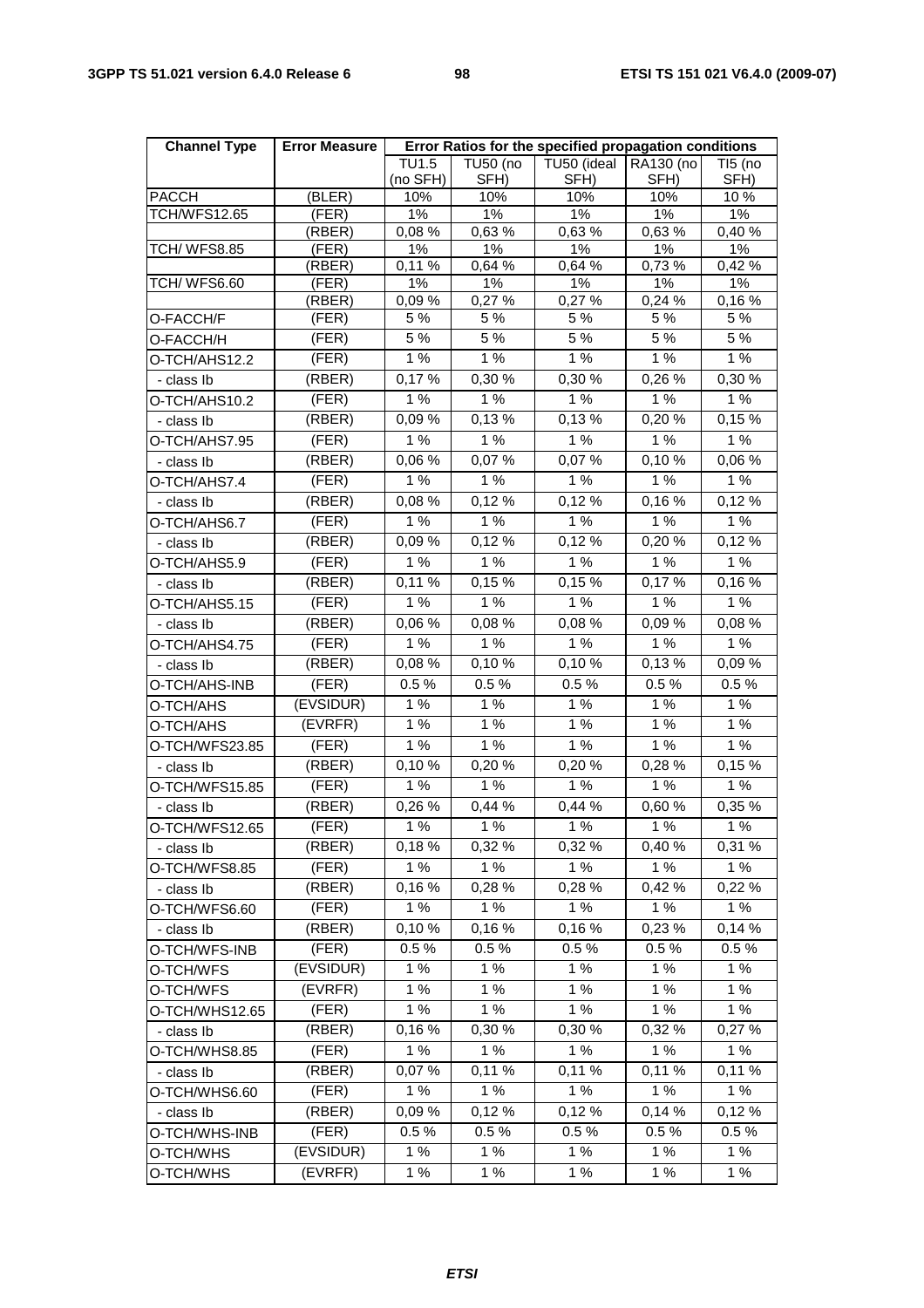| <b>Channel Type</b>                                                                                    | <b>Error Measure</b>                                                                                                                                              | Error Ratios for the specified propagation conditions                           |      |      |      |      |  |
|--------------------------------------------------------------------------------------------------------|-------------------------------------------------------------------------------------------------------------------------------------------------------------------|---------------------------------------------------------------------------------|------|------|------|------|--|
|                                                                                                        |                                                                                                                                                                   | $\vert$ TU50 (ideal $\vert$ RA130 (no $\vert$<br>$TI5$ (no<br>TU50 (no<br>TU1.5 |      |      |      |      |  |
|                                                                                                        |                                                                                                                                                                   | $(no$ SFH $)$                                                                   | SFH) | SFH) | SFH) | SFH) |  |
| NOTE 1: The performance requirements for inband signalling, SID_UPDATE and RATSCCH are<br>and TCH/WFS. | the same as those given for TCH/AFS. It is sufficient to test inband signalling,<br>SID_UPDATE and RATSCCH requirements for only one of the channel types TCH/AFS |                                                                                 |      |      |      |      |  |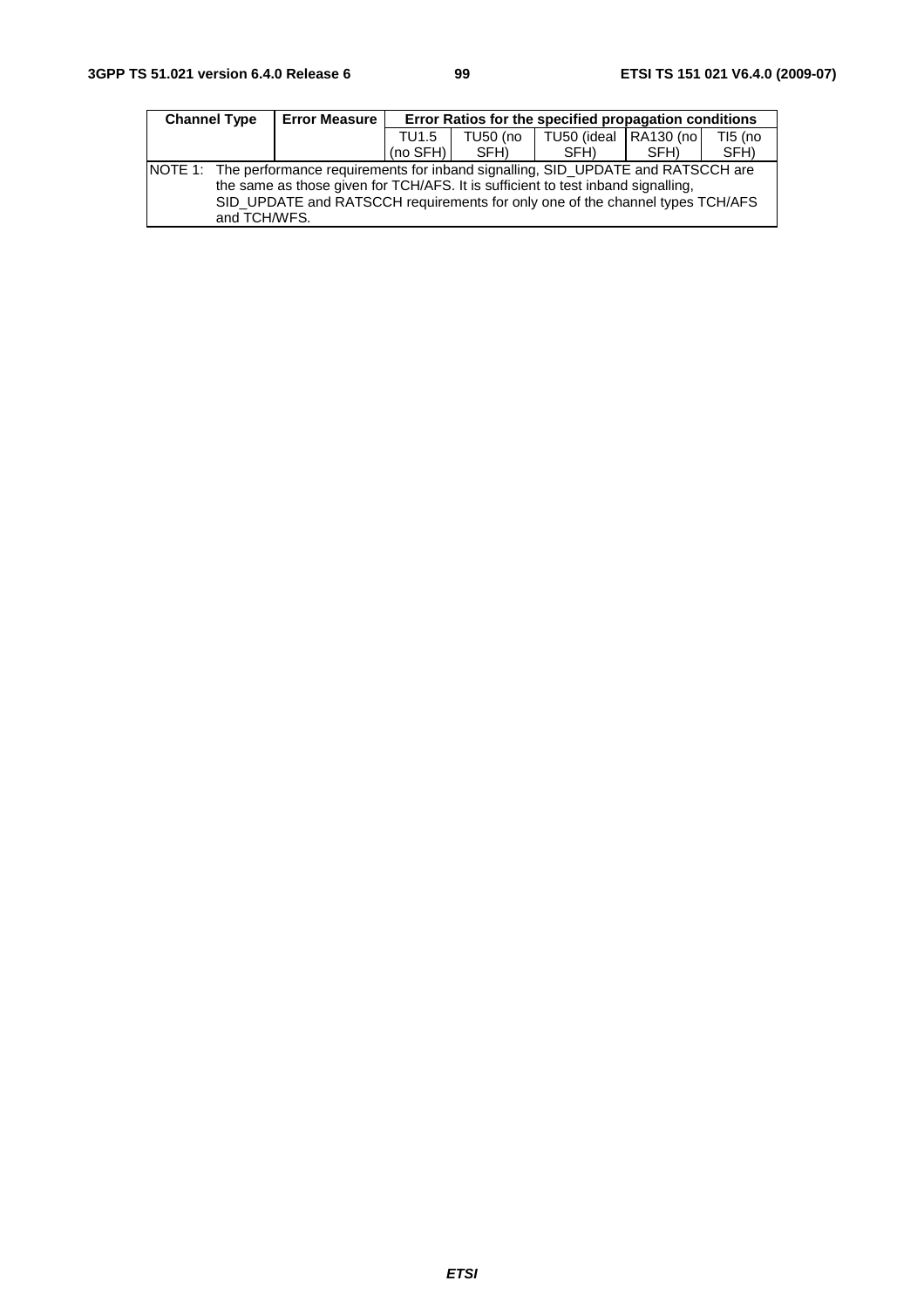| GSM 400, GSM900, GSM 700, GSM 850 and MXM 850*** |                      |             |                 |                                                       |             |                          |
|--------------------------------------------------|----------------------|-------------|-----------------|-------------------------------------------------------|-------------|--------------------------|
| <b>Channel Type</b>                              | <b>Error Measure</b> |             |                 | Error Ratios for the specified propagation conditions |             |                          |
|                                                  |                      | TU3 (no     | <b>TU50 (no</b> | TU50 (ideal                                           | RA250 (no   | TI5 (no                  |
|                                                  | (FER)                | SFH)<br>5 % | SFH)<br>5 %     | SFH)<br>5 %                                           | SFH)<br>5 % | SFH)<br>$\overline{5}$ % |
| O-FACCH/F                                        |                      |             | 5%              | 5%                                                    | 5%          |                          |
| O-FACCH/H                                        | (FER)                | $5\%$       |                 |                                                       |             | 5 %                      |
| O-TCH/AHS12.2                                    | (FER)                | 1%          | 1%              | 1%                                                    | 1%          | 1%                       |
| - class Ib                                       | (RBER)               | 0,15%       | 0,26 %          | $0,28\%$                                              | 0,33 %      | 0,26 %                   |
| O-TCH/AHS10.2                                    | (FER)                | 1%          | 1%              | 1%                                                    | 1 %         | 1%                       |
| - class Ib                                       | (RBER)               | 0,11%       | 0,14%           | $\overline{0}$ , 14 %                                 | 0,17%       | 0,14%                    |
| O-TCH/AHS7.95                                    | (FER)                | 1%          | 1%              | 1%                                                    | 1%          | 1%                       |
| - class Ib                                       | (RBER)               | 0,07%       | 0,08%           | 0,07%                                                 | 0,07%       | 0,08%                    |
| O-TCH/AHS7.4                                     | (FER)                | 1%          | 1%              | 1%                                                    | 1%          | 1%                       |
| - class lb                                       | (RBER)               | 0,11%       | 0,15%           | 0,15%                                                 | 0,17%       | 0,15%                    |
| O-TCH/AHS6.7                                     | (FER)                | 1%          | 1%              | 1%                                                    | 1%          | 1%                       |
| - class lb                                       | (RBER)               | 0,08%       | 0,15%           | 0,16%                                                 | 0,13%       | 0,15%                    |
| O-TCH/AHS5.9                                     | (FER)                | 1%          | 1%              | 1%                                                    | 1%          | 1%                       |
| - class Ib                                       | (RBER)               | 0,08%       | 0,19%           | 0,22%                                                 | 0,17%       | 0,19%                    |
| O-TCH/AHS5.15                                    | (FER)                | 1%          | 1%              | 1%                                                    | 1%          | 1%                       |
| - class Ib                                       | (RBER)               | 0,05 %      | 0,10%           | 0,08 %                                                | 0,10%       | 0,10%                    |
| O-TCH/AHS4.75                                    | (FER)                | 1%          | 1%              | 1%                                                    | 1%          | 1%                       |
| - class lb                                       | (RBER)               | 0,06 %      | 0,13%           | 0,11 %                                                | 0,12%       | 0,13%                    |
| O-TCH/AHS-INB                                    | (FER)                | $0.5\%$     | 0.5%            | 0.5%                                                  | 0.5%        | 0.5%                     |
| O-TCH/AHS                                        | (EVSIDUR)            | 1%          | 1%              | 1 %                                                   | 1%          | 1%                       |
| O-TCH/AHS                                        | (EVRFR)              | 1%          | 1%              | 1%                                                    | 1%          | 1%                       |
| O-TCH/WFS23.85                                   | (FER)                | 1%          | 1%              | 1%                                                    | 1%          | 1%                       |
| - class lb                                       | (RBER)               | 0,09%       | 0,17%           | 0,21%                                                 | 0,26 %      | 0,17%                    |
| O-TCH/WFS15.85                                   | (FER)                | 1%          | 1%              | 1%                                                    | 1%          | 1%                       |
| - class Ib                                       | (RBER)               | 0,30%       | 0,45 %          | 0,50 %                                                | 0,60%       | 0,45 %                   |
| O-TCH/WFS12.65                                   | (FER)                | 1%          | 1%              | 1%                                                    | 1%          | 1%                       |
| - class lb                                       | (RBER)               | 0,11%       | 0,35 %          | 0,46%                                                 | 0,46%       | 0,35 %                   |
| O-TCH/WFS8.85                                    | (FER)                | 1%          | 1%              | 1%                                                    | 1%          | 1%                       |
| - class Ib                                       | (RBER)               | 0,13%       | 0,35%           | 0,31 %                                                | 0,29%       | 0,35 %                   |
| O-TCH/WFS6.60                                    | (FER)                | 1%          | 1%              | 1%                                                    | 1%          | 1%                       |
| - class Ib                                       | (RBER)               | 0,09%       | 0,15%           | 0,17%                                                 | 0,16%       | 0,15%                    |
| O-TCH/WFS-INB                                    | (FER)                | 0.5%        | 0.5%            | 0.5%                                                  | 0.5%        | 0.5%                     |
| O-TCH/WFS                                        | (EVSIDUR)            | 1%          | 1%              | 1%                                                    | 1%          | 1%                       |
| O-TCH/WFS                                        | (EVRFR)              | 1%          | 1%              | 1%                                                    | 1%          | 1%                       |
| O-TCH/WHS12.65                                   | (FER)                | 1%          | 1%              | 1%                                                    | 1%          | 1%                       |
| - class Ib                                       | (RBER)               | 0,17%       | 0.30%           | 0,33 %                                                | 0,36 %      | 0,30 %                   |
| O-TCH/WHS8.85                                    | (FER)                | 1%          | 1%              | 1%                                                    | 1%          | 1%                       |
| - class Ib                                       | (RBER)               | 0,09%       | 0,11%           | 0,12%                                                 | 0,14%       | 0,11%                    |
|                                                  | (FER)                | 1%          | 1%              | 1%                                                    | 1%          | 1%                       |
| O-TCH/WHS6.60<br>- class Ib                      | (RBER)               | 0,07%       | 0,15%           | 0,17%                                                 | 0,13%       | 0,15%                    |
|                                                  | (FER)                | 0.5%        | 0.5%            | 0.5%                                                  | 0.5%        | 0.5%                     |
| O-TCH/WHS-INB                                    |                      |             |                 |                                                       |             |                          |
| O-TCH/WHS                                        | (EVSIDUR)            | 1%          | 1%              | 1%                                                    | 1%          | 1%                       |
| O-TCH/WHS                                        | (EVRFR)              | 1%          | 1%              | $1%$                                                  | 1 %         | 1%                       |

#### **Table 20b2: GSM 400, GSM900, GSM 700, GSM 850, MXM 850, DCS1800, PCS 1900 and MXM 1900 Multipath error performance limits at RX interference level offset 200 kHz**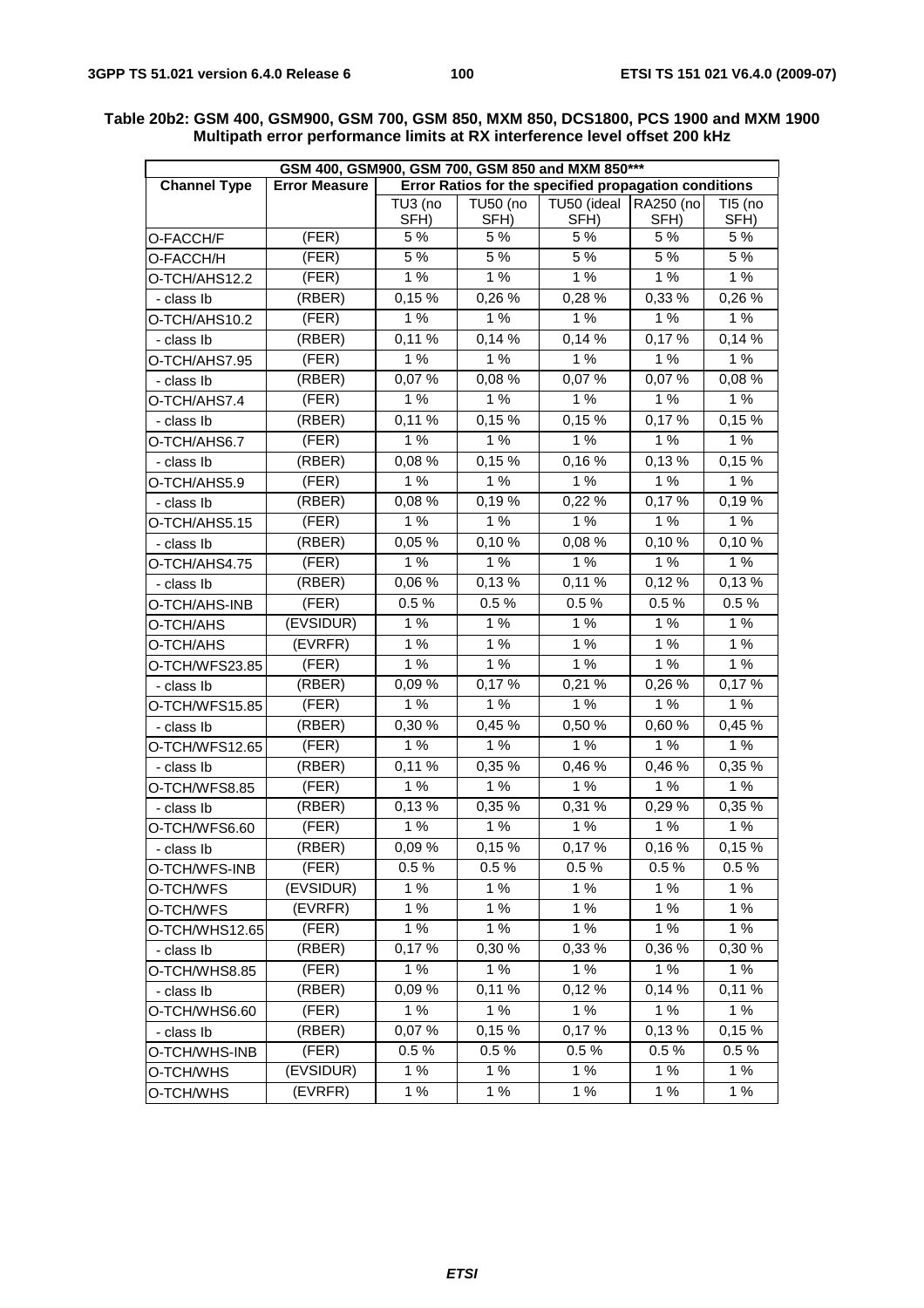| DCS1800, PCS 1900 and MXM1900 |                      |                                                       |                         |                     |                   |                 |  |  |
|-------------------------------|----------------------|-------------------------------------------------------|-------------------------|---------------------|-------------------|-----------------|--|--|
| <b>Channel Type</b>           | <b>Error Measure</b> | Error Ratios for the specified propagation conditions |                         |                     |                   |                 |  |  |
|                               |                      |                                                       |                         |                     |                   |                 |  |  |
|                               |                      | TU1.5 (no<br>SFH)                                     | <b>TU50 (no</b><br>SFH) | TU50 (ideal<br>SFH) | RA130 (no<br>SFH) | TI5 (no<br>SFH) |  |  |
| O-FACCH/F                     | (FER)                | 5 %                                                   | 5 %                     | 5 %                 | 5 %               | 5 %             |  |  |
| O-FACCH/H                     | (FER)                | 5 %                                                   | 5 %                     | 5 %                 | 5 %               | 5 %             |  |  |
| O-TCH/AHS12.2                 | (FER)                | 1%                                                    | 1%                      | 1%                  | 1%                | 1%              |  |  |
| - class Ib                    | (RBER)               | 0,15%                                                 | 0,30 %                  | 0,30 %              | 0,33 %            | 0,26%           |  |  |
| O-TCH/AHS10.2                 | (FER)                | 1%                                                    | 1 %                     | 1%                  | 1%                | 1%              |  |  |
| - class Ib                    | (RBER)               | 0,11%                                                 | 0,14%                   | 0,14%               | 0,17%             | 0,14%           |  |  |
| O-TCH/AHS7.95                 | (FER)                | 1%                                                    | 1 %                     | 1%                  | 1%                | 1%              |  |  |
| - class Ib                    | (RBER)               | 0,07%                                                 | 0,08%                   | 0,08 %              | 0,07%             | 0,08%           |  |  |
| O-TCH/AHS7.4                  | (FER)                | 1%                                                    | 1 %                     | 1%                  | 1%                | 1%              |  |  |
| - class Ib                    | (RBER)               | 0,11%                                                 | 0,17%                   | 0,17%               | 0,17%             | 0,15%           |  |  |
| O-TCH/AHS6.7                  | (FER)                | 1%                                                    | 1 %                     | 1%                  | 1%                | 1%              |  |  |
| - class Ib                    | (RBER)               | 0,08%                                                 | 0,15%                   | 0,15%               | 0,13%             | 0,15%           |  |  |
| O-TCH/AHS5.9                  | (FER)                | 1%                                                    | 1%                      | 1%                  | 1%                | 1%              |  |  |
| - class Ib                    | (RBER)               | 0,08%                                                 | 0,20%                   | 0,20%               | 0,17%             | 0,19%           |  |  |
| O-TCH/AHS5.15                 | (FER)                | 1%                                                    | 1%                      | 1%                  | 1%                | 1%              |  |  |
| - class Ib                    | (RBER)               | 0,05 %                                                | 0,11%                   | 0,11 %              | 0,10%             | 0,10%           |  |  |
| O-TCH/AHS4.75                 | (FER)                | 1%                                                    | 1%<br>1%                |                     | 1%                | 1%              |  |  |
| - class Ib                    | (RBER)               | 0,06 %                                                | 0,14%                   | 0,14%               | 0,12%             | 0,13%           |  |  |
| O-TCH/AHS-INB                 | (FER)                | 0.5%                                                  | 0.5%<br>0.5%            |                     | 0.5%              | 0.5%            |  |  |
| O-TCH/AHS                     | (EVSIDUR)            | 1%                                                    | 1%                      | 1%                  | 1%                | 1%              |  |  |
| O-TCH/AHS                     | (EVRFR)              | 1%                                                    | 1%                      | 1%                  | 1%                | 1%              |  |  |
| O-TCH/WFS23.85                | (FER)                | 1%                                                    | 1%                      | 1%                  | 1%                | 1%              |  |  |
| - class Ib                    | (RBER)               | 0,09%                                                 | 0,18%                   | 0,18%               | 0,26 %            | 0,17%           |  |  |
| O-TCH/WFS15.85                | (FER)                | 1%                                                    | 1%                      | 1%                  | 1%                | 1%              |  |  |
| - class Ib                    | (RBER)               | 0,30 %                                                | 0,50 %                  | 0,50 %              | 0,60%             | 0,45 %          |  |  |
| O-TCH/WFS12.65                | (FER)                | 1%                                                    | 1 %                     | 1%                  | 1%                | 1%              |  |  |
| - class Ib                    | (RBER)               | $0,11\%$                                              | 0,36%                   | 0,36 %              | 0,46 %            | 0,35 %          |  |  |
| O-TCH/WFS8.85                 | (FER)                | 1%                                                    | 1%                      | 1%                  | $1%$              | 1%              |  |  |
| - class Ib                    | (RBER)               | 0,13%                                                 | 0,42 %                  | 0,42 %              | 0,29 %            | 0,35%           |  |  |
| O-TCH/WFS6.60                 | (FER)                | 1%                                                    | 1 %                     | 1%                  | 1%                | 1%              |  |  |
| - class Ib                    | (RBER)               | 0,09%                                                 | 0,20%                   | 0,20%               | 0,16%             | 0,15%           |  |  |
| O-TCH/WFS-INB                 | (FER)                | $0.5 \%$                                              | 0.5%                    | 0.5%                | 0.5%              | 0.5%            |  |  |
| O-TCH/WFS                     | (EVSIDUR)            | 1%                                                    | 1%                      | 1%                  | 1%                | 1%              |  |  |
| O-TCH/WFS                     | (EVRFR)              | 1%                                                    | 1%                      | 1%                  | 1%                | 1%              |  |  |
| O-TCH/WHS12.65                | (FER)                | 1%                                                    | 1%                      | 1%                  | 1%                | 1%              |  |  |
| - class Ib                    | (RBER)               | 0,17%                                                 | 0,32 %                  | 0,32 %              | 0,36 %            | 0,30%           |  |  |
| O-TCH/WHS8.85                 | (FER)                | 1%                                                    | 1%                      | 1%                  | 1%                | 1%              |  |  |
| - class Ib                    | (RBER)               | 0,09%                                                 | 0,12%                   | 0,12%               | 0,14%             | 0,11%           |  |  |
| O-TCH/WHS6.60                 | (FER)                | 1%                                                    | 1%                      | 1%                  | 1 %               | 1%              |  |  |
| - class lb                    | (RBER)               | 0,07%                                                 | 0,16%                   | 0,16%               | 0,13%             | 0,15%           |  |  |
| O-TCH/WHS-INB                 | (FER)                | 0.5%                                                  | 0.5%                    | 0.5%                | 0.5%              | 0.5%            |  |  |
| O-TCH/WHS                     | (EVSIDUR)            | 1%                                                    | 1%                      | 1%                  | $1%$              | 1%              |  |  |
| O-TCH/WHS                     | (EVRFR)              | 1 %                                                   | 1 %                     | 1%                  | 1 %               | 1%              |  |  |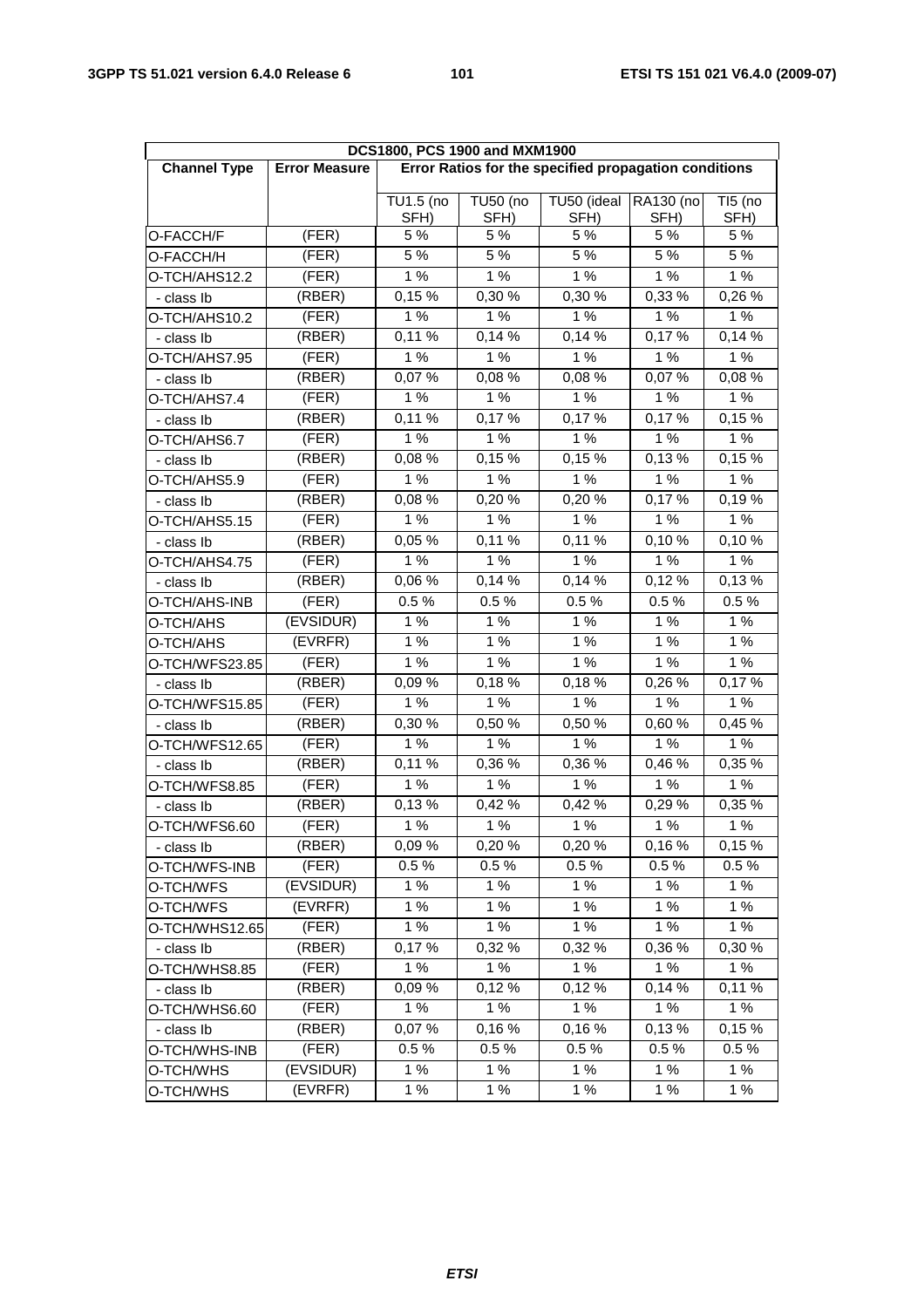| <b>Channel Type</b>                                                                                                                                                    |        | <b>Error Measure</b> | Error Ratios for the specified propagation<br>conditions |                  |  |  |
|------------------------------------------------------------------------------------------------------------------------------------------------------------------------|--------|----------------------|----------------------------------------------------------|------------------|--|--|
|                                                                                                                                                                        |        |                      | TU50 (no SFH)                                            | TI5 (no SFH)     |  |  |
| FACCH/F                                                                                                                                                                |        | (FER)                | 17.1 %                                                   | 17.1 %           |  |  |
| <b>TCH/FS</b>                                                                                                                                                          |        | (FER)                | 10.2 $\alpha$ %                                          | 10.2 $\alpha$ %  |  |  |
| - class Ib                                                                                                                                                             |        | (RBER)               | $0.72/\alpha$ %                                          | 0.72/ $\alpha$ % |  |  |
| - class II                                                                                                                                                             | (RBER) | $8.8\%$              | $8.8\%$                                                  |                  |  |  |
| <b>NOTE:</b><br>For GSM 400 the speeds shall be doubled (e.g. TU50 shall be TU100) and for GSM<br>700 the speeds shall be multiplied by 1,2 (e.g. TU50 shall be TU60). |        |                      |                                                          |                  |  |  |

#### **Table 20 c: GSM 400, GSM 700, GSM 900, GSM 850 and MXM 850 Multipath error performance limits at RX interference level offset 400 kHz**

#### **Table 20 d: DCS 1800, PCS 1900 and MXM 1900 Multipath error performance limits at RX interference level offset 400 kHz**

| Channel Type | <b>Error Measure</b> | Error Ratios for the specified propagation conditions |                  |  |  |
|--------------|----------------------|-------------------------------------------------------|------------------|--|--|
|              |                      | TU50 (no SFH)                                         | TI5 (no SFH)     |  |  |
| FACCH/F      | <b>FER</b> )         | 6.1%                                                  | 17.1%            |  |  |
| TCH/FS       | (FER)                | $5.1\alpha\%$                                         | 10.2 $\alpha$ %  |  |  |
| - class Ib   | (RBER)               | $0.45/\alpha$ %                                       | 0.72/ $\alpha$ % |  |  |
| - class II   | <b>RBER</b>          | 8.9%                                                  | 8.8%             |  |  |

- NOTE 2: For TU 6 (ideal FH), TU3.6 (ideal FH), TU3 (ideal FH) and TU1.5 (ideal FH), sufficient decorrelation cannot readily be achieved between the channel propagation conditions for each frequency hopped on. The requirements in 3GPP TS 45.005 for performance with TU1.5, TU3. TU3.6 or TU6(ideal FH) propagation condition cannot hence be tested and are thus absent in this test specification. They are inherently tested by TU50 (ideal FH) together with TU3 (no FH), TU3.6 (no FH), TU 6 (no FH) or TU1.5 (no FH).
- NOTE 3: In certain AMR channels, two requirements are given, one at the reference interference ratio and one at 3dB above or below the reference interference ratio. In these cases, only the requirement at 3dB above or below the reference interference ratio needs to be tested, except those marked by an (\*), where only the requirement at the reference interference ratio needs to be tested.

# 7.5.5 Requirements Reference

3GPP TS 45.005 subclause 6.3.

# 7.6 Blocking Characteristics

# 7.6.1 Test Purpose

Blocking and spurious response rejection is a measure of the ability of a BSS receiver to receive a wanted GSM modulated signal in the presence of an interfering signal; the level of the interfering signal is higher for the test of blocking than for spurious response.

# 7.6.2 Test Case

The manufacturer shall declare any intermediate frequencies (IF1 to IFn) used within the receiver, and the frequency of the local oscillator applied to the first receiver mixer.

- 1) This measurement is carried out in three stages:
	- a) an optional preliminary test to identify frequencies of interfering signal which require more detailed investigation.
	- b) measurement of blocking performance.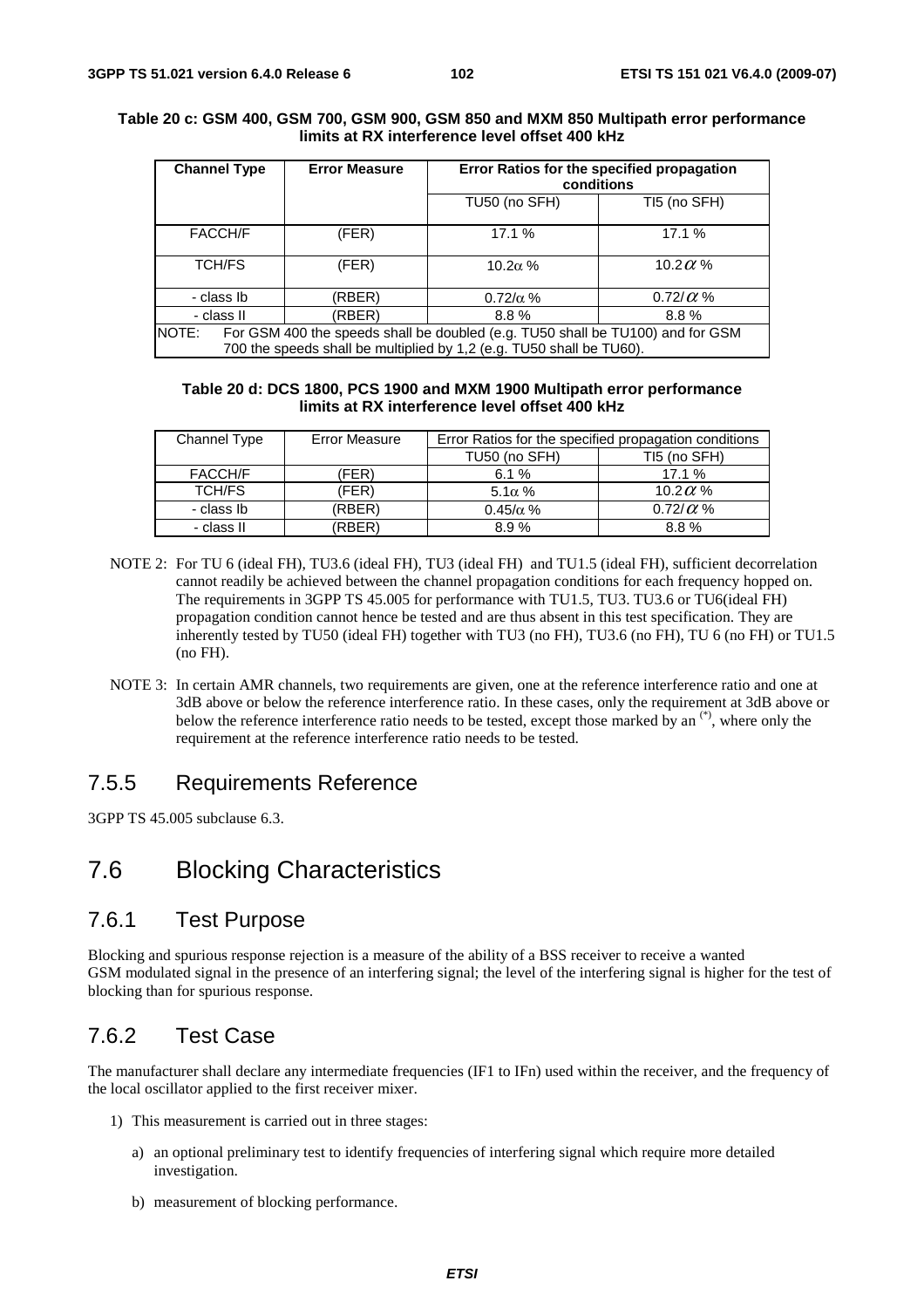- c) measurement of spurious response performance; this test need only be performed at those frequencies of interfering signal at which the specification for blocking is not met.
- 2) The BSS shall be configured to operate as close to the centre of the operating receive band as is possible. If Slow frequency hopping is supported by the BSS, it shall be disabled during these measurements.
- 3) The two RF signals shall be fed into the receiver antenna connector of the BSS using a combining network. The wanted signal shall be at the operating frequency of the receiver, shall be modulated with normal GSM modulation, and shall be at a level as specified in table 21. The measurement is only performed under static propagation conditions.

If BSS supports both EGPRS and ECSD, it is not necessary to perform testing in both modes. If ECSD channel other than E-TCH/F43.2 NT is to be measured a wanted signal level 3 dB above the test signal level specified in subclause 7.3 shall be used, with the exception for GSM 700, GSM850, MXM850 and MXM 1900 normal BTSs, where a wanted signal 1 dB above the test signal level specified in subclause 7.3 shall be used. If TCH/FS is not supported, the highest supported of PDTCH/MCS-1 to MCS-4 shall be measured using a wanted signal level 3 dB above the test signal level specified in subclause 7.3, with the exception for GSM 700, GSM850, MXM850 and MXM 1900 normal BTSs, where a wanted signal 1 dB above the test signal level specified in subclause 7.3 shall be used. A MXM 1900 normal BTS may instead be tested to the requirements of a PCS 1900 normal BTS.

|  |  | Table 21: Power level of wanted signal for test of Blocking Characteristics |
|--|--|-----------------------------------------------------------------------------|
|--|--|-----------------------------------------------------------------------------|

| <b>BTS Type</b>                                                        |                   |                           |                 | <b>Power level of Wanted Signal</b> |                 |                 |                 |
|------------------------------------------------------------------------|-------------------|---------------------------|-----------------|-------------------------------------|-----------------|-----------------|-----------------|
|                                                                        | TCH/<br><b>FS</b> | E-TCH/<br><b>F43.2 NT</b> | PDTCH/<br>MCS-5 | PDTCH/<br>MCS-6                     | PDTCH/<br>MCS-7 | PDTCH/<br>MCS-8 | PDTCH/<br>MCS-9 |
| GSM 400/<br>GSM900/DCS1800/PCS 1900<br><b>BTS</b>                      | $-101$ dBm        | $-94$ dBm                 | $-98$ dBm       | -96.5 dBm                           | $-93$ dBm       | $-90$ dBm       | -88.5 dBm       |
| GSM700/GSM850/MXM<br>850*/MXM 1900* BTS                                | $-103$ dBm        | - 96 dBm                  | $-100$ dBm      | -98.5 dBm                           | $-95$ dBm       | $-92$ dBm       | $-90.5$ dBm     |
| GSM900/GSM700/GSM850/MXM<br>850* micro-BTS M1                          | $-94$ dBm         | - 87 dBm                  | $-91$ dBm       | -89.5 dBm                           | $-86$ dBm       | $-83$ dBm       | $-81.5$ dBm     |
| GSM900/GSM700/GSM850/MXM<br>850* micro-BTS M2                          | $-89$ dBm         | - 82 dBm                  | -86 dBm         | -84.5 dBm                           | $-81$ dBm       | $-78$ dBm       | -76.5 dBm       |
| GSM900/GSM700/GSM850/MXM<br>850* micro-BTS M3                          | $-84$ dBm         | - 77 dBm                  | $-81$ dBm       | -79.5 dBm                           | $-76$ dBm       | $-73$ dBm       | $-71.5$ dBm     |
| GSM900/GSM700/GSM850/MXM<br>850* pico-BTS P1                           | -85 dBm           | - 78 dBm                  | $-82$ dBm       | -80.5 dBm                           | $-93$ dBm       | $-74$ dBm       | $-72.5$ dBm     |
| DCS1800/PCS 1900/ MXM 1900*<br>micro-BTS M1                            | $-99$ dBm         | - 92 dBm                  | $-96$ dBm       | -94.5 dBm                           | $-91$ dBm       | $-88$ dBm       | $-86.5$ dBm     |
| DCS1800/PCS 1900/ MXM 1900*<br>micro-BTS M2                            | $-94$ dBm         | - 87 dBm                  | -91 dBm         | $-89.5$ dBm                         | $-86$ dBm       | $-83$ dBm       | $-81.5$ dBm     |
| DCS1800/PCS 1900/ MXM 1900*<br>micro-BTS M3                            | $-89$ dBm         | - 82 dBm                  | -86 dBm         | -84.5 dBm                           | $-81$ dBm       | $-78$ dBm       | -76.5 dBm       |
| DCS1800/PCS 1900/ MXM 1900*<br>pico-BTS P1                             | $-92$ dBm         | - 85 dBm                  | $-89$ dBm       | $-87.5$ dBm                         | $-84$ dBm       | $-81$ dBm       | -79.5 dBm       |
| * NOTE: TCH/FS and E-TCH/F43.2 are not applicable for MXM850 and 1900. |                   |                           |                 |                                     |                 |                 |                 |

#### **PRELIMINARY TEST**

- 4) This optional test may be performed to reduce the number of measurements required in step 8. If it is performed, this shall be at the frequencies specified below.
- 5) The test shall be performed for an interfering signal at all frequencies which are integer multiples of 200 kHz , and which fall within one or more of the frequency ranges listed below, but excluding frequencies which exceed 12.75 GHz or are less than 600 kHz from the wanted signal:

a) from

PGSM 900: 790 MHz to 1015 MHz inclusive.

EGSM 900: 780 MHz to 1015 MHz inclusive.

RGSM 900: 776 MHz to 1015 MHz inclusive.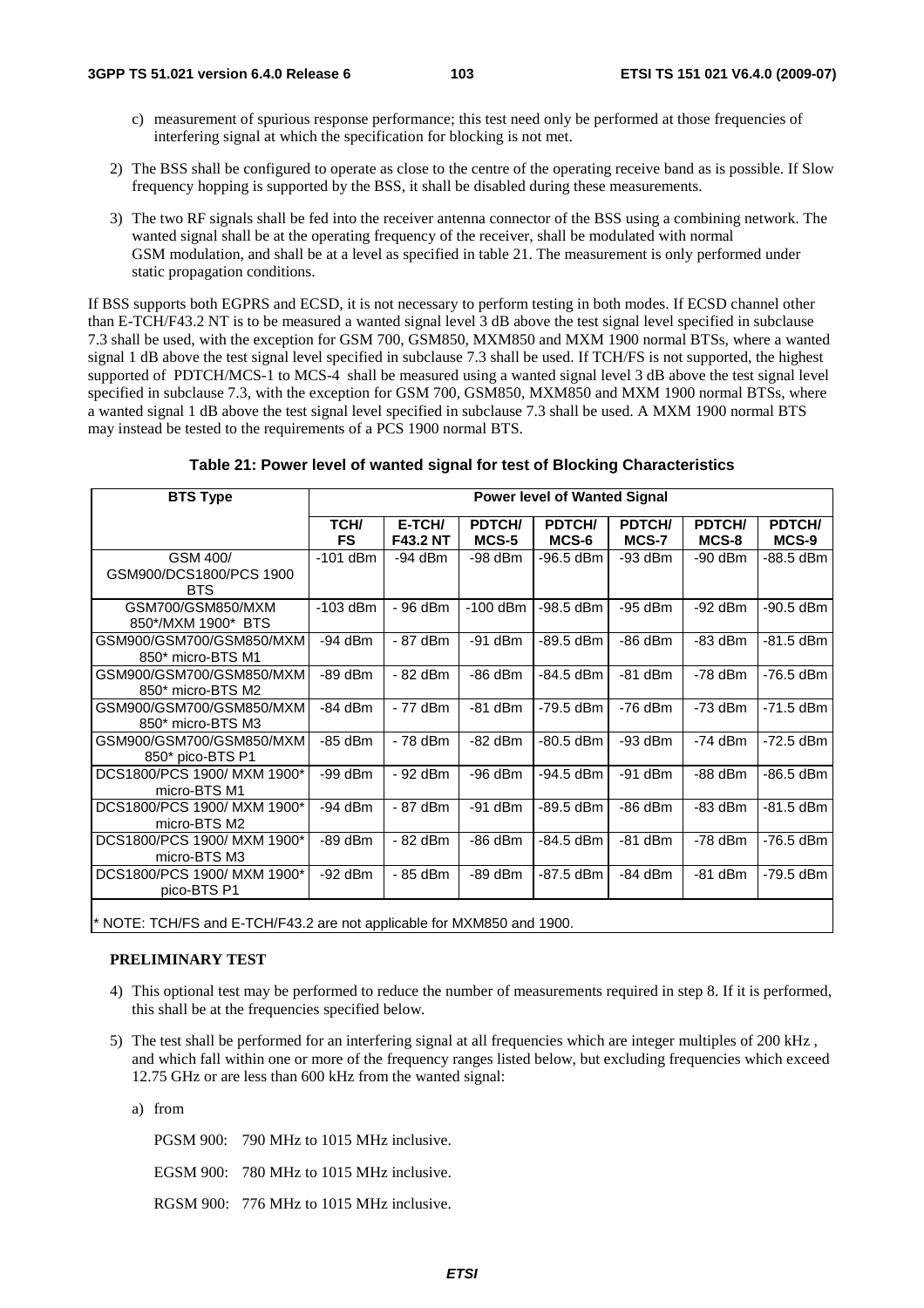DCS 1800: 1610 MHz to 1885 MHz inclusive. PCS 1900 and MXM 1900: 1750 MHz to 2010 MHz inclusive. GSM 850 and MXM 850: 724 MHz to 949 MHz inclusive. GSM 750: 677 MHz to 892 MHz inclusive. GSM 450: 350 MHz to 558 MHz inclusive. GSM 480: 378 MHz to 586 MHz inclusive. b) GSM 850, MXM 850, PGSM 900, EGSM900 and RGSM 900: from Flo -  $(IF1 + IF2 + ... + IFn + 12.5 MHz)$  to  $Flo + (IF1 + IF2 + \dots + IFn + 12.5 MHz).$  DCS 1800: from Flo -  $(IF1 + IF2 + ... + IFn + 37.5 MHz)$  to  $Flo + (IF1 + IF2 + \dots + IFn + 37.5 MHz).$  GSM 400: from Flo -  $(IF1 + IF2 + ... + IFn + 3.6 MHz)$  to  $Flo + (IF1 + IF2 + \dots + IFn + 3.6 MHz).$  PCS 1900 and MXM 1900: from Flo -  $(IF1 + IF2 + ... + IFn + 30 MHz)$  to  $Flo + (IF1 + IF2 + \dots + IFn + 30 MHz).$  GSM 700: from Flo -  $(IF1 + IF2 + ... + IFn + 7.5 MHz)$  to  $Flo + (IF1 + IF2 + \dots + IFn + 7.5 MHz).$ c) from IF1 - 400 kHz to IF1 + 400 kHz. d) All of the ranges: mFlo - IF1 - 200 kHz to mFlo - IF1 + 200 kHz

and

 $mFlo + IF1 - 200 kHz$  to  $mFlo + IF1 + 200 kHz$ 

e) All integer multiples of 10 MHz

Where: Flo is the frequency of the local oscillator applied to the first receiver mixer.

IF1 ... IFn are the n intermediate frequencies.

m is all positive integers.

 To reduce test time, a shortened test procedure according to annex A of the present document may be used, with an upper limit of measurement of 4 GHz.

- 6) The interfering signal shall be frequency modulated with a modulation frequency of 2 kHz and a peak deviation of +/-100 kHz.
	- 7) For interfering signal frequency within the range:

PGSM900: 870 MHz to 925 MHz;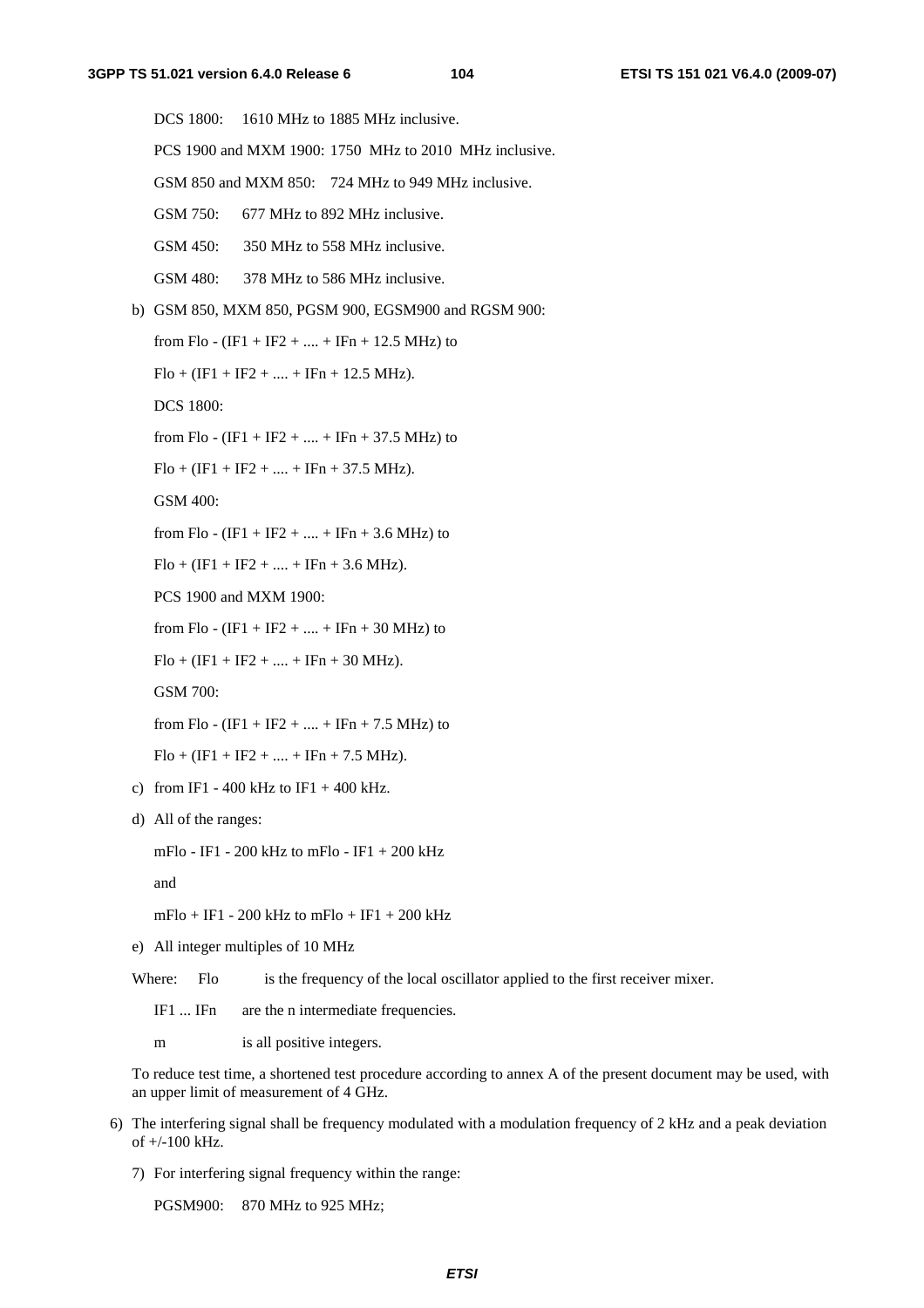|                                              |                                                                     | EGSM900: 860 MHz to 925 MHz; |  |  |  |  |  |  |
|----------------------------------------------|---------------------------------------------------------------------|------------------------------|--|--|--|--|--|--|
|                                              | RGSM900:                                                            | 856 MHz to 921 MHz;          |  |  |  |  |  |  |
|                                              | <b>DCS1800:</b>                                                     | 1690 MHz to 1805 MHz.        |  |  |  |  |  |  |
|                                              | GSM 450:                                                            | 444.4 MHz to 460.4 MHz;      |  |  |  |  |  |  |
|                                              | GSM 480:                                                            | 472.8 MHz to 488.8 MHz;      |  |  |  |  |  |  |
|                                              | GSM 750:                                                            | 762 MHz to 812 MHz:          |  |  |  |  |  |  |
|                                              | GSM 850 and MXM 850: 804 MHz to 859 MHz;                            |                              |  |  |  |  |  |  |
| PCS 1900 and MXM 1900: 1830 MHz to 1930 MHz; |                                                                     |                              |  |  |  |  |  |  |
|                                              | the level of the interfering signal at the receiver input shall be: |                              |  |  |  |  |  |  |

| GSM 400, GSM 900, GSM 700, GSM 850 and MXM 850: | -3 dBm.    |
|-------------------------------------------------|------------|
| DCS 1800, PCS 1900 and MXM 1900:                | $-15$ dBm. |

For interfering signal frequencies on other frequencies, the level of the interfering signal shall be +10 dBm.

 The Residual Bit Error Ratio (RBER) for the TCH/FS channel using class II bits and the Block Error Ratio (BLER) for one supported PDTCH/MCS-x with lowest number x and 8PSK modulation  $(x=5)$ , if the BSS supports all coding schemes) and/or E-TCH/F43.2 NT channel or BLER (or BER) for the highest supported data speed shall be measured and if TCH/FS is not supported the BLER for the tested PDTCH/MCS-1 to MCS-4. All frequencies at which the RBER exceeds 10 % and/or at which the BLER exceeds 25 % or the BER exceeds 0,25 % respectively shall be recorded for further study. A relaxed statistical significance may be used for this measurement, compared to that of step 9).

#### **BLOCKING TEST**

8) If the preliminary test has been performed, this test shall be performed at all frequencies which have been recorded at step 7. If the preliminary test has not been performed, this test shall be performed at all frequencies specified in step 5.

 The interfering signal shall be unmodulated, and shall have a level at the receiver input as specified in table 22. For GSM 700 normal BTS, GSM 850 normal BTS, MXM 850 normal BTS and MXM 1900 normal BTS at frequency offsets  $\geq 3000$  kHz the interfering signal shall be GMSK modulated by any 148-bit sequence of the 511-bit pseudo random bit sequence, defined in CCITT Recommendation 0.153 fascicle IV.4.

9) The channels below shall, if supported, be measured. All frequencies at which the limit below is exceeded shall be recorded.

| Channel: TCH/FS                                                       | Limit: classII(RBER) = $2.0\%$ . |
|-----------------------------------------------------------------------|----------------------------------|
| Channel: E-TCH/F43,2 NT<br>or for the highest supported data speed    | Limit: according to table 15     |
| Channel: PDTCH/MCS-5<br>or, if not supported,<br>PDTCH/MCS-x with the |                                  |
| next higher supported number x                                        | Limit: according to table 15     |
| Channel: PDTCH/MCS-1 to MCS-4<br>if TCH/FS is not supported           | Limit: according to table 15     |
| For this test, in band frequencies are defined as follows:            |                                  |
|                                                                       |                                  |

PGSM900: 870 MHz to 925 MHz;

EGSM900: 860 MHz to 925 MHz;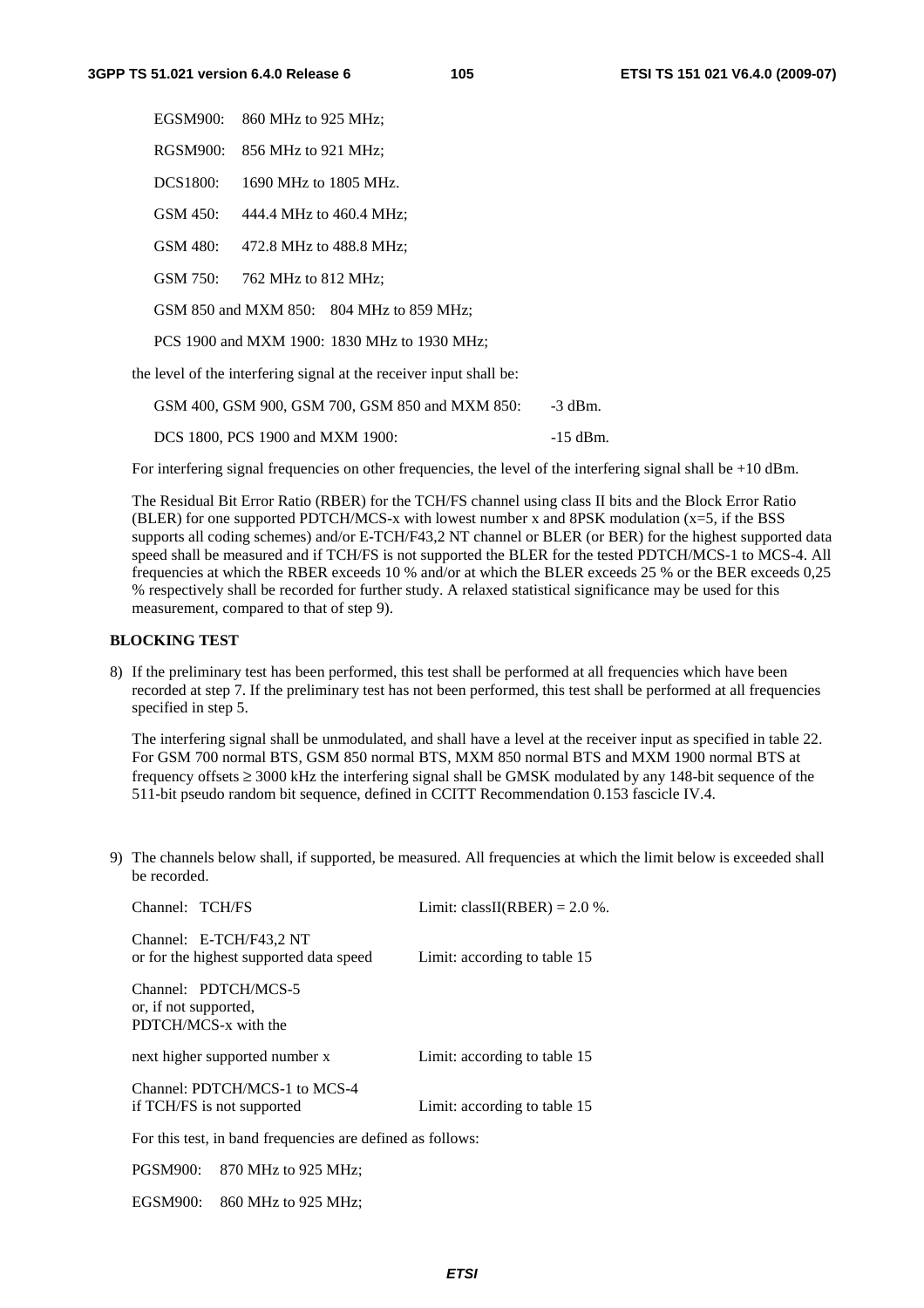| RGSM900: | 856 MHz to 921 MHz; |  |
|----------|---------------------|--|
|----------|---------------------|--|

DCS1800: 1690 MHz to 1805 MHz.

GSM 450: 444.4 MHz to 460.4 MHz;

GSM 480: 472.8 MHz to 488.8 MHz;

GSM 750: 762 MHz to 812 MHz;

GSM 850 and MXM 850: 804 MHz to 859 MHz;

PCS 1900 and MXM 1900: 1830 MHz to 1930 MHz;

NOTE: The methodology for the measurement of BER is described in annex A.

fo is the frequency of the wanted signal

#### **Table 22: Level of interfering signal for blocking**

|                                   | GSM 400 and GSM900 (dBm) |                                    |       | DCS1800 and PCS 1900<br>(dBm) |                |                |                    |                |                |                |
|-----------------------------------|--------------------------|------------------------------------|-------|-------------------------------|----------------|----------------|--------------------|----------------|----------------|----------------|
| <b>Frequency band</b>             |                          | micro and pico-BTS                 |       |                               |                |                | micro and pico-BTS |                |                |                |
|                                   | <b>BTS</b>               | M1                                 | M2    | MЗ                            | P <sub>1</sub> | <b>BTS</b>     | M1                 | M <sub>2</sub> | M <sub>3</sub> | P <sub>1</sub> |
| lin - band:                       |                          |                                    |       |                               |                |                |                    |                |                |                |
| lfo +/- 600 kHz                   | $-26$                    | $-31$                              | $-26$ | $-21$                         | $-34$          | $-35$          | -40                | $-35$          | $-30$          | $-41$          |
| $800$ kHz $\leq$  f-fo  < 1.6 MHz | $-16$                    | $-21$                              | $-16$ | $-11$                         | $-34$          | $-25$          | -30                | $-25$          | $-20$          | $-41$          |
| $1.6$ MHz $\leq$  f-fo  < 3MHz    | $-16$                    | $-21$                              | $-16$ | $-11$                         | $-26$          | $-25$          | $-30$              | $-25$          | $-20$          | $-31$          |
| 3 MHz≤  f-fo                      | $-13$                    | $-21$                              | $-16$ | $-11$                         | $-18$          | $-25$          | $-30$              | $-25$          | $-20$          | $-23$          |
| $out - of - band$                 | 8                        | 8                                  | 8     | 8                             | 8              | $\Omega$       | $\Omega$           | $\Omega$       | $\Omega$       | $\Omega$       |
|                                   |                          | GSM 700, GSM 850 and MXM 850 (dBm) |       |                               |                | MXM 1900 (dBm) |                    |                |                |                |
| Frequency band                    |                          | micro and pico-BTS                 |       |                               |                |                | micro and pico-BTS |                |                |                |
|                                   | <b>BTS</b>               | M1                                 | M2    | ΜЗ                            | P1             | <b>BTS</b>     | M1                 | M <sub>2</sub> | MЗ             | P1             |
| lin - band:                       |                          |                                    |       |                               |                |                |                    |                |                |                |
| fo $+/-$ 600 kHz                  | $-37$                    | $-31$                              | $-26$ | $-21$                         | $-34$          | $-43$          | -40                | $-35$          | $-30$          | $-41$          |
| $800$ kHz $\leq$  f-fo  < 1.6 MHz | $-35$                    | $-21$                              | $-16$ | $-11$                         | $-34$          | -38            | -30                | $-25$          | $-20$          | $-41$          |
| $1.6$ MHz $\leq$  f-fo  < 3MHz    | $-33$                    | $-21$                              | -16   | $-11$                         | $-26$          | $-33$          | -30                | $-25$          | $-20$          | $-31$          |
| 3 MHz≤  f-fo                      | $-33$                    | $-21$                              | -16   | $-11$                         | $-18$          | $-33$          | -30                | $-25$          | $-20$          | $-23$          |
| lout - of - band                  | 8                        | 8                                  | 8     | 8                             | 8              | $\mathbf 0$    | 0                  | $\mathbf 0$    | $\mathbf 0$    | 0              |
|                                   |                          |                                    |       |                               |                |                |                    |                |                |                |

NOTE: Micro and pico-BTS is not defined for GSM400.

For PGSM900 and EGSM900, the blocking level in the band 925 MHz to 935 MHz is relaxed to 0 dBm.

For RGSM900 at offsets 600 kHz  $\leq$  |f-fo|  $<$  3 MHz, the blocking level in the band 876 MHz - 880 MHz shall be reduced by 5 dB.

#### **Spurious response**

- 10) This test shall be performed at all frequencies and channels which have been recorded at step 9. The interfering signal shall be unmodulated, and shall have a level of -43 dBm.
- 11) The RBER for TCH/FS channel using class II bits and BLER for one supported PDTCH/MCS-x with lowest number x and 8PSK modulation (x=5, if the BSS supports all coding schemes) and/or BLER for E-TCH/F43,2 NT or BLER (or BER) for the highest supported data speed and, if TCH/FS is not supported, the BLER for the tested PDTCH/MCS-1 to MCS-4 shall be measured.

# 7.6.3 Essential conformance

Test environment

Normal: One TRX shall be tested.

#### **Conformance Requirement**

For step 9) (blocking), the recorded frequencies for the channel type tested shall meet all of the following requirements: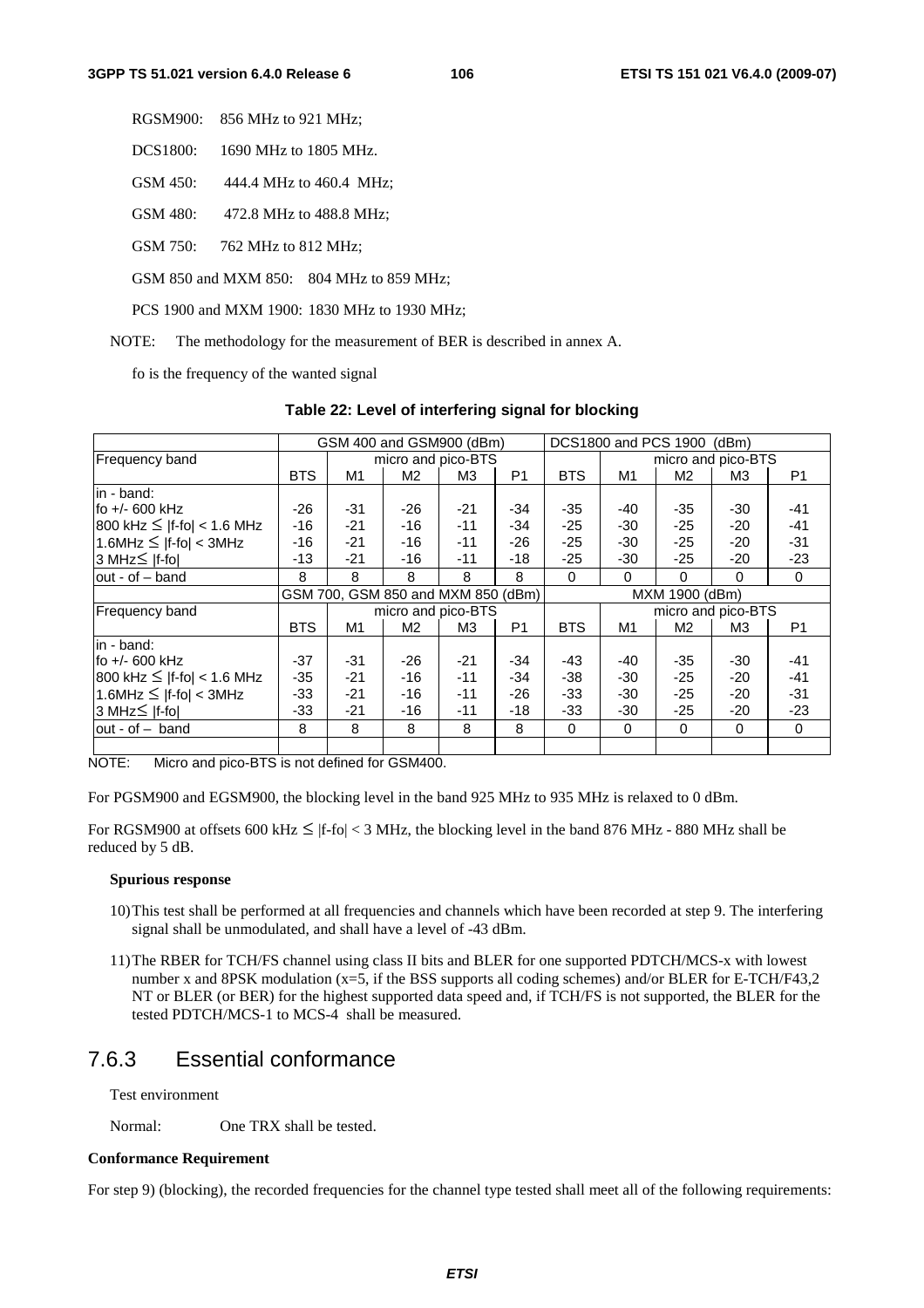a) For measurement frequencies which are: GSM 900: 45 MHz or less from the wanted signal, the total number does not exceed six. GSM 850 and MXM 850: in band frequencies, the total number does not exceed six. GSM 700 : in band frequencies, the total number does not exceed six. DCS 1800: 95 MHz or less from the wanted signal, the total number does not exceed twelve. PCS 1900 and MXM 1900: In band frequencies, the total number does not exceed twelve. GSM 400: in band frequencies, the total number does not exceed three. b) For measurement frequencies which are: GSM 900: 45 MHz or less from the wanted signal, no more than three are consecutive. GSM 850 and MXM 850: in band frequencies, no more than three are consecutive. GSM 700: in band frequencies, no more than three are consecutive. DCS 1800: 95 MHz or less from the wanted signal, no more than three are consecutive. PCS 1900 and MXM 1900: In band frequencies , no more than three are consecutive. c) For measurement frequencies which are: GSM 900: more than 45 MHz from the wanted signal, the total number does not exceed twenty four. GSM 850 and MXM 850: out band frequencies, the total number does not exceed twenty four. GSM 700: out band frequencies, the total number does not exceed twenty four. DCS 1800: more than 95 MHz from the wanted signal, the total number does not exceed twenty four. PCS 1900 and MXM 1900: out band frequencies, the total number does not exceed twenty four. GSM 400: out band frequencies, the total number does not exceed twenty four. d) For measurement frequencies which are: GSM 900: more than 45 MHz below the wanted signal, no more than three are consecutive. GSM 850 and MXM 850: out band frequencies below the wanted signal, no more than three are consecutive. GSM 700: out band frequencies below the wanted signal, no more than three are consecutive. DCS 1800: more than 95 MHz below the wanted signal, no more than three are consecutive. PCS 1900 and MXM 1900: out band frequencies below the wanted signal, no more than three are consecutive. GSM 400: out band frequencies below the wanted signal, no more than three are consecutive. For step 11) (spurious response), the limits below shall never be exceeded. Channel: TCH/FS Limit: classII (RBER) =  $2.0\%$ . Channel: E-TCH/F43,2 NT or the highest supported data speed Limit: according to table 15 Channel: PDTCH/MCS-5 or, if not supported, PDTCH/MCS-x with the next higher supported number x Limit: according to table 15.

Channel: PDTCH/MCS-1 to MCS-4

if TCH/FS is not supported Limit: according to table 15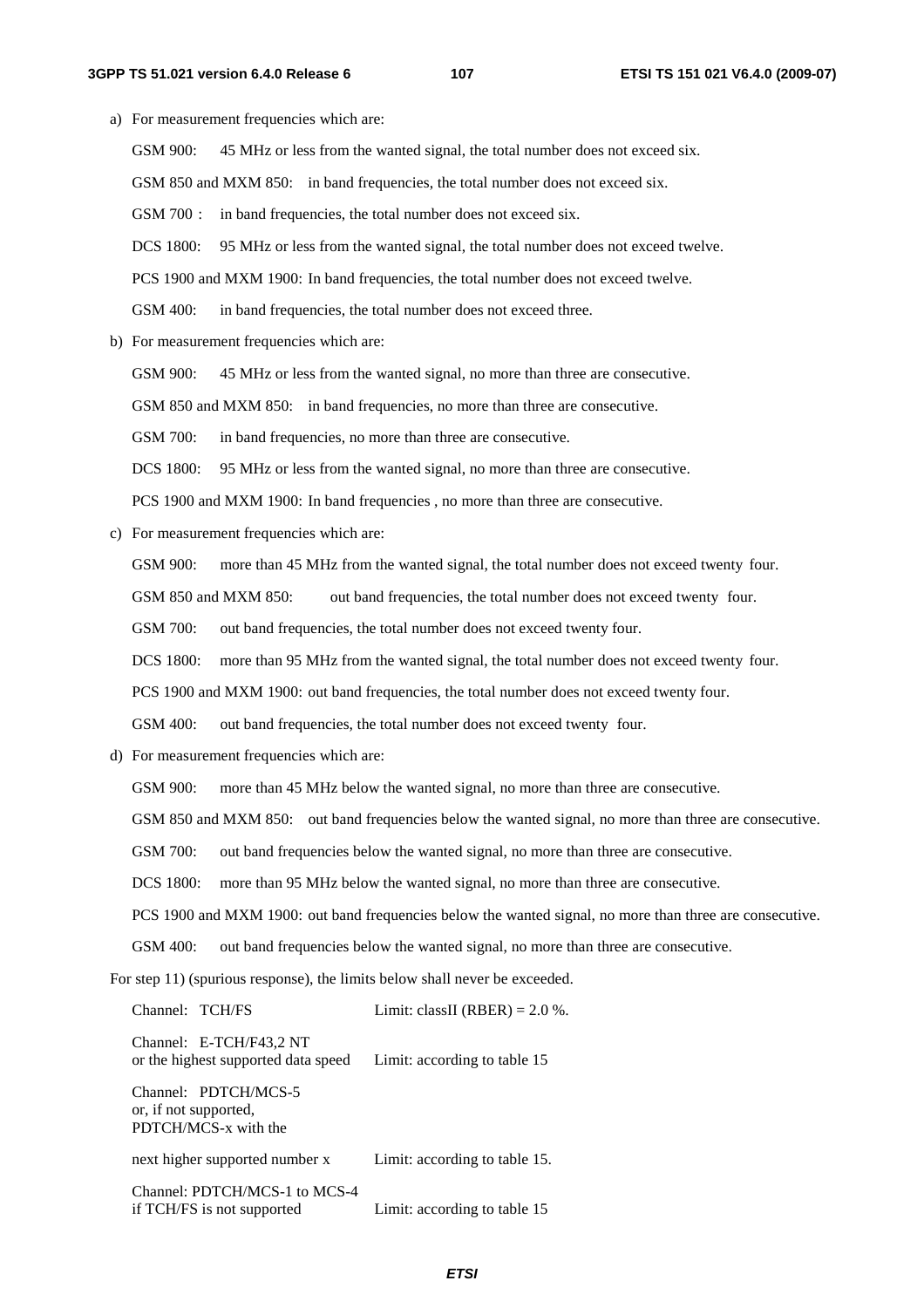# 7.6.4 Complete conformance

The requirements of essential conformance shall apply.

## 7.6.5 Requirements reference

3GPP TS 45.005 subclause 5.1.

# 7.7 Intermodulation characteristics

## 7.7.1 Test Purpose

This test measures the linearity of the receiver RF parts. It expresses the capability of the receiver to receive a wanted modulated signal without exceeding a given degradation due to the presence of two or more unwanted signals with a specific frequency relationship to the wanted signal frequency.

# 7.7.2 Test Case

If SFH is supported by the BSS, it shall be disabled during this measurement. The measurement is performed only under static conditions. The measurement shall be performed for the radio frequency channels B, M and T and for the supported channels in table 23. As a minimum, one time slot shall be tested on one TRX to be tested.

Three signals shall be applied to the receiver via a combining network The powers of the signals are measured at the receiver antenna connector.

The wanted signal shall have a power level as defined in table 23.

The second signal is an interfering signal, GMSK modulated by a pseudo-random bit sequence, and shall be 1.6 MHz above the wanted signal frequency. During the useful part of the burst of the wanted signal, the modulation of this interfering signal shall be any 148-bits subsequent of the 511-bits sequence, defined in CCITT Recommendation O.153 fascicle IV.4., and the power shall be -43 dBm for GSM 400, GSM 700, GSM 900, GSM 850 and MXM 850 and -49 dBm for DCS1800, PCS 1900 and MXM 1900.

NOTE: This signal can be a continuous signal modulated by the 511-bits sequence.

The third signal is an interfering signal and shall be unmodulated. It shall be 800 kHz above the wanted signal frequency, and the power shall be -43 dBm for GSM 400, GSM 700, GSM 900, GSM 850 and MXM 850 and -49 dBm for DCS1800, PCS 1900 and MXM 1900.

The various signals are illustrated in figure 6.

If BSS supports both EGPRS and ECSD, it is not necessary to perform testing in both modes. If ECSD channel other than E-TCH/F43.2 NT is to be measured a wanted signal level 3 dB above the test signal level specified in subclause 7.3 shall be used. If TCH/FS is not supported, the highest supported of PDTCH/MCS-1 to MCS-4 shall be measured using a wanted signal level 3 dB above the test signal level specified in subclause 7.3.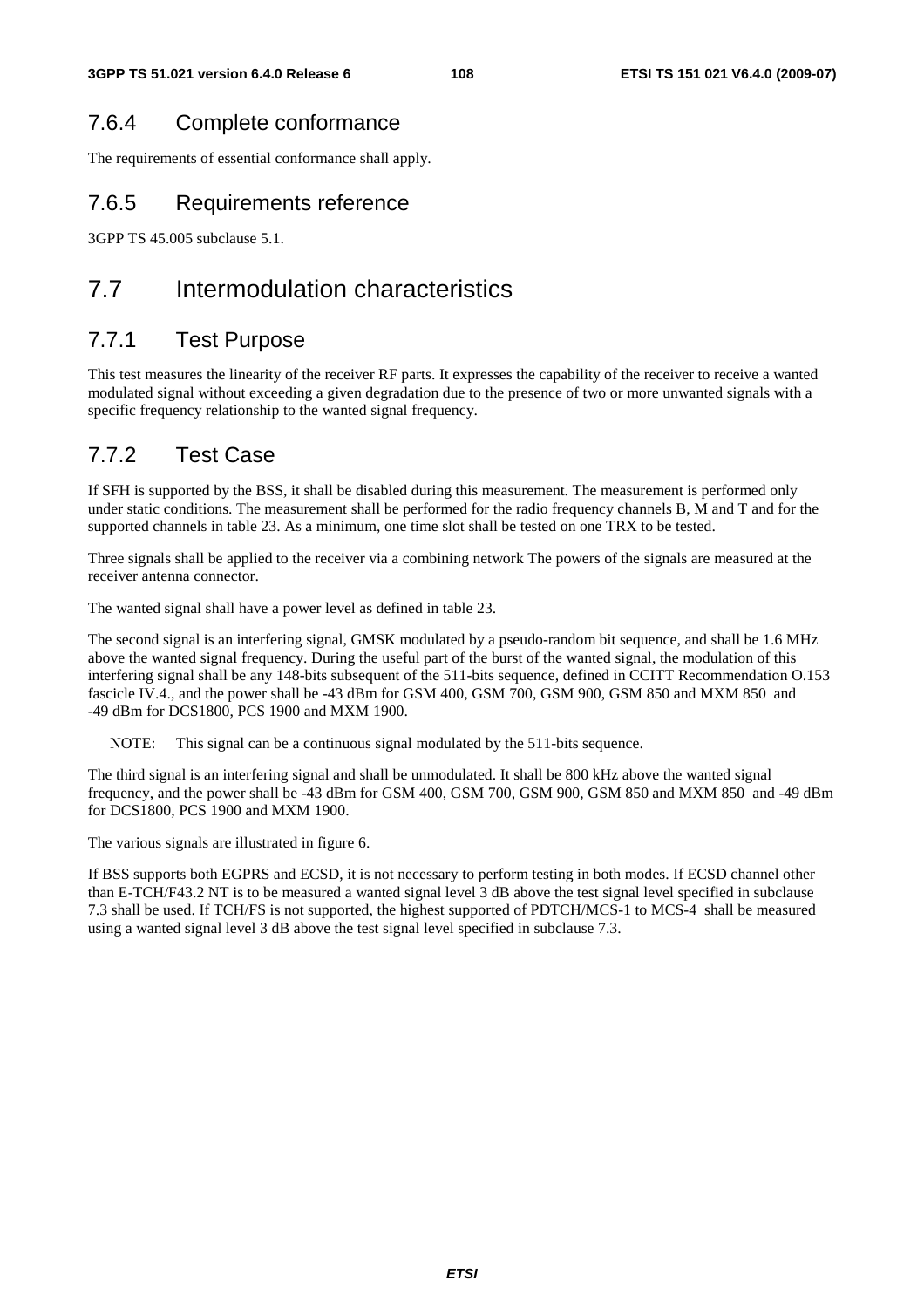| <b>BTS Type</b>                                                           | <b>Power level of Wanted Signal</b> |                           |                 |                 |                 |                 |                 |
|---------------------------------------------------------------------------|-------------------------------------|---------------------------|-----------------|-----------------|-----------------|-----------------|-----------------|
|                                                                           | <b>TCH/FS</b>                       | E-TCH/<br><b>F43.2 NT</b> | PDTCH/<br>MCS-5 | PDTCH/<br>MCS-6 | PDTCH/<br>MCS-7 | PDTCH/<br>MCS-8 | PDTCH/<br>MCS-9 |
| GSM 400/GSM850/GSM900/<br>GSM700/DCS1800/PCS<br>1900/MXM 850/MXM 1900 BTS | $-101$ dBm                          | -94 dBm                   | -98 dBm         | -96.5 dBm       | -93 dBm         | $-90$ dBm       | -88.5 dBm       |
| GSM900/ GSM700/GSM850/MXM<br>850 micro-BTS M1                             | $-94$ dBm                           | $-87$ dBm                 | $-91$ dBm       | $-89.5$ dBm     | $-86$ dBm       | $-83$ dBm       | $-81.5$ dBm     |
| GSM900/ GSM700/GSM850/MXM<br>850 micro-BTS M2                             | -89 dBm                             | $-82$ dBm                 | $-86$ dBm       | $-84.5$ dBm     | $-81$ dBm       | $-78$ dBm       | $-76.5$ dBm     |
| GSM900/ GSM700/GSM850/MXM<br>850 micro-BTS M3                             | $-84$ dBm                           | $-77$ dBm                 | $-81$ dBm       | $-79.5$ dBm     | $-76$ dBm       | $-73$ dBm       | $-71.5$ dBm     |
| GSM900/ GSM700/GSM850/MXM<br>850 pico-BTS P1                              | $-85$ dBm                           | $-78$ dBm                 | $-82$ dBm       | $-80.5$ dBm     | $-77$ dBm       | $-74$ dBm       | $-72.5$ dBm     |
| DCS1800/PCS 1900/ MXM 1900<br>micro-BTS M1                                | $-99$ dBm                           | $-92$ dBm                 | $-96$ dBm       | $-94.5$ dBm     | $-91$ dBm       | $-88$ dBm       | -86.5 dBm       |
| DCS1800/PCS 1900/ MXM 1900<br>micro-BTS M2                                | -94 dBm                             | $-87$ dBm                 | $-91$ dBm       | $-89.5$ dBm     | $-86$ dBm       | $-83$ dBm       | $-81.5$ dBm     |
| DCS1800/PCS 1900/ MXM 1900<br>micro-BTS M3                                | $-89$ dBm                           | $-82$ dBm                 | $-86$ dBm       | $-84.5$ dBm     | $-81$ dBm       | $-78$ dBm       | $-76.5$ dBm     |
| DCS1800/PCS 1900/ MXM 1900<br>pico-BTS P1                                 | -92 dBm                             | $-85$ dBm                 | -89 dBm         | $-87.5$ dBm     | -84 dBm         | $-81$ dBm       | -79.5 dBm       |
|                                                                           |                                     |                           |                 |                 |                 |                 |                 |

**Table 23: Wanted signal level for testing of Intermodulation Characteristics** 

NOTE: TCH/FS and E-TCH/F43.2 are not applicable for MXM850 and 1900

The unprotected class II bits obtained from the BSS receiver after channel decoding and before any extrapolation shall be compared with the unprotected class II bits originating from the BSSTE.

The RBER of the TCH/FS class II bits and BLER of one supported PDTCH/MCS-x with lowest number x and 8PSK modulation (x=5, if the BSS supports all coding schemes) and E-TCH/F43,2 NT or BLER (or BER) of the highest supported data speed and, if TCH/FS is not supported, the BLER for the tested PDTCH/MCS-1 to MCS-4 shall be measured.

The measurement shall be repeated with the unwanted signal frequencies below the carrier frequency of the wanted signal.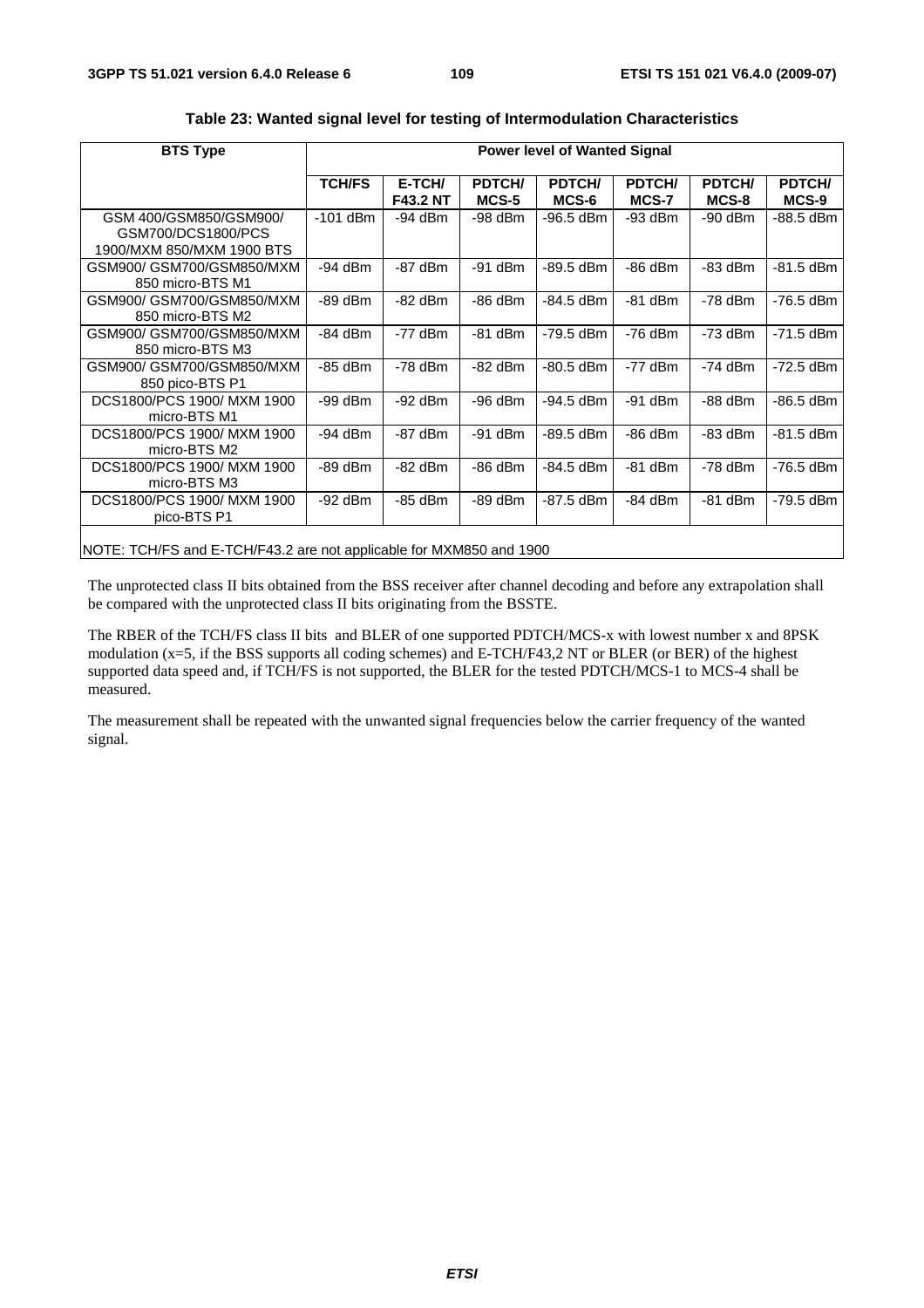

**Figure 6: Example of RX intermodulation rejection** 

## 7.7.3 Essential conformance

#### **Test Environment:**

Normal: One TRX shall be tested.

#### **Conformance Requirement**

The RBER of TCH/FS Class II shall not exceed 2.0 %.

The BLER of E-TCH/F43.2 NT shall not exceed 10 % or BLER (or BER) of the highest supported data speed shall not exceed the values given in table 15..

#### The BLER of PDTCH/MCS-5 or, if not supported, of PDTCH/MCS-x

with the next higher supported number x shall not exceed 10 %.

If TCH/FS is not supported the BLER of the tested PDTCH/MCS-1 to MCS-4 shall not exceed the values given in table 15.

NOTE: This conformance requirement together with conformance to subclause 7.5 (Reference Interference Level) is sufficient to demonstrate compliance to 3GPP TS 45.005 subclause 5.3 for all logical channel types.

## 7.7.4 Complete conformance

### **Test Environment:**

Test Environment: Each TRX shall be tested

#### **Conformance Requirement**

The RBER of TCH/FS Class II shall not exceed 2.0 %.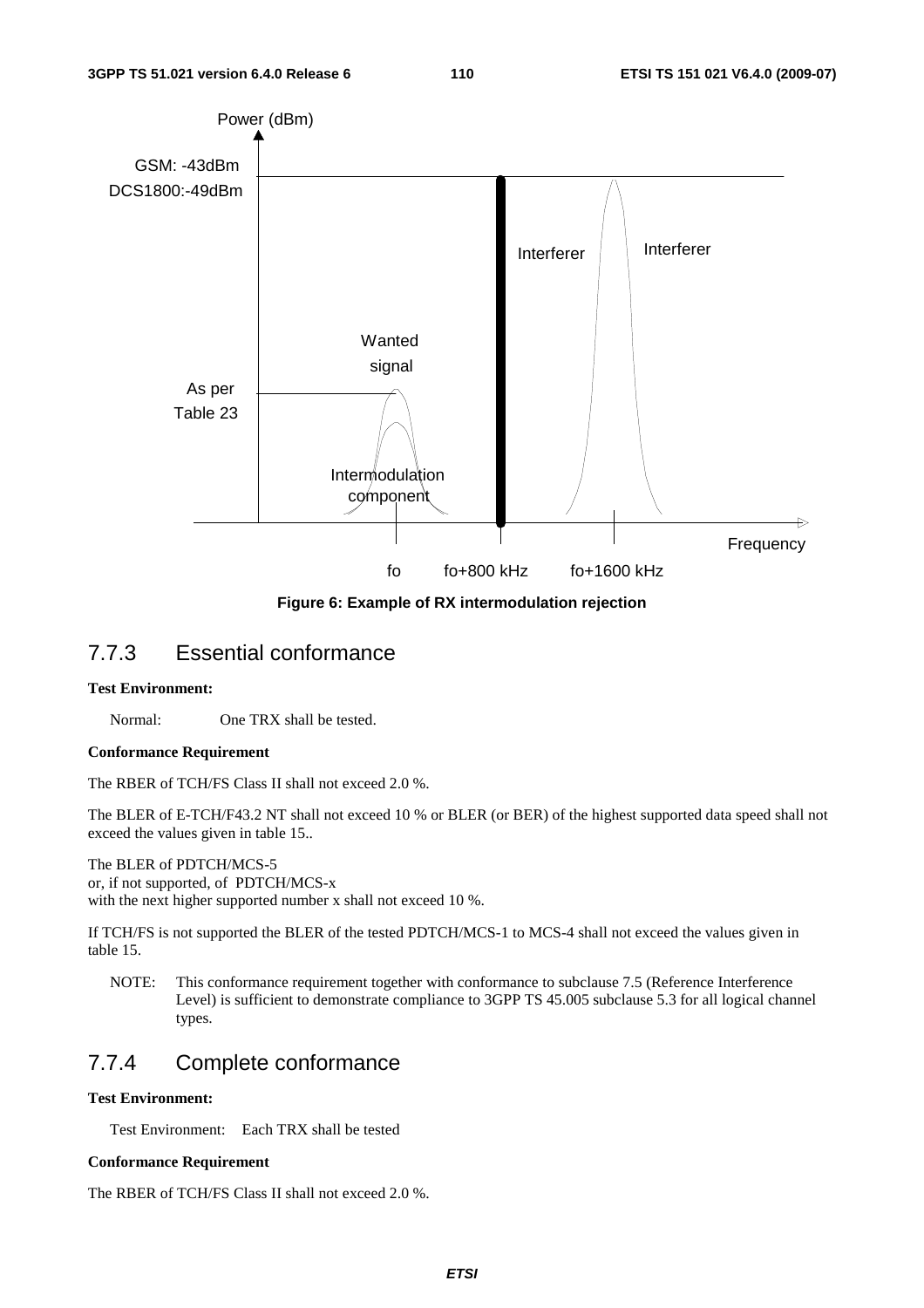The BLER of E-TCH/F43.2 NT shall not exceed 10 % or BLER (or BER) of the highest supported data speed shall not exceed the values given in table 15.

The BLER of PDTCH/MCS-5 or, if not supported, of PDTCH/MCS-x with the next higher supported number x shall not exceed 10 %.

If TCH/FS is not supported the BLER of the tested PDTCH/MCS-1 to MCS-4 shall not exceed the values given in table 15.

NOTE: This conformance requirement together with conformance to subclause 7.5 (Reference Interference Level) is sufficient to demonstrate compliance to 3GPP TS 45.005 subclause 5.3 for all logical channel types.

# 7.7.5 Requirement Reference

3GPP TS 45.005 subclause 5.3

# 7.8 AM suppression

## 7.8.1 Test Purpose

AM suppression is a measure of the ability of a BSS receiver to receive a wanted GSM modulated signal without exceeding a given degradation due to the presence of an unwanted modulated signal.

# 7.8.2 Test Case

This test shall be performed at any one ARFCN on one TRX and on supported channels in table 24. If Slow Frequency Hopping (SFH) is supported by the BSS, it shall be disabled during this measurement. The measurement is performed only under static conditions.

The wanted signal shall have normal GSM modulation with a power level as defined in table 24.

If BSS supports both EGPRS and ECSD, it is not necessary to perform testing in both modes. If ECSD channel other than E-TCH/F43.2 NT is to be measured a wanted signal level 3 dB above the test signal level specified in subclause 7.3 shall be used. If TCH/FS is not supported, the highest supported of PDTCH/MCS-1 to MCS-4 shall be measured using a wanted signal level 3 dB above the test signal level specified in subclause 7.3.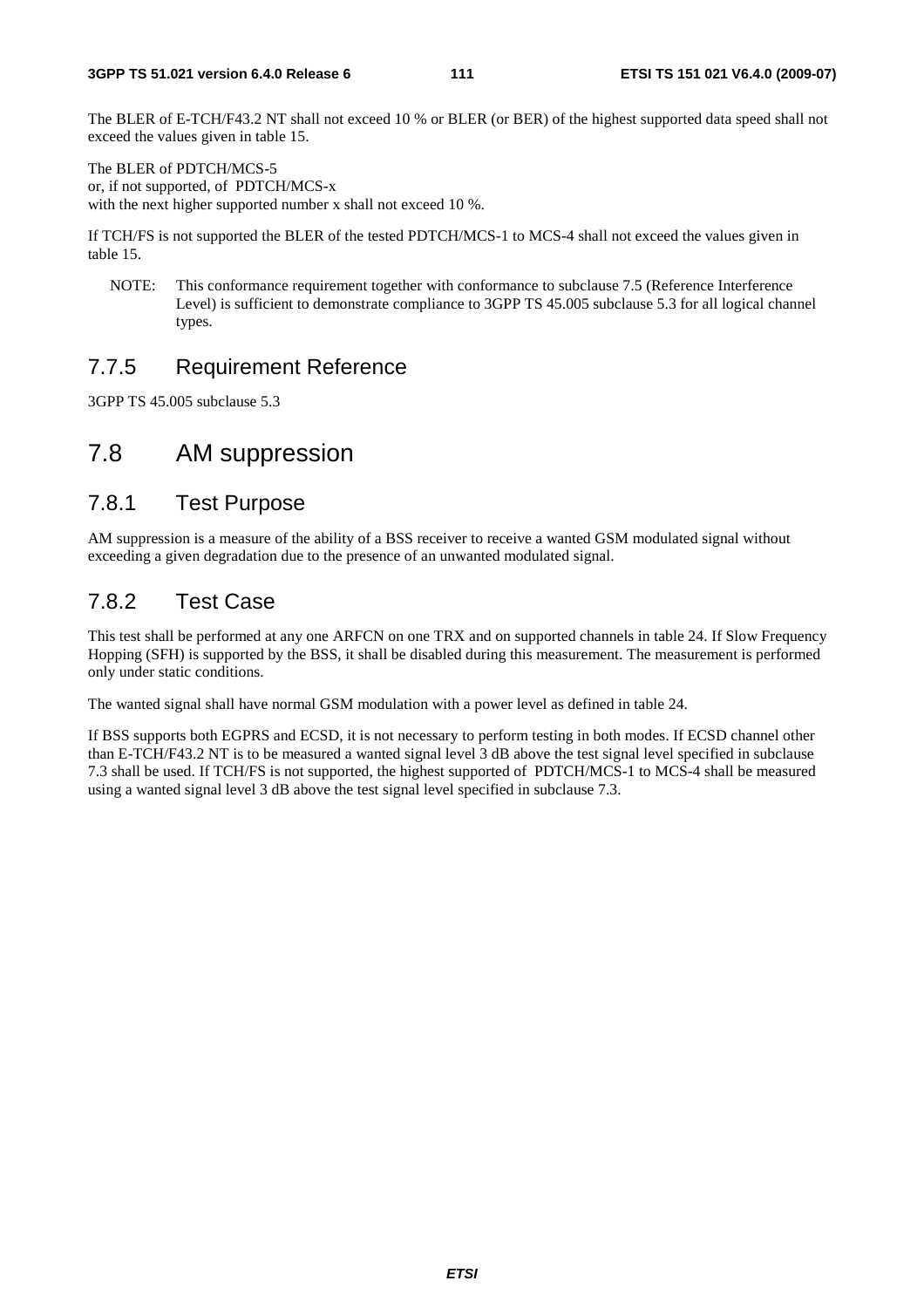| <b>BTS Type</b>                                                          | <b>Test signal</b>                             |                           |                 | <b>Power level of Wanted Signal</b> |                 |                 |                 |
|--------------------------------------------------------------------------|------------------------------------------------|---------------------------|-----------------|-------------------------------------|-----------------|-----------------|-----------------|
|                                                                          | Input<br>Level to<br>receiver<br><b>TCH/FS</b> | E-TCH/<br><b>F43.2 NT</b> | PDTCH/<br>MCS-5 | PDTCH/<br>MCS-5                     | PDTCH/<br>MCS-7 | PDTCH/<br>MCS-8 | PDTCH/<br>MCS-9 |
| GSM400/GSM700/GSM850/M<br>XM850/GSM900/DCS1800/PC<br>S 1900/MXM 1900 BTS | $-101$ dBm                                     | $-94$ dBm                 | $-98$ dBm       | -96.5 dBm                           | -93 dBm         | $-90$ dBm       | -88.5 dBm       |
| GSM900/GSM700/GSM850/M<br>XM 850 micro-BTS M1                            | $-94$ dBm                                      | $-87$ dBm                 | $-91$ dBm       | $-89.5$ dBm                         | $-86$ dBm       | $-83$ dBm       | -81.5 dBm       |
| GSM900/GSM700/GSM850/M<br>XM 850 micro-BTS M2                            | $-89$ dBm                                      | $-82$ dBm                 | $-86$ dBm       | $-84.5$ dBm                         | $-81$ dBm       | $-78$ dBm       | $-76.5$ dBm     |
| GSM900/GSM700/GSM850/M<br>XM 850 micro-BTS M3                            | $-84$ dBm                                      | $-77$ dBm                 | $-81$ dBm       | $-79.5$ dBm                         | $-76$ dBm       | $-73$ dBm       | $-71.5$ dBm     |
| GSM900/GSM700/GSM850/M<br>XM 850 pico-BTS P1                             | $-85$ dBm                                      | $-78$ dBm                 | $-82$ dBm       | $-80.5$ dBm                         | $-93$ dBm       | $-74$ dBm       | $-72.5$ dBm     |
| DCS1800/PCS1900/MXM<br>1900 micro-BTS M1                                 | $-99$ dBm                                      | $-92$ dBm                 | $-96$ dBm       | $-94.5$ dBm                         | $-91$ dBm       | $-88$ dBm       | -86.5 dBm       |
| DCS1800/PCS1900/MXM<br>1900 micro-BTS M2                                 | $-94$ dBm                                      | $-87$ dBm                 | $-91$ dBm       | $-89.5$ dBm                         | $-86$ dBm       | $-83$ dBm       | -81.5 dBm       |
| DCS1800/PCS1900/MXM<br>1900 micro-BTS M3                                 | $-89$ dBm                                      | $-82$ dBm                 | $-86$ dBm       | $-84.5$ dBm                         | $-81$ dBm       | $-78$ dBm       | $-76.5$ dBm     |
| DCS1800/PCS1900/MXM<br>1900 pico-BTS P1                                  | $-92$ dBm                                      | $-85$ dBm                 | $-89$ dBm       | $-87.5$ dBm                         | $-84$ dBm       | $-81$ dBm       | -79.5 dBm       |

**Table 24: Test signal input level** 

The interfering signal is GMSK modulated according to GSM characteristics (with or without a midamble) with a pseudo random bit sequence of at least 511 bits length.

Its frequency (f) shall be in the relevant receive band, at least 6 MHz separated from the ARFCN under test. Frequency f is an integer multiple of 200 kHz and at least 2 ARFCNs separated from any identified spurious response in step 9 of the test case in subclause 7.6.2.

The interferer shall have one timeslot active, meeting the power/time mask of figure 1. The transmitted bursts shall be synchronized to but delayed in time between 61 and 86 symbol periods relative to the bursts of the wanted signal. The mean level of the interferer over the useful part of the burst is defined in table 25.

|                 |                     | Micro-BTS               |             |                         | Pico-BTS                |
|-----------------|---------------------|-------------------------|-------------|-------------------------|-------------------------|
|                 | <b>BTS</b><br>(dBm) | M <sub>1</sub><br>(dBm) | M2<br>(dBm) | M <sub>3</sub><br>(dBm) | P <sub>1</sub><br>(dBm) |
| <b>GSM 400</b>  | $-31$               |                         |             |                         | ۰                       |
| <b>GSM 900</b>  | $-31$               | $-34$                   | $-29$       | $-24$                   | $-21$                   |
| <b>GSM 850</b>  | $-31$               | $-34$                   | $-29$       | $-24$                   | $-21$                   |
| <b>MXM 850</b>  | $-33$               | $-34$                   | $-29$       | $-24$                   | $-21$                   |
| <b>GSM 700</b>  | -31                 | $-34$                   | $-29$       | $-24$                   | $-21$                   |
| <b>DCS 1800</b> | $-35$               | $-33$                   | $-28$       | $-23$                   | $-26$                   |
| <b>PCS 1900</b> | $-35$               | $-33$                   | $-28$       | $-23$                   | $-26$                   |
| <b>MXM 1900</b> | $-35$               | -33                     | $-28$       | $-23$                   | $-26$                   |

**Table 25: Interfering signal level** 

The two input signals shall be connected to the receiver via a combining network. The referred power level for both signals shall be the power into the BSS RX antenna connector.

NOTE 2: When testing this requirement, a notch filter may be necessary to ensure that the co channel performance of the receiver is not compromised.

NOTE 1: A 148-bit sequence of the 511-bit of a pseudo-random bit sequence as defined in CCITT Recommendation 0.153 fascile IV.4 is recommended.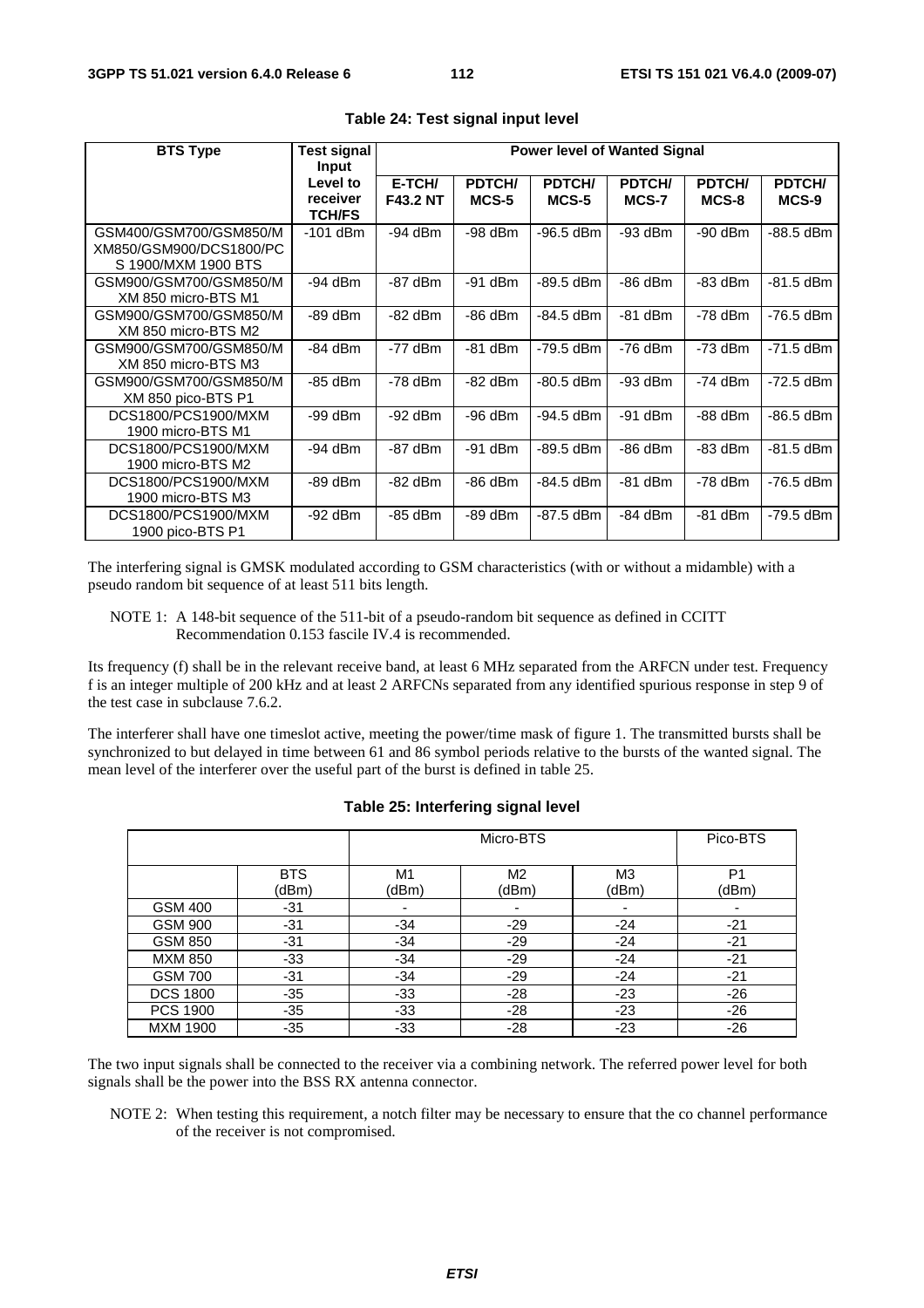# 7.8.3 Essential conformance

#### **Test Environment**:

Normal.

#### **Conformance Requirement**

For a TCH/FS the RBER of class II, class Ib and the FER the error performance shall not exceed the values given in table 15.

For a E-TCH/F43,2 NT the BLER or for the highest supported data speed the BLER (or BER) performance shall not exceed the values given in table 15.

For a PDTCH/MCS-5 or, if not supported, for a PDTCH/MCS-x with the next higher supported number x the BLER performance shall not exceed the values given in table 15.

If TCH/FS is not supported the BLER of the tested PDTCH/MCS-1 to MCS-4 shall not exceed the values given in table 15.

## 7.8.4 Complete conformance

#### **Test Environment**:

Normal.

#### **Conformance Requirement**

The requirements of essential conformance shall apply.

## 7.8.5 Requirement Reference

3GPP TS 45.005 subclause 5.2.

# 7.9 Spurious emissions from the receiver antenna connector

## 7.9.1 Test Purpose

Spurious emissions are emissions at frequencies other than those of the BTS transmitter ARFCNs and adjacent frequencies. This test measures spurious emissions from the BTS receiver antenna connector.

# 7.9.2 Test Case

The transmitter shall be configured with one TRX active. It shall be allocated to RF Channel M and shall transmit at full power on all time slots.

For a BTS equipped with diversity, the requirements of this subclause apply to each receiver dedicated antenna connector.

 For a BTS equipped with a duplexer or duplexers, the requirements of subclause 6.6 apply to any antenna connector which is a port for both transmitter(s) and receiver(s). Therefore, this test need not be performed on these ports.

The receiver antenna connector shall be connected to a spectrum analyser or selective voltmeter with the same characteristic impedance.

The detecting device shall be configured as defined in table 26. Peak hold shall be enabled, and the video bandwidth shall be approximately three times the resolution bandwidth. If this bandwidth is not available on the detecting device, it shall be the maximum available, and at least 1 MHz.

The power shall be measured over the frequency ranges specified in table 26.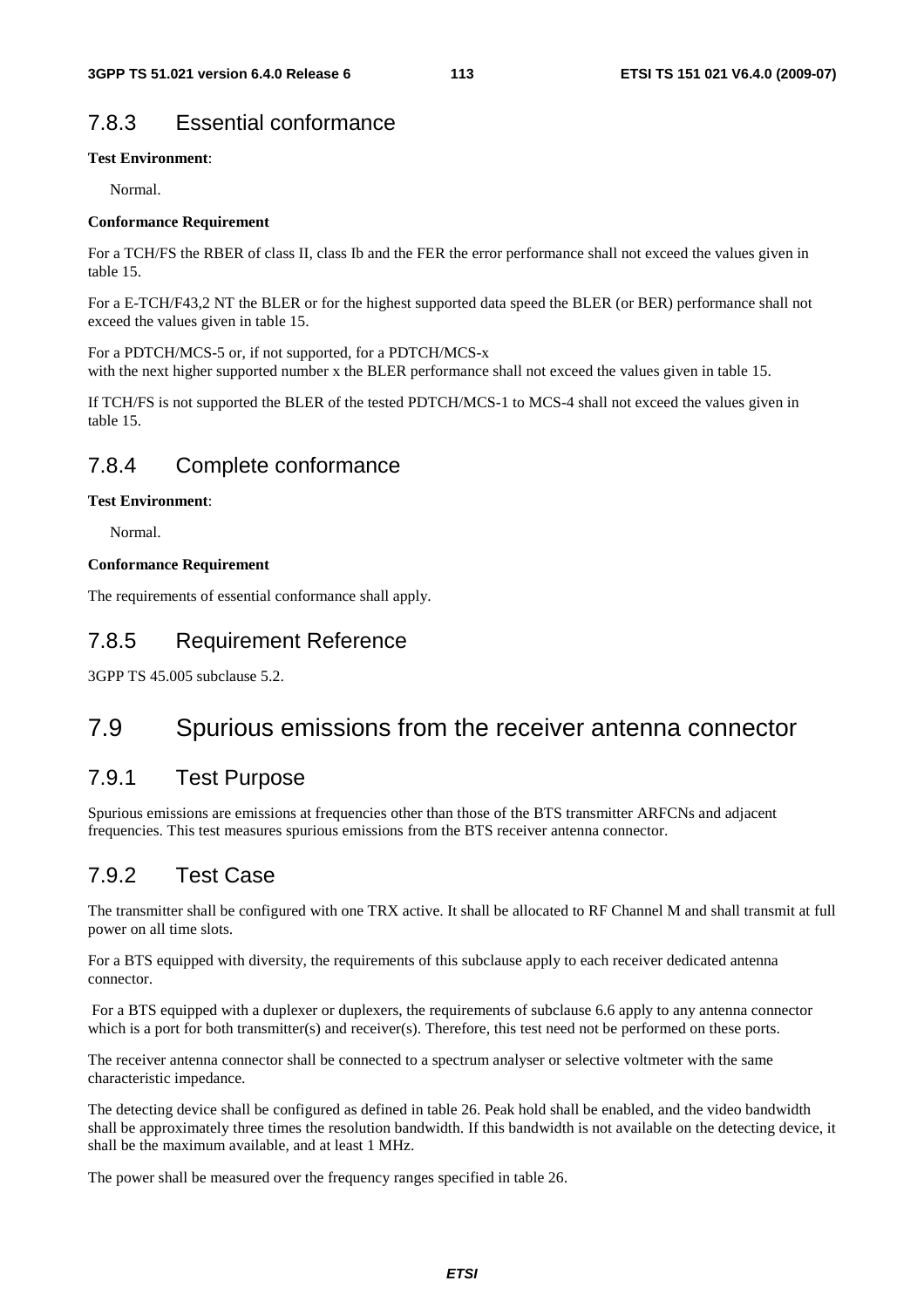# 7.9.3 Essential conformance

### **Test Environment**:

Normal.

#### **Table 26: measurement conditions for Conducted Emissions from the Receiver Antenna Connector**

| <b>Frequency Band</b>                                         | <b>Frequency offset</b>                                 | <b>Resolution Bandwidth</b> |
|---------------------------------------------------------------|---------------------------------------------------------|-----------------------------|
| 100 kHz - 50 MHz                                              |                                                         | 10 kHz                      |
| 50 MHz - 500 MHz and outside the<br>relevant transmit band    | (offset from the edge of the relevant<br>transmit band) |                             |
|                                                               | $\geq$ 2 MHz                                            | 30 kHz                      |
|                                                               | $\geq$ 5 MHz                                            | 100 kHz                     |
| 500 MHz - 12.75 GHz<br>and outside the relevant transmit band | (offset from the edge of the relevant<br>transmit band) |                             |
|                                                               | $\geq$ 2 MHz                                            | $30$ kHz                    |
|                                                               | $\geq$ 5 MHz                                            | 100 kHz                     |
|                                                               | $\geq$ 10 MHz                                           | 300 kHz                     |
|                                                               | $\geq$ 20 MHz                                           | 1 MHz                       |
|                                                               | $\geq$ 30 MHz                                           | 3 MHz                       |
| Inside the relevant transmit band                             | (offset from the transmit carrier<br>frequency)         |                             |
|                                                               | $\geq$ 1.8 MHz                                          | 30 kHz                      |
|                                                               | $\geq 6$ MHz                                            | 100 kHz                     |

#### **Conformance Requirement**

The measured power shall not exceed:

-57 dBm for all frequencies up to 1 GHz.

-47 dBm for all frequencies above 1 GHz.

# 7.9.4 Complete conformance

The requirements of essential conformance shall apply.

## 7.9.5 Requirement Reference

3GPP TS 45.005 subclause 5.4.

# 8 Radiated spurious emissions

# 8.1 Test Purpose

This test measures radiated spurious emissions from the BSS cabinet, including emissions due to the transmitters.

# 8.2 Test Case

a) A test site fulfilling the requirements of ITU-R SM.329-7 shall be used. The BTS shall be placed on a non-conducting support and shall be operated from a power source via an RF filter to avoid radiation from the power leads. The method of ITU-R SM.329-7 shall be used, except in any case where it conflicts with the present document.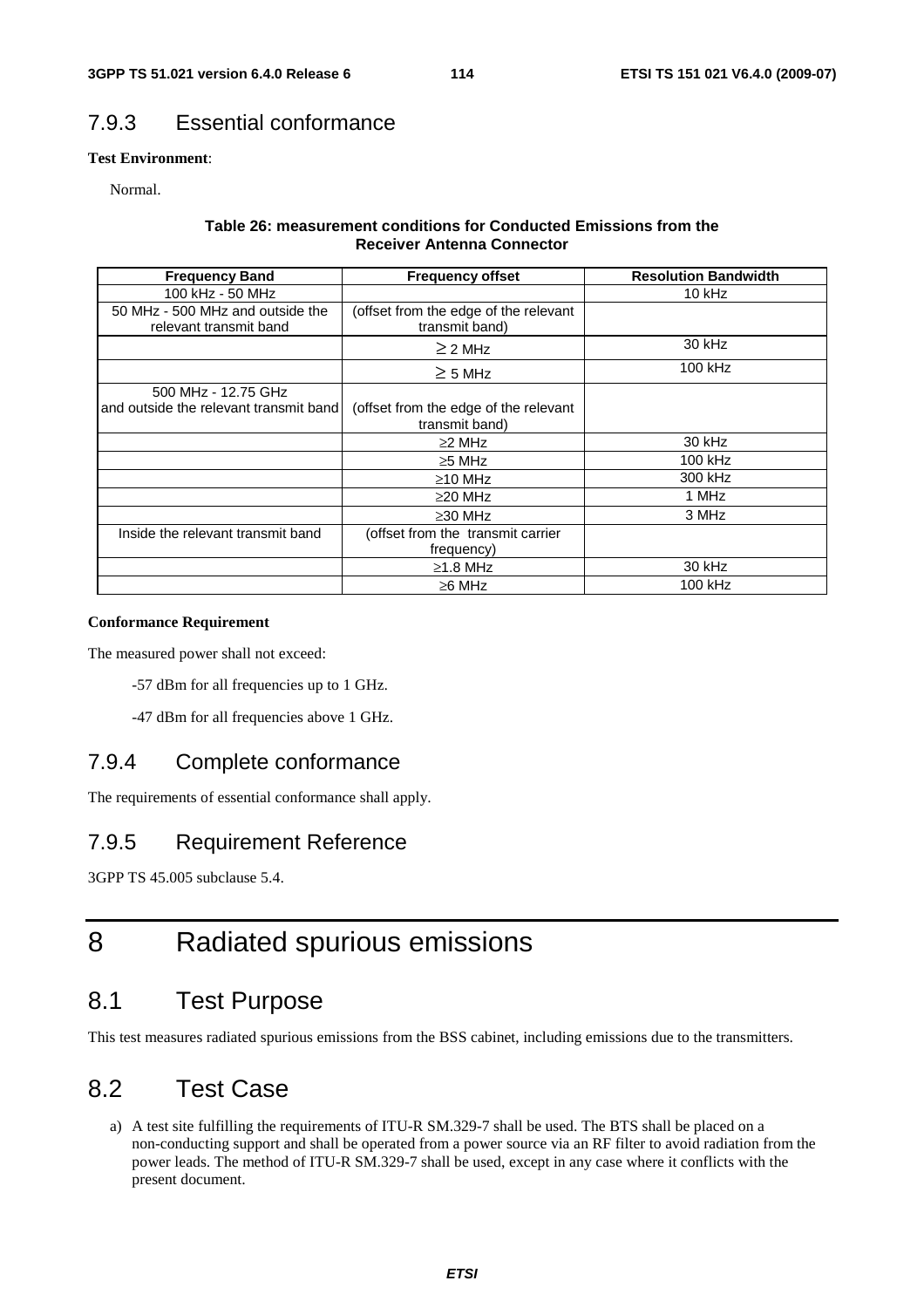Radiation of any spurious components shall be detected by the test antenna and measuring receiver (e.g. a spectrum analyser). At each frequency at which a component is detected, the BSS shall be rotated and the height of the test antenna adjusted to obtain maximum response, and the effective radiated power of that component determined by a substitution measurement. The measurement shall be repeated with the test antenna in the orthogonal polarization plane.

- b) The BTS shall be configured with one transmitter active, at its maximum output power on all time slots, on the specified ARFCNs. Slow frequency hopping shall be disabled.
- NOTE: It may be necessary to take steps to ensure that emissions from other transmitters which are not active do not influence the results. This may be achieved by, for example, equipping the BTS with only one TRX or by muting the outputs of the transmitters to a greater degree than otherwise required in 3GPP TS 05.05 or 3GPP TS 45.005.
- c) The measuring receiver shall be configured with a resolution bandwidth of 30 kHz and a video bandwidth of approximately three times this value. Peak hold shall be enabled. The received power shall be measured for frequencies with an offset of 1.8 MHz  $\leq$  f  $<$  6 MHz from the carrier frequency, and which fall within the BTS relevant transmitter band.

 At each frequency at which a component is detected, the maximum effective radiated power of that component shall be determined, as described in step a).

d) The measuring receiver shall be configured with a resolution bandwidth of 100 kHz and a video bandwidth of approximately three times this value. Peak hold shall be enabled. The received power shall be measured for frequencies with an offset of ≥6 MHz from the carrier frequency, and which fall within the BTS relevant transmitter band.

 At each frequency at which a component is detected, the maximum effective radiated power of that component shall be determined, as described in step a).

e) The BSS shall be configured with all transmitters active at their maximum output power on all time slots. If a TRX is designated as being a dedicated BCCH, it shall be allocated to RF channel M. All remaining TRXs shall be allocated in the following order; first to RF channel B, then to T, then distributed as evenly as possible throughout the BSS operating transmit band. Slow frequency hopping shall be disabled.

 The measuring receiver shall be configured as defined in table 27. Peak hold shall be enabled, and the video bandwidth shall be approximately three times the resolution bandwidth. If this video bandwidth is not available on the measuring receiver, it shall be the maximum available, and at least 1 MHz. The received power shall be measured over the frequency range 30 MHz to 4 GHz, excluding the BTS relevant transmitter band.

| <b>Frequency Band</b>                                      | <b>Frequency offset</b>                                 | <b>Resolution Bandwidth</b> |
|------------------------------------------------------------|---------------------------------------------------------|-----------------------------|
| 30 MHz - 50 MHz                                            |                                                         | $10$ kHz                    |
| 50 MHz - 500 MHz and outside the<br>relevant transmit band | (offset from the edge of the relevant<br>transmit band) |                             |
|                                                            | $\geq$ 2 MHz                                            | $30$ kHz                    |
|                                                            | $\geq$ 5 MHz                                            | 100 kHz                     |
| 500 MHz - 4 GHz and outside the<br>relevant transmit band  | (offset from the edge of the relevant<br>transmit band) |                             |
|                                                            | $\geq$ 2 MHz                                            | 30 kHz                      |
|                                                            | $\geq$ 5 MHz                                            | 100 kHz                     |
|                                                            | $\geq$ 10 MHz                                           | 300 kHz                     |
|                                                            | $\geq$ 20 MHz                                           | 1 MHz                       |
|                                                            | $\geq$ 30 MHz                                           | 3 MHz                       |

|  | Table 27: Spurious Emissions Measurements outside the transmit band |
|--|---------------------------------------------------------------------|
|--|---------------------------------------------------------------------|

At each frequency at which a component is detected, the maximum effective radiated power of that component shall be determined, as described in step a).

# 8.3 Essential conformance

#### **Test Environment**: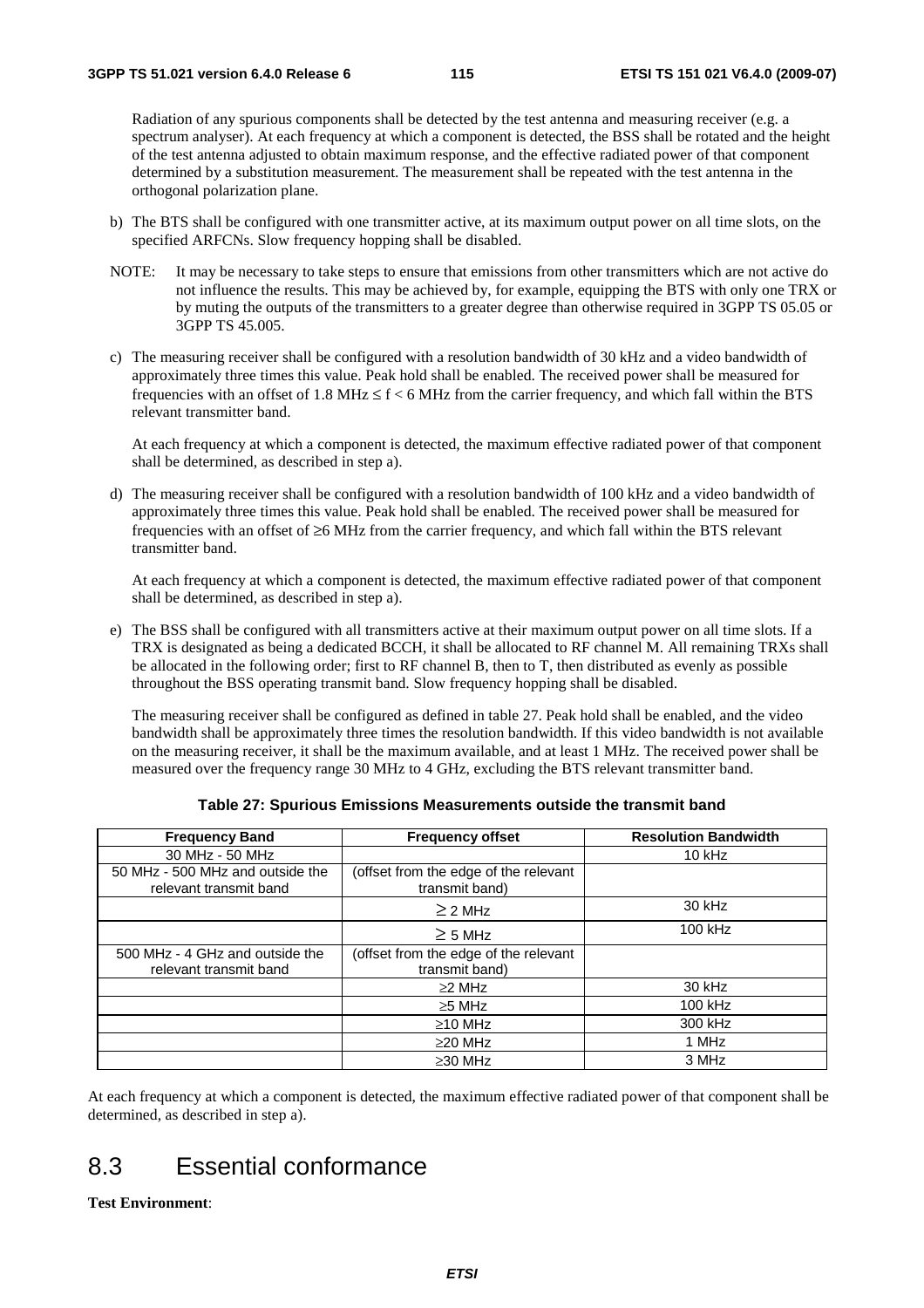#### **3GPP TS 51.021 version 6.4.0 Release 6 116 ETSI TS 151 021 V6.4.0 (2009-07)**

Normal: Inside the relevant TX band: The test shall be performed with the TRX active on one ARFCN. Outside the relevant TX band: The test shall be performed once.

#### **Conformance Requirement**

- a) The power measured at steps c) and d) shall not exceed -36 dBm.
- b) The power measured at step e) shall not exceed:

-36 dBm for frequencies up to 1 GHz.

-30 dBm for frequencies above 1 GHz.

# 8.4 Complete conformance

## **Test Environment**:

Normal: Inside the relevant TX band: The test shall be performed three times with the TRX on one of the RF channels B, M, and T.

 Outside the relevant TX band: The test shall be repeated until a measurement has been made with a TRX active on B, M and T

NOTE: For a BSS with 3 or more TRX, this requires only one measurement.

#### **Conformance Requirement**

- a) The power measured at steps c) and d) shall not exceed -36 dBm.
- b) The power measured at step e) shall not exceed:
	- -36 dBm for frequencies up to 1 GHz.

-30 dBm for frequencies above 1 GHz.

# 8.5 Requirement reference

3GPP TS 45.005, subclause 4.3.

# 9 Radio link management

# 9.1 General

This clause describes the functions of the BSS which gain, maintain and release access to the radio link, the main objective being to provide a stable link for the higher protocol layers whilst hiding, as far as possible, the properties of the radiopath.

The detailed operation of these functions can be found in 3GPP TS 45.008and 3GPP TS 45.010. Some requirements are also found in 3GPP TS 45.002.

# 9.2 Synchronization

The BSS provides control information to the MS so that its transmissions arrive at the BSS within the allocated timeslot window and within the correct frequency tolerance.

The following requirements related to synchronization are not tested in this subclause: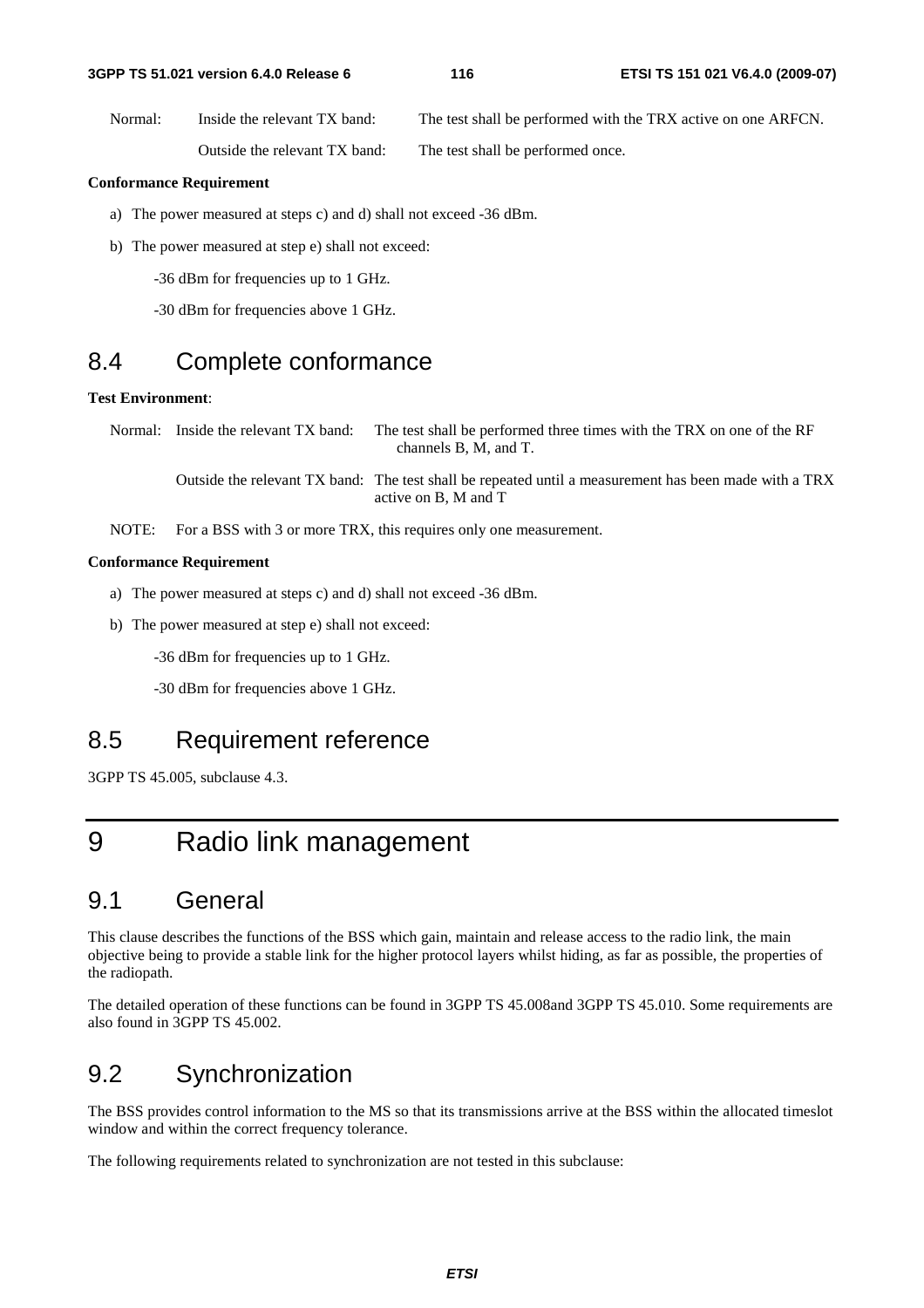- 1) Absolute Frequency Tolerance. This is tested in subclause 6.2
- 2) Relative Frequency Tolerance It is not possible to verify by testing that the RF-frequencies of all the TRXs in a BSS are all derived from the same frequency source. This may be confirmed by a manufacturers declaration
- 3) Synchronization of Data Clocks It is not possible to verify by testing that the BSS clocking and timebase are derived from the same frequency source used for RF generation. This may be confirmed by a manufacturers declaration.

## 9.2.1 Timing Tolerance

## 9.2.1.1 Test purpose

#### Description

The timing tolerance is the relative time between bits of the same bit number (BN) in timeslots of the same timeslot number (TN) and frame number (FN) transmitted simultaneously from two TRXs in one cell of the BSS.

## 9.2.1.2 Test case

For a BTS supporting only one TRX, this test is not performed. If SFH is supported by the BSS, it shall be disabled during this test.

The TRX supporting the BCCH shall be used as the reference to measure the relative timing of the transmissions from different TRXs. The results shall be analysed to ensure that the relative timing between any two TRXs which are transmitted simultaneously meets the requirement.

- a) The BSSTE shall establish a TCH using timeslot 0 in the TDMA frame structure (TN=0) on a specific frequency.
- b) The relative timing between this frequency and the BCCH frequency shall be measured on the training sequence (BN=74). TDMA-frames carrying Frequency Correction bursts or Synchronization bursts (T3=0,1,10,11,20,21,30,31,40,41) shall be excluded. This measurement shall be repeated for at least 100 bursts and the average shall be calculated and recorded.
- c) Step a) and b) shall be carried out with the TCH at the RF channels B, M and T, but avoiding the use of the same frequency as the BCCH.
- d) Step c) shall be carried out with the BCCH at the RF channels B, M and T, but avoiding the use of the same frequency as the TCH. The BCCH frequency shall be offset to the closest used RF channel in case they coincide.
- e) Step d) shall be repeated for all other TRXs in the BSS.
- f) The timing measurement shall be used to establish the maximum time difference between any two TRXs operating in one cell.

## 9.2.1.3 Essential conformance

This test need not to be performed.

## 9.2.1.4 Complete conformance

Test environment Normal

Conformance requirement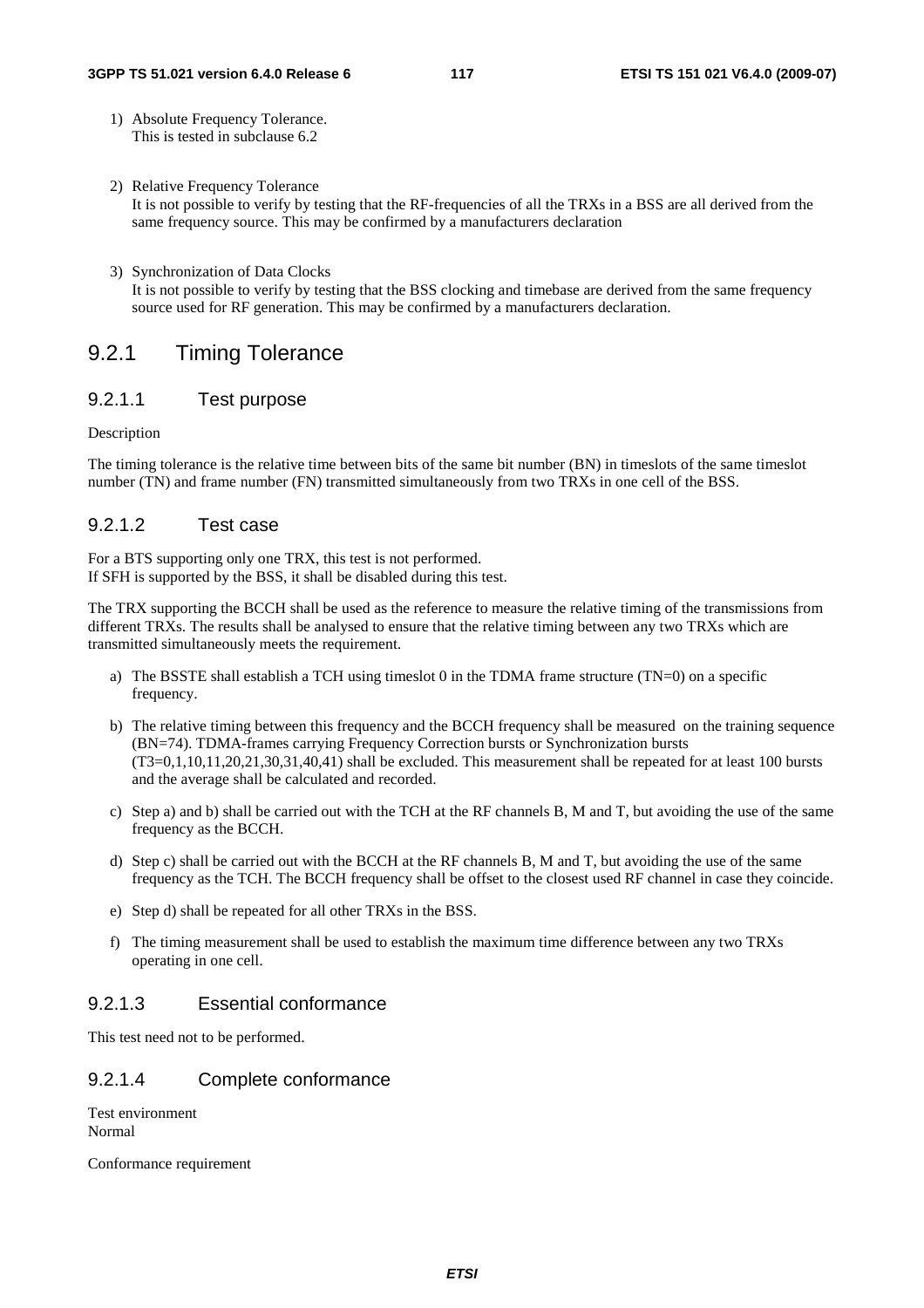The timing difference (as established in step f)) between any two TRXs shall be no greater than 1/4 symbol, measured at the BSS antenna connector.

## 9.2.1.5 Requirement reference

3GPP TS 45.010.

# 9.3 Frame structure

This section verifies that the BSS correctly generates TDMA frames and is capable of receiving transmitted bursts from Mobile Stations generated according to GSM recommendations.

The following requirements relating to frame structure are not tested in this subclause:

- 1) The delay of three timeslots between uplink and downlink is tested implicitly in subclause 9.6
- 2) The SACCH multiframe structure is implicitly tested in transmitter bit exactness test of subclause 6.1.

## 9.3.1 BCCH Multiframe

## 9.3.1.1 Test purpose

Description

The BCCH multiframe consists of 51 TDMA frames. There is one BCCH logical channel per BSS, which broadcasts general information. The frequency information is carried on the Frequency Correction Channel (FCCH) and the synchronization is transmitted on the Synchronization Channel (SCH).

## 9.3.1.2 Test case

- a) The BSS is configured with one TRX configured to support a BCCH. This is monitored in he BSSTE.
- b) The BSSTE shall search for the Frequency Correction burst.
- c) The BSSTE shall then search for the Synchronization burst.

## 9.3.1.3 Essential conformance

This test need not to be performed.

## 9.3.1.4 Complete conformance

Test environment

Normal

Conformance requirements

- 1) The BSSTE shall detect Frequency Correction bursts at  $T3 = 0$ , 10, 20, 30 and 40 and for no other T3 (T3 = FN mod 51, FN = TDMA frame number).
- 2) The BSSTE shall also detect synchronization bursts at  $T3 = 1, 11, 21, 31$ , and 41 and for no other T3.
- 3) At the SCH the BSSTE shall detect the BSIC set up for the BTS/BSS. This applies to any BSIC. The BSSTE shall also detect the correct RFN for the various T3s.

## 9.3.1.5 Requirement reference

3GPP TS 45.002 and 3GPP TS 45.010.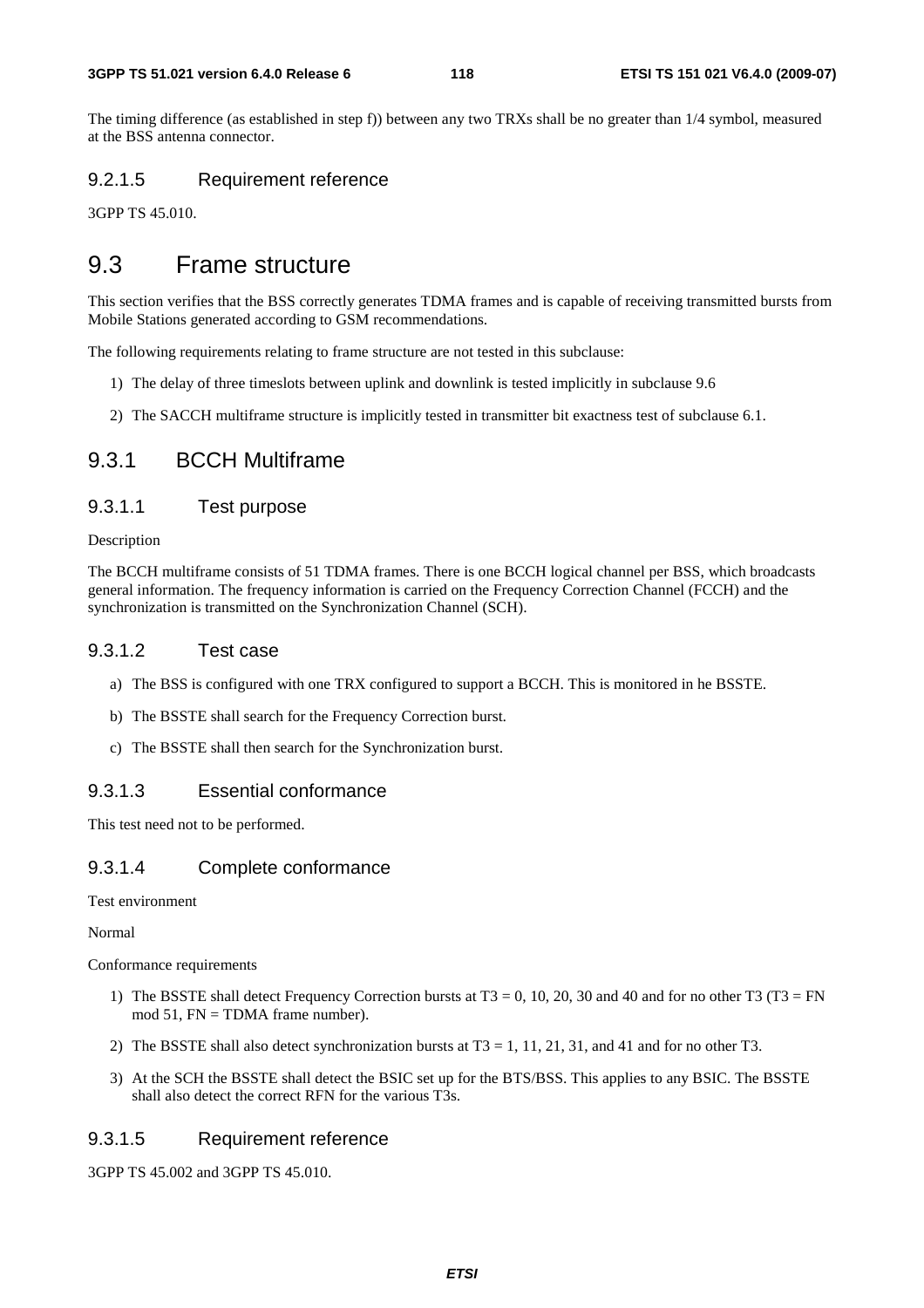# 9.3.2 TDMA-frame structure

## 9.3.2.1 Test purpose

### Description

One TDMA frame consists of eight timeslots, with an average length of 156.25 symbol periods. This may be achieved by setting all timeslots to be 156.25 symbol periods or setting timeslots 0 and 4 to 157 symbol periods and the remaining (1, 2, 3, 5, 6, 7) to 156 symbol periods. This section will test that the BSS conforms to the declared frame structure.

## 9.3.2.2 Test case

The BSS shall be configured to generate multiframes with a combination of logical channels which gives a contiguous stream of normal or dummy bursts as defined in 3GPP TS 45.002 for more than one frame. If SFH is supported by the BSS, it shall be disabled during this measurement.

The slot lengths will be measured between the leading edge of the 14th symbol of the training sequence for that timeslot and the leading edge of the 14th symbol of the training sequence for the next timeslot.

## 9.3.2.3 Essential conformance

This test need not to be performed.

## 9.3.2.4 Complete conformance

Test environment

Normal

Conformance requirements

The measurements shall conform to the frame structure 1) or 2) as declared by the manufacturer.

- 1) The length of each timeslot shall be 156.25 symbol periods.
- 2) The length of timeslots 0 and 4 shall be 157 symbol periods and the length of the remaining (1, 2, 3, 5, 6, 7) shall be 156 symbol periods.

## 9.3.2.5 Requirement reference

3GPP TS 45.002 and 3GPP TS 45.010.

# 9.4 Radio link measurements

Whilst calls are being established and for their duration, the reception quality shall be continuously assessed in the BSS as criteria for handover and RF power control algorithms. The following criteria may be employed in order to perform this assessment:

- Signal strength (RXLEV)
- Signal quality (RXQUAL)
- MS-BSS distance
- Idle channel level.

The handover and power control strategies based on above parameters are up to the operator.

Some test cases in this subclause assume that the manufacturer provides appropriate logical or physical test access to perform all tests in this subclause. The manufacturer may also show compliance to the requirements by other means agreed between the parties.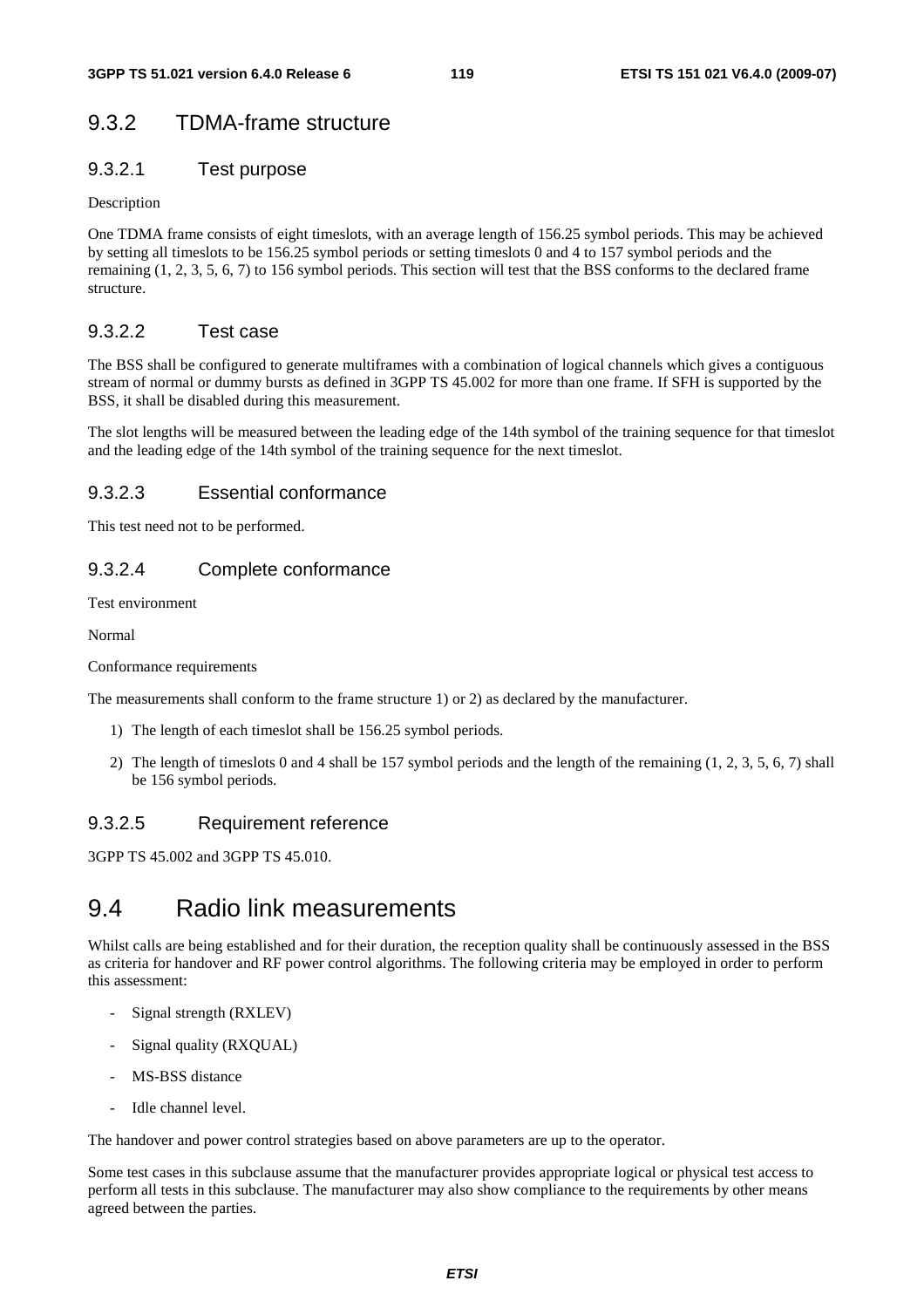## 9.4.1 Signal Strength

## 9.4.1.1 Measurement Accuracy

9.4.1.1.1 Test purpose

Description

RXLEV is the received signal level measured at the BSS receiver input averaged over a reporting period of length of 1 SACCH multiframe for a TCH and a SDCCH. This test verifies the range and the accuracy of this parameter.

### 9.4.1.1.2 Test case

If the manufacturer does provide appropriate logical or physical access to perform all the tests in this subclause, the tests shall be performed according to the test cases below.

The manufacturer shall declare how many TRXs the BSS supports:

1 TRX: The test shall be performed on B, M, T

2 TRX: Tests shall be performed on B,M,T and both TRXs shall be tested on at least one frequency.

3 TRX or more: Three TRXs shall be tested, one on B, one on M and one on T.

If Slow Frequency Hopping (SFH) is supported by BSS, it shall be disabled during this test.

- a) A test signal with normal GSM modulation originated from the BSSTE shall be applied to the BSS RX antenna connector on one timeslot.
- b) The test signal level shall be adjusted over the level range -110.5 dBm to -47.5 dBm in 1 dB steps and shall be kept stable for one reporting period.
- c) The RXLEV measurements shall be performed under static propagation conditions only.

### 9.4.1.1.3 Essential conformance

This test need not to be performed.

### 9.4.1.1.4 Complete conformance

Test environment

Normal and extreme temperature

Conformance requirements

1) The RXLEV value shall nominally be mapped to the received signal level as in Table 28

| <b>RXLEV</b>   | Power level:         |
|----------------|----------------------|
| 0              | less than -110 dBm   |
|                | -110 dBm to -109 dBm |
| $\overline{2}$ | -109 dBm to -108 dBm |
|                |                      |
|                |                      |
| 62             | -49 dBm to -48 dBm   |
| 63             | greater than -48 dBm |

#### **Table 28: Signal level estimation requirements**

2) For any input signals of level  $x_1$  and  $x_2$  dBm within the range -110 dBm to -48 dBm, where  $x_1$  is above reference sensitivity in table 30,  $x_1 \le x_2$  and  $(x_2-x_1) \le 20$  dB, the corresponding measured values  $y_1$  and  $y_2$  shall be such that

 $(x_2-x_1) - a \leq (y_2-y_1) \leq (x_2-x_1) + b$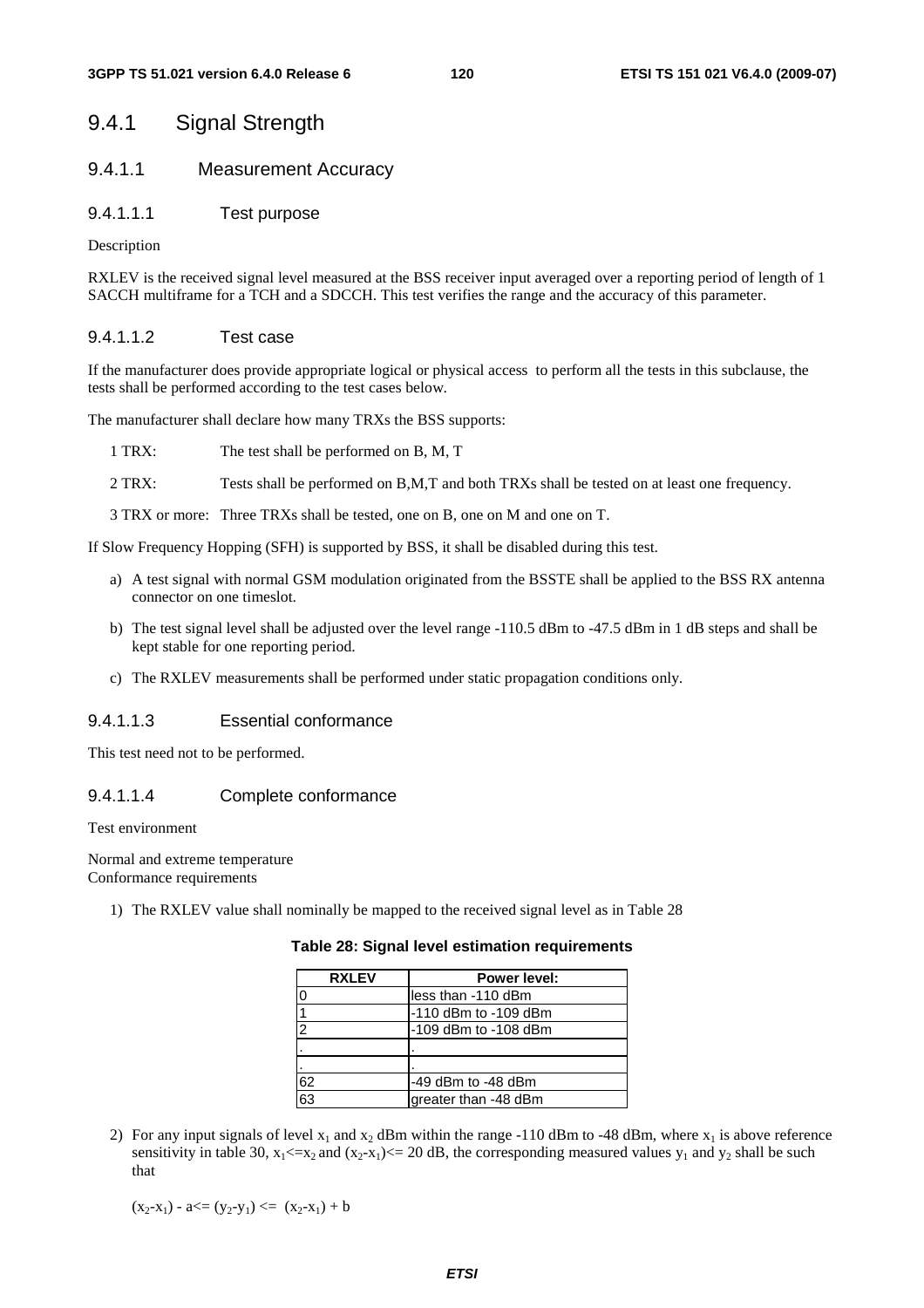where a and b are the tolerances given in table 29 (see 3GPP TS 45.008, 8.1.2).

|            | Tolerance in dB<br>Absolute level of lower level signal $x_1$ in dBm |                                                                                                                                     |                                                                                                                                |                                                               |   |    |
|------------|----------------------------------------------------------------------|-------------------------------------------------------------------------------------------------------------------------------------|--------------------------------------------------------------------------------------------------------------------------------|---------------------------------------------------------------|---|----|
| normal-BTS | DCS1800,<br>IPCS 1900<br>and<br><b>MXM 1900</b><br>lmicro-BTS_<br>M1 | IGSM900, GSM<br>700, GSM 850<br>land MXM 850<br>Micro-BTS M1<br>land<br><b>DCS1800, PCS</b><br>1900 and MXM<br>1900<br>Micro BTS M2 | GSM900, GSM<br> 700, GSM 850<br>land MXM 850<br>lmicro-BTS M2<br>land<br>DCS1800,<br>PCS1900 and<br>IMXM 1900<br>Imicro BTS M3 | GSM900, GSM a<br>700, GSM 850<br>land MXM 850<br>micro-BTS M3 |   | Ib |
| $>=-90$    | $>=-88$                                                              | $>=-83$                                                                                                                             | $>=-78$                                                                                                                        | $>= -73$                                                      | 2 | っ  |
| $>= -103$  | $>= -101$                                                            | $>=-96$                                                                                                                             | $>= -91$                                                                                                                       | $>=-86$                                                       | 3 | っ  |
| $< -103$   | $< -101$                                                             | <-96                                                                                                                                | $< -91$                                                                                                                        | ~100                                                          | 4 | 2  |

NOTE: It is optional for the BSS to be able to report values below the reference sensitivity in table 30.These specifications apply to measurements which are on the same or on different RF channel.

- 3) The RMS received signal level at the receiver input shall be measured with an absolute accuracy of +/- 4 dB from -110 dBm to -70 dBm under normal conditions and +/- 6 dB over the full range of -110 dBm to - 48 dBm under both normal and extreme temperature conditions.
- 3) If the received signal level falls below the reference sensitivity level for the type of BSS then the BSS shall report a level within a range allowing for the absolute accuracy given in conformance requirement c) above. In case the upper limit of this range is below the reference sensitivity level for the type of BSS, then the upper limit shall be considered as equal to the reference sensitivity level in table 30.

| <b>BTS Type</b>                                     | <b>Reference sensitivity</b><br>level |
|-----------------------------------------------------|---------------------------------------|
| GSM 400/GSM900/ GSM700/GSM 850/DCS1800/PCS 1900/MXM | $-104$ dBm                            |
| 850/MXM 1900 BTS                                    |                                       |
| GSM900/ GSM700/GSM 850/MXM 850 micro-BTS M1         | $-97$ dBm                             |
| GSM900/ GSM700/GSM 850/MXM 850 micro-BTS M2         | $-92$ dBm                             |
| GSM900/ GSM700/GSM 850/MXM 850 micro-BTS M3         | $-87$ dBm                             |
| GSM900/ GSM700/GSM 850/MXM 850 pico-BTS P1          | $-88$ dBm                             |
| DCS1800/PCS 1900/ MXM 1900 micro-BTS M1             | $-102$ dBm                            |
| DCS1800/PCS 1900/ MXM 1900 micro-BTS M2             | $-97$ dBm                             |
| DCS1800/PCS 1900/ MXM 1900 micro-BTS M3             | $-92$ dBm                             |
| DCS1800/PCS 1900/ MXM 1900 pico-BTS P1              | $-95$ dBm                             |

#### **Table 30: Reference sensitivity level**

## 9.4.1.2 Selectivity of signal strength measurements

#### 9.4.1.2.1 Test purpose

#### Description

The received signal level (RXLEV) defined in 9.4.1.1 shall be able to discriminate between wanted signal in actual RF channel and interfering signal in adjacent ARFCN´s. This selectivity characteristic is tested in this subclause.

#### 9.4.1.2.2 Test case

If the manufacturer does provide appropriate logical or physical access to perform all the tests in this subclause, the tests shall be performed according to the test cases below.

If Slow Frequency Hopping (SFH) is supported by BSS, it shall be disabled during this test.

a) As a minimum the test shall be performed on one TRX on one timeslot on one ARFCN.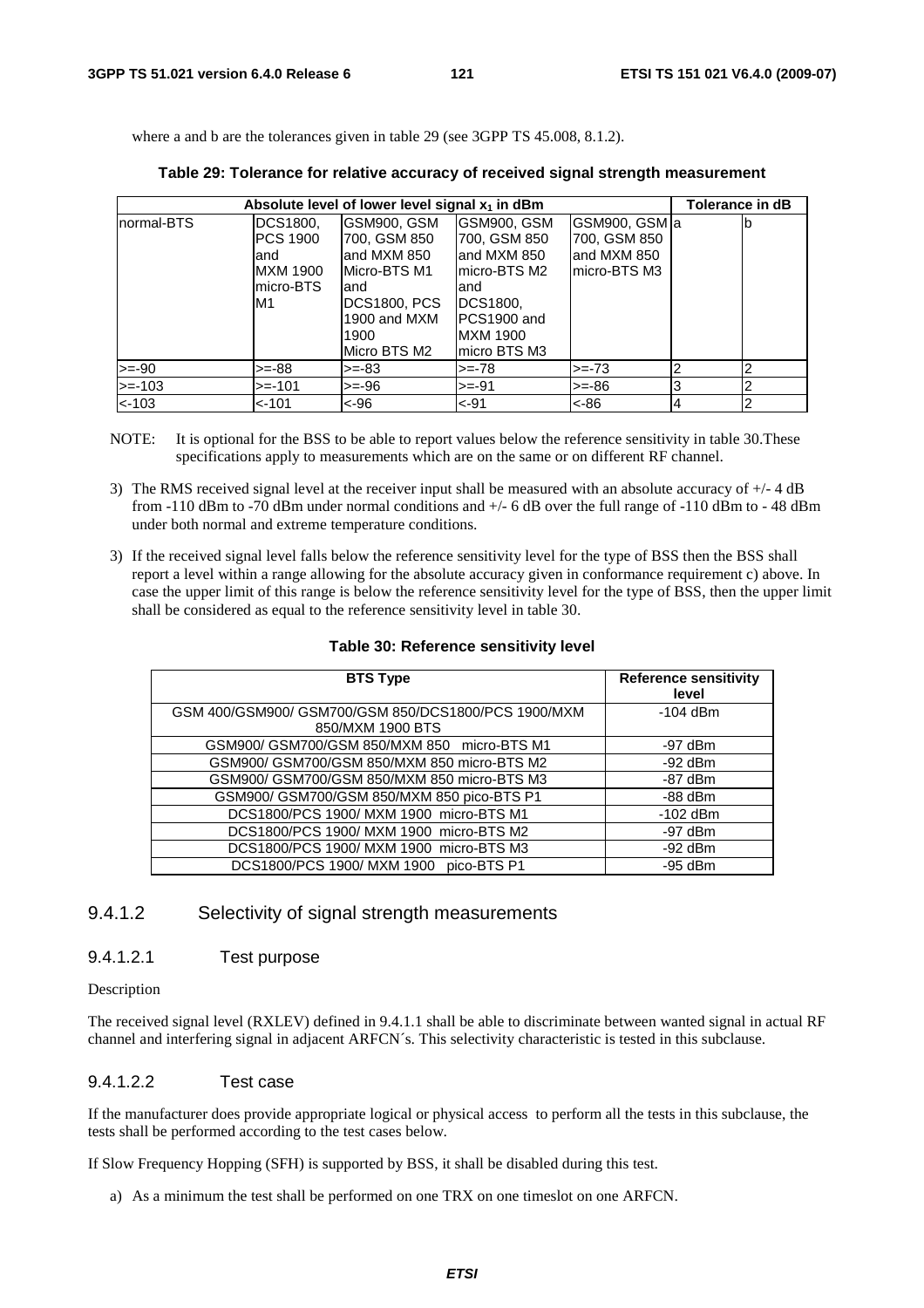b) One of the following test set-ups is used:

Test set-up A

Two input signals shall be connected to the receiver via a combining network. The test signal with normal GSM modulation shall have a power level 20 dB above the reference sensitivity level. The interfering signal shall be continuous, and have GSM modulation of pseudo-random bitstream without midamble

Test set-up B

The BSSTE shall establish a call set-up with the BSS and the RXLEV of the assigned channel shall be output from the BSS. The test signal with normal GSM modulation shall have a power level 20 dB above the reference sensitivity level.

c) Register the signal strength (RXLEV value) with only the wanted signal present at the RX input port.

d)

i) In test set-up A repeat the measurements with interferer input signal frequency offset and input level increased for each offset according to table 31a

#### **Table 31a: Interferer offset and input level for RXLEV selectivity measurements**

| Interferer frequency offset | <b>Relative input level</b> |
|-----------------------------|-----------------------------|
| ±200 kHz                    | 9 dB                        |
| ±400 kHz                    | 41 dB                       |

ii) In test set-up B repeat the measurements with the input signal at frequency offsets and signal levels according to table 31b.

#### **Table 31b: Test signal offset and input level for RXLEV selectivity measurements**

| <b>Frequency offset</b> | <b>Relative input level</b> |
|-------------------------|-----------------------------|
| 1200 kHz                | 16 $dB$                     |
| 400 kHz                 | 148 dB                      |

d) The measurements shall be performed under static propagation conditions only.

#### 9.4.1.2.3 Essential conformance

This test need not to be performed.

## 9.4.1.2.4 Complete conformance

Test environment

Normal

Conformance requirements

The reported RXLEV value shall in test case d) not exceed

- the value in test case c) with more than 1 for test set-up A.
- the value in test case c) for test set-up B.

#### 9.4.1.2.5 Requirement reference

3GPP TS 45.008, subclause 8.1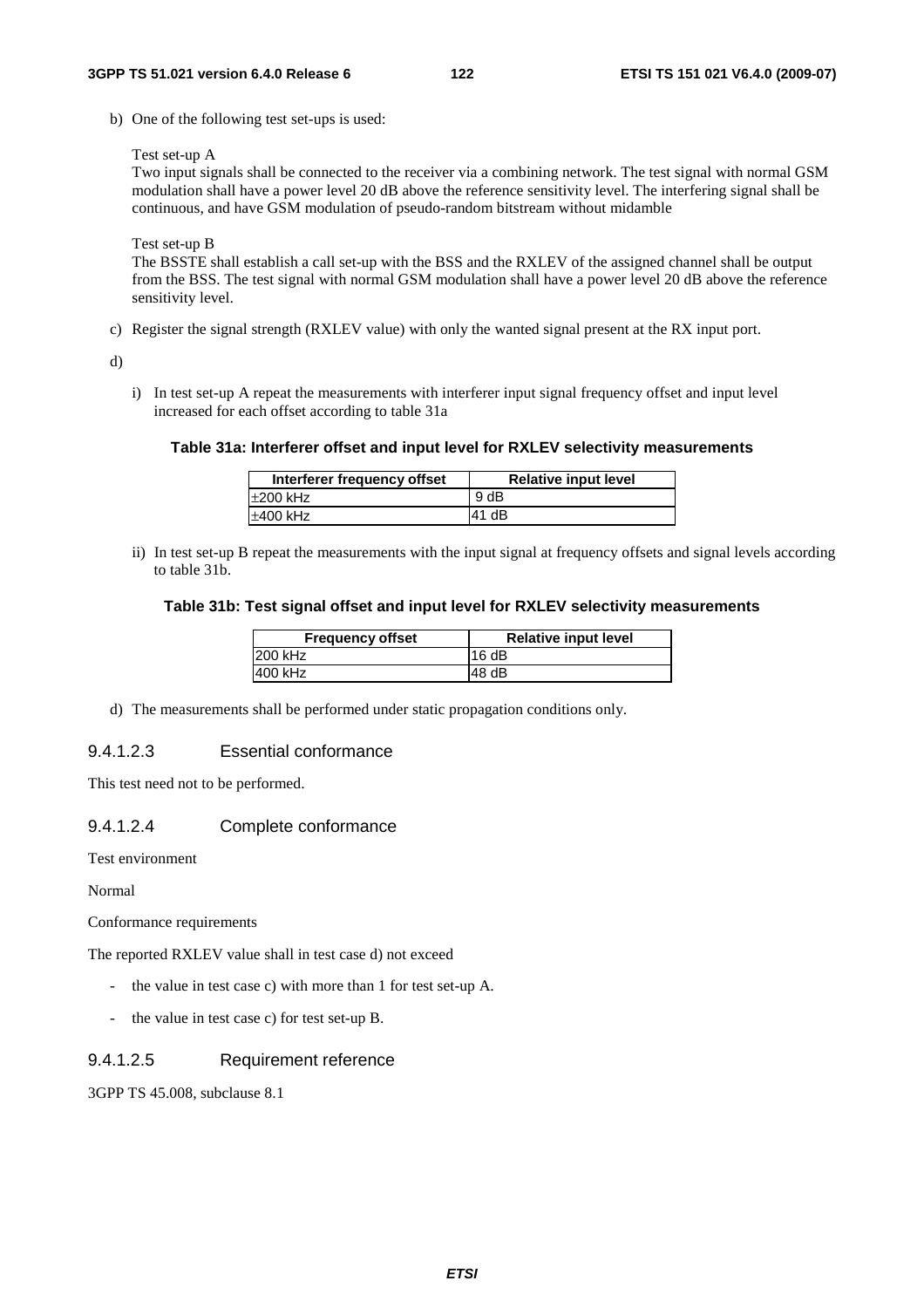# 9.4.2 Signal quality

## 9.4.2.1 Test purpose

Description

The received signal quality (RXQUAL) is specified in terms of bit error ratio (BER) before channel decoding averaged over a reporting period of length of 1 SACCH multiframe on a TCH or a SDCCH.

This test verifies the range and the accuracy of this parameter

## 9.4.2.2 Test case

If the manufacturer does provide appropriate logical or physical access to perform all the tests in this subclause, the tests shall be performed according to the test cases below.

As a minimum the test shall be performed on one TRX on one timeslot on one ARFCN

a) One of the following test set-ups is used:

Test set-up A If Slow Frequency Hopping (SFH) is supported by BSS, it shall be enabled during this test for hopping on different ARFCN for all timeslots over the specified hopping bandwidth specified by the manufacturer. A call shall be set up between the BSSTE and the BSS.

Test set-up B

If Slow Frequency Hopping (SFH) is supported by BSS, it shall be disabled during this test. Two input signals originated from the BSSTE shall be connected to the receiver via a combining network. The test signal with normal GSM modulation shall have a power level 20 dB above the reference sensitivity level. The interfering signal shall be a random, continuous, GSM modulated signal on the same ARFCN. For test in TU50, each signal shall be connected through a multipath fading simulator (MFS) as described in Annex B1.

- b) The signal level (set-up A) and the interferer signal level (set-up B) respectively shall be varied such that the BER on the wanted TCH measured at the logical interface point before channel decoding in the BSS are within all the BER ranges for the RXQUAL values in table 32a in turn.
- c) The logical reference point before channel decoding may be obtained by using the unprotected class II bits after channel decoding before any extrapolation is applied. Half-rate channels are measured by first establishing a full-rate channel, measuring the error ratio and then establishing a half-rate channel and checking the indicated error ratio.
- d) For each BER range, 1000 RXQUAL values shall be recorded, and with and without uplink DTX.
- e) The measurement shall be performed under the propagation conditions static and TU50.

## 9.4.2.3 Essential conformance

This test need not to be performed.

## 9.4.2.4 Complete conformance

Test environment

Normal

#### Conformance requirements

1) Table 32a shows the minimum probability that, when on a TCH, a specified value of RXQUAL shall be reported for a BER within the range as indicated in the table under static propagation conditions.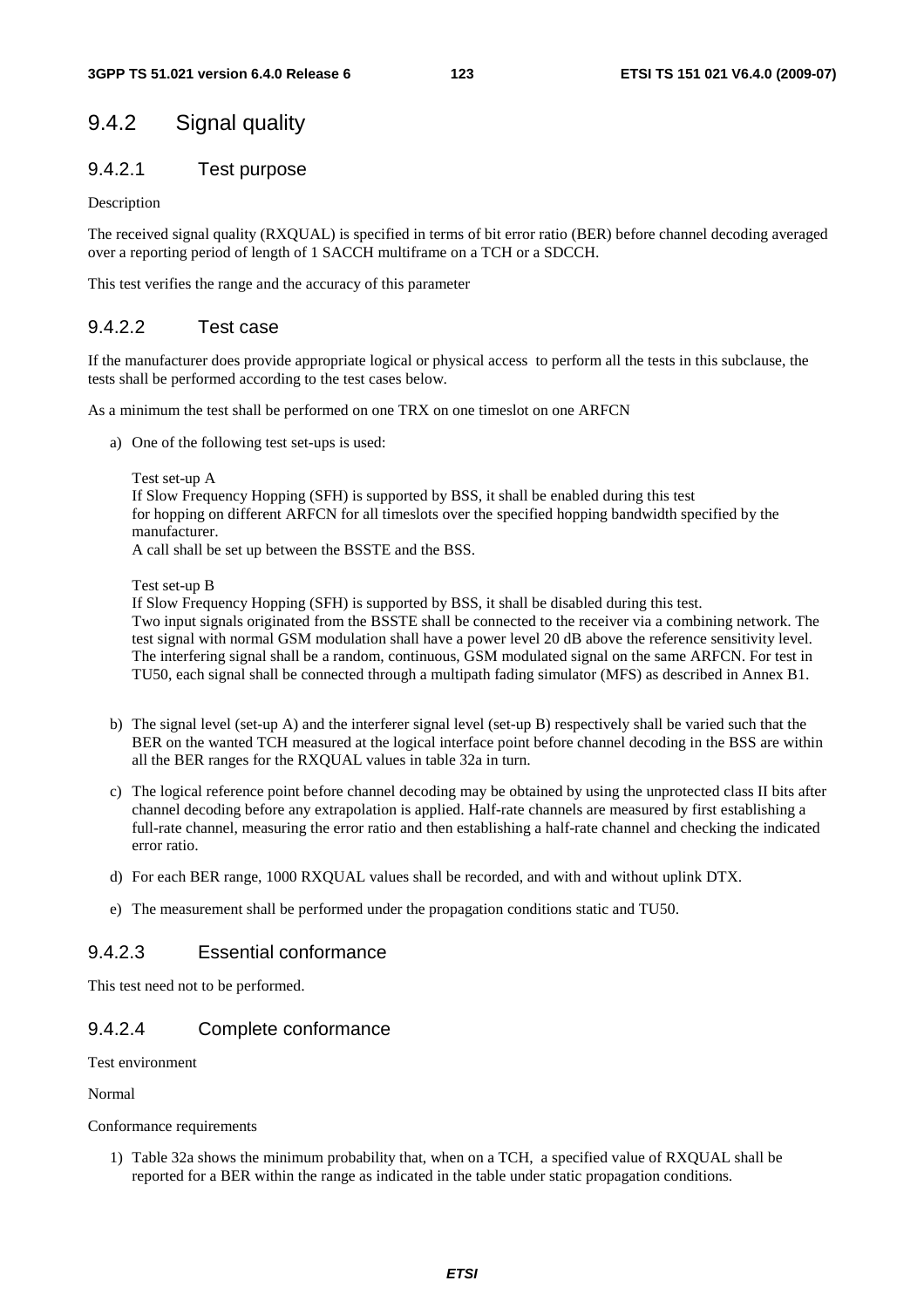2) Table 32b shows the minimum probability that, when on a TCH, a specified value of RXQUAL or an adjacent value shall be reported for a BER within the range as indicated in the table under TU50 multipath propagation conditions.

| <b>RXQUAL:</b> | Range of actual BER: | <b>Probability that correct RXQUAL</b><br>band is reported shall exceed |           |      |  |  |
|----------------|----------------------|-------------------------------------------------------------------------|-----------|------|--|--|
|                |                      | Full rate:                                                              | Half rate | DTX: |  |  |
| I0             | $< 0.10\%$           | 90%                                                                     | 90%       | 65 % |  |  |
|                | l0.26% - 0.30 %      | 75 %                                                                    | 60 %      | 35 % |  |  |
| $\overline{c}$ | $0.51\% - 0.64\%$    | 85 %                                                                    | 70 %      | 45 % |  |  |
| 13             | $1.0\% - 1.3\%$      | 90%                                                                     | 85 %      | 45 % |  |  |
| 14             | 1.9% - 2.7 %         | 90 %                                                                    | 85 %      | 60 % |  |  |
| 5              | $3.8\% - 5.4\%$      | 95%                                                                     | 95 %      | 70 % |  |  |
| 6              | 7.6% - 11.0%         | 95%                                                                     | 95 %      | 80 % |  |  |
|                | > 15.0               | 95 %                                                                    | 95 %      | 85 % |  |  |

**Table 32a: Signal quality estimation requirements (static)** 

NOTE 1: For the full-rate channel RXQUAL\_FULL is based on 104 TDMA frames.

NOTE 2: For the half-rate channel RXQUAL FULL is based on 52 TDMA frames.

NOTE 3: For the DTX-mode RXQUAL\_SUB is based on 12 TDMA frames.

#### **Table 32b: Signal quality estimation requirements (TU50)**

| <b>Expected RXQUAL_FULL:</b> | <b>Range of actual BER:</b> | Probability that expected RXQUAL_FULL is<br>reported shall exceed |
|------------------------------|-----------------------------|-------------------------------------------------------------------|
| 0/1                          | $< 0.10\%$                  | 85 %                                                              |
| 1/0/2                        | $0.26\% - 0.30\%$           | 85 %                                                              |
| 2/1/3                        | $0.51\% - 0.64\%$           | 85 %                                                              |
| 3/2/4                        | $1.0\% - 1.3\%$             | 90%                                                               |
| 4/3/5                        | $1.9\% - 2.7\%$             | 90%                                                               |
| 5/4/6                        | l3.8% - 5.4 %               | 90%                                                               |
| 6/5/7                        | 7.6% - 11.0%                | 90%                                                               |
| $\overline{7/6}$             | >15.0                       | 90%                                                               |

## 9.4.2.5 Requirement reference

3GPP TS 45.008, subclause 8.2.

## 9.4.3 Idle channel signal level

### 9.4.3.1 Test purpose

#### Description

A procedure shall be implemented by which the BSS monitors the levels of interference on its idle traffic channels. These measurements are used for handover and channel allocation. This test verifies that BSS can measure signal strength including interference with appropriate accuracy on an idle channel. The measured signal strength of each idle channel is, after averaging, classified in one of five interference bands and reported to MSC on request in a RESOURCE INDICATION message. The report method, report period, averaging period and definition of interference band values are defined in a O&M message by the operator and the manufacturer. See 3GPP TS 08.08, subclauses 3.1.3, 3.2.18 and 3.2.2.48, and 3GPP TS 08.58 subclauses 8.6.1 and 9.3.21.

## 9.4.3.2 Test case

If the manufacturer does provide appropriate logical or physical access to perform all the tests in this subclause, the tests shall be performed according to the test cases below.

If the BSS is supporting SFH, this shall be disabled during this test.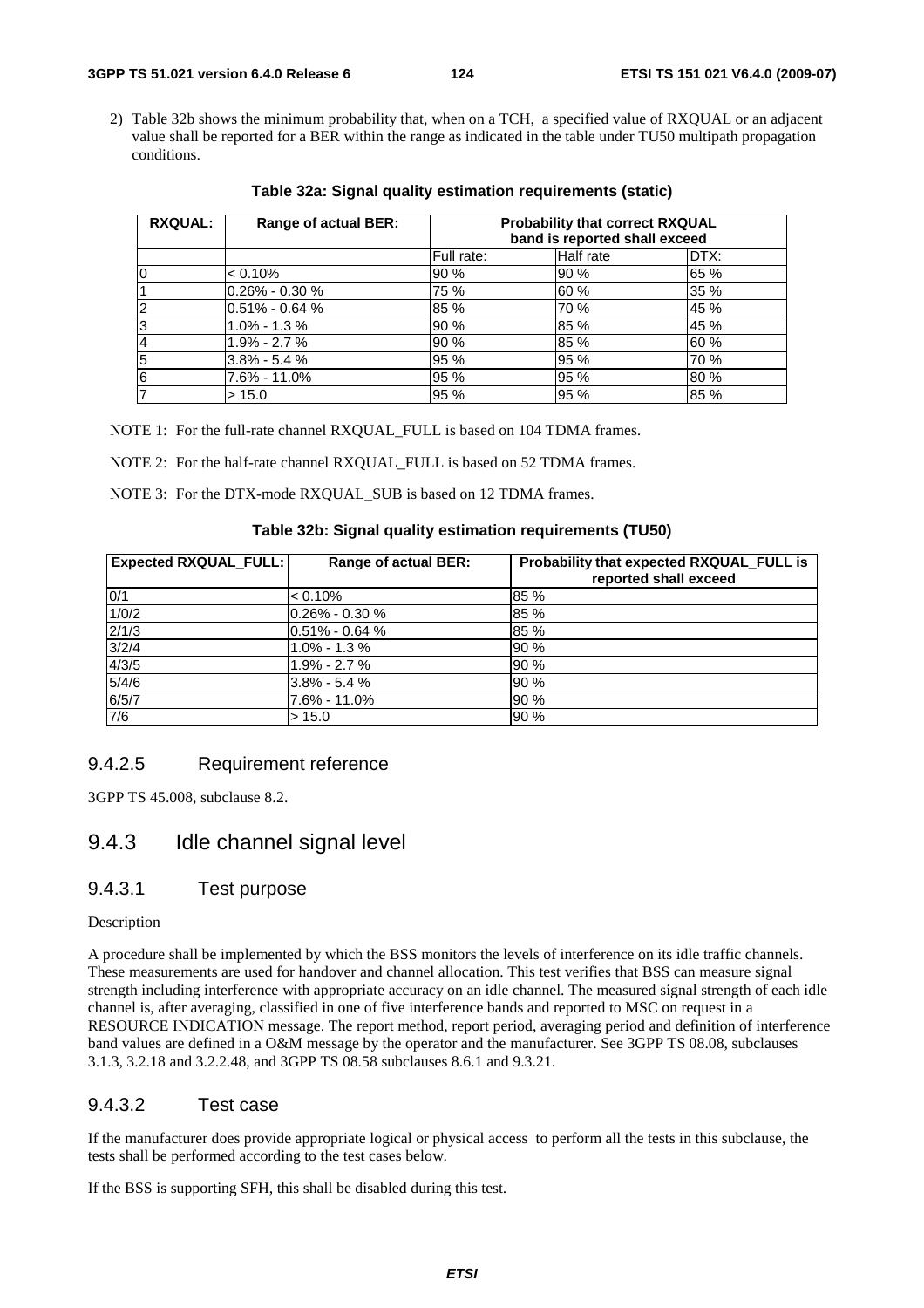The manufacturer shall declare how many TRXs the BSS supports:

- 1 TRX: The test shall be performed on B, M, T
- 2 TRX: Tests shall be performed on B,M,T and both TRXs shall be tested on at least onefrequency.
- 3 TRX or more: Three TRXs shall be tested, one on B, one on M and one on T.
- a) A GMSK signal modulated with pseudo-random bit sequences connected to BTS RX input.
- b) The limits of the 5 possible interference bands, the reporting period and the averaging period are defined by the operator and the manufacturer.
- c) The signal from the BSSTE shall be adjusted over the level range -110.5 dBm to -47.5 dBm in 1 dB steps.
- d) The measured signal strength is recorded for each signal level.
- e) The interference level expressed as one of the 5 possible interference level bands, included in the RF\_RES\_IND message, shall be stored for each idle channel.

#### 9.4.3.3 Essential conformance

This test need not be performed.

### 9.4.3.4 Complete conformance

Test environment

Normal

Conformance requirement

- 1) The accuracy requirements 1)-4)for the measured signal strength in subclause 9.4.1.1.4 apply.
- 2) The measured signal levels shall be mapped into the interference level band defined in b) and the corresponding band value included in the RF\_RES\_IND message for each idle channel.

### 9.4.3.5 Requirement reference

3GPP TS 45.008 Annex A 3.1 e).

# 9.5 Adaptive frame alignment

## 9.5.1 Test purpose

#### Description

Adaptive frame alignment is the mechanism by which the timeslots transmitted by the MS are initially and dynamically adjusted in time so that the received timeslots in the BSS always fall within the correct time window. This mechanism is controlled by the BSS.

The adaptive frame alignment mechanism is needed since the guard time between timeslots in the timeslot structure is not long enough to cope with MS-BSS propagation delays due to absolute distance. The MS timing is initially adjusted (initial alignment) when accessing the BSS, and is then continuously adjusted for relative distance variations during the call (dynamic alignment).

The BSS continuously monitors the delay in the transmission from the MS relative to the expected signal from an MS at zero range. This is required to give Timing Advance information to the MS. This information of the delay (up to 63 or 219 symbols) may also be used as a criteria for initiating handover at the cell boundary (MAX\_MS\_RANGE).

This subclause also tests the MS-BSS distance assessment.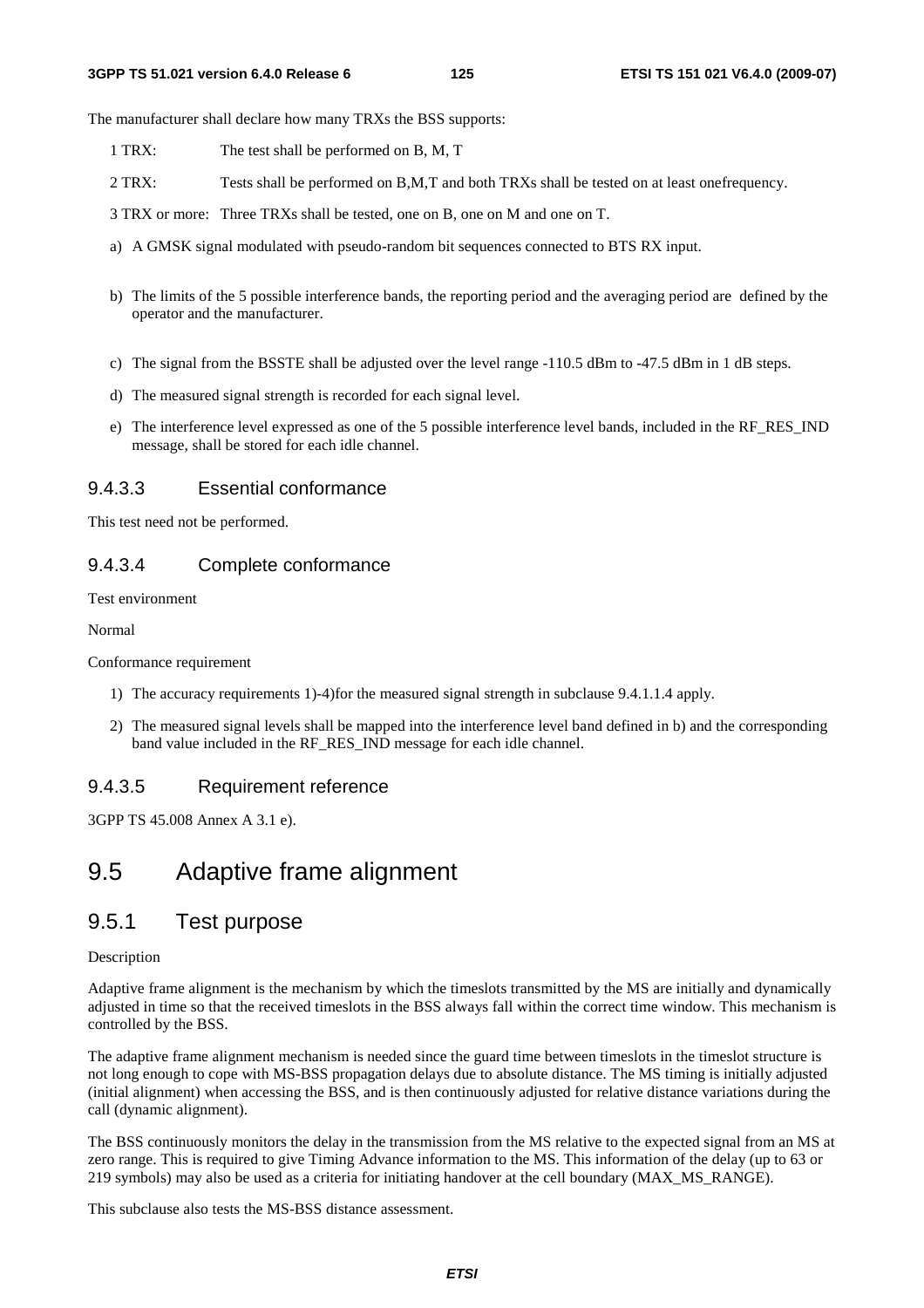# 9.5.2 Test case

If Slow Frequency Hopping (SFH) is supported by the BSS, it shall be disabled during this measurement. The tests shall be performed at least on one TRX for the radio frequency channels B, M and T and for timeslots 0 (initial alignment) and 1 or other timeslot except 0 (dynamic alignment) respectively on the same TRX.

The tested timeslots shall be exposed to static propagation conditions.

For each MS emulated the signal strength shall be according to table 33. If other TCH than TCH/FS is to be used in the test, a input signal 3 dB below the test signal input level specified in subclause 7.3 shall be used.

#### **Table 33: Input signal strength at test of adaptive time alignment**

| <b>BTS Type</b>                                                         | Input signal<br>strength |
|-------------------------------------------------------------------------|--------------------------|
| GSM 400/GSM900/ GSM700/GSM 850/DCS1800/PCS 1900/MXM<br>850/MXM 1900 BTS | $-107$ dBm               |
| GSM900/ GSM700/GSM 850/MXM 850 micro-BTS M1                             | $-100$ dBm               |
| GSM900/ GSM700/GSM 850/MXM 850 micro-BTS M2                             | $-95$ dBm                |
| GSM900/ GSM700/GSM 850/MXM 850 micro-BTS M3                             | $-90$ dBm                |
| DCS1800/PCS 1900/ MXM 1900 micro-BTS M1                                 | $-105$ dBm               |
| DCS1800/PCS 1900/ MXM 1900 micro-BTS M2                                 | $-100$ dBm               |
| DCS1800/PCS 1900/ MXM 1900 micro-BTS M3                                 | $-95$ dBm                |

To avoid a radio link time-out during the tests, the BSSTE may generate an uplink SACCH with a non-limiting signal strength including MEASUREMENT REPORT messages signalling high RXLEV and low RXQUAL values. This applies to the emulated MS when configured with an SACCH, i.e. configured with a dedicated channel.

- a) Initial alignment: Random access bursts shall be input on the RACH (timeslot 0) as often as possible using different random references .
- b) The emulated round-trip propagation delay shall be 3 different values corresponding to TA-values from 0 to 63 (0 to 219 for GSM 400) in turn (low, medium and high).
- c) The Timing Advance (TA) value reported to the MS shall be monitored and compared.
- d) Dynamic alignment: A TCH/FS (other TCH can be used if TCH/FS is not supported) shall be established between the BSSTE and the BSS.
- e) The emulated round-trip propagation delay of the MS shall vary corresponding to the vehicle speed of 500 km/h, starting from maximum MS-BSS distance moving close to the BSS and back.

The Timing Advance (TA) value signalled to the Mobile Station shall be monitored and compared.

## 9.5.3 Essential conformance

This test need not be performed

## 9.5.4 Complete conformance

Test environment

Normal

Conformance requirements

The difference DELTA between the emulated round-trip propagation delay and the signalled TA-value for the applicable timeslot shall be evaluated in symbols rounded to the nearest integer for at least 1000 pairs of timeslots, and shall have the following properties:

- 1) For initial alignment, the mean of DELTA shall be not greater  $0 +/1$  symbol.
- 2) For dynamic alignment, the mean of DELTA shall be not greater than  $0 +/ 5/4$  symbol.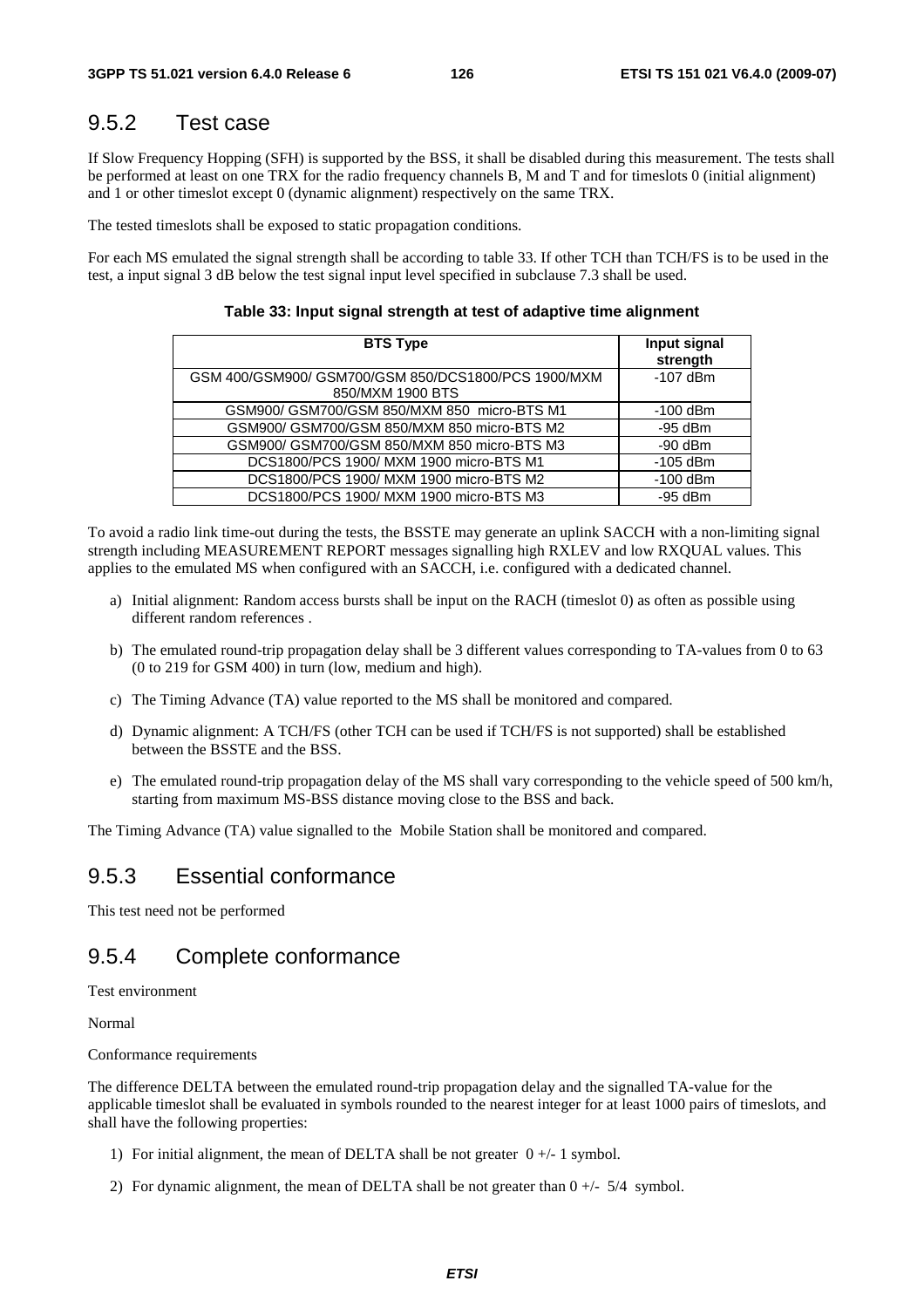- 3) Under all conditions the standard deviation of DELTA shall be less than 1 symbol.
- NOTE:  $+/- 1$  symbol tolerance is  $+/- 1/2$  symbol for assessment error and  $+/- 1/2$  symbol for quantization error.
- NOTE: Requirement 1 above may need 1 additional symbol of tolerance if the BSS has an RX-TX delay tolerance of +/- 1 symbol.

The maximum allowed TA-value signalled to the MS is 63 symbols except for GSM 400 where it is 219 symbols.

# 9.5.5 Requirement reference

3GPP TS 45.010.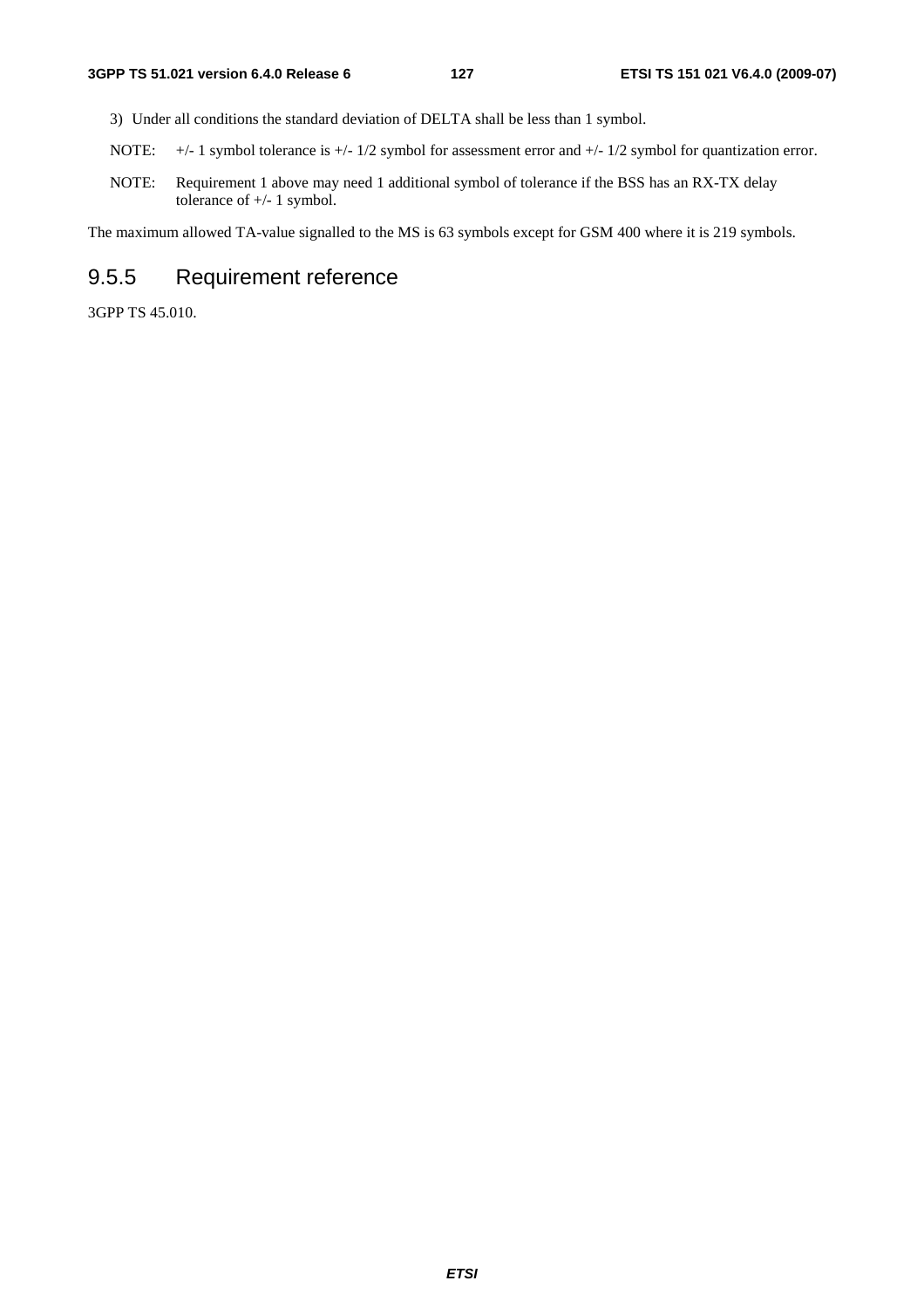# Annex A (informative): Testing of statistical parameters

When measuring statistical parameters like Bit Error Rates (BERs) or Frame Erasure Rates (FERs), the statistical nature of the error events may result in a natural variance in the observed test results. This variance will depend on the number of events observed. Consequently, due to such statistical limitations with the aim to reduce the test time to a minimum, some overall requirements should be met, indicating a certain confidence in the observed results.

Defining a "good" BSS as a BSS which on a long term basis (tested over an infinite time) meets the system requirement for an individual test, and a "bad" BSS as a BSS which on a long term basis fails the system requirement for an individual test, the overall requirements are the following:

- 1) The probability of passing a "good" BSS should be as high as possible.
- 2) The probability of passing a "bad" BSS should be as low as possible.

# A.1 General theoretical methodology

Statistical parameters are measured as a number of error events M within a set of observed events (or samples) N, and the ratio M/N is used as the estimated value. This estimate has a given uncertainty due to the limited statistical material, i.e. the number of samples N. The general methodology to ensure correct PASS / FAIL decisions is outlined in the following.

Given a random variable Xi output from a random process indicating error/no error, the probability of an error is p and consequently, the probability of no error is 1-p. The expected value  $E(Xi)$  and variance  $Var(Xi)$  as given in (Eq 1), according to the binomial probability distribution.

$$
E(Xi) = p \tag{Eq 1a}
$$

$$
Var(Xi) = p - p2
$$
 (Eq 1b)

If the number of samples of the event is N, the average X of the random variables Xi is of interest, which has the expected value  $E(X)$  and variance  $Var(X)$  given in (Eq 2), assuming that the random variables Xi are independent.

$$
E(X) = p \tag{EQ 2a}
$$

$$
Var(X) = (p - p2) / N
$$
 (Eq 2b)

Assuming that the error probability p is small, the formula can be simplified as in (Eq 3).

$$
E(X) = p \tag{Eq 3a}
$$

$$
Var(X) = p / N
$$
 (Eq 3b)

Furthermore, if the number of samples N is great, the probability density of X may be assumed to be Gaussian and the confidence intervals needed can easily be found.

Assuming that a "good" BSS has the real performance Pg when measured over an infinite time and that a "bad" BSS has the corresponding performance Pb, the relationships to the system requirement Ps are the following:

$$
Pg \le PS \tag{Eq 4a}
$$

$$
Pb > Ps
$$
 (Eq 4b)

Irrespective of the values of Pg and Pb, the aim would ideally be to guarantee that the probabilities of passing a "good" BSS, P(PASS|Pg) and the probability of failing a "bad" BSS, P(FAIL|Pb) are as high as possible. Given a certain Pg and a certain Pb, this can be done by increasing the number of samples N until the distributions around Pg and Pb are "narrow" enough, i.e. the variances are sufficiently reduced, so that there is sufficient space in between for a test requirement Pt with the required confidence. The principle is illustrated in figure A.1 with Pg=Ps.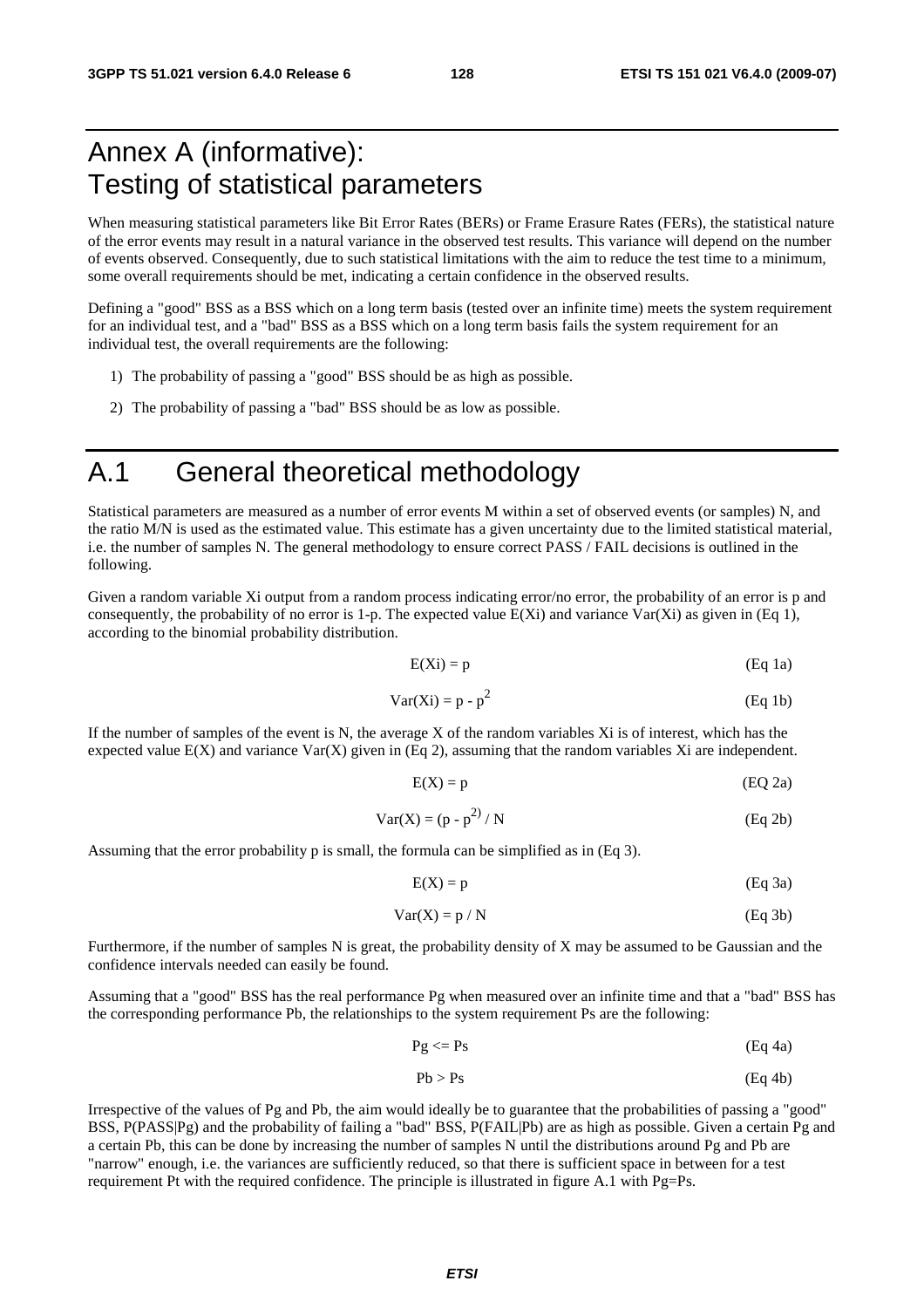In practice, the above ideal approach can not be used since when Pg or Pb get very close to Ps, the needed number of samples to reduce the variances would be infinite. However, what can be done is to represent Pg by the worst-case Ps and to have a certain confidence of failing a BSS which is a given amount worse than Ps, i.e. with a fixed Pb. This will, however, give less confidence in failing a "bad" BSS which has a performance closer to Ps. This is the exact principle illustrated in figure A.1.



 $Ps = system requirement$ 

 $Pt = test requirement$ 

 $Pg = real performance of a "good" BTS$ 

Pb = real performance of a "bad" BTS

#### **Figure A.1: Statistical testing**

The test requirement Pt will then be as in equation (Eq 5) for the overall requirements depending on Ps and Pb, and on the needed number of samples N:

$$
Pt = Ps + G (Ps/N)^{1/2}
$$
 (Eq 5a)

$$
Pt = Pb - B (Pb/N)^{1/2}
$$
 (Eq 5b)

G and B are the ordinates (in fact the inverse Gaussian Q-function) giving the normalized Gaussian distribution confidence intervals required for passing a "good" BSS and failing a "bad" BSS, respectively.

Finally, if the ratio Pb/Ps is fixed, the number of samples is given by the following equations (Eq 6).

$$
N = \frac{(G + \sqrt{K} B)^2}{(K - 1)^2 P_s}
$$
 (Eq6a)

$$
Pb = K\ Ps
$$
 (Eq 6b)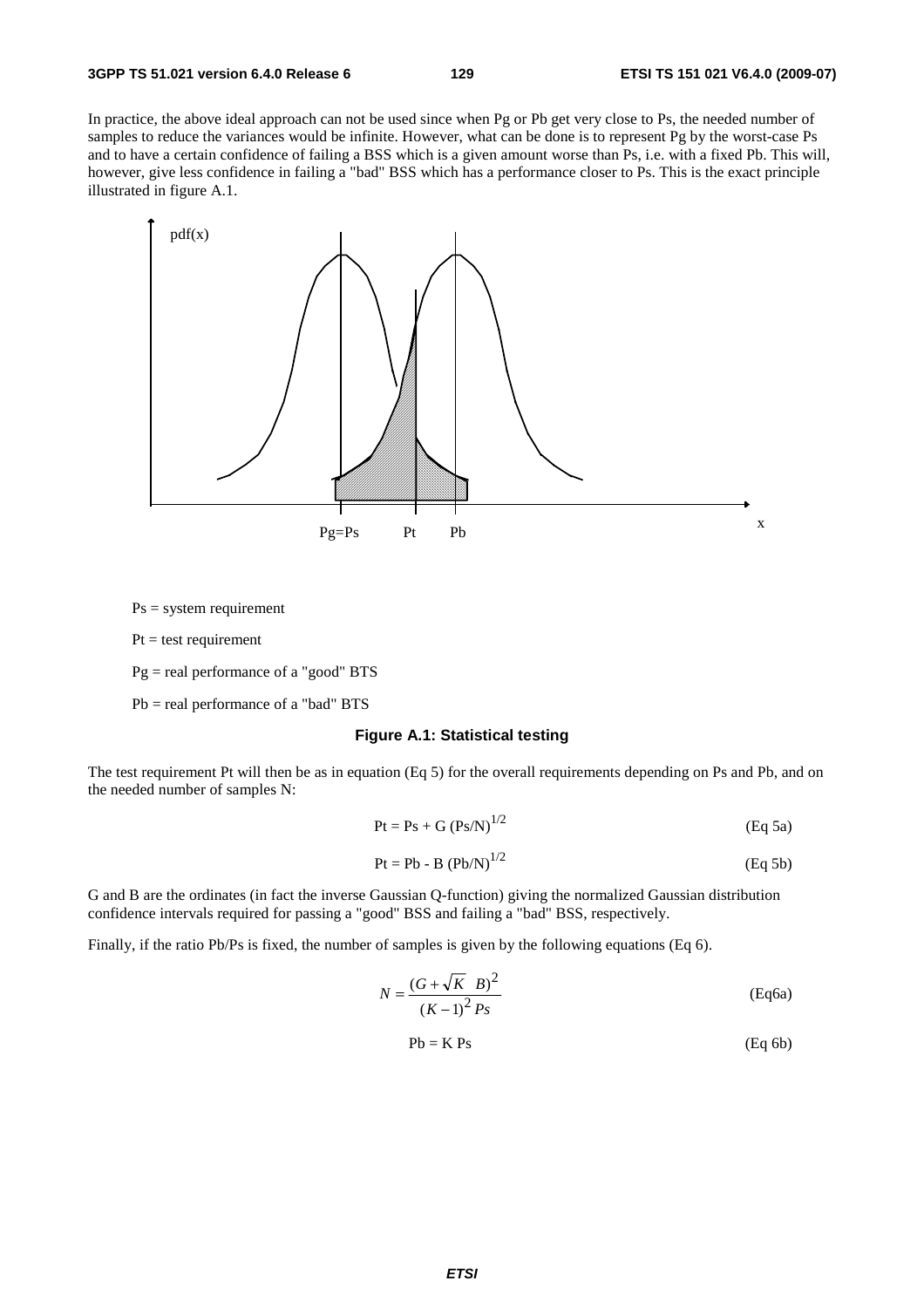# A.2 Detailed theoretical methodology

The total number of statistical tests indicated in annex C (excluding blocking, intermodulation etc.) are:

GSM 900: 95

DCS 1800: 96

and the rules of the tests are as follows:

- in order to pass a BSS it should pass all tests.
- a single test which fails should be repeated once. If the BSS fails a 2nd time, the BSS has failed.

This means that the overall probability of passing a good BSS through all the tests is lower than for the individual tests.

Taking into account the total of

GSM 900:95 tests,

DCS 1800: 96 tests.

assuming that the outcomes of the tests are independent, and requiring that the total probability of passing a "good" BSS should be equal to the total probability of failing a "bad" BSS, the overall confidence requirements in this annex should be as follows on a test by test basis:

 $P(PASS|Ps) \ge 99.9 %$  (i.e.  $G = 3.09$ )

 $P(FAIL|Pb) \ge 95.0 %$  (i.e.  $B = 1.65$ )

With the above assumptions, the total probabilities of passing a "good" BSS and failing a "bad" BSS will be around 91.0 %.

NOTE 1: If for some reason not all tests are carried out, then the probability of failing a "bad" BSS, P(FAIL|Pb), should be increased accordingly.

Since the test requirement Pt will lie somewhere in between the system requirement Ps and Pb, and that an uncertainty in test equipment resulting from imperfections in the randomness of pseudo-random generators etc. can be expected to give errors of the order of  $+/- 5$ %, the ratio Pb/Ps should be 2.

Under idealized assumptions, the resulting minimum number of samples needed to meet the overall confidence requirements is indicated as a function of the system requirement Ps using (Eq 6) in table A.1.

The ratio of the test requirement Pt to the system requirement Ps will in this case be:

 $Pt = 1.57 \text{ Ps}$ 

NOTE 2: It is possible to reduce the needed number of samples. In that case the ratio Pb/Ps should be increased, or the confidence levels should be reduced, see equation (Eq.5). It is preferable to keep the confidence and to increase Pb/Ps. However, the accepted error rate Pt, and Pb, should not deviate too much from the system requirement Ps, especially for high Ps. In order to have meaningful requirements it may even be desirable to reduce Pb/Ps for high Ps.

| <b>Error rate Ps</b> | Minimum number of samples |
|----------------------|---------------------------|
| 1.0 $E-1$            | 300                       |
| 1.0 $E-2$            | 3 0 0 0                   |
| $1.0E - 3$           | 30 000                    |
| 1.0 $E - 4$          | 300 000                   |
| 1.0 $F-5$            | 3 000 000                 |

| Table A.1: Minimum number of samples for statistical testing |  |  |
|--------------------------------------------------------------|--|--|
|--------------------------------------------------------------|--|--|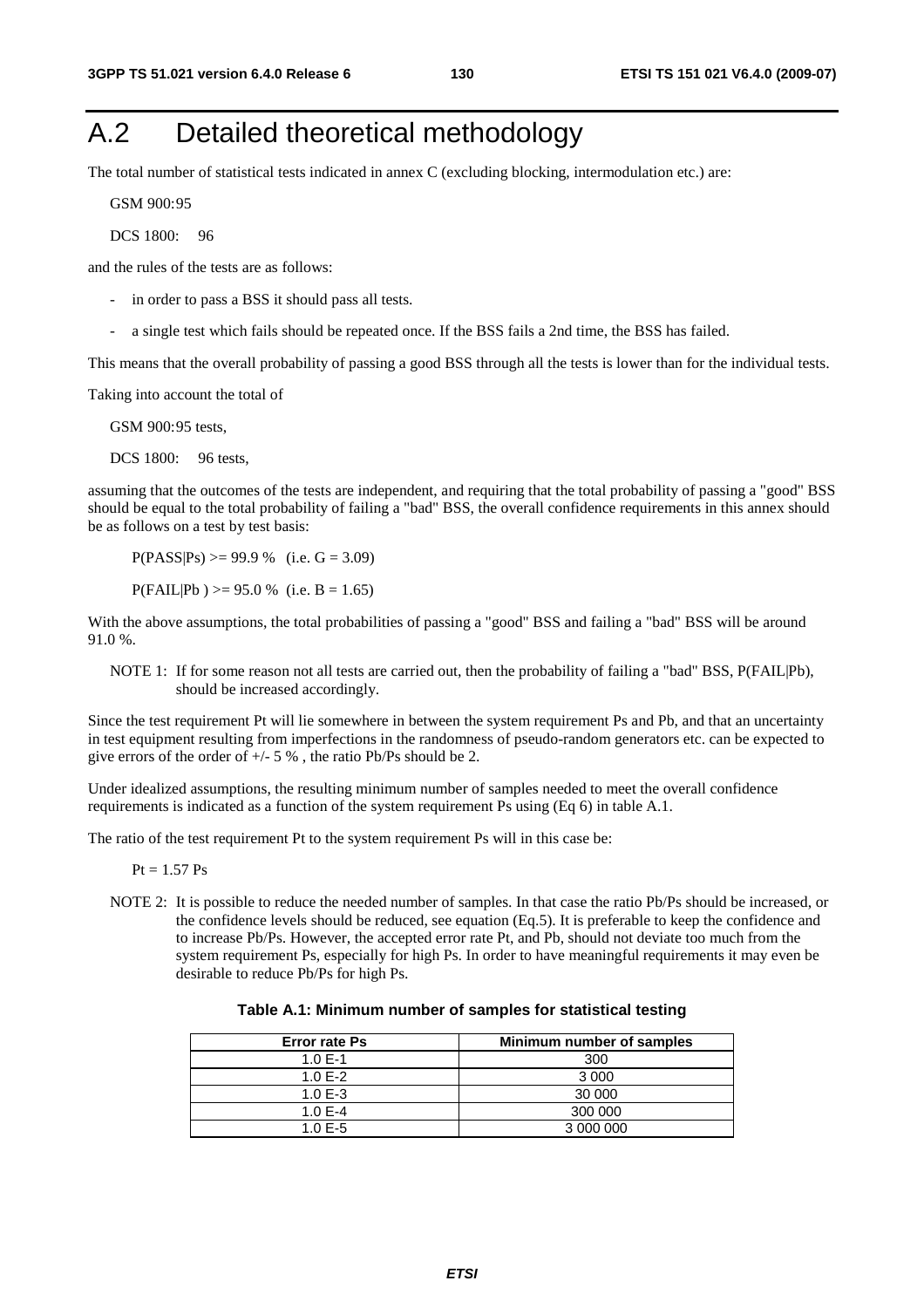# A.3 Limitations and corrections to the theoretical methodology

The idealized assumptions resulting in table A.1 are:

- 1) All random variables Xi (error events) are assumed to be independent.
- 2) The observed random variable X is assumed to have a Gaussian distribution.
- 3) All random variables Xi (error events) are assumed to be outputs of stationary random processes with identical distributions.
- 4) The system requirement Ps is assumed to be sufficiently small.

# A.3.1 Independent errors

The assumption that all error events are independent does not strictly hold. The fact that error events are mutually dependent, would increase the variance of the observed random variable X, and consequently, the number of samples needed for the confidence required should be multiplied by some factor indicating the number of error events which on average are completely correlated.

- For FERs the events occur so seldom that the events may be regarded as independent (factor of 1), the exception being TCH/FS, FACCH, TCH/AxS which should have a factor of 2.
- Since a convolutional decoder on average will produce burst errors of the order of the constraint length, BERs and RBERs should have a factor of 5.

Generally, the situation will be such that a "good" BSS will have a performance Pg which is better than Ps. Consequently, the number of samples found in all cases by (Eq 6) should be multiplied by an additional factor of 2.

# A.3.2 Gaussian distribution

The assumption of a Gaussian distribution for the observed random variable X should hold in most cases due to the high number of samples used.

# A.3.3 Stationary random processes

The assumption that the error events are outputs of stationary random processes with identical distributions holds generally for static propagation conditions. However, for multipath propagation conditions this is not true. On the other hand, the multipath propagation condition may be assumed to be stationary for short periods of time. Taking into account the worst-case situation of flat fading where the distance between fades is a wavelength, the characteristics of the propagation condition may be assumed to change e.g. 10 times per wavelength and to be short term stationary in between. This means that all the different random variables Xi (error events) have a different pi and consequently different  $E(Xi)$  and  $Var(Xi)$ . Since all pi are unknown and only the random variable X, which is the average of all Xi, is observed against a system requirement Ps, the statistical parameters of (Eq 7) result in the case of multipath propagation conditions assuming that all pi are independent.

$$
E(X) = \frac{1}{N} \sum_{i=1}^{N} pi = p
$$
 (Eq 7a)

$$
Var(X) = \frac{p}{N} - \frac{1}{N^2} \sum_{i=1}^{N} p i^2
$$
 (Eq 7b)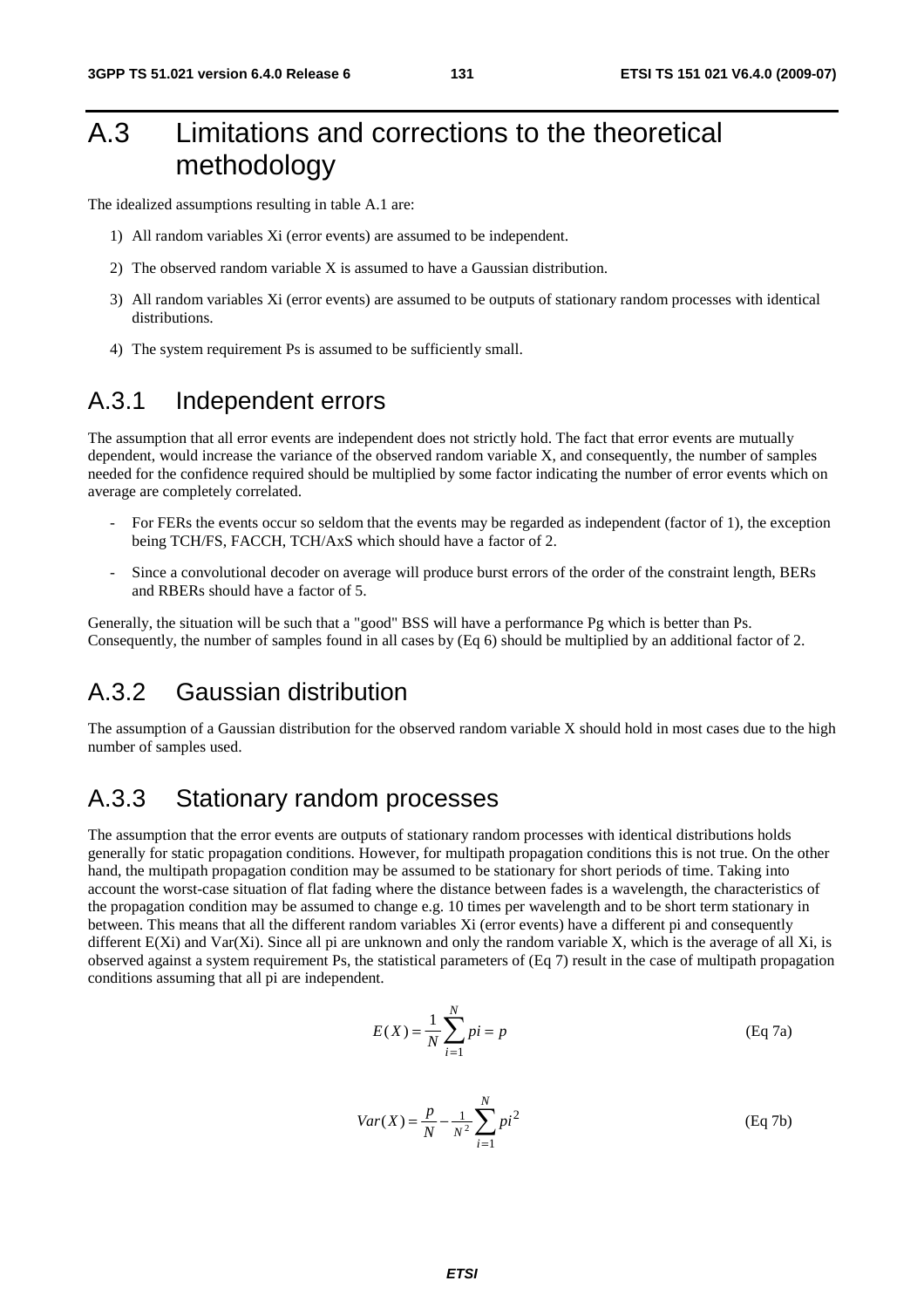Also in this case the variance can (and should) be simplified to p/N if all pi are small. However, in this case the second term of (Eq 7b) is dominated by the greatest pi and the simplification is less valid than for static propagation conditions. Nevertheless, the needed number of samples given by (Eq 6) is conservative because the variance would ideally be lower. On the other hand, if the fact that the different pi are likely to be correlated with positive correlation is taken into account,  $Var(X)$  will increase and the simplification to  $p/N$  might be adequate.

Since under multipath conditions the observed random variable X results from an average of a set of random processes, we should ensure that the average takes into account a sufficient number of processes to get an overall stationary process. Requiring an average over 1000 wavelengths (or 10 000 processes if the multipath propagation condition is updated every 10th of a wavelength), the resulting observation period needed is indicated in table A.2 if the logical channel in question occupies the basic physical channel all the time. The percentage of the time "on the air" for the logical channel should also be taken into account and consequently, the observation period indicated in table A.2 will be increased by an inverse frame filling factor.

| <b>Multipath condition</b> | Time per Wavelength | <b>Required observation period</b> |
|----------------------------|---------------------|------------------------------------|
| TU1.5                      | 800 ms              | 800s                               |
| TU3                        | 400 ms              | 400 s                              |
| TU50                       | 24 ms               | 24 <sub>s</sub>                    |
| HT100                      | $12 \text{ ms}$     | 12 <sub>s</sub>                    |
| <b>RA250</b>               | 5 <sub>ms</sub>     | 5s                                 |
| <b>RA130</b>               | 9.6 ms              | 9.6s                               |
| TI5                        | 240 ms              | 240 s                              |

#### **Table A.2: Required observation periods under multipath**

# A.3.4 Low error ratios

The assumption that the system requirement Ps is sufficiently small holds generally. However, when reaching a high Ps, e.g. around 10 E-1, the approximation in (Eq 3) is not strictly accurate. However, using the correct variance would decrease the needed number of samples, so the assumptions give conservative results.

# A.3.5 Total corrections

As a conclusion, the various limitations of the assumptions discussed in the above subclauses all lead to different increases of the needed number of samples to obtain the required confidence. The different increases should all be taken into account by taking the highest increase, and calculated number of samples are indicated in annex C. The overall confidence resulting is possibly slightly lower than 99.9 % and 95.0 %, but it should be quite close. Considering as well that the different tests are likely to be correlated, will make the overall probabilities of passing a "good" BSS and failing a "bad" BSS higher than indicated.

NOTE: The worst case in terms of test time it is the static sensitivity performance for the SACCH/T, giving 7,9 hours. On average, the test times are around 35,6 min and range from 5,0s.

# A.4 Alternative experimental methodology

The alternative experimental methodology indicated in this subclause could be used to verify, or possibly modify, the needed number of samples indicated in the previous subclauses. This would be most useful in the case of multipath propagation conditions where the statistics are very complicated and can not easily fit into simple formulae.

The approach is indicated in the following, and should be carried out once and for all for each multipath propagation condition, for each logical channel and for each type of error event according to subclause A.5 to assess the needed number of samples. Then, it can be used ever after for any BSS.

- 1) Record the number of error events for Np periods of Ns samples (events) under static propagation conditions for an average system requirement Ps and for a given type of error event on a given logical channel.
- 2) Estimate the error ratio  $ERi = Mi/Ns$  for each of the Np periods.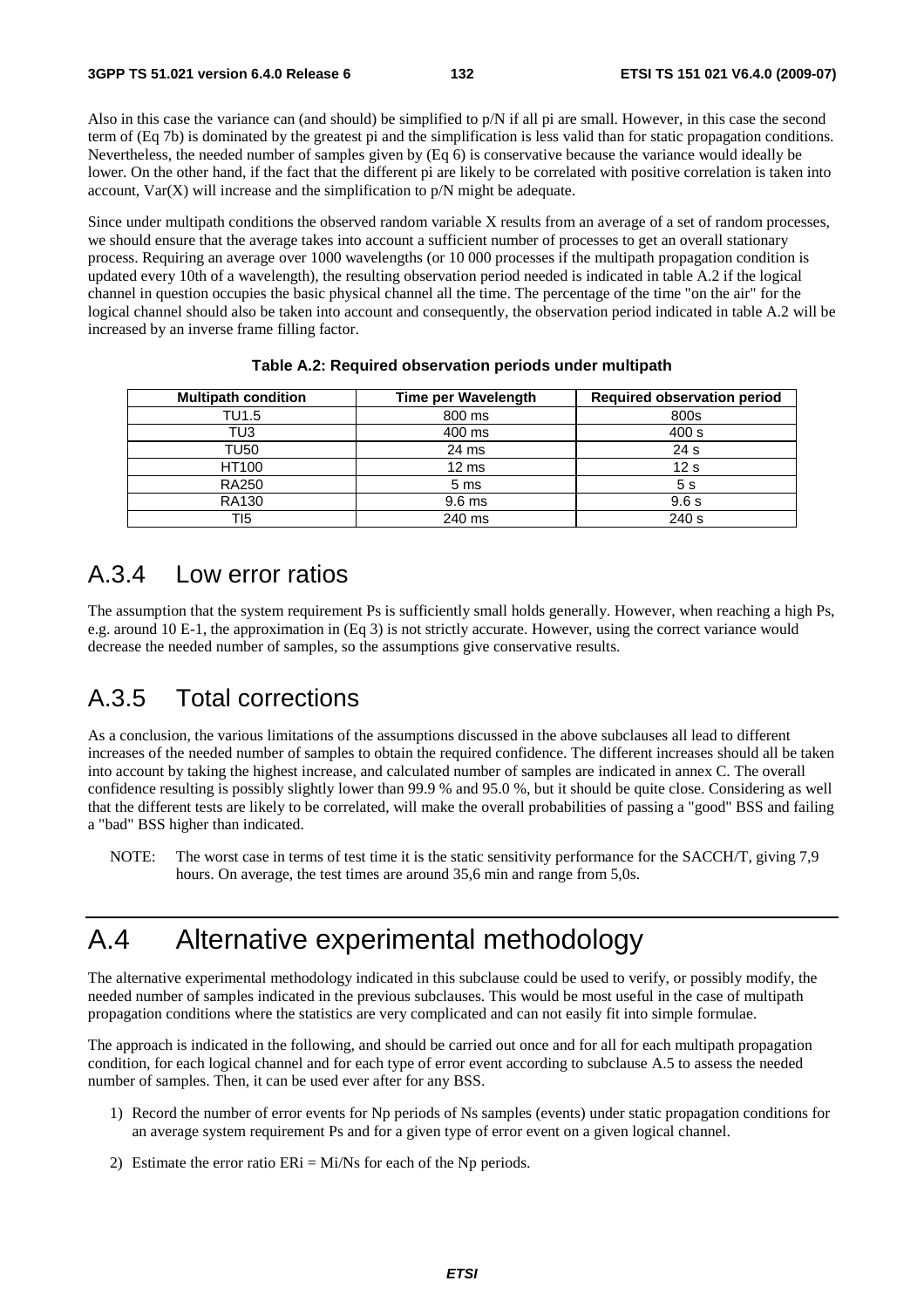#### **3GPP TS 51.021 version 6.4.0 Release 6 133 ETSI TS 151 021 V6.4.0 (2009-07)**

3) Consider the average ER of all ERi and estimate the expected value E(ER) and the variance Var(ER):

$$
m = E(ER) = \frac{1}{Np} \sum_{i=1}^{Np} ERi
$$
 (Eq 8a)

$$
s^{2} = Var(ER) = \frac{1}{Np} \sum_{i=1}^{Np} ERi^{2} - m^{2}
$$
 (Eq 8b)

The test requirement Pt is found as follows:

$$
Pt = Ps + Gs \tag{Eq 9a}
$$

and

$$
Pt = K\ Ps - B\ s \tag{Eq 9b}
$$

4) The test shall be repeated with a different number of samples Ns until the test requirement Pt differs with less than  $+/- 5 \%$  in (EQ 9a) and (Eq 9b).

The initial number of samples Ns should be as indicated in annex 3 and the number of tests Np should be 100.

 The average system requirement Ps should be around 1.0 E-2. It can then be assumed that the needed number of samples Ns is inversely proportional to Ps.

# A.5 Detailed definition of error events

1) Frame Erasure Ratio (FER):

 The frame is defined as erased if the error detection functions in accordance with 3GPP TS 45.003 indicate an error. For full-rate speech this is the result of a 3 bit Cyclic Redundancy Check (CRC), for signalling the result of the FIRE code or other block code used. For data traffic the FER is not defined.

- NOTE: For full-rate speech it would ideally be better if the Bad Frame Indication (BFI) is used as frame erasure indication since this is what is directly related to the subjective quality of the perceived speech. For the moment no requirements relate to the BFI, however, it is very difficult to assess what is subjectively the optimum combination of Frame Erasure Ratio (FER) and Residual Bit Error Ratio (RBER). This should therefore be avoided and it is essential that the BFI is optimized towards the ideal frame erasures independent of the processing to obtain it, and that the BFI is not biased towards BFI=0 or BFI=1.
- 2) Residual Bit Error Ratio (RBER):

The RBER is defined as the residual Bit Error Ratio (BER) in frames which have not been declared as erased.

3) Bit Error Ratio (BER):

 The BER is the overall Bit Error Ratio (BER) independent of frame erasures or when erased frames are not defined.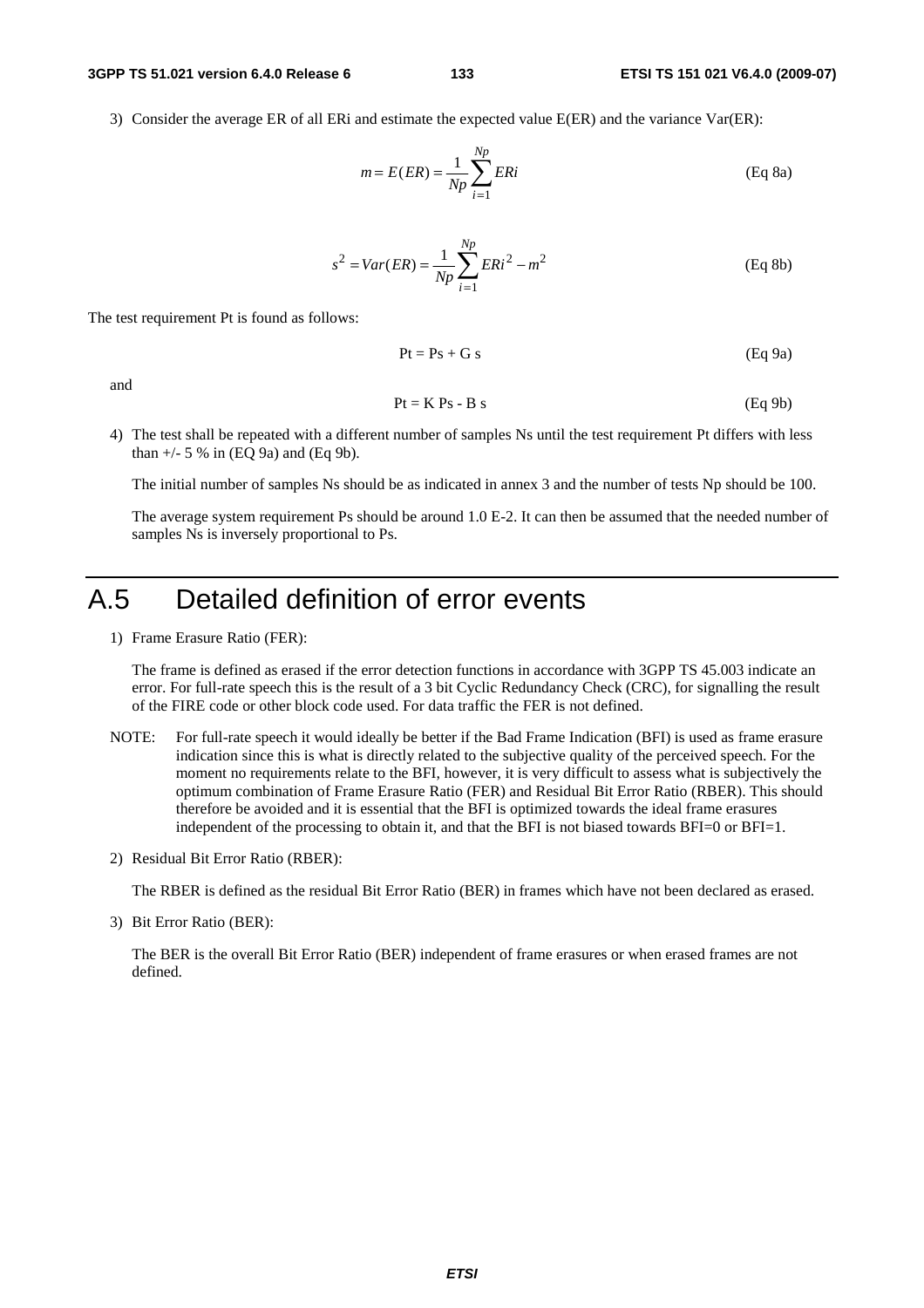# Annex B (informative): Description of special test equipment

# B.1 Base Station System Test Equipment (BSSTE)

The BSSTE is a functional tool for the purpose of acceptance testing of GSM Base Station Systems. The BSSTE functionally carries out all tests described in this equipment specification.

# B.1.1 Fading and multipath propagation simulator

A Multipath Fading Simulator (MFS) is needed to perform some of the tests on the receiver, to simulate realistic wideband multipath propagation over the mobile radio channel (i.e. the path between the base station and mobile station antennas). The following set of standard multipath propagation conditions, as specified by COST 207 and described in 3GPP TS 45.005, are required:

- 1) Typical Urban terrain (TU)
- 2) Rural terrain (RA)
- 3) Hilly terrain (HT)

In addition the MFS needs to a special multipath profile, designed to verify the equalization capabilities of the receiver:

4) Equalizer (EQU)

The multipath profiles are used for a range of nominal vehicle speeds

GSM 900: From 3 km/h to 250 km/h. The speeds 3, 50, 100 and 250 km/h are used in particular.

DCS 1800: From 1.5 km/h to 130 km/h. The speeds 1.5, 50, 100 and 130 km/h are used in particular.

The details of the multipath conditions and the corresponding requirements on the MFS itself are to be found in 3GPP TS 11.10 (Mobile Station Conformity Specification).

The MFS is functionally a part of the BSSTE as described in this annex, but may physically be a separate piece of equipment.

# B.2 Measurement set ups for TX intermodulation

The following test set-ups are examples for possible solutions for the measurements according to subclauses 6.7 and 6.8. These measurements are very difficult to perform due to the extreme requirements of the dynamic range. To get reproducible measurements precautions should be taken, so that non-linearity's in the test set-up do not influence the measurement results.

- NOTE 1: Care should be exercised in creating the test set-up and good quality cables and connectors should be used. Cables should be physically secured and not disturbed unless necessary.
- NOTE 2: Connectors should be free of ferro-magnetic substances. Different surface materials on both connectors as well as the applied torque of the connection have an influence on the intermod-performance.
- NOTE 3: Power attenuators normally have an insufficient intermod-performance at high power input levels. Therefore it is recommended to use long cables for attenuation where high power is applied.

# B.2.1 Test set-up for Intermodulation Attenuation (6.7.)

It is necessary to use different set-ups for the measurement of IM-products in the RX band and outside the RX band.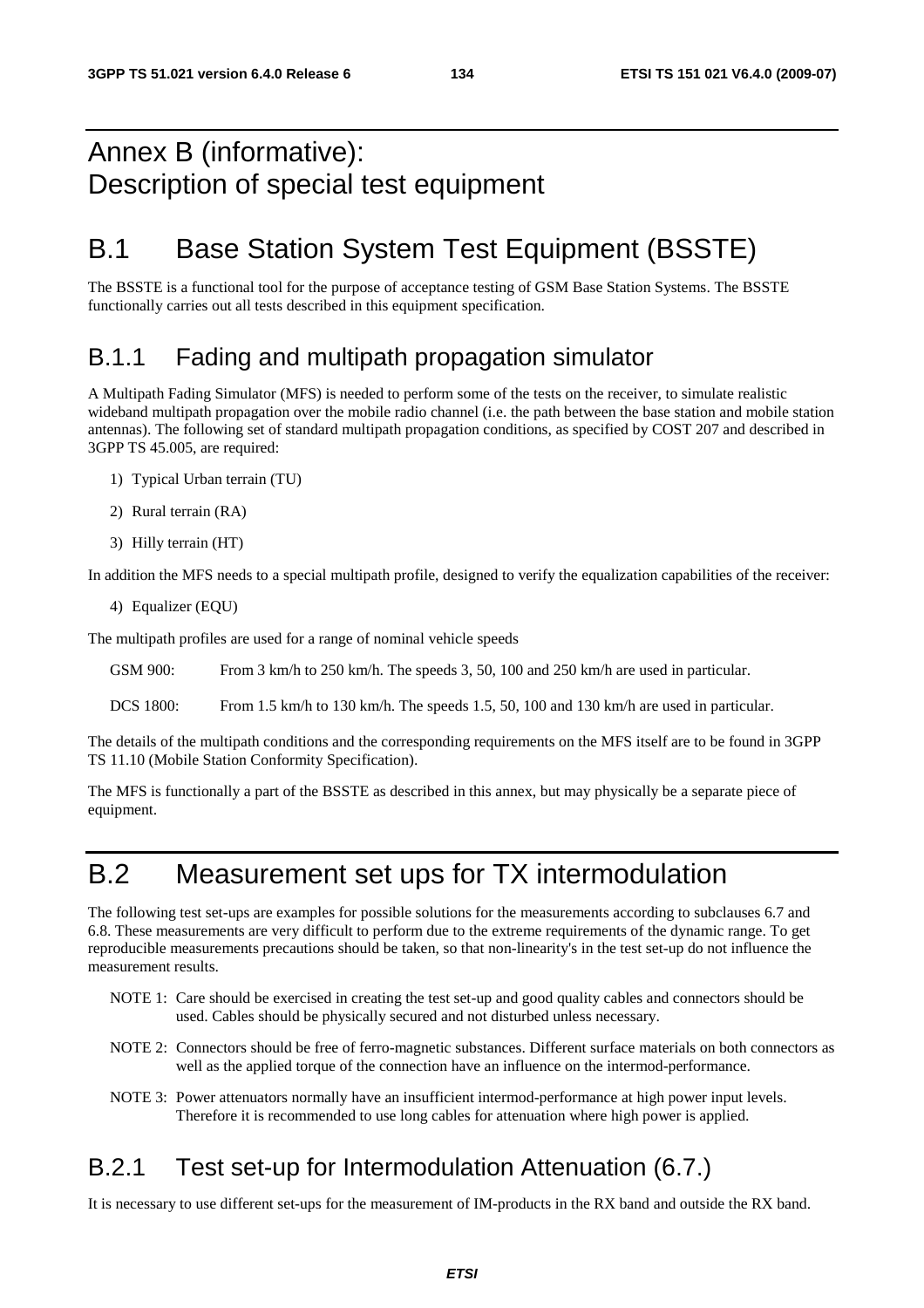## B.2.1.1 RX-Band

A recommended test set-up for the intermodulation attenuation in the receive band is illustrated in figure B.1. A directional coupler is used with the measurement performed on the primary line connector. Sufficient filtering is provided by the duplexer so that the spectrum analyser operates in its linear range. The injected signal is amplified and filtered to provide sufficient isolation to inhibit self generated intermodulation products in the test set-up.



**Figure B.1: Test set-up for Intermodulation Attenuation (6.7.) RX-Band** 

# B.2.1.2 Outside RX Band

A recommended test set-up for the intermodulation attenuation outside the receive band is illustrated in figure B.2. The coupling device shall be specified to operate over sufficient bandwidth to comply with the measurement requirements.



**Figure B.2: Test set-up for Intermodulation Attenuation (6.7.) outside RX-Band**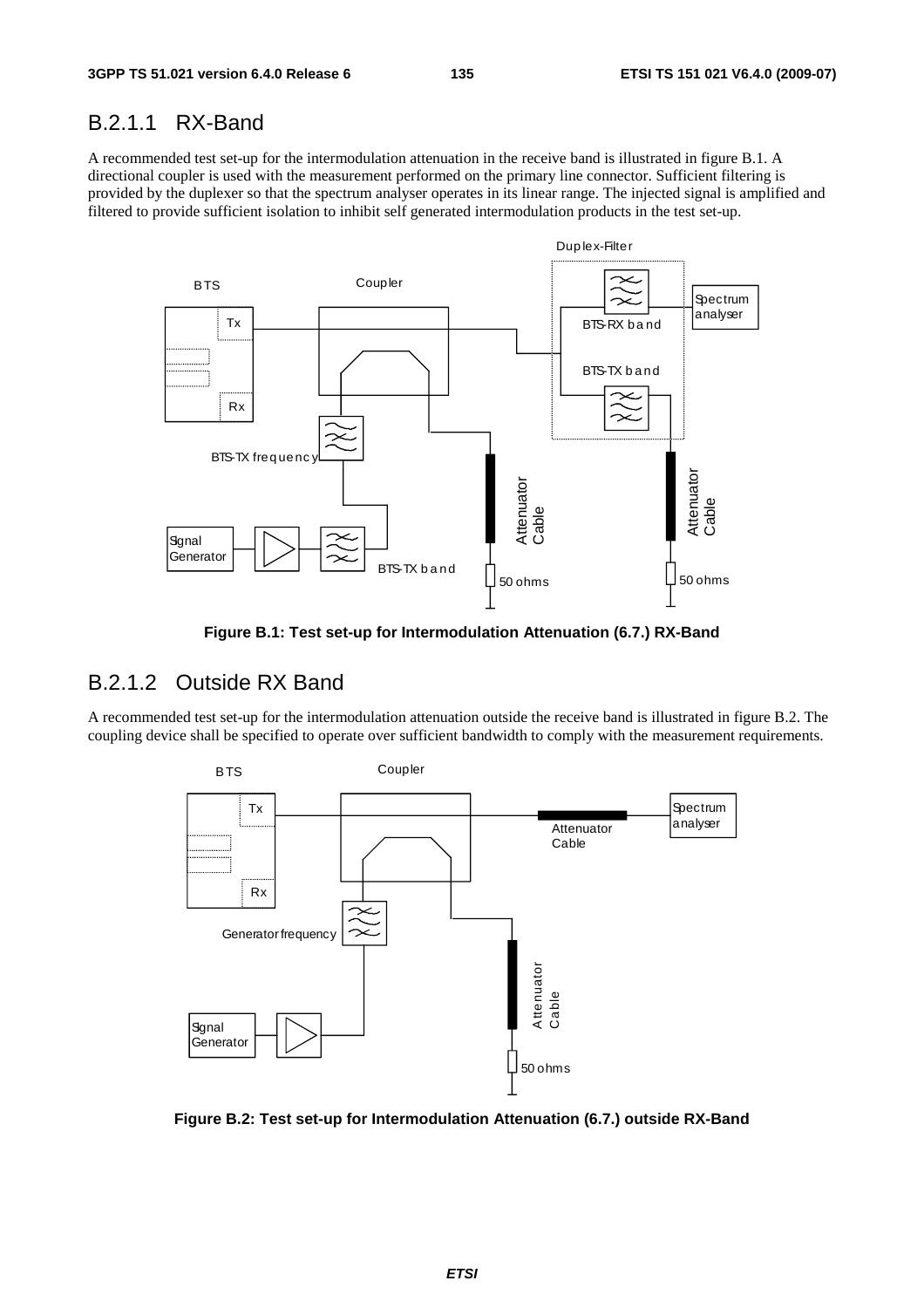# B.2.2 Test set-up for Intra BSS Intermodulation Attenuation (6.8.)

It is necessary to use different set-ups for the measurement of IM-products in the RX band and in the TX band.

# B.2.2.1 RX-Band

A recommended test set-up for the intra base station intermodulation attenuation in the receive band is illustrated in figure B.3.

The stop band attenuation of the duplex filter has to be high enough to guarantee that the spectrum analyser is working in its linear range.



**Figure B.3: Test set-up for Intra Base station Intermodulation Attenuation (6.8.) RX-Band** 

## B.2.2.2 TX-Band

A recommended test set-up for the intra base station intermodulation attenuation inside the transmit band is illustrated in figure B.4. To decrease the dynamic range requirement of the spectrum analyser external filters should be used.



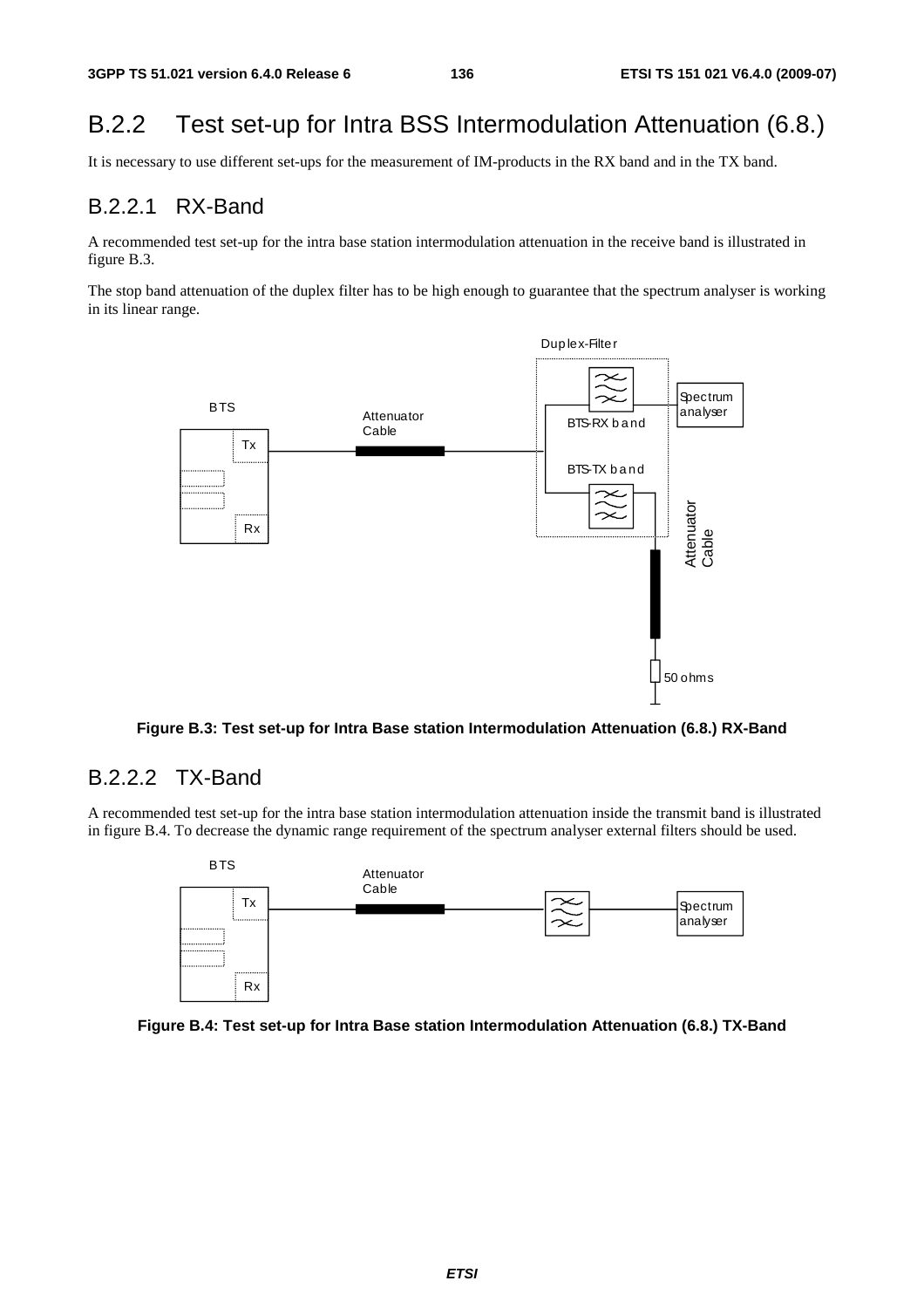# Annex C (informative): Number of samples needed for statistical testing

# C.1 GSM 900; Number of samples for testing

### **GSM 900 SDCCH**

(FER:  $4.25$  events/s, frame filling  $= 4/51$ )

| Prop.             | Error       | Stat.  | Indep.  | Station. | Samples: | Time:    |
|-------------------|-------------|--------|---------|----------|----------|----------|
| cond.             | rate        | sign.  | samples | proc.    |          | (s)      |
| static            | FER=0.10%   | 30 000 |         | ۰        | 60 000   | 14 117.6 |
| <b>TU50</b>       | $FER = 13%$ | 231    | 2       | 1 301    | 1 301    | 306.1    |
| <b>TU50 (SFH)</b> | $FER = 8%$  | 375    | 2       | 1 301    | 301      | 306.1    |
| <b>RA250</b>      | FER=8.0%    | 375    | 2       | 271      | 750      | 176.5    |
| HT100             | $FER=12%$   | 250    | 2       | 651      | 651      | 153.2    |
| TU3               | FER=22%     | 136    | 2       | 21 675   | 21 675   | 5 100.0  |
| TU3(SFH)          | $FER=9\%$   | 333    | າ       | 21 675   | 21 675   | 5 100.0  |
| <b>TU50 (SFH)</b> | $FER = 9%$  | 333    | 2       | 1 301    | 1 301    | 306.1    |
| TI5               | FER=13%     | 231    | 2       | 13 005   | 13 005   | 3 060.0  |

#### **GSM 900 RACH**

(FER: 217 events/s, frame filling = 1)

| Prop.<br>cond.   | Error<br>rate | Stat.<br>sign. | Indep.<br>samples | Station.<br>proc. | Samples: | Time:<br>(s) |
|------------------|---------------|----------------|-------------------|-------------------|----------|--------------|
| static           | FER=0.50%     | 6 0 0 0        | 2                 |                   | 12 000   | 55.3         |
| <b>TU50</b>      | FER=13%       | 231            | 2                 | 5 2 0 8           | 5 2 0 8  | 24.0         |
| <b>RA250</b>     | $FER=12%$     | 250            | 2                 | 1 0 8 5           | 1 0 8 5  | 5.0          |
| HT100            | $FER=13%$     | 231            | 2                 | 2604              | 2604     | 12.0         |
| TU3              | FER=15%       | 200            | 2                 | 86 800            | 86 800   | 400.0        |
| TU3(SFH)         | $FER=15%$     | 200            | 2                 | 86 800            | 86 800   | 400.0        |
| <b>TU50</b>      | FER=16%       | 188            | 2                 | 5 2 0 8           | 5 2 0 8  | 24.0         |
| RA250            | $FER=13%$     | 231            | $\mathfrak{p}$    | 1 0 8 5           | 1 0 8 5  | 5.0          |
| <b>TU50(SFH)</b> | FER=13%       | 231            | 2                 | 5 2 0 8           | 5 2 0 8  | 24.0         |
| TI5              | FER=13%       | 231            | 2                 | 52 080            | 52 080   | 240.0        |
| <b>TU50(SFH)</b> | $FER=16%$     | 188            | $\mathcal{P}$     | 5 2 0 8           | 5 2 0 8  | 24.0         |
| TI5              | FER=16%       | 188            | $\overline{2}$    | 52 080            | 52 080   | 240.0        |

### **GSM 900 SACCH/T**

(FER: 2.1 events/s, frame filling  $= 1/26$ )

| Prop.            | Error       | Stat.  | Indep.  | Station. | Samples: | Time:    |
|------------------|-------------|--------|---------|----------|----------|----------|
| cond.            | rate        | sign.  | samples | proc.    |          | (s)      |
| static           | FER=0.10%   | 30 000 |         |          | 60 000   | 28 571.4 |
| <b>TU50</b>      | $FER=13%$   | 231    | 2       | 1 3 1 1  | 1 3 1 1  | 624.3    |
| <b>TU50(SFH)</b> | FER=8%      | 375    | 2       | 1 3 1 1  | 1311     | 624.3    |
| <b>RA250</b>     | FER=8.0%    | 375    | 2       | 273      | 750      | 357.1    |
| HT100            | $FER=12%$   | 250    | 2       | 656      | 656      | 312.4    |
| TU3              | FER=22%     | 136    | 2       | 21 840   | 21 840   | 10 400.0 |
| TU3(SFH)         | $FER = 9%$  | 333    | 2       | 21 840   | 21 840   | 10 400.0 |
| <b>TU50(SFH)</b> | $FER = 9%$  | 333    | 2       | 1 3 1 1  | 1 3 1 1  | 624.3    |
| TI5              | $FER = 13%$ | 231    | າ       | 13 104   | 13 104   | 6 240.0  |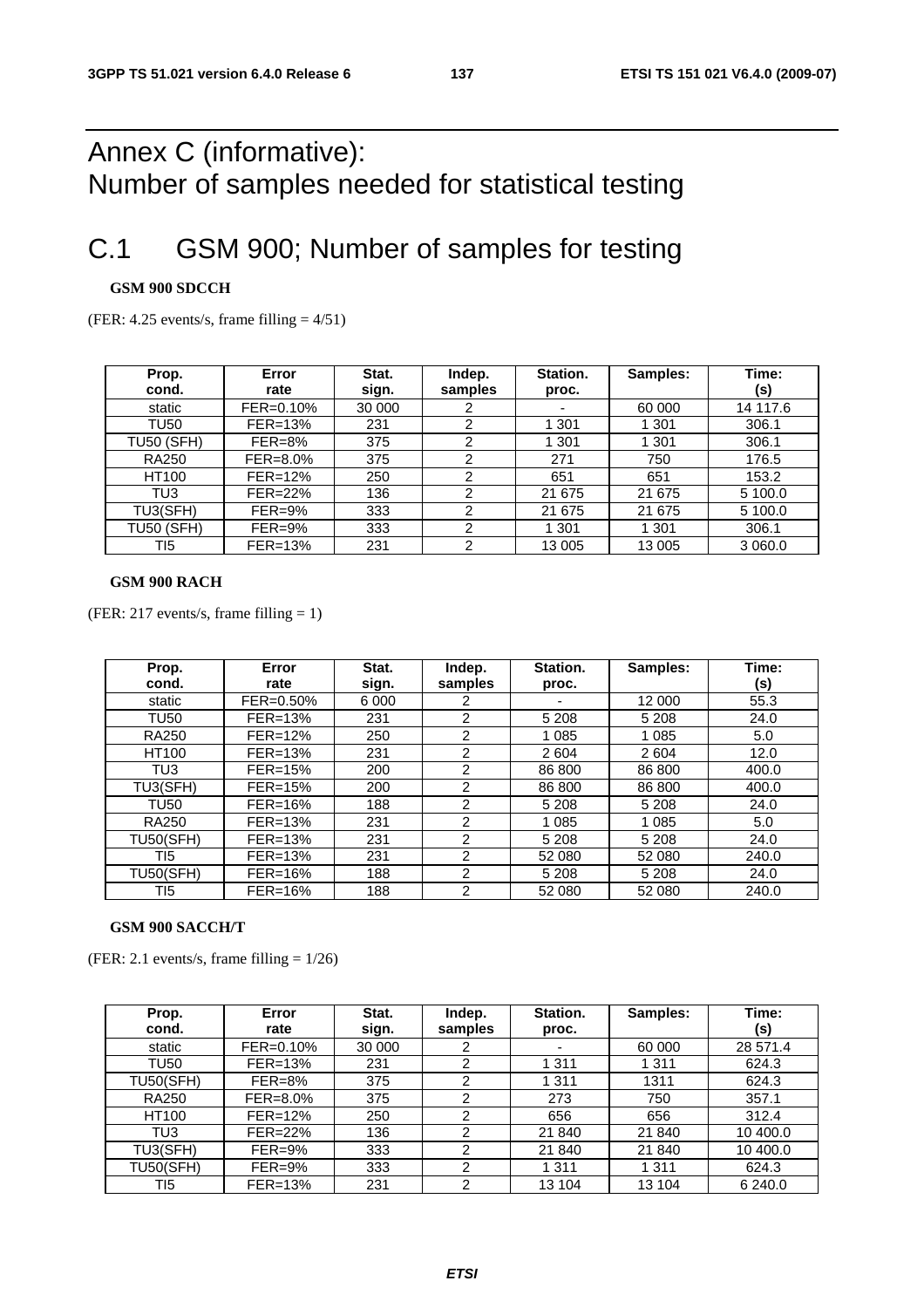#### **GSM 900 SACCH/C**

(FER: 2.13 events/s, frame filling  $= 4/102$ )

| Prop.<br>cond.   | Error<br>rate | Stat.<br>sign. | Indep.<br>samples | Station.<br>proc. | Samples: | Time:<br>(s) |
|------------------|---------------|----------------|-------------------|-------------------|----------|--------------|
| static           | FER=0.10%     | 30 000         |                   | ٠                 | 60 000   | 28 169.0     |
| TU50             | $FER=13%$     | 231            | 2                 | 1 304             | 304      | 612.2        |
| <b>TU50(SFH)</b> | $FER=8%$      | 375            | 2                 | 1 304             | 304      | 612.2        |
| <b>RA250</b>     | FER=8.0%      | 375            | 2                 | 272               | 750      | 352.1        |
| HT100            | $FER=12%$     | 250            | 2                 | 652               | 652      | 306.1        |
| TU3              | FER=22%       | 136            | ◠                 | 21 7 26           | 21 7 26  | 10 200.0     |
| TU3(SFH)         | $FER = 9%$    | 333            | 2                 | 21 7 26           | 21 7 26  | 10 200.0     |
| <b>TU50(SFH)</b> | $FER = 9%$    | 333            | າ                 | 1 304             | 304      | 612.2        |
| TI5              | FER=13%       | 231            | 2                 | 26 071            | 26 071   | 12 240       |

#### **GSM 900 FACCH/F**

(FER: 50 events/s, frame filling  $= 24/26$ )

| Prop.            | Error        | Stat.  | Indep.  | Station. | Samples: | Time:   |
|------------------|--------------|--------|---------|----------|----------|---------|
| cond.            | rate         | sign.  | samples | proc.    |          | (s)     |
| static           | FER=0.10%    | 30 000 | 4       |          | 120 000  | 2 400.0 |
| <b>TU50</b>      | $FER=8%$     | 375    | 4       | 1 300    | 1 500    | 30.0    |
| <b>TU50(SFH)</b> | FER=3.8%     | 789    | 4       | 1 300    | 3 1 5 6  | 63.1    |
| <b>RA250</b>     | $FER = 3.4%$ | 882    | 4       | 271      | 3528     | 70.6    |
| <b>HT100</b>     | FER=6.3%     | 476    | 4       | 650      | 1 904    | 38.1    |
| TU3              | FER=22%      | 136    | 4       | 21 667   | 21 667   | 433.3   |
| TU3(SFH)         | $FER = 3.4%$ | 882    | 4       | 21 667   | 21 667   | 433.3   |
| <b>TU50</b>      | FER=9.5%     | 316    | 4       | 1 300    | 1 300    | 26.0    |
| <b>TU50(SFH)</b> | FER=3.4%     | 882    | 4       | 1 300    | 1 300    | 70.6    |
| <b>RA250</b>     | FER=3.5%     | 857    | 4       | 271      | 3428     | 68.6    |
| TI5              | FER=8.0%     | 375    | 4       | 13 000   | 13 000   | 260.0   |
| TI5              | FER=9.5%     | 316    | 4       | 13 000   | 13 000   | 260.0   |
| <b>TU50</b>      | FER=17.1%    | 176    | 4       | 1300     | 1300     | 26.0    |
| TI5              | FER=17.1%    | 176    | 4       | 13 000   | 13 000   | 260.0   |

### **GSM 900 FACCH/H**

(FER: 25 events/s, frame filling  $= 12/26$ )

| Prop.<br>cond.   | Error<br>rate | Stat.<br>sign. | Indep.<br>samples | Station.<br>proc. | Samples: | Time:<br>(s) |
|------------------|---------------|----------------|-------------------|-------------------|----------|--------------|
| static           | $FER = 0.10%$ | 30 000         | 4                 |                   | 120 000  | 4 800.0      |
| <b>TU50</b>      | $FER=6.9%$    | 435            | 4                 | 1 300             | 1740     | 69.6         |
| <b>RA250</b>     | FER=5.7%      | 526            | 4                 | 271               | 2 1 0 4  | 84.2         |
| HT100            | $FER=10%$     | 300            | 4                 | 650               | 1 200    | 48.0         |
| TU <sub>3</sub>  | FER=22%       | 136            | 4                 | 21 667            | 21 667   | 866.7        |
| TU3(SFH)         | FER=6.7%      | 448            | 4                 | 21 667            | 21 667   | 866.7        |
| <b>TU50</b>      | $FER=6.7\%$   | 448            | 4                 | 1 300             | 1792     | 71.7         |
| <b>TU50(SFH)</b> | $FER=6.9%$    | 435            | 4                 | 1 300             | 1740     | 69.6         |
| TI5              | $FER=6.9\%$   | 435            | 4                 | 13 000            | 13 000   | 520.0        |
| <b>TU50(SFH)</b> | $FER = 6.7%$  | 448            | 4                 | 1 300             | 1792     | 71.7         |
| TI5              | FER=6.7%      | 448            | 4                 | 13 000            | 13 000   | 520.0        |

### **GSM 900 TCH/F9.6**

(BER: 12000 events/s, frame filling = 24/26)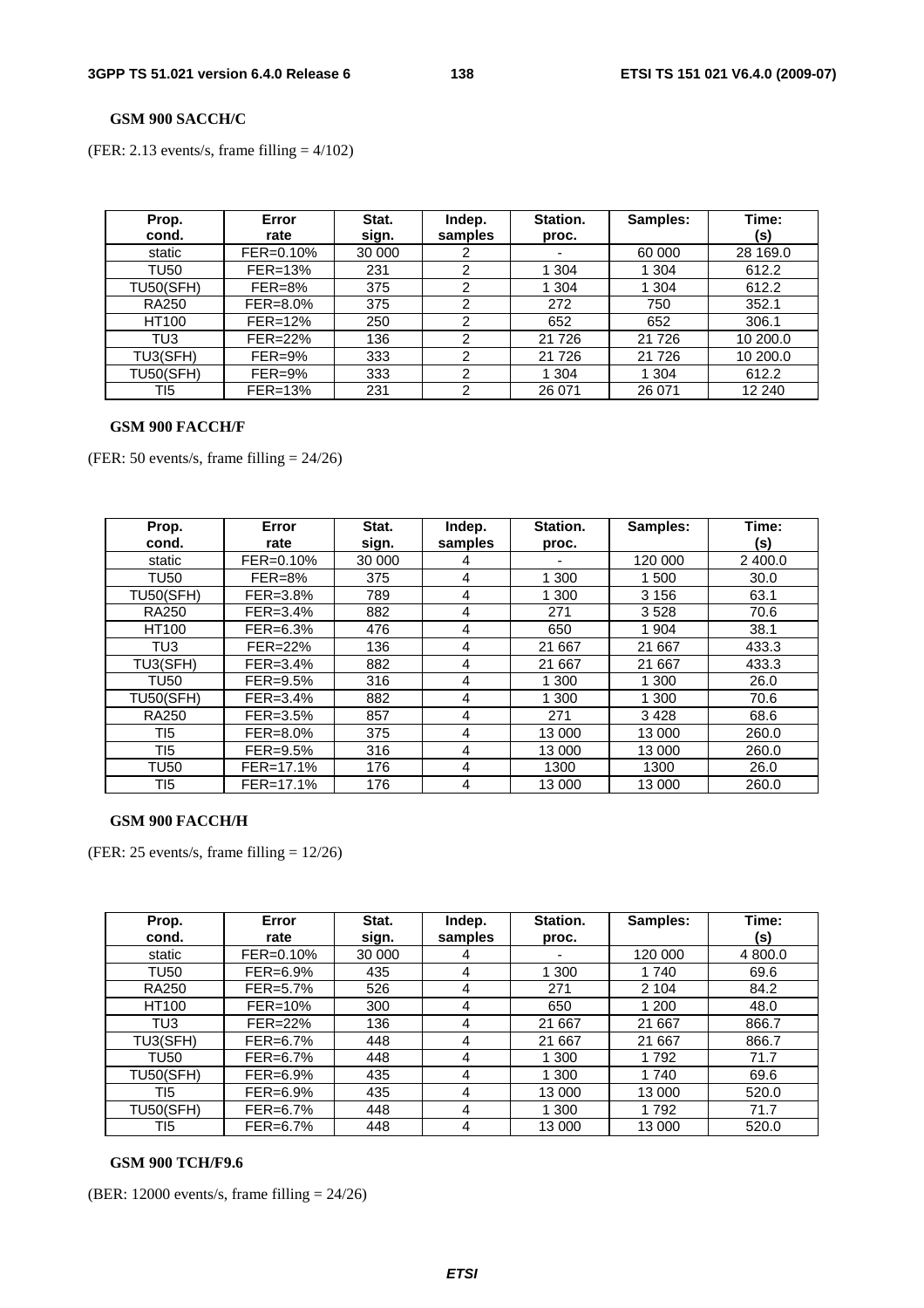| Prop.            | Error        | Stat.    | Indep.  | Station.  | Samples:  | Time:   |
|------------------|--------------|----------|---------|-----------|-----------|---------|
| cond.            | rate         | sign.    | samples | proc.     |           | (s)     |
| static           | $BER=1.0E-5$ | 3000 000 | 10      |           | 30000 000 | 2 500.0 |
| <b>TU50</b>      | BER=0.50%    | 6 0 0 0  | 10      | 312 000   | 312 000   | 26.0    |
| <b>TU50(SFH)</b> | BER=0.4%     | 7 500    | 10      | 312 000   | 312 000   | 26.0    |
| <b>RA250</b>     | BER=0.10%    | 30 000   | 10      | 65 000    | 300 000   | 25.0    |
| HT100            | BER=0.70%    | 4 2 8 6  | 10      | 156 000   | 156 000   | 13.0    |
| TU3              | BER=8.0%     | 375      | 10      | 5200 000  | 5200 000  | 433.3   |
| TU3(SFH)         | BER=0.30%    | 10 000   | 10      | 5200 000  | 5200 000  | 433.3   |
| <b>TU50</b>      | BER=0.80%    | 3750     | 10      | 312 000   | 312 000   | 26.0    |
| <b>TU50(SFH)</b> | BER=0.3%     | 10 000   | 10      | 312 000   | 312 000   | 26.0    |
| <b>RA250</b>     | BER=0.20%    | 15 000   | 10      | 65 000    | 150 000   | 12.5    |
| TI5              | BER=0.5%     | 6 0 0 0  | 10      | 3 120 000 | 3 120 000 | 260.0   |
| TI5              | BER=0.8%     | 3750     | 10      | 3 120 000 | 3 120 000 | 260.0   |

### **GSM 900 TCH/H4.8**

(BER:  $6000$  events/s, frame filling =  $12/26$ )

| Prop.<br>cond.   | Error<br>rate | Stat.<br>sign. | Indep.<br>samples | Station.<br>proc. | Samples:  | Time:<br>(s) |
|------------------|---------------|----------------|-------------------|-------------------|-----------|--------------|
| static           | $BER=1.0E-5$  | 3000 000       | 10                |                   | 30000 000 | 5 000.0      |
| <b>TU50</b>      | BER=0.50%     | 6 0 0 0        | 10                | 312 000           | 312 000   | 52.0         |
| <b>TU50(SFH)</b> | BER=0.4%      | 7500           | 10                | 312 000           | 312 000   | 52.0         |
| <b>RA250</b>     | BER=0.10%     | 30 000         | 10                | 65 000            | 300 000   | 50.0         |
| HT100            | BER=0.70%     | 4 2 8 6        | 10                | 156 000           | 156 000   | 26.0         |
| TU3              | BER=8.0%      | 375            | 10                | 5200 000          | 5200 000  | 866.7        |
| TU3(SFH)         | BER=0.30%     | 10 000         | 10                | 5200 000          | 5200 000  | 866.7        |
| <b>TU50</b>      | BER=0.8%      | 3750           | 10                | 312 000           | 312 000   | 52.0         |
| <b>TU50(SFH)</b> | BER=0.3%      | 10 000         | 10                | 312 000           | 312 000   | 52.0         |
| <b>RA250</b>     | BER=0.20%     | 15 000         | 10                | 65 000            | 150 000   | 25.0         |
| TI5              | BER=0.5%      | 6 0 0 0        | 10                | 3 120 000         | 3 120 000 | 520.0        |
| T <sub>15</sub>  | BER=0.8%      | 3750           | 10                | 3 120 000         | 3 120 000 | 520.0        |

### **GSM 900 TCH/F4.8**

(BER:  $6000$  events/s, frame filling  $= 24/26$ )

| Prop.            | Error        | Stat.   | Indep.  | Station. | Samples:  | Time: |
|------------------|--------------|---------|---------|----------|-----------|-------|
| cond.            | rate         | sign.   | samples | proc.    |           | (s)   |
| TU50             | $BER=1.0E-4$ | 300 000 | 10      | 156 000  | 3000 000  | 500.0 |
| <b>RA250</b>     | $BER=1.0E-4$ | 300 000 | 10      | 32 500   | 3000 000  | 500.0 |
| HT100            | $BER=1.0E-4$ | 300 000 | 10      | 78 000   | 3000 000  | 500.0 |
| TU3              | BER=3.0%     | 1 0 0 0 | 10      | 2600 000 | 2600 000  | 433.3 |
| TU3(SFH)         | $BER=1.0E-4$ | 300 000 | 10      | 2600 000 | 3000 000  | 500.0 |
| <b>TU50(SFH)</b> | $BER=1.0E-4$ | 300 000 | 10      | 560 000  | 3 000 000 | 260.0 |
| TI5              | $BER=1.0E-4$ | 300 000 | 10      | 560 000  | 3 000 000 | 260.0 |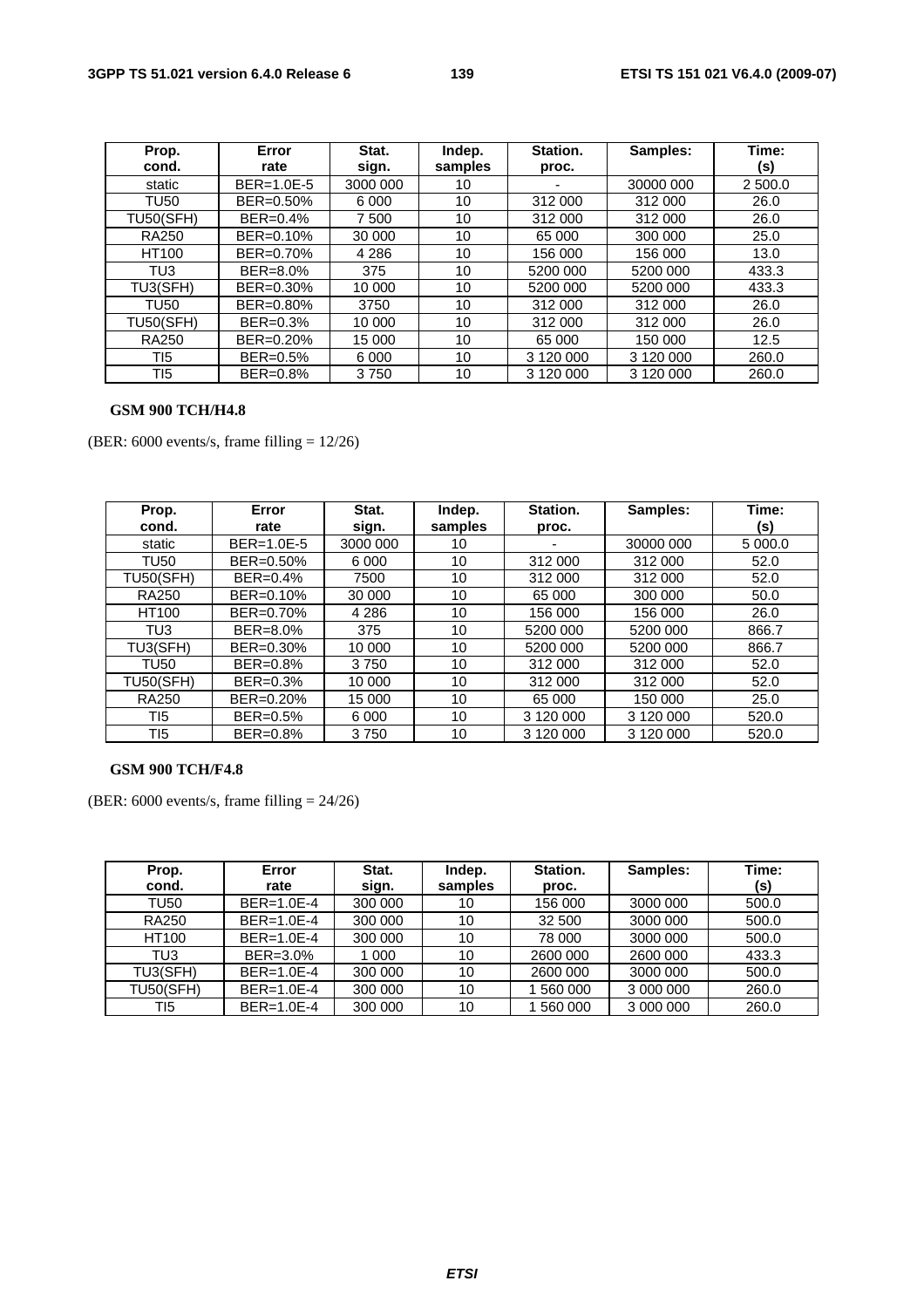### **GSM 900 TCH/F2.4**

(BER: 3600 events/s, frame filling = 24/26)

| Prop.<br>cond.   | Error<br>rate     | Stat.<br>sign. | Indep.  | Station.  | Samples:   | Time:       |
|------------------|-------------------|----------------|---------|-----------|------------|-------------|
|                  |                   |                | samples | proc.     |            | (s)         |
| <b>TU50</b>      | BER=2.0E-04       | 1500 00        | 10      | 93 600    | 15000 00   | 416.7       |
| <b>RA250</b>     | BER=1.0E-5        | 3 000 000      | 10      | 3 9 0 0   | 30 000 000 | 8 3 3 3 . 3 |
| HT100            | BER=1.0E-5        | 3 000 000      | 10      | 46 800    | 30 000 000 | 8 3 3 3 . 3 |
| TU3              | BER=3.0%          | 1 000          | 10      | 560 000   | 1 560 000  | 433.3       |
| TU3(SFH)         | $BER=1.0E-5$      | 3 000 000      | 10      | 1 560 000 | 30 000 000 | 8 3 3 3 . 3 |
| <b>TU50</b>      | BER=3.0E-5        | 1 000 000      | 10      | 93 600    | 10 000 000 | 2 7 7 7 .8  |
| <b>TU50(SFH)</b> | $BER=1E-05$       | 3 000 000      | 10      | 93 600    | 30 000 000 | 8 3 3 3 . 3 |
| TI5              | BER=2.0E-4        | 150 000        | 10      | 936 000   | 1 500 000  | 416.7       |
| <b>TU50</b>      | $BER = 1.0^{E}-4$ | 300 000        | 10      | 93 600    | 3 000 000  | 833.3       |
| TI5              | BER=1.0E-4        | 300 000        | 10      | 936 000   | 3 000 000  | 833.3       |

### **GSM 900 TCH/H2.4**

(BER: 3600 events/s, frame filling = 12/26)

| Prop.            | Error            | Stat.   | Indep.  | Station.  | Samples:  | Time: |
|------------------|------------------|---------|---------|-----------|-----------|-------|
| cond.            | rate             | sign.   | samples | proc.     |           | (s)   |
| TU50             | $BER=1.0E-4$     | 300 000 | 10      | 187 200   | 3 000 000 | 833.3 |
| <b>RA250</b>     | BER=1.0E-4       | 300 000 | 10      | 39 000    | 3 000 000 | 833.3 |
| HT100            | $BER=1.0E-4$     | 300 000 | 10      | 93 600    | 3 000 000 | 833.3 |
| TU3              | BER=4.0%         | 750     | 10      | 3 120 000 | 3 120 000 | 866.7 |
| TU3(SFH)         | BER=1.0E-4       | 300 000 | 10      | 3 120 000 | 3 120 000 | 866.7 |
| <b>TU50</b>      | $BER = 2.0E - 4$ | 150 000 | 10      | 187 200   | 1 500 000 | 416.7 |
| <b>TU50(SFH)</b> | BER=1.0E-04      | 300 000 | 10      | 187 200   | 3 000 000 | 833.3 |
| TI5              | BER=1.0E-4       | 300 000 | 10      | 1872000   | 3 000 000 | 833.3 |
| TI5              | BER=2.0E-4       | 150 000 | 10      | 1872000   | 1872000   | 520.0 |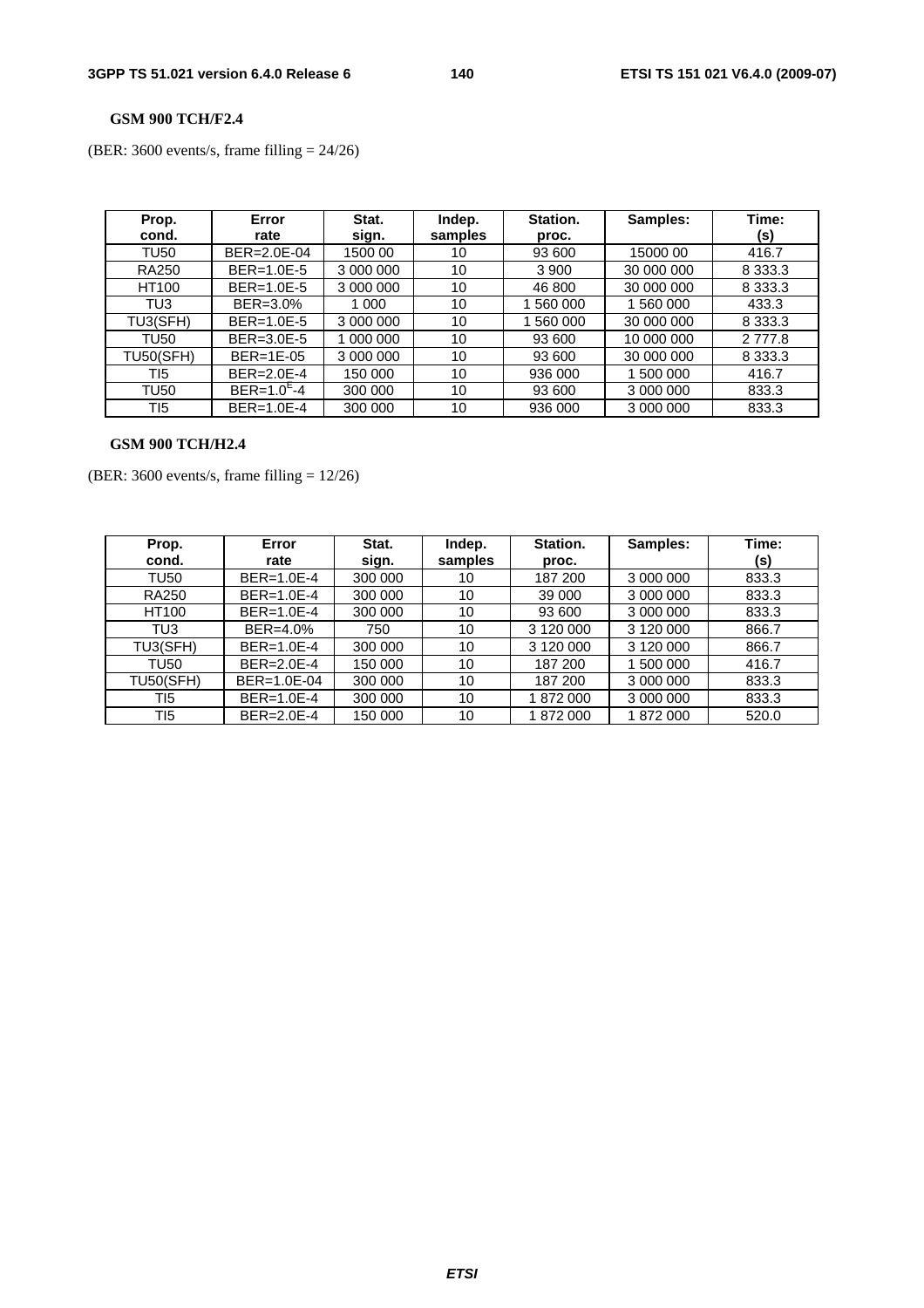#### **GSM 900 TCH/FS**

(FER: 50 events/s, RBER class Ib: 6600 events/s, RBER class II: 3900 events/s, frame filling = 24/26)

| Prop.<br>cond.          | <b>Error</b><br>rate | Stat.<br>sign.   | Indep.<br>samples | Station.<br>proc. | Samples:  | Time:<br>(s)     |
|-------------------------|----------------------|------------------|-------------------|-------------------|-----------|------------------|
| static                  | FER=0.10%            | 30 000           | 4                 |                   | 120 000   | 2 400.0          |
| Ib                      | RBER=0.40%           | 7 500            | $\overline{10}$   |                   | 75 000    | 11.4             |
| $\overline{\mathsf{I}}$ | RBER=2.0%            | 1 500            | 10                | $\blacksquare$    | 15 000    | $\overline{3.8}$ |
| <b>TU50</b>             | FER=6.0%             | 500              | $\overline{4}$    | 1 300             | 2 0 0 0   | 40.0             |
| Ib                      | RBER=0.40%           | 7 500            | 10                | 171 600           | 171 600   | 26.0             |
| $\overline{\mathsf{I}}$ | RBER=8.0%            | 375              | 10                | 101 400           | 101 400   | 26.0             |
| <b>TU50(SFH)</b>        | <b>FER=3%</b>        | 1 0 0 0          | $\overline{4}$    | 1300              | 4 0 0 0   | 80.0             |
| Ib                      | RBER=0.3%            | 10 000           | $\overline{10}$   | 171 600           | 171 600   | 26.0             |
| $\mathbf{II}$           | RBER=8%              | 375              | 10                | 101 400           | 101 400   | 26.0             |
| <b>RA250</b>            | FER=2.0%             | 1 500            | $\overline{4}$    | 271               | 6 0 0 0   | 120.0            |
| Ib                      | RBER=0.20%           | 15 000           | $\overline{10}$   | 35 750            | 150 000   | 22.7             |
| $\mathbf{II}$           | RBER=7.0%            | 429              | 10                | 21 1 25           | 21 1 25   | 5.4              |
| HT100                   | FER=7.0%             | 429              | $\overline{4}$    | 650               | 1716      | 34.3             |
| Ib                      | RBER=0.50%           | 6 0 0 0          | 10                | 85 800            | 85 800    | 13.0             |
| $\mathbf{H}$            | RBER=9.0%            | 333              | 10                | 50 700            | 50 700    | 13.0             |
| $\overline{TU3}$        | FER=21%              | 143              | $\overline{4}$    | 21 667            | 21 667    | 433.3            |
| Ib                      | RBER=2.0%            | 1500             | 10                | 2860 000          | 2 860 000 | 433.3            |
| $\mathbf{I}$            | RBER=4.0%            | 750              | 10                | 1690 000          | 1 690 000 | 433.3            |
| TU3(SFH)                | FER=3.0%             | 1 0 0 0          | $\overline{4}$    | 21 667            | 21 667    | 433.3            |
| lb                      | RBER=0.20%           | 15 000           | 10                | 2860 000          | 2860000   | 433.3            |
| Ш                       | RBER=8.0%            | 375              | 10                | 1690 000          | 1 690 000 | 433.3            |
| <b>TU50(SFH)</b>        | $FER = 3%$           | 1 0 0 0          | $\overline{4}$    | 1 300             | 4 0 0 0   | 80.0             |
| Ib                      | RBER=0.2%            | 15 000           | $\overline{10}$   | 171 600           | 171 600   | 26.0             |
| II                      | RBER=8%              | 375              | 10                | 101 400           | 101 400   | 26.0             |
| <b>RA250</b>            | FER=3.0%             | 1 0 0 0          | $\overline{4}$    | 271               | 4 0 0 0   | 80.0             |
| lb                      | RBER=0.20%           | 15 000           | 10                | 35 750            | 150 000   | 22.7             |
| $\overline{\mathbb{I}}$ | RBER=8.0%            | $\overline{375}$ | $\overline{10}$   | 21 1 25           | 21 1 25   | $\overline{5.4}$ |
| static II               | RBER=1.0E-4          | 300 000          | 10                |                   | 3 000 000 | 769.2            |
| EQU50 II                | RBER=3.0%            | 1 0 0 0          | 10                | 101 400           | 101 400   | 26.0             |
| static                  | <b>FER=5%</b>        | 600              | $\overline{4}$    |                   | 2400      | 48.0             |
| T <sub>15</sub>         | <b>FER=6%</b>        | 500              | $\overline{4}$    | 13 000            | 13 000    | 260.0            |
| Ib                      | RBER=0.4%            | 7500             | 10                | 1716 000          | 1716 000  | 260.0            |
| $\overline{\mathbb{I}}$ | RBER=8.0%            | $\overline{375}$ | $\overline{10}$   | 1 014 000         | 1 014 000 | 260.0            |
| <b>TU50</b>             | FER=10.2%            | 294              | $\overline{4}$    | 1 300             | 1 300     | 26.0             |
| Ib                      | RBER=0.72%           | 4167             | $\overline{10}$   | 171 600           | 171 600   | 26.0             |
| Π                       | RBER=8.8%            | $\overline{341}$ | 10                | 101 400           | 101 400   | 26.0             |
| T <sub>I5</sub>         | FER=10.2%            | 294              | $\overline{4}$    | 13 000            | 1 300     | 26.0             |
| $\overline{1}$          | RBER=0.72%           | 4167             | $\overline{10}$   | 1716000           | 1716 000  | 260.0            |
| $\mathbf{II}$           | RBER=8.8%            | 341              | 10                | 1 014 000         | 1 014 000 | 260.0            |

## **GSM 900 TCH/F14.4**

(BER: 14500 events/s, frame filling = 24/26)

| Prop.<br>cond.   | Error<br>rate | Stat.<br>Sign. | Indep.<br>samples | Station.<br>proc.        | Samples:   | Time:<br>(s) |
|------------------|---------------|----------------|-------------------|--------------------------|------------|--------------|
| static           | BER=1.0E-5    | 3 000 000      | 10                | $\overline{\phantom{a}}$ | 30 000 000 | 2 0 6 9 . 0  |
| TU50             | BER=2.5%      | 200            | 10                | 377 000                  | 377 000    | 26.0         |
| <b>TU50(SFH)</b> | BER=2.0%      | 500            | 10                | 377 000                  | 377 000    | 26.0         |
| <b>RA250</b>     | BER=2.0%      | 500            | 10                | 78 542                   | 78 542     | 5.4          |
| <b>HT100</b>     | BER=5.0%      | 600            | 10                | 188 500                  | 188 500    | 13.0         |
| TU3              | BER=10.0%     | 300            | 10                | 6 283 333                | 6 283 333  | 433.3        |
| TU3(SFH)         | BER=3.0%      | 1000           | 10                | 6 283 333                | 6 283 333  | 433.3        |
| <b>TU50(SFH)</b> | BER=3.0%      | 1 000          | 10                | 377 000                  | 377 000    | 26.0         |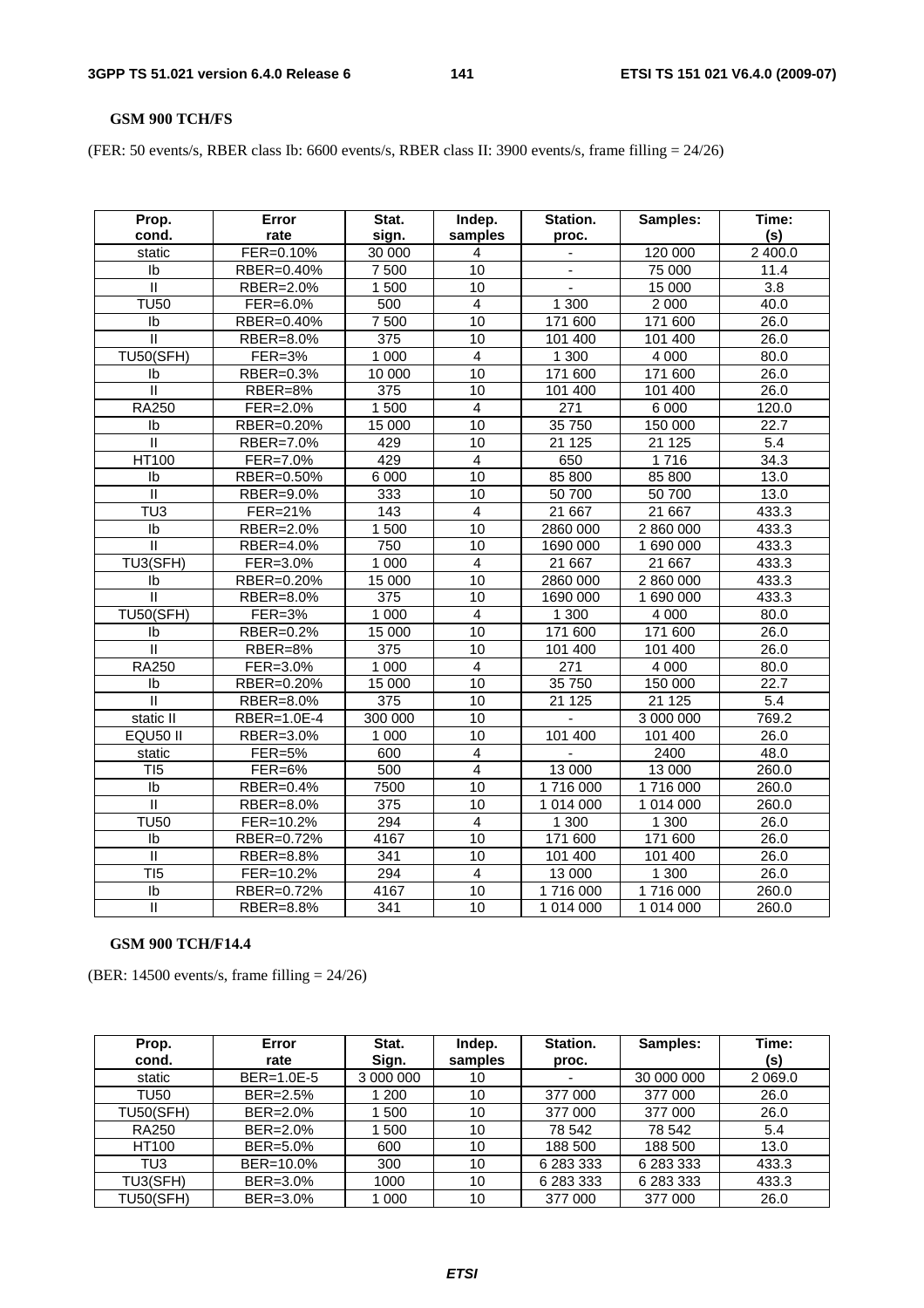| RA250        | BER=3.0% | 000 | 10 | 78 542    | 78 542   | 5.4   |
|--------------|----------|-----|----|-----------|----------|-------|
| <b>TU50</b>  | BER=4.5% | 667 |    | 377 000   | 377 000  | 26.0  |
| TI5          | BER=2.5% | 200 | 10 | 3 770 000 | 3770000  | 260.0 |
| TI5 <b>T</b> | BER=4.5% | 667 | 10 | 3770000   | 3770 000 | 260.0 |

#### **GSM 900 TCH/HS**

(FER: 50 events/s, RBER class Ib: 3650 events/s, RBER class II: 850 events/s, frame filling = 12/26)

| Prop.                      | Error  | Stat.     | Indep.          | Station.       | Samples:   | Time:       |
|----------------------------|--------|-----------|-----------------|----------------|------------|-------------|
| cond.                      | rate   | sign.     | samples         | proc.          |            | (s)         |
| static (FER)               | 0.025% | 120 000   | $\overline{4}$  |                | 480 000    | 9 600.0     |
| Ib                         | 0.001% | 3 000 000 | 10              | $\blacksquare$ | 30 000 000 | 8 2 1 9 . 2 |
| $\mathbf{I}$               | 0.720% | 4 1 6 7   | 10              |                | 41 667     | 49.0        |
| <b>TU50 (FER)</b>          | 4.10%  | 732       | $\overline{4}$  | 2 600          | 2 9 2 7    | 58.5        |
| Ib                         | 0.36%  | 8 3 3 3   | 10              | 189 800        | 189 800    | 52.0        |
| Ш                          | 6.90%  | 435       | 10              | 44 200         | 44 200     | 52.0        |
| <b>RA250 (FER)</b>         | 4.10%  | 732       | 4               | 542            | 2 9 2 7    | 58.5        |
| Ib                         | 0.28%  | 10714     | 10              | 39 542         | 107 143    | 29.4        |
| $\mathbf{I}$               | 6.80%  | 441       | 10              | 9 2 0 8        | 9 2 0 8    | 10.8        |
| <b>HT100 (FER)</b>         | 4.50%  | 667       | $\overline{4}$  | 1 300          | 2 6 6 7    | 53.3        |
| Ib                         | 0.56%  | 5 3 5 7   | $\overline{10}$ | 94 900         | 94 900     | 26.0        |
| $\mathbf{I}$               | 7.60%  | 395       | 10              | 22 100         | 22 100     | 26.0        |
| TU3 (FER)                  | 19.10% | 157       | $\overline{4}$  | 43 333         | 43 333     | 866.7       |
| Ib                         | 0.52%  | 5769      | 10              | 3 163 333      | 3 163 333  | 866.7       |
| $\mathbf{I}$               | 2.80%  | 1 0 7 1   | 10              | 736 667        | 736 667    | 866.7       |
| <b>TU50 (FER)</b>          | 5.00%  | 600       | $\overline{4}$  | 2 600          | 2 600      | 52.0        |
| Ib                         | 0.29%  | 10 345    | 10              | 189 800        | 189 800    | 52.0        |
| $\mathbf{II}$              | 7.10%  | 423       | 10              | 44 200         | 44 200     | 52.0        |
| <b>RA250 (FER)</b>         | 4.70%  | 638       | $\overline{4}$  | 542            | 2 5 5 3    | 51.1        |
| Ib                         | 0.21%  | 14 28 6   | 10              | 39 542         | 142 857    | 39.1        |
| Ш                          | 7.00%  | 429       | 10              | 9 2 0 8        | 9 2 0 8    | 10.8        |
| TU50 (SFH) FER             | 4.10%  | 732       | $\overline{4}$  | 2 600          | 2 9 2 7    | 58.5        |
| Ib                         | 0.36%  | 8 3 3 3   | 10              | 189 800        | 189 800    | 52.0        |
| $\mathbf{II}$              | 6.90%  | 435       | 10              | 44 200         | 44 200     | 52.0        |
| TI5 (FER)                  | 4.1%   | 732       | $\overline{4}$  | 26 000         | 26 000     | 520.0       |
| Ib                         | 0.36%  | 8 3 3 3   | $\overline{10}$ | 1898000        | 1898000    | 520.0       |
| $\mathbf{H}$               | 6.9%   | 435       | 10              | 442 000        | 442 000    | 520.0       |
| TU50 (SFH) FER             | 5.0%   | 600       | $\overline{4}$  | 2 600          | 2 600      | 52.0        |
| Ib                         | 0.29%  | 10 345    | 10              | 189 800        | 189 800    | 52.0        |
| $\mathbf{I}$               | 7.1%   | 423       | 10              | 44 200         | 44 200     | 52.0        |
| TI5 (FER)                  | 5.0%   | 600       | $\overline{4}$  | 26 000         | 26 000     | 520.0       |
| Ib                         | 0.29%  | 10 345    | 10              | 1898000        | 1898000    | 520.0       |
| $\ensuremath{\mathsf{II}}$ | 7.1%   | 423       | 10              | 442 000        | 442 000    | 520.0       |

To reduce the testing time on static FER and RBER class 1b the factor  $k = Pb/Ps$  may be increased from  $k = 2$  to  $k > 2$  thus resulting in reasonable reductions of the test times, see table below. If this test fails, the test may be repeated with the number of samples given in the table above.

| Prop.        | $k = Pb/Ps$ | Stat.     | Indep.  | Samples:   | Time:        | <b>Probability of</b> |
|--------------|-------------|-----------|---------|------------|--------------|-----------------------|
| cond.        |             | sign.     | samples |            | (s)          | no error $(1 - p)$    |
|              |             |           |         |            |              |                       |
| static (FER) | 2.5         | 60 000    | 4       | 240 000    | 4800 (1h20') | 6.8%                  |
| Ib           | 2.5         | 500 000   | 10      | 15 000 000 | 4110 (1h08') | 6.8%                  |
|              |             |           |         |            |              |                       |
| static (FER) | 3.0         | 40 000    | 4       | 160 000    | 2880 (48')   | 15.8 %                |
| Ib           | 3.0         | 1 000 000 | 10      | 10 000 000 | 2466 (41')   | 15.8%                 |
|              |             |           |         |            |              |                       |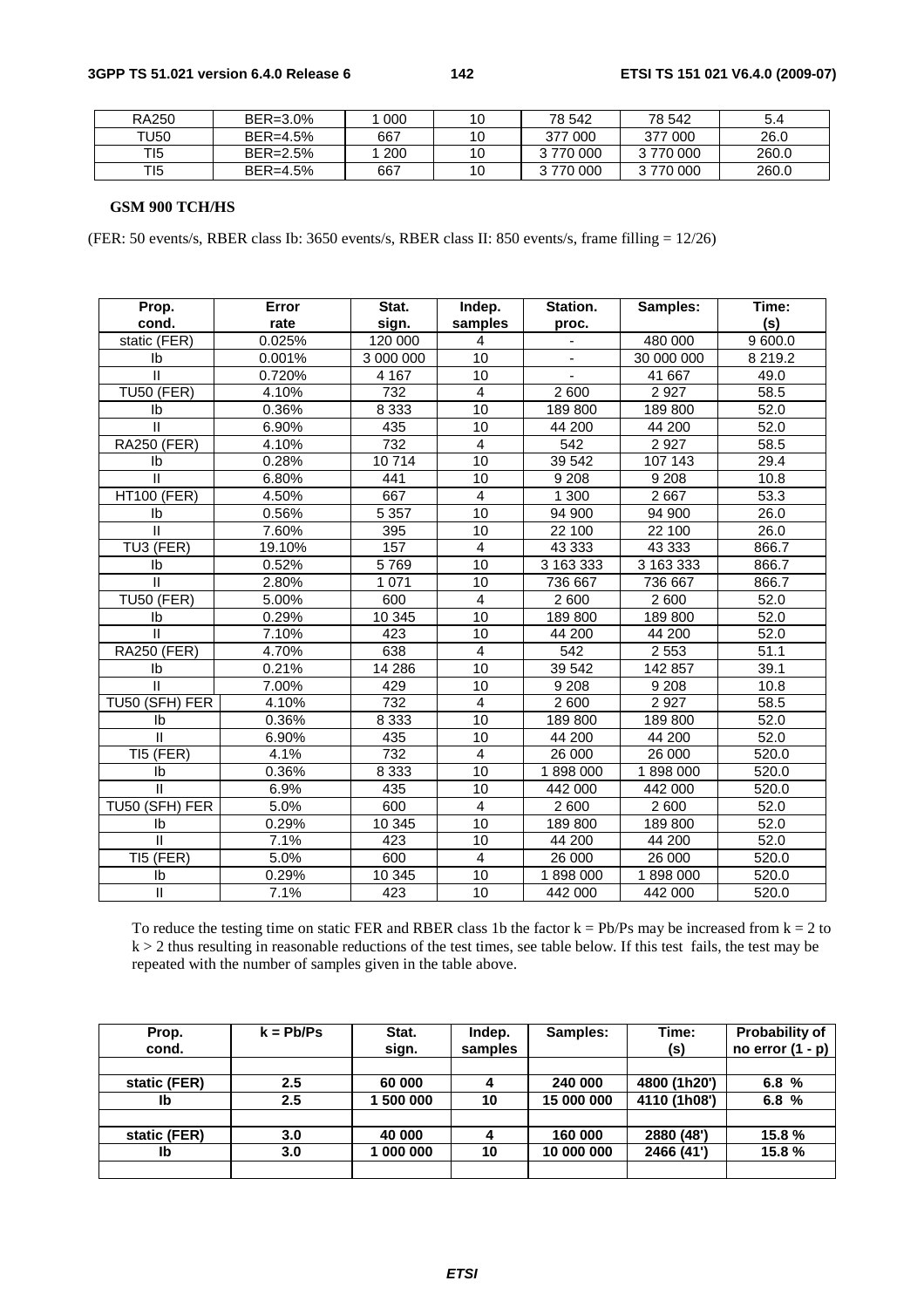## **GSM 900 TCH/EFS**

(FER: 50 events/s, RBER class Ib: 6600 events/s, RBER class II: 3900 events/s, frame filling = 24/26)

| Prop.                   | Error      | Stat.   | Indep.          | Station.       | Samples:  | Time:            |
|-------------------------|------------|---------|-----------------|----------------|-----------|------------------|
| cond.                   | rate       | sign.   | samples         | proc.          |           | (s)              |
| static                  | FER=0.10%  | 30 000  | 4               |                | 120 000   | 2 400.0          |
| Ib                      | RBER=0.10% | 30 000  | $\overline{10}$ |                | 300 000   | 45.5             |
| Ш                       | RBER=2.0%  | 1 500   | 10              | $\blacksquare$ | 15 000    | 3.8              |
| <b>TU50</b>             | FER=8.0%   | 375     | $\overline{4}$  | 1 300          | 3 0 0 0   | 60.0             |
| Ib                      | RBER=0.21% | 14 286  | $\overline{10}$ | 171 600        | 171 600   | 26.0             |
| $\mathbf{I}$            | RBER=7.0%  | 429     | 10              | 101 400        | 101 400   | 26.0             |
| <b>TU50(SFH)</b>        | FER=3.0%   | 1 0 0 0 | $\overline{4}$  | 1 300          | 4 0 0 0   | 80.0             |
| Ib                      | RBER=0.11% | 27 27 3 | 10              | 171 600        | 272 730   | 41.3             |
| $\mathbf{II}$           | RBER=8.0%  | 375     | 10              | 101 400        | 101 400   | 26.0             |
| <b>RA250</b>            | FER=3.0%   | 1 0 0 0 | 4               | 271            | 4 0 0 0   | 80.0             |
| Ib                      | RBER=0.10% | 30 000  | $\overline{10}$ | 35 750         | 300 000   | 45.5             |
| $\mathbf{II}$           | RBER=7.0%  | 429     | $\overline{10}$ | 21 1 25        | 21 1 25   | $\overline{5.4}$ |
| <b>HT100</b>            | FER=7.0%   | 429     | $\overline{4}$  | 650            | 1716      | 34.3             |
| Ib                      | RBER=0.20% | 15 000  | 10              | 85 800         | 150 000   | 22.7             |
| $\mathbf{I}$            | RBER=9.0%  | 333     | 10              | 50 700         | 50 700    | 13.0             |
| TU <sub>3</sub>         | FER=23%    | 130     | $\overline{4}$  | 21 667         | 21 667    | 433.3            |
| Ib                      | RBER=0.20% | 15 000  | 10              | 2860 000       | 2860 000  | 433.3            |
| $\mathbf{I}$            | RBER=3.0%  | 1 0 0 0 | 10              | 1690 000       | 1690 000  | 433.3            |
| TU3(SFH)                | FER=3.0%   | 1 0 0 0 | $\overline{4}$  | 21 667         | 21 667    | 433.3            |
| Ib                      | RBER=0.1%  | 30 000  | $\overline{10}$ | 2860 000       | 2860 000  | 433.3            |
| $\mathbf{II}$           | RBER=8.0%  | 375     | 10              | 1690 000       | 1690 000  | 433.3            |
| <b>TU50</b>             | $FER=9.0%$ | 333     | 4               | 1 300          | 1 3 3 2   | 26.6             |
| Ib                      | RBER=0.2%  | 15 000  | 10              | 171 600        | 171 600   | 26.0             |
| $\mathbf{II}$           | RBER=7.0%  | 429     | 10              | 101 400        | 101 400   | 26.0             |
| <b>TU50(SFH)</b>        | FER=3.0%   | 1 0 0 0 | $\overline{4}$  | 1 300          | 4 0 0 0   | 80.0             |
| Ib                      | RBER=0.1%  | 30 000  | 10              | 171 600        | 300 000   | 45.5             |
| $\mathbf{II}$           | RBER=8.0%  | 375     | 10              | 101 400        | 101 400   | 26.0             |
| <b>RA250</b>            | FER=4.0%   | 750     | 4               | 271            | 3 0 0 0   | 60.0             |
| Ib                      | RBER=0.13% | 23 077  | 10              | 35 750         | 230 770   | 35.0             |
| $\mathbf{I}$            | RBER=8.0%  | 375     | 10              | 21 1 25        | 21 1 25   | $\overline{5.4}$ |
| TI5                     | FER=8.0%   | 375     | 4               | 13 000         | 13 000    | 260.0            |
| Ib                      | RBER=0.21% | 14 28 6 | 10              | 1716000        | 1716000   | 260.0            |
| Π                       | RBER=7.0%  | 429     | 10              | 1 014 000      | 1 014 000 | 260.0            |
| T <sub>I5</sub>         | FER=9.0%   | 333     | $\overline{4}$  | 13 000         | 13 000    | 260.0            |
| Ib                      | RBER=0.2%  | 15 000  | $\overline{10}$ | 1716000        | 1716 000  | 260.0            |
| $\overline{\mathbb{I}}$ | RBER=7.0%  | 429     | $\overline{10}$ | 1 014 000      | 1 014 000 | 260.0            |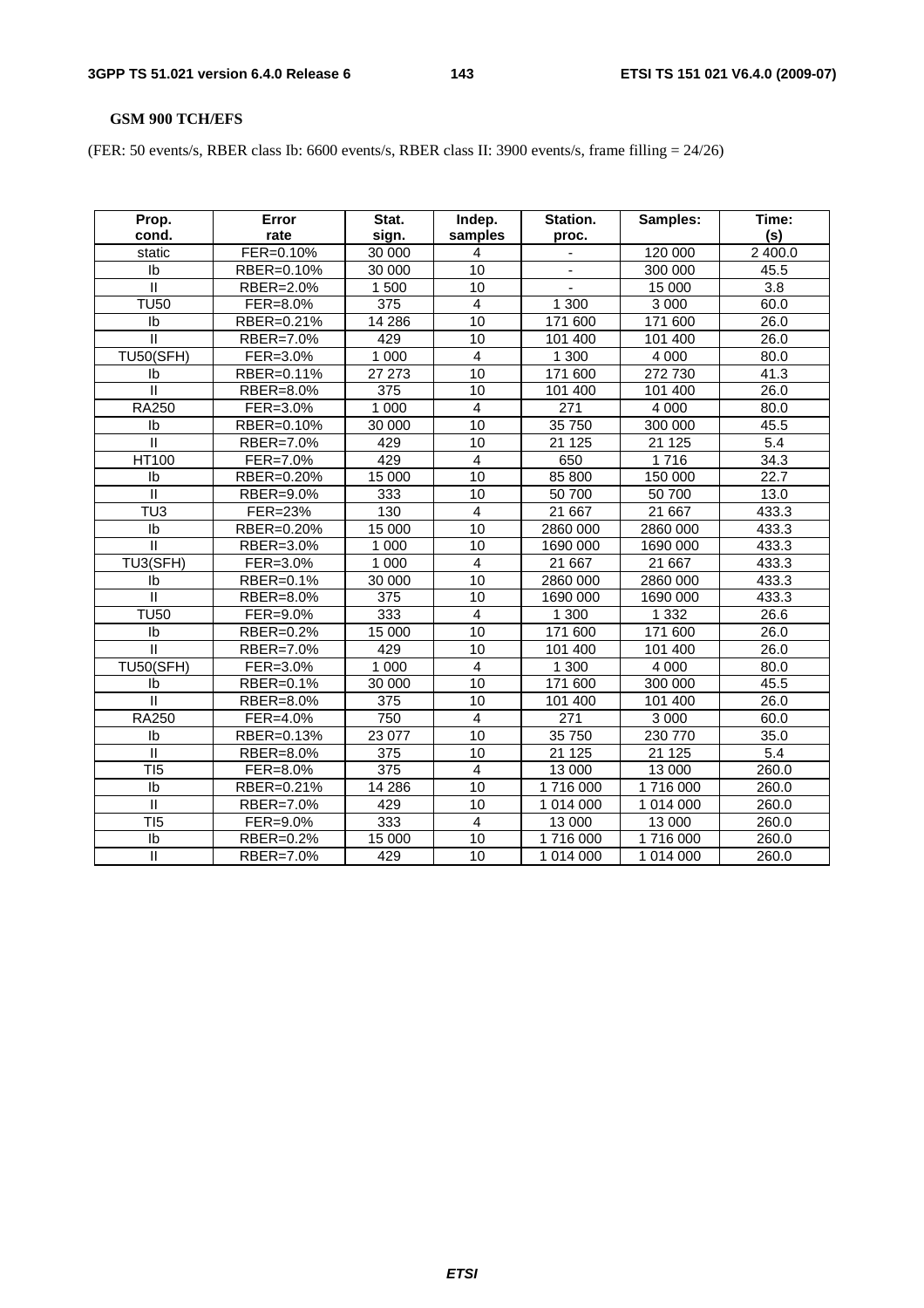#### **GSM 900 TCH/AFS12.2**

(FER: 50 events/s, RBER class Ib: 12200 events/s, frame filling = 24/26)

| Prop.<br>cond.   | Error<br>rate    | Stat.<br>sign. | Indep.<br>samples | Station.<br>proc. | Samples:  | Time:<br>(s) |
|------------------|------------------|----------------|-------------------|-------------------|-----------|--------------|
| Static (lb)      | RBER = $0,001\%$ | 3000000        | 10                |                   | 30000000  | 2459         |
| TU50 (no SFH)    | $FER = 4.9 \%$   | 612,2          | 4                 | 1300              | 2449      | 49           |
| lb.              | $RBER = 1.5 %$   | 2000           | 10                | 317200            | 317200    | 26           |
| TU50 (ideal SFH) | $FER = 2.4 \%$   | 1250           | 4                 | 1300              | 5000      | 100          |
| lb.              | $RBER = 1.5 %$   | 2000           | 10                | 317200            | 317200    | 26           |
| RA250 (no SFH)   | $FER = 1.4 %$    | 2142,9         | 4                 | 270,8             | 8571,4    | 171,4        |
| lb.              | $RBER = 1,2%$    | 2500           | 10                | 66083,3           | 66083,3   | 5,4          |
| HT100 (no SFH)   | $FER = 4.5 \%$   | 666,7          | 4                 | 650               | 2666,7    | 53,3         |
| Ib               | $RBER = 2.1 %$   | 1428,6         | 10                | 158600            | 158600    | 13           |
| TI5 (no SFH)     | $FER = 4.9 \%$   | 612,2          | 4                 | 13000             | 13000     | 260          |
| Ib               | RBER = $1.5\%$   | 2000           | 10                | 3172000           | 3172000   | 260          |
| TU3 (no SFH)     | $FER = 22 \%$    | 136,4          | $\overline{4}$    | 21666,7           | 21666,7   | 433,3        |
| Ib               | $RBER = 0.9 %$   | 3333,3         | 10                | 5286666,7         | 5286666,7 | 433,3        |
| TU50 (no SFH)    | $FER = 6 \%$     | 500            | 4                 | 1300              | 2000      | 40           |
| Ib               | RBER = $1.7%$    | 1764,7         | 10                | 317200            | 317200    | 26           |
| TU50 (ideal SFH) | $FER = 3.5 \%$   | 857,1          | 4                 | 1300              | 3428,6    | 68,6         |
| Ib               | RBER = $1.7%$    | 1764,7         | 10                | 317200            | 317200    | 26           |
| RA250 (no SFH)   | $FER = 2.5 \%$   | 1200           | 4                 | 270,8             | 4800      | 96           |
| Ib               | $RBER = 1.5%$    | 2000           | 10                | 66083,3           | 66083,3   | 5,4          |
| TI5 (no SFH)     | $FER = 6 \%$     | 500            | $\overline{4}$    | 13000             | 13000     | 260          |
| Ib               | $RBER = 1.7 %$   | 1764,7         | 10                | 3172000           | 3172000   | 260          |

### **GSM 900 TCH/AFS10.2**

(FER: 50 events/s, RBER class Ib: 10200 events/s, frame filling = 24/26)

| Prop.<br>cond.   | Error<br>rate    | Stat.<br>sign. | Indep.<br>samples | Station.<br>proc. | Samples: | Time:<br>(s) |
|------------------|------------------|----------------|-------------------|-------------------|----------|--------------|
| Static (lb)      | RBER = $0.001$ % | 3000000        | 10                |                   | 30000000 | 2941,2       |
| TU50 (no SFH)    | $FER = 2.1 %$    | 1428,6         | 4                 | 1300              | 5714,3   | 114,3        |
| Ib               | RBER = $0.23\%$  | 13043,5        | 10                | 265200            | 265200   | 26           |
| TU50 (ideal SFH) | $FER = 0.85 \%$  | 3529,4         | 4                 | 1300              | 14117,6  | 282,4        |
| lb.              | $RBER = 0.15 \%$ | 20000          | 10                | 265200            | 265200   | 26           |
| RA250 (no SFH)   | $FER = 0.45 \%$  | 6666,7         | 4                 | 270,8             | 26666,7  | 533,3        |
| Ib               | $RBER = 0,092 %$ | 32608,7        | 10                | 55250             | 326087   | 32           |
| HT100 (no SFH)   | $FER = 1,6%$     | 1875           | 4                 | 650               | 7500     | 150          |
| Ib               | RBER = $0.26\%$  | 11538,5        | 10                | 132600            | 132600   | 13           |
| TI5 (no SFH)     | $FER = 2.1 %$    | 1428,6         | 4                 | 13000             | 13000    | 260          |
| Ib               | RBER = $0.23\%$  | 13043,5        | 10                | 2652000           | 2652000  | 260          |
| TU3 (no SFH)     | $FER = 18 \%$    | 166,7          | 4                 | 21666,7           | 21666,7  | 433,3        |
| Ib               | RBER = $0,53%$   | 5660,4         | 10                | 4420000           | 4420000  | 433,3        |
| TU50 (no SFH)    | $FER = 2.7 %$    | 1111,1         | 4                 | 1300              | 4444,4   | 88,9         |
| Ib               | $RBER = 0.3 %$   | 10000          | 10                | 265200            | 265200   | 26           |
| TU50 (ideal SFH) | $FER = 1,4%$     | 2142,9         | 4                 | 1300              | 8571,4   | 171,4        |
| lb.              | $RBER = 0.21 %$  | 14285,7        | 10                | 265200            | 265200   | 26           |
| RA250 (no SFH)   | $FER = 0.92 %$   | 3260,9         | 4                 | 270,8             | 13043,5  | 260,9        |
| Ib               | RBER = $0.16\%$  | 18750          | 10                | 55250             | 187500   | 18,4         |
| TI5 (no SFH)     | $FER = 2.7 %$    | 1111,1         | 4                 | 13000             | 13000    | 260          |
| Ib               | $RBER = 0.3 %$   | 10000          | 10                | 2652000           | 2652000  | 260          |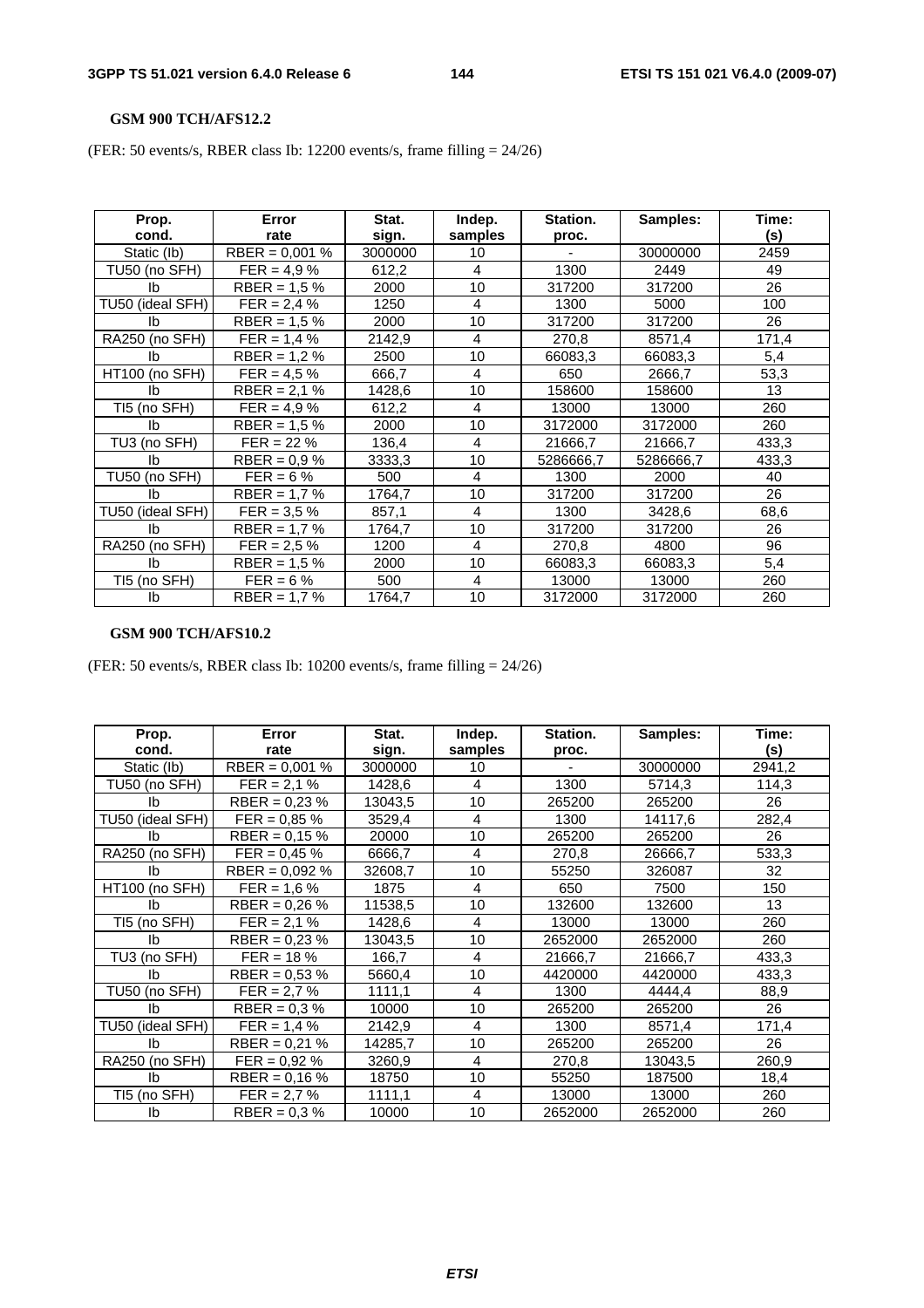# **GSM 900 TCH/AFS7.95**

(FER: 50 events/s, RBER class Ib: 7950 events/s, frame filling = 24/26)

| Prop.            | Error            | Stat.   | Indep.          | Station. | Samples: | Time:  |
|------------------|------------------|---------|-----------------|----------|----------|--------|
| cond.            | rate             | sign.   | samples         | proc.    |          | (s)    |
| TU50 (no SFH)    | $FER = 0.36 \%$  | 8333,3  | 4               | 1300     | 33333,3  | 666.7  |
| Ib               | RBER = $0,11%$   | 27272,7 | 10              | 206700   | 272727,3 | 34,3   |
| TU50 (ideal SFH) | $FER = 0,045 \%$ | 66666,7 | $\overline{4}$  | 1300     | 266666,7 | 5333,3 |
| lb.              | RBER = $0,032%$  | 93750   | $\overline{10}$ | 206700   | 937500   | 117,9  |
| RA250 (no SFH)   | $FER = 0.024 %$  | 125000  | $\overline{4}$  | 270,8    | 500000   | 10000  |
| Ib               | $RBER = 0.02 \%$ | 150000  | 10              | 43062,5  | 1500000  | 188,7  |
| HT100 (no SFH)   | $FER = 0,096 %$  | 31250   | $\overline{4}$  | 650      | 125000   | 2500   |
| Ib               | RBER = $0.06\%$  | 50000   | 10              | 103350   | 500000   | 62,9   |
| TI5 (no SFH)     | $FER = 0.36 \%$  | 8333,3  | $\overline{4}$  | 13000    | 33333,3  | 666,7  |
| Ib               | RBER = $0,11%$   | 27272,7 | 10              | 2067000  | 2067000  | 260    |
| TU3 (no SFH)     | $FER = 13 \%$    | 230,8   | $\overline{4}$  | 21666,7  | 21666,7  | 433,3  |
| Ib               | RBER = $0,66%$   | 4545,5  | 10              | 3445000  | 3445000  | 433,3  |
| TU50 (no SFH)    | $FER = 0.51 %$   | 5882,4  | $\overline{4}$  | 1300     | 23529,4  | 470,6  |
| Ib               | RBER = $0.15\%$  | 20000   | 10              | 206700   | 206700   | 26     |
| TU50 (ideal SFH) | $FER = 0.12 %$   | 25000   | $\overline{4}$  | 1300     | 100000   | 2000   |
| Ib               | RBER = $0,065\%$ | 46153,8 | 10              | 206700   | 461538,5 | 58,1   |
| RA250 (no SFH)   | $FER = 0.073 %$  | 41095,9 | 4               | 270,8    | 164383,6 | 3287,7 |
| Ib               | $RBER = 0,044%$  | 68181,8 | 10              | 43062,5  | 681818,2 | 85,8   |
| TI5 (no SFH)     | $FER = 0.51 %$   | 5882,4  | $\overline{4}$  | 13000    | 23529,4  | 470,6  |
| Ib               | RBER = $0.15\%$  | 20000   | 10              | 2067000  | 2067000  | 260    |
| TU3 (no SFH)     | $FER = 26 \%$    | 115,4   | $\overline{4}$  | 21666,7  | 21666,7  | 433,3  |
| lb.              | $RBER = 1,2%$    | 2500    | 10              | 3445000  | 3445000  | 433,3  |
| TU50 (no SFH)    | $FER = 5.3 \%$   | 566     | $\overline{4}$  | 1300     | 2264,2   | 45,3   |
| Ib               | $RBER = 1%$      | 3000    | 10              | 206700   | 206700   | 26     |
| TU50 (ideal SFH) | $FER = 2.7 %$    | 1111,1  | $\overline{4}$  | 1300     | 4444,4   | 88,9   |
| Ib               | RBER = $0,78%$   | 3846,2  | 10              | 206700   | 206700   | 26     |
| RA250 (no SFH)   | $FER = 1,8%$     | 1666,7  | 4               | 270,8    | 6666,7   | 133,3  |
| lb.              | RBER = $0.6\%$   | 5000    | 10              | 43062,5  | 50000    | 6,3    |
| TI5 (no SFH)     | $FER = 5.3 \%$   | 566     | 4               | 13000    | 13000    | 260    |
| Ib               | $RBER = 1%$      | 3000    | 10              | 2067000  | 2067000  | 260    |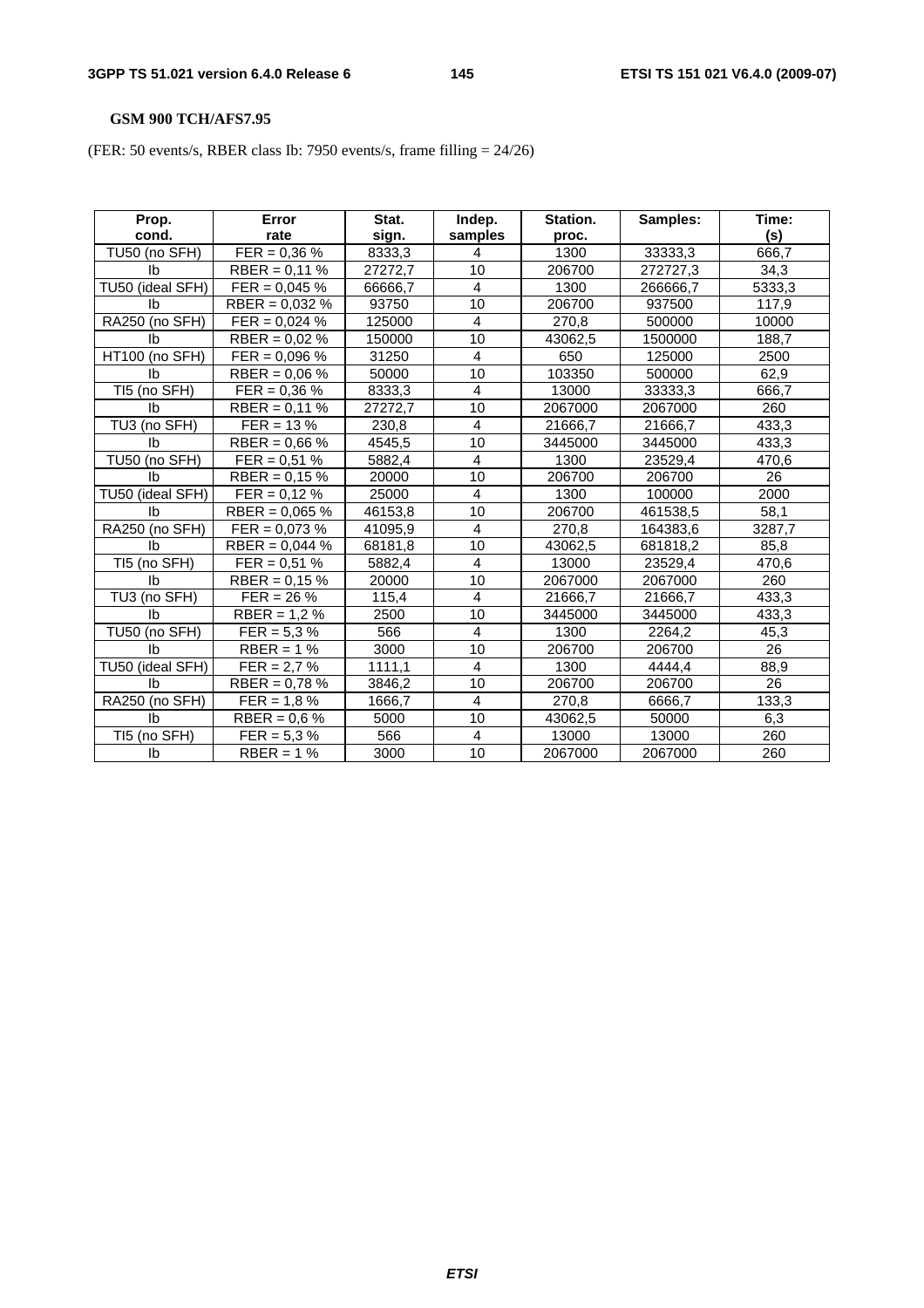# **GSM 900 TCH/AFS7.4**

(FER: 50 events/s, RBER class Ib: 7400 events/s, frame filling = 24/26)

| Prop.            | Error            | Stat.    | Indep.          | Station.  | Samples:  | Time:  |
|------------------|------------------|----------|-----------------|-----------|-----------|--------|
| cond.            | rate             | sign.    | samples         | proc.     |           | (s)    |
| TU50 (no SFH)    | $FER = 0,41%$    | 7317,1   | $\overline{4}$  | 1300      | 29268,3   | 585,4  |
| Ib               | RBER = $0,054$ % | 55555,6  | 10              | 192400    | 555555,6  | 75,1   |
| TU50 (ideal SFH) | $FER = 0.069 \%$ | 43478,3  | $\overline{4}$  | 1300      | 173913    | 3478,3 |
| lb.              | RBER = $0.016\%$ | 187500   | 10              | 192400    | 1875000   | 253,4  |
| RA250 (no SFH)   | $FER = 0.028 %$  | 107142,9 | 4               | 270,8     | 428571,4  | 8571,4 |
| Ib               | RBER = $0,009\%$ | 333333,3 | 10              | 40083.3   | 3333333,3 | 450,5  |
| HT100 (no SFH)   | $FER = 0,13%$    | 23076,9  | $\overline{4}$  | 650       | 92307,7   | 1846,2 |
| Ib               | RBER = $0.033\%$ | 90909,1  | 10              | 96200     | 909090,9  | 122,9  |
| TI5 (no SFH)     | $FER = 0.41 \%$  | 7317.1   | $\overline{4}$  | 13000     | 29268,3   | 585,4  |
| lb.              | RBER = $0,054$ % | 55555,6  | $\overline{10}$ | 1924000   | 1924000   | 260    |
| TU3 (no SFH)     | $FER = 14 \%$    | 214,3    | $\overline{4}$  | 21666,7   | 21666,7   | 433,3  |
| lb.              | RBER = $0,43%$   | 6976,7   | 10              | 3206666,7 | 3206666,7 | 433,3  |
| TU50 (no SFH)    | $FER = 0.56 %$   | 5357,1   | 4               | 1300      | 21428,6   | 428,6  |
| Ib               | RBER = $0.072$ % | 41666,7  | 10              | 192400    | 416666,7  | 56,3   |
| TU50 (ideal SFH) | $FER = 0,16 %$   | 18750    | $\overline{4}$  | 1300      | 75000     | 1500   |
| Ib               | RBER = $0,032\%$ | 93750    | 10              | 192400    | 937500    | 126,7  |
| RA250 (no SFH)   | $FER = 0.09 \%$  | 33333,3  | $\overline{4}$  | 270,8     | 133333,3  | 2666,7 |
| Ib               | RBER = $0,018%$  | 166666,7 | 10              | 40083,3   | 1666666,7 | 225,2  |
| TI5 (no SFH)     | $FER = 0.56 %$   | 5357,1   | 4               | 13000     | 21428,6   | 428,6  |
| <b>lb</b>        | RBER = $0,072%$  | 41666,7  | 10              | 1924000   | 1924000   | 260    |
| TU3 (no SFH)     | $FER = 26 \%$    | 115,4    | $\overline{4}$  | 21666,7   | 21666,7   | 433,3  |
| lb.              | RBER = $0,79\%$  | 3797,5   | 10              | 3206666,7 | 3206666,7 | 433,3  |
| TU50 (no SFH)    | $FER = 5.4 \%$   | 555,6    | 4               | 1300      | 2222,2    | 44,4   |
| Ib               | RBER = $0,52%$   | 5769,2   | 10              | 192400    | 192400    | 26     |
| TU50 (ideal SFH) | $FER = 3.1 \%$   | 967,7    | 4               | 1300      | 3871      | 77,4   |
| Ib               | RBER = $0.38\%$  | 7894,7   | 10              | 192400    | 192400    | 26     |
| RA250 (no SFH)   | $FER = 2 \%$     | 1500     | 4               | 270,8     | 6000      | 120    |
| lb.              | RBER = $0,28%$   | 10714,3  | 10              | 40083,3   | 107142,9  | 14,5   |
| TI5 (no SFH)     | $FER = 5,4%$     | 555,6    | 4               | 13000     | 13000     | 260    |
| Ib               | $RBER = 0.52 %$  | 5769,2   | 10              | 1924000   | 1924000   | 260    |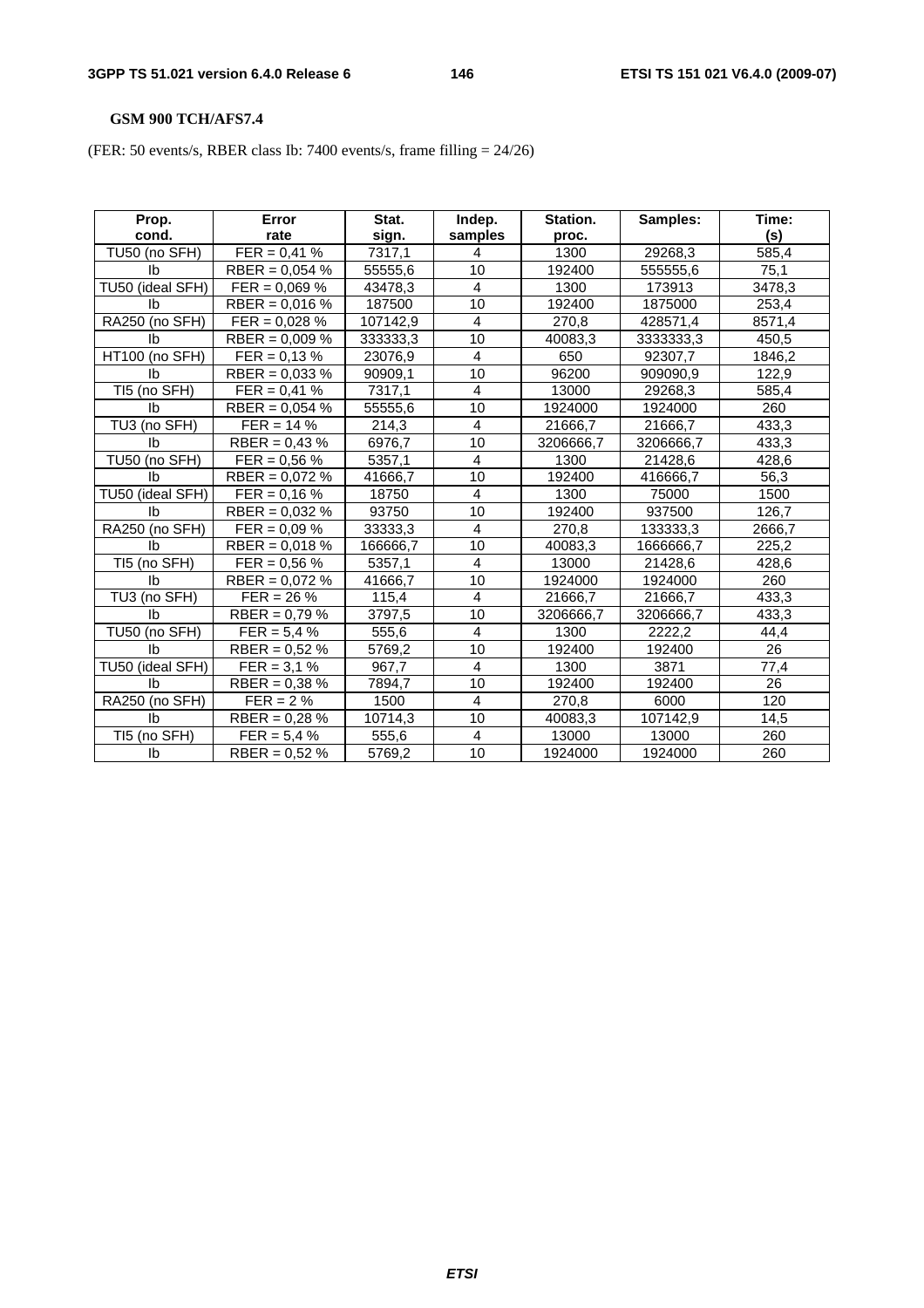# **GSM 900 TCH/AFS6.7**

(FER: 50 events/s, RBER class Ib: 6700 events/s, frame filling = 24/26)

| Prop.            | Error            | Stat.    | Indep.          | Station.  | Samples:  | Time:   |
|------------------|------------------|----------|-----------------|-----------|-----------|---------|
| cond.            | rate             | sign.    | samples         | proc.     |           | (s)     |
| TU50 (no SFH)    | $FER = 0.16 %$   | 18750    | 4               | 1300      | 75000     | 1500    |
| Ib               | RBER = $0,082\%$ | 36585,4  | 10              | 174200    | 365853,7  | 54,6    |
| TU50 (ideal SFH) | $FER = 0.017 %$  | 176470,6 | $\overline{4}$  | 1300      | 705882,4  | 14117,6 |
| <b>Ib</b>        | RBER = $0,022%$  | 136363,6 | $\overline{10}$ | 174200    | 1363636,4 | 203,5   |
| RA250 (no SFH)   | $FER = 0.01 %$   | 300000   | $\overline{4}$  | 270,8     | 1200000   | 24000   |
| Ib               | RBER = $0,013%$  | 230769,2 | 10              | 36291.7   | 2307692,3 | 344,4   |
| HT100 (no SFH)   | $FER = 0.026 %$  | 115384,6 | $\overline{4}$  | 650       | 461538,5  | 9230,8  |
| Ib               | RBER = $0,044$ % | 68181,8  | 10              | 87100     | 681818,2  | 101,8   |
| TI5 (no SFH)     | $FER = 0.16 %$   | 18750    | $\overline{4}$  | 13000     | 75000     | 1500    |
| <b>lb</b>        | RBER = $0,082\%$ | 36585,4  | $\overline{10}$ | 1742000   | 1742000   | 260     |
| TU3 (no SFH)     | $FER = 11 \%$    | 272,7    | $\overline{4}$  | 21666,7   | 21666,7   | 433,3   |
| Ib               | RBER = $0,75%$   | 4000     | 10              | 2903333,3 | 2903333,3 | 433,3   |
| TU50 (no SFH)    | $FER = 0.21 %$   | 14285,7  | $\overline{4}$  | 1300      | 57142,9   | 1142,9  |
| Ib               | $RBER = 0,11%$   | 27272,7  | 10              | 174200    | 272727,3  | 40,7    |
| TU50 (ideal SFH) | $FER = 0,041%$   | 73170,7  | $\overline{4}$  | 1300      | 292682,9  | 5853,7  |
| Ib               | $RBER = 0,042%$  | 71428,6  | 10              | 174200    | 714285,7  | 106,6   |
| RA250 (no SFH)   | $FER = 0.021 %$  | 142857,1 | $\overline{4}$  | 270,8     | 571428,6  | 11428,6 |
| Ib               | RBER = $0,028%$  | 107142,9 | 10              | 36291,7   | 1071428,6 | 159,9   |
| TI5 (no SFH)     | $FER = 0.21 %$   | 14285,7  | $\overline{4}$  | 13000     | 57142,9   | 1142,9  |
| Ib               | $RBER = 0,11%$   | 27272,7  | 10              | 1742000   | 1742000   | 260     |
| TU3 (no SFH)     | $FER = 23 \%$    | 130,4    | $\overline{4}$  | 21666,7   | 21666,7   | 433,3   |
| lb.              | $RBER = 1,4%$    | 2142,9   | 10              | 2903333,3 | 2903333,3 | 433,3   |
| TU50 (no SFH)    | $FER = 2.9 \%$   | 1034,5   | $\overline{4}$  | 1300      | 4137,9    | 82,8    |
| <b>lb</b>        | RBER = $0,86%$   | 3488,4   | 10              | 174200    | 174200    | 26      |
| TU50 (ideal SFH) | $FER = 1.2 \%$   | 2500     | $\overline{4}$  | 1300      | 10000     | 200     |
| Ib               | $RBER = 0.6 %$   | 5000     | 10              | 174200    | 174200    | 26      |
| RA250 (no SFH)   | $FER = 0.75 %$   | 4000     | $\overline{4}$  | 270,8     | 16000     | 320     |
| <b>lb</b>        | $RBER = 0,44%$   | 6818,2   | 10              | 36291,7   | 68181,8   | 10,2    |
| TI5 (no SFH)     | $FER = 2.9 \%$   | 1034,5   | 4               | 13000     | 13000     | 260     |
| Ib               | RBER = $0,86%$   | 3488,4   | 10              | 1742000   | 1742000   | 260     |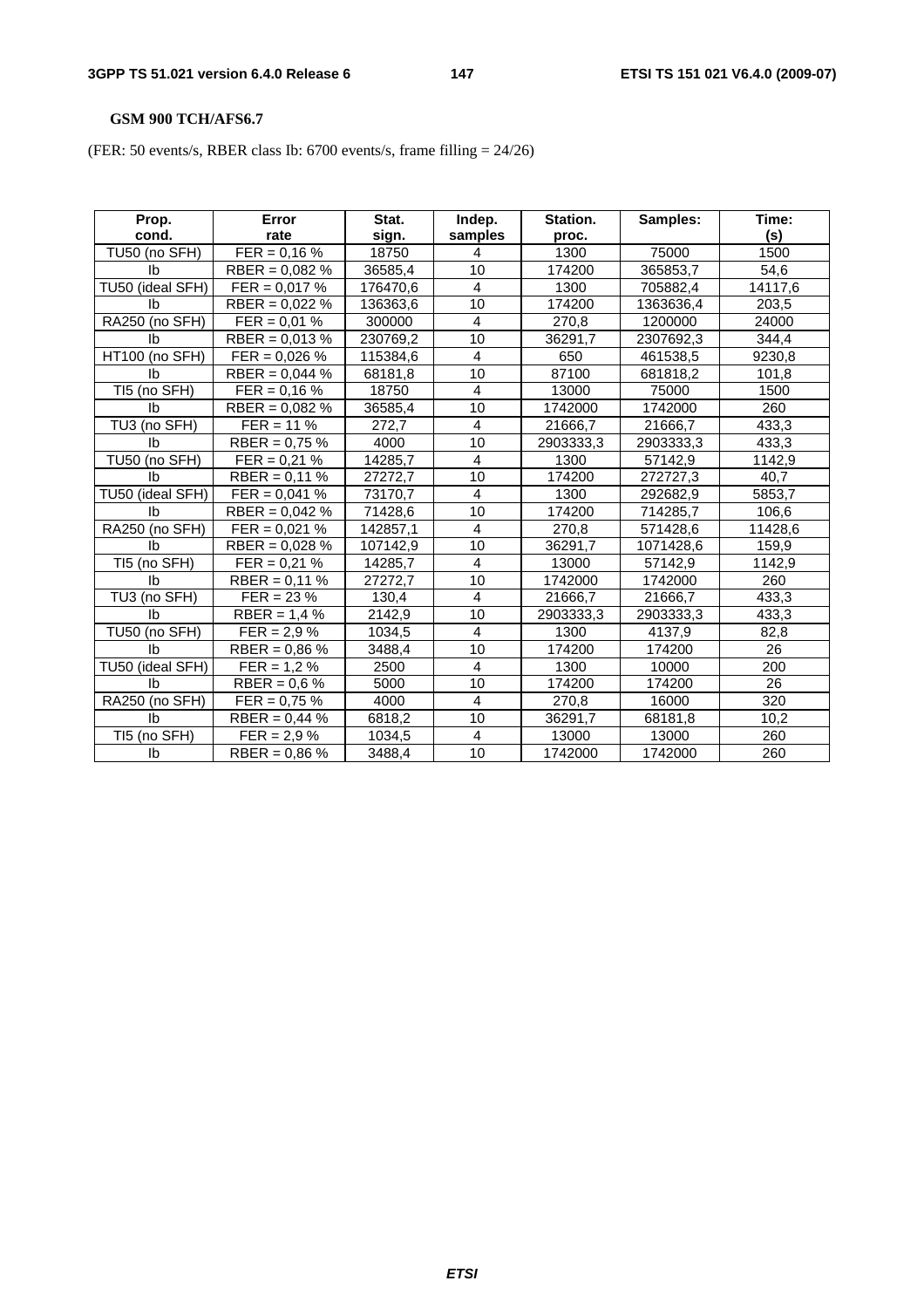# **GSM 900 TCH/AFS5.9**

(FER: 50 events/s, RBER class Ib: 5900 events/s, frame filling = 24/26)

| Prop.            | Error            | Stat.    | Indep.          | Station.  | Samples:  | Time:   |
|------------------|------------------|----------|-----------------|-----------|-----------|---------|
| cond.            | rate             | sign.    | samples         | proc.     |           | (s)     |
| TU50 (no SFH)    | $FER = 0,094 %$  | 31914,9  | 4               | 1300      | 127659,6  | 2553,2  |
| Ib               | RBER = $0.014$ % | 214285,7 | 10              | 153400    | 2142857,1 | 363,2   |
| TU50 (ideal SFH) | $FER = 0.01 %$   | 300000   | 4               | 1300      | 1200000   | 24000   |
| lb.              | RBER = $0,001\%$ | 3000000  | 10              | 153400    | 30000000  | 5084,7  |
| RA250 (no SFH)   | $FER = 0.01 %$   | 300000   | 4               | 270,8     | 1200000   | 24000   |
| Ib               | RBER = $0.001$ % | 3000000  | 10              | 31958,3   | 30000000  | 5084,7  |
| HT100 (no SFH)   | $FER = 0.011 %$  | 272727,3 | 4               | 650       | 1090909,1 | 21818,2 |
| Ib               | RBER = $0.003$ % | 1000000  | 10              | 76700     | 10000000  | 1694,9  |
| TI5 (no SFH)     | $FER = 0.094 %$  | 31914.9  | $\overline{4}$  | 13000     | 127659,6  | 2553,2  |
| lb.              | RBER = $0.014$ % | 214285,7 | $\overline{10}$ | 1534000   | 2142857,1 | 363,2   |
| TU3 (no SFH)     | $FER = 10 \%$    | 300      | $\overline{4}$  | 21666,7   | 21666,7   | 433,3   |
| lb.              | RBER = $0,38\%$  | 7894,7   | 10              | 2556666,7 | 2556666,7 | 433,3   |
| TU50 (no SFH)    | $FER = 0.12 \%$  | 25000    | 4               | 1300      | 100000    | 2000    |
| Ib               | RBER = $0,022%$  | 136363,6 | 10              | 153400    | 1363636,4 | 231,1   |
| TU50 (ideal SFH) | $FER = 0,018 \%$ | 166666,7 | $\overline{4}$  | 1300      | 666666,7  | 13333,3 |
| Ib               | RBER = $0.005\%$ | 600000   | 10              | 153400    | 6000000   | 1016,9  |
| RA250 (no SFH)   | $FER = 0.01 %$   | 300000   | $\overline{4}$  | 270,8     | 1200000   | 24000   |
| Ib               | RBER = $0,003\%$ | 1000000  | 10              | 31958,3   | 10000000  | 1694,9  |
| TI5 (no SFH)     | $FER = 0.12 %$   | 25000    | 4               | 13000     | 100000    | 2000    |
| <b>lb</b>        | RBER = $0,022%$  | 136363,6 | 10              | 1534000   | 1534000   | 260     |
| TU3 (no SFH)     | $FER = 21 \%$    | 142,9    | $\overline{4}$  | 21666,7   | 21666,7   | 433,3   |
| lb.              | RBER = $0,74%$   | 4054,1   | 10              | 2556666,7 | 2556666,7 | 433,3   |
| TU50 (no SFH)    | $FER = 2%$       | 1500     | 4               | 1300      | 6000      | 120     |
| Ib               | RBER = $0,23%$   | 13043,5  | 10              | 153400    | 153400    | 26      |
| TU50 (ideal SFH) | $FER = 0.7 %$    | 4285,7   | $\overline{4}$  | 1300      | 17142,9   | 342,9   |
| <b>lb</b>        | $RBER = 0,12%$   | 25000    | 10              | 153400    | 250000    | 42,4    |
| RA250 (no SFH)   | $FER = 0.4 \%$   | 7500     | 4               | 270,8     | 30000     | 600     |
| lb.              | RBER = $0,079%$  | 37974,7  | 10              | 31958,3   | 379746,8  | 64,4    |
| TI5 (no SFH)     | $FER = 2 \%$     | 1500     | 4               | 13000     | 13000     | 260     |
| Ib               | $RBER = 0.23 %$  | 13043,5  | 10              | 1534000   | 1534000   | 260     |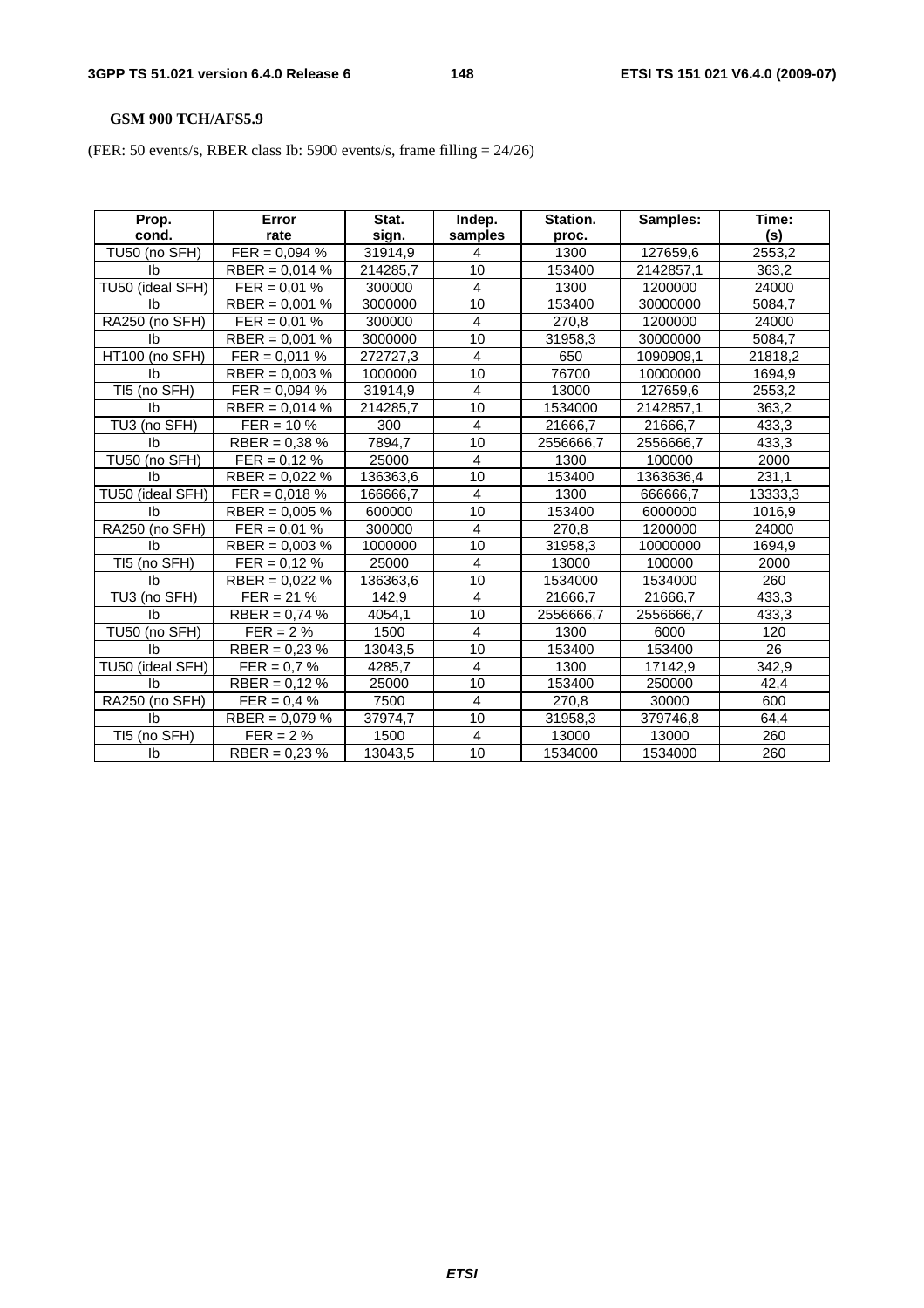# **GSM 900 TCH/AFS5.15**

(FER: 50 events/s, RBER class Ib: 5150 events/s, frame filling = 24/26)

| Prop.            | Error            | Stat.               | Indep.          | Station.  | Samples:  | Time:   |
|------------------|------------------|---------------------|-----------------|-----------|-----------|---------|
| cond.            | rate             | sign.               | samples         | proc.     |           | (s)     |
| TU50 (no SFH)    | $FER = 0.07 %$   | 42857,1             | 4               | 1300      | 171428,6  | 3428,6  |
| Ib               | RBER = $0,014%$  | 214285,7            | 10              | 133900    | 2142857,1 | 416,1   |
| TU50 (ideal SFH) | $FER = 0.01 %$   | 300000              | $\overline{4}$  | 1300      | 1200000   | 24000   |
| Ib               | RBER = $0,001\%$ | 3000000             | $\overline{10}$ | 133900    | 30000000  | 5825,2  |
| RA250 (no SFH)   | $FER = 0.01 %$   | 300000              | $\overline{4}$  | 270,8     | 1200000   | 24000   |
| Ib               | RBER = $0,001$ % | 3000000             | 10              | 27895,8   | 30000000  | 5825,2  |
| HT100 (no SFH)   | $FER = 0.01 %$   | 300000              | $\overline{4}$  | 650       | 1200000   | 24000   |
| Ib               | RBER = $0,002\%$ | 1500000             | 10              | 66950     | 15000000  | 2912,6  |
| TI5 (no SFH)     | $FER = 0.07 %$   | 42857,1             | $\overline{4}$  | 13000     | 171428,6  | 3428,6  |
| Ib               | RBER = $0,014%$  | 214285,7            | 10              | 1339000   | 2142857,1 | 416,1   |
| TU3 (no SFH)     | $FER = 9.2 \%$   | 326,1               | $\overline{4}$  | 21666,7   | 21666,7   | 433,3   |
| Ib               | RBER = $0,44%$   | $\overline{6818,2}$ | 10              | 2231666,7 | 2231666,7 | 433,3   |
| TU50 (no SFH)    | $FER = 0,081 %$  | 37037               | $\overline{4}$  | 1300      | 148148,1  | 2963    |
| Ib               | RBER = $0,019%$  | 157894,7            | 10              | 133900    | 1578947,4 | 306,6   |
| TU50 (ideal SFH) | $FER = 0.011 %$  | 272727,3            | $\overline{4}$  | 1300      | 1090909,1 | 21818,2 |
| Ib               | RBER = $0,003\%$ | 1000000             | 10              | 133900    | 10000000  | 1941,7  |
| RA250 (no SFH)   | $FER = 0.01 %$   | 300000              | 4               | 270,8     | 1200000   | 24000   |
| Ib               | RBER = $0,002\%$ | 1500000             | 10              | 27895,8   | 15000000  | 2912,6  |
| TI5 (no SFH)     | $FER = 0.081 %$  | 37037               | $\overline{4}$  | 13000     | 148148,1  | 2963    |
| Ib               | RBER = $0,019%$  | 157894,7            | 10              | 1339000   | 1578947,4 | 306,6   |
| TU3 (no SFH)     | $FER = 19 \%$    | 157,9               | $\overline{4}$  | 21666,7   | 21666,7   | 433,3   |
| lb.              | RBER = $0,85%$   | 3529,4              | 10              | 2231666,7 | 2231666,7 | 433,3   |
| TU50 (no SFH)    | $FER = 1.4 %$    | 2142,9              | $\overline{4}$  | 1300      | 8571,4    | 171,4   |
| Ib               | RBER = $0,22%$   | 13636,4             | 10              | 133900    | 136363,6  | 26,5    |
| TU50 (ideal SFH) | $FER = 0.47 \%$  | 6383                | $\overline{4}$  | 1300      | 25531,9   | 510,6   |
| Ib               | $RBER = 0,11%$   | 27272,7             | 10              | 133900    | 272727,3  | 53      |
| RA250 (no SFH)   | $FER = 0,25%$    | 12000               | 4               | 270,8     | 48000     | 960     |
| lb.              | RBER = $0,069\%$ | 43478,3             | 10              | 27895,8   | 434782,6  | 84,4    |
| TI5 (no SFH)     | $FER = 1.4 %$    | 2142,9              | 4               | 13000     | 13000     | 260     |
| Ib               | RBER = $0,22%$   | 13636,4             | 10              | 1339000   | 1339000   | 260     |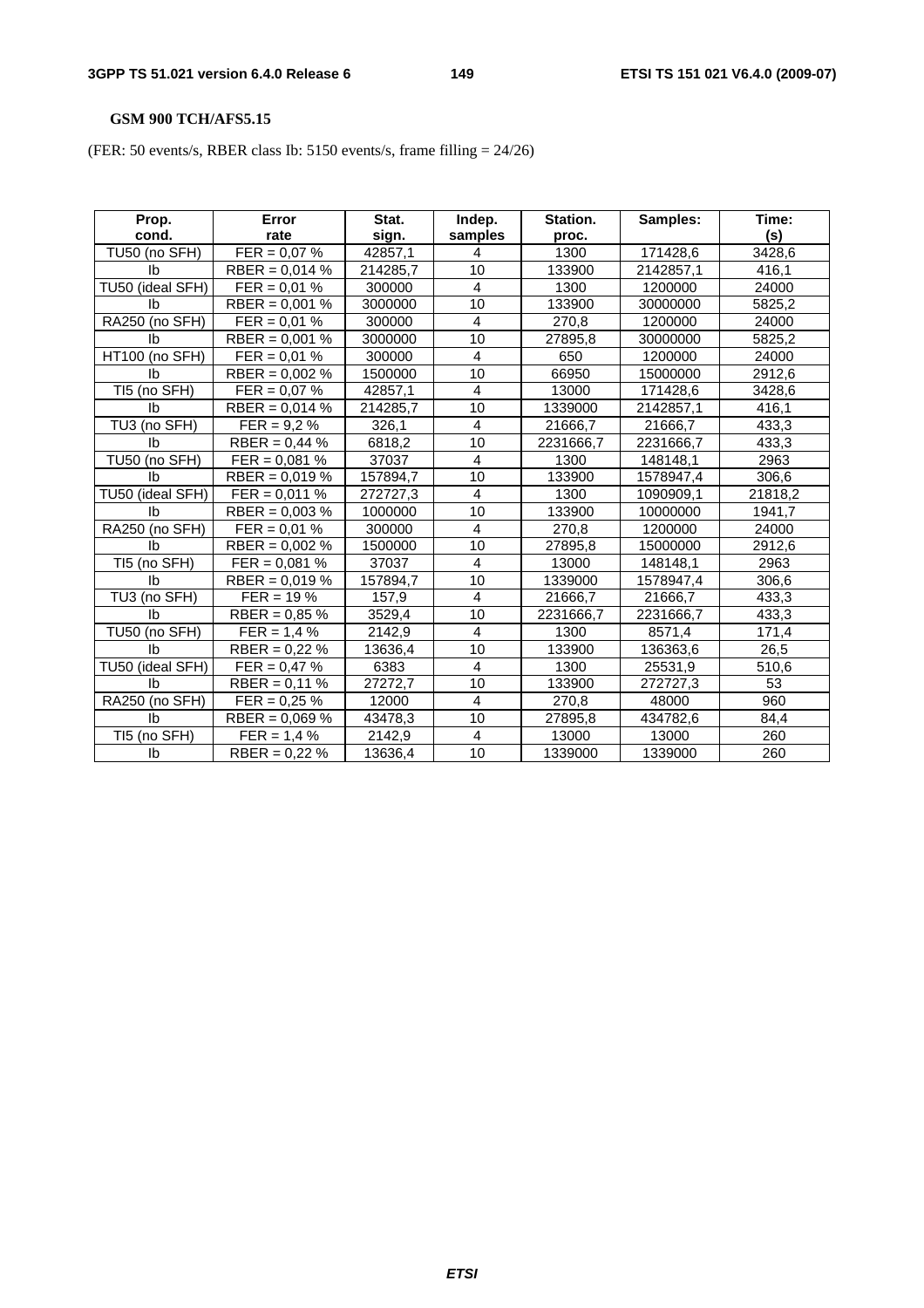# **GSM 900 TCH/AFS4.75**

(FER: 50 events/s, RBER class Ib: 4750 events/s, frame filling = 24/26)

| Prop.            | Error                      | Stat.    | Indep.          | Station.  | Samples:  | Time:  |
|------------------|----------------------------|----------|-----------------|-----------|-----------|--------|
| cond.            | rate                       | sign.    | samples         | proc.     |           | (s)    |
| TU50 (no SFH)    | $FER = 0,029 %$            | 103448,3 | 4               | 1300      | 413793,1  | 8275,9 |
| Ib               | RBER = $0,005\%$           | 600000   | 10              | 123500    | 6000000   | 1263,2 |
| TU50 (ideal SFH) | $\overline{FER} = 0.01 \%$ | 300000   | $\overline{4}$  | 1300      | 1200000   | 24000  |
| Ib               | RBER = $0,001$ %           | 3000000  | 10              | 123500    | 30000000  | 6315,8 |
| RA250 (no SFH)   |                            |          | 4               | 270,8     |           |        |
| Ib               | $RBER = 0,001 %$           | 3000000  | 10              | 25729,2   | 30000000  | 6315,8 |
| HT100 (no SFH)   | $FER = 0.01 %$             | 300000   | $\overline{4}$  | 650       | 1200000   | 24000  |
| Ib               | RBER = $0,001\%$           | 3000000  | 10              | 61750     | 30000000  | 6315,8 |
| TI5 (no SFH)     | $FER = 0,029 \%$           | 103448,3 | $\overline{4}$  | 13000     | 413793,1  | 8275,9 |
| Ib               | RBER = $0,005\%$           | 600000   | $\overline{10}$ | 1235000   | 6000000   | 1263,2 |
| TU3 (no SFH)     | $FER = 7.9 \%$             | 379,7    | $\overline{4}$  | 21666,7   | 21666,7   | 433,3  |
| Ib               | RBER = $0,32%$             | 9375     | 10              | 2058333,3 | 2058333,3 | 433,3  |
| TU50 (no SFH)    | $FER = 0.036 %$            | 83333,3  | 4               | 1300      | 333333,3  | 6666,7 |
| Ib               | RBER = $0.006\%$           | 500000   | 10              | 123500    | 5000000   | 1052,6 |
| TU50 (ideal SFH) | $FER = 0.01 %$             | 300000   | $\overline{4}$  | 1300      | 1200000   | 24000  |
| lb.              | RBER = $0.001$ %           | 3000000  | 10              | 123500    | 30000000  | 6315,8 |
| RA250 (no SFH)   | $FER = 0.01 %$             | 300000   | $\overline{4}$  | 270,8     | 1200000   | 24000  |
| Ib               | RBER = $0.001$ %           | 3000000  | 10              | 25729,2   | 30000000  | 6315,8 |
| TI5 (no SFH)     | $FER = 0.036 %$            | 83333,3  | 4               | 13000     | 333333,3  | 6666,7 |
| Ib               | $RBER = 0,006 %$           | 500000   | 10              | 1235000   | 5000000   | 1052,6 |
| TU3 (no SFH)     | $FER = 17 %$               | 176,5    | 4               | 21666,7   | 21666,7   | 433,3  |
| lb.              | $RBER = 0.62 %$            | 4838,7   | 10              | 2058333,3 | 2058333,3 | 433,3  |
| TU50 (no SFH)    | $FER = 0.82 \%$            | 3658,5   | 4               | 1300      | 14634,1   | 292,7  |
| Ib               | RBER = $0,11%$             | 27272,7  | 10              | 123500    | 272727,3  | 57,4   |
| TU50 (ideal SFH) | $FER = 0.23 %$             | 13043,5  | 4               | 1300      | 52173,9   | 1043,5 |
| Ib               | RBER = $0,033%$            | 90909,1  | 10              | 123500    | 909090,9  | 191,4  |
| RA250 (no SFH)   | $FER = 0,11 %$             | 27272,7  | 4               | 270,8     | 109090,9  | 2181,8 |
| Ib               | RBER = $0,019%$            | 157894,7 | 10              | 25729,2   | 1578947,4 | 332,4  |
| TI5 (no SFH)     | $FER = 0.82 \%$            | 3658,5   | $\overline{4}$  | 13000     | 14634,1   | 292,7  |
| Ib               | RBER = $0.11\%$            | 27272,7  | $\overline{10}$ | 1235000   | 1235000   | 260    |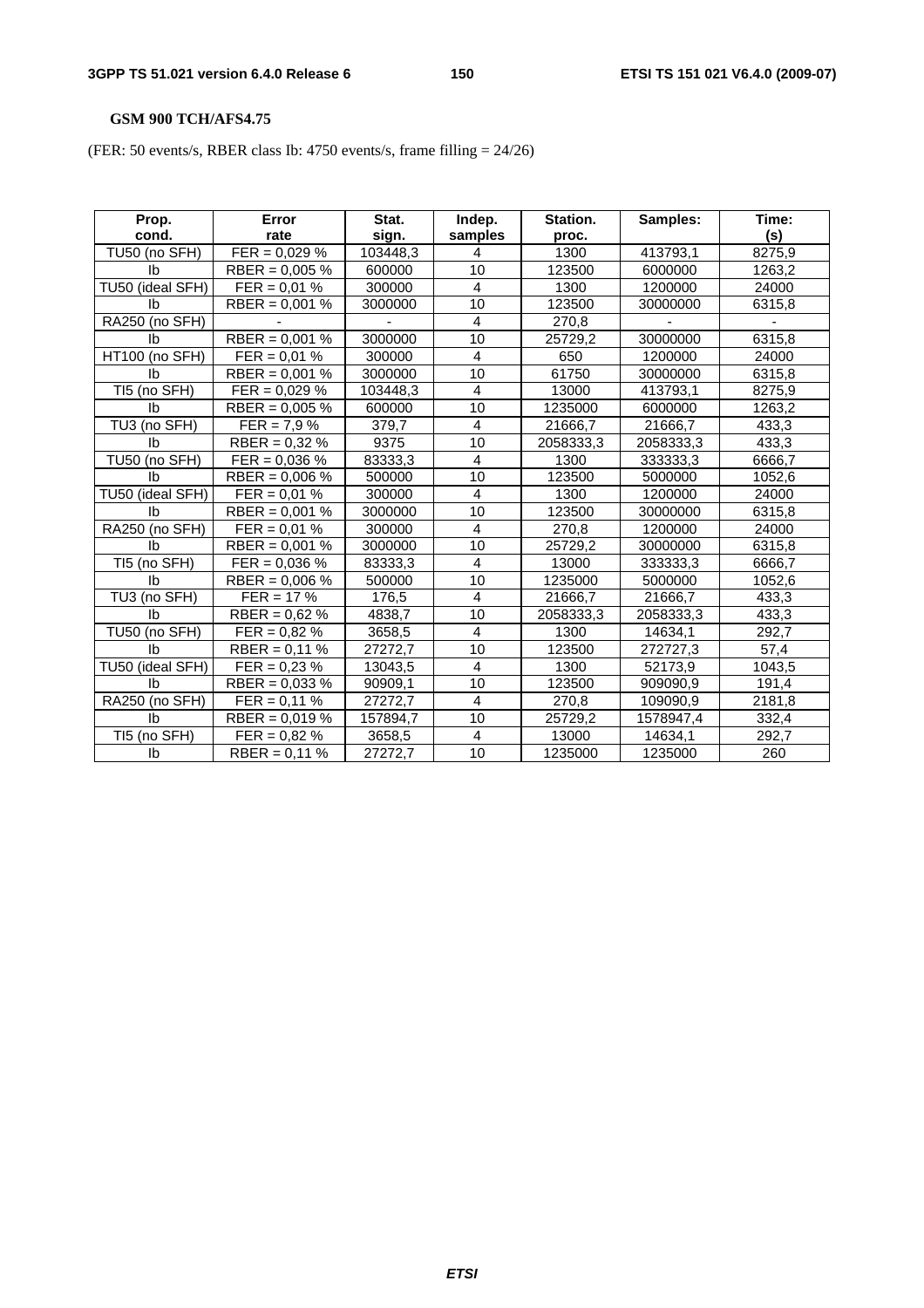# **GSM 900 TCH/AHS7.95**

(FER: 50 events/s, RBER class Ib: 2800 events/s, RBER class II : 1800 events/s, frame filling = 12/26)

| Prop.                 | Error            | Stat.              | Indep.                  | Station.  | Samples:  | Time:           |
|-----------------------|------------------|--------------------|-------------------------|-----------|-----------|-----------------|
| cond.                 | rate             | sign.              | samples                 | proc.     |           | (s)             |
| Static                | $FER = 0.01 %$   | 300000             | 4                       |           | 1200000   | 24000           |
| Ib                    | $RBER = 0,004 %$ | 750000             | 10                      |           | 7500000   | 2678,6          |
| Ш                     | RBER = $0,66%$   | 4545,5             | 10                      |           | 45454,5   | 25,3            |
| TU50 (no SFH)         | $FER = 20 \%$    | 150                | $\overline{\mathbf{4}}$ | 2600      | 2600      | 52              |
| Ib                    | $RBER = 2.3 %$   | 1304,3             | 10                      | 145600    | 145600    | 52              |
| Ш                     | RBER = $5%$      | 600                | 10                      | 93600     | 93600     | 52              |
| TU50 (ideal SFH)      | $FER = 20 \%$    | 150                | 4                       | 2600      | 2600      | $\overline{52}$ |
| Ib                    | $RBER = 2,3%$    | 1304,3             | 10                      | 145600    | 145600    | 52              |
| $\mathbf{H}$          | RBER = $5%$      | 600                | 10                      | 93600     | 93600     | $\overline{52}$ |
| <b>RA250 (no SFH)</b> | $FER = 17 \%$    | 176,5              | $\overline{4}$          | 541,7     | 705,9     | 14,1            |
| Ib                    | $RBER = 2%$      | 1500               | 10                      | 30333,3   | 30333,3   | 10,8            |
| Ш                     | RBER = $4,7%$    | 638,3              | 10                      | 19500     | 19500     | 10,8            |
| HT100 (no SFH)        | $FER = 28 \%$    | $\overline{1}07,1$ | 4                       | 1300      | 1300      | 26              |
| Ib                    | $RBER = 2.9 %$   | 1034,5             | 10                      | 72800     | 72800     | 26              |
| $\mathbf{H}$          | RBER = $5,7%$    | 526,3              | 10                      | 46800     | 46800     | $\overline{26}$ |
| TI5 (no SFH)          | $FER = 20 \%$    | 150                | 4                       | 26000     | 26000     | 520             |
| Ib                    | $RBER = 2.3 %$   | 1304,3             | 10                      | 1456000   | 1456000   | 520             |
| $\mathbf{I}$          | RBER = $5%$      | 600                | 10                      | 936000    | 936000    | 520             |
| TU3 (no SFH)          | $FER = 27 \%$    | 111,1              | 4                       | 43333,3   | 43333,3   | 866,7           |
| Ib                    | RBER = $0,84%$   | 3571,4             | 10                      | 2426666,7 | 2426666,7 | 866,7           |
| $\mathbf{H}$          | RBER = $1,7%$    | 1764,7             | 10                      | 1560000   | 1560000   | 866,7           |
| TU50 (no SFH)         | $FER = 22\%$     | 136,4              | 4                       | 2600      | 2600      | 52              |
| Ib                    | RBER = $2,3%$    | 1304,3             | 10                      | 145600    | 145600    | 52              |
| $\mathbf{I}$          | RBER = $5,3%$    | 566                | 10                      | 93600     | 93600     | 52              |
| TU50 (ideal SFH)      | $FER = 22 \%$    | 136,4              | $\overline{4}$          | 2600      | 2600      | 52              |
| Ib                    | RBER = $2,3%$    | 1304,3             | 10                      | 145600    | 145600    | 52              |
| Ш                     | $RBER = 5,3%$    | 566                | 10                      | 93600     | 93600     | 52              |
| RA250 (no SFH)        | $FER = 21%$      | 142,9              | 4                       | 541,7     | 571,4     | 11,4            |
| Ib                    | $RBER = 2,1%$    | 1428,6             | 10                      | 30333,3   | 30333,3   | 10,8            |
| $\mathbf{I}$          | RBER = $5%$      | 600                | 10                      | 19500     | 19500     | 10,8            |
| TI5 (no SFH)          | $FER = 22 \%$    | 136,4              | 4                       | 26000     | 26000     | 520             |
| Ib                    | RBER = $2,3%$    | 1304,3             | 10                      | 1456000   | 1456000   | 520             |
| Ш                     | RBER = $5,3%$    | 566                | 10                      | 936000    | 936000    | 520             |
| TU3 (no SFH)          | $FER = 14 \%$    | 214,3              | 4                       | 43333,3   | 43333,3   | 866,7           |
| Ib                    | RBER = $0,48%$   | 6250               | 10                      | 2426666,7 | 2426666,7 | 866,7           |
| $\mathbf{H}$          | $RBER = 1%$      | 3000               | 10                      | 1560000   | 1560000   | 866,7           |
| TU50 (no SFH)         | $FER = 6.7 \%$   | 447,8              | 4                       | 2600      | 2600      | 52              |
| Ib                    | $RBER = 1%$      | 3000               | 10                      | 145600    | 145600    | 52              |
| H.                    | RBER = $3,2%$    | 937,5              | 10                      | 93600     | 93600     | 52              |
| TU50 (ideal SFH)      | $FER = 6.7 %$    | 447,8              | 4                       | 2600      | 2600      | 52              |
| Ib                    | $RBER = 1%$      | 3000               | 10                      | 145600    | 145600    | 52              |
| $\mathbf{H}$          | RBER = $3,2%$    | 937,5              | 10                      | 93600     | 93600     | 52              |
| RA250 (no SFH)        | $FER = 7%$       | 428,6              | $\overline{4}$          | 541,7     | 1714,3    | 34,3            |
| Ib                    | $RBER = 1%$      | 3000               | 10                      | 30333,3   | 30333,3   | 10,8            |
| $\mathbf{H}$          | $RBER = 3.2 %$   | 937,5              | 10                      | 19500     | 19500     | 10,8            |
| TI5 (no SFH)          | $FER = 6.7 %$    | 447,8              | 4                       | 26000     | 26000     | 520             |
| Ib                    | $RBER = 1%$      | 3000               | 10                      | 1456000   | 1456000   | 520             |
| Ш                     | RBER = $3,2%$    | 937,5              | 10                      | 936000    | 936000    | 520             |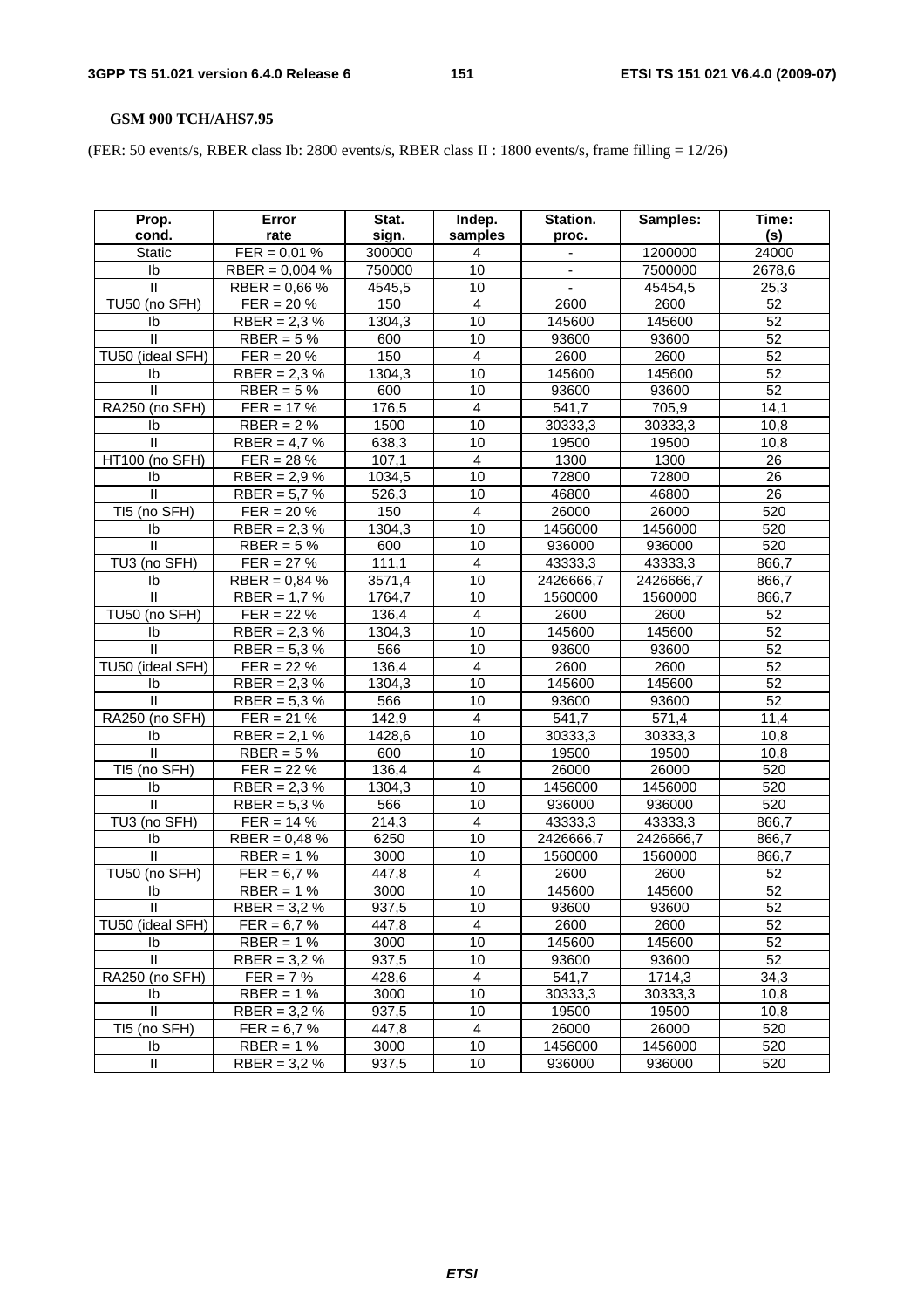# **GSM 900 TCH/AHS7.4**

(FER: 50 events/s, RBER class Ib: 2950 events/s, RBER class II : 1400 events/s, frame filling = 12/26)

| Prop.            | Error            | Stat.               | Indep.                  | Station.  | Samples:  | Time:           |
|------------------|------------------|---------------------|-------------------------|-----------|-----------|-----------------|
| cond.            | rate             | sign.               | samples                 | proc.     |           | (s)             |
| Static           | $FER = 0.01 %$   | 300000              | 4                       |           | 1200000   | 24000           |
| Ib               | $RBER = 0,001 %$ | 3000000             | 10                      |           | 30000000  | 10169,5         |
| Ш                | RBER = $0,66%$   | 4545,5              | 10                      |           | 45454,5   | 32,5            |
| TU50 (no SFH)    | $FER = 16 \%$    | 187,5               | $\overline{\mathbf{4}}$ | 2600      | 2600      | 52              |
| Ib               | $RBER = 1,4%$    | 2142,9              | 10                      | 153400    | 153400    | 52              |
| Ш                | RBER = $5,3%$    | 566                 | 10                      | 72800     | 72800     | 52              |
| TU50 (ideal SFH) | $FER = 16 \%$    | 187,5               | 4                       | 2600      | 2600      | $\overline{52}$ |
| Ib               | $RBER = 1,4%$    | 2142,9              | 10                      | 153400    | 153400    | 52              |
| $\mathbf{H}$     | RBER = $5,3%$    | 566                 | 10                      | 72800     | 72800     | $\overline{52}$ |
| RA250 (no SFH)   | $FER = 14 %$     | 214,3               | $\overline{4}$          | 541,7     | 857,1     | 17,1            |
| Ib               | $RBER = 1,1%$    | $\overline{2727,3}$ | 10                      | 31958,3   | 31958,3   | 10,8            |
| Ш                | RBER = $5%$      | 600                 | 10                      | 15166,7   | 15166,7   | 10,8            |
| HT100 (no SFH)   | $FER = 22 \%$    | 136,4               | 4                       | 1300      | 1300      | 26              |
| Ib               | $RBER = 1,8%$    | 1666,7              | 10                      | 76700     | 76700     | 26              |
| $\mathbf{H}$     | RBER = $6,1%$    | 491,8               | 10                      | 36400     | 36400     | $\overline{26}$ |
| TI5 (no SFH)     | $FER = 16 \%$    | 187,5               | 4                       | 26000     | 26000     | 520             |
| Ib               | $RBER = 1.4 %$   | 2142,9              | 10                      | 1534000   | 1534000   | 520             |
| $\mathbf{I}$     | RBER = $5,3%$    | 566                 | 10                      | 728000    | 728000    | 520             |
| TU3 (no SFH)     | $FER = 25 \%$    | 120                 | 4                       | 43333,3   | 43333,3   | 866,7           |
| Ib               | RBER = $0,68%$   | 4411,8              | 10                      | 2556666,7 | 2556666,7 | 866,7           |
| $\mathbf{H}$     | RBER = $1,9%$    | 1578,9              | 10                      | 1213333,3 | 1213333,3 | 866,7           |
| TU50 (no SFH)    | $FER = 18 \%$    | 166,7               | 4                       | 2600      | 2600      | 52              |
| Ib               | $RBER = 1,4%$    | 2142,9              | 10                      | 153400    | 153400    | 52              |
| $\mathbf{I}$     | RBER = $5,6%$    | 535,7               | 10                      | 72800     | 72800     | 52              |
| TU50 (ideal SFH) | $FER = 18 \%$    | 166,7               | $\overline{4}$          | 2600      | 2600      | 52              |
| Ib               | RBER = $1,4%$    | 2142,9              | 10                      | 153400    | 153400    | 52              |
| Ш                | $RBER = 5,6%$    | 535,7               | 10                      | 72800     | 72800     | 52              |
| RA250 (no SFH)   | $FER = 17 %$     | 176,5               | 4                       | 541,7     | 705,9     | 14,1            |
| Ib               | RBER = $1,3%$    | 2142,9              | 10                      | 31958,3   | 31958,3   | 10,8            |
| $\mathbf{I}$     | RBER = $5,4%$    | 555,6               | 10                      | 15166,7   | 15166,7   | 10,8            |
| TI5 (no SFH)     | $FER = 18 \%$    | 166,7               | 4                       | 26000     | 26000     | 520             |
| Ib               | RBER = $1,4%$    | 2142,9              | 10                      | 1534000   | 1534000   | 520             |
| Ш                | RBER = $5,6%$    | 535,7               | 10                      | 728000    | 728000    | 520             |
| TU3 (no SFH)     | $FER = 13 \%$    | 230,8               | $\overline{4}$          | 43333,3   | 43333,3   | 866,7           |
| I <sub>b</sub>   | RBER = $0,38%$   | 7894,7              | 10,0                    | 2556666,7 | 2556666,7 | 866,7           |
| $\mathbf{H}$     | $RBER = 1.2 %$   | 2500                | 10                      | 1213333,3 | 1213333,3 | 866,7           |
| TU50 (no SFH)    | $FER = 4.8 \%$   | 625                 | 4                       | 2600      | 2600      | 52              |
| Ib               | RBER = $0,51%$   | 5882,4              | 10                      | 153400    | 153400    | 52              |
| Ш.               | RBER = $3,3%$    | 909,1               | 10                      | 72800     | 72800     | 52              |
| TU50 (ideal SFH) | $FER = 4.8 \%$   | 625                 | 4                       | 2600      | 2600      | 52              |
| Ib               | RBER = $0,51%$   | 5882,4              | 10                      | 153400    | 153400    | 52              |
| $\mathbf{H}$     | RBER = $3,3%$    | 909,1               | 10                      | 72800     | 72800     | 52              |
| RA250 (no SFH)   | $FER = 5.3 %$    | 566                 | $\overline{4}$          | 541,7     | 2264,2    | 45,3            |
| Ib               | $RBER = 0.5 %$   | 6000                | 10                      | 31958,3   | 60000     | 20,3            |
| $\mathbf{H}$     | RBER = $3,4%$    | 882,4               | 10                      | 15166,7   | 15166,7   | 10,8            |
| TI5 (no SFH)     | $FER = 4.8 \%$   | 625                 | 4                       | 26000     | 26000     | 520             |
| Ib               | RBER = $0,51%$   | 5882,4              | 10                      | 1534000   | 1534000   | 520             |
| $\mathbf{II}$    | RBER = $3,3%$    | 909,1               | 10                      | 728000    | 728000    | 520             |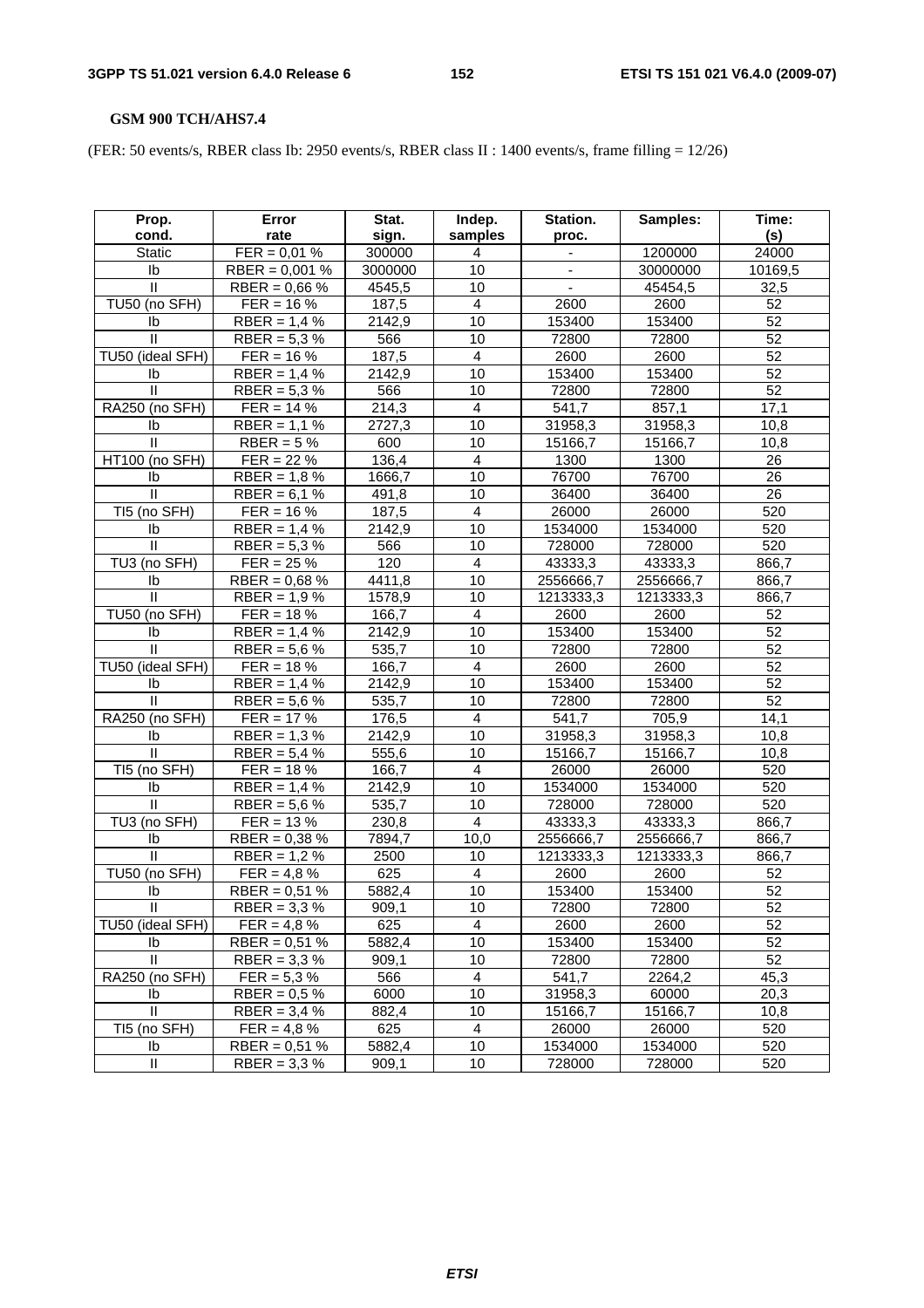# **GSM 900 TCH/AHS6.7**

(FER: 50 events/s, RBER class Ib: 2750 events/s, RBER class II : 1200 events/s, frame filling = 12/26)

| Prop.                 | Error            | Stat.   | Indep.                  | Station.  | Samples:  | Time:           |
|-----------------------|------------------|---------|-------------------------|-----------|-----------|-----------------|
| cond.                 | rate             | sign.   | samples                 | proc.     |           | (s)             |
| <b>Static</b>         | $FER = 0.01 %$   | 300000  | 4                       |           | 1200000   | 24000           |
| I <sub>b</sub>        | $RBER = 0,001 %$ | 3000000 | 10                      |           | 30000000  | 10909,1         |
| $\mathbf{H}$          | RBER = $0,66%$   | 4545,5  | 10                      |           | 45454,5   | 37,9            |
| TU50 (no SFH)         | $FER = 9.2 \%$   | 326,1   | 4                       | 2600      | 2600      | 52              |
| Ib                    | $RBER = 1,1%$    | 2727,3  | 10                      | 143000    | 143000    | 52              |
| $\mathbf{II}$         | RBER = $5,8%$    | 517,2   | 10                      | 62400     | 62400     | 52              |
| TU50 (ideal SFH)      | $FER = 9.2 \%$   | 326,1   | 4                       | 2600      | 2600      | $\overline{52}$ |
| Ib                    | $RBER = 1,1%$    | 2727,3  | 10                      | 143000    | 143000    | 52              |
| $\mathbf{II}$         | RBER = $5,8%$    | 517,2   | 10                      | 62400     | 62400     | 52              |
| <b>RA250 (no SFH)</b> | $FER = 8 \%$     | 375     | $\overline{4}$          | 541,7     | 1500      | 30              |
| Ib                    | $RBER = 0.93 %$  | 3225,8  | 10                      | 29791,7   | 32258,1   | 11,7            |
| $\mathbf{II}$         | RBER = $5.5%$    | 545,5   | 10                      | 13000     | 13000     | 10,8            |
| HT100 (no SFH)        | $FER = 13 \%$    | 230,8   | 4                       | 1300      | 1300      | 26              |
| lb                    | $RBER = 1.5%$    | 2000    | 10                      | 71500     | 71500     | 26              |
| $\mathbf{II}$         | RBER = $6,6%$    | 454,5   | 10                      | 31200     | 31200     | 26              |
| TI5 (no SFH)          | $FER = 9.2 \%$   | 326,1   | $\overline{4}$          | 26000     | 26000     | 520             |
| Ib                    | $RBER = 1,1%$    | 2727,3  | 10                      | 1430000   | 1430000   | 520             |
| $\mathbf{I}$          | $RBER = 5,8%$    | 517,2   | 10                      | 624000    | 624000    | 520             |
| TU3 (no SFH)          | $FER = 23 \%$    | 130,4   | 4                       | 43333,3   | 43333,3   | 866,7           |
| lb                    | RBER = $0,71%$   | 4225,4  | 10                      | 2383333,3 | 2383333,3 | 866,7           |
| $\mathbf{H}$          | RBER = $2,3%$    | 1304,3  | 10                      | 1040000   | 1040000   | 866,7           |
| TU50 (no SFH)         | $FER = 11 \%$    | 272,7   | $\overline{4}$          | 2600      | 2600      | 52              |
| Ib                    | RBER = $1,2%$    | 2500    | 10                      | 143000    | 143000    | $\overline{52}$ |
| $\mathbf{I}$          | $RBER = 6.2 %$   | 483,9   | 10                      | 62400     | 62400     | 52              |
| TU50 (ideal SFH)      | $FER = 11 \%$    | 272,7   | 4                       | 2600      | 2600      | 52              |
| Ib                    | RBER = $1,2%$    | 2500    | 10                      | 143000    | 143000    | 52              |
| Ш                     | RBER = $6,2%$    | 483,9   | 10                      | 62400     | 62400     | 52              |
| RA250 (no SFH)        | $FER = 11 \%$    | 272,7   | $\overline{4}$          | 541,7     | 1090,9    | 21,8            |
| Ib                    | $RBER = 1,1%$    | 2727,3  | 10                      | 29791,7   | 29791,7   | 10,8            |
| Ш                     | $RBER = 6%$      | 500     | 10                      | 13000     | 13000     | 10,8            |
| TI5 (no SFH)          | $FER = 11 \%$    | 272,7   | $\overline{\mathbf{4}}$ | 26000     | 26000     | 520             |
| Ib                    | RBER = $1,2%$    | 2500    | 10                      | 1430000   | 1430000   | 520             |
| Ш                     | RBER = $6,2%$    | 483,9   | 10                      | 624000    | 624000    | 520             |
| TU3 (no SFH)          | $FER = 11 \%$    | 272,7   | 4                       | 43333,3   | 43333,3   | 866,7           |
| Ib                    | RBER = $0,39%$   | 7692,3  | 10                      | 2383333,3 | 2383333,3 | 866,7           |
| $\mathbf{H}$          | RBER = $1,4%$    | 2142,9  | 10                      | 1040000   | 1040000   | 866,7           |
| TU50 (no SFH)         | $FER = 2.3 \%$   | 1304,3  | 4                       | 2600      | 5217,4    | 104,3           |
| Ib                    | $RBER = 0,39%$   | 7692,3  | $\overline{10}$         | 143000    | 143000    | 52              |
| Ш.                    | RBER = $3.6\%$   | 833,3   | 10                      | 62400     | 62400     | 52              |
| TU50 (ideal SFH)      | $FER = 2.3 %$    | 1304,3  | 4                       | 2600      | 5217,4    | 104,3           |
| Ib                    | $RBER = 0,39%$   | 7692,3  | 10                      | 143000    | 143000    | 52              |
| $\mathbf{H}$          | RBER = $3,6%$    | 833,3   | 10                      | 62400     | 62400     | 52              |
| RA250 (no SFH)        | $FER = 2.9 \%$   | 1034,5  | 4                       | 541,7     | 4137,9    | 82,8            |
| Ib                    | RBER = $0,4%$    | 7500    | 10                      | 29791,7   | 75000     | 27,3            |
| $\mathbf{II}$         | RBER = $3,6%$    | 833,3   | 10                      | 13000     | 13000     | 10,8            |
| TI5 (no SFH)          | $FER = 2.3 %$    | 1304,3  | 4                       | 26000     | 26000     | 520             |
| Ib                    | RBER = $0,39%$   | 7692,3  | 10                      | 1430000   | 1430000   | 520             |
| Ш                     | RBER = $3,6%$    | 833,3   | 10                      | 624000    | 624000    | 520             |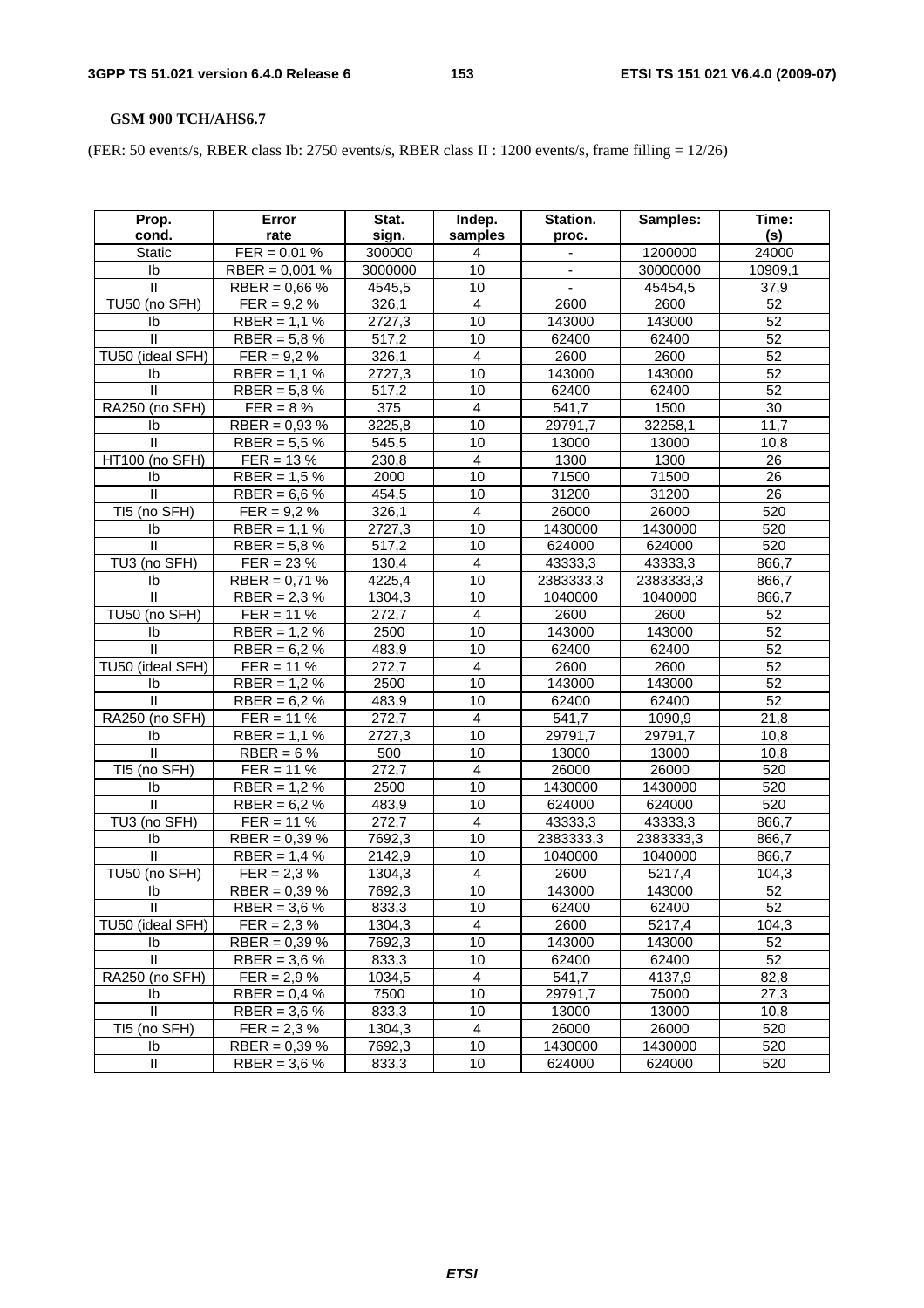# **GSM 900 TCH/AHS5.9**

(FER: 50 events/s, RBER class Ib: 2350 events/s, RBER class II : 800 events/s, frame filling = 12/26)

| Prop.            | Error           | Stat.  | Indep.         | Station.  | Samples:  | Time:           |
|------------------|-----------------|--------|----------------|-----------|-----------|-----------------|
| cond.            | rate            | sign.  | samples        | proc.     |           | (s)             |
| Static (II)      | RBER = $0,66%$  | 4545.5 | 10             |           | 45454.5   | 56,8            |
| TU50 (no SFH)    | $FER = 5.7 \%$  | 526,3  | 4              | 2600      | 2600      | 52              |
| Ib               | RBER = $0,51%$  | 5882,4 | 10             | 122200    | 122200    | 52              |
| $\mathbf{II}$    | $RBER = 6%$     | 500    | 10             | 41600     | 41600     | 52              |
| TU50 (ideal SFH) | $FER = 5.7 \%$  | 526,3  | 4              | 2600      | 2600      | 52              |
| Ib               | $RBER = 0.51 %$ | 5882,4 | 10             | 122200    | 122200    | 52              |
| $\mathbf{H}$     | RBER = $6%$     | 500    | 10             | 41600     | 41600     | 52              |
| RA250 (no SFH)   | $FER = 4.9 \%$  | 612,2  | $\overline{4}$ | 541,7     | 2449      | 49              |
| Ib               | $RBER = 0,42%$  | 7142.9 | 10             | 25458,3   | 71428,6   | 30,4            |
| $\mathbf{H}$     | RBER = $5,7%$   | 526,3  | 10             | 8666,7    | 8666,7    | 10,8            |
| HT100 (no SFH)   | $FER = 8.6 \%$  | 348,8  | 4              | 1300      | 1395,3    | 27,9            |
| Ib               | RBER = $0.73\%$ | 4109,6 | 10             | 61100     | 61100     | 26              |
| $\mathbf{II}$    | RBER = $6,8%$   | 441.2  | 10             | 20800     | 20800     | 26              |
| TI5 (no SFH)     | $FER = 5.7 \%$  | 526,3  | 4              | 26000     | 26000     | 520             |
| Ib               | RBER = $0.51$ % | 5882,4 | 10             | 1222000   | 1222000   | 520             |
| $\mathbf{II}$    | RBER = $6%$     | 500    | 10             | 416000    | 416000    | 520             |
| TU3 (no SFH)     | $FER = 21 \%$   | 142,9  | 4              | 43333,3   | 43333,3   | 866,7           |
| Ib               | RBER = $0,55%$  | 5454,5 | 10             | 2036666,7 | 2036666,7 | 866,7           |
| $\mathbf{H}$     | RBER = $2,6%$   | 1153,8 | 10             | 693333,3  | 693333,3  | 866,7           |
| TU50 (no SFH)    | $FER = 7,1%$    | 422,5  | $\overline{4}$ | 2600      | 2600      | 52              |
| Ib               | RBER = $0,57%$  | 5263,2 | 10             | 122200    | 122200    | 52              |
| $\mathbf{II}$    | RBER = $6.5%$   | 461,5  | 10             | 41600     | 41600     | 52              |
| TU50 (ideal SFH) | $FER = 7.1 \%$  | 422,5  | 4              | 2600      | 2600      | $\overline{52}$ |
| Ib               | RBER = $0,57%$  | 5263,2 | 10             | 122200    | 122200    | 52              |
| $\mathbf{H}$     | RBER = $6,5%$   | 461,5  | 10             | 41600     | 41600     | $\overline{52}$ |
| RA250 (no SFH)   | $FER = 7%$      | 428,6  | 4              | 541,7     | 1714,3    | 34,3            |
| Ib               | RBER = $0,51%$  | 5882,4 | 10             | 25458,3   | 58823,5   | 25              |
| $\mathbf{I}$     | RBER = $6,3%$   | 476,2  | 10             | 8666,7    | 8666,7    | 10,8            |
| TI5 (no SFH)     | $FER = 7.1 \%$  | 422,5  | 4              | 26000     | 26000     | 520             |
| Ib               | RBER = $0,57%$  | 5263,2 | 10             | 1222000   | 1222000   | 520             |
| $\mathbf{II}$    | RBER = $6,5%$   | 461,5  | 10             | 416000    | 416000    | 520             |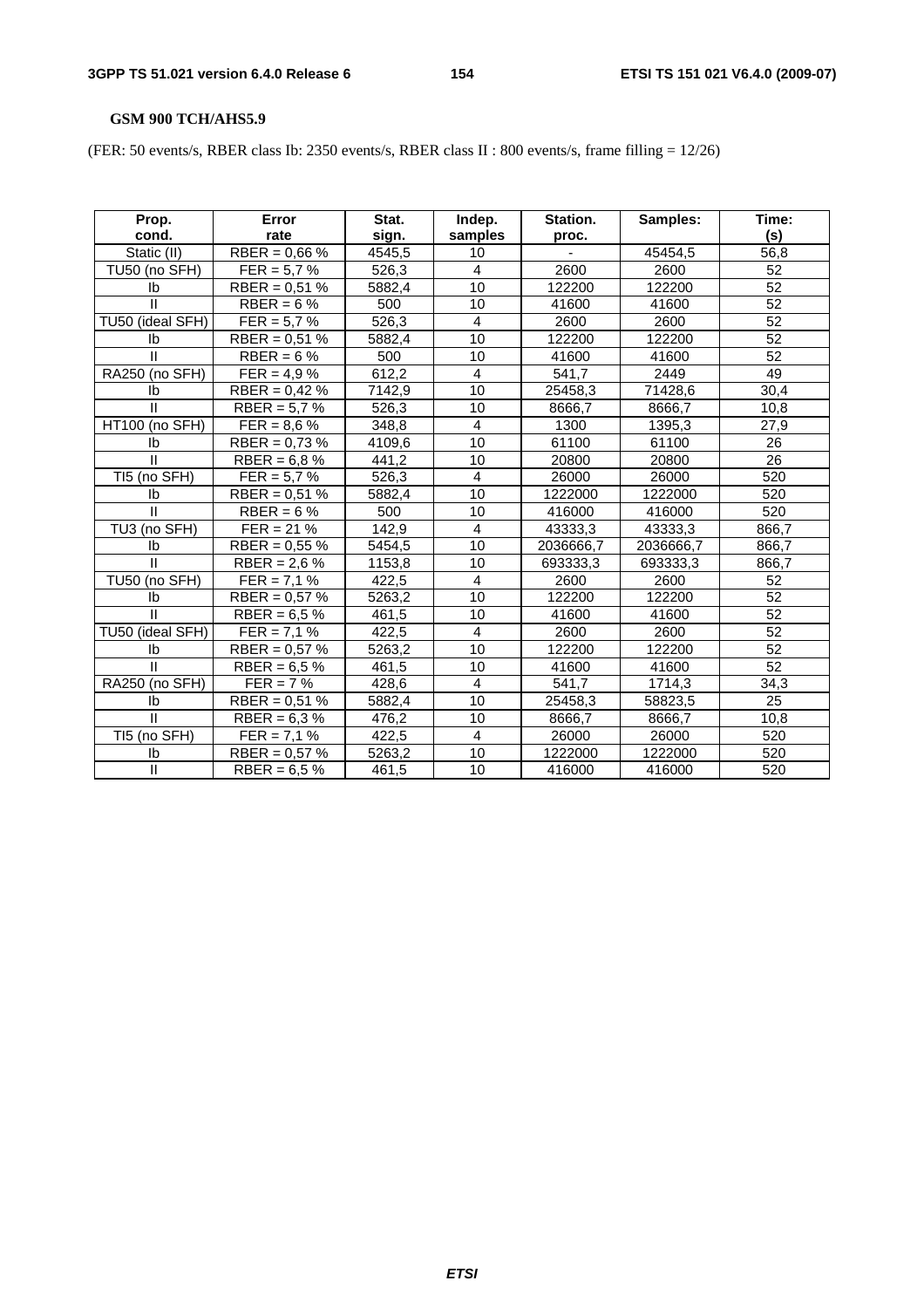# **GSM 900 TCH/AHS5.15**

(FER: 50 events/s, RBER class Ib: 2100 events/s, RBER class II : 600 events/s, frame filling = 12/26)

| Prop.<br>cond.          | Error<br>rate             | Stat.<br>sign. | Indep.<br>samples       | Station.<br>proc. | Samples: | Time:<br>(s)    |
|-------------------------|---------------------------|----------------|-------------------------|-------------------|----------|-----------------|
| Static (II)             | RBER = $0.66\%$           | 4545,5         | 10                      |                   | 45454,5  | 75,8            |
| TU50 (no SFH)           | $FER = 2.5 \%$            | 1200           | 4                       | 2600              | 4800     | 96              |
| Ib                      | RBER = $0,51%$            | 5882,4         | 10                      | 109200            | 109200   | 52              |
| $\mathbf{I}$            | RBER = $6,3%$             | 476,2          | 10                      | 31200             | 31200    | $\overline{52}$ |
| TU50 (ideal SFH)        | $FER = 2.5 \%$            | 1200           | $\overline{4}$          | 2600              | 4800     | $\overline{96}$ |
| lb                      | RBER = $0,51%$            | 5882,4         | 10                      | 109200            | 109200   | 52              |
| $\mathbf{H}$            | RBER = $6,3%$             | 476,2          | 10                      | 31200             | 31200    | $\overline{52}$ |
| RA250 (no SFH)          | $\overline{FER} = 2.2 \%$ | 1363,6         | 4                       | 541,7             | 5454,5   | 109,1           |
| Ib                      | $RBER = 0,43%$            | 6976,7         | 10                      | 22750             | 69767,4  | 33,2            |
| $\mathbf{H}$            | $RBER = 6%$               | 500            | 10                      | 6500              | 6500     | 10,8            |
| HT100 (no SFH)          | $FER = 4%$                | 750            | 4                       | 1300              | 3000     | 60              |
| Ib                      | RBER = $0,78%$            | 3846,2         | 10                      | 54600             | 54600    | 26              |
| $\mathbf{I}$            | RBER = $7,2%$             | 416,7          | 10                      | 15600             | 15600    | $\overline{26}$ |
| TI5 (no SFH)            | $FER = 2.5 \%$            | 1200           | 4                       | 26000             | 26000    | 520             |
| Ib                      | RBER = $0,51%$            | 5882,4         | 10                      | 1092000           | 1092000  | 520             |
| $\mathbf{H}$            | RBER = $6,3%$             | 476,2          | 10                      | 312000            | 312000   | 520             |
| TU3 (no SFH)            | $FER = 17 %$              | 176,5          | $\overline{\mathbf{4}}$ | 43333,3           | 43333,3  | 866,7           |
| Ib                      | RBER = $0.8\%$            | 3750           | 10                      | 1820000           | 1820000  | 866,7           |
| $\overline{\mathbb{I}}$ | RBER = $3,1%$             | 967,7          | 10                      | 520000            | 520000   | 866,7           |
| TU50 (no SFH)           | $FER = 3.3 \%$            | 909,1          | 4                       | 2600              | 3636,4   | 72,7            |
| Ib                      | RBER = $0,6%$             | 5000           | 10                      | 109200            | 109200   | 52              |
| $\mathbf{II}$           | RBER = $6,9%$             | 434,8          | 10                      | 31200             | 31200    | $\overline{52}$ |
| TU50 (ideal SFH)        | $FER = 3.3 \%$            | 909,1          | 4                       | 2600              | 3636,4   | 72,7            |
| Ib                      | RBER = $0,6%$             | 5000           | 10                      | 109200            | 109200   | 52              |
| $\mathbf{II}$           | RBER = $6.9%$             | 434,8          | 10                      | 31200             | 31200    | 52              |
| RA250 (no SFH)          | $FER = 3.5 \%$            | 857,1          | 4                       | 541,7             | 3428,6   | 68,6            |
| Ib                      | RBER = $0,57%$            | 5263,2         | 10                      | 22750             | 52631,6  | 25,1            |
| $\mathbf{I}$            | RBER = $6.7%$             | 447,8          | 10                      | 6500              | 6500     | 10,8            |
| TI5 (no SFH)            | $FER = 3.3 %$             | 909,1          | $\overline{4}$          | 26000             | 26000    | 520             |
| Ib                      | RBER = $0,6%$             | 5000           | 10                      | 1092000           | 1092000  | 520             |
| $\mathsf{I}$            | RBER = $6,9%$             | 434,8          | 10                      | 312000            | 312000   | 520             |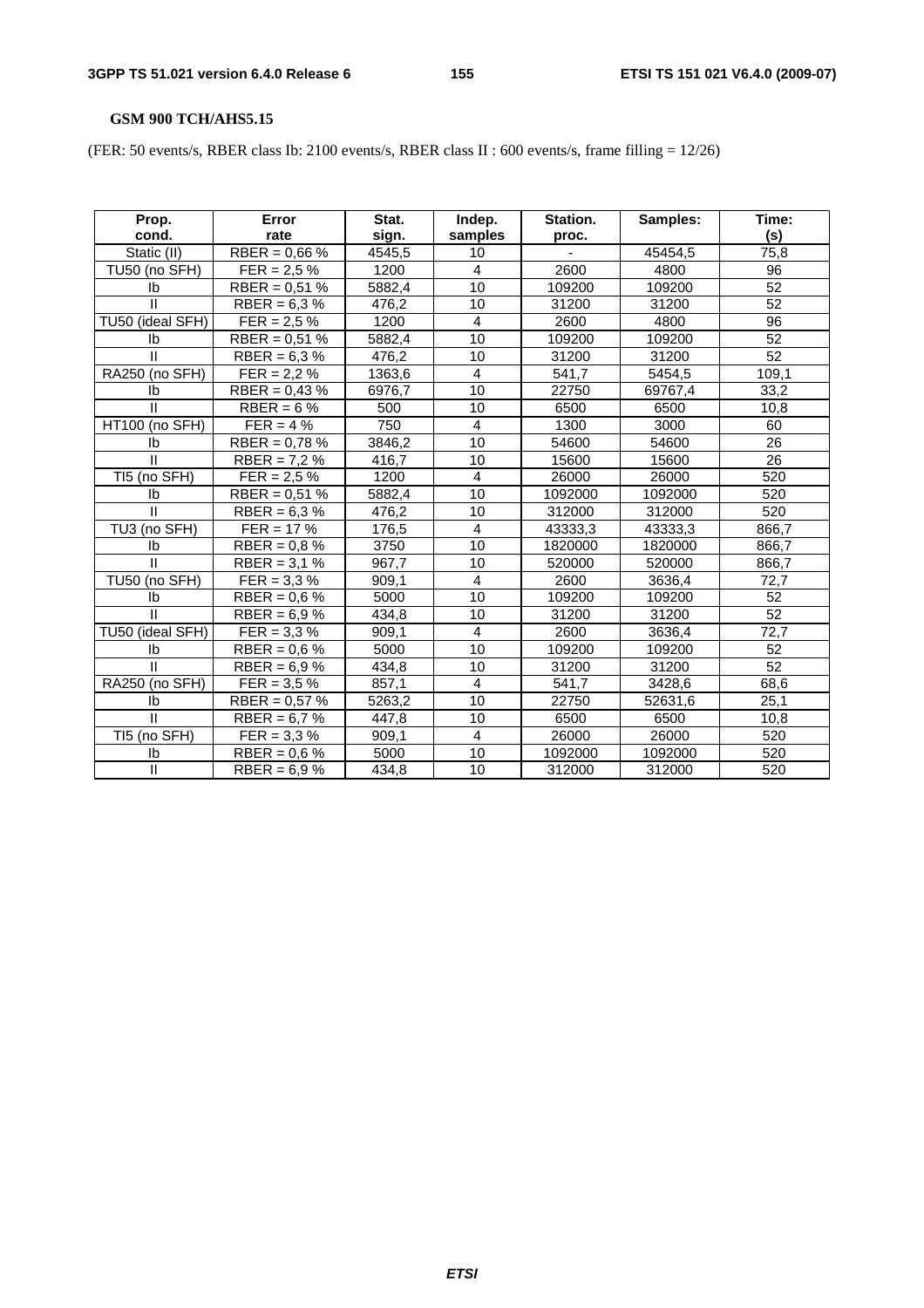#### **GSM 900 TCH/AHS4.75**

(FER: 50 events/s, RBER class Ib: 2200 events/s, RBER class II : 600 events/s, frame filling = 12/26)

| Prop.                   | Error           | Stat.   | Indep.         | Station.  | Samples:  | Time:           |
|-------------------------|-----------------|---------|----------------|-----------|-----------|-----------------|
| cond.                   | rate            | sign.   | samples        | proc.     |           | (s)             |
| Static (II)             | RBER = $0.66\%$ | 4545,5  | 10             |           | 45454,5   | 75,8            |
| TU50 (no SFH)           | $FER = 1.2 \%$  | 2500    | 4              | 2600      | 10000     | 200             |
| Ib                      | RBER = $0,17%$  | 17647,1 | 10             | 114400    | 176470,6  | 80,2            |
| $\mathbf{H}$            | RBER = $6,4%$   | 468,8   | 10             | 31200     | 31200     | 52              |
| TU50 (ideal SFH)        | $FER = 1,2%$    | 2500    | $\overline{4}$ | 2600      | 10000     | 200             |
| Ib                      | RBER = $0,17%$  | 17647,1 | 10             | 114400    | 176470,6  | 80,2            |
| $\mathbf{H}$            | RBER = $6,4%$   | 468,8   | 10             | 31200     | 31200     | 52              |
| RA250 (no SFH)          | $FER = 1,2%$    | 2500    | 4              | 541,7     | 10000     | 200             |
| Ib                      | RBER = $0.14$ % | 21428,6 | 10             | 23833,3   | 214285,7  | 97,4            |
| $\mathbf{H}$            | RBER = $6.2 \%$ | 483,9   | 10             | 6500      | 6500      | 10,8            |
| HT100 (no SFH)          | $FER = 1.8 \%$  | 1666,7  | 4              | 1300      | 6666,7    | 133,3           |
| Ib                      | RBER = $0.26\%$ | 11538,5 | 10             | 57200     | 115384,6  | 52,4            |
| $\mathbf{II}$           | RBER = $7,4%$   | 405,4   | 10             | 15600     | 15600     | 26              |
| TI5 (no SFH)            | $FER = 1.2 \%$  | 2500    | $\overline{4}$ | 26000     | 26000     | 520             |
| Ib                      | RBER = $0,17%$  | 17647,1 | 10             | 1144000   | 1144000   | 520             |
| $\mathbf{H}$            | RBER = $6,4%$   | 468.8   | 10             | 312000    | 312000    | 520             |
| TU3 (no SFH)            | $FER = 15 \%$   | 200     | $\overline{4}$ | 43333,3   | 43333,3   | 866,7           |
| Ib                      | RBER = $0.6\%$  | 5000    | 10             | 1906666,7 | 1906666,7 | 866,7           |
| π                       | RBER = $3,6%$   | 833,3   | 10             | 520000    | 520000    | 866,7           |
| TU50 (no SFH)           | $FER = 1.8 \%$  | 1666,7  | $\overline{4}$ | 2600      | 6666,7    | 133.3           |
| Ib                      | RBER = $0,22%$  | 13636,4 | 10             | 114400    | 136363,6  | 62              |
| $\mathbf{H}$            | $RBER = 7%$     | 428,6   | 10             | 31200     | 31200     | $\overline{52}$ |
| TU50 (ideal SFH)        | $FER = 1,8%$    | 1666,7  | $\overline{4}$ | 2600      | 6666.7    | 133,3           |
| Ib                      | RBER = $0.22\%$ | 13636,4 | 10             | 114400    | 136363,6  | 62              |
| $\mathbf{H}$            | $RBER = 7%$     | 428,6   | 10             | 31200     | 31200     | 52              |
| RA250 (no SFH)          | $FER = 2,1%$    | 1428,6  | $\overline{4}$ | 541,7     | 5714,3    | 114,3           |
| Ib                      | RBER = $0.22\%$ | 13636,4 | 10             | 23833,3   | 136363,6  | 62              |
| II                      | RBER = $6,9%$   | 434,8   | 10             | 6500      | 6500      | 10,8            |
| TI5 (no SFH)            | $FER = 1.8 \%$  | 1666,7  | $\overline{4}$ | 26000     | 26000     | 520             |
| lb                      | RBER = $0,22%$  | 13636,4 | 10             | 1144000   | 1144000   | 520             |
| $\overline{\mathsf{I}}$ | $RBER = 7%$     | 428,6   | 10             | 312000    | 312000    | 520             |

### **GSM 900 PDTCH/CS-1 to CS-4**

(BLER: 50 events/s, frame filling = 12/52)

| Prop.<br>cond.    | Error<br>rate   | Stat.<br>sign. | Indep.<br>samples | Station.<br>proc. | Samples: | Time:<br>(s) |
|-------------------|-----------------|----------------|-------------------|-------------------|----------|--------------|
| static            | <b>BLER=10%</b> | 300            |                   |                   | 600      | 12.0         |
| TU50              | <b>BLER=10%</b> | 300            | ົ                 | 5 200             | 5 2 0 0  | 104.0        |
| <b>TU50 (SFH)</b> | <b>BLER=10%</b> | 300            | っ                 | 5 200             | 5 200    | 104.0        |
| <b>RA250</b>      | <b>BLER=10%</b> | 300            | ົ                 | 1 083             | 1 083    | 21.7         |
| <b>HT100</b>      | <b>BLER=10%</b> | 300            | ົ                 | 2 600             | 2600     | 52.0         |
| TI5               | <b>BLER=10%</b> | 300            |                   | 52 008            | 52 008   | 1 040        |
| TU3               | <b>BLER=10%</b> | 300            | ົ                 | 86 680            | 86 680   | 1733.6       |
| TU3 (SFH)         | <b>BLER=10%</b> | 300            | າ                 | 86 680            | 86 680   | 1 733.6      |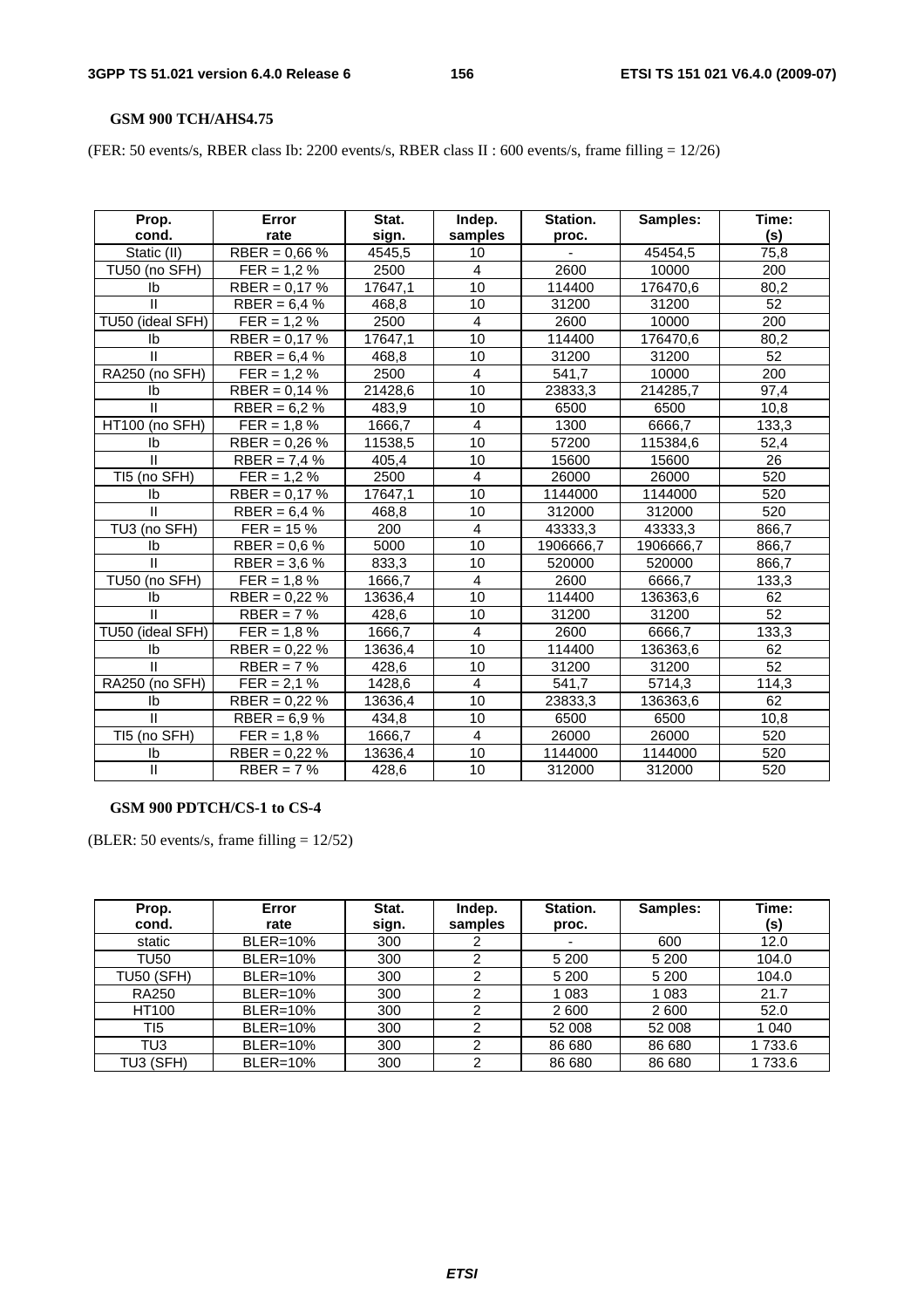### **GSM 900 PRACH (11 bits), PRACH (8 bits)**

(BLER: 217 events/s, frame filling = 1)

| Prop.<br>cond.    | Error<br>rate   | Stat.<br>sign. | Indep.<br>samples | Station.<br>proc. | Samples: | Time:<br>(s) |
|-------------------|-----------------|----------------|-------------------|-------------------|----------|--------------|
| static            | <b>BLER=15%</b> | 200            |                   | ٠                 | 400      | 8.0          |
| TU50              | <b>BLER=15%</b> | 200            | າ                 | 5 2 0 8           | 5 2 0 8  | 104.1        |
| <b>TU50 (SFH)</b> | <b>BLER=15%</b> | 200            | ⌒                 | 5 2 0 8           | 5 2 0 8  | 104.1        |
| <b>RA250</b>      | <b>BLER=15%</b> | 200            | າ                 | 1 0 8 5           | 1 0 8 5  | 21.7         |
| HT100             | <b>BLER=15%</b> | 200            |                   | 2 604             | 2604     | 52.1         |
| TI5               | <b>BLER=15%</b> | 200            |                   | 52 080            | 52 080   | 1 041.6      |
| TU3               | <b>BLER=15%</b> | 200            | າ                 | 86 800            | 86 800   | 1736         |
| TU3 (SFH)         | <b>BLER=15%</b> | 200            | າ                 | 86 800            | 86 800   | 1736         |

#### **GSM 900 PACCH**

(BLER: 50 events/s, frame filling = 12/52)

| Prop.             | Error           | Stat. | Indep.  | Station. | Samples: | Time:   |
|-------------------|-----------------|-------|---------|----------|----------|---------|
| Cond.             | rate            | sign. | samples | proc.    |          | (s)     |
| <b>Static</b>     | <b>BLER=10%</b> | 300   |         |          | 3 0 0 0  | 60.0    |
| TU50              | <b>BLER=10%</b> | 300   | ົ       | 5 200    | 5 200    | 104.0   |
| <b>TU50 (SFH)</b> | <b>BLER=10%</b> | 300   |         | 5 2 0 0  | 5 200    | 104.0   |
| <b>RA250</b>      | <b>BLER=10%</b> | 300   | າ       | 1 0 8 3  | 1 0 8 3  | 21.7    |
| <b>HT100</b>      | <b>BLER=10%</b> | 300   | ົ       | 2 600    | 2600     | 52.0    |
| TI5               | <b>BLER=10%</b> | 300   | ົ       | 52 008   | 52 008   | 1 0 4 0 |
| TU3               | <b>BLER=10%</b> | 300   | 2       | 86 680   | 86 680   | 1 733.6 |
| TU3 (SFH)         | <b>BLER=10%</b> | 300   | ◠       | 86 680   | 86 680   | 1 733.6 |

# C.2 DCS 1800; Number of Samples for Testing

#### **DCS 1800 SDCCH**

(FER:  $4.25$  events/s, frame filling  $= 4/51$ )

| Prop.<br>cond.    | Error<br>rate | Stat.<br>sign. | Indep.<br>samples | Station.<br>proc. | Samples: | Time:<br>(s) |
|-------------------|---------------|----------------|-------------------|-------------------|----------|--------------|
| static            | FER=0.10%     | 30 000         |                   |                   | 60 000   | 14 117.6     |
| TU50              | FER=9.0%      | 333            | っ                 | 1 301             | 1 3 0 1  | 306.1        |
| RA130             | $FER = 8.0\%$ | 375            |                   | 521               | 750      | 176.5        |
| HT100             | FER=13.0%     | 231            | 2                 | 651               | 651      | 153.2        |
| TU1.5             | FER=22%       | 136            | ົ                 | 43 350            | 43 350   | 10 200.0     |
| <b>TU1.5(SFH)</b> | FER=9.0%      | 333            |                   | 43 350            | 43 350   | 10 200.0     |
| <b>TU50(SFH)</b>  | $FER=9\%$     | 333            | 2                 | 301               | 1 3 0 1  | 306.1        |
| TI5               | FER=13%       | 231            | っ                 | 13 005            | 13 005   | 3 0 6 0      |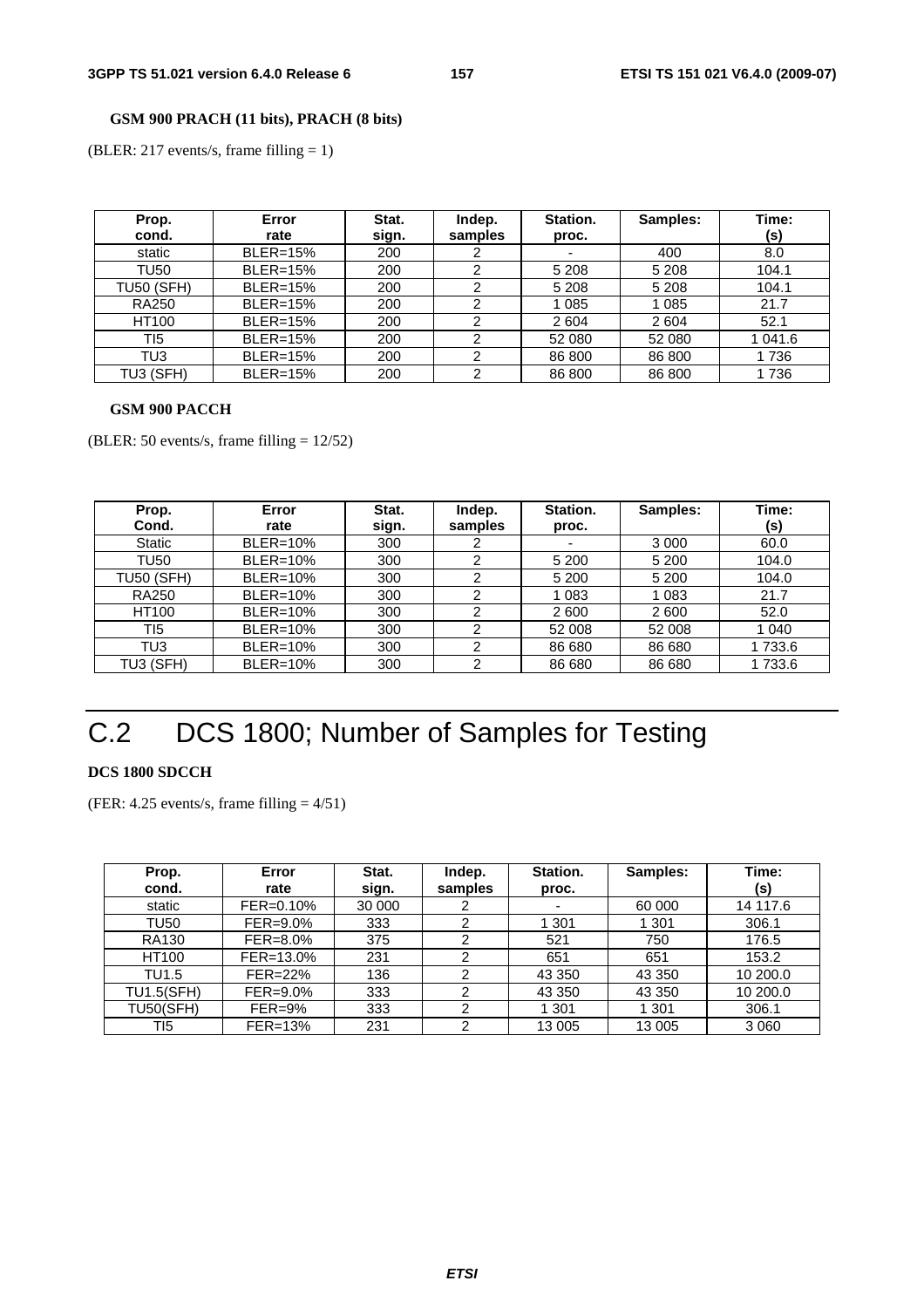### **DCS 1800 RACH**

(FER: 217 events/s, frame filling = 1)

| Prop.<br>cond.    | Error<br>rate | Stat.<br>sign. | Indep.<br>samples | Station.<br>proc. | Samples: | Time:<br>(s) |
|-------------------|---------------|----------------|-------------------|-------------------|----------|--------------|
| static            | FER=0.50%     | 6 0 0 0        |                   |                   | 12 000   | 55.3         |
| <b>TU50</b>       | $FER = 13%$   | 231            | $\overline{2}$    | 5 2 0 8           | 5 2 0 8  | 24.0         |
| <b>RA130</b>      | $FER=12%$     | 250            | 2                 | 2087              | 2 0 8 7  | 10.0         |
| HT100             | $FER = 13%$   | 231            | $\mathcal{P}$     | 2604              | 2604     | 12.0         |
| TU1.5             | $FER = 15%$   | 200            | $\overline{2}$    | 173 600           | 173 600  | 800.0        |
| <b>TU1.5(SFH)</b> | $FER = 15%$   | 200            | $\mathcal{P}$     | 173 600           | 173 600  | 800.0        |
| <b>TU50</b>       | FER=16%       | 188            | $\overline{2}$    | 5 2 0 8           | 5 2 0 8  | 24.0         |
| <b>RA130</b>      | FER=13%       | 231            | 2                 | 2087              | 2 0 8 7  | 10.0         |
| <b>TU50(SFH)</b>  | $FER=13%$     | 231            | $\mathcal{P}$     | 5 2 0 8           | 5 2 0 8  | 24.0         |
| TI5               | $FER = 13%$   | 231            | 2                 | 52 080            | 52 080   | 3063.5       |
| <b>TU50(SFH)</b>  | FER=16%       | 188            | 2                 | 5208              | 5208     | 24           |
| TI5               | $FER=16%$     | 188            | $\mathcal{P}$     | 52 080            | 52 080   | 3063.5       |

#### **DCS 1800 SACCH/T**

(FER: 2.1 events/s, frame filling  $= 1/26$ )

| Prop.             | Error        | Stat.  | Indep.  | Station. | Samples: | Time:    |
|-------------------|--------------|--------|---------|----------|----------|----------|
| cond.             | rate         | sign.  | samples | proc.    |          | (s)      |
| static            | FER=0.10%    | 30 000 |         |          | 60 000   | 28 571.4 |
| TU50              | $FER=9.0%$   | 333    | 2       | 1 3 1 1  | 1 3 1 1  | 624.3    |
| <b>RA130</b>      | $FER = 8.0%$ | 375    | 2       | 525      | 750      | 357.1    |
| <b>HT100</b>      | $FER = 13%$  | 231    | 2       | 656      | 656      | 312.4    |
| TU1.5             | FER=22%      | 136    |         | 43 680   | 43 680   | 20 800.0 |
| <b>TU1.5(SFH)</b> | $FER=9.0%$   | 333    | ◠       | 43 680   | 43 680   | 20 800.0 |
| <b>TU50(SFH)</b>  | $FER = 9%$   | 333    | 2       | 1 3 1 1  | 1 3 1 1  | 624.3    |
| TI5               | $FER=13%$    | 231    | ◠       | 13 104   | 13 104   | 6 240.0  |

### **DCS 1800 SACCH/C**

(FER: 2.13 events/s, frame filling  $= 4/102$ )

| Prop.<br>cond.    | Error<br>rate | Stat.<br>sign. | Indep.<br>samples | Station.<br>proc. | Samples: | Time:<br>(s) |
|-------------------|---------------|----------------|-------------------|-------------------|----------|--------------|
| static            | FER=0.10%     | 30 000         |                   |                   | 60 000   | 28 169.0     |
| TU50              | $FER=9\%$     | 333            | 2                 | 1 304             | 1 304    | 612.2        |
| <b>RA130</b>      | FER=8.0%      | 375            | ົ                 | 523               | 750      | 352.1        |
| HT100             | $FER=13%$     | 251            | 2                 | 652               | 652      | 306.1        |
| TU1.5             | FER=22%       | 136            | 2                 | 43 452            | 43 452   | 20 400.0     |
| <b>TU1.5(SFH)</b> | FER=9.0%      | 333            | 2                 | 43 452            | 43 452   | 20 400.0     |
| <b>TU50(SFH)</b>  | $FER = 9%$    | 333            | ◠                 | 1 304             | 1 304    | 612.2        |
| TI5               | FER=13%       | 231            | 2                 | 26 071            | 26 071   | 12 240       |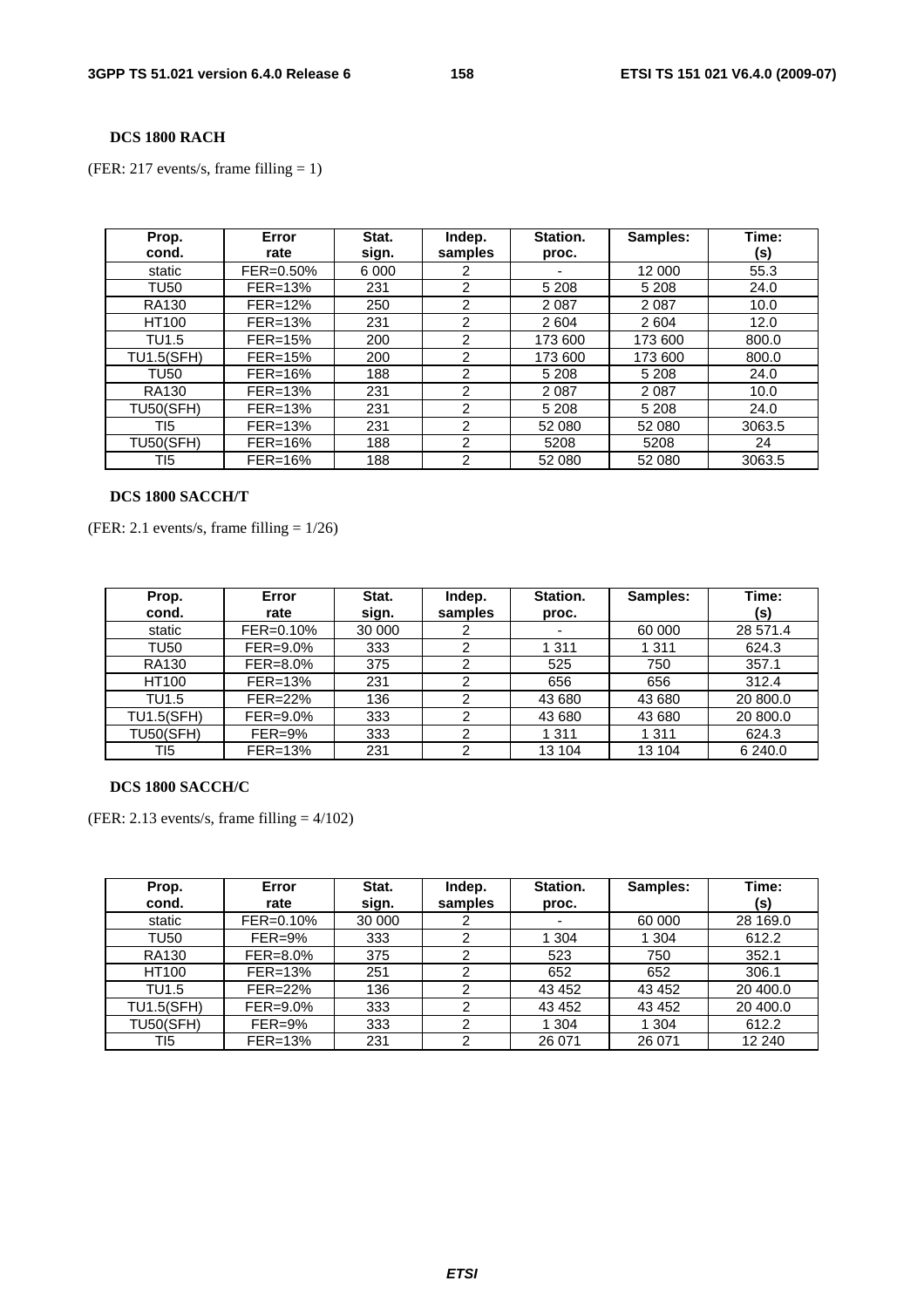#### **DCS 1800 FACCH/F**

(FER: 50 events/s, frame filling = 24/26)

| Prop.<br>cond.    | Error<br>rate | Stat.<br>sign. | Indep.<br>samples | Station.<br>proc. | Samples: | Time:<br>(s) |
|-------------------|---------------|----------------|-------------------|-------------------|----------|--------------|
| static            | FER=0.10%     | 30 000         | 4                 | ۰                 | 120 000  | 2 400.0      |
| <b>TU50</b>       | FER=3.9%      | 769            | 4                 | 1 300             | 3076     | 61.5         |
| <b>RA130</b>      | $FER = 3.4%$  | 882            | 4                 | 521               | 3528     | 70.6         |
| HT100             | $FER=7.4\%$   | 405            | 4                 | 650               | 1620     | 32.4         |
| TU1.5             | FER=22%       | 136            | 4                 | 43 334            | 43 334   | 866.7        |
| <b>TU1.5(SFH)</b> | $FER = 3.4%$  | 882            | 4                 | 43 334            | 43 334   | 866.7        |
| <b>TU50</b>       | $FER = 3.4%$  | 882            | 4                 | 1 300             | 3528     | 70.6         |
| <b>RA130</b>      | FER=3.5%      | 857            | 4                 | 521               | 3428     | 68.6         |
| <b>TU50(SFH)</b>  | FER=3.9%      | 769            | 4                 | 1 300             | 3076     | 61.5         |
| TI5               | FER=8.0%      | 375            | 4                 | 13 000            | 13 000   | 260.0        |
| <b>TU50(SFH)</b>  | $FER = 3.4%$  | 882            | 4                 | 1 300             | 3528     | 70.6         |
| TI5               | FER=9.5%      | 316            | 4                 | 13 000            | 13 000   | 260.0        |
| <b>TU50</b>       | FER=6.1%      | 492            | 4                 | 1 300             | 1968     | 39.4         |
| TI5               | FER=17.1%     | 176            | 4                 | 13 000            | 13 000   | 260.0        |

## **DCS 1800 FACCH/H**

(FER: 25 events/s, frame filling  $= 12/26$ )

| Prop.<br>cond.    | Error<br>rate | Stat.<br>sign. | Indep.<br>samples | Station.<br>proc. | Samples: | Time:<br>(s) |
|-------------------|---------------|----------------|-------------------|-------------------|----------|--------------|
| static            | FER=0.10%     | 30 000         | 4                 |                   | 120 000  | 4 800.0      |
| <b>TU50</b>       | FER=7.2%      | 417            | 4                 | 1 300             | 1668     | 66.7         |
| <b>RA130</b>      | FER=5.7%      | 526            | 4                 | 521               | 2 1 0 4  | 84.2         |
| HT100             | FER=10.4%     | 288            | 4                 | 650               | 1 1 5 2  | 46.1         |
| TU1.5             | FER=22%       | 136            | 4                 | 43 334            | 43 334   | 1733.4       |
| <b>TU1.5(SFH)</b> | FER=6.7%      | 448            | 4                 | 43 334            | 43 334   | 1733.4       |
| <b>TU50</b>       | FER=6.9%      | 435            | 4                 | 1 300             | 1740     | 69.6         |
| <b>TU50(SFH)</b>  | FER=7.2%      | 417            | 4                 | 1 300             | 1668     | 66.7         |
| TI5               | FER=6.9%      | 435            | 4                 | 13 000            | 13 000   | 520.0        |
| <b>TU50(SFH)</b>  | FER=6.9%      | 435            | 4                 | 1 300             | 1 740    | 69.6         |
| TI5               | FER=6.7%      | 448            | 4                 | 13 000            | 13 000   | 520.0        |

### **DCS 1800 TCH/F9.6**

(BER: 12000 events/s, frame filling = 24/26)

| Prop.<br>cond.    | Error<br>rate | Stat.<br>sign. | Indep.<br>samples | Station.<br>proc. | Samples:   | Time:<br>(s) |
|-------------------|---------------|----------------|-------------------|-------------------|------------|--------------|
| static            | BER=1.0E-5    | 3 000 000      | 10                |                   | 30 000 000 | 2 500.0      |
| <b>TU50</b>       | $BER = 0.40%$ | 7 500          | 10                | 312 000           | 312 000    | 26.0         |
| <b>RA130</b>      | BER=0.10%     | 30 000         | 10                | 125 000           | 300 000    | 25.0         |
| HT100             | BER=0.70%     | 4 2 8 6        | 10                | 156 000           | 156 000    | 13.0         |
| TU1.5             | BER=8.0%      | 375            | 10                | 10 400 000        | 10 400 000 | 866.7        |
| <b>TU1.5(SFH)</b> | BER=0.30%     | 10 000         | 10                | 10 400 000        | 10 400 000 | 866.7        |
| <b>TU50</b>       | BER=0.80%     | 3750           | 10                | 312 000           | 312 000    | 26.0         |
| <b>TU50 (SFH)</b> | BER=0.3%      | 10 000         | 10                | 312 000           | 312 000    | 26.0         |
| <b>RA130</b>      | BER=0.20%     | 15 000         | 10                | 125 000           | 150 000    | 12.5         |
| <b>TU50(SFH)</b>  | BER=0.4%      | 7 500          | 10                | 312 000           | 312 000    | 26.0         |
| TI5               | BER=0.5%      | 6 0 0 0        | 10                | 3 120 000         | 3 120 000  | 260.0        |
| TI5               | BER=0.8%      | 3750           | 10                | 3 120 000         | 3 120 000  | 260.0        |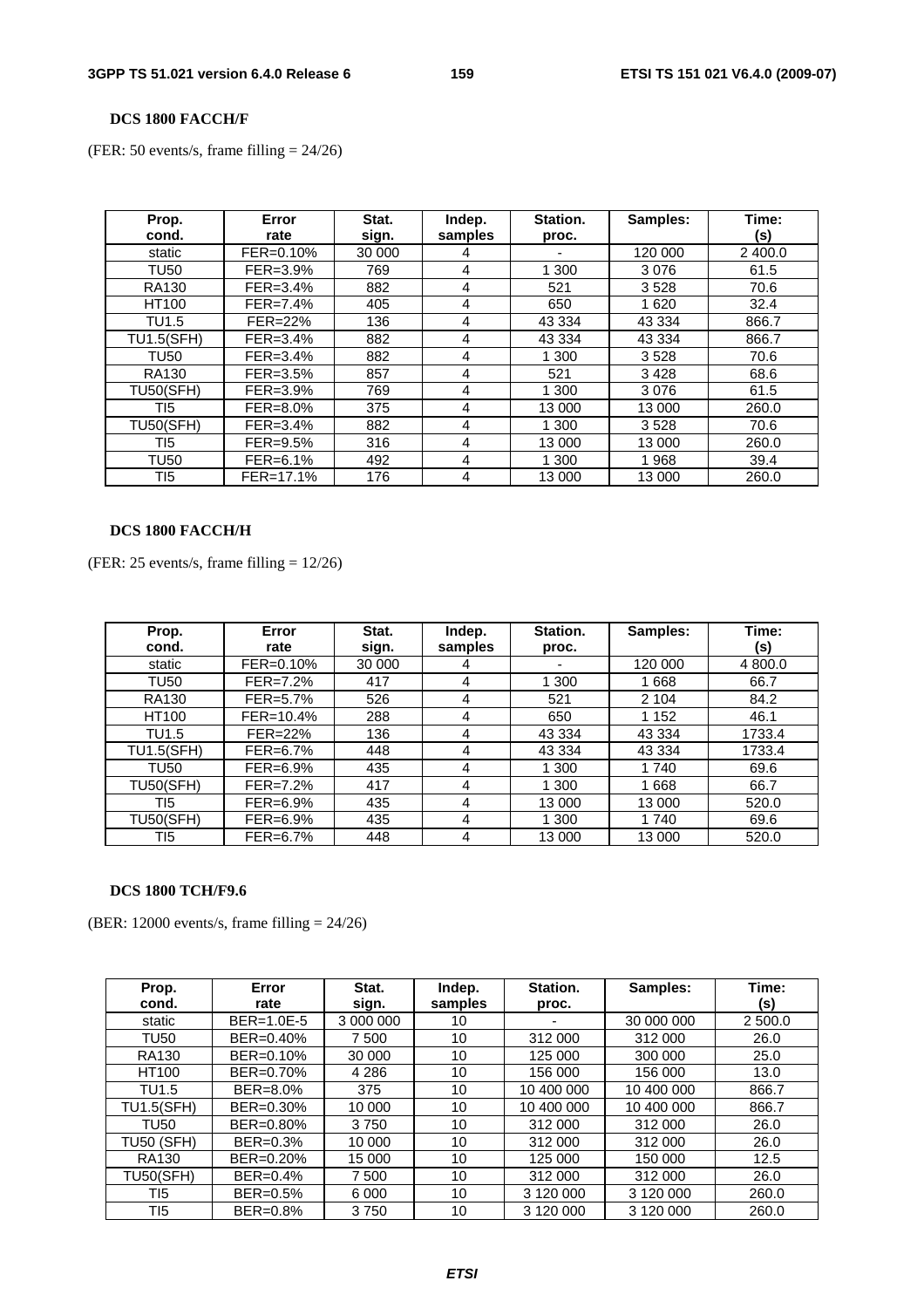### **DCS 1800 TCH/H4.8**

(BER:  $6000$  events/s, frame filling =  $12/26$ )

| Prop.<br>cond.    | Error<br>rate | Stat.<br>sign. | Indep.<br>samples | Station.<br>proc. | Samples:        | Time:<br>(s) |
|-------------------|---------------|----------------|-------------------|-------------------|-----------------|--------------|
| static            | $BER=1.0E-5$  | 3000 000       | 10                |                   | 30000 000       | 5 000.0      |
| <b>TU50</b>       | BER=0.40%     | 7 500          | 10                | 312 000           | 312 000         | 52.0         |
| <b>RA130</b>      | BER=0.10%     | 30 000         | 10                | 125 000           | 300 000         | 50.0         |
| HT100             | BER=0.70%     | 4 2 8 6        | 10                | 156 000           | 156 000         | 26.0         |
| TU1.5             | BER=8.0%      | 375            | 10                | 10400 000         | 10400 000       | 1733.4       |
| <b>TU1.5(SFH)</b> | BER=0.30%     | 10 000         | 10                | 10400 000         | 10400 000       | 1733.4       |
| <b>TU50</b>       | BER=0.80%     | 3750           | 10                | 312 000           | 312 000         | 52.0         |
| <b>TU50(SFH)</b>  | BER=0.3%      | 10 000         | 10                | 312 000           | 312 000         | 52.0         |
| <b>RA130</b>      | BER=0.20%     | 15 000         | 10                | 125 000           | 150 000         | 25.0         |
| <b>TU50(SFH)</b>  | BER=0.40%     | 7 500          | 10                | 312 000           | 312 000         | 52.0         |
| TI5               | BER=0.50%     | 6000           | 10                | 3 120 000         | 3 120 000       | 520.0        |
| TI5               | BER=0.80%     | 3750           | 10                | 3 120 000         | 3 1 2 0 0 0 0 0 | 520.0        |

#### **DCS 1800 TCH/F4.8**

(BER: 6000 events/s, frame filling = 24/26)

| Prop.             | Error        | Stat.   | Indep.  | Station. | Samples:  | Time: |
|-------------------|--------------|---------|---------|----------|-----------|-------|
| cond.             | rate         | sign.   | samples | proc.    |           | (s)   |
| TU50              | $BER=1.0E-4$ | 300 000 | 10      | 156 000  | 3000 000  | 500.0 |
| <b>RA130</b>      | $BER=1.0E-4$ | 300 000 | 10      | 62 500   | 3000 000  | 500.0 |
| HT100             | $BER=1.0E-4$ | 300 000 | 10      | 78 000   | 3000 000  | 500.0 |
| TU1.5             | BER=3.0%     | 1 000   | 10      | 5200 000 | 5200 000  | 866.7 |
| <b>TU1.5(SFH)</b> | $BER=1.0E-4$ | 300 000 | 10      | 5200 000 | 5200 000  | 866.7 |
| <b>TU50(SFH)</b>  | $BER=1.0E-4$ | 300 000 | 10      | 560 000  | 3 000 000 | 260.0 |
| TI5               | $BER=1.0E-4$ | 300 000 | 10      | 560 000  | 3 000 000 | 260.0 |

#### **DCS 1800 TCH/F2.4**

(BER: 3600 events/s, frame filling = 24/26)

| Prop.<br>cond.    | Error<br>rate           | Stat.<br>sign. | Indep.<br>samples | Station.<br>proc. | Samples:  | Time:<br>(s) |
|-------------------|-------------------------|----------------|-------------------|-------------------|-----------|--------------|
| TU50              | BER=1.0E-5              | 3000 000       | 10                | 93 600            | 30000 000 | 8 3 3 3 . 3  |
| <b>RA130</b>      | BER=1.0E-5              | 3000 000       | 10                | 7 500             | 30000 000 | 8 3 3 3 . 3  |
| HT100             | BER=1.0E-5              | 3000 000       | 10                | 46 800            | 30000 000 | 8 3 3 3 . 3  |
| TU1.5             | BER=3.0%                | 1 000          | 10                | 3120 000          | 3120 000  | 866.7        |
| <b>TU1.5(SFH)</b> | BER=1.0E-5              | 3000 000       | 10                | 3120 000          | 30000 000 | 8 3 3 3 . 3  |
| <b>TU50(SFH)</b>  | $BER = 1.0^{E} - 5$     | 3000 000       | 10                | 93 600            | 30000 000 | 8 3 3 3 . 3  |
| TI5               | $BER = 2.0^{\circ} - 4$ | 150 000        | 10                | 936 000           | 500 000   | 416.7        |
| T <sub>15</sub>   | $BER = 1.0^{\circ} - 4$ | 300 000        | 10                | 93 600            | 3 000 000 | 833.3        |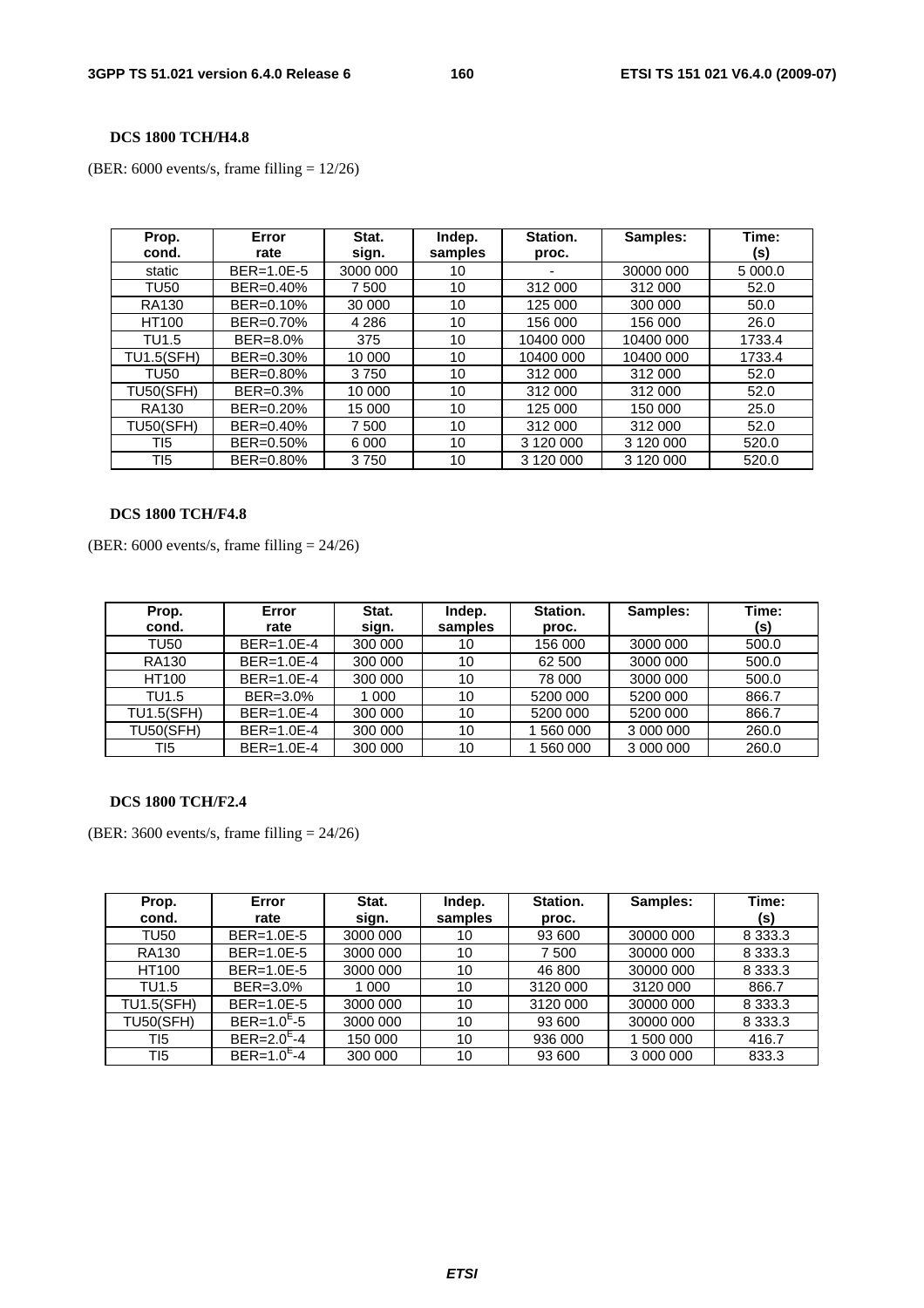#### **DCS 1800 TCH/H2.4**

(BER: 3600 events/s, frame filling  $= 12/26$ )

| Prop. cond.       | <b>Error rate</b> | Stat. sign. | Ind. samples | Station. proc. | Samples:  | Time: (s) |
|-------------------|-------------------|-------------|--------------|----------------|-----------|-----------|
| <b>TU50</b>       | $BER=1.0E-4$      | 300 000     | 10           | 187 200        | 3000 000  | 833.3     |
| <b>RA130</b>      | $BER=1.0E-4$      | 300 000     | 10           | 75 000         | 3000 000  | 833.3     |
| <b>HT100</b>      | $BER=1.0E-4$      | 300 000     | 10           | 93 600         | 3000 000  | 833.3     |
| TU1.5             | BER=4.0%          | 750         | 10           | 6240 000       | 6240 000  | 1733.4    |
| <b>TU1.5(SFH)</b> | $BER=1.0E-4$      | 300 000     | 10           | 6240 000       | 6240 000  | 1733.4    |
| <b>TU50(SFH)</b>  | $BER = 1.0^{E}-4$ | 300 000     | 10           | 187 200        | 3000 000  | 833.3     |
| TI5               | $BER=1.0E-4$      | 300 000     | 10           | 1872000        | 3 000 000 | 833.3     |
| TI <sub>5</sub>   | $BER=2.0E-4$      | 150 000     | 10           | 1872000        | 1872000   | 520.0     |

### **DCS 1800 TCH/FS**

(FER: 50 events/s, RBER class Ib: 6600 events/s, RBER class II: 3900 events/s, frame filling = 24/26)

| Prop. cond.             | <b>Error rate</b>             | Stat. sign.      |                         | Ind. samples Station. proc | Samples:  | Time: (s) |
|-------------------------|-------------------------------|------------------|-------------------------|----------------------------|-----------|-----------|
| static                  | FER=0.10%                     | 30 000           | 4                       |                            | 120 000   | 2 400.0   |
| Ib                      | RBER=0.40%                    | 7 500            | $\overline{10}$         | Ξ.                         | 75 000    | 11.4      |
| $\mathbf{H}$            | RBER=2.0%                     | 1500             | 10                      | ä,                         | 15 000    | 3.8       |
| <b>TU50</b>             | FER=3.0%                      | 1000             | $\overline{4}$          | 1 300                      | 4 0 0 0   | 80.0      |
| Ib                      | RBER=0.30%                    | 10000            | 10                      | 171 600                    | 171 600   | 26.0      |
| Ш                       | RBER=8.0%                     | 375              | 10                      | 101 400                    | 101 400   | 26.0      |
| <b>RA130</b>            | $\overline{\text{FE}}$ R=2.0% | 1 500            | $\overline{4}$          | 521                        | 6 0 0 0   | 120.0     |
| Ib                      | RBER=0.20%                    | 15 000           | 10                      | 68 750                     | 150 000   | 22.7      |
| $\overline{\mathsf{I}}$ | RBER=7.0%                     | 429              | 10                      | 40 625                     | 40 625    | 10.4      |
| HT100                   | FER=7.0%                      | 429              | $\overline{4}$          | 650                        | 1716      | 34.3      |
| Ib                      | RBER=0.50%                    | 6 0 0 0          | 10                      | 85 800                     | 85 800    | 13.0      |
| $\overline{\mathbb{I}}$ | RBER=9.0%                     | 333              | 10                      | 50 700                     | 50 700    | 13.0      |
| <b>TU1.5</b>            | FER=21%                       | $\frac{1}{143}$  | $\overline{4}$          | 43 3 3 4                   | 43 3 3 4  | 866.7     |
| Ib                      | RBER=2.0%                     | 1500             | 10                      | 5720 000                   | 5720 000  | 866.7     |
| $\overline{\mathbb{I}}$ | RBER=4.0%                     | 750              | $\overline{10}$         | 3380 000                   | 3380 000  | 866.7     |
| <b>TU1.5(SFH)</b>       | FER=3.0%                      | 1 0 0 0          | $\overline{\mathbf{4}}$ | 43 3 3 4                   | 43 334    | 866.7     |
| Ib                      | RBER=0.20%                    | 15 000           | 10                      | 5720 000                   | 5730 000  | 866.7     |
| $\overline{\mathbb{I}}$ | RBER=8.0%                     | 375              | 10                      | 3380 000                   | 3380 000  | 866.7     |
| <b>TU50</b>             | FER=3.0%                      | 1 0 0 0          | $\overline{4}$          | 1 300                      | 4 0 0 0   | 80.0      |
| Ib                      | RBER=0.25%                    | 12 500           | 10                      | 171 600                    | 171 600   | 26.0      |
| $\mathbf{I}$            | RBER=8.1%                     | 370              | 10                      | 101 400                    | 101 400   | 26.0      |
| RA130                   | FER=3.0%                      | 1 0 0 0          | $\overline{\mathbf{4}}$ | 521                        | 4 0 0 0   | 80.0      |
| Ib                      | RBER=0.20%                    | 15 000           | 10                      | 71 500                     | 150 000   | 22.7      |
| $\mathbf{I}$            | RBER=8.0%                     | 375              | 10                      | 42 250                     | 42 250    | 10.8      |
| static II               | RBER=1.0E-4                   | 300 000          | 10                      | ÷                          | 3000 000  | 769.2     |
| <b>EQU50</b>            | II RBER=3.0%                  | 1 0 0 0          | 10                      | 101 400                    | 101 400   | 26.0      |
| Static                  | FER=5%                        | 600              | $\overline{\mathbf{4}}$ |                            | 2400      | 48.0      |
| <b>TU50(SFH)</b>        | $\overline{\text{FER}}=3.0\%$ | 1000             | $\overline{4}$          | 1 300                      | 4 0 0 0   | 80.0      |
| Ib                      | RBER=0.30%                    | 10 000           | 10                      | 171 600                    | 171 600   | 26.0      |
| $\mathbf{I}$            | RBER=8.0%                     | $\overline{375}$ | 10                      | 101 400                    | 101 400   | 26.0      |
| $\overline{715}$        | FER=6.0%                      | 500              | $\overline{4}$          | 13 000                     | 13 000    | 260.0     |
| Ib                      | RBER=0.40%                    | 7500             | 10                      | 1716 000                   | 1716000   | 260.0     |
| $\overline{\mathbb{I}}$ | RBER=8.0%                     | 375              | 10                      | 1 014 000                  | 1 014 000 | 260.0     |
| <b>TU50(SFH)</b>        | FER=3.0%                      | 1000             | $\overline{4}$          | $\overline{1}300$          | 4000      | 80.0      |
| Ib                      | RBER=0.25%                    | 12000            | 10                      | 171 600                    | 171 600   | 26.0      |
| $\mathbf{I}$            | RBER=8.1%                     | 370              | 10                      | 101 400                    | 101 400   | 26.0      |
| <b>TU50</b>             | FER=5.1%                      | 588              | 4                       | 1 300                      | 2 3 5 2   | 47.0      |
| Ib                      | RBER=0.45%                    | 6667             | 10                      | 171 600                    | 171 600   | 26.0      |
| $\overline{\mathbf{u}}$ | RBER=8.9%                     | 337              | 10                      | 101 400                    | 101 400   | 26.0      |
| TI5                     | FER=10.2%                     | 294              | $\overline{4}$          | 13 000                     | 13 000    | 260.0     |
| Ib                      | RBER=0.72%                    | 4167             | 10                      | 1716 000                   | 1716000   | 260.0     |
| $\mathsf{I}$            | RBER=8.8%                     | 341              | $\overline{10}$         | 1 014 000                  | 1 014 000 | 260.0     |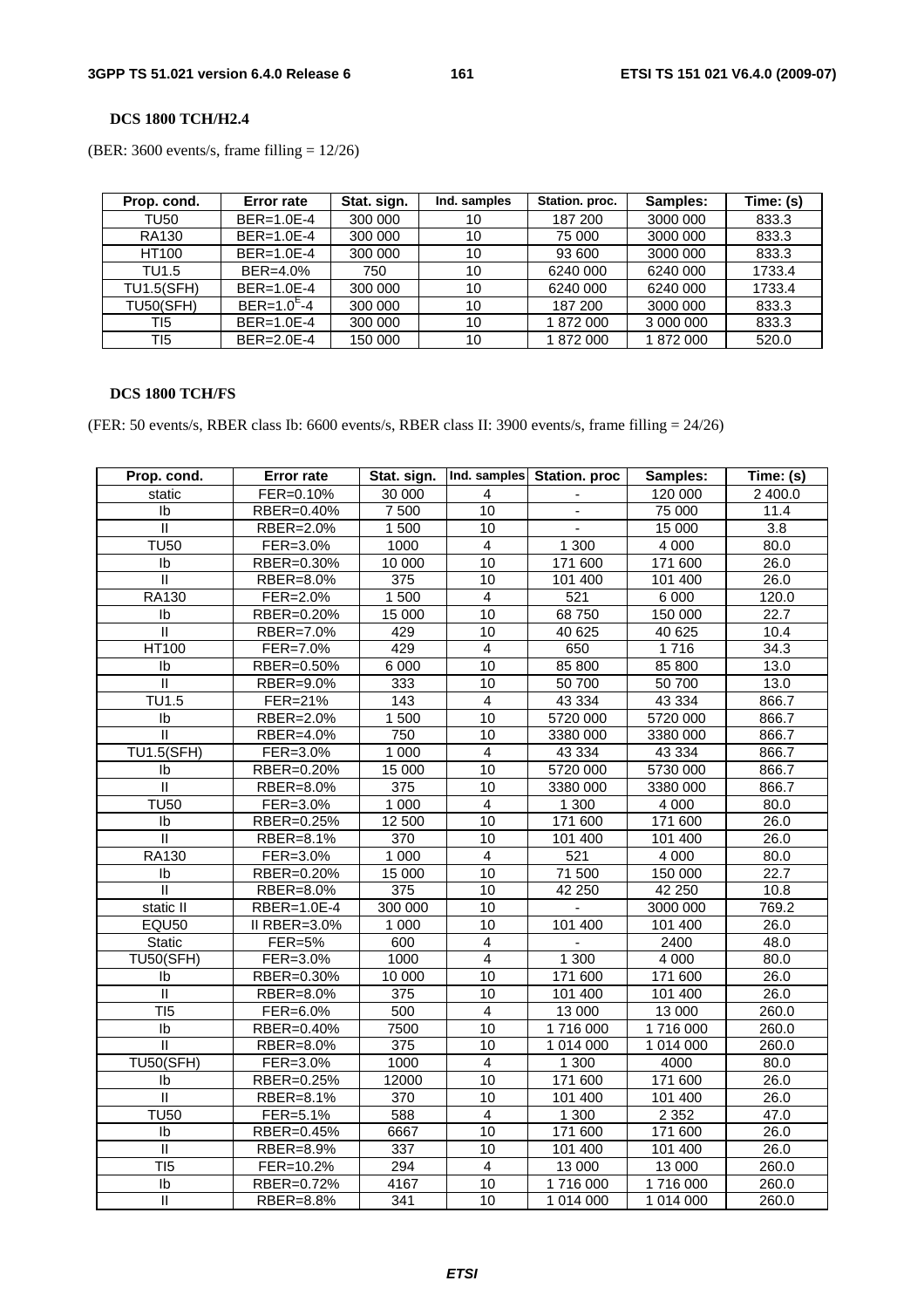**GSM 1800 TCH/F14.4** 

(BER: 14500 events/s, frame filling = 24/26)

| Prop.<br>cond.    | Error<br>rate | Stat.<br>sign. | Indep.<br><b>Samples</b> | Station.<br>proc. | Samples:   | Time:<br>(s) |
|-------------------|---------------|----------------|--------------------------|-------------------|------------|--------------|
| static            | BER=1.0E-5    | 3 000 000      | 10                       |                   | 30 000 000 | 2 0 6 9 . 0  |
| <b>TU50</b>       | BER=2.1%      | 1429           | 10                       | 377 000           | 377 000    | 26.0         |
| <b>TU50(SFH)</b>  | BER=2.0%      | 1500           | 10                       | 377 000           | 377 000    | 26.0         |
| <b>RA130</b>      | BER=2.0%      | 1 500          | 10                       | 150 800           | 150 800    | 10.4         |
| HT100             | BER=6.5%      | 462            | 10                       | 188 500           | 188 500    | 13.0         |
| TU1.5             | BER=10.0%     | 300            | 10                       | 12 566 667        | 12 566 667 | 866.7        |
| <b>TU1.5(SFH)</b> | BER=3.0%      | 1 0 0 0        | 10                       | 12 566 667        | 12 566 667 | 866.7        |
| <b>TU50</b>       | BER=4.0%      | 750            | 10                       | 377 000           | 377 000    | 26.0         |
| <b>TU50(SFH)</b>  | BER=3.1%      | 968            | 10                       | 377 000           | 377 000    | 26.0         |
| <b>RA130</b>      | BER=3.0%      | 1 000          | 10                       | 150 800           | 150 800    | 10.4         |
| T <sub>15</sub>   | BER=2.5%      | 1 200          | 10                       | 3770000           | 3770000    | 260.0        |
| TI5               | BER=4.5%      | 667            | 10                       | 3770000           | 3770000    | 260.0        |

### **DCS 1800 TCH/HS**

(FER: 50 events/s, RBER class Ib: 3650 events/s, RBER class II: 850 events/s, frame filling = 12/26)

| Prop.                      | Error  | Stat.            | Indep.                  | Station.       | Samples:   | Time:             |
|----------------------------|--------|------------------|-------------------------|----------------|------------|-------------------|
| cond.                      | rate   | sign.            | samples                 | proc           |            | (s)               |
| static (FER)               | 0.025% | 120 000          | 4                       |                | 480 000    | 9 600.0           |
| Ib                         | 0.001% | 3 000 000        | 10                      | $\blacksquare$ | 30 000 000 | 8 2 1 9 . 2       |
| $\mathbf{H}$               | 0.720% | 4 1 6 7          | 10                      |                | 41 667     | 49.0              |
| <b>TU50 (FER)</b>          | 4.20%  | $\overline{714}$ | $\overline{4}$          | 2 600          | 2857       | $\overline{57.1}$ |
| Ib                         | 0.38%  | 7895             | 10                      | 189 800        | 189 800    | 52.0              |
| Ш                          | 6.90%  | 435              | 10                      | 44 200         | 44 200     | 52.0              |
| <b>RA130 (FER)</b>         | 4.10%  | 732              | 4                       | 1 0 4 0        | 2 9 2 7    | 58.5              |
| Ib                         | 0.28%  | 10714            | 10                      | 75 920         | 107 143    | 29.4              |
|                            | 6.80%  | 441              | 10                      | 17 680         | 17 680     | 20.8              |
| <b>HT100 (FER)</b>         | 5.00%  | 600              | 4                       | 1 300          | 2 4 0 0    | 48.0              |
| Ib                         | 0.63%  | 4762             | 10                      | 94 900         | 94 900     | 26.0              |
| $\mathbf{I}$               | 7.80%  | 385              | 10                      | 22 100         | 22 100     | 26.0              |
| <b>TU1.5 (FER)</b>         | 19.10% | 157              | $\overline{4}$          | 86 667         | 86 667     | 1733.3            |
| Ib                         | 0.52%  | 5769             | 10                      | 6 326 667      | 6 326 667  | 1733.3            |
| $\mathbf{H}$               | 2.80%  | 1 0 7 1          | 10                      | 1 473 333      | 1 473 333  | 1733.3            |
| <b>TU50 (FER)</b>          | 5.00%  | 600              | $\overline{4}$          | 2600           | 2 600      | 52.0              |
| Ib                         | 0.29%  | 10 345           | 10                      | 189 800        | 189 800    | 52.0              |
| $\mathbf{H}$               | 7.20%  | 417              | 10                      | 44 200         | 44 200     | 52.0              |
| <b>RA130 (FER)</b>         | 4.70%  | 638              | 4                       | 1 0 4 0        | 2 5 5 3    | 51.1              |
| Ib                         | 0.21%  | 14 28 6          | 10                      | 75 920         | 142 857    | 39.1              |
| $\mathbf{II}$              | 7.00%  | 429              | 10                      | 17 680         | 17 680     | 20.8              |
| TU50 (SFH) FER             | 4.20%  | 714              | 4                       | 2 600          | 2857       | 57.1              |
| Ib                         | 0.38%  | 7895             | 10                      | 189 800        | 189 800    | 52.0              |
| П                          | 6.90%  | 435              | 10                      | 44 200         | 44 200     | 52.0              |
| TI5 (FER)                  | 4.10%  | 732              | $\overline{\mathbf{4}}$ | 26 000         | 26 000     | 520.0             |
| Ib                         | 0.36%  | 8 3 3 3          | 10                      | 1898000        | 1898000    | 520.0             |
| $\mathbf{I}$               | 6.90%  | 435              | 10                      | 442 000        | 442 000    | 520.0             |
| TU50 (SFH) FER             | 5.00%  | 600              | $\overline{\mathbf{4}}$ | 2 600          | 2600       | 52.0              |
| Ib                         | 0.29%  | 10 345           | 10                      | 189 800        | 189 800    | 52.0              |
| $\mathbf{I}$               | 7.20%  | 417              | 10                      | 44 200         | 44 200     | 52.0              |
| $T15$ (FER)                | 5.00%  | 600              | 4                       | 26 000         | 26 000     | 520.0             |
| Ib                         | 0.29%  | 10 345           | 10                      | 1898000        | 1898000    | 520.0             |
| $\ensuremath{\mathsf{II}}$ | 7.20%  | 417              | 10                      | 442 000        | 442 000    | 520.0             |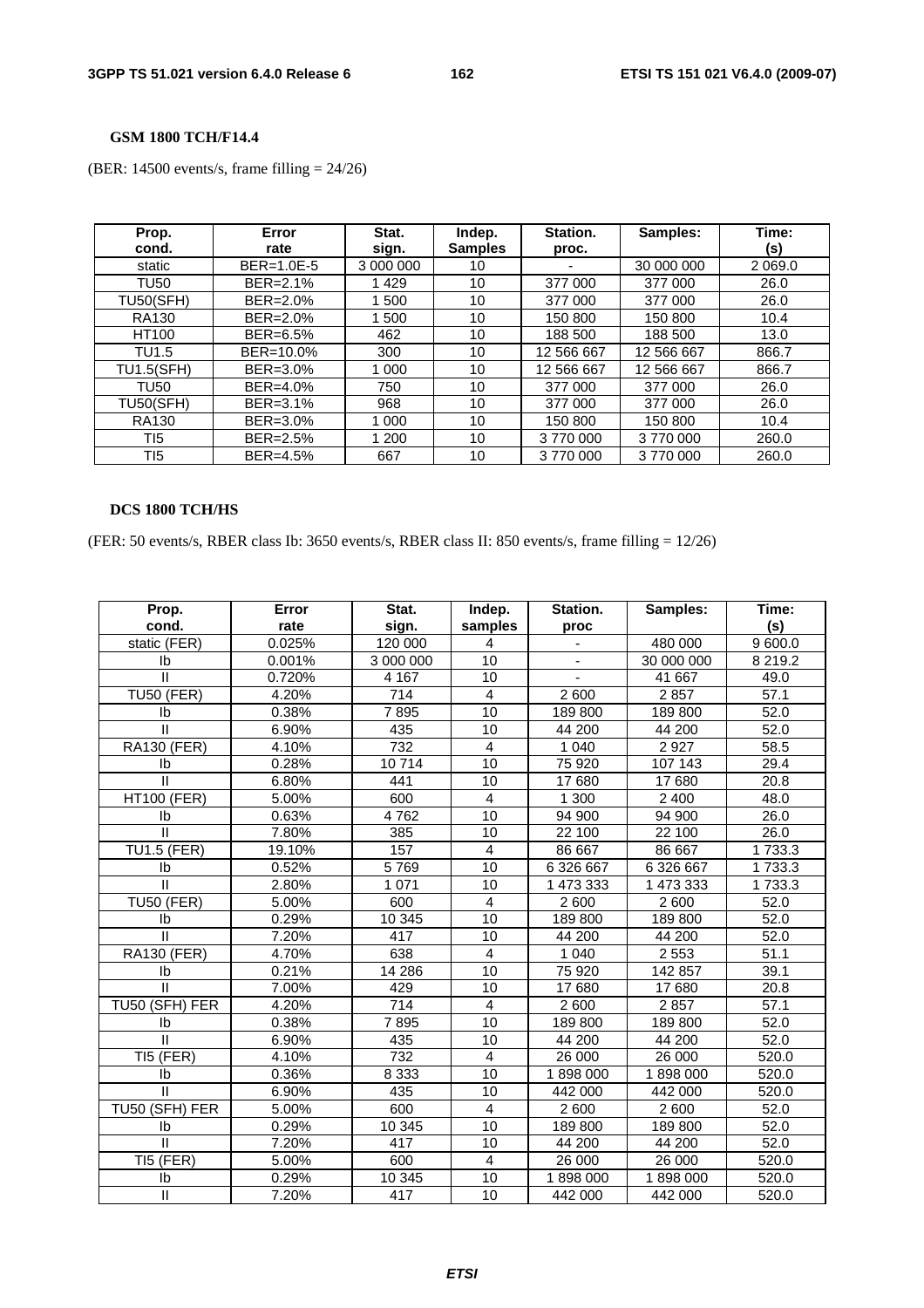To reduce the testing time on static FER and RBER class 1b the factor  $k = Pb/Ps$  may be increased from  $k = 2$  to  $k > 2$  thus resulting in reasonable reductions of the test times, see table below. If this test fails, the test may be repeated with the number of samples given in the table above.

| Prop.        | $k = Pb/Ps$ | Stat.   | Indep.  | Samples:   | Time:        | <b>Probability of</b> |
|--------------|-------------|---------|---------|------------|--------------|-----------------------|
| cond.        |             | sign.   | samples |            | (s)          | no error $(1 - p)$    |
|              |             |         |         |            |              |                       |
| static (FER) | $2.5\,$     | 60 000  |         | 240 000    | 4800 (1h20') | 6.8%                  |
| Ib           | $2.5\,$     | 500 000 | 10      | 15 000 000 | 4110 (1h08') | 6.8 $%$               |
|              |             |         |         |            |              |                       |
| static (FER) | 3.0         | 40 000  |         | 160 000    | 2880 (48')   | 15.8 %                |
| Ib           | 3.0         | 000 000 | 10      | 10 000 000 | 2466 (41')   | 15.8%                 |
|              |             |         |         |            |              |                       |

#### **DCS 1800 TCH/EFS**

(FER: 50 events/s, RBER class Ib: 6600 events/s, RBER class II: 3900 events/s, frame filling = 24/26)

| Prop.                      | Error      | Stat.            | Indep.                  | Station.  | Samples:  | Time:            |
|----------------------------|------------|------------------|-------------------------|-----------|-----------|------------------|
| cond.                      | rate       | sign.            | samples                 | proc      |           | (s)              |
| <b>Static</b>              | FER=0.10%  | 30 000           | 4                       |           | 120 000   | 2 400.0          |
| Ib                         | RBER=0.10% | 30 000           | 10                      |           | 300 000   | 45.5             |
| $\mathsf{II}$              | RBER=2.0%  | 1500             | $\overline{10}$         | L.        | 15 000    | $\overline{3.8}$ |
| <b>TU50</b>                | FER=4.0%   | 750              | $\overline{4}$          | 1 300     | 3 0 0 0   | 60.0             |
| Ib                         | RBER=0.12% | 25 000           | 10                      | 171 600   | 250 000   | 37.9             |
| $\mathsf{II}$              | RBER=8.0%  | 375              | 10                      | 101 400   | 101 400   | 26.0             |
| <b>TU50 (SFH)</b>          | FER=4.0%   | 750              | $\overline{\mathbf{4}}$ | 1 300     | 3 0 0 0   | 60.0             |
| Ib                         | RBER=0.12% | 25 000           | 10                      | 171 600   | 250 000   | 37.9             |
| $\mathbf{H}$               | RBER=8.0%  | $\overline{375}$ | 10                      | 101 400   | 101 400   | 26.0             |
| RA130                      | FER=3.0%   | 1 0 0 0          | $\overline{4}$          | 520       | 4 0 0 0   | 80.0             |
| Ib                         | RBER=0.10% | 30 000           | 10                      | 68 640    | 300 000   | 45.5             |
| $\mathsf{I}\mathsf{I}$     | RBER=7.0%  | 429              | 10                      | 40 560    | 40 560    | 10.4             |
| <b>HT100</b>               | FER=7.0%   | 429              | $\overline{\mathbf{4}}$ | 650       | 1716      | 34.3             |
| Ib                         | RBER=0.24% | 12 500           | $\overline{10}$         | 85 800    | 125 000   | 18.9             |
| $\mathbf{I}$               | RBER=9.0%  | 333              | 10                      | 50 700    | 50 700    | 13.0             |
| TU1.5                      | FER=23.0%  | 130              | $\overline{\mathbf{4}}$ | 43 334    | 43 334    | 866.7            |
| Ib                         | RBER=0.20% | 15 000           | 10                      | 5720 000  | 5720 000  | 866.7            |
| $\mathbf{I}$               | RBER=3.0%  | 1 0 0 0          | 10                      | 3380 000  | 3380 000  | 866.7            |
| <b>TU1.5(SFH)</b>          | FER=3.0%   | 1 0 0 0          | $\overline{\mathbf{4}}$ | 43 334    | 43 334    | 866.7            |
| Ib                         | RBER=0.1%  | 30 000           | 10                      | 5720 000  | 5720 000  | 866.7            |
| $\mathbf{H}$               | RBER=8.0%  | 375              | 10                      | 3380 000  | 3380 000  | 866.7            |
| <b>TU50</b>                | FER=3.0%   | 1 0 0 0          | $\overline{4}$          | 1 300     | 4 0 0 0   | 80.0             |
| Ib                         | RBER=0.10% | 30 000           | 10                      | 171 600   | 300 000   | 45.5             |
| Ш                          | RBER=9.0%  | 333              | $\overline{10}$         | 101 400   | 101 400   | 26.0             |
| <b>TU50(SFH)</b>           | FER=3.0%   | 1 0 0 0          | $\overline{4}$          | 1 300     | 4 0 0 0   | 80.0             |
| Ib                         | RBER=0.10% | 30 000           | 10                      | 171 600   | 300 000   | 45.5             |
| $\mathbf{H}$               | RBER=9.0%  | 1 0 0 0          | 10                      | 101 400   | 101 400   | 26.0             |
| RA130                      | FER=4.0%   | 750              | $\overline{4}$          | 520       | 3 0 0 0   | 60.0             |
| Ib                         | RBER=0.13% | 23 077           | 10                      | 68 640    | 300 000   | 45.5             |
| $\mathbf{I}$               | RBER=8.0%  | 375              | 10                      | 40 560    | 40 560    | 10.4             |
| T <sub>I5</sub>            | FER=8.0%   | 375              | $\overline{4}$          | 13 000    | 13 000    | 260.0            |
| Ib                         | RBER=0.21% | 14 28 6          | 10                      | 1716 000  | 1716000   | 260.0            |
| $\mathop{\rm II}\nolimits$ | RBER=7.0%  | 429              | 10                      | 1 014 000 | 1 014 000 | 260.0            |
| TI <sub>5</sub>            | FER=9.0%   | $\overline{333}$ | $\overline{4}$          | 13 000    | 13 000    | 260.0            |
| Ib                         | RBER=0.20% | 15 000           | 10                      | 1716000   | 1716000   | 260.0            |
| $\mathsf{I}\mathsf{I}$     | RBER=7.0%  | 429              | 10                      | 1 014 000 | 1 014 000 | 260.0            |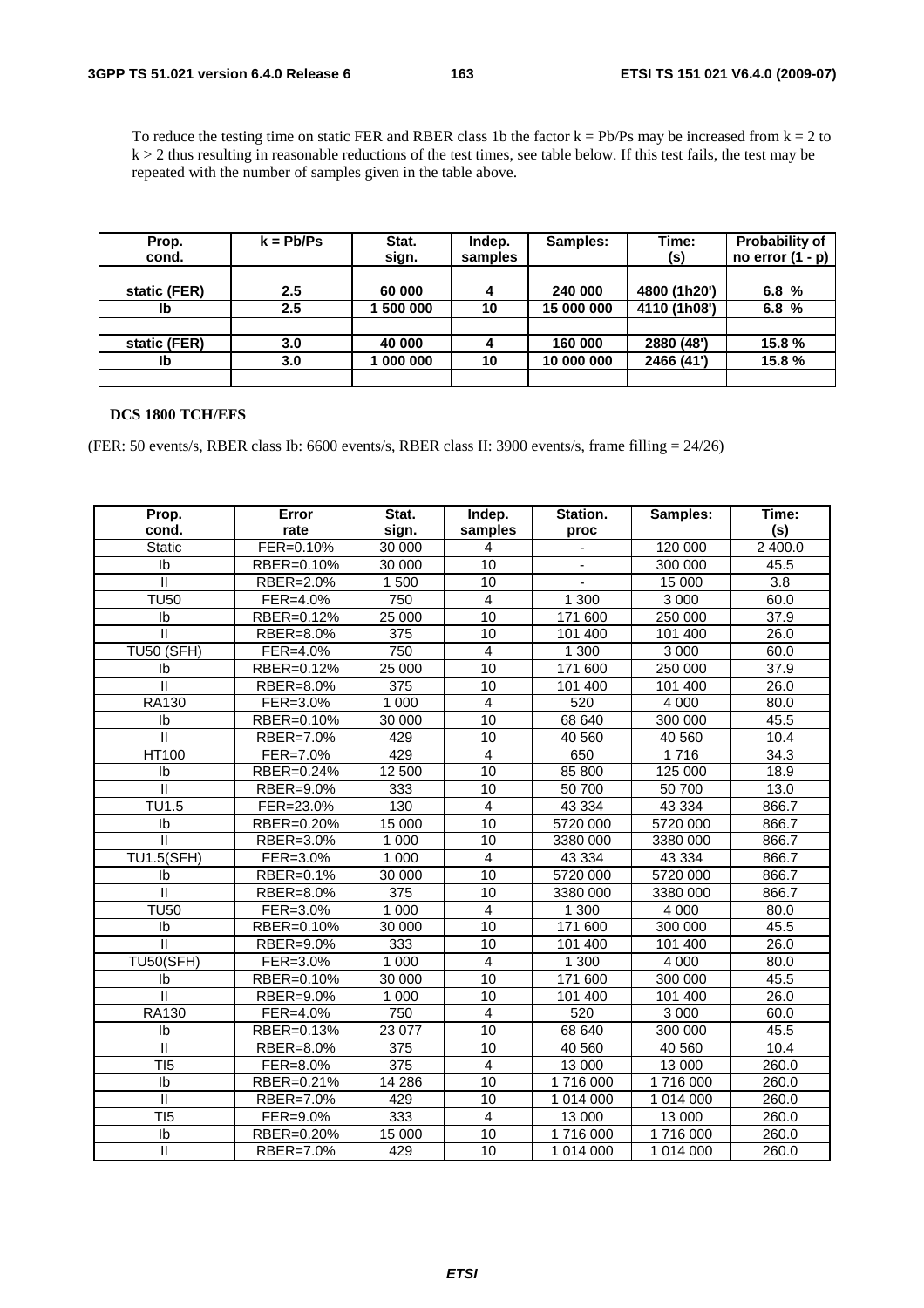#### **GSM 1800 TCH/AFS12.2**

(FER: 50 events/s, RBER class Ib: 12200 events/s, frame filling = 24/26)

| Prop.<br>cond.   | Error<br>rate              | Stat.<br>sign. | Indep.<br>samples | Station.<br>proc. | Samples:   | Time:<br>(s) |
|------------------|----------------------------|----------------|-------------------|-------------------|------------|--------------|
| Static (lb)      | RBER = $0.001$ %           | 3000000        | 10                |                   | 30000000   | 2459         |
| TU50 (no SFH)    | $FER = 2 \%$               | 1500           | $\overline{4}$    | 1300              | 6000       | 120          |
| lb.              | $RBER = 1,4%$              | 2142,9         | 10                | 317200            | 317200     | 26           |
| TU50 (ideal SFH) | $FER = 2%$                 | 1500           | 4                 | 1300              | 6000       | 120          |
| Ib               | $RBER = 1.4 %$             | 2142,9         | 10                | 317200            | 317200     | 26           |
| RA130 (no SFH)   | $FER = 1,3%$               | 2307,7         | 4                 | 520               | 9230,8     | 184,6        |
| Ib               | $\overline{R}$ BER = 1,2 % | 2500           | 10                | 126880            | 126880     | 10,4         |
| HT100 (no SFH)   | $FER = 4.6 \%$             | 652,2          | 4                 | 650               | 2608,7     | 52,2         |
| Ib               | $RBER = 2,1%$              | 1428,6         | 10                | 158600            | 158600     | 13           |
| TI5 (no SFH)     | $FER = 4.9 \%$             | 612,2          | 4                 | 13000             | 13000      | 260          |
| Ib               | RBER = $1,5%$              | 2000           | 10                | 3172000           | 3172000    | 260          |
| TU1.5 (no SFH)   | $FER = 22 \%$              | 136,4          | $\overline{4}$    | 43333,3           | 43333,3    | 866,7        |
| Ib               | RBER = $0,92\%$            | 3260,9         | 10                | 10573333,3        | 10573333,3 | 866,7        |
| TU50 (no SFH)    | $FER = 2.7 %$              | 1111,1         | 4                 | 1300              | 4444.4     | 88,9         |
| Ib               | RBER = $1,6%$              | 1875           | 10                | 317200            | 317200     | 26           |
| TU50 (ideal SFH) | $FER = 2.7 %$              | 1111,1         | 4                 | 1300              | 4444,4     | 88,9         |
| Ib               | RBER = $1.6\%$             | 1875           | 10                | 317200            | 317200     | 26           |
| RA130 (no SFH)   | $FER = 1.8 \%$             | 1666,7         | 4                 | 520               | 6666,7     | 133,3        |
| Ib               | $RBER = 1,4%$              | 2142,9         | 10                | 126880            | 126880     | 10,4         |
| TI5 (no SFH)     | $FER = 6 \%$               | 500            | 4                 | 13000             | 13000      | 260          |
| Ib               | $RBER = 1.7 %$             | 1764,7         | 10                | 3172000           | 3172000    | 260          |

### **GSM 1800 TCH/AFS10.2**

(FER: 50 events/s, RBER class Ib: 10200 events/s, frame filling = 24/26)

| Prop.<br>cond.   | Error<br>rate    | Stat.<br>sign. | Indep.<br>samples | Station.<br>proc. | Samples: | Time:<br>(s) |
|------------------|------------------|----------------|-------------------|-------------------|----------|--------------|
| Static (lb)      | RBER = $0.001\%$ | 3000000        | 10                | $\Omega$          | 30000000 | 2941,2       |
| TU50 (no SFH)    | $FER = 0.65 \%$  | 4615,4         | 4                 | 1300              | 18461,5  | 369,2        |
| lb               | $RBER = 0,12%$   | 25000          | 10                | 265200            | 265200   | 26           |
| TU50 (ideal SFH) | $FER = 0.65 \%$  | 4615,4         | 4                 | 1300              | 18461,5  | 369,2        |
| lb.              | RBER = $0.12\%$  | 25000          | 10                | 265200            | 265200   | 26           |
| RA130 (no SFH)   | $FER = 0.41 \%$  | 7317,1         | 4                 | 520               | 29268,3  | 585,4        |
| Ib               | RBER = $0,084\%$ | 35714,3        | 10                | 106080            | 357142,9 | 35           |
| HT100 (no SFH)   | $FER = 1.6 %$    | 1875           | 4                 | 650               | 7500     | 150          |
| Ib               | RBER = $0.26\%$  | 11538,5        | 10                | 132600            | 132600   | 13           |
| TI5 (no SFH)     | $FER = 2.1 %$    | 1428,6         | 4                 | 13000             | 13000    | 260          |
| Ib               | $RBER = 0,23%$   | 13043,5        | 10                | 2652000           | 2652000  | 260          |
| TU1.5 (no SFH)   | $FER = 18 \%$    | 166,7          | $\overline{4}$    | 43333,3           | 43333,3  | 866,7        |
| Ib               | RBER = $0,54$ %  | 5555,6         | 10                | 8840000           | 8840000  | 866,7        |
| TU50 (no SFH)    | $FER = 0.98 %$   | 3061,2         | 4                 | 1300              | 12244,9  | 244,9        |
| Ib               | $RBER = 0,17%$   | 17647,1        | 10                | 265200            | 265200   | 26           |
| TU50 (ideal SFH) | $FER = 0.98 %$   | 3061,2         | 4                 | 1300              | 12244,9  | 244,9        |
| Ib               | RBER = $0,17%$   | 17647,1        | 10                | 265200            | 265200   | 26           |
| RA130 (no SFH)   | $FER = 0.56 %$   | 5357,1         | 4                 | 520               | 21428,6  | 428,6        |
| Ib               | $RBER = 0,12%$   | 25000          | 10                | 106080            | 250000   | 24,5         |
| TI5 (no SFH)     | $FER = 2.7 %$    | 1111,1         | 4                 | 13000             | 13000    | 260          |
| Ib               | RBER = $0.3 \%$  | 10000          | 10                | 2652000           | 2652000  | 260          |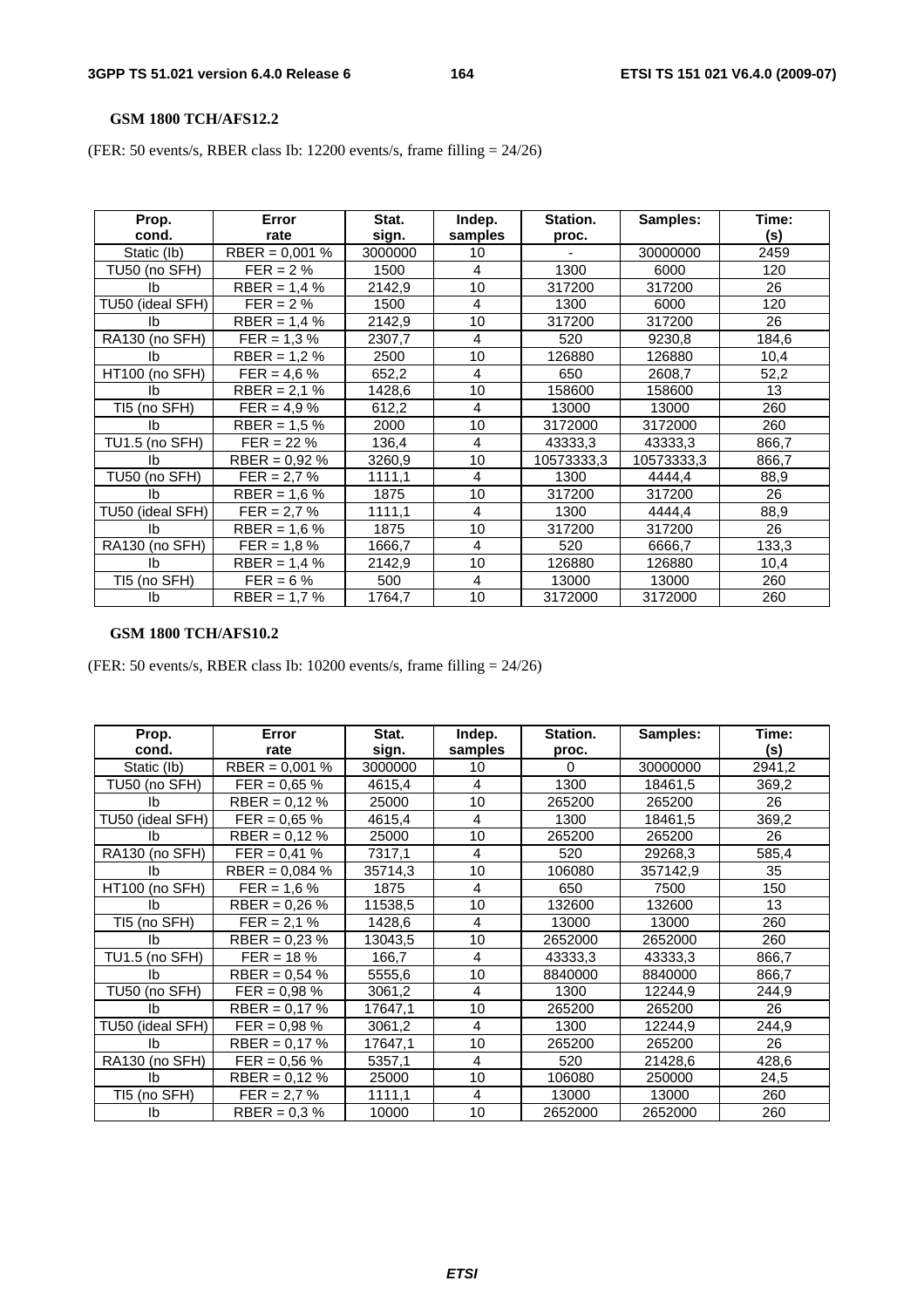# **GSM 1800 TCH/AFS7.95**

(FER: 50 events/s, RBER class Ib: 7950 events/s, frame filling = 24/26)

| Prop.            | Error            | Stat.    | Indep.          | Station. | Samples:  | Time:   |
|------------------|------------------|----------|-----------------|----------|-----------|---------|
| cond.            | rate             | sign.    | samples         | proc.    |           | (s)     |
| TU50 (no SFH)    | $FER = 0,025 %$  | 120000   | 4               | 1300     | 480000    | 9600    |
| Ib               | RBER = $0,023%$  | 130434,8 | 10              | 206700   | 1304347,8 | 164,1   |
| TU50 (ideal SFH) | $FER = 0,025 \%$ | 120000   | $\overline{4}$  | 1300     | 480000    | 9600    |
| <b>lb</b>        | RBER = $0,023%$  | 130434,8 | 10              | 206700   | 1304347,8 | 164,1   |
| RA130 (no SFH)   | $FER = 0,018 \%$ | 166666,7 | 4               | 520      | 666666,7  | 13333,3 |
| lb.              | RBER = $0,016\%$ | 187500   | 10              | 82680    | 1875000   | 235,8   |
| HT100 (no SFH)   | $FER = 0.089 %$  | 33707,9  | 4               | 650      | 134831,5  | 2696,6  |
| Ib               | RBER = $0,061$ % | 49180,3  | 10              | 103350   | 491803,3  | 61,9    |
| TI5 (no SFH)     | $FER = 0.36 \%$  | 8333,3   | 4               | 13000    | 33333,3   | 666,7   |
| <b>lb</b>        | RBER = $0,11%$   | 27272,7  | 10              | 2067000  | 2067000   | 260     |
| TU1.5 (no SFH)   | $FER = 13 %$     | 230,8    | 4               | 43333,3  | 43333,3   | 866,7   |
| Ib               | RBER = $0,67%$   | 4477,6   | 10              | 6890000  | 6890000   | 866,7   |
| TU50 (no SFH)    | $FER = 0.07 \%$  | 42857,1  | $\overline{4}$  | 1300     | 171428,6  | 3428,6  |
| Ib               | RBER = $0,042\%$ | 71428,6  | 10              | 206700   | 714285,7  | 89,8    |
| TU50 (ideal SFH) | $FER = 0.07 %$   | 42857,1  | 4               | 1300     | 171428,6  | 3428,6  |
| lb.              | RBER = $0.042\%$ | 71428,6  | 10              | 206700   | 714285,7  | 89,8    |
| RA130 (no SFH)   | $FER = 0,029 %$  | 103448,3 | 4               | 520      | 413793,1  | 8275,9  |
| lb.              | RBER = $0,03%$   | 100000   | 10              | 82680    | 1000000   | 125,8   |
| TI5 (no SFH)     | $FER = 0.51 %$   | 5882,4   | 4               | 13000    | 23529,4   | 470,6   |
| Ib               | RBER = $0,15%$   | 20000    | 10              | 2067000  | 2067000   | 260     |
| TU1.5 (no SFH)   | $FER = 25 \%$    | 120      | 4               | 43333,3  | 43333,3   | 866,7   |
| lb.              | $RBER = 1,2%$    | 2500     | $\overline{10}$ | 6890000  | 6890000   | 866,7   |
| TU50 (no SFH)    | $FER = 2%$       | 1500     | 4               | 1300     | 6000      | 120     |
| <b>Ib</b>        | RBER = $0,68%$   | 4411,8   | 10              | 206700   | 206700    | 26      |
| TU50 (ideal SFH) | $FER = 2%$       | 1500     | $\overline{4}$  | 1300     | 6000      | 120     |
| Ib               | $RBER = 0,68%$   | 4411.8   | 10              | 206700   | 206700    | 26      |
| RA130 (no SFH)   | $FER = 1.2 \%$   | 2500     | $\overline{4}$  | 520      | 10000     | 200     |
| Ib               | RBER = $0,48%$   | 6250     | 10              | 82680    | 82680     | 10,4    |
| TI5 (no SFH)     | $FER = 5.3 \%$   | 566      | 4               | 13000    | 13000     | 260     |
| Ib               | $RBER = 1%$      | 3000     | 10              | 2067000  | 2067000   | 260     |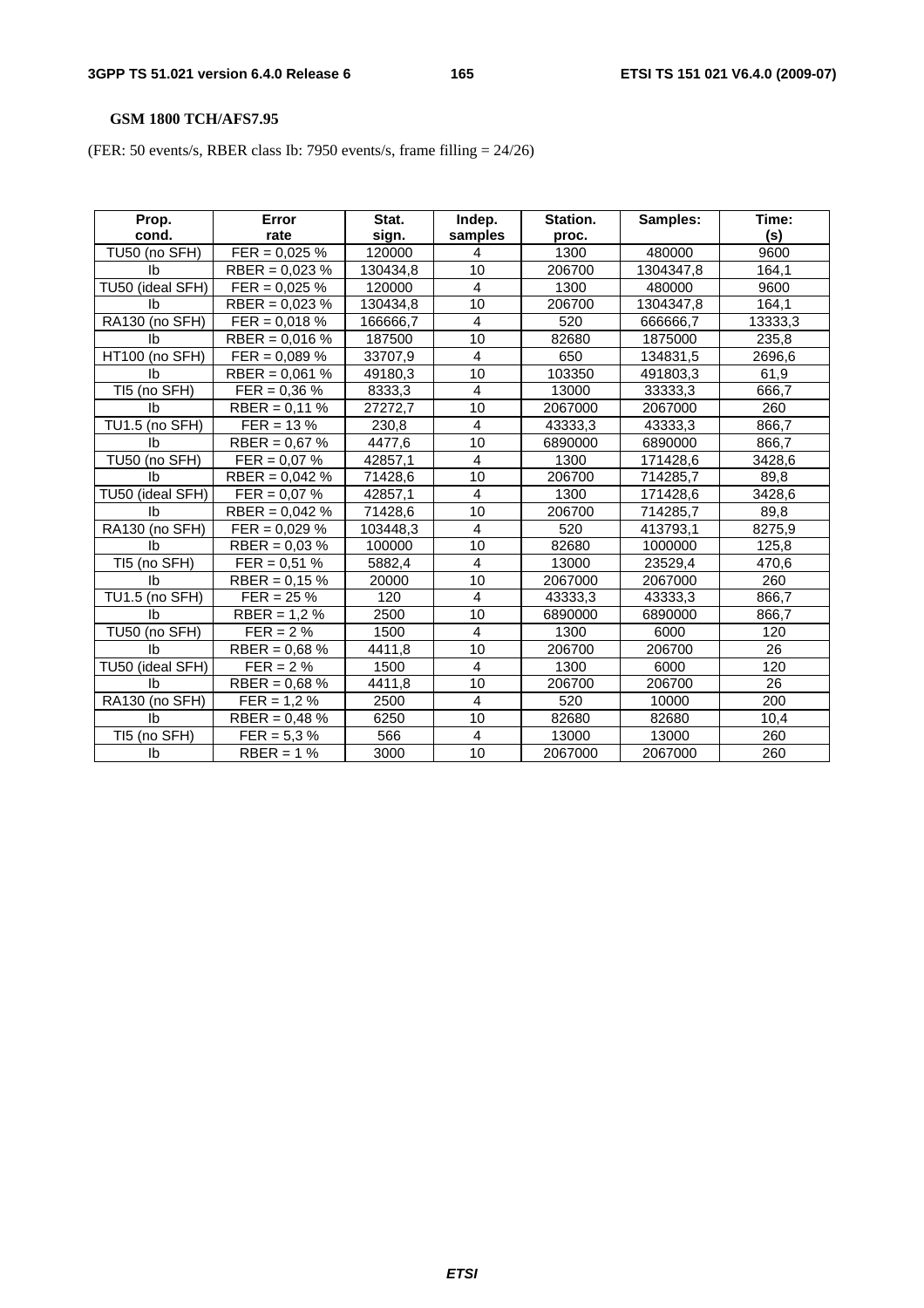# **GSM 1800 TCH/AFS7.4**

(FER: 50 events/s, RBER class Ib: 7400 events/s, frame filling = 24/26)

| Prop.            | Error            | Stat.    | Indep.                  | Station.  | Samples:  | Time:   |
|------------------|------------------|----------|-------------------------|-----------|-----------|---------|
| cond.            | rate             | sign.    | samples                 | proc.     |           | (s)     |
| TU50 (no SFH)    | $FER = 0,036 %$  | 83333,3  | 4                       | 1300      | 333333,3  | 6666,7  |
| Ib               | RBER = $0,013%$  | 230769,2 | 10                      | 192400    | 2307692,3 | 311,9   |
| TU50 (ideal SFH) | $FER = 0.036 %$  | 83333,3  | $\overline{4}$          | 1300      | 333333,3  | 6666,7  |
| <b>lb</b>        | RBER = $0,013%$  | 230769,2 | 10                      | 192400    | 2307692,3 | 311,9   |
| RA130 (no SFH)   | $FER = 0,023 %$  | 130434,8 | 4                       | 520       | 521739,1  | 10434,8 |
| Ib               | RBER = $0,007$ % | 428571,4 | 10                      | 76960     | 4285714,3 | 579,2   |
| HT100 (no SFH)   | $FER = 0.13 %$   | 23076,9  | $\overline{4}$          | 650       | 92307,7   | 1846,2  |
| Ib               | RBER = $0,031\%$ | 96774,2  | 10                      | 96200     | 967741,9  | 130,8   |
| TI5 (no SFH)     | $FER = 0.41 %$   | 7317,1   | 4                       | 13000     | 29268,3   | 585,4   |
| Ib               | RBER = $0,054$ % | 55555,6  | 10                      | 1924000   | 1924000   | 260     |
| TU1.5 (no SFH)   | $FER = 14 \%$    | 214,3    | 4                       | 43333,3   | 43333,3   | 866,7   |
| Ib               | RBER = $0,43%$   | 6976,7   | 10                      | 6413333,3 | 6413333,3 | 866,7   |
| TU50 (no SFH)    | $FER = 0.083 %$  | 36144,6  | $\overline{\mathbf{4}}$ | 1300      | 144578,3  | 2891,6  |
| Ib               | RBER = $0.02\%$  | 150000   | 10                      | 192400    | 1500000   | 202,7   |
| TU50 (ideal SFH) | $FER = 0,083 %$  | 36144,6  | $\overline{4}$          | 1300      | 144578,3  | 2891,6  |
| lb.              | RBER = $0.02\%$  | 150000   | 10                      | 192400    | 1500000   | 202,7   |
| RA130 (no SFH)   | $FER = 0.047 %$  | 63829,8  | 4                       | 520       | 255319,1  | 5106,4  |
| Ib               | $RBER = 0,012%$  | 250000   | 10                      | 76960     | 2500000   | 337,8   |
| TI5 (no SFH)     | $FER = 0.56 %$   | 5357,1   | 4                       | 13000     | 21428,6   | 428,6   |
| <b>lb</b>        | RBER = $0,072%$  | 41666,7  | 10                      | 1924000   | 1924000   | 260     |
| TU1.5 (no SFH)   | $FER = 26 \%$    | 115,4    | $\overline{4}$          | 43333,3   | 43333,3   | 866,7   |
| lb.              | RBER = $0,8%$    | 3750     | 10                      | 6413333,3 | 6413333,3 | 866,7   |
| TU50 (no SFH)    | $FER = 2.3 %$    | 1304,3   | 4                       | 1300      | 5217,4    | 104,3   |
| Ib               | $RBER = 0,32%$   | 9375     | 10                      | 192400    | 192400    | 26      |
| TU50 (ideal SFH) | $FER = 2.3 %$    | 1304,3   | $\overline{4}$          | 1300      | 5217,4    | 104,3   |
| Ib               | RBER = $0.32\%$  | 9375     | 10                      | 192400    | 192400    | 26      |
| RA130 (no SFH)   | $FER = 1,4%$     | 2142,9   | $\overline{4}$          | 520       | 8571,4    | 171,4   |
| Ib               | $RBER = 0,22%$   | 13636,4  | 10                      | 76960     | 136363,6  | 18,4    |
| TI5 (no SFH)     | $FER = 5,4%$     | 555,6    | 4                       | 13000     | 13000     | 260     |
| Ib               | RBER = $0,52%$   | 5769,2   | 10                      | 1924000   | 1924000   | 260     |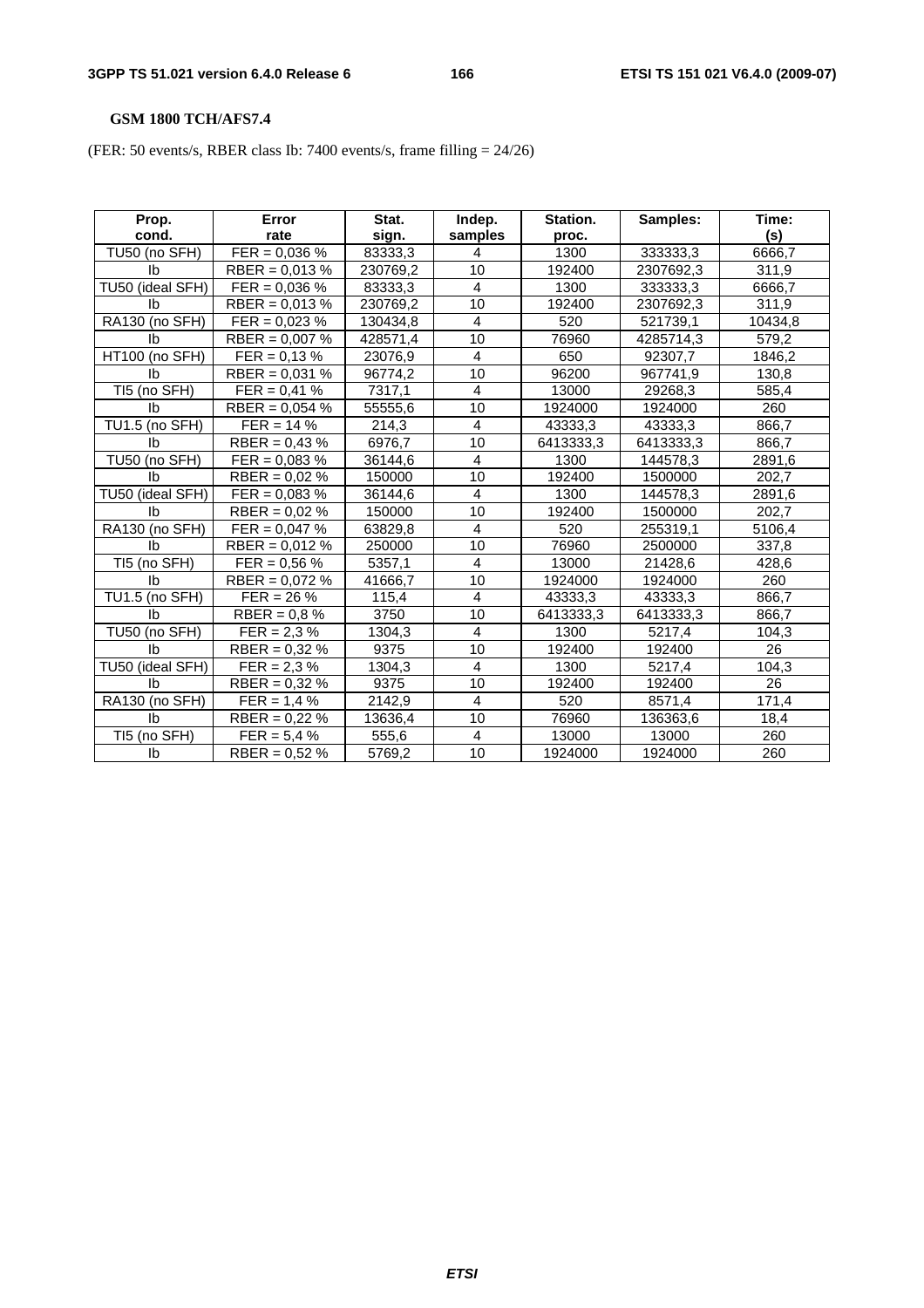# **GSM 1800 TCH/AFS6.7**

(FER: 50 events/s, RBER class Ib: 6700 events/s, frame filling = 24/26)

| Prop.            | Error            | Stat.    | Indep.                  | Station.  | Samples:  | Time:   |
|------------------|------------------|----------|-------------------------|-----------|-----------|---------|
| cond.            | rate             | sign.    | samples                 | proc.     |           | (s)     |
| TU50 (no SFH)    | $FER = 0.01 %$   | 300000   | 4                       | 1300      | 1200000   | 24000   |
| Ib               | RBER = $0,017%$  | 176470,6 | 10                      | 174200    | 1764705,9 | 263,4   |
| TU50 (ideal SFH) | $FER = 0.01 %$   | 300000   | $\overline{4}$          | 1300      | 1200000   | 24000   |
| Ib               | RBER = $0.017\%$ | 176470,6 | $\overline{10}$         | 174200    | 1764705,9 | 263,4   |
| RA130 (no SFH)   | $FER = 0.01 %$   | 300000   | 4                       | 520       | 1200000   | 24000   |
| Ib               | $RBER = 0.01 %$  | 300000   | 10                      | 69680     | 3000000   | 447,8   |
| HT100 (no SFH)   | $FER = 0,031 %$  | 96774,2  | $\overline{4}$          | 650       | 387096,8  | 7741,9  |
| Ib               | RBER = $0,041%$  | 73170,7  | 10                      | 87100     | 731707,3  | 109,2   |
| TI5 (no SFH)     | $FER = 0.16 %$   | 18750    | $\overline{4}$          | 13000     | 75000     | 1500    |
| Ib               | RBER = $0,082\%$ | 36585,4  | 10                      | 1742000   | 1742000   | 260     |
| TU1.5 (no SFH)   | $FER = 11 \%$    | 272.7    | 4                       | 43333,3   | 43333,3   | 866,7   |
| Ib               | RBER = $0,76%$   | 3947,4   | 10                      | 5806666,7 | 5806666,7 | 866,7   |
| TU50 (no SFH)    | $FER = 0,025 \%$ | 120000   | $\overline{4}$          | 1300      | 480000    | 9600    |
| <b>lb</b>        | RBER = $0,028%$  | 107142,9 | 10                      | 174200    | 1071428,6 | 159,9   |
| TU50 (ideal SFH) | $FER = 0,025 \%$ | 120000   | $\overline{4}$          | 1300      | 480000    | 9600    |
| Ib               | RBER = $0,028%$  | 107142,9 | 10                      | 174200    | 1071428,6 | 159,9   |
| RA130 (no SFH)   | $FER = 0.01 %$   | 300000   | 4                       | 520       | 1200000   | 24000   |
| Ib               | RBER = $0,016%$  | 187500   | 10                      | 69680     | 1875000   | 279,9   |
| TI5 (no SFH)     | $FER = 0.021 %$  | 142857,1 | $\overline{4}$          | 13000     | 571428,6  | 11428,6 |
| Ib               | RBER = $0.11\%$  | 27272,7  | 10                      | 1742000   | 1742000   | 260     |
| TU1.5 (no SFH)   | $FER = 22 \%$    | 136,4    | $\overline{\mathbf{4}}$ | 43333,3   | 43333,3   | 866,7   |
| lb.              | $RBER = 1,4%$    | 2142,9   | 10                      | 5806666,7 | 5806666,7 | 866,7   |
| TU50 (no SFH)    | $FER = 0.82 \%$  | 3658,5   | $\overline{4}$          | 1300      | 14634,1   | 292,7   |
| Ib               | RBER = $0,51%$   | 5882,4   | 10                      | 174200    | 174200    | 26      |
| TU50 (ideal SFH) | $FER = 0,82%$    | 3658,5   | $\overline{4}$          | 1300      | 14634,1   | 292,7   |
| Ib               | $RBER = 0.51 %$  | 5882,4   | 10                      | 174200    | 174200    | 26      |
| RA130 (no SFH)   | $FER = 0,41%$    | 7317,1   | $\overline{4}$          | 520       | 29268,3   | 585,4   |
| Ib               | RBER = $0,34%$   | 8823,5   | 10                      | 69680     | 88235,3   | 13,2    |
| TI5 (no SFH)     | $FER = 2.9 \%$   | 1034,5   | 4                       | 13000     | 13000     | 260     |
| Ib               | RBER = $0,86\%$  | 3488,4   | 10                      | 1742000   | 1742000   | 260     |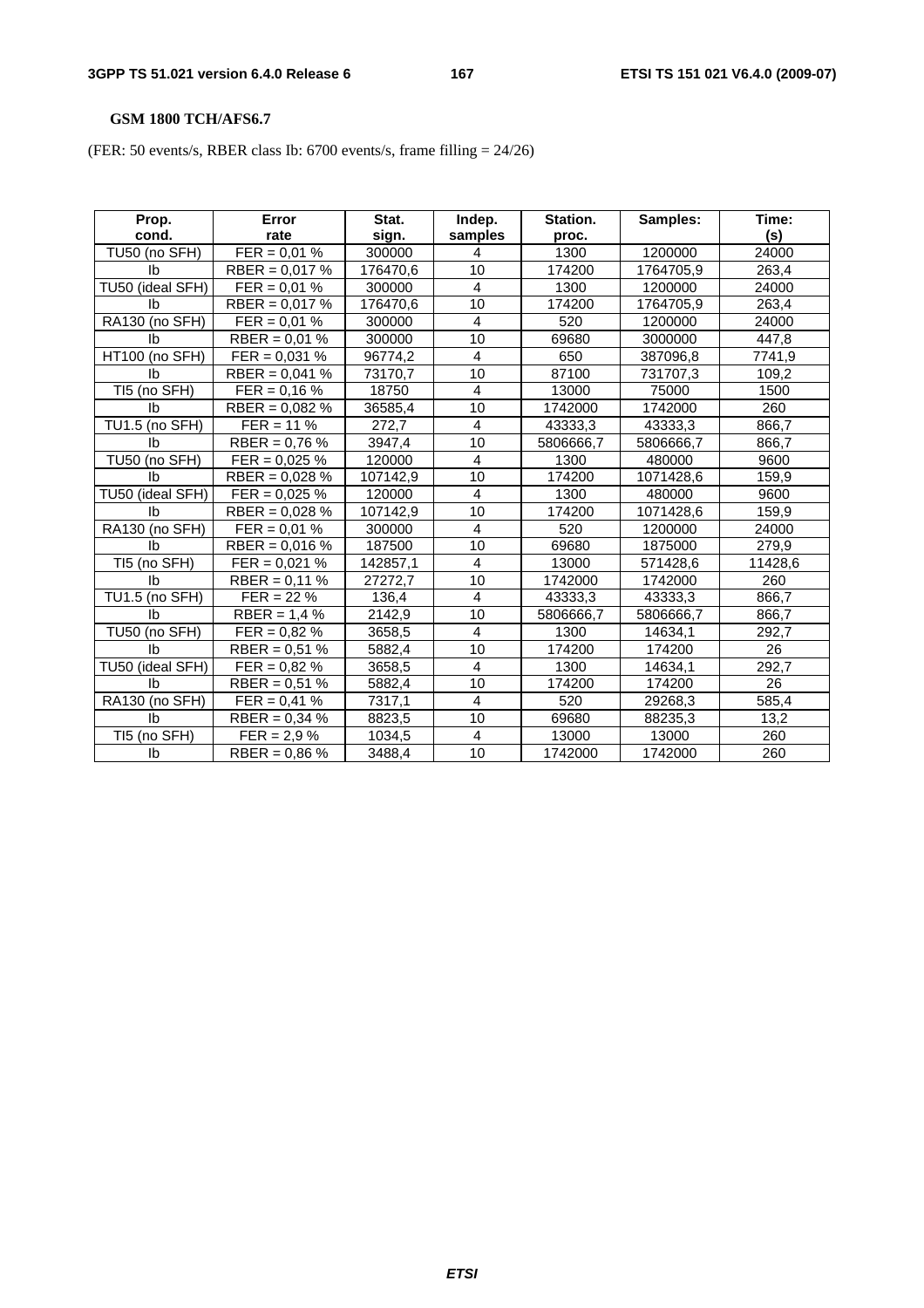# **GSM 1800 TCH/AFS5.9**

(FER: 50 events/s, RBER class Ib: 5900 events/s, frame filling = 24/26)

| Prop.            | Error            | Stat.    | Indep.                  | Station.  | Samples:  | Time:  |
|------------------|------------------|----------|-------------------------|-----------|-----------|--------|
| cond.            | rate             | sign.    | samples                 | proc.     |           | (s)    |
| TU50 (no SFH)    | $FER = 0.01 %$   | 300000   | 4                       | 1300      | 1200000   | 24000  |
| Ib               | RBER = $0,001\%$ | 3000000  | 10                      | 153400    | 30000000  | 5084,7 |
| TU50 (ideal SFH) | $FER = 0.01 %$   | 300000   | $\overline{4}$          | 1300      | 1200000   | 24000  |
| Ib               | RBER = $0,001$ % | 3000000  | 10                      | 153400    | 30000000  | 5084,7 |
| RA130 (no SFH)   | $FER = 0.01 %$   | 300000   | 4                       | 520       | 1200000   | 24000  |
| Ib               | RBER = $0,001\%$ | 3000000  | 10                      | 61360     | 30000000  | 5084.7 |
| HT100 (no SFH)   | $FER = 0.01 %$   | 300000   | $\overline{4}$          | 650       | 1200000   | 24000  |
| Ib               | RBER = $0,002\%$ | 1500000  | 10                      | 76700     | 15000000  | 2542,4 |
| TI5 (no SFH)     | $FER = 0,094 %$  | 31914,9  | $\overline{4}$          | 13000     | 127659,6  | 2553,2 |
| Ib               | RBER = $0,014$ % | 214285,7 | 10                      | 1534000   | 2142857,1 | 363,2  |
| TU1.5 (no SFH)   | $FER = 10 \%$    | 300      | $\overline{4}$          | 43333,3   | 43333,3   | 866,7  |
| Ib               | RBER = $0,38\%$  | 7894,7   | 10                      | 5113333,3 | 5113333,3 | 866,7  |
| TU50 (no SFH)    | $FER = 0.01 %$   | 300000   | $\overline{4}$          | 1300      | 1200000   | 24000  |
| <b>lb</b>        | RBER = $0.002\%$ | 1500000  | 10                      | 153400    | 15000000  | 2542,4 |
| TU50 (ideal SFH) | $FER = 0.01 %$   | 300000   | $\overline{4}$          | 1300      | 1200000   | 24000  |
| Ib               | $RBER = 0,002 %$ | 1500000  | 10                      | 153400    | 15000000  | 2542,4 |
| RA130 (no SFH)   | $FER = 0.01 %$   | 300000   | 4                       | 520       | 1200000   | 24000  |
| Ib               | RBER = $0,001$ % | 3000000  | 10                      | 61360     | 30000000  | 5084,7 |
| TI5 (no SFH)     | $FER = 0,12%$    | 25000    | $\overline{4}$          | 13000     | 100000    | 2000   |
| Ib               | RBER = $0.022\%$ | 136363,6 | 10                      | 1534000   | 1534000   | 260    |
| TU1.5 (no SFH)   | $FER = 21 \%$    | 142,9    | $\overline{\mathbf{4}}$ | 43333,3   | 43333,3   | 866,7  |
| lb.              | RBER = $0,72%$   | 4166,7   | 10                      | 5113333,3 | 5113333,3 | 866,7  |
| TU50 (no SFH)    | $FER = 0.41 \%$  | 7317,1   | $\overline{4}$          | 1300      | 29268,3   | 585,4  |
| Ib               | RBER = $0,079\%$ | 37974,7  | 10                      | 153400    | 379746,8  | 64,4   |
| TU50 (ideal SFH) | $FER = 0,41%$    | 7317,1   | $\overline{4}$          | 1300      | 29268,3   | 585,4  |
| Ib               | RBER = $0,079%$  | 37974,7  | 10                      | 153400    | 379746,8  | 64,4   |
| RA130 (no SFH)   | $FER = 0.2 \%$   | 15000    | $\overline{4}$          | 520       | 60000     | 1200   |
| Ib               | RBER = $0,046%$  | 65217,4  | 10                      | 61360     | 652173,9  | 110,5  |
| TI5 (no SFH)     | $FER = 2%$       | 1500     | 4                       | 13000     | 13000     | 260    |
| Ib               | $RBER = 0.23 %$  | 13043,5  | 10                      | 1534000   | 1534000   | 260    |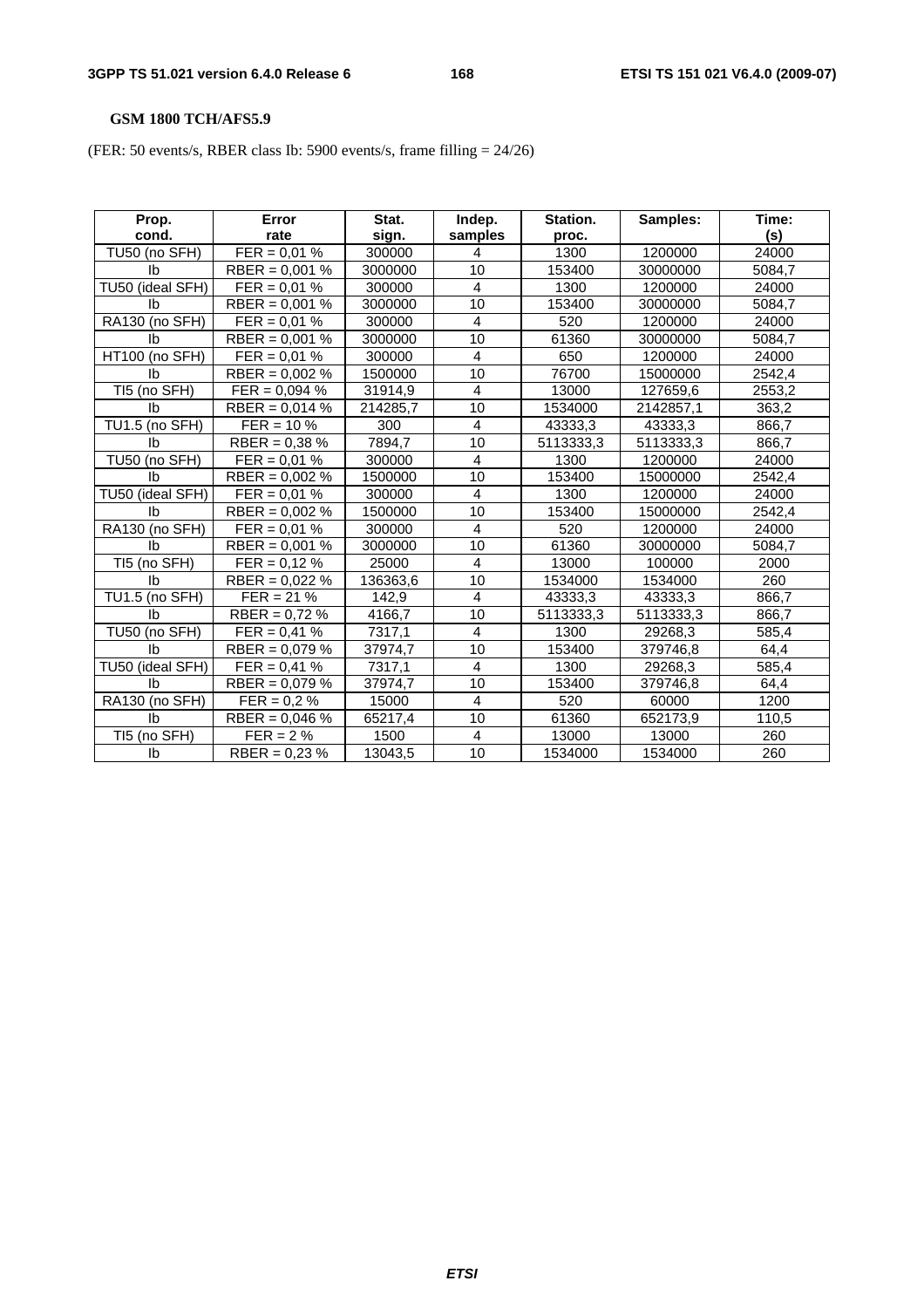# **GSM 1800 TCH/AFS5.15**

(FER: 50 events/s, RBER class Ib: 5150 events/s, frame filling = 24/26)

| Prop.            | Error            | Stat.    | Indep.         | Station.  | Samples:  | Time:  |
|------------------|------------------|----------|----------------|-----------|-----------|--------|
| cond.            | rate             | sign.    | samples        | proc.     |           | (s)    |
| TU50 (no SFH)    | $FER = 0.01 %$   | 300000   | 4              | 1300      | 1200000   | 24000  |
| Ib               | RBER = $0,001\%$ | 3000000  | 10             | 133900    | 30000000  | 5825,2 |
| TU50 (ideal SFH) | $FER = 0.01 %$   | 300000   | $\overline{4}$ | 1300      | 1200000   | 24000  |
| <b>lb</b>        | RBER = $0,001$ % | 3000000  | 10             | 133900    | 30000000  | 5825,2 |
| RA130 (no SFH)   |                  |          | 4              | 520       |           |        |
| Ib               | $RBER = 0.01 %$  | 300000   | 10             | 53560     | 3000000   | 582,5  |
| HT100 (no SFH)   | $FER = 0.004 %$  | 750000   | 4              | 650       | 3000000   | 60000  |
| Ib               | RBER = $0,003\%$ | 1000000  | 10             | 66950     | 10000000  | 1941,7 |
| TI5 (no SFH)     | $FER = 0.07 %$   | 42857,1  | 4              | 13000     | 171428,6  | 3428,6 |
| Ib               | RBER = $0,014$ % | 214285,7 | 10             | 1339000   | 2142857,1 | 416,1  |
| TU1.5 (no SFH)   | $FER = 9.2 \%$   | 326,1    | 4              | 43333,3   | 43333,3   | 866,7  |
| Ib               | RBER = $0,45%$   | 6666,7   | 10             | 4463333,3 | 4463333,3 | 866,7  |
| TU50 (no SFH)    | $FER = 0.01 %$   | 300000   | 4              | 1300      | 1200000   | 24000  |
| Ib               | RBER = $0,001\%$ | 3000000  | 10             | 133900    | 30000000  | 5825,2 |
| TU50 (ideal SFH) | $FER = 0.01 %$   | 300000   | $\overline{4}$ | 1300      | 1200000   | 24000  |
| Ib               | RBER = $0,001\%$ | 3000000  | 10             | 133900    | 30000000  | 5825,2 |
| RA130 (no SFH)   | $FER = 0.01 %$   | 300000   | 4              | 520       | 1200000   | 24000  |
| Ib               | RBER = $0,001$ % | 3000000  | 10             | 53560     | 30000000  | 5825,2 |
| TI5 (no SFH)     | $FER = 0,081 %$  | 37037    | 4              | 13000     | 148148,1  | 2963   |
| Ib               | RBER = $0,019%$  | 157894,7 | 10             | 1339000   | 1578947,4 | 306,6  |
| TU1.5 (no SFH)   | $FER = 19 \%$    | 157,9    | $\overline{4}$ | 43333,3   | 43333,3   | 866,7  |
| lb.              | RBER = $0,84$ %  | 3571,4   | 10             | 4463333,3 | 4463333,3 | 866,7  |
| TU50 (no SFH)    | $FER = 0,26 %$   | 11538,5  | $\overline{4}$ | 1300      | 46153,8   | 923,1  |
| Ib               | RBER = $0,072%$  | 41666,7  | 10             | 133900    | 416666,7  | 80,9   |
| TU50 (ideal SFH) | $FER = 0.26 \%$  | 11538,5  | $\overline{4}$ | 1300      | 46153,8   | 923,1  |
| Ib               | RBER = $0,072%$  | 41666,7  | 10             | 133900    | 416666,7  | 80,9   |
| RA130 (no SFH)   | $FER = 0.13 %$   | 23076,9  | $\overline{4}$ | 520       | 92307,7   | 1846,2 |
| Ib               | RBER = $0,038%$  | 78947,4  | 10             | 53560     | 789473,7  | 153,3  |
| TI5 (no SFH)     | $FER = 1,4%$     | 2142,9   | 4              | 13000     | 13000     | 260    |
| Ib               | $RBER = 0.22 %$  | 13636,4  | 10             | 1339000   | 1339000   | 260    |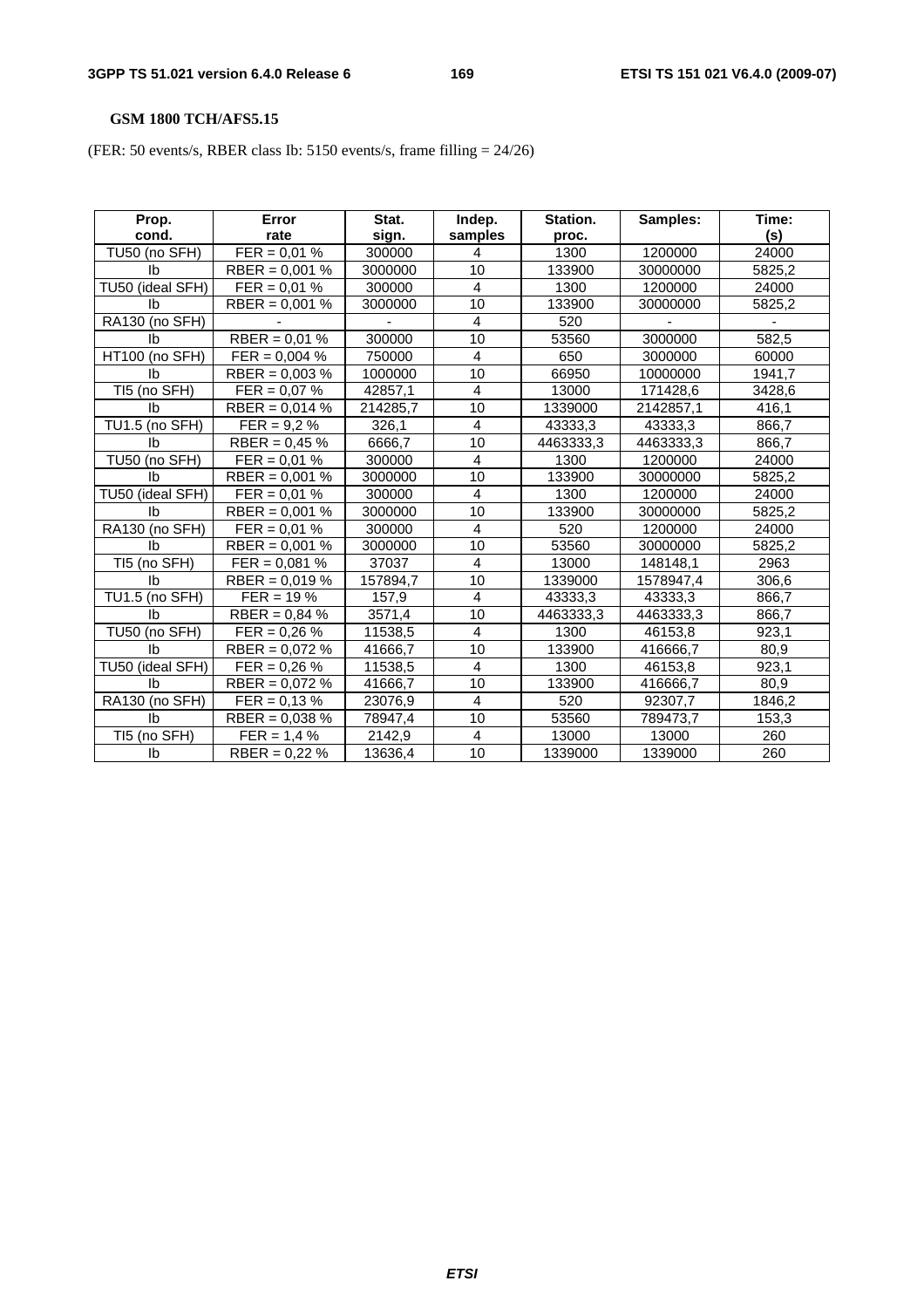# **GSM 1800 TCH/AFS4.75**

(FER: 50 events/s, RBER class Ib: 4750 events/s, frame filling = 24/26)

| Prop.            | Error            | Stat.    | Indep.         | Station.  | Samples:  | Time:  |
|------------------|------------------|----------|----------------|-----------|-----------|--------|
| cond.            | rate             | sign.    | samples        | proc.     |           | (s)    |
| TU50 (no SFH)    | $FER = 0.01 %$   | 300000   | 4              | 1300      | 1200000   | 24000  |
| Ib               | RBER = $0,001\%$ | 3000000  | 10             | 123500    | 30000000  | 6315,8 |
| TU50 (ideal SFH) |                  |          | $\overline{4}$ | 1300      |           |        |
| <b>lb</b>        | $RBER = 0,001 %$ | 3000000  | 10             | 123500    | 30000000  | 6315,8 |
| RA130 (no SFH)   |                  |          | 4              | 520       |           |        |
| Ib               | $RBER = 0,001 %$ | 3000000  | 10             | 49400     | 30000000  | 6315,8 |
| HT100 (no SFH)   | $FER = 0.01 %$   | 300000   | 4              | 650       | 1200000   | 24000  |
| Ib               | RBER = $0,001\%$ | 3000000  | 10             | 61750     | 30000000  | 6315,8 |
| TI5 (no SFH)     | $FER = 0.029 \%$ | 103448,3 | 4              | 13000     | 413793.1  | 8275,9 |
| Ib               | RBER = $0,005\%$ | 600000   | 10             | 1235000   | 6000000   | 1263,2 |
| TU1.5 (no SFH)   | $FER = 7.9 \%$   | 379,7    | 4              | 43333,3   | 43333,3   | 866,7  |
| Ib               | RBER = $0,31%$   | 9677,4   | 10             | 4116666,7 | 4116666,7 | 866,7  |
| TU50 (no SFH)    | $FER = 0.01 %$   | 300000   | 4              | 1300      | 1200000   | 24000  |
| Ib               | RBER = $0,001$ % | 3000000  | 10             | 123500    | 30000000  | 6315,8 |
| TU50 (ideal SFH) | $FER = 0.01 %$   | 300000   | $\overline{4}$ | 1300      | 1200000   | 24000  |
| Ib               | RBER = $0,001$ % | 3000000  | 10             | 123500    | 30000000  | 6315,8 |
| RA130 (no SFH)   |                  |          | 4              | 520       |           |        |
| <b>lb</b>        | $RBER = 0,001 %$ | 3000000  | 10             | 49400     | 30000000  | 6315,8 |
| TI5 (no SFH)     | $FER = 0.036 %$  | 83333,3  | 4              | 13000     | 333333,3  | 6666,7 |
| Ib               | RBER = $0,036\%$ | 83333,3  | 10             | 1235000   | 1235000   | 260    |
| TU1.5 (no SFH)   | $FER = 17 %$     | 176,5    | $\overline{4}$ | 43333,3   | 43333,3   | 866,7  |
| lb.              | RBER = $0,61%$   | 4918     | 10             | 4116666,7 | 4116666,7 | 866,7  |
| TU50 (no SFH)    | $FER = 0.1 %$    | 30000    | 4              | 1300      | 120000    | 2400   |
| Ib               | RBER = $0,021%$  | 142857,1 | 10             | 123500    | 1428571,4 | 300,8  |
| TU50 (ideal SFH) | $FER = 0.1 %$    | 30000    | $\overline{4}$ | 1300      | 120000    | 2400   |
| Ib               | RBER = $0,021%$  | 142857,1 | 10             | 123500    | 1428571,4 | 300,8  |
| RA130 (no SFH)   | $FER = 0.051 %$  | 58823,5  | $\overline{4}$ | 520       | 235294,1  | 4705,9 |
| Ib               | RBER = $0,009\%$ | 333333,3 | 10             | 49400     | 3333333.3 | 701,8  |
| TI5 (no SFH)     | $FER = 0.82 \%$  | 3658,5   | 4              | 13000     | 14634,1   | 292,7  |
| Ib               | $RBER = 0,11%$   | 27272,7  | 10             | 1235000   | 1235000   | 260    |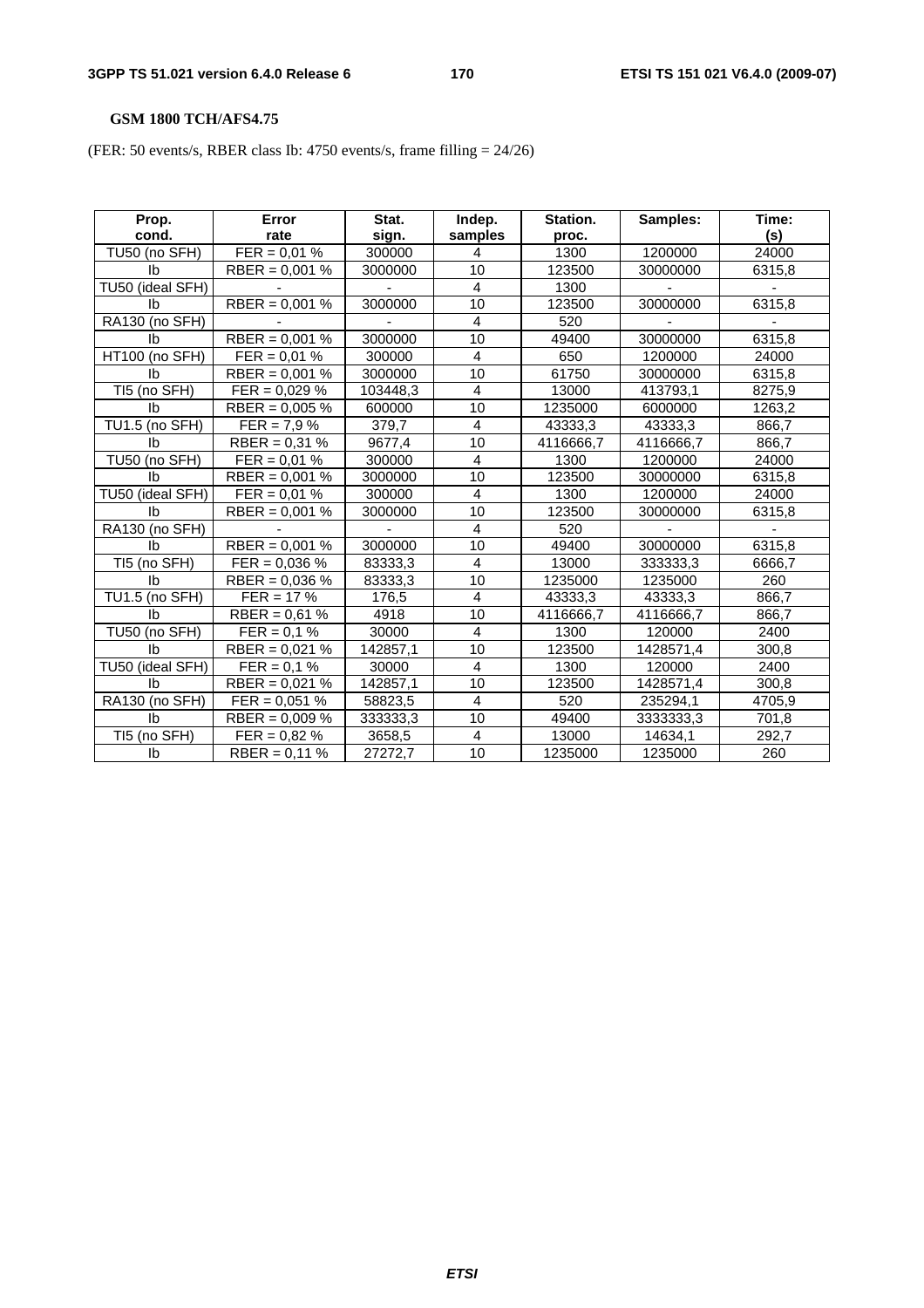# **GSM 1800 TCH/AHS7.95**

(FER: 50 events/s, RBER class Ib: 2800 events/s, RBER class II : 1800 events/s, frame filling = 12/26)

| Prop.<br>cond.        | Error<br>rate            | Stat.<br>sign. | Indep.<br>samples | Station.<br>proc. | Samples:  | Time:<br>(s)    |
|-----------------------|--------------------------|----------------|-------------------|-------------------|-----------|-----------------|
| Static                | $FER = 0.01 %$           | 300000         | 4                 |                   | 1200000   | 24000           |
| Ib                    | RBER = $0,004$ %         | 750000         | 10                |                   | 7500000   | 2678,6          |
| $\mathbf{H}$          | RBER = $0,66%$           | 4545,5         | 10                |                   | 45454,5   | 25,3            |
| TU50 (no SFH)         | $FER = 20 \%$            | 150            | $\overline{4}$    | 2600              | 2600      | 52              |
| Ib                    | $RBER = 2,3%$            | 1304,3         | 10                | 145600            | 145600    | $\overline{52}$ |
| $\mathbf{II}$         | RBER = $5%$              | 600            | 10                | 93600             | 93600     | 52              |
| TU50 (ideal SFH)      | $FER = 20 \%$            | 150            | 4                 | 2600              | 2600      | 52              |
| Ib                    | RBER = $2,3%$            | 1304,3         | 10                | 145600            | 145600    | 52              |
| $\mathbf{I}$          | RBER = $5%$              | 600            | 10                | 93600             | 93600     | $\overline{52}$ |
| RA130 (no SFH)        | $\overline{FER} = 17 \%$ | 176,5          | 4                 | 1040              | 1040      | 20,8            |
| Ib                    | $RBER = 2%$              | 1500           | $\overline{10}$   | 58240             | 58240     | 20,8            |
| $\mathbf{II}$         | RBER = $4,8%$            | 625            | 10                | 37440             | 37440     | 20,8            |
| HT100 (no SFH)        | $FER = 27 \%$            | 111,1          | 4                 | 1300              | 1300      | 26              |
| Ib                    | RBER = $2,9%$            | 1034,5         | 10                | 72800             | 72800     | 26              |
| $\mathbf{II}$         | RBER = $5,7%$            | 526,3          | 10                | 46800             | 46800     | 26              |
| TI5 (no SFH)          | $FER = 20 \%$            | 150            | 4                 | 26000             | 26000     | 520             |
| Ib                    | $RBER = 2.3 %$           | 1304,3         | 10                | 1456000           | 1456000   | 520             |
| $\mathbf{I}$          | $RBER = 5%$              | 600            | 10                | 936000            | 936000    | 520             |
| <b>TU1.5 (no SFH)</b> | $FER = 27 \%$            | 111,1          | 4                 | 86666,7           | 86666,7   | 1733,3          |
| Ib                    | RBER = $0,85%$           | 3529,4         | 10                | 4853333,3         | 4853333,3 | 1733,3          |
| Ш                     | RBER = $1,7%$            | 1764,7         | 10                | 3120000           | 3120000   | 1733,3          |
| TU50 (no SFH)         | $FER = 23 \%$            | 130,4          | $\overline{4}$    | 2600              | 2600      | 52              |
| Ib                    | RBER = $2,3%$            | 1304,3         | 10                | 145600            | 145600    | $\overline{52}$ |
| $\mathbf{I}$          | RBER = $5,1%$            | 588,2          | 10                | 93600             | 93600     | 52              |
| TU50 (ideal SFH)      | $FER = 23 \%$            | 130,4          | $\overline{4}$    | 2600              | 2600      | $\overline{52}$ |
| Ib                    | $RBER = 2.3 %$           | 1304,3         | 10                | 145600            | 145600    | 52              |
| Ш                     | RBER = $5,1%$            | 588,2          | 10                | 93600             | 93600     | 52              |
| RA130 (no SFH)        | $FER = 20 \%$            | 150            | $\overline{4}$    | 1040              | 1040      | 20,8            |
| Ib                    | $RBER = 2,1%$            | 1428,6         | 10                | 58240             | 58240     | 20,8            |
| $\mathbf{II}$         | RBER = $5,1%$            | 588,2          | 10                | 37440             | 37440     | 20,8            |
| TI5 (no SFH)          | $FER = 22 \%$            | 136,4          | $\overline{4}$    | 26000             | 26000     | 520             |
| Ib                    | RBER = $2,3%$            | 1304,3         | 10                | 1456000           | 1456000   | 520             |
| $\mathbf{II}$         | RBER = $5,3%$            | 566            | 10                | 936000            | 936000    | 520             |
| TU1.5 (no SFH)        | $FER = 14 \%$            | 214,3          | 4                 | 86666,7           | 86666,7   | 1733,3          |
| Ib                    | RBER = $0,49%$           | 6122,4         | 10                | 4853333,3         | 4853333,3 | 1733,3          |
| $\mathbf{H}$          | $RBER = 1%$              | 3000           | 10                | 3120000           | 3120000   | 1733,3          |
| TU50 (no SFH)         | $FER = 6.7 %$            | 447,8          | 4                 | 2600              | 2600      | 52              |
| Ib                    | $RBER = 1%$              | 3000           | 10                | 145600            | 145600    | $\overline{52}$ |
| Ш.                    | $RBER = 3.1 %$           | 967,7          | 10                | 93600             | 93600     | 52              |
| TU50 (ideal SFH)      | $FER = 6.7 %$            | 447,8          | 4                 | 2600              | 2600      | 52              |
| lb.                   | $RBER = 1%$              | 3000           | 10                | 145600            | 145600    | 52              |
| $\mathbf{H}$          | RBER = $3,1%$            | 967,7          | 10                | 93600             | 93600     | 52              |
| RA130 (no SFH)        | $FER = 6.5 \%$           | 461,5          | 4                 | 1040              | 1846,2    | 36,9            |
| Ib                    | $RBER = 0.98 %$          | 3061,2         | 10                | 58240             | 58240     | 20,8            |
| $\mathbf{II}$         | $RBER = 3,1%$            | 967,7          | 10                | 37440             | 37440     | 20,8            |
| TI5 (no SFH)          | $FER = 6.7 %$            | 447,8          | 4                 | 26000             | 26000     | 520             |
| Ib                    | $RBER = 1%$              | 3000           | 10                | 1456000           | 1456000   | 520             |
| Ш                     | $RBER = 3.2 %$           | 937,5          | 10                | 936000            | 936000    | 520             |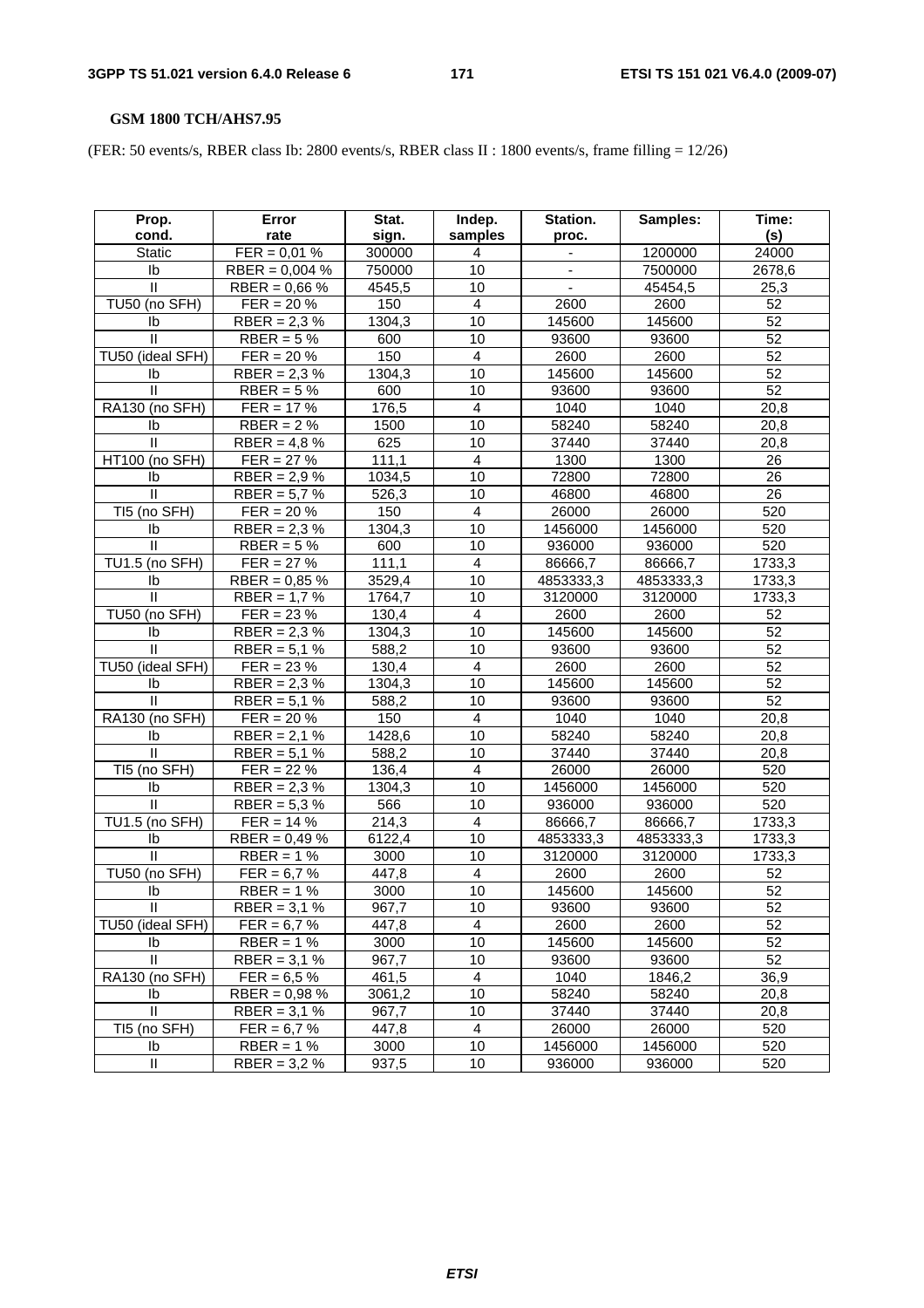# **GSM 1800 TCH/AHS7.4**

(FER: 50 events/s, RBER class Ib: 2950 events/s, RBER class II : 1400 events/s, frame filling = 12/26)

| $FER = 0.01 %$<br>300000<br>24000<br><b>Static</b><br>1200000<br>4<br>$RBER = 0,001 %$<br>10<br>I <sub>b</sub><br>3000000<br>30000000<br>10169,5<br>$\mathbf{H}$<br>10<br>RBER = $0,66%$<br>4545,5<br>45454,5<br>32,5<br>TU50 (no SFH)<br>$FER = 16 \%$<br>187,5<br>4<br>2600<br>52<br>2600<br>$\overline{2}142,9$<br>10<br>52<br>RBER = $1,4%$<br>153400<br>153400<br>Ib<br>$\mathbf{II}$<br>566<br>72800<br>72800<br>52<br>RBER = $5,3%$<br>10<br>$\overline{52}$<br>TU50 (ideal SFH)<br>187,5<br>$FER = 16 \%$<br>4<br>2600<br>2600<br>52<br>10<br>$RBER = 1,4%$<br>2142,9<br>153400<br>153400<br>Ib<br>52<br>$\mathbf{II}$<br>566<br>10<br>72800<br>72800<br>$RBER = 5.3 %$<br>RA130 (no SFH)<br>$FER = 13 %$<br>230,8<br>$\overline{4}$<br>1040<br>1040<br>20,8<br>2727,3<br>10<br>61360<br>61360<br>Ib<br>$RBER = 1,1%$<br>20,8<br>$\mathbf{II}$<br>29120<br>RBER = $5,1%$<br>588,2<br>10<br>29120<br>20,8<br>HT100 (no SFH)<br>$FER = 22 \%$<br>136,4<br>4<br>1300<br>1300<br>26<br>10<br>76700<br>76700<br>26<br>$RBER = 1.9%$<br>1578,9<br>Ib<br>$\mathbf{II}$<br>10<br>26<br>500<br>36400<br>36400<br>$RBER = 6%$<br>TI5 (no SFH)<br>$\overline{4}$<br>520<br>187,5<br>26000<br>$FER = 16 \%$<br>26000<br>10<br>$RBER = 1,4%$<br>2142,9<br>520<br>1534000<br>1534000<br>Ib<br>$\mathbf{I}$<br>520<br>$RBER = 5.3 %$<br>566<br>10<br>728000<br>728000<br><b>TU1.5 (no SFH)</b><br>115,4<br>$FER = 26 \%$<br>4<br>86666,7<br>86666,7<br>1733,3<br>4347,8<br>5113333,3<br>5113333,3<br>Ib<br>RBER = $0,69%$<br>10<br>1733,3<br>$\ensuremath{\mathsf{II}}$<br>10<br>RBER = $1,9%$<br>1578,9<br>2426666,7<br>2426666,7<br>1733,3<br>TU50 (no SFH)<br>$\overline{4}$<br>52<br>$FER = 18 \%$<br>166,7<br>2600<br>2600<br>$\overline{52}$<br>10<br>$RBER = 1,4%$<br>2142,9<br>153400<br>153400<br>Ib<br>$\mathbf{I}$<br>52<br>545,5<br>10<br>RBER = $5,5%$<br>72800<br>72800<br>TU50 (ideal SFH)<br>166,7<br>52<br>$FER = 18 \%$<br>4<br>2600<br>2600<br>52<br>$RBER = 1,4%$<br>2142,9<br>10<br>153400<br>153400<br>Ib<br>52<br>Ш<br>RBER = $5,5%$<br>545,5<br>10<br>72800<br>72800<br>$\overline{4}$<br>RA130 (no SFH)<br>1040<br>$FER = 16 \%$<br>187,5<br>1040<br>20,8<br>10<br>61360<br>61360<br>Ib<br>RBER = $1,3%$<br>2307,7<br>20,8<br>Ш<br>10<br>RBER = $5,4%$<br>555,6<br>29120<br>29120<br>20,8<br>TI5 (no SFH)<br>$\overline{\mathbf{4}}$<br>166,7<br>26000<br>26000<br>520<br>$FER = 18 \%$<br>2142,9<br>10<br>520<br>RBER = $1,4%$<br>1534000<br>1534000<br>Ib<br>535,7<br>520<br>Ш<br>RBER = $5,6%$<br>10<br>728000<br>728000<br>TU1.5 (no SFH)<br>$FER = 13 \%$<br>4<br>86666,7<br>1733,3<br>230,8<br>86666,7<br>10<br>7692,3<br>1733,3<br>Ib<br>RBER = $0,39%$<br>5113333,3<br>5113333,3<br>$\mathbf{H}$<br>$RBER = 1.2 %$<br>10<br>1733,3<br>2500<br>2426666,7<br>2426666,7<br>TU50 (no SFH)<br>612,2<br>52<br>$FER = 4.9 \%$<br>4<br>2600<br>2600<br>52<br>10<br>153400<br>153400<br>Ib<br>$RBER = 0.51 %$<br>5882,4<br>909,1<br>72800<br>72800<br>RBER = $3,3%$<br>10<br>52<br>Ш.<br>TU50 (ideal SFH)<br>$FER = 4.9 \%$<br>612,2<br>4<br>2600<br>2600<br>52<br>52<br>5882,4<br>10<br>153400<br>153400<br>RBER = $0,51%$<br>Ib<br>52<br>$\mathbf{H}$<br>10<br>909,1<br>72800<br>72800<br>RBER = $3,3%$<br>50<br>RA130 (no SFH)<br>625<br>4<br>1040<br>2500<br>$FER = 4.8 \%$<br>10<br>6383<br>61360<br>21,6<br>Ib<br>RBER = $0,47%$<br>63829,8<br>$\mathbf{II}$<br>29120<br>RBER = $3,3%$<br>909,1<br>10<br>29120<br>20,8<br>TI5 (no SFH)<br>26000<br>$FER = 5,1%$<br>588,2<br>4<br>26000<br>520<br>10<br>1534000<br>1534000<br>Ib<br>RBER = $0,51%$<br>5882,4<br>520 | Prop. | Error | Stat. | Indep.  | Station. | Samples: | Time: |
|-------------------------------------------------------------------------------------------------------------------------------------------------------------------------------------------------------------------------------------------------------------------------------------------------------------------------------------------------------------------------------------------------------------------------------------------------------------------------------------------------------------------------------------------------------------------------------------------------------------------------------------------------------------------------------------------------------------------------------------------------------------------------------------------------------------------------------------------------------------------------------------------------------------------------------------------------------------------------------------------------------------------------------------------------------------------------------------------------------------------------------------------------------------------------------------------------------------------------------------------------------------------------------------------------------------------------------------------------------------------------------------------------------------------------------------------------------------------------------------------------------------------------------------------------------------------------------------------------------------------------------------------------------------------------------------------------------------------------------------------------------------------------------------------------------------------------------------------------------------------------------------------------------------------------------------------------------------------------------------------------------------------------------------------------------------------------------------------------------------------------------------------------------------------------------------------------------------------------------------------------------------------------------------------------------------------------------------------------------------------------------------------------------------------------------------------------------------------------------------------------------------------------------------------------------------------------------------------------------------------------------------------------------------------------------------------------------------------------------------------------------------------------------------------------------------------------------------------------------------------------------------------------------------------------------------------------------------------------------------------------------------------------------------------------------------------------------------------------------------------------------------------------------------------------------------------------------------------------------------------------------------------------------------------------------------------------------------------------------------------------------------------------------------------------------------------------------------------------------------------------------------------------------------------------------------------------------------------|-------|-------|-------|---------|----------|----------|-------|
|                                                                                                                                                                                                                                                                                                                                                                                                                                                                                                                                                                                                                                                                                                                                                                                                                                                                                                                                                                                                                                                                                                                                                                                                                                                                                                                                                                                                                                                                                                                                                                                                                                                                                                                                                                                                                                                                                                                                                                                                                                                                                                                                                                                                                                                                                                                                                                                                                                                                                                                                                                                                                                                                                                                                                                                                                                                                                                                                                                                                                                                                                                                                                                                                                                                                                                                                                                                                                                                                                                                                                                                           | cond. | rate  | sign. | samples | proc.    |          | (s)   |
|                                                                                                                                                                                                                                                                                                                                                                                                                                                                                                                                                                                                                                                                                                                                                                                                                                                                                                                                                                                                                                                                                                                                                                                                                                                                                                                                                                                                                                                                                                                                                                                                                                                                                                                                                                                                                                                                                                                                                                                                                                                                                                                                                                                                                                                                                                                                                                                                                                                                                                                                                                                                                                                                                                                                                                                                                                                                                                                                                                                                                                                                                                                                                                                                                                                                                                                                                                                                                                                                                                                                                                                           |       |       |       |         |          |          |       |
|                                                                                                                                                                                                                                                                                                                                                                                                                                                                                                                                                                                                                                                                                                                                                                                                                                                                                                                                                                                                                                                                                                                                                                                                                                                                                                                                                                                                                                                                                                                                                                                                                                                                                                                                                                                                                                                                                                                                                                                                                                                                                                                                                                                                                                                                                                                                                                                                                                                                                                                                                                                                                                                                                                                                                                                                                                                                                                                                                                                                                                                                                                                                                                                                                                                                                                                                                                                                                                                                                                                                                                                           |       |       |       |         |          |          |       |
|                                                                                                                                                                                                                                                                                                                                                                                                                                                                                                                                                                                                                                                                                                                                                                                                                                                                                                                                                                                                                                                                                                                                                                                                                                                                                                                                                                                                                                                                                                                                                                                                                                                                                                                                                                                                                                                                                                                                                                                                                                                                                                                                                                                                                                                                                                                                                                                                                                                                                                                                                                                                                                                                                                                                                                                                                                                                                                                                                                                                                                                                                                                                                                                                                                                                                                                                                                                                                                                                                                                                                                                           |       |       |       |         |          |          |       |
|                                                                                                                                                                                                                                                                                                                                                                                                                                                                                                                                                                                                                                                                                                                                                                                                                                                                                                                                                                                                                                                                                                                                                                                                                                                                                                                                                                                                                                                                                                                                                                                                                                                                                                                                                                                                                                                                                                                                                                                                                                                                                                                                                                                                                                                                                                                                                                                                                                                                                                                                                                                                                                                                                                                                                                                                                                                                                                                                                                                                                                                                                                                                                                                                                                                                                                                                                                                                                                                                                                                                                                                           |       |       |       |         |          |          |       |
|                                                                                                                                                                                                                                                                                                                                                                                                                                                                                                                                                                                                                                                                                                                                                                                                                                                                                                                                                                                                                                                                                                                                                                                                                                                                                                                                                                                                                                                                                                                                                                                                                                                                                                                                                                                                                                                                                                                                                                                                                                                                                                                                                                                                                                                                                                                                                                                                                                                                                                                                                                                                                                                                                                                                                                                                                                                                                                                                                                                                                                                                                                                                                                                                                                                                                                                                                                                                                                                                                                                                                                                           |       |       |       |         |          |          |       |
|                                                                                                                                                                                                                                                                                                                                                                                                                                                                                                                                                                                                                                                                                                                                                                                                                                                                                                                                                                                                                                                                                                                                                                                                                                                                                                                                                                                                                                                                                                                                                                                                                                                                                                                                                                                                                                                                                                                                                                                                                                                                                                                                                                                                                                                                                                                                                                                                                                                                                                                                                                                                                                                                                                                                                                                                                                                                                                                                                                                                                                                                                                                                                                                                                                                                                                                                                                                                                                                                                                                                                                                           |       |       |       |         |          |          |       |
|                                                                                                                                                                                                                                                                                                                                                                                                                                                                                                                                                                                                                                                                                                                                                                                                                                                                                                                                                                                                                                                                                                                                                                                                                                                                                                                                                                                                                                                                                                                                                                                                                                                                                                                                                                                                                                                                                                                                                                                                                                                                                                                                                                                                                                                                                                                                                                                                                                                                                                                                                                                                                                                                                                                                                                                                                                                                                                                                                                                                                                                                                                                                                                                                                                                                                                                                                                                                                                                                                                                                                                                           |       |       |       |         |          |          |       |
|                                                                                                                                                                                                                                                                                                                                                                                                                                                                                                                                                                                                                                                                                                                                                                                                                                                                                                                                                                                                                                                                                                                                                                                                                                                                                                                                                                                                                                                                                                                                                                                                                                                                                                                                                                                                                                                                                                                                                                                                                                                                                                                                                                                                                                                                                                                                                                                                                                                                                                                                                                                                                                                                                                                                                                                                                                                                                                                                                                                                                                                                                                                                                                                                                                                                                                                                                                                                                                                                                                                                                                                           |       |       |       |         |          |          |       |
|                                                                                                                                                                                                                                                                                                                                                                                                                                                                                                                                                                                                                                                                                                                                                                                                                                                                                                                                                                                                                                                                                                                                                                                                                                                                                                                                                                                                                                                                                                                                                                                                                                                                                                                                                                                                                                                                                                                                                                                                                                                                                                                                                                                                                                                                                                                                                                                                                                                                                                                                                                                                                                                                                                                                                                                                                                                                                                                                                                                                                                                                                                                                                                                                                                                                                                                                                                                                                                                                                                                                                                                           |       |       |       |         |          |          |       |
|                                                                                                                                                                                                                                                                                                                                                                                                                                                                                                                                                                                                                                                                                                                                                                                                                                                                                                                                                                                                                                                                                                                                                                                                                                                                                                                                                                                                                                                                                                                                                                                                                                                                                                                                                                                                                                                                                                                                                                                                                                                                                                                                                                                                                                                                                                                                                                                                                                                                                                                                                                                                                                                                                                                                                                                                                                                                                                                                                                                                                                                                                                                                                                                                                                                                                                                                                                                                                                                                                                                                                                                           |       |       |       |         |          |          |       |
|                                                                                                                                                                                                                                                                                                                                                                                                                                                                                                                                                                                                                                                                                                                                                                                                                                                                                                                                                                                                                                                                                                                                                                                                                                                                                                                                                                                                                                                                                                                                                                                                                                                                                                                                                                                                                                                                                                                                                                                                                                                                                                                                                                                                                                                                                                                                                                                                                                                                                                                                                                                                                                                                                                                                                                                                                                                                                                                                                                                                                                                                                                                                                                                                                                                                                                                                                                                                                                                                                                                                                                                           |       |       |       |         |          |          |       |
|                                                                                                                                                                                                                                                                                                                                                                                                                                                                                                                                                                                                                                                                                                                                                                                                                                                                                                                                                                                                                                                                                                                                                                                                                                                                                                                                                                                                                                                                                                                                                                                                                                                                                                                                                                                                                                                                                                                                                                                                                                                                                                                                                                                                                                                                                                                                                                                                                                                                                                                                                                                                                                                                                                                                                                                                                                                                                                                                                                                                                                                                                                                                                                                                                                                                                                                                                                                                                                                                                                                                                                                           |       |       |       |         |          |          |       |
|                                                                                                                                                                                                                                                                                                                                                                                                                                                                                                                                                                                                                                                                                                                                                                                                                                                                                                                                                                                                                                                                                                                                                                                                                                                                                                                                                                                                                                                                                                                                                                                                                                                                                                                                                                                                                                                                                                                                                                                                                                                                                                                                                                                                                                                                                                                                                                                                                                                                                                                                                                                                                                                                                                                                                                                                                                                                                                                                                                                                                                                                                                                                                                                                                                                                                                                                                                                                                                                                                                                                                                                           |       |       |       |         |          |          |       |
|                                                                                                                                                                                                                                                                                                                                                                                                                                                                                                                                                                                                                                                                                                                                                                                                                                                                                                                                                                                                                                                                                                                                                                                                                                                                                                                                                                                                                                                                                                                                                                                                                                                                                                                                                                                                                                                                                                                                                                                                                                                                                                                                                                                                                                                                                                                                                                                                                                                                                                                                                                                                                                                                                                                                                                                                                                                                                                                                                                                                                                                                                                                                                                                                                                                                                                                                                                                                                                                                                                                                                                                           |       |       |       |         |          |          |       |
|                                                                                                                                                                                                                                                                                                                                                                                                                                                                                                                                                                                                                                                                                                                                                                                                                                                                                                                                                                                                                                                                                                                                                                                                                                                                                                                                                                                                                                                                                                                                                                                                                                                                                                                                                                                                                                                                                                                                                                                                                                                                                                                                                                                                                                                                                                                                                                                                                                                                                                                                                                                                                                                                                                                                                                                                                                                                                                                                                                                                                                                                                                                                                                                                                                                                                                                                                                                                                                                                                                                                                                                           |       |       |       |         |          |          |       |
|                                                                                                                                                                                                                                                                                                                                                                                                                                                                                                                                                                                                                                                                                                                                                                                                                                                                                                                                                                                                                                                                                                                                                                                                                                                                                                                                                                                                                                                                                                                                                                                                                                                                                                                                                                                                                                                                                                                                                                                                                                                                                                                                                                                                                                                                                                                                                                                                                                                                                                                                                                                                                                                                                                                                                                                                                                                                                                                                                                                                                                                                                                                                                                                                                                                                                                                                                                                                                                                                                                                                                                                           |       |       |       |         |          |          |       |
|                                                                                                                                                                                                                                                                                                                                                                                                                                                                                                                                                                                                                                                                                                                                                                                                                                                                                                                                                                                                                                                                                                                                                                                                                                                                                                                                                                                                                                                                                                                                                                                                                                                                                                                                                                                                                                                                                                                                                                                                                                                                                                                                                                                                                                                                                                                                                                                                                                                                                                                                                                                                                                                                                                                                                                                                                                                                                                                                                                                                                                                                                                                                                                                                                                                                                                                                                                                                                                                                                                                                                                                           |       |       |       |         |          |          |       |
|                                                                                                                                                                                                                                                                                                                                                                                                                                                                                                                                                                                                                                                                                                                                                                                                                                                                                                                                                                                                                                                                                                                                                                                                                                                                                                                                                                                                                                                                                                                                                                                                                                                                                                                                                                                                                                                                                                                                                                                                                                                                                                                                                                                                                                                                                                                                                                                                                                                                                                                                                                                                                                                                                                                                                                                                                                                                                                                                                                                                                                                                                                                                                                                                                                                                                                                                                                                                                                                                                                                                                                                           |       |       |       |         |          |          |       |
|                                                                                                                                                                                                                                                                                                                                                                                                                                                                                                                                                                                                                                                                                                                                                                                                                                                                                                                                                                                                                                                                                                                                                                                                                                                                                                                                                                                                                                                                                                                                                                                                                                                                                                                                                                                                                                                                                                                                                                                                                                                                                                                                                                                                                                                                                                                                                                                                                                                                                                                                                                                                                                                                                                                                                                                                                                                                                                                                                                                                                                                                                                                                                                                                                                                                                                                                                                                                                                                                                                                                                                                           |       |       |       |         |          |          |       |
|                                                                                                                                                                                                                                                                                                                                                                                                                                                                                                                                                                                                                                                                                                                                                                                                                                                                                                                                                                                                                                                                                                                                                                                                                                                                                                                                                                                                                                                                                                                                                                                                                                                                                                                                                                                                                                                                                                                                                                                                                                                                                                                                                                                                                                                                                                                                                                                                                                                                                                                                                                                                                                                                                                                                                                                                                                                                                                                                                                                                                                                                                                                                                                                                                                                                                                                                                                                                                                                                                                                                                                                           |       |       |       |         |          |          |       |
|                                                                                                                                                                                                                                                                                                                                                                                                                                                                                                                                                                                                                                                                                                                                                                                                                                                                                                                                                                                                                                                                                                                                                                                                                                                                                                                                                                                                                                                                                                                                                                                                                                                                                                                                                                                                                                                                                                                                                                                                                                                                                                                                                                                                                                                                                                                                                                                                                                                                                                                                                                                                                                                                                                                                                                                                                                                                                                                                                                                                                                                                                                                                                                                                                                                                                                                                                                                                                                                                                                                                                                                           |       |       |       |         |          |          |       |
|                                                                                                                                                                                                                                                                                                                                                                                                                                                                                                                                                                                                                                                                                                                                                                                                                                                                                                                                                                                                                                                                                                                                                                                                                                                                                                                                                                                                                                                                                                                                                                                                                                                                                                                                                                                                                                                                                                                                                                                                                                                                                                                                                                                                                                                                                                                                                                                                                                                                                                                                                                                                                                                                                                                                                                                                                                                                                                                                                                                                                                                                                                                                                                                                                                                                                                                                                                                                                                                                                                                                                                                           |       |       |       |         |          |          |       |
|                                                                                                                                                                                                                                                                                                                                                                                                                                                                                                                                                                                                                                                                                                                                                                                                                                                                                                                                                                                                                                                                                                                                                                                                                                                                                                                                                                                                                                                                                                                                                                                                                                                                                                                                                                                                                                                                                                                                                                                                                                                                                                                                                                                                                                                                                                                                                                                                                                                                                                                                                                                                                                                                                                                                                                                                                                                                                                                                                                                                                                                                                                                                                                                                                                                                                                                                                                                                                                                                                                                                                                                           |       |       |       |         |          |          |       |
|                                                                                                                                                                                                                                                                                                                                                                                                                                                                                                                                                                                                                                                                                                                                                                                                                                                                                                                                                                                                                                                                                                                                                                                                                                                                                                                                                                                                                                                                                                                                                                                                                                                                                                                                                                                                                                                                                                                                                                                                                                                                                                                                                                                                                                                                                                                                                                                                                                                                                                                                                                                                                                                                                                                                                                                                                                                                                                                                                                                                                                                                                                                                                                                                                                                                                                                                                                                                                                                                                                                                                                                           |       |       |       |         |          |          |       |
|                                                                                                                                                                                                                                                                                                                                                                                                                                                                                                                                                                                                                                                                                                                                                                                                                                                                                                                                                                                                                                                                                                                                                                                                                                                                                                                                                                                                                                                                                                                                                                                                                                                                                                                                                                                                                                                                                                                                                                                                                                                                                                                                                                                                                                                                                                                                                                                                                                                                                                                                                                                                                                                                                                                                                                                                                                                                                                                                                                                                                                                                                                                                                                                                                                                                                                                                                                                                                                                                                                                                                                                           |       |       |       |         |          |          |       |
|                                                                                                                                                                                                                                                                                                                                                                                                                                                                                                                                                                                                                                                                                                                                                                                                                                                                                                                                                                                                                                                                                                                                                                                                                                                                                                                                                                                                                                                                                                                                                                                                                                                                                                                                                                                                                                                                                                                                                                                                                                                                                                                                                                                                                                                                                                                                                                                                                                                                                                                                                                                                                                                                                                                                                                                                                                                                                                                                                                                                                                                                                                                                                                                                                                                                                                                                                                                                                                                                                                                                                                                           |       |       |       |         |          |          |       |
|                                                                                                                                                                                                                                                                                                                                                                                                                                                                                                                                                                                                                                                                                                                                                                                                                                                                                                                                                                                                                                                                                                                                                                                                                                                                                                                                                                                                                                                                                                                                                                                                                                                                                                                                                                                                                                                                                                                                                                                                                                                                                                                                                                                                                                                                                                                                                                                                                                                                                                                                                                                                                                                                                                                                                                                                                                                                                                                                                                                                                                                                                                                                                                                                                                                                                                                                                                                                                                                                                                                                                                                           |       |       |       |         |          |          |       |
|                                                                                                                                                                                                                                                                                                                                                                                                                                                                                                                                                                                                                                                                                                                                                                                                                                                                                                                                                                                                                                                                                                                                                                                                                                                                                                                                                                                                                                                                                                                                                                                                                                                                                                                                                                                                                                                                                                                                                                                                                                                                                                                                                                                                                                                                                                                                                                                                                                                                                                                                                                                                                                                                                                                                                                                                                                                                                                                                                                                                                                                                                                                                                                                                                                                                                                                                                                                                                                                                                                                                                                                           |       |       |       |         |          |          |       |
|                                                                                                                                                                                                                                                                                                                                                                                                                                                                                                                                                                                                                                                                                                                                                                                                                                                                                                                                                                                                                                                                                                                                                                                                                                                                                                                                                                                                                                                                                                                                                                                                                                                                                                                                                                                                                                                                                                                                                                                                                                                                                                                                                                                                                                                                                                                                                                                                                                                                                                                                                                                                                                                                                                                                                                                                                                                                                                                                                                                                                                                                                                                                                                                                                                                                                                                                                                                                                                                                                                                                                                                           |       |       |       |         |          |          |       |
|                                                                                                                                                                                                                                                                                                                                                                                                                                                                                                                                                                                                                                                                                                                                                                                                                                                                                                                                                                                                                                                                                                                                                                                                                                                                                                                                                                                                                                                                                                                                                                                                                                                                                                                                                                                                                                                                                                                                                                                                                                                                                                                                                                                                                                                                                                                                                                                                                                                                                                                                                                                                                                                                                                                                                                                                                                                                                                                                                                                                                                                                                                                                                                                                                                                                                                                                                                                                                                                                                                                                                                                           |       |       |       |         |          |          |       |
|                                                                                                                                                                                                                                                                                                                                                                                                                                                                                                                                                                                                                                                                                                                                                                                                                                                                                                                                                                                                                                                                                                                                                                                                                                                                                                                                                                                                                                                                                                                                                                                                                                                                                                                                                                                                                                                                                                                                                                                                                                                                                                                                                                                                                                                                                                                                                                                                                                                                                                                                                                                                                                                                                                                                                                                                                                                                                                                                                                                                                                                                                                                                                                                                                                                                                                                                                                                                                                                                                                                                                                                           |       |       |       |         |          |          |       |
|                                                                                                                                                                                                                                                                                                                                                                                                                                                                                                                                                                                                                                                                                                                                                                                                                                                                                                                                                                                                                                                                                                                                                                                                                                                                                                                                                                                                                                                                                                                                                                                                                                                                                                                                                                                                                                                                                                                                                                                                                                                                                                                                                                                                                                                                                                                                                                                                                                                                                                                                                                                                                                                                                                                                                                                                                                                                                                                                                                                                                                                                                                                                                                                                                                                                                                                                                                                                                                                                                                                                                                                           |       |       |       |         |          |          |       |
|                                                                                                                                                                                                                                                                                                                                                                                                                                                                                                                                                                                                                                                                                                                                                                                                                                                                                                                                                                                                                                                                                                                                                                                                                                                                                                                                                                                                                                                                                                                                                                                                                                                                                                                                                                                                                                                                                                                                                                                                                                                                                                                                                                                                                                                                                                                                                                                                                                                                                                                                                                                                                                                                                                                                                                                                                                                                                                                                                                                                                                                                                                                                                                                                                                                                                                                                                                                                                                                                                                                                                                                           |       |       |       |         |          |          |       |
|                                                                                                                                                                                                                                                                                                                                                                                                                                                                                                                                                                                                                                                                                                                                                                                                                                                                                                                                                                                                                                                                                                                                                                                                                                                                                                                                                                                                                                                                                                                                                                                                                                                                                                                                                                                                                                                                                                                                                                                                                                                                                                                                                                                                                                                                                                                                                                                                                                                                                                                                                                                                                                                                                                                                                                                                                                                                                                                                                                                                                                                                                                                                                                                                                                                                                                                                                                                                                                                                                                                                                                                           |       |       |       |         |          |          |       |
|                                                                                                                                                                                                                                                                                                                                                                                                                                                                                                                                                                                                                                                                                                                                                                                                                                                                                                                                                                                                                                                                                                                                                                                                                                                                                                                                                                                                                                                                                                                                                                                                                                                                                                                                                                                                                                                                                                                                                                                                                                                                                                                                                                                                                                                                                                                                                                                                                                                                                                                                                                                                                                                                                                                                                                                                                                                                                                                                                                                                                                                                                                                                                                                                                                                                                                                                                                                                                                                                                                                                                                                           |       |       |       |         |          |          |       |
|                                                                                                                                                                                                                                                                                                                                                                                                                                                                                                                                                                                                                                                                                                                                                                                                                                                                                                                                                                                                                                                                                                                                                                                                                                                                                                                                                                                                                                                                                                                                                                                                                                                                                                                                                                                                                                                                                                                                                                                                                                                                                                                                                                                                                                                                                                                                                                                                                                                                                                                                                                                                                                                                                                                                                                                                                                                                                                                                                                                                                                                                                                                                                                                                                                                                                                                                                                                                                                                                                                                                                                                           |       |       |       |         |          |          |       |
|                                                                                                                                                                                                                                                                                                                                                                                                                                                                                                                                                                                                                                                                                                                                                                                                                                                                                                                                                                                                                                                                                                                                                                                                                                                                                                                                                                                                                                                                                                                                                                                                                                                                                                                                                                                                                                                                                                                                                                                                                                                                                                                                                                                                                                                                                                                                                                                                                                                                                                                                                                                                                                                                                                                                                                                                                                                                                                                                                                                                                                                                                                                                                                                                                                                                                                                                                                                                                                                                                                                                                                                           |       |       |       |         |          |          |       |
|                                                                                                                                                                                                                                                                                                                                                                                                                                                                                                                                                                                                                                                                                                                                                                                                                                                                                                                                                                                                                                                                                                                                                                                                                                                                                                                                                                                                                                                                                                                                                                                                                                                                                                                                                                                                                                                                                                                                                                                                                                                                                                                                                                                                                                                                                                                                                                                                                                                                                                                                                                                                                                                                                                                                                                                                                                                                                                                                                                                                                                                                                                                                                                                                                                                                                                                                                                                                                                                                                                                                                                                           |       |       |       |         |          |          |       |
|                                                                                                                                                                                                                                                                                                                                                                                                                                                                                                                                                                                                                                                                                                                                                                                                                                                                                                                                                                                                                                                                                                                                                                                                                                                                                                                                                                                                                                                                                                                                                                                                                                                                                                                                                                                                                                                                                                                                                                                                                                                                                                                                                                                                                                                                                                                                                                                                                                                                                                                                                                                                                                                                                                                                                                                                                                                                                                                                                                                                                                                                                                                                                                                                                                                                                                                                                                                                                                                                                                                                                                                           |       |       |       |         |          |          |       |
|                                                                                                                                                                                                                                                                                                                                                                                                                                                                                                                                                                                                                                                                                                                                                                                                                                                                                                                                                                                                                                                                                                                                                                                                                                                                                                                                                                                                                                                                                                                                                                                                                                                                                                                                                                                                                                                                                                                                                                                                                                                                                                                                                                                                                                                                                                                                                                                                                                                                                                                                                                                                                                                                                                                                                                                                                                                                                                                                                                                                                                                                                                                                                                                                                                                                                                                                                                                                                                                                                                                                                                                           |       |       |       |         |          |          |       |
|                                                                                                                                                                                                                                                                                                                                                                                                                                                                                                                                                                                                                                                                                                                                                                                                                                                                                                                                                                                                                                                                                                                                                                                                                                                                                                                                                                                                                                                                                                                                                                                                                                                                                                                                                                                                                                                                                                                                                                                                                                                                                                                                                                                                                                                                                                                                                                                                                                                                                                                                                                                                                                                                                                                                                                                                                                                                                                                                                                                                                                                                                                                                                                                                                                                                                                                                                                                                                                                                                                                                                                                           |       |       |       |         |          |          |       |
|                                                                                                                                                                                                                                                                                                                                                                                                                                                                                                                                                                                                                                                                                                                                                                                                                                                                                                                                                                                                                                                                                                                                                                                                                                                                                                                                                                                                                                                                                                                                                                                                                                                                                                                                                                                                                                                                                                                                                                                                                                                                                                                                                                                                                                                                                                                                                                                                                                                                                                                                                                                                                                                                                                                                                                                                                                                                                                                                                                                                                                                                                                                                                                                                                                                                                                                                                                                                                                                                                                                                                                                           |       |       |       |         |          |          |       |
|                                                                                                                                                                                                                                                                                                                                                                                                                                                                                                                                                                                                                                                                                                                                                                                                                                                                                                                                                                                                                                                                                                                                                                                                                                                                                                                                                                                                                                                                                                                                                                                                                                                                                                                                                                                                                                                                                                                                                                                                                                                                                                                                                                                                                                                                                                                                                                                                                                                                                                                                                                                                                                                                                                                                                                                                                                                                                                                                                                                                                                                                                                                                                                                                                                                                                                                                                                                                                                                                                                                                                                                           |       |       |       |         |          |          |       |
|                                                                                                                                                                                                                                                                                                                                                                                                                                                                                                                                                                                                                                                                                                                                                                                                                                                                                                                                                                                                                                                                                                                                                                                                                                                                                                                                                                                                                                                                                                                                                                                                                                                                                                                                                                                                                                                                                                                                                                                                                                                                                                                                                                                                                                                                                                                                                                                                                                                                                                                                                                                                                                                                                                                                                                                                                                                                                                                                                                                                                                                                                                                                                                                                                                                                                                                                                                                                                                                                                                                                                                                           |       |       |       |         |          |          |       |
|                                                                                                                                                                                                                                                                                                                                                                                                                                                                                                                                                                                                                                                                                                                                                                                                                                                                                                                                                                                                                                                                                                                                                                                                                                                                                                                                                                                                                                                                                                                                                                                                                                                                                                                                                                                                                                                                                                                                                                                                                                                                                                                                                                                                                                                                                                                                                                                                                                                                                                                                                                                                                                                                                                                                                                                                                                                                                                                                                                                                                                                                                                                                                                                                                                                                                                                                                                                                                                                                                                                                                                                           |       |       |       |         |          |          |       |
|                                                                                                                                                                                                                                                                                                                                                                                                                                                                                                                                                                                                                                                                                                                                                                                                                                                                                                                                                                                                                                                                                                                                                                                                                                                                                                                                                                                                                                                                                                                                                                                                                                                                                                                                                                                                                                                                                                                                                                                                                                                                                                                                                                                                                                                                                                                                                                                                                                                                                                                                                                                                                                                                                                                                                                                                                                                                                                                                                                                                                                                                                                                                                                                                                                                                                                                                                                                                                                                                                                                                                                                           |       |       |       |         |          |          |       |
|                                                                                                                                                                                                                                                                                                                                                                                                                                                                                                                                                                                                                                                                                                                                                                                                                                                                                                                                                                                                                                                                                                                                                                                                                                                                                                                                                                                                                                                                                                                                                                                                                                                                                                                                                                                                                                                                                                                                                                                                                                                                                                                                                                                                                                                                                                                                                                                                                                                                                                                                                                                                                                                                                                                                                                                                                                                                                                                                                                                                                                                                                                                                                                                                                                                                                                                                                                                                                                                                                                                                                                                           |       |       |       |         |          |          |       |
| RBER = $3,3%$                                                                                                                                                                                                                                                                                                                                                                                                                                                                                                                                                                                                                                                                                                                                                                                                                                                                                                                                                                                                                                                                                                                                                                                                                                                                                                                                                                                                                                                                                                                                                                                                                                                                                                                                                                                                                                                                                                                                                                                                                                                                                                                                                                                                                                                                                                                                                                                                                                                                                                                                                                                                                                                                                                                                                                                                                                                                                                                                                                                                                                                                                                                                                                                                                                                                                                                                                                                                                                                                                                                                                                             | Ш     |       | 909,1 | 10      | 728000   | 728000   | 520   |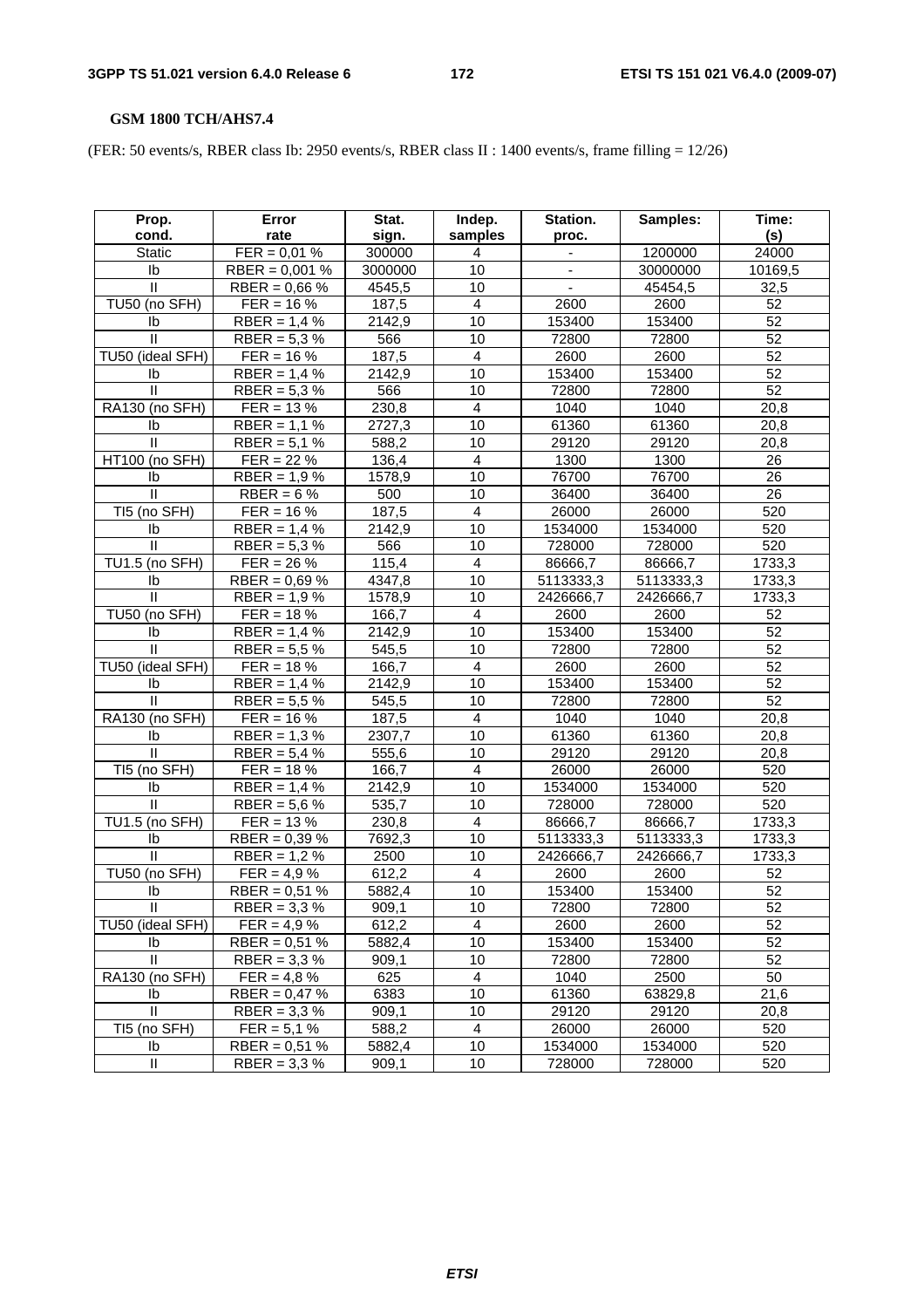# **GSM 1800 TCH/AHS6.7**

(FER: 50 events/s, RBER class Ib: 2750 events/s, RBER class II : 1200 events/s, frame filling = 12/26)

| Prop.            | Error                           | Stat.            | Indep.                  | Station.  | Samples:  | Time:           |
|------------------|---------------------------------|------------------|-------------------------|-----------|-----------|-----------------|
| cond.            | rate                            | sign.            | samples                 | proc.     |           | (s)             |
| <b>Static</b>    | $FER = 0.01 %$                  | 300000           | 4                       |           | 1200000   | 24000           |
| I <sub>b</sub>   | $RBER = 0,001 %$                | 3000000          | 10                      |           | 30000000  | 10909,1         |
| $\mathbf{H}$     | RBER = $0,66%$                  | 4545,5           | 10                      |           | 45454,5   | 37,9            |
| TU50 (no SFH)    | $FER = 9.4 %$                   | 319,1            | 4                       | 2600      | 2600      | 52              |
| Ib               | $RBER = 1,1%$                   | 2727,3           | 10                      | 143000    | 143000    | 52              |
| $\mathbf{II}$    | RBER = $5,8%$                   | 517,2            | 10                      | 62400     | 62400     | 52              |
| TU50 (ideal SFH) | $FER = 9,4%$                    | 319,1            | 4                       | 2600      | 2600      | 52              |
| Ib               | $RBER = 1,1%$                   | 2727,3           | 10                      | 143000    | 143000    | 52              |
| $\mathbf{II}$    | RBER = $5,8%$                   | 517,2            | 10                      | 62400     | 62400     | 52              |
| RA130 (no SFH)   | $FER = 7.5 \%$                  | 400              | 4                       | 1040      | 1600      | $\overline{32}$ |
| Ib               | RBER = $0,92%$                  | 3260,9           | 10                      | 57200     | 57200     | 20,8            |
| $\mathbf{II}$    | RBER = $5.5%$                   | 545,5            | 10                      | 24960     | 24960     | 20,8            |
| HT100 (no SFH)   | $FER = 13 \%$                   | 230,8            | 4                       | 1300      | 1300      | 26              |
| Ib               | $RBER = 1.5%$                   | 2000             | 10                      | 71500     | 71500     | 26              |
| $\mathbf{II}$    | RBER = $6,6%$                   | 454,5            | 10                      | 31200     | 31200     | 26              |
| TI5 (no SFH)     | $FER = 9.2 \%$                  | 326,1            | $\overline{4}$          | 26000     | 26000     | 520             |
| Ib               | $RBER = 1,1%$                   | 2727,3           | 10                      | 1430000   | 1430000   | 520             |
| $\mathbf{I}$     | $RBER = 5.8 %$                  | 517,2            | 10                      | 624000    | 624000    | 520             |
| TU1.5 (no SFH)   | $FER = 23 \%$                   | 130,4            | 4                       | 86666,7   | 86666,7   | 1733,3          |
| Ib               | RBER = $0,71%$                  | 4225,4           | 10                      | 4766666,7 | 4766666,7 | 1733,3          |
| $\mathbf{H}$     | RBER = $2,3%$                   | 1304,3           | 10                      | 2080000   | 2080000   | 1733,3          |
| TU50 (no SFH)    | $FER = 12 \%$                   | 250              | $\overline{4}$          | 2600      | 2600      | 52              |
| Ib               | $RBER = 1.2 %$                  | 2500             | 10                      | 143000    | 143000    | $\overline{52}$ |
| $\mathbf{I}$     | RBER = $6%$                     | 500              | 10                      | 62400     | 62400     | 52              |
| TU50 (ideal SFH) | $FER = 12 \%$                   | 250              | $\overline{4}$          | 2600      | 2600      | 52              |
| Ib               | $RBER = 1,2%$                   | 2500             | 10                      | 143000    | 143000    | 52              |
| Ш                | RBER = $6%$                     | 500              | 10                      | 62400     | 62400     | 52              |
| RA130 (no SFH)   | $FER = 9.9 %$                   | 303              | $\overline{4}$          | 1040      | 1212,1    | 24,2            |
| Ib               | $RBER = 1%$                     | 3000             | 10                      | 57200     | 57200     | 20,8            |
| Ш                | RBER = $6%$                     | 500              | 10                      | 24960     | 24960     | 20,8            |
| TI5 (no SFH)     | $FER = 11 \%$                   | 272,7            | $\overline{\mathbf{4}}$ | 26000     | 26000     | 520             |
| Ib               | RBER = $1,2%$                   | 2500             | 10                      | 1430000   | 1430000   | 520             |
| Ш                | $RBER = 6.2 %$                  | 483,9            | 10                      | 624000    | 624000    | 520             |
| TU1.5 (no SFH)   | $FER = 11 \%$                   | 272,7            | 4                       | 86666,7   | 86666,7   | 1733,3          |
| Ib               | RBER = $0,39%$                  | 7692,3           | 10                      | 4766666,7 | 4766666,7 | 1733,3          |
| $\mathbf{H}$     | RBER = $1,4%$                   | 2142,9           | 10                      | 2080000   | 2080000   | 1733,3          |
| TU50 (no SFH)    | $FER = 2.5 \%$                  | 1200             | 4                       | 2600      | 4800      | 96              |
| Ib               | RBER = $0,38%$                  | 7894,7           | 10                      | 143000    | 143000    | 52              |
| Ш.               | RBER = $3,5%$                   | 857,1            | 10                      | 62400     | 62400     | 52              |
| TU50 (ideal SFH) | $FER = 2.5 \%$                  | 1200             | 4                       | 2600      | 4800      | 96              |
| Ib               | RBER = $0,38%$                  | 7894,7           | 10                      | 143000    | 143000    | 52              |
| $\mathbf{H}$     | RBER = $3,5%$                   | 857,1            | 10                      | 62400     | 62400     | 52              |
| RA130 (no SFH)   | $FER = 2.5 \%$                  | 1200             | 4                       | 1040      | 4800      | 96              |
| Ib               |                                 | 8108,1           | 10                      | 57200     | 81081,1   | 29,5            |
| $\mathbf{II}$    | RBER = $0,37%$<br>RBER = $3,5%$ | 857,1            | 10                      | 24960     | 24960     | 20,8            |
| TI5 (no SFH)     | $FER = 2.3 %$                   |                  |                         | 26000     | 26000     | 520             |
| Ib               |                                 | 1304,3<br>7692,3 | 4<br>10                 | 1430000   | 1430000   |                 |
|                  | RBER = $0,39%$                  |                  |                         |           |           | 520             |
| Ш                | RBER = $3,6%$                   | 833,3            | 10                      | 624000    | 624000    | 520             |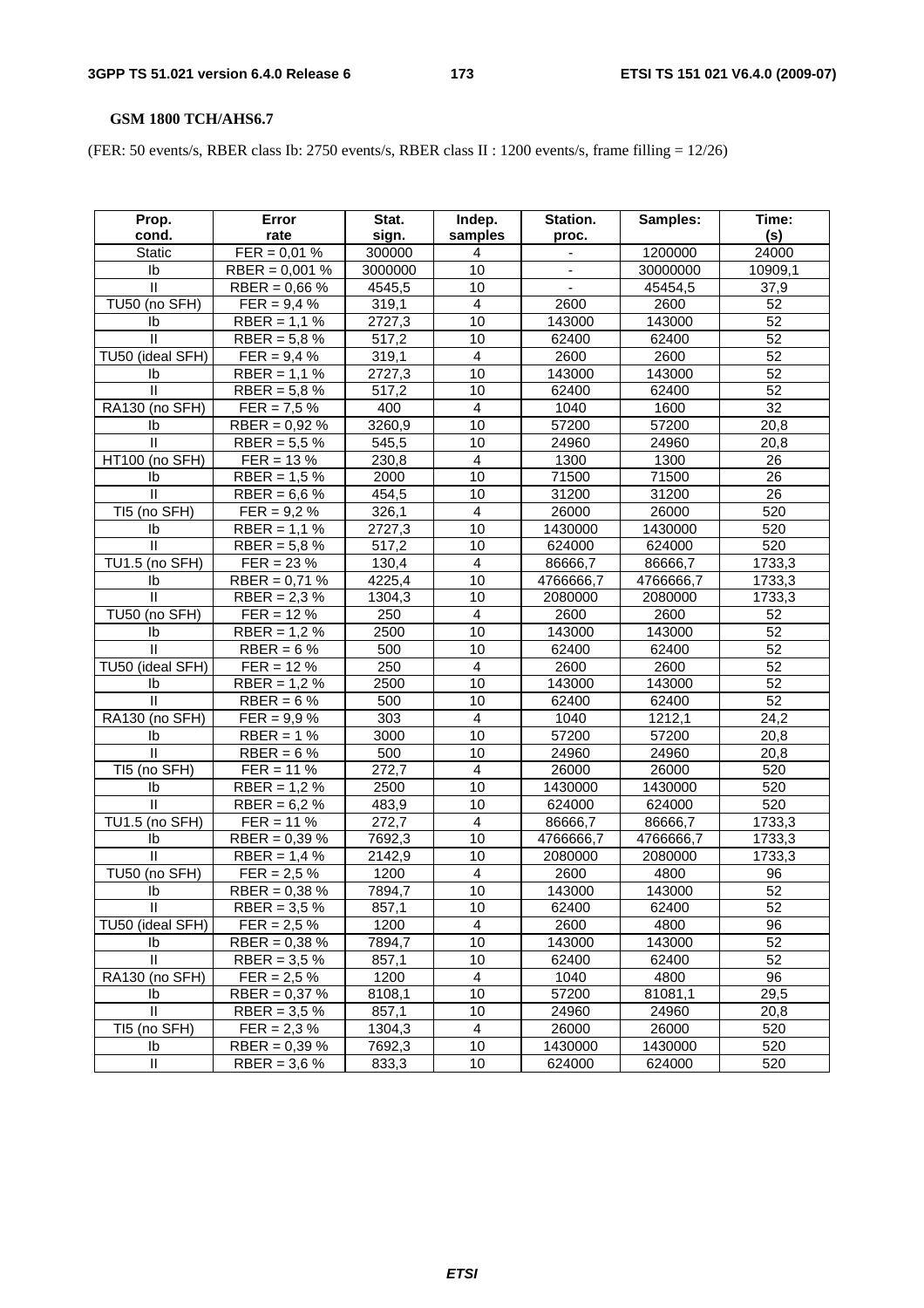# **GSM 1800 TCH/AHS5.9**

(FER: 50 events/s, RBER class Ib: 2350 events/s, RBER class II : 800 events/s, frame filling = 12/26)

| Prop.<br>cond.   | Error<br>rate   | Stat.<br>sign. | Indep.<br>samples | Station.<br>proc. | Samples:  | Time:<br>(s)    |
|------------------|-----------------|----------------|-------------------|-------------------|-----------|-----------------|
| Static (II)      | RBER = $0.66\%$ | 4545,5         | 10                |                   | 45454,5   | 56,8            |
| TU50 (no SFH)    | $FER = 5.9 \%$  | 508,5          | 4                 | 2600              | 2600      | 52              |
| Ib               | RBER = $0,52%$  | 5769,2         | 10                | 122200            | 122200    | $\overline{52}$ |
| $\mathbf{II}$    | RBER = $6.1%$   | 491,8          | 10                | 41600             | 41600     | 52              |
| TU50 (ideal SFH) | $FER = 5.9 \%$  | 508,5          | $\overline{4}$    | 2600              | 2600      | $\overline{52}$ |
| Ib               | RBER = $0.52\%$ | 5769,2         | 10                | 122200            | 122200    | 52              |
| $\mathbf{H}$     | $RBER = 6,1%$   | 491,8          | 10                | 41600             | 41600     | 52              |
| RA130 (no SFH)   | $FER = 4.6 \%$  | 652,2          | $\overline{4}$    | 1040              | 2608,7    | 52,2            |
| Ib               | RBER = $0,39\%$ | 7692,3         | 10                | 48880             | 76923,1   | 32.7            |
| $\mathbf{H}$     | RBER = $5,8%$   | 517,2          | 10                | 16640             | 16640     | 20,8            |
| HT100 (no SFH)   | $FER = 8.5 \%$  | 352,9          | 4                 | 1300              | 1411,8    | 28,2            |
| Ib               | RBER = $0,72%$  | 4166,7         | 10                | 61100             | 61100     | 26              |
| $\mathbf{H}$     | RBER = $6,8%$   | 441,2          | 10                | 20800             | 20800     | $\overline{26}$ |
| TI5 (no SFH)     | $FER = 5.7 \%$  | 526,3          | 4                 | 26000             | 26000     | 520             |
| Ib               | RBER = $0,51%$  | 5882,4         | 10                | 1222000           | 1222000   | 520             |
| $\mathbf{II}$    | $RBER = 6%$     | 500            | 10                | 416000            | 416000    | 520             |
| TU1.5 (no SFH)   | $FER = 21 \%$   | 142,9          | 4                 | 86666,7           | 86666,7   | 1733,3          |
| Ib               | RBER = $0,55%$  | 5454,5         | 10                | 4073333,3         | 4073333,3 | 1733,3          |
| $\mathbf{H}$     | RBER = $2,6%$   | 1153,8         | 10                | 1386666,7         | 1386666,7 | 1733,3          |
| TU50 (no SFH)    | $FER = 7.7 \%$  | 389,6          | $\overline{4}$    | 2600              | 2600      | 52              |
| Ib               | $RBER = 0.6 %$  | 5000           | 10                | 122200            | 122200    | 52              |
| $\mathbf{H}$     | RBER = $6,4%$   | 468,8          | 10                | 41600             | 41600     | 52              |
| TU50 (ideal SFH) | $FER = 7.7 \%$  | 389,6          | 4                 | 2600              | 2600      | $\overline{52}$ |
| Ib               | RBER = $0.6\%$  | 5000           | 10                | 122200            | 122200    | 52              |
| $\mathbf{H}$     | $RBER = 6,4%$   | 468,8          | 10                | 41600             | 41600     | $\overline{52}$ |
| RA130 (no SFH)   | $FER = 6,4%$    | 468,8          | 4                 | 1040              | 1875      | 37,5            |
| Ib               | RBER = $0.48\%$ | 6250           | 10                | 48880             | 62500     | 26,6            |
| $\mathbf{II}$    | RBER = $6,3%$   | 476,2          | 10                | 16640             | 16640     | 20,8            |
| TI5 (no SFH)     | $FER = 7.1 \%$  | 422,5          | 4                 | 26000             | 26000     | 520             |
| Ib               | RBER = $0,57%$  | 5263,2         | 10                | 1222000           | 1222000   | 520             |
| $\mathbf{I}$     | RBER = $6,5%$   | 461,5          | 10                | 416000            | 416000    | 520             |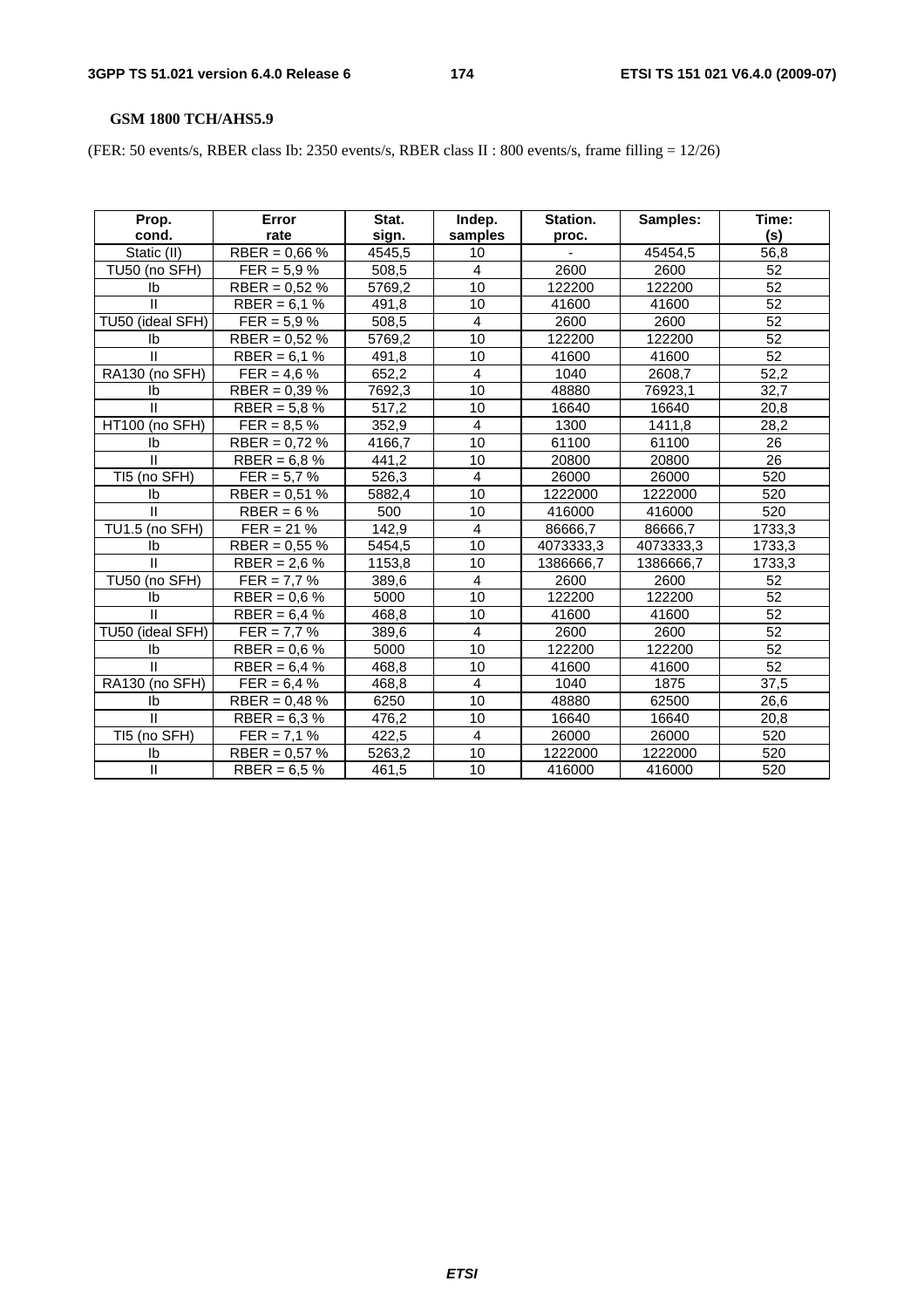# **GSM 1800 TCH/AHS5.15**

(FER: 50 events/s, RBER class Ib: 2100 events/s, RBER class II : 600 events/s, frame filling = 12/26)

| Prop.<br>cond.   | Error<br>rate    | Stat.<br>sign. | Indep.<br>samples | Station.<br>proc. | Samples: | Time:<br>(s)    |
|------------------|------------------|----------------|-------------------|-------------------|----------|-----------------|
| Static (II)      | RBER = $0.66\%$  | 4545,5         | 10                |                   | 45454,5  | 75,8            |
| TU50 (no SFH)    | $FER = 2.6 \%$   | 1153,8         | 4                 | 2600              | 4615,4   | 92,3            |
| Ib               | RBER = $0,53%$   | 5660,4         | 10                | 109200            | 109200   | $\overline{52}$ |
| $\mathbf{II}$    | RBER = $6.3\%$   | 476,2          | 10                | 31200             | 31200    | 52              |
| TU50 (ideal SFH) | $FER = 2.6 \%$   | 1153,8         | 4                 | 2600              | 4615,4   | 92,3            |
| Ib               | RBER = $0.53 \%$ | 5660,4         | 10                | 109200            | 109200   | 52              |
| $\mathbf{H}$     | RBER = $6,3%$    | 476,2          | 10                | 31200             | 31200    | 52              |
| RA130 (no SFH)   | $FER = 2%$       | 1500           | 4                 | 1040              | 6000     | 120             |
| Ib               | RBER = $0.4 \%$  | 7500           | 10                | 43680             | 75000    | 35,7            |
| $\mathbf{H}$     | $RBER = 6,1%$    | 491,8          | 10                | 12480             | 12480    | 20,8            |
| HT100 (no SFH)   | $FER = 3.7 \%$   | 810,8          | 4                 | 1300              | 3243,2   | 64,9            |
| Ib               | RBER = $0.76\%$  | 3947,4         | 10                | 54600             | 54600    | 26              |
| $\mathbf{H}$     | RBER = $7,2%$    | 416,7          | 10                | 15600             | 15600    | $\overline{26}$ |
| TI5 (no SFH)     | $FER = 2.5 \%$   | 1200           | 4                 | 26000             | 26000    | 520             |
| Ib               | RBER = $0,51%$   | 5882,4         | 10                | 1092000           | 1092000  | 520             |
| $\mathbf{II}$    | RBER = $6.3\%$   | 476,2          | 10                | 312000            | 312000   | 520             |
| TU1.5 (no SFH)   | $FER = 17 \%$    | 176,5          | 4                 | 86666,7           | 86666,7  | 1733,3          |
| Ib               | RBER = $0.8 \%$  | 3750           | 10                | 3640000           | 3640000  | 1733,3          |
| $\mathbf{H}$     | RBER = $3.1%$    | 967,7          | 10                | 1040000           | 1040000  | 1733,3          |
| TU50 (no SFH)    | $FER = 3.8 \%$   | 789,5          | 4                 | 2600              | 3157,9   | 63,2            |
| Ib               | RBER = $0.66\%$  | 4545,5         | 10                | 109200            | 109200   | 52              |
| $\mathbf{H}$     | RBER = $6.8\%$   | 441,2          | 10                | 31200             | 31200    | 52              |
| TU50 (ideal SFH) | $FER = 3.8 \%$   | 789,5          | 4                 | 2600              | 3157,9   | 63,2            |
| Ib               | RBER = $0,66%$   | 4545,5         | 10                | 109200            | 109200   | 52              |
| $\mathbf{H}$     | RBER = $6,8%$    | 441,2          | 10                | 31200             | 31200    | $\overline{52}$ |
| RA130 (no SFH)   | $FER = 3.1 \%$   | 967,7          | 4                 | 1040              | 3871     | 77,4            |
| Ib               | RBER = $0.53 \%$ | 5660,4         | 10                | 43680             | 56603,8  | 27              |
| $\mathbf{H}$     | RBER = $6,6%$    | 454,5          | 10                | 12480             | 12480    | 20,8            |
| TI5 (no SFH)     | $FER = 3.3 \%$   | 909,1          | 4                 | 26000             | 26000    | 520             |
| Ib               | RBER = $0,6%$    | 5000           | 10                | 1092000           | 1092000  | 520             |
| $\mathbf{I}$     | RBER = $6.9%$    | 434,8          | 10                | 312000            | 312000   | 520             |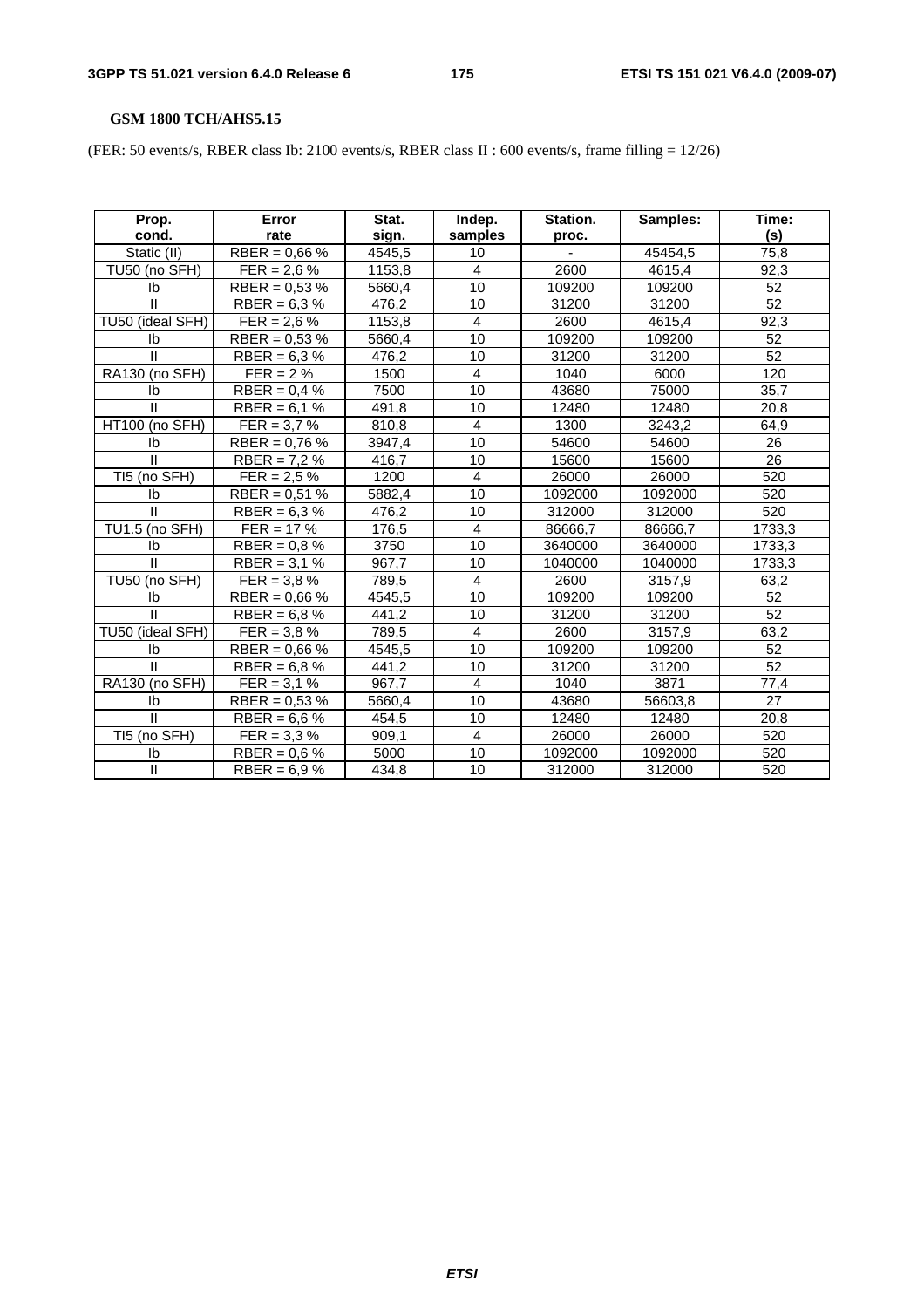#### **GSM 1800 TCH/AHS4.75**

(FER: 50 events/s, RBER class Ib: 2200 events/s, RBER class II : 600 events/s, frame filling = 12/26)

| Prop.                 | Error           | Stat.   | Indep.         | Station.  | Samples:  | Time:  |
|-----------------------|-----------------|---------|----------------|-----------|-----------|--------|
| cond.                 | rate            | sign.   | samples        | proc.     |           | (s)    |
| Static (II)           | RBER = $0,66%$  | 4545.5  | 10             |           | 45454.5   | 75.8   |
| TU50 (no SFH)         | $FER = 1.2 \%$  | 2500    | 4              | 2600      | 10000     | 200    |
| Ib                    | RBER = $0,18%$  | 16666,7 | 10             | 114400    | 166666,7  | 75,8   |
| $\mathbf{H}$          | RBER = $6.5\%$  | 461.5   | 10             | 31200     | 31200     | 52     |
| TU50 (ideal SFH)      | $FER = 1.2 \%$  | 2500    | $\overline{4}$ | 2600      | 10000     | 200    |
| Ib                    | RBER = $0,18%$  | 16666,7 | 10             | 114400    | 166666,7  | 75,8   |
| $\mathbf{H}$          | RBER = $6,5%$   | 461,5   | 10             | 31200     | 31200     | 52     |
| RA130 (no SFH)        | $FER = 1.1 %$   | 2727,3  | $\overline{4}$ | 1040      | 10909,1   | 218,2  |
| Ib                    | RBER = $0.13\%$ | 23076,9 | 10             | 45760     | 230769,2  | 104.9  |
| $\mathbf{H}$          | $RBER = 6.2 %$  | 483,9   | 10             | 12480     | 12480     | 20,8   |
| HT100 (no SFH)        | $FER = 1.7 \%$  | 1764,7  | $\overline{4}$ | 1300      | 7058,8    | 141,2  |
| Ib                    | RBER = $0.25\%$ | 12000   | 10             | 57200     | 120000    | 54,5   |
| $\mathbf{H}$          | $RBER = 7,3%$   | 411     | 10             | 15600     | 15600     | 26     |
| TI5 (no SFH)          | $FER = 1.2 \%$  | 2500    | 4              | 26000     | 26000     | 520    |
| Ib                    | RBER = $0.17\%$ | 17647,1 | 10             | 1144000   | 1144000   | 520    |
| $\mathbf{II}$         | RBER = $6,4%$   | 468,8   | 10             | 312000    | 312000    | 520    |
| TU1.5 (no SFH)        | $FER = 15%$     | 200     | $\overline{4}$ | 86666,7   | 86666,7   | 1733,3 |
| Ib                    | $RBER = 0.6 %$  | 5000    | 10             | 3813333,3 | 3813333,3 | 1733,3 |
| $\mathbf{II}$         | RBER = $3,6%$   | 833,3   | 10             | 1040000   | 1040000   | 1733,3 |
| TU50 (no SFH)         | $FER = 2,1%$    | 1428,6  | $\overline{4}$ | 2600      | 5714,3    | 114,3  |
| Ib                    | RBER = $0,25%$  | 12000   | 10             | 114400    | 120000    | 54,5   |
| $\mathbf{H}$          | $RBER = 7%$     | 428,6   | 10             | 31200     | 31200     | 52     |
| TU50 (ideal SFH)      | $FER = 2,1%$    | 1428,6  | 4              | 2600      | 5714,3    | 114,3  |
| Ib                    | RBER = $0,25%$  | 12000   | 10             | 114400    | 120000    | 54,5   |
| $\mathbf{H}$          | $RBER = 7%$     | 428,6   | 10             | 31200     | 31200     | 52     |
| <b>RA130 (no SFH)</b> | $FER = 1.8 \%$  | 1666,7  | 4              | 1040      | 6666,7    | 133,3  |
| Ib                    | RBER = $0,19%$  | 15789,5 | 10             | 45760     | 157894,7  | 71,8   |
| II                    | RBER = $6,8%$   | 441,2   | 10             | 12480     | 12480     | 20,8   |
| TI5 (no SFH)          | $FER = 1.8 \%$  | 1666,7  | $\overline{4}$ | 26000     | 26000     | 520    |
| Ib                    | $RBER = 0,22%$  | 13636,4 | 10             | 1144000   | 1144000   | 520    |
| $\mathbf{I}$          | $RBER = 7%$     | 428,6   | 10             | 312000    | 312000    | 520    |

#### **GSM 1800 PDTCH/CS-1 to CS-4**

(BLER: 50 events/s, frame filling = 12/52)

| Prop.<br>cond.     | Error<br>rate   | Stat.<br>sign. | Indep.<br>samples | Station.<br>proc. | Samples: | Time:<br>(s) |
|--------------------|-----------------|----------------|-------------------|-------------------|----------|--------------|
| static             | <b>BLER=10%</b> | 300            |                   |                   | 600      | 12.0         |
| TU50               | <b>BLER=10%</b> | 300            | າ                 | 5 200             | 5 2 0 0  | 104.0        |
| <b>TU50 (SFH)</b>  | <b>BLER=10%</b> | 300            | 2                 | 5 200             | 5 200    | 104.0        |
| <b>RA130</b>       | <b>BLER=10%</b> | 300            | ⌒                 | 2 0 8 0           | 2 0 8 0  | 41.6         |
| HT100              | <b>BLER=10%</b> | 300            | າ                 | 2 600             | 2600     | 52.0         |
| TI5                | <b>BLER=10%</b> | 300            | 2                 | 52 008            | 52 008   | 1 040.2      |
| TU1.5              | <b>BLER=10%</b> | 300            | ົ                 | 173 360           | 173 360  | 3467.2       |
| <b>TU1.5 (SFH)</b> | <b>BLER=10%</b> | 300            | っ                 | 173 360           | 173 360  | 3 4 6 7.2    |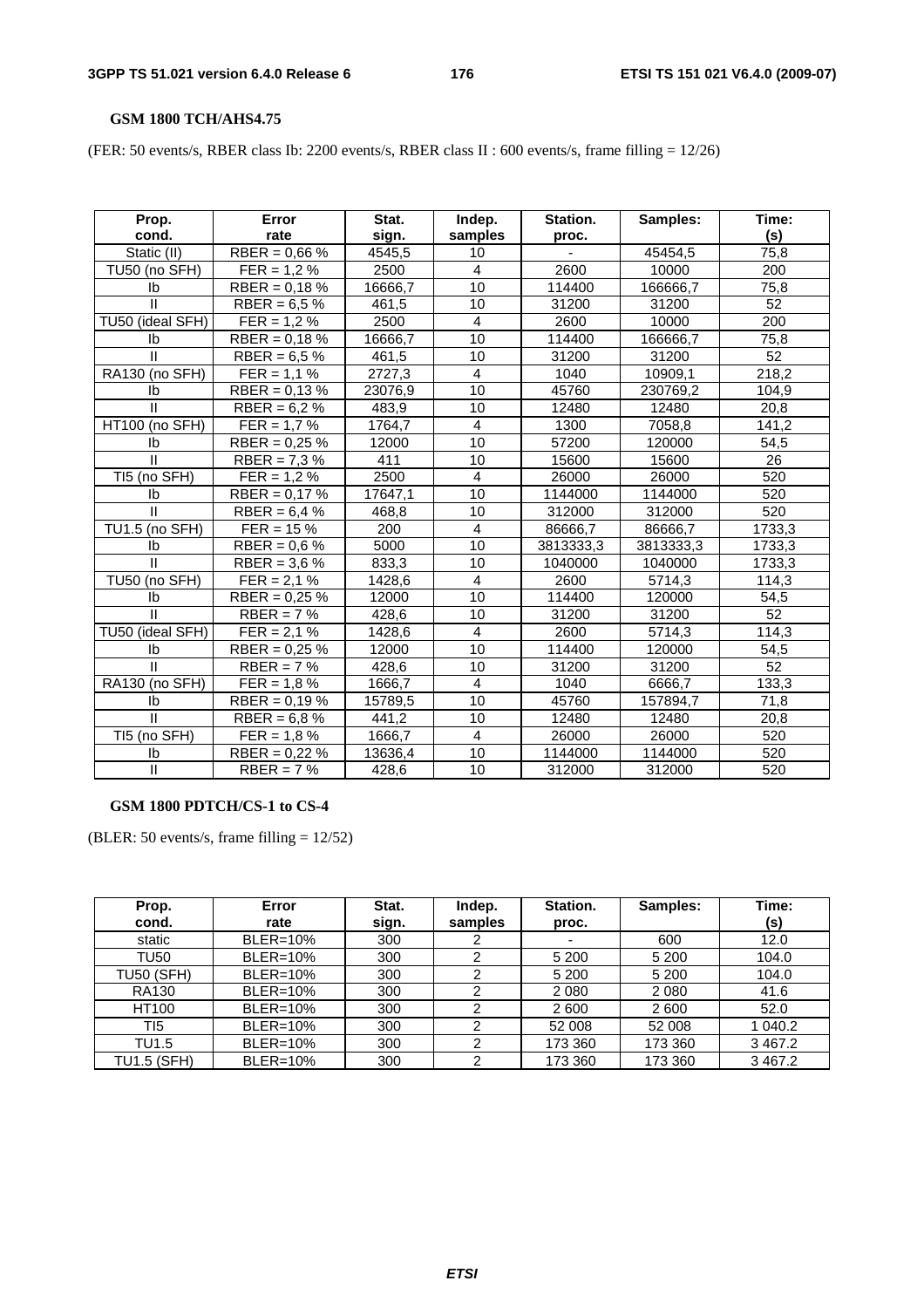# **GSM 1800 PRACH (11 bits), PRACH (8 bits)**

(BLER: 217 events/s, frame filling = 1)

| Prop.<br>cond.     | Error<br>rate   | Stat.<br>sign. | Indep.<br>samples | Station.<br>proc.        | Samples: | Time:<br>(s) |
|--------------------|-----------------|----------------|-------------------|--------------------------|----------|--------------|
| static             | <b>BLER=15%</b> | 200            |                   | $\overline{\phantom{a}}$ | 400      | 8.0          |
| TU50               | <b>BLER=15%</b> | 200            | ົ                 | 5 2 0 8                  | 5 2 0 8  | 104.2        |
| <b>TU50 (SFH)</b>  | <b>BLER=15%</b> | 200            | っ                 | 5 2 0 8                  | 5 2 0 8  | 104.2        |
| <b>RA130</b>       | <b>BLER=15%</b> | 200            | ົ                 | 2 0 8 3                  | 2083     | 41.7         |
| HT100              | <b>BLER=15%</b> | 200            | ົ                 | 2 604                    | 2604     | 52.1         |
| TI <sub>5</sub>    | <b>BLER=15%</b> | 200            | ⌒                 | 52 080                   | 52 080   | 1 041.6      |
| TU1.5              | <b>BLER=15%</b> | 200            | ົ                 | 173 600                  | 173 600  | 3472.0       |
| <b>TU1.5 (SFH)</b> | <b>BLER=15%</b> | 200            | ◠                 | 173 600                  | 173 600  | 3 4 7 2.0    |

### **GSM 1800 PACCH**

(BLER: 50 events/s, frame filling = 12/52)

| Prop.<br>cond.     | Error<br>rate   | Stat.<br>sign. | Indep.<br>samples | Station.<br>proc.        | Samples: | Time:<br>(s) |
|--------------------|-----------------|----------------|-------------------|--------------------------|----------|--------------|
| static             | <b>BLER=10%</b> | 300            |                   | $\overline{\phantom{a}}$ | 600      | 12.0         |
| TU50               | <b>BLER=10%</b> | 300            | ⌒                 | 5 200                    | 5 200    | 104.0        |
| <b>TU50 (SFH)</b>  | <b>BLER=10%</b> | 300            | ົ                 | 5 200                    | 5 200    | 104.0        |
| <b>RA130</b>       | <b>BLER=10%</b> | 300            | ົ                 | 2 0 8 0                  | 2 0 8 0  | 41.6         |
| HT100              | <b>BLER=10%</b> | 300            | ົ                 | 2 600                    | 2600     | 52.0         |
| TI5                | <b>BLER=10%</b> | 300            | ົ                 | 52 008                   | 52 008   | 1 040.2      |
| TU1.5              | <b>BLER=10%</b> | 300            | ົ                 | 173 360                  | 173 360  | 3467.2       |
| <b>TU1.5 (SFH)</b> | <b>BLER=10%</b> | 300            | っ                 | 173 360                  | 173 360  | 3 4 6 7.2    |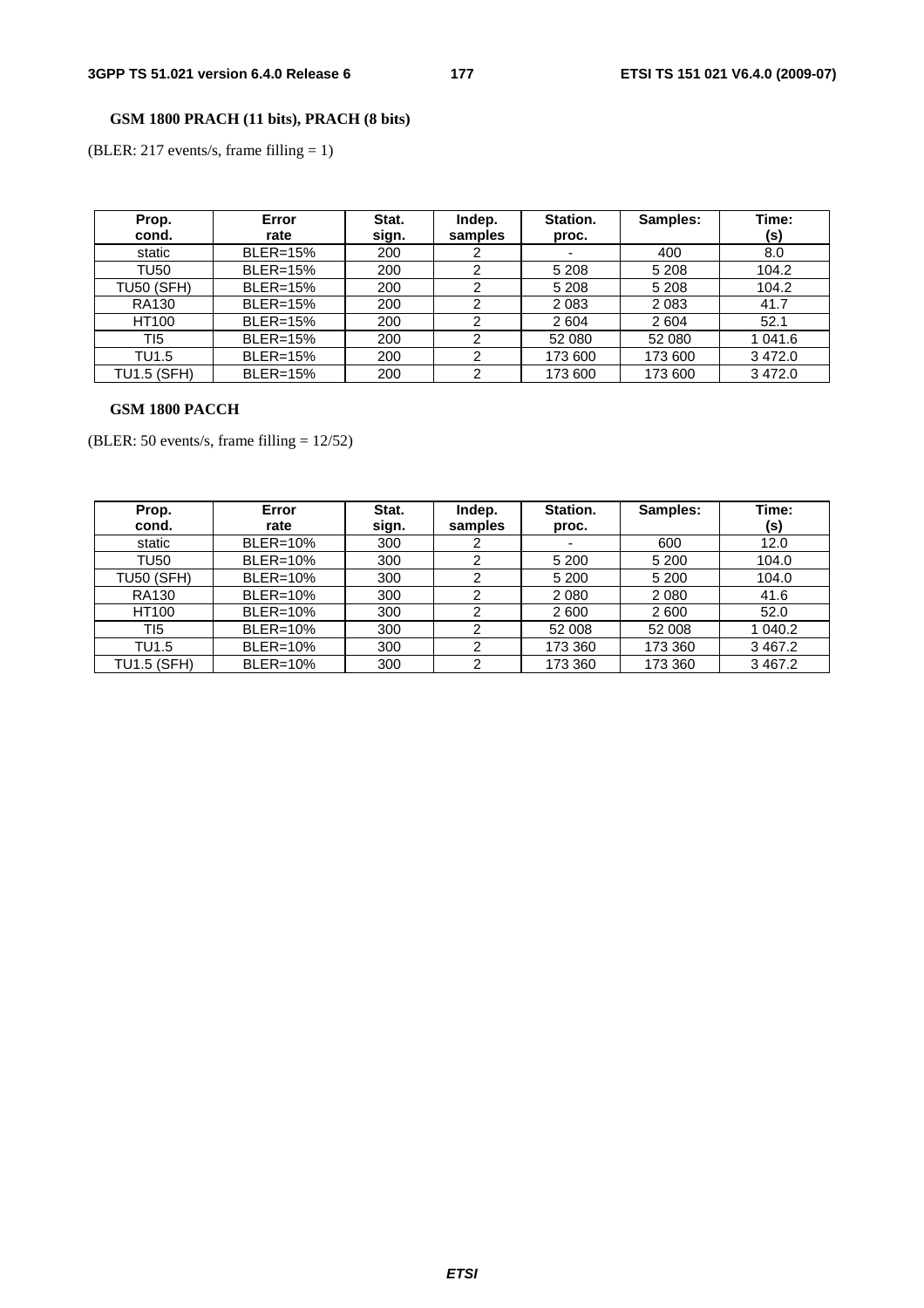# Annex D (informative): Change history

This annex lists all change requests approved for the present document since the first phase 2 version was approved by ETSI SMG.

| SMG/G<br>P#     | SMG/GP<br>tdoc | <b>SMG8/G3</b><br>tdoc | <b>VERS</b>        | <b>CR</b>        | R | PH                      | <b>CAT</b>     | <b>SUBJECT</b>                                                                                          | <b>Resulting</b><br>Version |
|-----------------|----------------|------------------------|--------------------|------------------|---|-------------------------|----------------|---------------------------------------------------------------------------------------------------------|-----------------------------|
| S <sub>12</sub> | 584/94         |                        | 4.0.0              | 001              |   | $\overline{2}$          | F              | Amendments to GSM 11.21; revision of static and<br>multipath reference sensitivity tests, and editorial | 4.1.0                       |
|                 |                |                        |                    |                  |   |                         |                | changes                                                                                                 |                             |
| S <sub>13</sub> | 99/95          |                        | 4.1.0              | 002              |   | 2                       | F              | Frequency range for E-GSM 900                                                                           | 4.2.0                       |
|                 | 99/95          |                        | 4.1.0              | 003              |   | $\overline{2}$          | F              | Types of implementation of frequency hopping                                                            | 4.2.0                       |
|                 | 99/95          |                        | 4.1.0              | 004              |   | $\overline{2}$          | F              | Section 4.1.6.3, number of static power steps                                                           | 4.2.0                       |
|                 | 99/95          |                        | 4.1.0              | 005              |   | $\overline{2}$          | F              | Spectrum due to modulation                                                                              | 4.2.0                       |
|                 | 99/95          |                        | 4.1.0              | 006              |   | $\overline{2}$          | F              | Intermodulation attenuation                                                                             | 4.2.0                       |
|                 | 99/95          |                        | 4.1.0              | 007              |   | $\overline{2}$          | F              | Definition of test environment for section 4.1.7.8                                                      | 4.2.0                       |
|                 | 99/95          |                        | 4.1.0              | 009              |   | $\overline{2}$          | D              | Annex 2: Number of samples needed for statistical<br>testing                                            | 4.2.0                       |
| S <sub>15</sub> | 401/95         |                        | 4.2.0              | 010              |   | $\boldsymbol{2}$        | 3              | Reformatting                                                                                            | 4.3.0                       |
|                 | 401/95         |                        | 4.2.0              | 011              |   | $\overline{2}$          | 1              | new sections                                                                                            | 4.3.0                       |
|                 | 401/95         |                        | 4.2.0              | 012              |   | $\overline{2}$          | 1              | Splitting of conformance requirements                                                                   | 4.3.0                       |
|                 | 401/95         |                        | 4.2.0              | 013              |   | $\overline{2}$          | 1              | Definition of extreme power supply conditions                                                           | 4.3.0                       |
|                 | 401/95         |                        | 4.2.0              | 014              |   | $\overline{2}$          | F              | Corrections of inconsistencies                                                                          | 4.3.0                       |
|                 | 401/95         |                        | 4.2.0              | 015              |   | $\overline{c}$          | 3              | Testing of reference interference                                                                       | 4.3.0                       |
|                 | 401/95         |                        | 4.2.0              | 016              |   | $\overline{2}$          | 1              | Testing of reference sensitivity and interference                                                       | 4.3.0                       |
|                 | 401/95         |                        | 4.2.0              | 017              |   | $\overline{2}$          | 1              | Measurement BW for intermodulation attenuation<br>tests                                                 | 4.3.0                       |
| S <sub>16</sub> | 566/95         |                        | 4.3.0              | 018              |   | $\overline{2}$          | 1              | Measurement uncertainties                                                                               | 4.4.0                       |
|                 | 566/95         |                        | 4.3.0              | 019              |   | $\overline{\mathbf{c}}$ | 2              | Mean transmitted RF carrier power                                                                       | 4.4.0                       |
|                 | 566/95         |                        | 4.3.0              | 020              |   | $\overline{2}$          | 1              | Intermodulation attenuation                                                                             | 4.4.0                       |
|                 | 566/95         |                        | 4.3.0              | 021              |   | $\overline{\mathbf{2}}$ | $\overline{2}$ | Erroneous frame indication performance                                                                  | 4.4.0                       |
|                 | 566/95         |                        | 4.3.0              | 022              |   | $\overline{c}$          | 1              | Reference sensitivity; testing of essential                                                             | 4.4.0                       |
|                 |                |                        |                    |                  |   |                         |                | conformance                                                                                             |                             |
|                 | 566/95         |                        | 4.3.0              | 023              |   | 2                       | 1              | AM suppression                                                                                          | 4.4.0                       |
|                 | 566/95         |                        | 4.3.0              | $\overline{024}$ |   | $\overline{2}$          | F              | Measurement BW for transmitted RF carrier power                                                         | 4.4.0                       |
|                 |                |                        |                    |                  |   |                         |                | vs time                                                                                                 |                             |
|                 | 566/95         |                        | 4.3.0              | 025              |   | $\boldsymbol{2}$        | 3              | Editorial corrections and clarifications                                                                | 4.4.0                       |
| S <sub>17</sub> | 092/96         |                        | 4.4.0              | 026              |   | $\overline{2}$          | F              | CR to GSM 11.21 section 7.5, Reference<br>interference                                                  | 4.5.0                       |
|                 | 092/96         |                        | 4.4.0              | 027              |   | 2                       | F              | Testing of switching translents spectrum                                                                | 4.5.0                       |
|                 | 092/96         |                        | 4.4.0              | 028              |   | $\overline{2}$          | F              | Measurement uncertainties                                                                               | 4.5.0                       |
|                 | 092/96         |                        | $\overline{4.4.0}$ | 029              |   | $\overline{\mathbf{2}}$ | F              | <b>BTS</b> configurations                                                                               | 4.5.0                       |
|                 | 092/96         |                        | 4.4.0              | 030              |   | $\overline{c}$          | F              | Mean transmitted RF carrier power                                                                       | 4.5.0                       |
|                 | 092/96         |                        | 4.4.0              | 031              |   | $\overline{2}$          | D              | Configuration of BTS for section 6.2                                                                    | 4.5.0                       |
|                 | 092/96         |                        | 4.4.0              | 032              |   | $\overline{2}$          | F              | Testing of Multipath reference sensitivity with TU<br>50                                                | 4.5.0                       |
|                 | 092/96         |                        | 4.4.0              | 033              |   | $\overline{2}$          | $\overline{D}$ | Section 6.4                                                                                             | 4.5.0                       |
| S <sub>18</sub> | 253/96         |                        | 4.5.0              | A034             |   | $\overline{2}$          | F              | Incorporation of technical PE comments                                                                  | 4.6.0                       |
|                 | 265/96         |                        | 4.5.0              | A035             |   | $\overline{2}$          | F              | Correction of Tables for intermodulation limits in<br>receive band                                      | 4.6.0                       |
|                 | 253/96         |                        | 4.5.0              | A036             |   | $\overline{2}$          | F              | Incorporation of editorial and technical PE                                                             | 4.6.0                       |
|                 | 253/96         |                        | 4.5.0              | A037             |   | $\overline{2}$          | F              | comments<br>Spectrum due to modulation and wideband                                                     | 4.6.0                       |
|                 |                |                        |                    |                  |   |                         |                | noise: definition and correction                                                                        |                             |
| <b>S20</b>      | 606/96         | 52/96                  | 4.6.0              | A038             |   | $\boldsymbol{2}$        | F<br>F         | Correction of inconsistancy with 05.05                                                                  | 4.7.0                       |
|                 | 606/96         | 53/96                  | 4.6.0              | A039             |   | $\overline{2}$          |                | Correction of statistical tables in informative annex                                                   | 4.7.0                       |
|                 | 627/96         | 29/96                  | 4.6.0              | A040             |   | 2                       | F              | Maintenance of consistance with GSM 05.05                                                               | 4.7.0                       |
| s22             | 348/97         | 006/97                 | 4.7.1              | A041             |   | $\overline{2}$          | F              | Deletion of TU3 and TU1.5 tests                                                                         | 5.0.0                       |
|                 | 349/97         |                        | 4.7.1              | A049             |   | $2+$                    | B              | Definition of R-GSM band and the associated RF-<br>parameters                                           | 5.0.0                       |
| s23             | 783/97         | 050/97                 | 5.0.0              | A051             |   | R96                     | B              | Addition of Radio Link Management chapter                                                               | $\overline{5}.1.0$          |
|                 | 783/97         | 052/97                 | 5.0.0              | A053             |   | <b>R96 B</b>            |                | Testing BSS with ancillary FR amplifiers                                                                | 5.1.0                       |
|                 | 783/97         | 057/97                 | 5.0.0              | A055             |   | R96 B                   |                | <b>BSS using Antenna arrays</b>                                                                         | 5.1.0                       |
|                 | 783/97         | 064/97                 | 5.0.0              | A057             |   | R96 B                   |                | Definition of EFR test cases                                                                            | 5.1.0                       |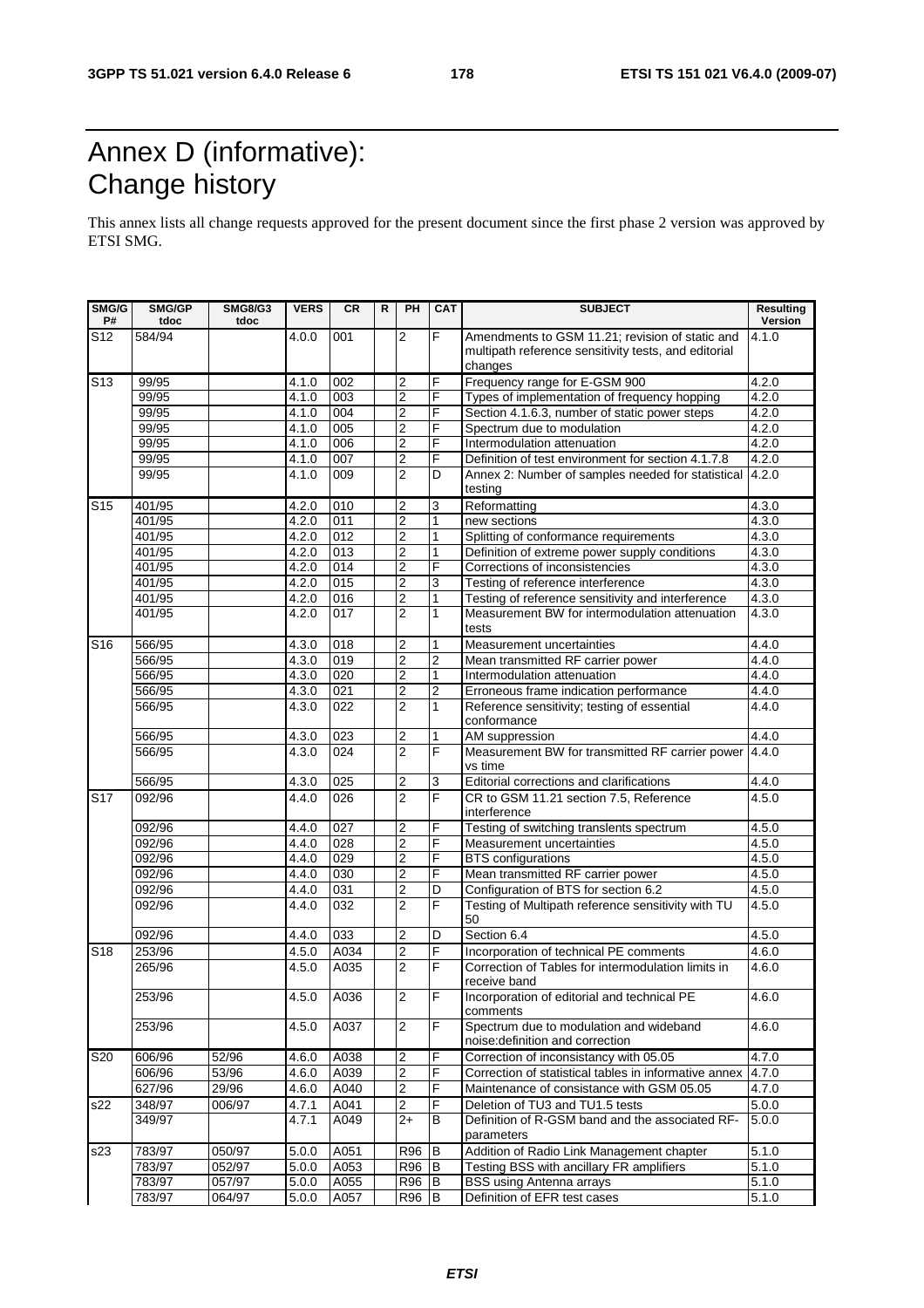| SMG/G<br>P#     | SMG/GP<br>tdoc   | <b>SMG8/G3</b><br>tdoc | <b>VERS</b>        | <b>CR</b>        | R.             | PH                       | <b>CAT</b>          | <b>SUBJECT</b>                                                                               | <b>Resulting</b><br>Version |
|-----------------|------------------|------------------------|--------------------|------------------|----------------|--------------------------|---------------------|----------------------------------------------------------------------------------------------|-----------------------------|
|                 | 783/97           | 061/97                 | 5.0.0              | A058             |                | R96                      | B                   | Addition of 14.4 test case                                                                   | 5.1.0                       |
|                 | 783/97           | 060/97                 | 5.0.0              | A059             |                | R96                      | B                   | Conversion of phase 2+ TS to phase2 and 2+ EN                                                | 5.1.0                       |
| s25             | 98-0164          | 98p028                 | 5.1.0              | A060             |                | R96                      | D                   | Conducted spurious emissions from the antenna                                                | 5.2.0                       |
|                 |                  |                        |                    |                  |                |                          |                     | connector                                                                                    |                             |
|                 | 98-0164          | 98p029                 | 5.1.0              | A061             |                | R96                      | D                   | Intra BTS intermodulation attenuation                                                        | 5.2.0                       |
|                 | 98-0164          | 98p025                 | 5.1.0              | A062             |                | R96                      | B                   | Definition of the number of samples required for                                             | 5.2.0                       |
|                 |                  |                        |                    |                  |                |                          |                     | TCH/HS                                                                                       |                             |
|                 | 98-0165          | 98p009                 | 5.1.0              | A063             |                | R96                      | A                   | Measurement of average signal level through a                                                | 5.2.0                       |
|                 |                  |                        |                    |                  |                |                          |                     | multipath fading simulator                                                                   |                             |
| s26             | 98-394           | 98p035                 | 5.2.0              | A069             |                | $R\overline{96}$ F       |                     | Definition of timeslot to use for testing of Spectrum                                        | 5.3.0                       |
|                 | 98-394           |                        | 5.2.0              | A070             |                | R96                      | D                   | due to modulation, subclause 6.5.1.<br>Environmental conditions during essential             | 5.3.0                       |
|                 |                  | 98p037                 |                    |                  |                |                          |                     | conformance testing                                                                          |                             |
|                 | 98-394           | 98p045                 | 5.2.0              | A071             |                | R96                      | F                   | Ancillary RF amplifier                                                                       | 5.3.0                       |
|                 | 98-394           | 98p054                 | 5.2.0              | A072             |                | R96                      | l B                 | New requirements for static layer 1 receiver                                                 | 5.3.0                       |
|                 |                  |                        |                    |                  |                |                          |                     | functions                                                                                    |                             |
|                 | 98-441           | 98p058                 | 5.2.0              | A073             |                | R96                      | F                   | Clarification of "relevant" and "operational" bands                                          | 5.3.0                       |
|                 | 98-394           | 98p060                 | 5.2.0              | A075             |                | R96                      | F                   | Resolution of PE comment SE3                                                                 | 5.3.0                       |
|                 | 98-394           | 98p061                 | 5.2.0              | A076             |                | R96                      | F                   | Resolution of PE comment UK2                                                                 | 5.3.0                       |
| s27             | 98-742           | 98p091                 | 5.3.0              | A077             |                | R96                      | F                   | Addition to chap. 4.10.5 to define a BTS with                                                | 5.4.0                       |
|                 |                  |                        |                    |                  |                |                          |                     | separated antenna ports                                                                      |                             |
|                 | 98-742           | 98p105                 | 5.3.0              | A079             |                | R96                      | F                   | Reduction of Half Rate Speech (TCH/HS) number                                                | 5.4.0                       |
|                 |                  |                        |                    |                  |                |                          |                     | of samples to be tested as defined in Annex C1                                               |                             |
|                 | 98-742           | 98p104                 |                    | A082             |                | R96                      | F                   | and C2 for static FER and RBER class 1b.<br>Erroneous frame indication performance           | 5.4.0                       |
|                 | $98 - 742$       | 98p098                 | 5.3.0<br>5.3.0     | A083             |                | R96                      | D                   | Clarification on conformance requirements for                                                | 5.4.0                       |
|                 |                  |                        |                    |                  |                |                          |                     | testcases 6.7/6.8                                                                            |                             |
| s28             | 99-064           | 98p123                 | 5.4.0              | A085             |                | R96                      | D                   | Spurious emissions from the receiver antenna                                                 | 7.0.0                       |
|                 |                  |                        |                    |                  |                |                          |                     | connector                                                                                    |                             |
|                 | 99-064           | 98p126                 | 5.4.0              | A086             |                | R96                      | A                   | Speeds for Multipath Fading profiles                                                         | 7.0.0                       |
|                 | 99-064           | 98p132                 | 5.4.0              | A087             |                | R96                      | Α                   | Multipath Reference Sensitivity Level                                                        | 7.0.0                       |
|                 | 99-064           | 98p139                 | 5.4.0              | A089             |                | R96                      | A                   | Clarification on number of power steps                                                       | 7.0.0                       |
|                 | 99-064           | 98p134                 | $\overline{5.4.0}$ | A090             |                | R96                      | A                   | Correction of multipath error performance limits                                             | 7.0.0                       |
|                 | 99-064           | 98p137                 | 5.4.0              | A092             |                | R97                      | B                   | <b>GPRS Test Cases</b>                                                                       | 7.0.0                       |
|                 | 99-064           | 98p100                 | 5.4.0              | A095             |                | <b>R98</b>               | В                   | Pico-BTS requirements                                                                        | 7.0.0                       |
|                 | 99-064           | 98p107                 | 5.4.0              | A096             |                | <b>R98</b>               | B                   | Pico-BTS requirements section 6.2.                                                           | 7.0.0                       |
| s29             | 99-477           | 416/99                 | 7.0.0              | A099             |                | R98                      |                     | Correction regarding transmitter tests                                                       | 7.1.0                       |
|                 | $99-477$         | 420/99                 | 7.0.0              | A101             |                | <b>R98</b>               |                     | Removal of power levels in Watts in table 3                                                  | 7.1.0                       |
|                 | 99-477           | 418/99                 | 7.0.0              | A102             | 1              | <b>R98</b>               |                     | Adding Pico requirements to GPRS sections                                                    | 7.1.0                       |
|                 | 99-477           | 491/99                 | 7.0.0              | A104             |                | <b>R98</b>               |                     | Testing of BTSs that can be equipped with various                                            | 7.1.0                       |
|                 |                  |                        |                    |                  |                |                          |                     | configurations of antenna combiners                                                          |                             |
|                 | 99-477<br>99-477 | 528/99<br>614/99       | 7.0.0<br>7.0.0     | A106<br>A108     |                | <b>R98</b><br>R98        |                     | Clarification on tests at extreme power supply<br>Updates to annex A and C                   | 7.1.0<br>7.1.0              |
| s30             | 99-624           | 1372/99                | 7.1.0 A019         |                  | $ 1\rangle$    | <b>R98</b>               |                     | Correction to Section 7.4 Multipath Reference                                                | 7.2.0                       |
|                 |                  |                        |                    |                  |                |                          |                     | Sensitivity                                                                                  |                             |
|                 | 99-624           | 1373/99                | 7.1.0              | A <sub>113</sub> | 1              | <b>R98</b>               |                     | Clarification of Intra BSS intermodulation                                                   | 7.2.0                       |
|                 |                  |                        |                    |                  |                |                          |                     | attenuation test purpose                                                                     |                             |
|                 | 99-624           | 1378/99                | 7.1.0              | A114             | 2              | <b>R98</b>               |                     | Introduction of AMR requirements                                                             | 7.2.0                       |
|                 | 99-624           | 1245/99                | 7.1.0              | A112             |                | <b>R98</b>               |                     | C/I requirements for PicoBTS in GSM 1800                                                     | 7.2.0                       |
| s30b            | 99-810           | 1596/99                | 7.2.0              | A118             |                | <b>R98</b>               |                     | Correction of tables in sections 6.7, 6.8 for Pico                                           | 8.0.0                       |
|                 |                  |                        |                    |                  |                |                          |                     | <b>BTS</b>                                                                                   |                             |
|                 | 99-811           | 1938/99                | 7.2.0              | A115             | $\overline{2}$ | R99                      |                     | Introduction of GSM 400, PCS 1900, MXM 850                                                   | 8.0.0                       |
|                 |                  |                        |                    |                  |                |                          |                     | and MXM 1900                                                                                 |                             |
|                 | 99-812           | 1935/99                | 7.2.0              | A117             | 2              | <b>R99</b>               |                     | Changes in clause 1- 6 due to EDGE introduction                                              | 8.0.0                       |
| s31             | $00 - 099$       | 442/00                 | 8.0.0              | A119             | $\overline{2}$ | <b>R99</b>               |                     | Modification EDGE TX test cases                                                              | 8.1.0                       |
|                 | 00-099           | 449/00                 | 8.0.0              | A120             | $\overline{2}$ | <b>R99</b>               |                     | <b>EDGE RX test cases</b>                                                                    | 8.1.0                       |
|                 | 00-099           | 481/00                 | 8.0.0              | A121             | 1              | R99                      |                     | Switching Transients for 8-PSK                                                               | 8.1.0                       |
| s31b            | 00-190           | 865/00                 | 8.1.0              | A122             | $\mathbf{1}$   | R99                      |                     | <b>EDGE TX-test cases and uncertainties</b>                                                  | 8.2.0                       |
|                 | 00-190<br>00-191 | 868/00<br>532/00       | 8.1.0              | A123             | 1              | <b>R99</b><br><b>R99</b> |                     | EDGE radio link management test cases                                                        | 8.2.0<br>8.2.0              |
|                 | 00-190           | 869/00                 | 8.1.0<br>8.1.0     | A124<br>A125     | $\overline{2}$ | R99                      |                     | Corrections of GSM 400 Spurious<br>Changes in clause 7 due to EDGE and GSM850                | 8.2.0                       |
| s32             | 00-251           | 1208/00                | 8.2.0              | A130             |                | R99                      | В                   | Channels to be tested for AMR included                                                       | 8.3.0                       |
|                 |                  |                        |                    |                  |                |                          |                     |                                                                                              |                             |
|                 | 00-252<br>00-252 | 1209/00<br>974/00      | 8.2.0<br>8.2.0     | A126<br>A128     | 2              | R99<br>R99               | B<br>$\overline{C}$ | New subcaluse 9.4.4 Signal quality EGPRS<br>Correction of acceptable measurement uncertainty | 8.3.0<br>8.3.0              |
|                 | 00-252           | 1211/00                | 8.2.0              | A129             | 1              | R99                      | В                   | Missing values in table 19c                                                                  | 8.3.0                       |
|                 | 00-259           | 1210/00                | 8.2.0              | A127             | $\overline{2}$ | R99                      | B                   | Spurious requirements in UMTS bands                                                          | 8.3.0                       |
| GP <sub>1</sub> | GP-000365        | GP-000365              | 8.3.0              | A134             | 1              | $R\overline{99}$ F       |                     | Correction of Blocking and AM suppression test                                               | 8.4.0                       |
|                 |                  |                        |                    |                  |                |                          |                     | case in GSM11.21                                                                             |                             |
|                 | GP-000366        | GP-000366              | 8.3.0              | A131             | 1              | R99                      | F                   | Changes in clause 7 due to EDGE and GSM 05.01 8.4.0                                          |                             |
|                 | GP-000367        | GP-000367              | 8.3.0              | A132             | 1              | R99 F                    |                     | Correction of test case for Signal quality, EGPRS                                            | 8.4.0                       |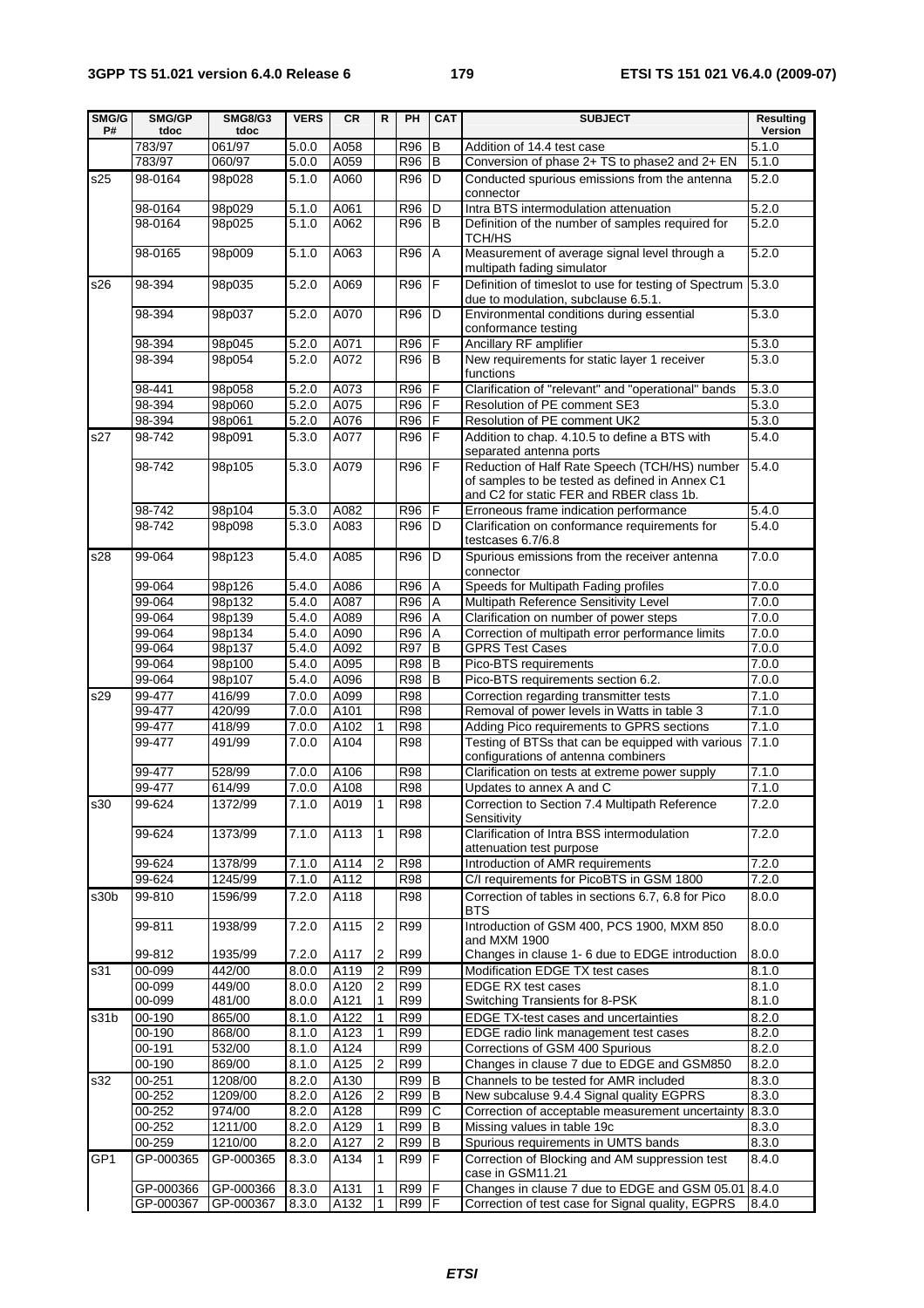## **3GPP TS 51.021 version 6.4.0 Release 6 180 ETSI TS 151 021 V6.4.0 (2009-07)**

| SMG/G<br>P#      | SMG/GP<br>tdoc | <b>SMG8/G3</b><br>tdoc | <b>VERS</b> | <b>CR</b> | R              | PH                 | <b>CAT</b>     | <b>SUBJECT</b>                                                                                                                            | <b>Resulting</b><br>Version |
|------------------|----------------|------------------------|-------------|-----------|----------------|--------------------|----------------|-------------------------------------------------------------------------------------------------------------------------------------------|-----------------------------|
|                  | GP-000368      | GP-000368              | 8.3.0       | A133      | $\mathbf{1}$   | <b>R99</b>         | F              | Correction of spurious requiremens in UMTS<br>bands                                                                                       | 8.4.0                       |
| GP <sub>2</sub>  | GP-000864      | GP-000864              | 8.4.0       | A135      | $\mathbf{1}$   | R99                | F              | Modification of complete conformance, AM<br>suppression                                                                                   | 8.5.0                       |
|                  | GP-000515      | GP-000515              | 8.4.0       | A136      |                | R99                | F              | Relaxation of PDTCH/CS-4 C/I requirements                                                                                                 | 8.5.0                       |
|                  | GP-000866      | GP-000866              | 8.4.0       | A137      | $\overline{2}$ | R99                | F              | Additions to facilitate test on MXM systems                                                                                               | 8.5.0                       |
|                  | GP-000525      | GP-000525              | 8.4.0       | A138      |                | <b>R99</b>         | F              | Change of referenced specification for test site                                                                                          | 8.5.0                       |
|                  | GP-000865      | GP-000865              | 8.4.0       | A139      | $\mathbf{1}$   | R99                | F              | requirements for Radiated Spurious Emissions,<br><b>Base Station testing</b><br>BTS output power capability and requirements<br>with 8PSK | 8.5.0                       |
| GP4              | GP-010480      | GP-010480              | 8.5.0       | A142      |                | <b>R99</b>         | F              | Relaxation of Power versus time.                                                                                                          | 8.6.0                       |
| GP4              | GP-010485      | GP-010485              | 8.5.0       | A147      |                | R99                | F              | Correction of error parameter in Table 15                                                                                                 | 8.6.0                       |
| GP4              | GP-010486      | GP-010486              | 8.5.0       | A148      |                | R99                | F              | Testing of blocking requirements for MXM 1900<br><b>BTS</b>                                                                               | 8.6.0                       |
| GP4              | GP-010487      | GP-010487              | 8.5.0       | A149      |                | <b>R99</b>         | F              | Alignment of AM supression test for MXM<br>850/1900 normal BTS                                                                            | 8.6.0                       |
| GP4              | GP-010901      | GP-010901              | 8.5.0       | A150      | 1              | R99                | F              | Relaxed uncertainty for EVM                                                                                                               | 8.6.0                       |
| GP4              | GP-010682      | GP-010682              | 8.5.0       | A141      | $\mathbf{1}$   | R99                | $\overline{F}$ | Intermodulation attenuation test method for MXM-<br>850/1900 Systems                                                                      | 8.6.0                       |
| GP4              | GP-010902      | GP-010902              | 8.5.0       | A143      | 1              | R99                | F              | Correction of phase 2 references                                                                                                          | 8.6.0                       |
| GP4              | GP-010483      | GP-010483              | 8.5.0       | A145      |                | <b>R99</b>         | $\mathsf F$    | Alternative testprocedure for vibration.                                                                                                  | 8.6.0                       |
| GP7              |                |                        |             |           |                |                    |                | Version for Release 4.                                                                                                                    | 4.0.0                       |
| GP10             | GP-021481      | GP-021481              | 4.0.0       | 001       |                | Rel4 F             |                | Clarification of output power measurement in 8-<br><b>PSK</b>                                                                             | 4.1.0                       |
| GP10             | GP-021956      | GP-021956              | 4.0.0       | 003       |                | $Rel4$ F           |                | Alignment of AMR inband requirement with 45.005<br>for GSM900 TCH/AFS                                                                     | 4.1.0                       |
|                  |                |                        |             |           |                |                    |                | Version for Release 5.                                                                                                                    | 5.0.0                       |
| GP12             | GP-023412      | GP-023412              | 5.0.0       | 004       | $\mathbf{1}$   | Rel5 <sup>F</sup>  |                | Introduction of tests and requirements for AMR<br>and WB-AMR on 8-PSK modulated channels                                                  | 5.1.0                       |
| GP12             | GP-023411      | GP-023411              | 5.0.0       | 005       | 1              | Rel <sub>5</sub> F |                | Introduction of tests and requirements for WB-<br>AMR on GMSK modulated channels                                                          | 5.1.0                       |
| GP12             | GP-023408      | GP-023408              | 5.0.0       | 007       | $\mathbf{1}$   | Rel5 <sup>IA</sup> |                | Update of references to GERAN and ETSI<br>specifications                                                                                  | 5.1.0                       |
| GP12             | GP-023410      | GP-023410              | 5.0.0       | 009       | 1              | Rel <sub>5</sub> A |                | Introduction of GSM 700                                                                                                                   | 5.1.0                       |
| GP <sub>12</sub> | GP-022961      | GP-022961              | 5.0.0       | 011       |                | Rel5 A             |                | Correction of requirements for PDTCH/CS-4 C/Ic                                                                                            | 5.1.0                       |
| GP12             | GP-023212      | GP-023212              | 5.0.0       | 013       |                | Rel5               | $\overline{A}$ | Removal of clause 9.4.4                                                                                                                   | 5.1.0                       |
| GP13             | GP-030415      | GP-030415              | 5.1.0       | 015       | 1              | Rel <sub>5</sub>   | A              | Correction to reference interference performance<br>requirements                                                                          | 5.2.0                       |
| GP13             | GP-030416      | GP-030416              | 5.1.0       | 016       | $\mathbf{1}$   | Rel6 A             |                | Correction to reference interference performance<br>requirements                                                                          | 6.0.0                       |
| GP <sub>13</sub> | GP-030377      | GP-030377              | 5.2.0       | 017       |                | Rel6 F             |                | Clarification of interference performance test<br>conditions for AMR                                                                      | 6.0.0                       |
| GPT5             | GP-031207      | GP-031207              | 6.0.0       | 020       |                | Rel6 A             |                | Clarification of requirements for BSS IM<br>attenuation for GSM 700, GSM 850 and PCS 1900                                                 | 6.1.0                       |
| GP <sub>15</sub> | GP-031212      | GP-031212              | 6.0.0       | 023       |                | Rel6 A             |                | Alignment of receiver requirements with TS 45.005 6.1.0                                                                                   |                             |
| GP <sub>15</sub> | GP-031213      | GP-031213              | 6.0.0       | 024       |                | $Re16$ F           |                | Clarification of requirements for Intra-BTS IM for<br>GSM 700, GSM 850 and PCS 1900                                                       | 6.1.0                       |
| GP21             | GP-042229      | GP-042229              | 6.1.0       | 025       | 2              | Re 16 F            |                | Correction of preliminary test of blocking<br>performance for BSS                                                                         | 6.2.0                       |
| <b>GP27</b>      | GP-052815      | GP-052815              | 6.2.0       | 0028      | 1              | Rel6 A             |                | Performance requirements for E-TCH/F32.0                                                                                                  | 6.3.0                       |
| GP42             | GP-090802      | GP-090802              | 6.3.0       | 0067      |                | Rel6 A             |                | Correction to Wanted Signal Level for Testing of<br>Intermodulation Characteristics                                                       | 6.4.0                       |